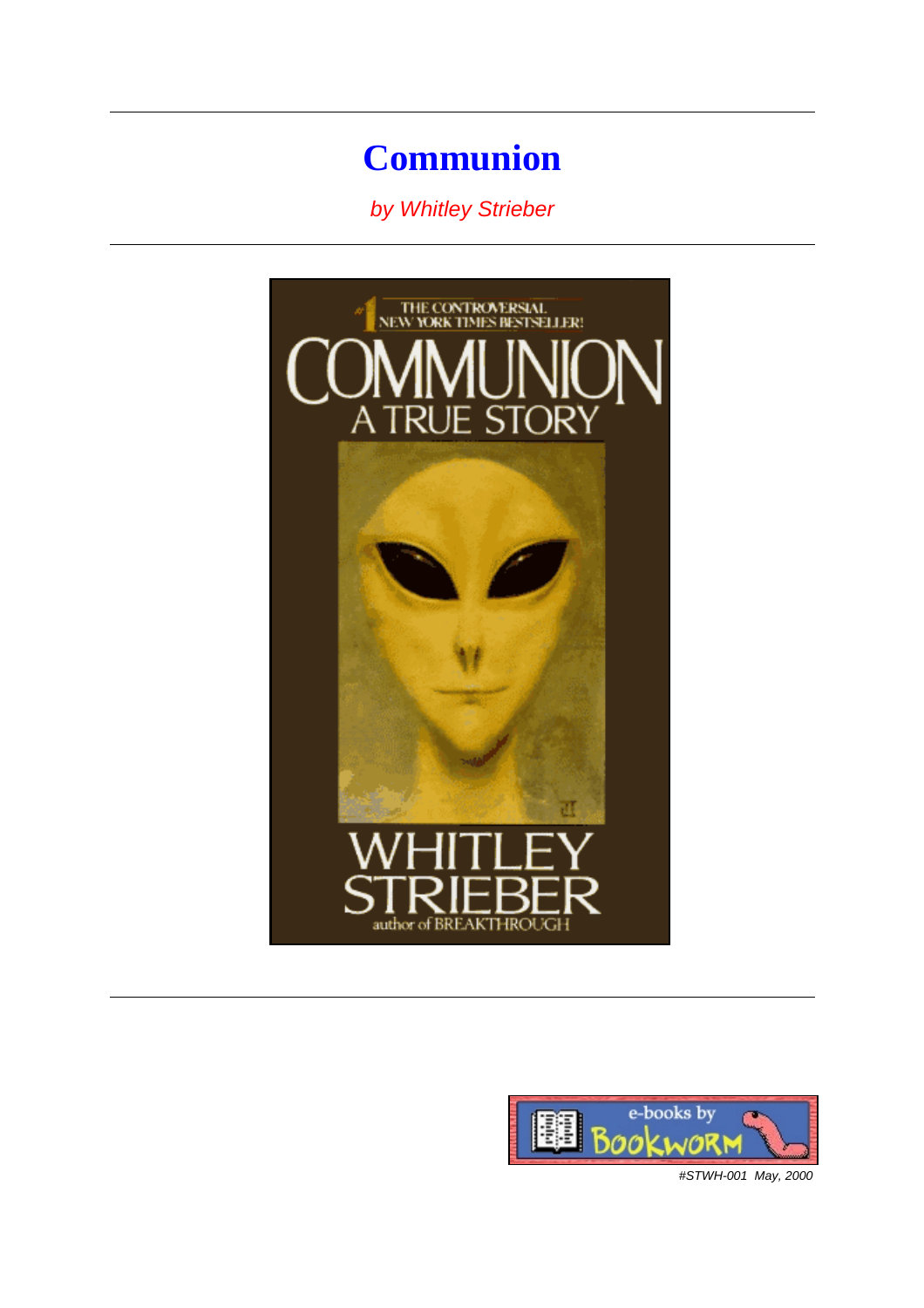#### **"IF WHITLEY STRIEBER ISN'T FIBBING IN HIS NEW BOOK COMMUNION… THEN IT MUST BE ACCOUNTED THE MOST IMPORTANT BOOK OF THE YEAR, OF THE DECADE. OF THE CENTURY..."**

#### *The Nation*

On December 26, 1985, at a secluded cabin in upstate New York, Whitley Strieber went skiing with his wife and son, ate Christmas dinner leftovers, and went to bed early.

Six hours later, he found himself suddenly awake... and forever changed.

Thus begins the most astonishing true-life odyssey ever recorded-one man's riveting account of his extraordinary experiences with visitors from "elsewhere"...how they found him, where they took him, what They did to him and why...

Believe it. Or don't believe it. But read it — for this gripping story will move you like no other... will fascinate you, terrify you, and alter the way you experience your world.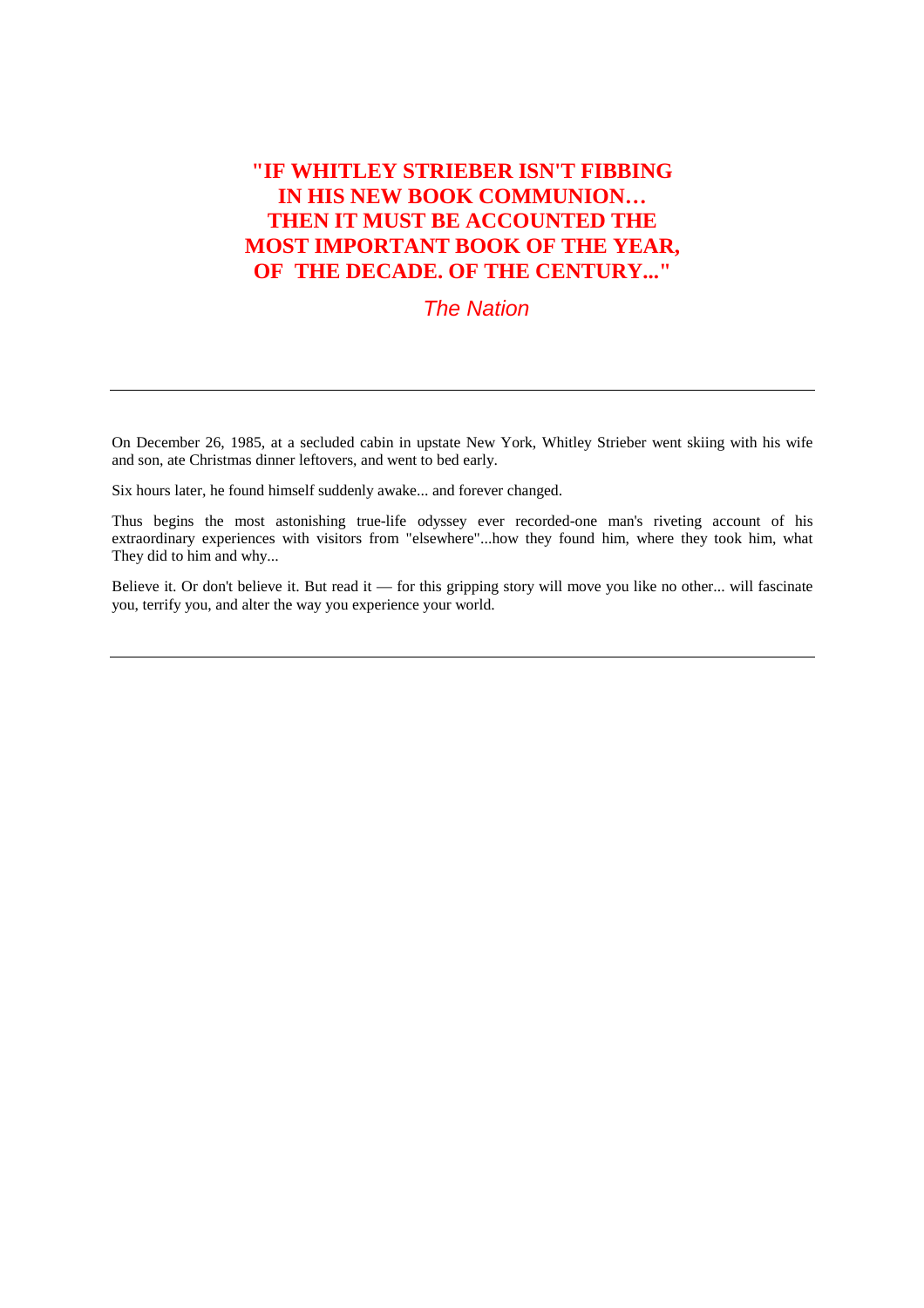When you read this incredible story, do not be too skeptical; somewhere in your own past there may be some lost hour or strange recollection that means that you also have had this experience. This book is about forming a new relationship with the unknown. Instead of shunning the darkness, we can face straight into it with an open mind When we do that, the unknown changes. Fearful things become understandable and a truth is suggested; the enigmatic presence of the human mind winks back from the dark.

#### WHITLEY STRIEBER

*To the ones who have slipped into the mirror And the ones who reflect it in their eyes To the ones who must hide everything, And the ones who lose what they hide. To the ones who cannot be silent, And the ones who must lie.*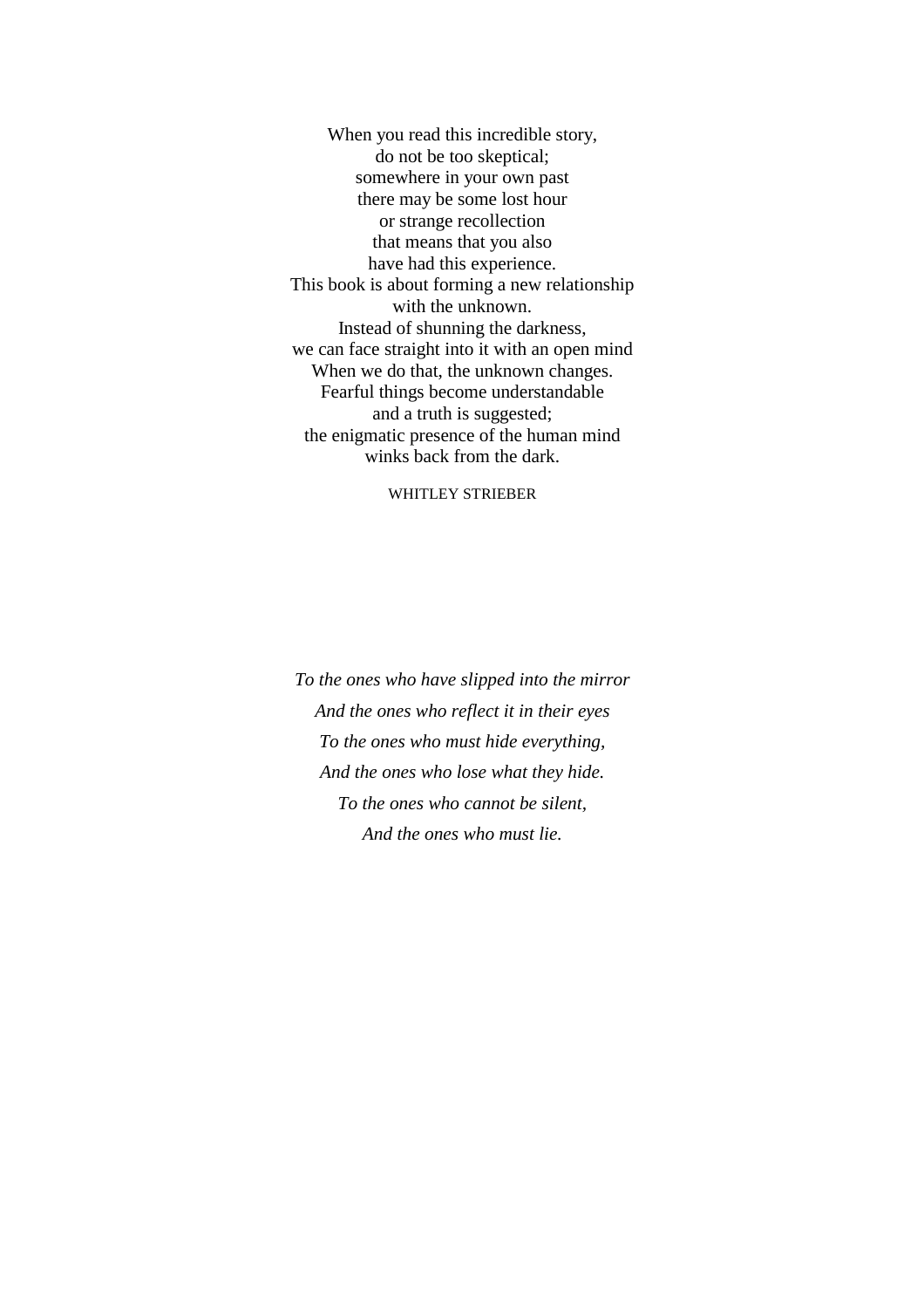#### **Acknowledgments**

I have been privileged to have the help of many accomplished members of the scientific community. I wish to thank Donald F. Klein, MD, director of research at the New York State Psychiatric Institute and professor of psychiatry at the College of Physicians and Surgeons, Columbia University, for his expert hypnosis. Dr. Robert Naiman was kind enough to provide similar support for my wife. Dr. John Gliedman offered skilful scientific evaluation of my ideas, and his own essential contributions. Dr. David Webb, recently a member of the National Commission on Space and presently professor and chairman of space studies at the Center for Aerospace Sciences at the University of North Dakota, and Dr. Brian O'Leary, astronaut and planetologist, provided insights that combined expert knowledge, healthy skepticism, and a firm adherence to the known, without which I could never have completed my task. Dr. Bruce Maccabee, research physicist with the United States Navy, read my manuscript for its physics content, but any errors in this area remain my own. David M. Jacobs, Ph.D., associate professor of history at Temple University, was kind enough to offer his comments as well, with special reference to historical background.

I would especially like to thank Budd Hopkins, who has sacrificed an enormous amount of time and effort — often approaching the heroic — for myself and those like me who have been dragged to the edge of reality.

The assistance of the physicians and scientists who have advised me does not imply that they support my conclusions, such as they are, about what happened to me. Their interest arises from a desire to study what appears to be an unknown or misunderstood phenomenon. To the scientific community, the nature of this phenomenon remains an unresolved question.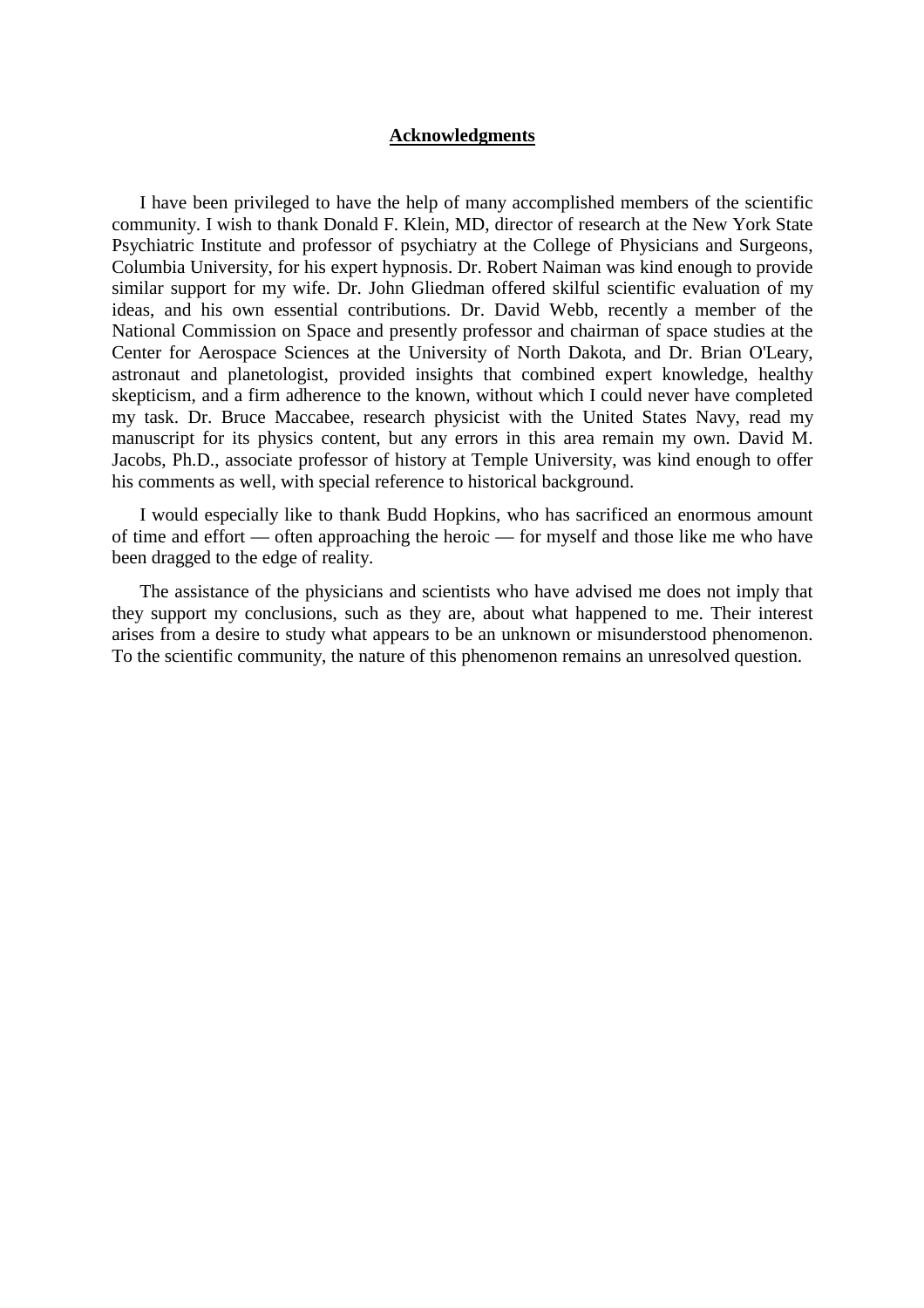*The concrete world has slipped through the meshes of the scientific net. -* ALFRED NORTH WHITEHEAD*, Modes of Thought* 

# **PRELUDE**

*The Truth Behind the Curtain*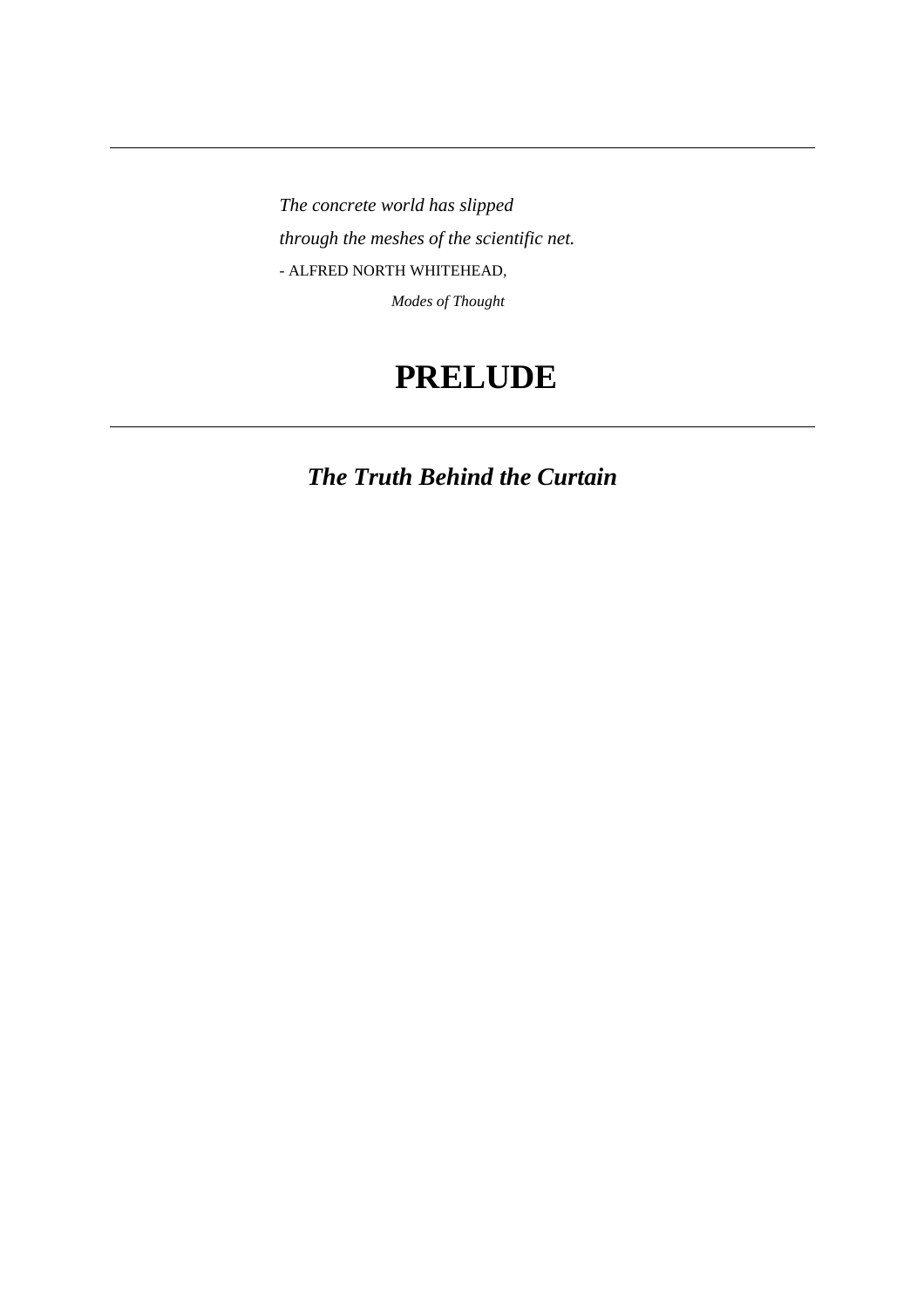This is the story of one man's attempt to deal with a shattering assault from the unknown. It is a true story, as true as I know how to describe it.

To all appearances I have had an elaborate personal encounter with intelligent nonhuman beings. But who could they be, and where have they come from? Are unidentified flying objects real? Are there goblins or demons . . . or visitors?

At first, I thought I was losing my mind. But I was interviewed by three psychologists and three psychiatrists, given a battery of psychological tests and- a neurological examination, and found to fall within the normal range in all respects. I was also given a polygraph by an operator with thirty years' experience and I passed without qualification. I had been indifferent to the whole issue of unidentified flying objects and extraterrestrials; I had viewed them as a false unknown, easily explainable as misperceptions or hallucinations. Now what was I to think?

The visitors marched right into the middle of the . life of an indifferent skeptic without a moment's hesitation.

Later I found a large number of people who have had experiences similar to mine. Most of them were mentally stable. They did not cluster in any particular population group, but formed a cross section of American society. I have met, among many others, a scientist, a policeman, and a federal officer who have had encounters.

In my case there were witnesses, and physical aftereffects that are hard to ignore. Either what is happening is that visitors are actually here, or the u man mind is creating something that, incredibly, is close to a physical reality. Whatever it is, it is not presently understood by science.

I know how it feels and looks to be with these visitors. I know how they sound when they talk and what it looks and smells like in their places. I know how they act and how they appear. I may even know something about why they are here and what they want from us.

Seeming encounters with nonhuman beings are not new; they have a history dating back thousands of years. What is new, in this latter part of the twentieth century, is that the encounters have taken on an intensity never before experienced by humankind.

What happened to me was terrifying. It seemed completely real. It was in clear, normal memory. Most of it was already present in my mind before I was hypnotized to aid recall.

There has been a lot of scoffing directed at people who have been taken by the visitors. It has been falsely claimed that their memories are a side effect of hypnosis. This is not true. Most of them started with memories and undertook hypnosis to attempt greater recall.

Scoffing at them is as ugly as laughing at rape victims. We do not know what is happening to these people, but whatever it is, it causes them to react as if they have suffered a great personal trauma. And society turns away, led by vociferous professional debunkers whose secret fears apparently close their minds. Other, more responsible scientists are very legitimately concerned that serious pursuit of an answer to the enigma of unidentified aerial objects and possible visitors may lead science into study of a false unknown.

At least from a behavioral point of view, however. this can no longer be considered a false unknown. Something is happening, and intellectually well-grounded people need not shun it. Instead, the unknown can be faced with clear and open curiosity. When this is done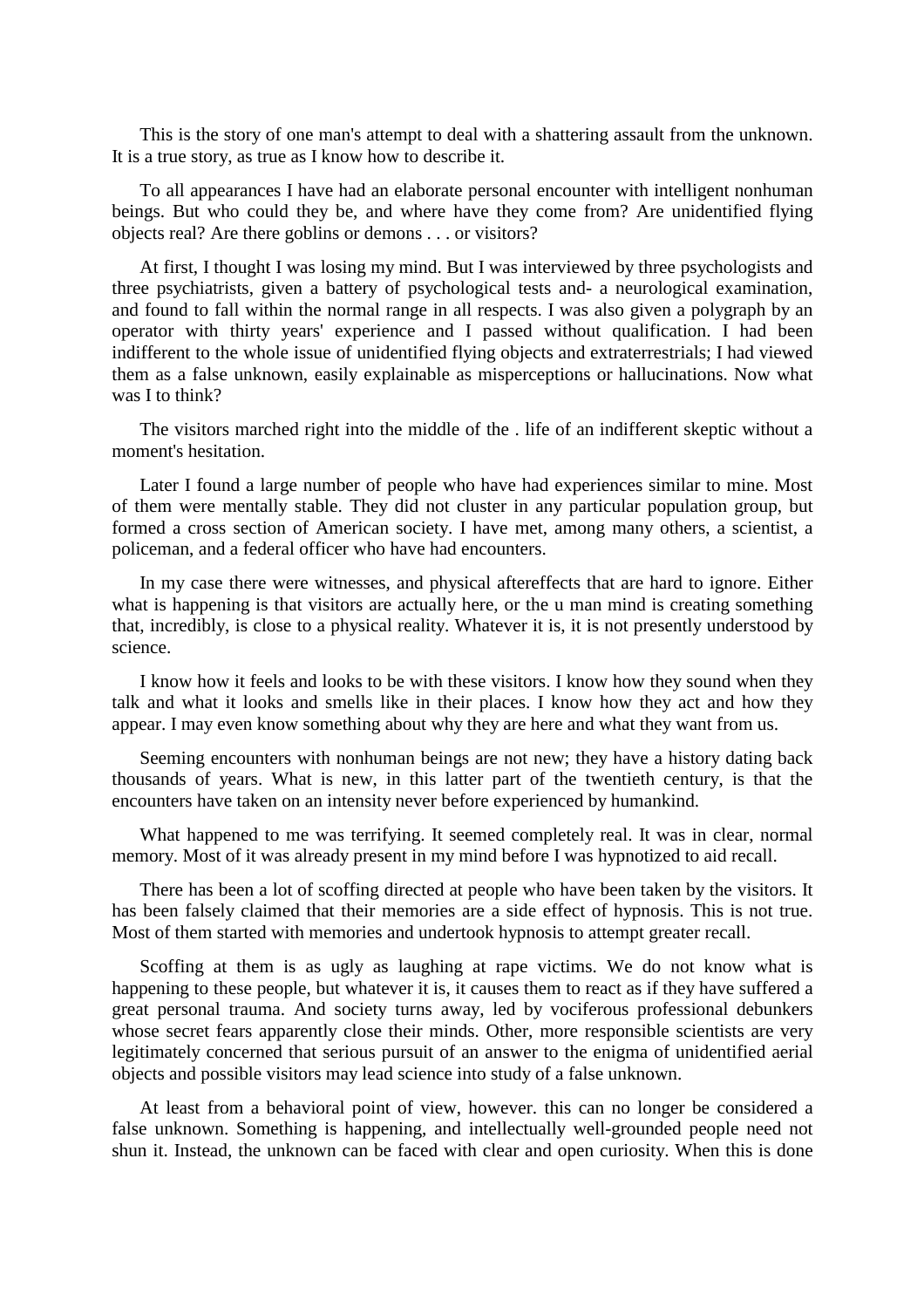something strange happens: The unknown changes. The enigmatic presence of the human mind works back from the dark, and a little progress toward real understanding is made.

I suffered with this experience. Others suffered, and are still suffering. It is essential that effective support be developed to aid those who have it. The scoffing has to stop. I am ashamed to say that I have done it myself, in the past, at least vicariously. As far as "UFOs" went, I was with the skeptics.

I look up toward the night sky, visible through two high arches above my office windows. Almost all the way to the top of the arches the clouds glow with Manhattan's light. At the pinnacle there is darkness, and it draws me. I'm not only scared and upset, frankly I'm also curious. I want to know what's going on out there. As I watch, the night sky grows a little darker.

People who face the visitors report fierce little figures with eyes that seem to stare into the deepest core of being. And those eyes are asking for something, perhaps even demanding it.

Whatever it is, it is more than simple information. The goal does not seem to be the sort of clear and open exchange that we might expect. Whatever may be surfacing, it wants far more than that. It seems to me that it seeks the very depth of the soul; it seeks communion.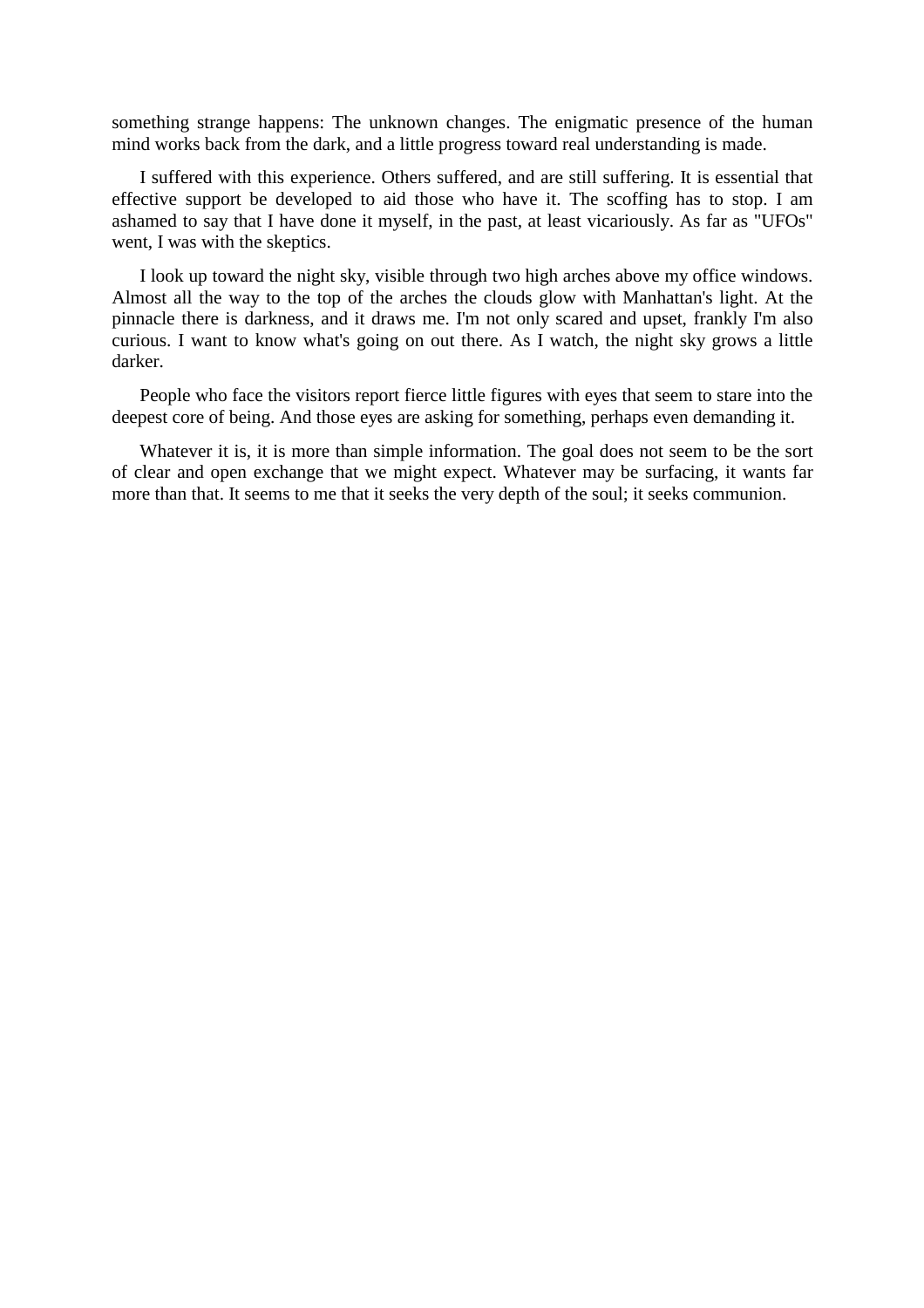### **ONE**

*When I had journeyed half of our life's way, I found myself within a shadowed forest, for I had lost the path that does not stray. Ah, it is hard to speak of what it was, that savage forest, dense and difficult, which even in recall renews my fear; so bitter — death is hardly more severe! But to retell the good discovered there, I'll also tell of other things I saw. -*DANTE*, Inferno, Canto I* 

### **THE INVISIBLE FOREST**

#### *First Memories*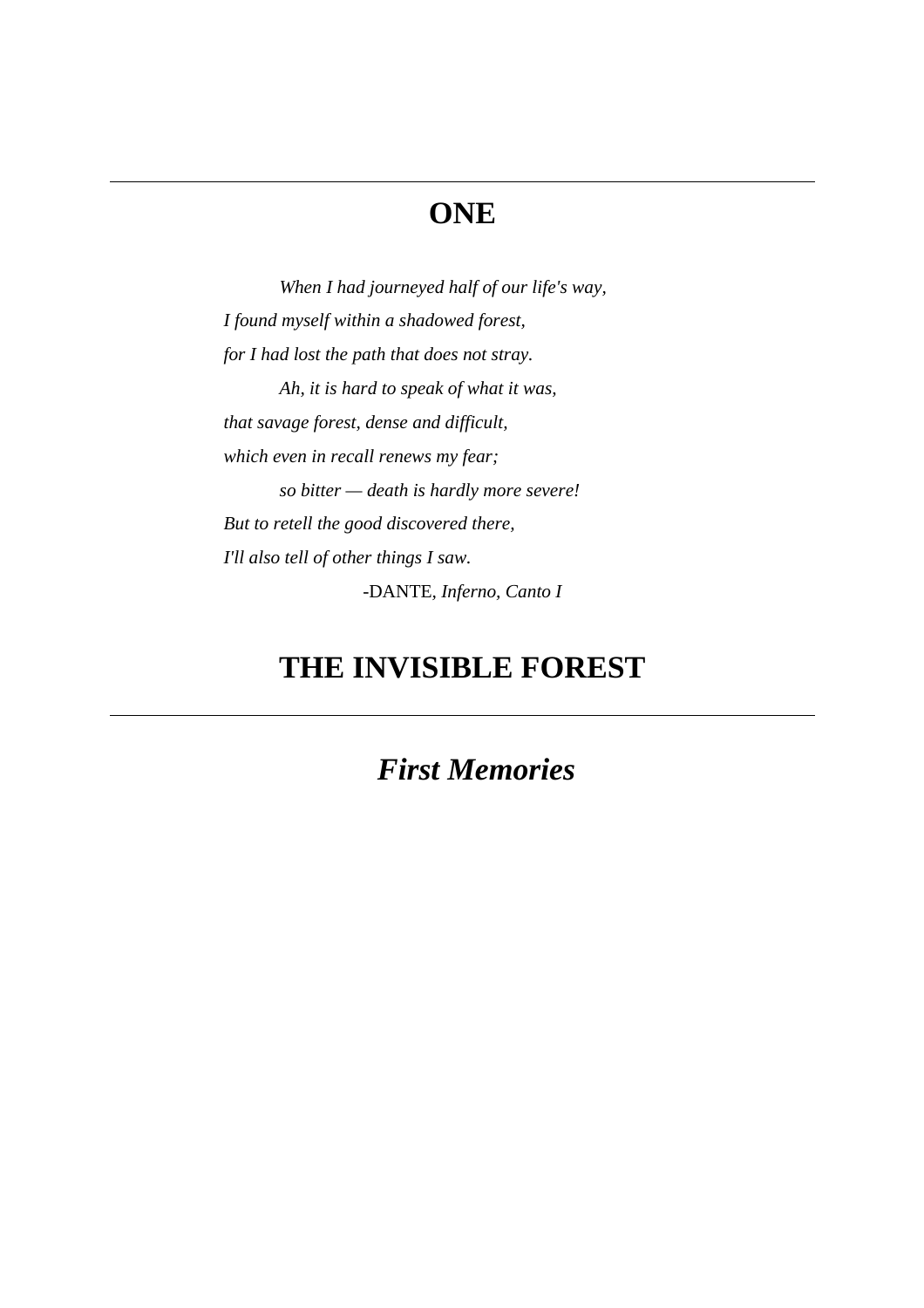My wife and I own a log cabin in a secluded corner of upstate New York. It is in this cabin that our primary experiences have taken place. I will deal first with what I remember of December 26, 1985, and then with what was subsequently jogged into memory concerning October 4, 1985. Until I sought help, I remembered only that there was a strange disturbance on October 4. An interviewer asked if I could recall any other unusual experiences in my past. The night of October 4 had also been one of turmoil, but it took discussions with the other people who had been in the cabin at the time to help me reconstruct it.

This part of my narrative, covering December 26, is derived from journal material I had written before undergoing any hypnosis or even discussing my situation with anybody.

When I was alone, this is what it was like.

Our cabin is very hidden and quiet, part of a small group of cabins scattered across an area served by a private dirt road, which itself branches off a little-used country road that leads to an old town that isn't even mentioned on many maps. We spend more than half of our time at the cabin, because I do most of my work there. We also have an apartment in New York City.

Ours is a very sedate life. We don't go out much, we rarely drink more than wine, and neither of us has ever used drugs. From 1977 until 1983 I wrote imaginative thrillers, but in recent years I had been concentrating on much more serious fiction about peace and the environment, books that were firmly grounded in fact. Thus, at this time in my life, I wasn't even working on horror stories, and at no time had I ever been in danger of being deluded by them.

We were having a lovely Christmas at the cabin in late December 1985. On Christmas Eve there was snow, which continued for two more days. My son had discovered to his delight that the snow would fall in perfect crystalline flakes on his gloves if he stood still with his hands out.

On December 26 we spent a happy morning breaking in his new sled, then went crosscountry skiing in the afternoon. For supper we had leftover Christmas goose, cranberry sauce, and cold sweet potatoes. We drank seltzer with fresh lime in it. After our son went to bed, Anne and I sat quietly together listening to some music and reading.

At about eight-thirty I turned on the burglar alarm, which covers every accessible window and all the doors. For no reason then apparent, I had developed an unusual habit the previous fall. As secretly as ever I made a tour of the house, peering in closets and even looking under the guest-room bed for hidden intruders. I did this immediately after setting the alarm. By ten o'clock we were in bed, and by eleven both of us were asleep.

The night of the twenty-sixth was cold and cloudy. There were perhaps eight inches of snow on the ground, and it was still fang lightly.

I do not recall any dreams or disturbances at all. There was apparently a large unknown object seen in the immediate vicinity at approximately this time of month, but a report of it would not be published for another week. Even when I read that report. though, I did not relate it in any way to my experience. Why should I? The report attributed the sightings to a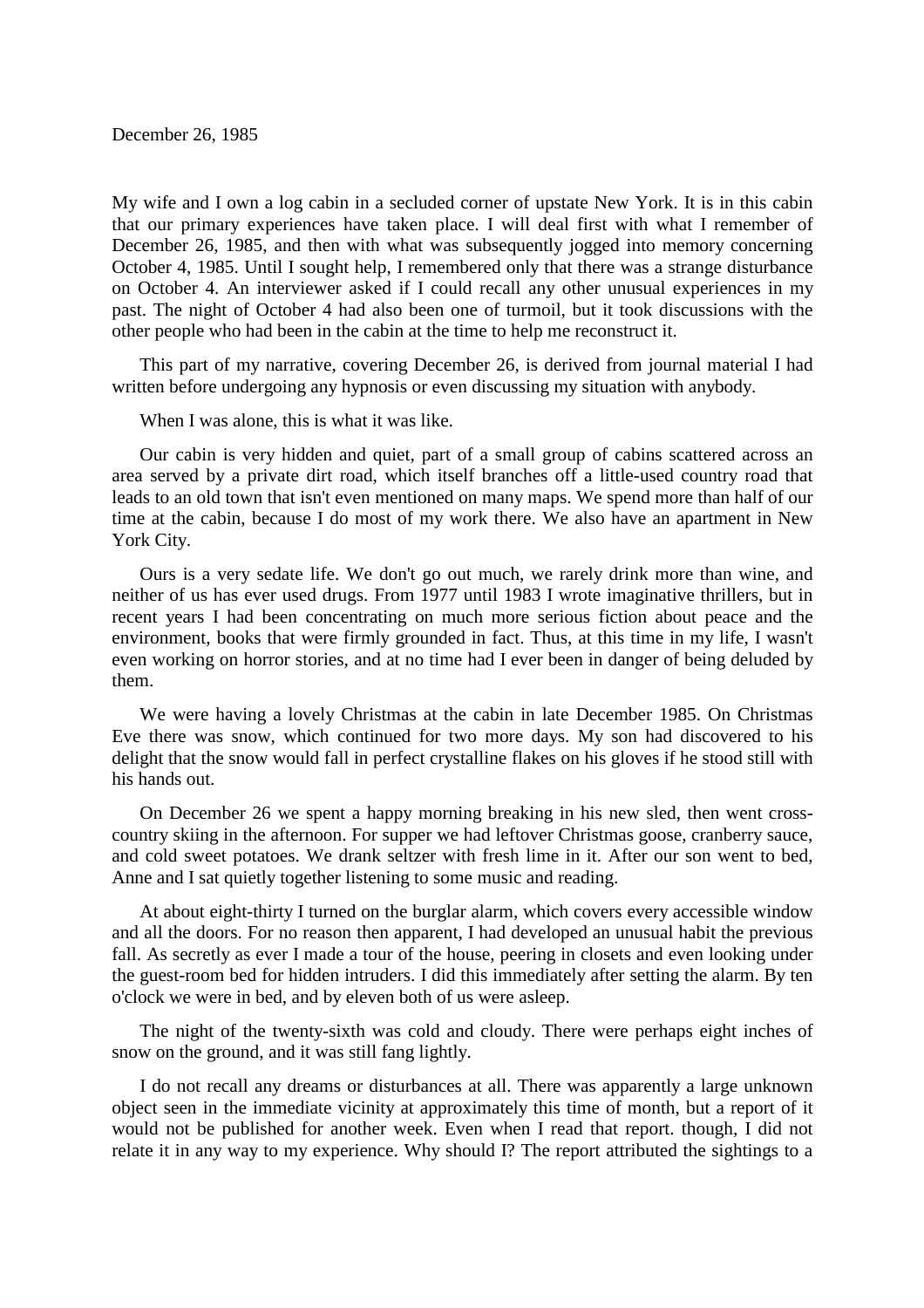practical joke. Only much later, when I researched it myself, did I discover how inaccurate that report was.

I have never seen an unidentified flying object. I thought that the whole subject had been explained by science. It took me a couple of months to establish the connection between what had happened to me and possible nonhuman visitors, so unlikely did such a connection seem.

In the middle of the night of December 26-I do not know the exact time-I abruptly found myself awake. And I knew why: I heard a peculiar whooshing, swirling noise coming from the living room downstairs. This was no random creak, no settling of the house, but a sound as if a lame number of people were moving rapidly around to the room.

I listened carefully. The noise just didn't make sense. I sat up in bed, shocked and very curious. There was an edge of fear. The night was dead still, windless. My eyes went straight to the burglar-alarm panel beside the bed. The system was armed and working perfectly. Not a covered window or door was opened, and nobody had entered-at least according to the row of glowing lights.

What I did next may seem peculiar. I settled back in bed. For some reason the extreme strangeness of what I was hearing did not rouse me to action. Over the course of this narrative this sort of inappropriate response will be repeated many times. If something is strange enough, the reaction is very different from what one would think. The mind seems to tune it out as if by some sort of instinct.

No sooner had I settled back than I noticed that one of the double doors leading into our bedroom was moving closed. As they close outward, this meant that the opening was getting smaller, concealing whatever was behind that door. I sat up again. My mind was sharp. I was not asleep, nor in a hypnopompic state between sleep and waking. I wish to be clear that I felt, at that moment, wide awake and in full possession of all my faculties. I could easily have gotten up and read a book or listened to the radio or gone for a midnight walk in the snow.

I could not imagine what could be going on, and I got very uneasy. My heart started beating harder. wasn't settled back anymore; I was sitting up, a question just forming in my mind. What could be moving the door?

Then I saw edging around it a compact figure. It was so distinct and yet so completely, impossibly astonishing that at first I could not understand it at all. I simply sat there staring, too stunned to move.

Months and months later, I discovered that another person who has had the visitor experience first encountered it through the medium of this same peculiar figure rushing toward her in exactly the way that this one now rushed toward me.

Before I narrate those next few seconds, though, I would like to give an exact description of how the figure looked to me. First, I will describe the physical conditions under which I was seeing it. The room was dim but not dark. The burglar-alarm panel alone emitted enough light for me to see. In addition, there was snow on the ground and that added some ambient light. Had it been a person king into the room, I could have trade out his or peek featuresclearly.

This figure was too small to be a person, unless a child. I have treasured the approximate distance that the top of the head was from the ground, based on my memory of the figure's position m the doorway, and I believe that it was roughly three and a half feet tall, altogether smaller and lighter than my son.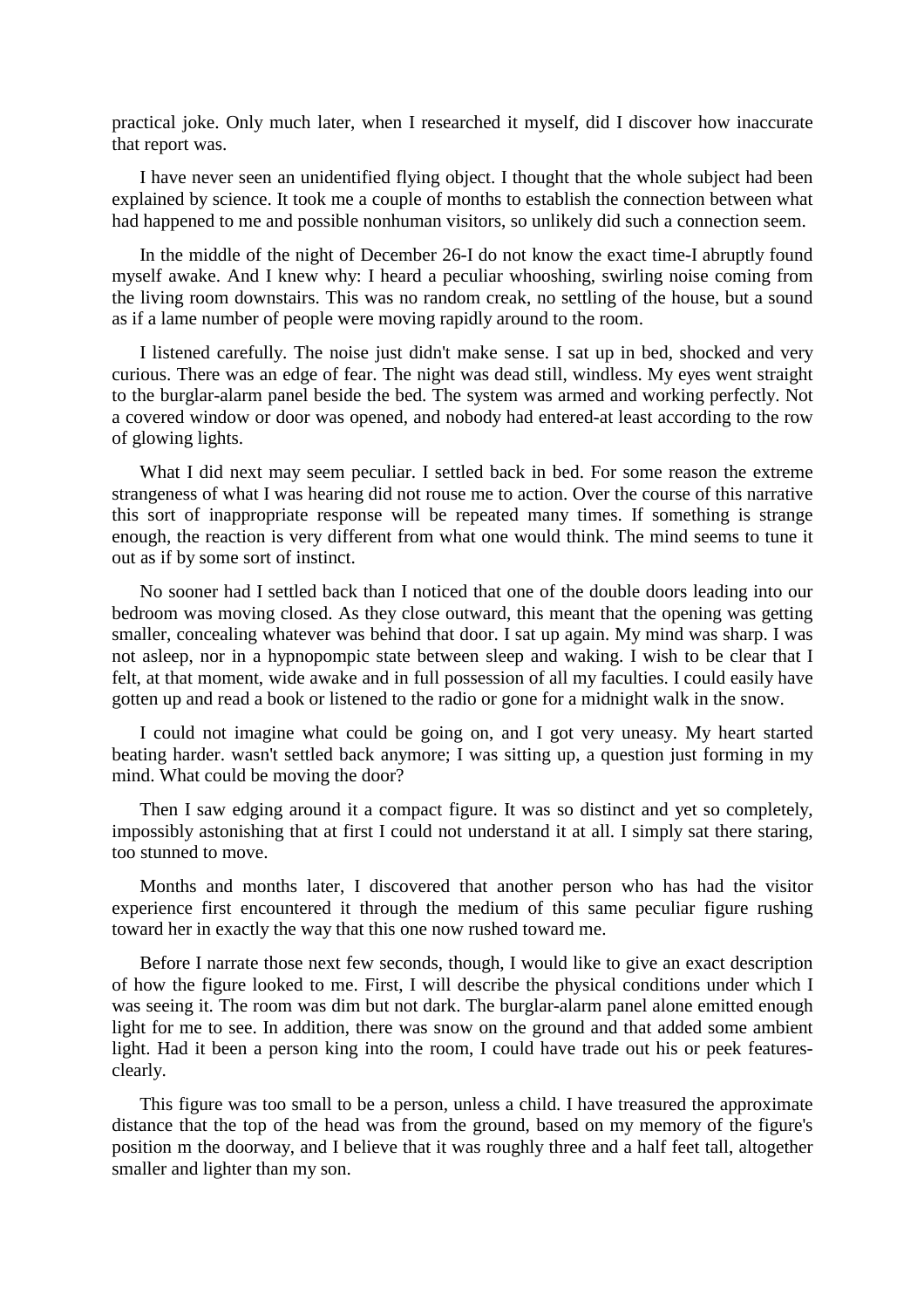I could see perhaps a third of the figure, the part that was bending around the door so that it could see me. It had a smooth, rounded hat on, with an odd, sharp rim that jutted out easily four inches on the side I could see. Below this was a vague area. I could not see the face, or perhaps I would not see it. A few moments later, when it was close to the bed, I saw two dark holes for eyes and a black downturning line of a mouth that later became an O.

From shoulder to midriff was the visible third of a square plate etched with concentric circles. This plate stretched from just below the chin to the waist area. At the time I thought it looked like some sort of breastplate, or even an armored vest. Beneath it was a rectangular appliance of the same type, which covered the lower waist to just above the knees. The angle at which the individual was leaning was such that the lower legs were hidden behind the door.

I was quite shocked, but what I was seeing was so strange I had to assume that it was a dream. Maybe this is why I continued to sit in bed, taking no action. Or perhaps my mind was already under some sort of control.

In any case, I sat there frightened but unable or unwilling to deal with what I was observing My mind explained my vision to me: Despite my full wakefulness, it must be a hypnopompic hallucination. Such phenomena sometimes occur as one drifts between waking and sleep. I assumed that some minor disturbance had awakened me and I was experiencing such an illusion, and never mind the fact that I felt fully awake.

Because of its isolation, the house not only had a burglar alarm but contained a shotgun, which was not far from the bed at the time. Was that why the thing behind the door was wearing a shield, if that was indeed what it was? I have subsequently wondered if an earlier reconnaissance of the house might not have taken place and revealed the presence of the weapon?

The previous July we'd had an experience that should be reported here. I was reading at about half past eleven at night, when I distinctly heard footsteps-normal, human-sounding footsteps move stealthily down our front porch to the area where I had just had a motionsensitive light installed. The peculiar thing about these footsteps was that they came from the pool area and moved toward the road, the opposite of the direction that they would have come if it was a prowler from the road. At the time, I thought to myself that I would take the gun and go downstairs if the light came on.

No sooner had I thought that than it did. I dashed downstairs but saw nobody even though the light was still on. As it was attached to a fifteen second timer, I found this startling. I had gotten out onto the porch in no more than ten seconds, and there was no place for an intruder to hide between the house and the road, not in that short time.

A careful investigation, shotgun in hand, uncovered nothing. I had been certain that I would see whomever it was running off. At the time I even entertained the notion that they must have jumped onto the roof. but there was nobody there.

Subsequently the light never worked right, although it was in good order earlier that very evening. In September I took the bulbs out. Later in the fall the unit was replaced.

The next thing I knew, the figure came rushing into the room. I recall only blackness after that, for an unknown period of time. I don't remember falling asleep or lying awake. What I do remember is far, far more disturbing. My next conscious recollection is of being in motion. I was naked, with my arms and legs extended. as if I had been frozen iii mid-leap. I was moving out of the room. There was no physical sensation at all, not of being touched. not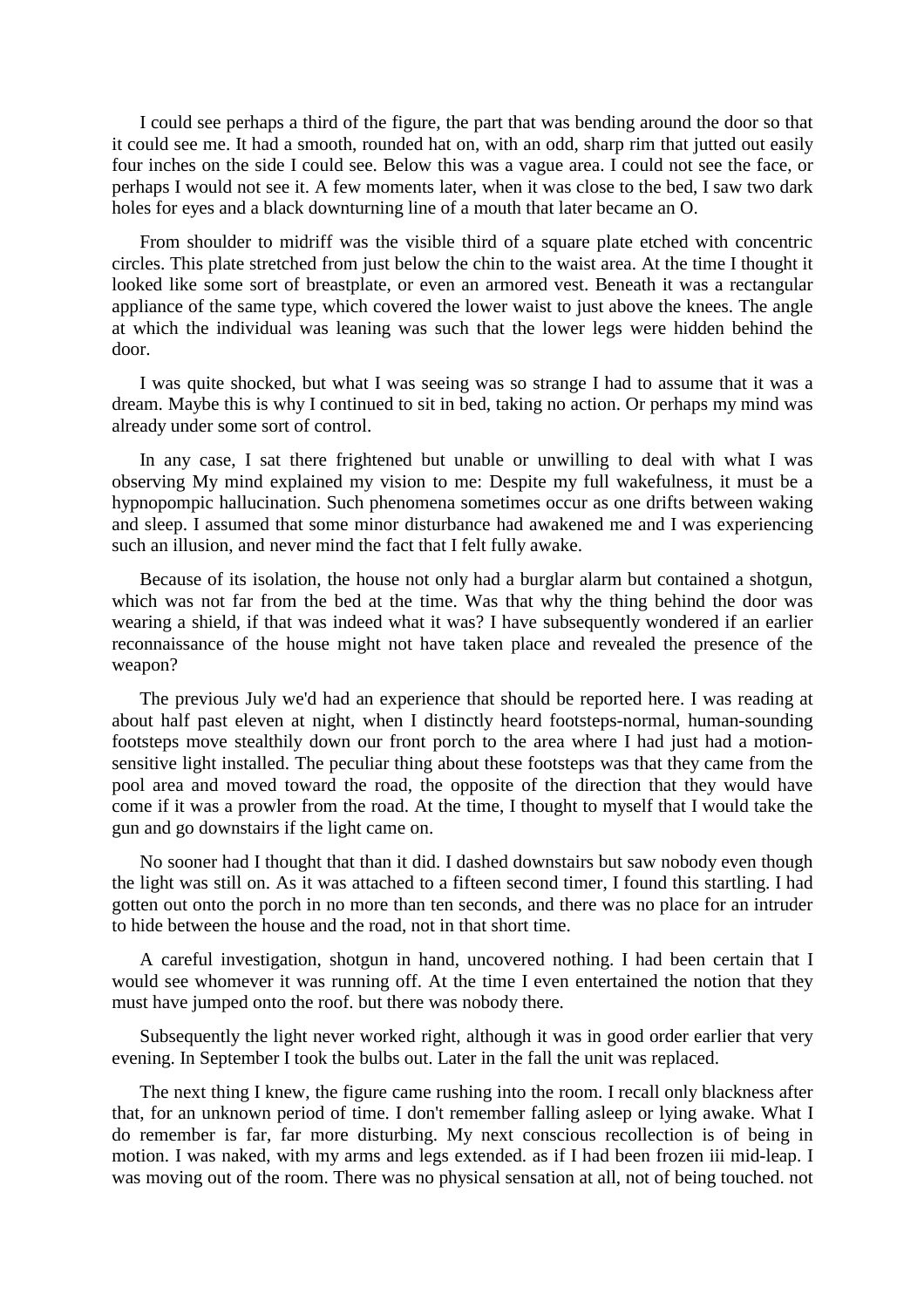of being warm or cold. I could feel myself as a shape and a mass. but not in terms of sensation. It was as if' I had become profoundly paralyzed. Although I wanted desperately to move, I could not.

Because of my state of apparent paralysis, I am afraid that I cannot report that I was floating along on some magical pallet or a flying carpet. It could easily be that I was being carried. In any case, I was at this point in a state of panic. (gone was any fleeting thought of dream or hallucination. Something was hideously wrong, so wrong that my mind went blank. I couldn't think. Even if I had been able to make a sound, which I doubt, I couldn't try.

I must have blacked out again. because I have no further memories of being moved. The next thing I knew, I was sitting in a small sort of depression in the woods. It was quite dark, and frozen creeper was pressing tightly around me. I remember being startled that there was no snow on the gray earth.

I sat with my legs partly bent and my hands in my lap. Although I cannot recall this in any detail, I may have been leaning against something. I was still absent sensation. Across the depression to my left there was a small individual whom I could see only out of the corner of my eye. This person was wearing a gray-tan body suit and sitting on the ground with knees drawn up and hands clasped around them. There were two dark eyeholes and a round mouth hole. I had the impression of a face mask.

I felt that I was under the exact and detailed control of whomever had me. I could not move my head, or my hands, or any part of my body save for my eyes. Despite this, I was not tied.

Immediately on my right was another figure, this one completely invisible, except for an occasional flash of movement. This person was working busily at something that seemed to have to do with the right side of my head. It wore dark-blue coveralls and was extremely fast.

The depression appeared to be no more than four feet in diameter, but my eyes were not functioning normally-maybe for no other reason than that I wasn't wearing my glasses. (I am mildly nearsighted.) While the presence of others remains vague in my mind, the individual to my left made a clear impression. I do not know why, but I had the distinct feeling that this was a woman, and so I shall refer to her in the feminine.

She was as small as the others, and appeared almost bored or indifferent. I also felt that she was explaining something to me, but I cannot remember what it was.

I then saw branches moving past my face, then a sweep of treetops. I looked down, and below me the whole tall forest was corkscrewing slowly to the right. There was no chance to question how m the world I had gotten above the trees. I only saw and recorded. Then a gray floor obscured my vision, slipping below my feet like an iris closing.

The next thing I knew, I was sitting in a messy round room. My impression is that at this point I was actually being cradled by these people, as if they were aware of what was about to transpire. Movement to this totally unfamiliar environment, so suddenly and under these extremely unusual conditions, stripped away whatever reserves of collectedness I still possessed. While I had up until that point been able to retain a degree of control of my attention, this now left me and I became entirely given over to extreme dread. The fear was so powerful that it seemed to make my personality completely evaporate. This was not a theoretical or even a mental experience. but something profoundly physical.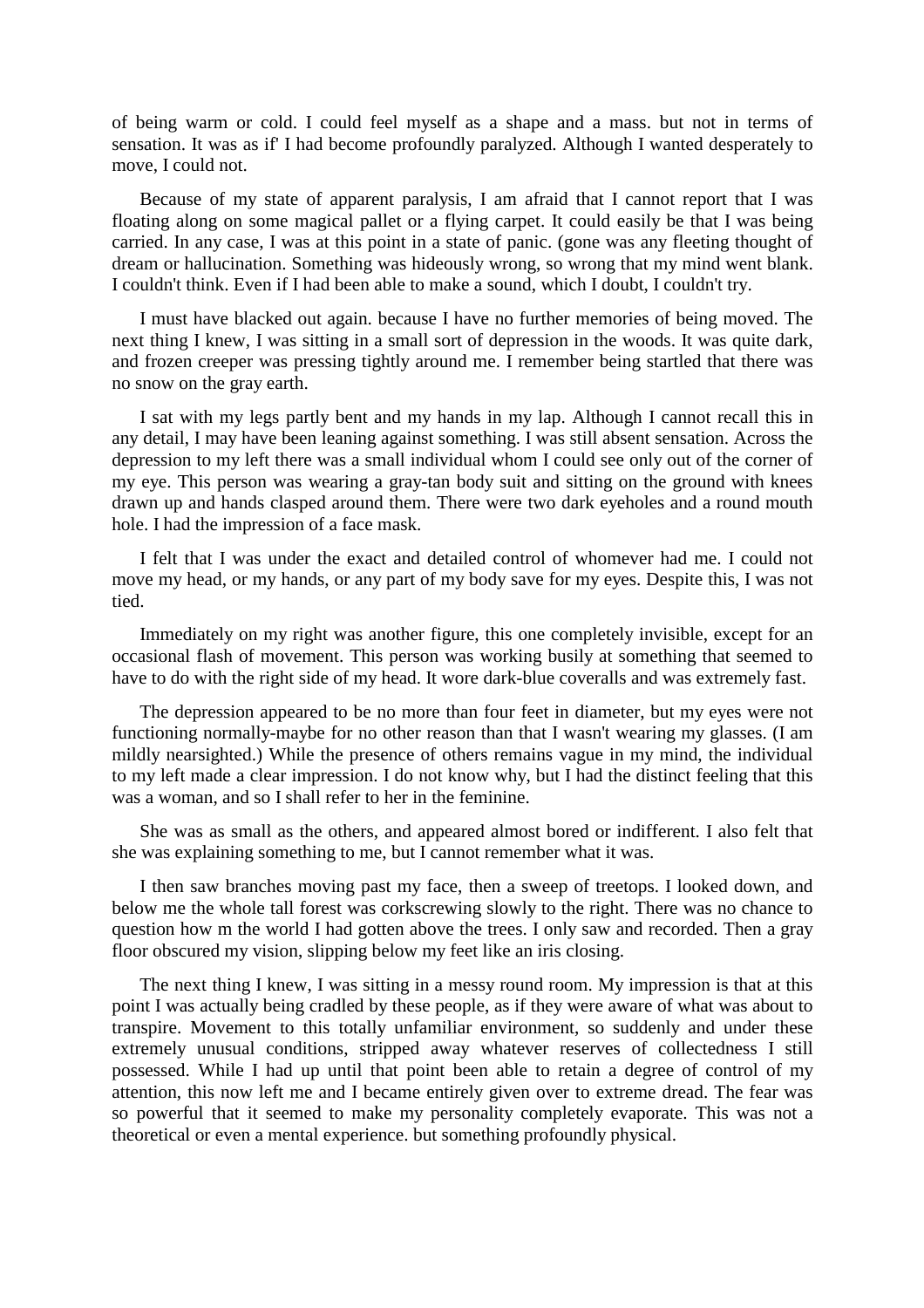"Whitley" ceased to exist. What was left was a body in a state of raw fear so great that it swept about me like a thick, suffocating curtain, turning paralysis into a condition that seemed close to death. I do not think that my ordinary humanity survived the transition to this little room. I died, and a wild animal appeared in my place. Not everything was gone, though. What remained, although small, nevertheless was occupied with an essential task of verification. I was looking around as best I could, recording what I saw.

The small, circular chamber had a domed, Mish-tan ceiling with ribs appearing at intervals of about a foot. I had an impression that it was messy, a living space. Across the room to my right some clothing was thrown on the floor. As a matter of fact, the thought even crossed my mind that the place was actually dirty. It was close and confining for me. The whole scale of it was small, tight, and enclosed. I seem to remember that the room was stuffy and the air quite dry, so it could be that the numbness of panic was wearing off.

Tiny, people were now moving around me at great speed. Their quickness was disturbing, and in a curious way ugly. I had the thought that I was being taken away, and remembered my family. An acute, gnawing feeling of being in a trap overcame me. It was a truly awful sensation, accompanied as it was by the sense that I was absolutely helpless in the hands of these strange creatures.

Despite my extreme terror, I was aware of my surroundings. I know that I was seated on a bench, leaning against a wall. The predominant colors were tan and gray. The bench was the same color as the walls, and was rimmed by a lip of dark brown. From the clarity of my memory of these rather muted colors, I surmise that the room was lit, although I did not see the source of the light.

There was something quite beautiful, I think, having to do with a lens m the ceiling, but I can remember little about it. Perhaps there was a lens at the point of the ceiling, through which some colorful scene could be observed.

There is no way to be certain of how long I remained in this room. It seemed to be a stay of no more than a few minutes or even seconds. It may have been longer, though, because I had time to look around me and note numerous details. While I had before been totally paralyzed, I was now able to move at least my eyes and possibly my head.

I was so scared that my memories are indistinct and covered by amnesia. Even as I write this, I am aware that a great deal more happened. I just can't get to it. This might be terror amnesia, or drugs, or hypnosis, or even doses of all three. There is one drug, tetradotoxin, which could approximate such a state. In small doses it causes external anesthesia. Larger doses bring about the "out of the body" sensation occasionally reported by victims of visitor abduction. Greater quantities can cause the appearance of death-even the brain ceases detectable function.

This rare drug is the core of the zombie poison of Haiti, and little is known about why it works as it does. It is also the notorious "fugu" poison of Japan, found in the tissues of a blowfish, which is an esteemed if deadly aphrodisiac.

My surroundings were so unfamiliar in every detail and my surprise was so great that I simply faded away, in the sense that my ability to direct myself was lost, mentally as well as physically. Not only was I physically anesthetized (although no longer so much paralyzed as totally limp), I was in a mental state that separated me from myself so completely that I had no way to filter my emotions or most immediate reactions, nor could my personality initiate anything. I was reduced to raw biological response. It was as if my forebrain had been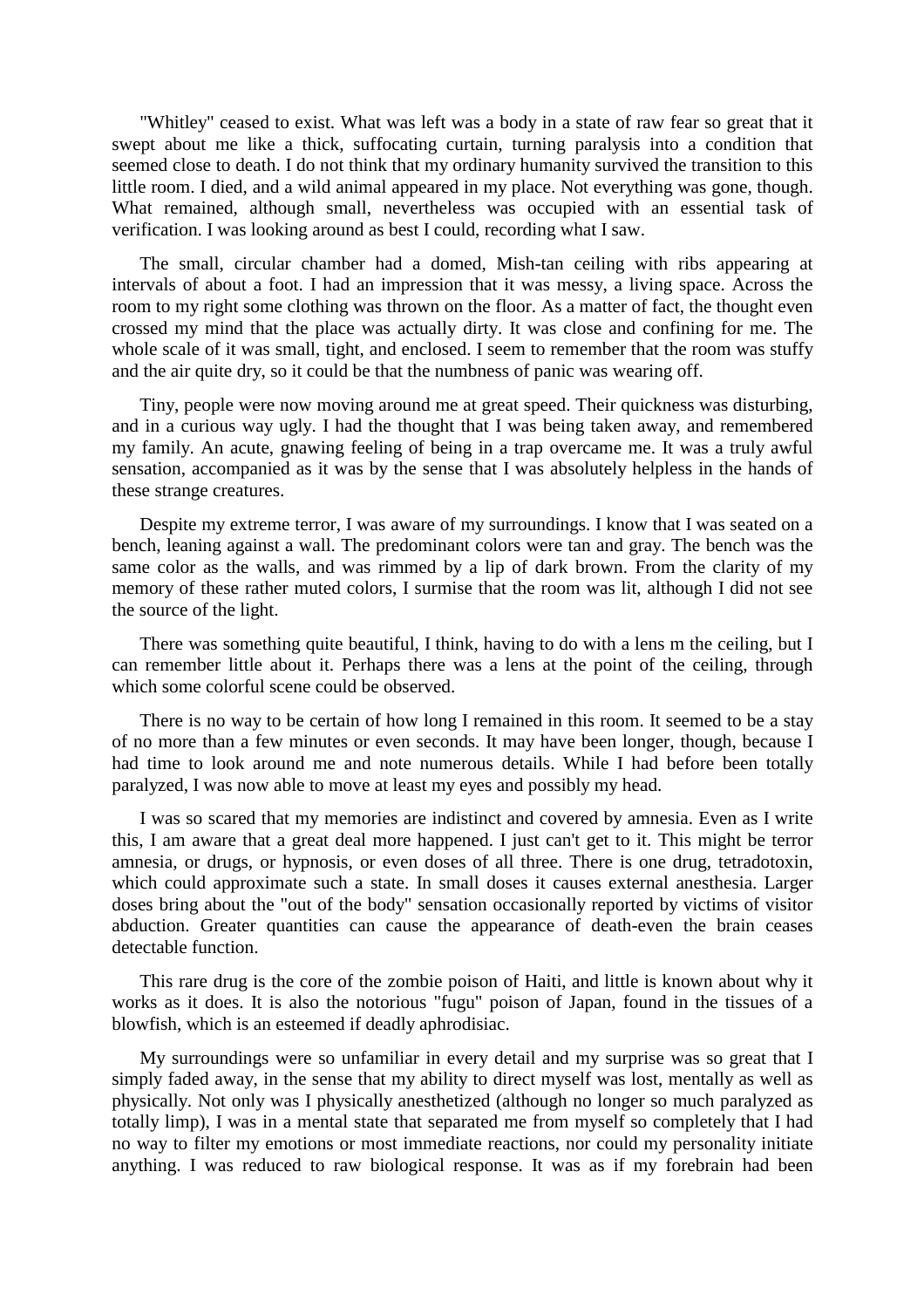separated from the rest of my system, and all that remained was a primitive creature, in effect the ape out of which we evolved long ago.

I was not, however, in the ape. I was in my forebrain, locked away from the rest of myself. My mind had become a prison.

One being was on my right, another on my left. Within my field of vision a great deal of rushing about commenced again. The next thing I knew, was being shown a tiny gray box with a sliding lid. There was a curved lip at one end of this box, to make it easy to push it open. It was being held b a thin, graceful person whose appearance was not distinct. Was this the female again? I'm not sure. It almost seems, as I remember, that something had been done to my eyes to affect my ability to concentrate my vision. Glances around the room were quite detailed in recollection, but any attempts to steady my vision and view a particular being resulted in blurring. It would be interesting to know if this was an induced effect or something caused by my own fear of what I was seeing.

My memory of the one that came before me next is of a tiny, squat person, crouching as if huddled over something. He had been given the box and now slid it open, revealing an extremely shiny, hair-thin needle mounted on a black surface. This needle glittered when I saw it out of the corner of my eye, but was practically invisible straight on.

I became aware — I think I was told — that they proposed to insert this into my brain.

If I had been afraid before, I now became quite simply crazed with terror. I argued with them. "This place is filthy," I remember saying. Then, "You'll ruin a beautiful mind." I could imagine my family awakening in the morning and finding me a vegetable. A great sadness overtook me. I do not recall screaming, but evidently I was doing so, because I remember the next exchange quite clearly.

One of them, I think it was the one I had identified earlier as the woman, said, "What can we do to help you stop screaming?" This voice was remarkable. It was definitely aural, that is to say, I heard it rather than sensed it. It had a subtly electronic tone to it, the accents flat and startlingly Midwestern.

My reply was unexpected. I heard myself say, "You could let me smell you." I was embarrassed; that is not a normal request, and it bothered me. But it made a great deal of sense, as I have afterward realized.

The one to my right replied, "Oh, OK, I can do that," in a similar voice, speaking very rapidly, and held his hand against my face, cradling my head with his other hand. The odor was distinct, and gave me exactly what I needed, an anchor in reality. It remained the most convincing aspect of the whole memory, because that odor was completely indistinguishable from a real one. It did not seem in any way a dream experience or a hallucination. I remembered it as an actual smell.

There was a slight scent of cardboard to it, as if the sleeve of the coverall that was partly pressed against my face were made of some substance like paper. The hand itself had a faint but distinctly organic sourness in its odor. It was not a human smell, but it was unmistakably the smell of something alive. There was a subtle overtone that seemed a little like cinnamon.

The next thing I knew, there was a bang and- a Hash, and I realized that they had performed the proposed operation on my head. I felt like weeping and I recall sinking down into a cradle of tiny arms.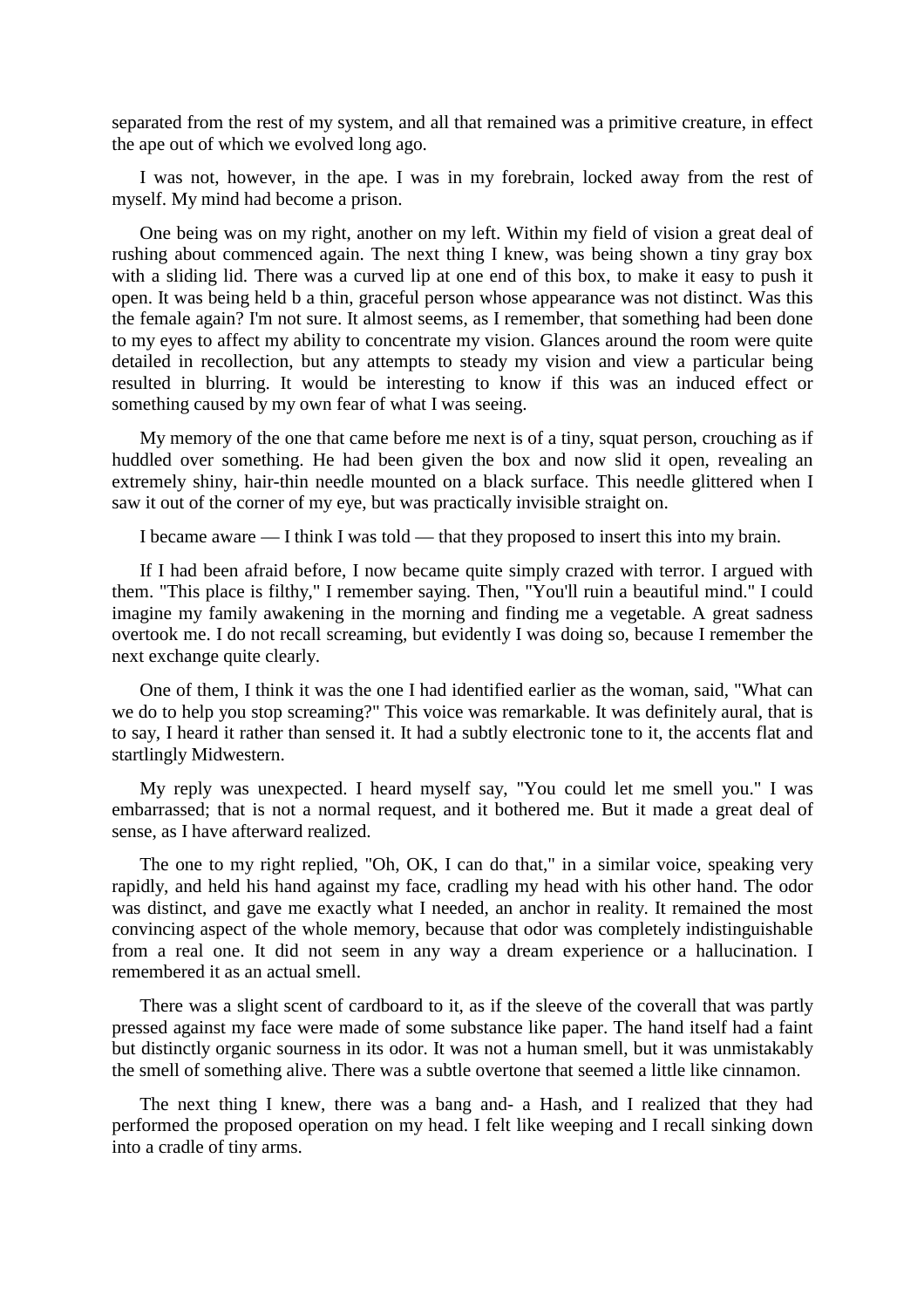At this point. I had some feeling, and enough muscle tone had returned to enable me to slide my feet along the floor in an effort to avoid falling the way. Then I was lifted up and seemed suddenly to be in another room, or perhaps I simply saw my present surroundings differently. It appeared to be a small operating theater. I was to the center of it on a table, and three tiers of benches were populated with a few huddled figures, some with round, as opposed to slanted, eyes.

I was aware that I had seen four different types of figures. The first was the small robotlike being that had led the way into my bedroom. He was followed by a large group of short, stocky ones in the dark-blue coveralls. These had wide faces, appearing either dark gray or dark blue in that light, with glittering deep-set eyes, pug noses, and broad, somewhat human mouths. Inside the room, I encountered two types of creature that did not look at all human. The most provocative of these was about five feet tall, very slender and delicate, with extremely prominent and mesmerizing black slanted eyes. This being had an almost vestigial mouth and nose. The huddled figures in the theater were somewhat smaller, with similarly shaped heads but round, black eyes like large buttons.

Throughout the whole experience, the stocky ones were always present. They were apparently responsible for moving and controlling me, and I had the distinct impression that they were a sort of "good army." Why good I do not know.

I do not remember what, if anything, happened in the operating theater. My memories of movement from place to place are the hardest to recall because it was then that I felt the most helpless. My fear would rise when they touched me. Their hands were soft, even soothing, but there were so many of them that it felt a little as if I were being passed along by rows of insects. It was very distressing.

Soon I was in more intimate surroundings once again. There were clothes strewn about, and two of the stocky ones drew my legs apart. The next thing I knew l was being shown an enormous and extremely ugly object, gray and scaly, with a sort of network of wires on the end. It was at least a foot long narrow. and triangular in structure. They inserted this thin into my rectum. It seemed to swarm into me as if it had a life of its own. Apparently its purpose was to take samples, possibly of fecal matter, but at the time I had the impression that I was being raped, and for the first time I felt anger.

Only when the thing was withdrawn did I see that it was a mechanical device. The individual holding it pointed to the wire cafe on the tip and seemed to warn . me about something. But what? I never found out.

Events once again started moving very quickly.

One of them took my right hand and made an incision on my forefinger. There was no pain at all. Abruptly, my memories end. There isn't even blackness, just morning.

I had no further recollection of the incident.

I awoke the morning of the twenty-seventh very much as usual, but grappling with a distinct sense of unease and a very improbable but intense memory of seeing a barn owl staring at me through the window sometime during the night.

I remember how I felt in the gathering evening of the twenty-seventh, when I looked out onto the roof and saw that there were no owl tracks in the snow. I knew I had not seen an owl. I shuddered, suddenly cold, and drew back from the window, withdrawing from the night that was falling so swiftly in the woods beyond.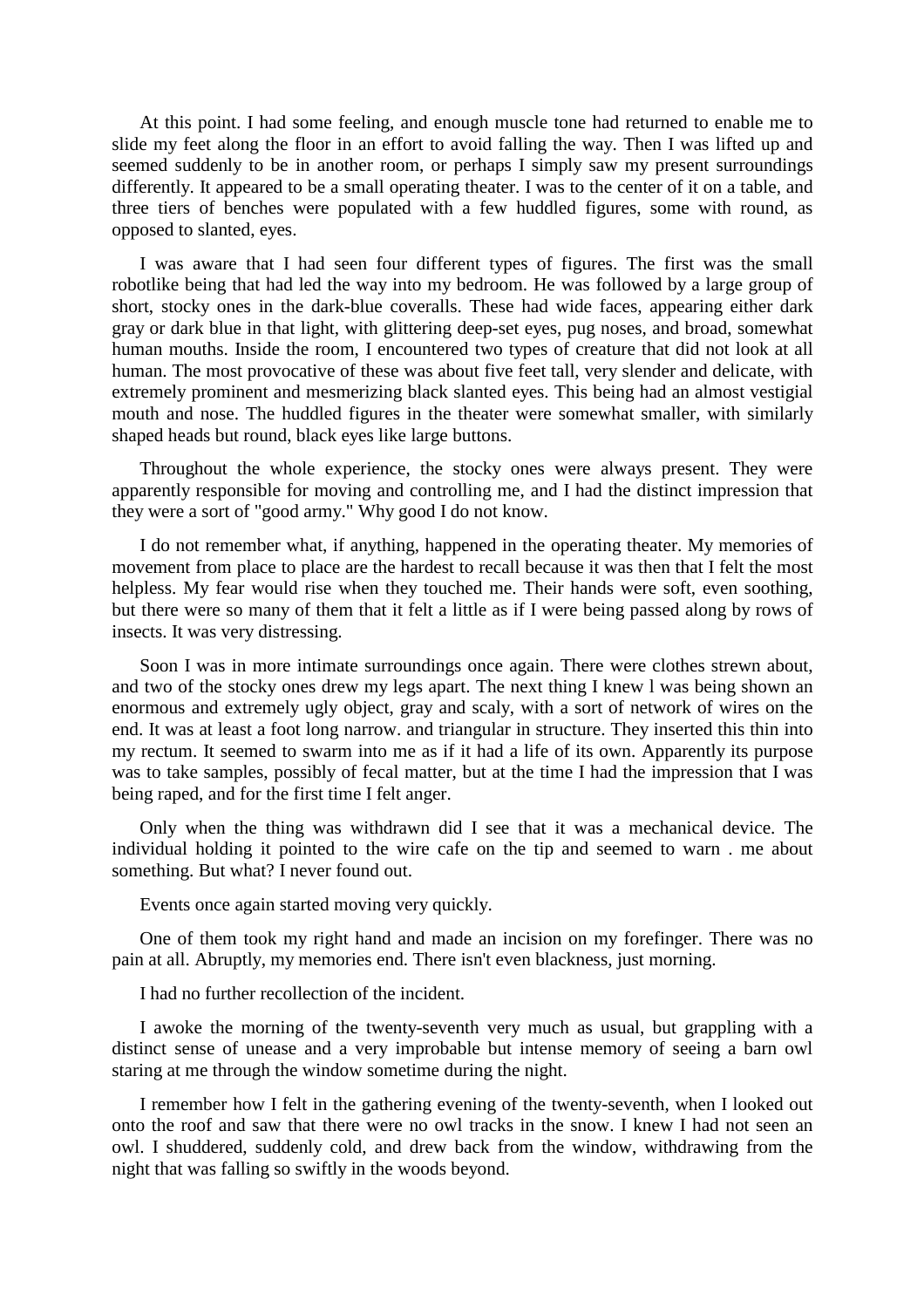But I wanted desperately to believe in that owl. I told my wife about it. She was polite, but commented about the absence of tracks. I really very much wanted to convince her of it, though. Even more, I wanted to convince myself. So intent was I on this that I telephoned a friend in California for the specific, yet unlikely, purpose of telling her about the barn owl at the window.

Later I discovered that memories of animals in strange places are a common block to this experience. One young woman arrived back at a picnic in the woods in France with a story of seeing a beautiful deer. But she had blood on her blouse, and a strange straight scar that could not be explained. Ten years passed before she remembered anything of the truth of her experience in those woods, and she would have died with that memory had not her memory of another encounter with the visitors caused her to question its real significance. Another man came away from his experience thinking only that he had seen a bunch of rabbits hopping around outside his car.

Like my barn owl, these stories must have seemed no more than whimsies, but they hid real experiences that were so impossible to accept, just keeping them hidden took a large tollas it has with others, as it might be doing with anybody.

From that first day my wife noticed a dramatic personality change in me, which she thought was similar to a change that had taken place the previous October. We had gone through personal hell then because of my demands and accusatory behavior, and she did not want that pattern to repeat itself.

But I was in decline again, and this time the symptoms were not all mental. That first evening I underwent the initial physical symptom of my ordeal. We had come in from an afternoon of light cross-country skiing, not at all strenuous. I was dead tired. Normally I am full of energy. Even a hard afternoon on the ski trails leaves me feeling pleasantly relaxed.

I got chills and went to bed. I lay huddled between the sheets and the quilt, with evening coming down, feeling just awful. I thought that I must have had a high fever. I was exhausted. The sounds of my wife and son downstairs filled me with a sense of foreboding. Strange recollections of people running, of being pulled and shoved, swirled through my head.

Then our nearest neighbors suddenly arrived. They appeared without warning. We tend to be very private in our sparse community, and this was only their second spontaneous visit in the two years we have been neighbors.

Feeling somewhat better, I went downstairs to see them. No sooner had we started talking than I found myself complaining that I thought I had seen the light of a snowmobile m the woods between our houses at about three in the morning. I was horrified at myself. What was I saying? I couldn't remember any such thing, and I knew it even as I spoke. Our neighbors offered the thought that the woods were too thick for a snowmobile to maneuver, which is true. Then I said that it must have been the lights on his house. He has two floodlights that shine out over his backyard. He explained that these lights had been off, but promised to redirect them so they couldn't be seen from our house. I knew even then that his lights hadn't been bothering me so late at night (although !hey were sometimes bothersome early in the evening, now that winter had stripped the woods of their concealing leaves). My memory of the snowmobile was as hollow as my memory of the owl.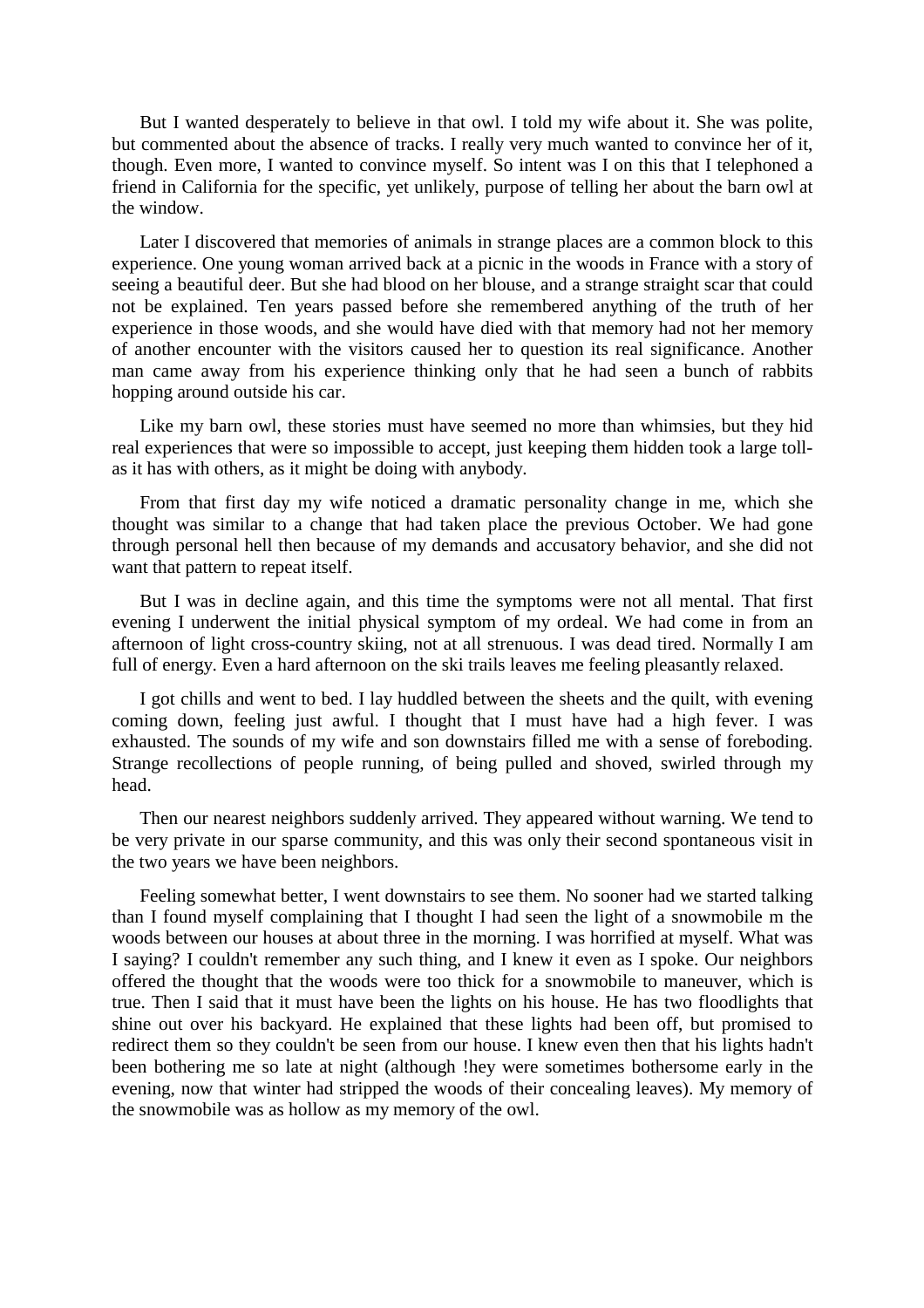After some small talk, our neighbors went home. I was not pleased with my own behavior, and found it hard to understand because it seemed so nonvolitional, almost as if I had been talking against my will.

My wife reports that my personality deteriorated dramatically over the following weeks. I became hypersensitive, easily confused, and, worst of all, short with my son. We have always been a happy family, and there was no change in our life condition or relationship to account for this personality shift.

The realization that the owl memory was not true created troubling problems for me. I was aware that something had somehow gone wrong with me. The trouble was I could not understand what it was. There simply wasn't anything in my life to explain it. I started to worry about toxins in our food or water, but as nobody else in the family was affected, and we hadn't tried any food that might have caused some bizarre allergy, that seemed unlikely.

I did not know that the owl and the light were screen memories that concealed a traumatic experience. As described by Freud, the screen memory is a method that the mind uses to shield itself from things too upsetting to recall.

I had a feeling of being separated from myself, as if either I was unreal or the world around me was unreal. By December 28 I was so depressed and in such a state of inner conflict that I sat down and wrote a short story in an effort to explore my emotions. It reflected not only my emotional state but probably also some of the realities hidden behind it. I called it "Pain." It was to be the last sustained writing I would do for seven weeks, and is the last thing I wrote before these enormous hidden truths began emerging from my unconscious.

At the time I had no idea that I was suffering from emotional trauma, or that dozens of other people had been through very similar ordeals after being taken by the visitors.

Previous to the twenty-sixth I had made good progress on a huge two-volume novel based on the relationship between Russia and America at the outset of the Russian Revolution. Now I could hardly read my own work, let alone continue working on this complicated project.

Since I wrote "Pain" as an expression of the emotional state that overlay the memories I was then suppressing, I will recount it briefly. It is about a man who encounters an enigmatic woman named Janet, who proves to be some sort of superhuman being, perhaps an angel or a demon. She draws this man into a strange experience of capture and incarceration in a tiny, magical cabinet. From the agony that ensues, he gains immense insight and new spiritual strength.

What is most interesting to me about this story is that it continues imagery that is present in my early horror novels. The visitors could be seen as the Wolfen, as Miriam Blaylock in *The Hunger*, and as the fairy queen Leannan and her soldiers in *Catmagic*. The theme is always the same: Mankind must face a harsh but enigmatically beautiful force that, as Miriam Blaylock describes herself, is "part of the justice of the world." This force is always hidden between the folds of experience.

As I worked on "Pain" my mental and physical states continued to get worse. An infection appeared on my right forefinger. It looked like a splinter injury, but I could not remember getting a splinter, unless it was from some log I carried in for the stove. The injury festered. Neither iodine nor antibiotic ointment seemed to help. I looked for a bit of splinter but could find nothing.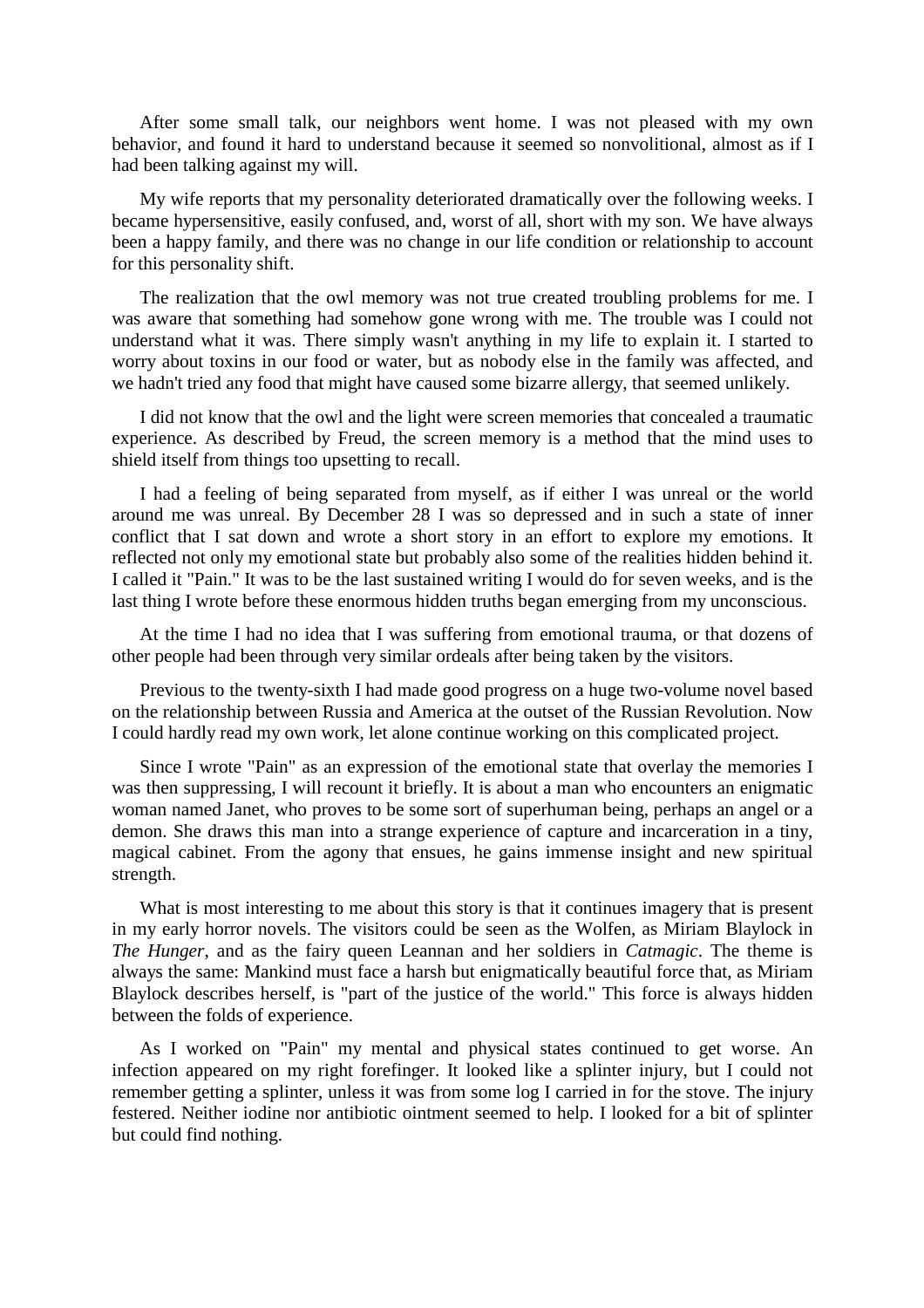I noticed that I was uncomfortable sitting because of rectal pain, a weird and disturbing symptom. I had a vague feeling that something distressful had happened to me, but no clear memory.

In the ensuing days, I experienced more bouts of fatigue. I would be working and suddenly I would get cold and start to shake. Then I would feel so exhausted that I could not go on, and crawl into bed quivering and miserable, sure that I was coming down with the flu. I took my temperature during one of these experiences and found that it was 96.6 at the outset and 98.8 at the height of the "fever." Afterward it dropped to 97.0

Nights I would sleep, but wake up in the morning feeling as if I had been tossing and turning the whole time. I ceased to dream, and sometimes had difficulty closing my eyes. I felt watched, and kept hearing noises m the night. Mornings I would wake up with the feeling that I had been somehow on guard.

My disposition got worse. I became mercurial, frantic with excitement about some idea one moment, in despair the next. I was suspicious of friends and family, often openly hostile. I came to hate telephone calls. I could not concentrate even on light television programs. After writing "Pain" I found that I could not sustain enough attention to work for more than five or ten minutes at a time. An attempt to read *Gerald's Party* by Robert Coover left me profoundly confused. I kept reading and rereading the same few pages. I switched to a less challenging novel, but it was also totally incomprehensible. I had been reading some sermons of the thirteenth-century mystical philosopher Meister Eckhart, but this study had to be abandoned. I could no longer follow my own thinking, let alone that of the authors who interested me. It was a fearful, haunting discovery.

On the afternoon of January 3 we were skiing when I got a pain behind my right ear. It was a sensation similar to what -happens to one's jaw when Novocain wears off after a session in the dentist's chair. My skull ached and the skin was sensitive. In the middle of this sensitive area my wife could see a tiny pinpoint of a scab.

I believe that the combination of the infected finger, the rectal pain, and the aching head were what finally brought my memories into focus. The confused swirl resolved into a specific series of recollections, and when I saw what they were, I just about exploded with terror and utter disbelief.

One of the memories would come into my head, linger there a moment, then leave me with my heart pounding, gasping, sweat pouring down my face.

I thought that I had lost my mind.

For half of my life I have been engaged in a rigorous and detailed search for a finer state of consciousness. Now I thought my mind was turning against me, that my years of eager study of everything from Zen to quantum physics had led me into some strange and tragic byway of the soul.

As soon as I had them in focus, my memories became perfectly vivid-as vivid, say, as childhood memories become when one chooses to draw them out of the mental file where they are hidden. I sat at my desk, trying to make sense of what could not make sense.

I thought, quietly and calmly, *You may be going mad, or you may have o brain tumor. You've gut to find um which it is and take whatever steps are necessary*. And then I rested my head on the desk, and, quite frankly, cried.

For a couple of days I lived with it. Maybe the "symptoms" would subside.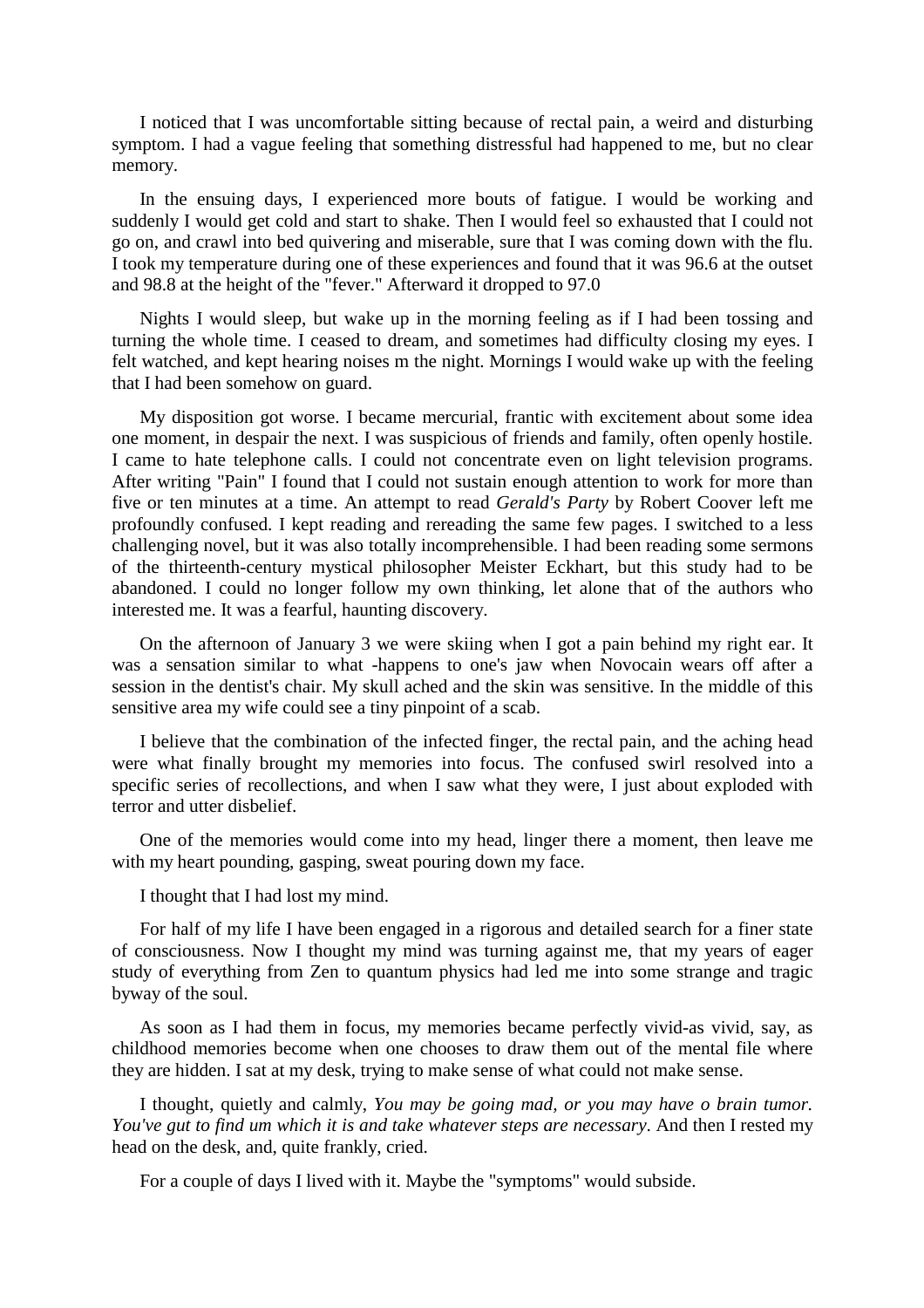Then, quite suddenly one afternoon, I recalled the smell. Their smell. It came back to me as clearly as if I had inhaled it not a moment before. More than anything except discovering that I was not alone with my experience, that totally real memory saved me from going stark raving mad.

In the first week of January, a local newspaper published accounts of an object or objects being sighted in our area. This story appeared m the January 3, 1986, issue of the Middletown. New York *Record*. The headline called the appearance a hoax but according to the story local people who had witnessed the event doubted that. One man, however claimed that he had seen the things fly over a brightly lit local prison, and in the light he saw planes. A follow-up story on January 12 expanded on the prank hypothesis.

My wife showed me the article and told me. "You said this would happen. You were talking about this last week." I did not remember the conversation, but the article caused me to glance over a hook my brother had sent me for Christmas called *Science and the UFOs* by Jenny Randles and the astronomer Peter Warrington.

Warrington is a respected scientist, and the book seemed well written. As a matter of fact, it does not make any claims about the reality of the phenomenon, but simply calls for more study and appeals to the scientific community to begin to accept it as a legitimate area of inquiry.

I was surprised to find that *Science and the UFOs* frightened me. I put it aside with no more than the first fire or six pages read.

Much later. after we had really begun to take this whole matter seriously. Anne and I did more research into UFO sightings in our area. We discovered that it is a hotbed of sightings, and has been for nearly half a century.

As it happens, the eighteen-year-old son of one of our neighbors saw something hovering near a road not five miles from our cabin ac approximately nine-thirty on a night in late December. He described it to me as "huge and covered with lights," a typical description. He watched it for some time. Being the son of a former state trooper and pilot, he did not claim that it was a "UFO," but simply told the truth: He did not know what it was, but it appeared to be a solid structure, and as it hovered for a substantial period, more than fifteen minutes, it could not have been a flight of planes. I telephoned the Goodyear Corporation and found that their blimp was not in the area at the time.

The only thing I thought it could have been was some unknown blimp, but even that appeared hard to believe in view of what snore I discovered about it.

Just by talking with friends in April my wife uncovered a personal experience of an early area sighting, one that took place in the late fifties. One of her best friends is an artist and the wife of a well-known composer. In her childhood this woman used to at summer camp at a location not ten miles from where our log cabin now stands, a fact that we did not know when Anne asked her the question we had determined to put to as many people as we could, as part of our research effort.

To at once gain valid information and prevent bias, we had simply been asking people, "What was your strangest experience?" None of the people we asked had any idea of what was happening to us.

The woman's answer turned out to be highly revealing. She reported that she had seen a flying saucer in 1953, when she was nine. She proceeded to describe an object similar to the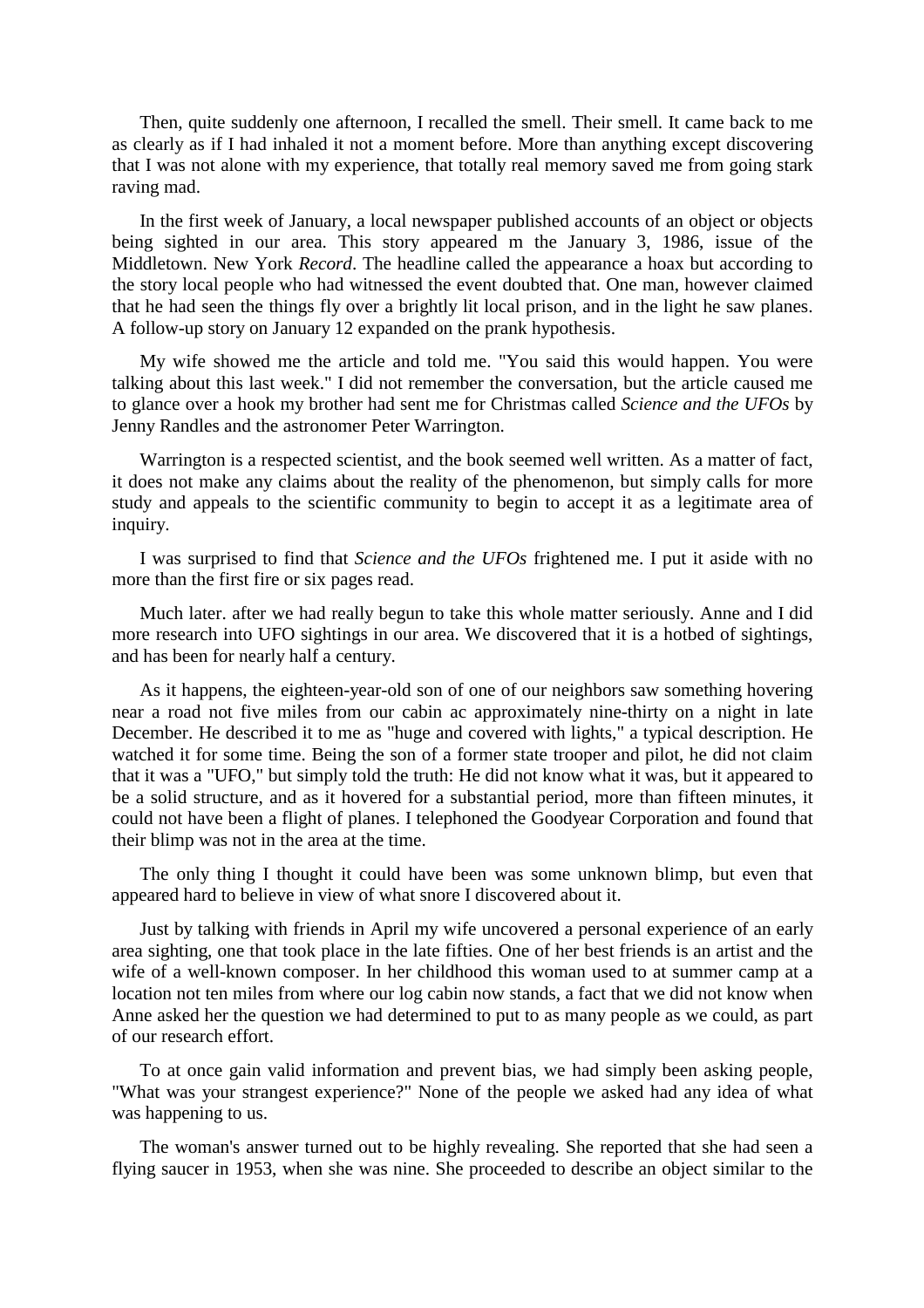one that had appeared in the same immediate area in December 1985. Like so many reports through the years, she described it as huge, full of lights, and hovering. It moved off slowly

If all these objects were the results of pranks, then the pranksters would have been operating for more than thirty years-and even in the early fifties they would have had superb mufflers, considering that the object seen then made no more sound than the ones seen today.

Further research revealed to us that our area of upstate New York, comprising roughly Westchester, Orange, Putnam, Rockland, and Ulster counties, had an absolutely extraordinary series of sightings of boomerang- or triangular-shaped objects of enormous size, starting in 1983. Thousands of people saw these objects, ranging from meteorologists and Federal Aviation Administration employees to a whole cross section of local people. Town police officers, sheriffs, state troopers, even in one case an entire town government en masse viewed the things, which have been described as being "the size of an aircraft carrier."

The official explanation, detailed in *Discover* magazine in November 1984, was that the sightings were created by a group of pilots flying light aircraft. According to *Discover*, the light aircraft sometimes flew in formation with their engines off and their wing tips six inches apart at night. Since these planes never seemed to use their radios, it was subsequently added in local newspapers that radio silence was maintained during these tight nighttime maneuvers.

A pilot told me that this was all highly unlikely, that such formation flying would not be possible e even with much heavier aircraft. Pranksters and even secret aircraft may be part of the answer to the enigma, but they are not the whole answer.

An article appeared in the April 17, 1983, issue of *The New York Times* quoting a professional meteorologist who observed a silent object a thousand yards in diameter hovering a hundred feet above him. He is quoted by the *Times* as saying that he had the sensation of "being scanned and rejected."

I do not think that a professional meteorologist would mistake an object nearly a mile wide for a flight of airplanes, not at an altitude of a hundred feet.

Mr. Philip J. Klass, a noted debunker of unexplained UFO sightings, claimed that people were probably seeing 'an advertising airplane. Mr. Klass was at that time an editor of *Aviation Week and Space Technology*, a publication noted for its uncanny ability to obtain scoops from the Department of Defense about secret aerospace projects. Mr. Klass also writes for a publication I have admired, *The Skeptical Inquirer*. In view of my own experiences, however. I am beginning to suspect that, in the case of this particular chimera. skepticism has been taken farther than is reasonable or wise.

Neither the official story nor Mr. Klass's offering explains the hundreds of closeup sighting reports collected by local science teacher Phillip J. Imbrogno whom the *Times* described as "one person working hard to provide a rational explanation." I spoke to Mr. Imbrogno, who said that he had collected since 1983 snore than two hundred reports from people trained in some way as observers, and that they had seen huge devices that had clear structure to them. He added that on one night when there were extensive and clear sightings of a device hovering above a local parkway, the winds were averaging 23 knots! What people saw on that night was not aircraft, heavy or light flying in close formation.

And nobody has explained who came and took me in the night and injected something into my brain.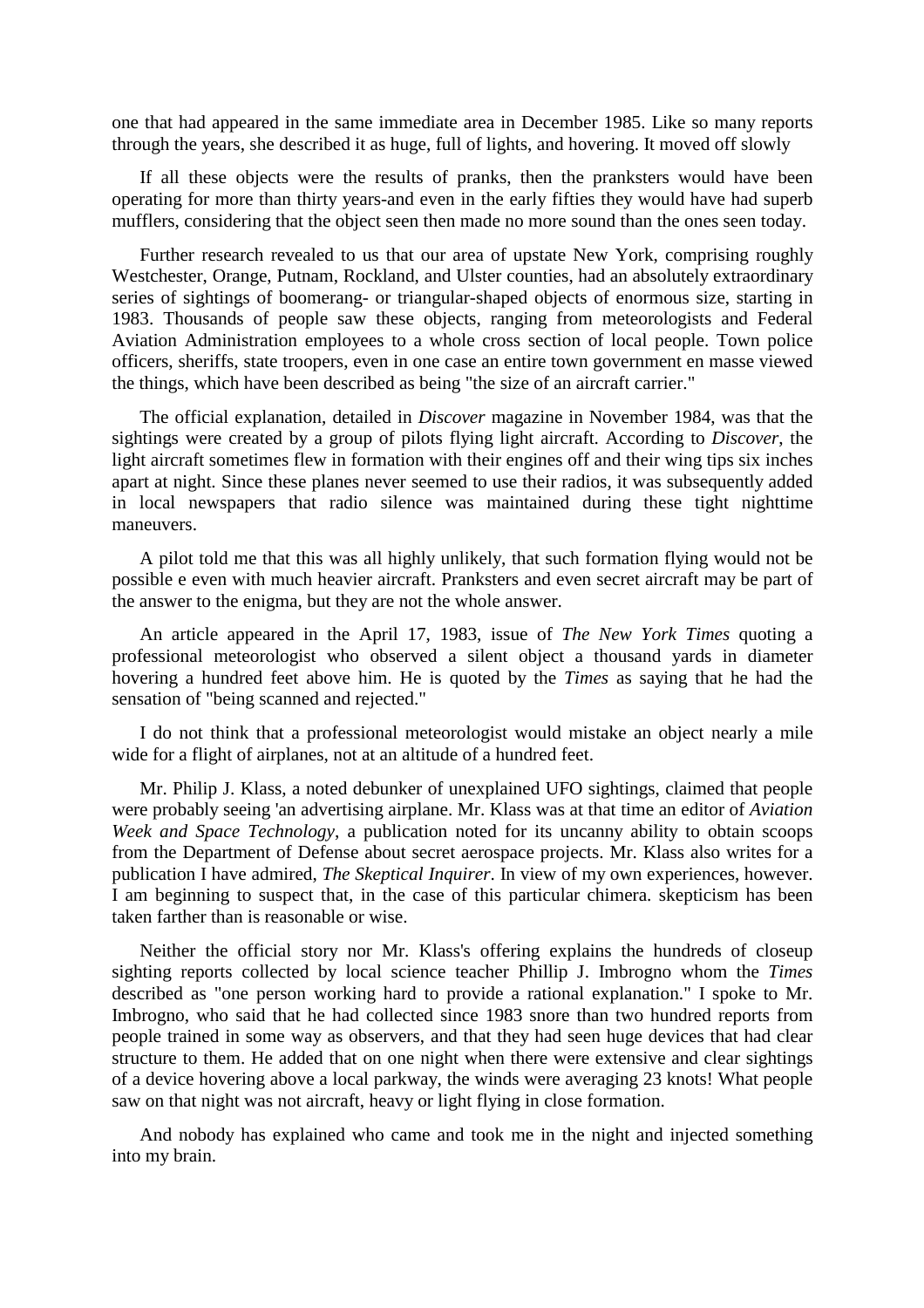When we went to New York City for a stay in January we still knew almost nothing about UFOs, and nothing at all about the sightings discussed above.

Life did not return to normal. Even though there was no further reason for me to delay writing I couldn't seem to get down to work. I felt' a little better, but I was so terribly uneasy. My difficulty relating to my wife and son continued.

I finally finished *Science and the UFOs*. Toward the end of the book I was astonished to read a description of an experience similar to my own. When I read the author's version of the "archetypal abduction experience," I was shocked. I was lying in bed at the time, and I just stared and stared at the words. I, also, had been seated in a little depression in the woods. And I had later remembered an animal.

My first reaction was to slam the book closed as if it contained a coiled snake.

They were talking about people who think they're taken aboard spaceships by aliens. And I seemed to be such a person. My blood went cold: Nobody must ever, ever know about this, not even Anne. I decided just to lock the business away in my mind.

A few mornings later at about ten, I was sitting at my desk when things just seemed to cave in on me. Wave after wave of sorrow passed over me. I looked at the window with hunger. I wanted to jump. I wanted to die. I just could not bear this memory, and I could not get rid of it. What on earth were those things? What had they done to me? Were they real, or was I the victim of some unknown mental state?

I remembered that a man named Budd Hopkins had been mentioned in the book as a prominent researcher in the field. The name had been familiar to me: Anne and I are interested in art and Hopkins is a well-known abstract artist, collected by the Guggenheim and the Whitney.

I found his name in the phone book. But how could I call him? What a stupid thing to have to admit. Little men. Flying saucers. How idiotic.

I recognized clearly, though, that if I had another moment of despair that intense, I was going to go out the window. No question. I owed it to the family who loved and depended on me to try to help myself.

I called Budd Hopkins. He answered the phone and listened to my story for a few minutes. I thought I would wither away with embarrassment telling it, but he soon interrupted me. Could I come over — like right now?

It turned out that his place in the city was a ten minute walk from mine.

Hopkins was a large, intense man with one of the kindest faces I have ever seen. I later discovered that he was bright and canny. but at the time he assumed a guileless appearance.

The moment our interview began, Hopkins explained that he was not a therapist but he could put me in touch with one if I wanted that. He then got the facts front me that I have recorded here.

As I sat there in that man's living room, listening to him tell me that I wasn't alone. that others had gone through very much the same thing, the tears rolled down my cheeks, and I went from wanting to hide it all to wanting to understand it.

It was during that first meeting that he asked me if anything else had happened in the past, anything unusual. My initial reaction was to say no. One of these ludicrous and horrible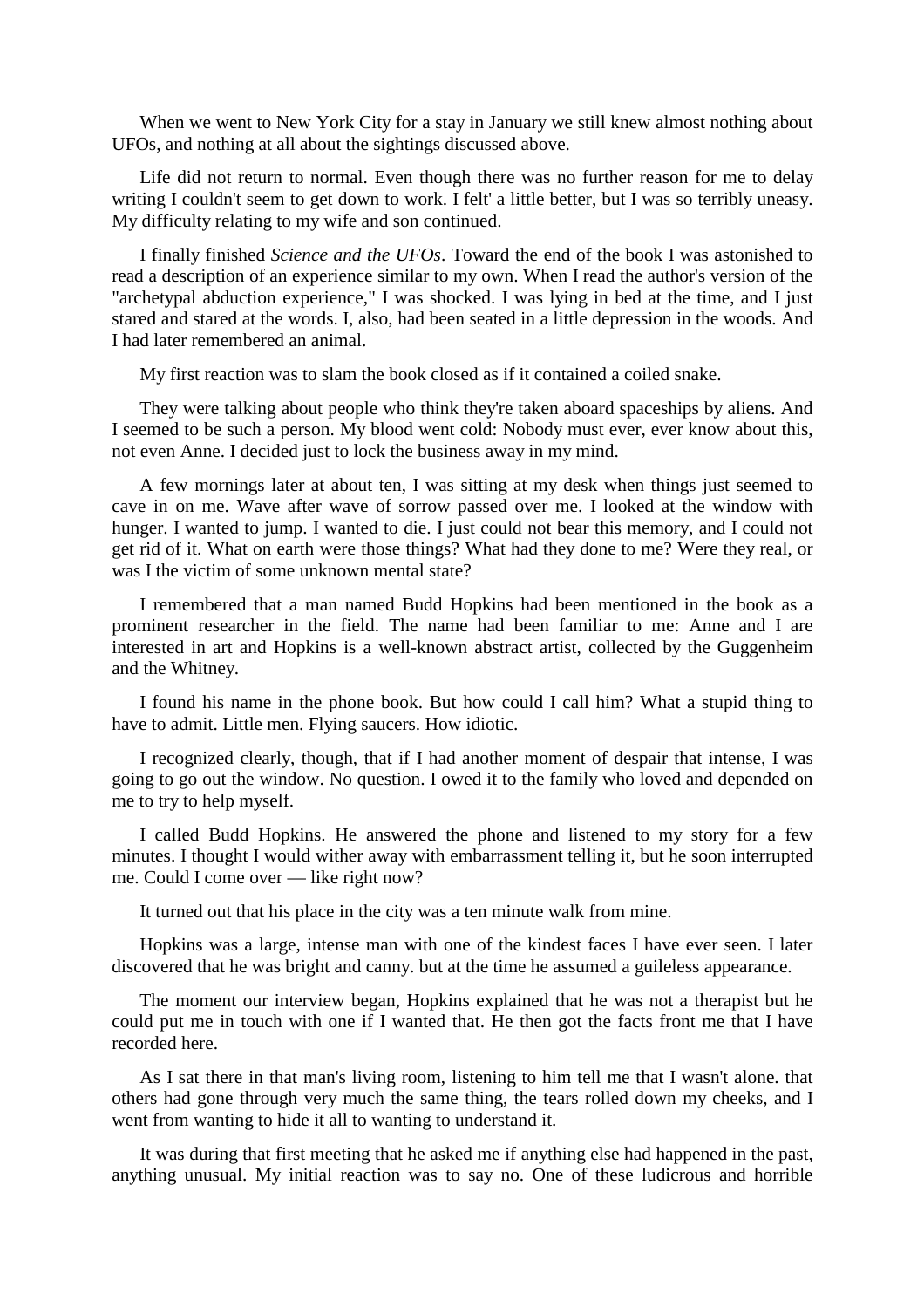experiences was quite enough. But the question seemed to trigger something in me. After a moment's reflection, I blurted out, " I seem to remember a night the house burned down. But it didn't burn down."

All hell had broken loose on a night in early October. There had even been an explosion that woke up the whole household. Strange things had happened, but for some unknown reason we had simply put them out of mind. We'd hardly even discussed them. But that time they didn't happen only to me. We'd had houseguests. If anything had really happened, they would certainly remember. Here was a chance to put this to the test. If nobody remembered anything, I would be able to dismiss this embarrassing business of aliens.

I left Hopkins's house a happy man. He'd said that judging from his experience, the October events may have been caused by the same agency that was responsible for the disturbance of December 26.

Wonderful. I'd contact the witnesses. They would of course report that they remembered nothing. Then I would begin the painful but thankfully well understood process of accepting that I had been the victim of some unusual mental phenomenon. would enter therapy and learn to forget the mysterious visitors.

No other outcome seemed possible. Of course not. I had solved my problem.

October 4, 1985

As I walked down Sixth Avenue toward my end of Greenwich Village, what had happened on October 4 became clearer in my mind.

Why had I not thought of or discussed these events before? The answer is straightforward: I had tucked the whole episode into the catalog of open questions and forgotten it. In retrospect the only reason I can advance for having done this is that I did not want to face just how strange the events of that night had really been. But when I thought them over, they began to seem distinctly eerie, even frightening.

We often deal with fear by rejection — and to this case, as will soon be evident, there was more than enough reason to be terrified.

When I wrote the narrative that follows I had not yet been hypnotized and did not know what, if anything, lay unseen in my mind. I wrote it over a two day period after first seeing Hopkins and sometime before I met Dr. Donald Klein, who would become my hypnotist when we began to discover empty places to my memory.

On October 4. 1985, my wife, son, and I drove up to our cabin in the company of two close friends, Jacques Sandulescu and Annie Gottlieb.

We have known Jacques and Annie for about five years. The thing about them most immediately apparent is that he is as enormous as she is tiny. He weighs nearly 300 pounds, is a black belt in karate, d does a hundred push-ups at a session. She is also a black belt, but weighs perhaps 120 pounds. She is intellectual, he is physical. Both are writers. He came to the United States as a refugee from slave labor in the Soviet Union in the late forties. A Rumanian national, he had been forcibly transferred to the Donbas region to be worked to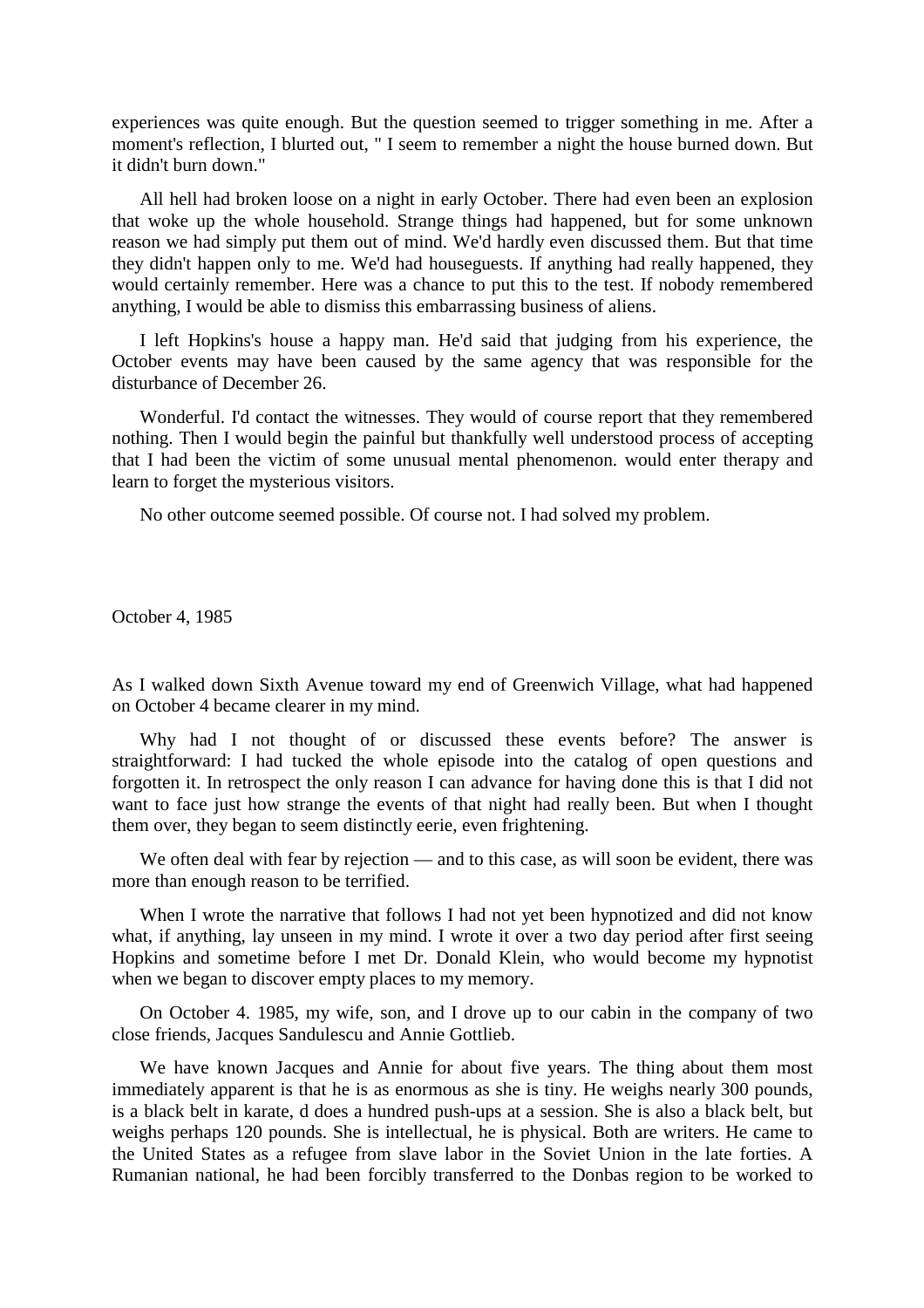death in the mines there. His book, *Donbas*, tells of his long Journey of escape, and paints an accurate picture of him as a profoundly physical man. He would make a good witness, I thought, because of his steadfast sense of reality.

Annie Gottlieb is more an intellectual, the author of the recent *Do You Believe fn Magic: The Second Coming of the Sixties Generation* (Times Books, 1987).

The night of October 4 was foggy in Ulster County. We had dinner at a local restaurant and arrived at the cabin at about nine in the evening. I turned on the pool heater so that the pool would be comfortable for use the next day (Saturday). Then I lit a fire in the wood stove: We were all sleepy, so sleepy that we went off to bed almost immediately.

Anne and I retired to our upstairs bedroom, Jacques and Annie went to the guest room and closed the door, and our son went to his corner bedroom beside theirs. He left his door open. From my bed, with the bedroom doors open, I could see out across the cathedral ceiling of the living room to a hexagonal window set in the peak of the roof.

Over the next hour, the fog grew thicker and thicker. When I turned out my reading fight I was enveloped in absolute blackness and total silence. The harvest moon had been full on September 29, and was now at about half. It rose at approximately ten-thirty, but was entirely invisible because of the cloud cover.

I do not remember what I had been reading that night, but it wasn't frightening, nor was dinner the sort of meal that would give rise to later unrest. We had not drunk more than one glass of wine and a drink each at the restaurant.

I slept dreamlessly for some period of time, perhaps as much as two or three hours. Then I was startled awake and saw, to my horror, that there was a distinct blue light being cast on the living-room ceiling.

I was frightened, because it wasn't possible for there to be any light there. Car lights from the road could not be cast on that ceiling. In early October our neighbor was away in Japan, and his house was not only dark but invisible through the forest between our places, which was still thickly leafed. The automatic porch light that had been persistently troublesome was now without bulbs. It could not have been a flashlight, because it was so uniform and so broad, and so distinctly blue. We have tried duplicating the light with a fluorescent camp lantern both on a clear night and on a similarly foggy one, but even an extremely powerful fluorescent light could not achieve the effect, let alone a small portable unit.

My mind inventoried the possibilities as I watched this blue light slowly creep up the ceiling, as if whatever was causing it were slowly moving down into the front yard from above. Finally I hit on what seemed to me a sensible solution: The chimney must be on fire and dropping sparks into the front yard. I had to do something about it at once.

Then I fell into a deep sleep! The last thought I remember before dropping off with my heart still hammering was that the roof was on fire. This was the first such wildly inappropriate reaction on that night, but it was not to be the last.

I do not know what time this all took place, but it was well after midnight.

Sometime after I fell back to sleep I was again awakened, this time by a loud report, as if a firecracker had popped in my face. My wife cried out and downstairs my son began shouting.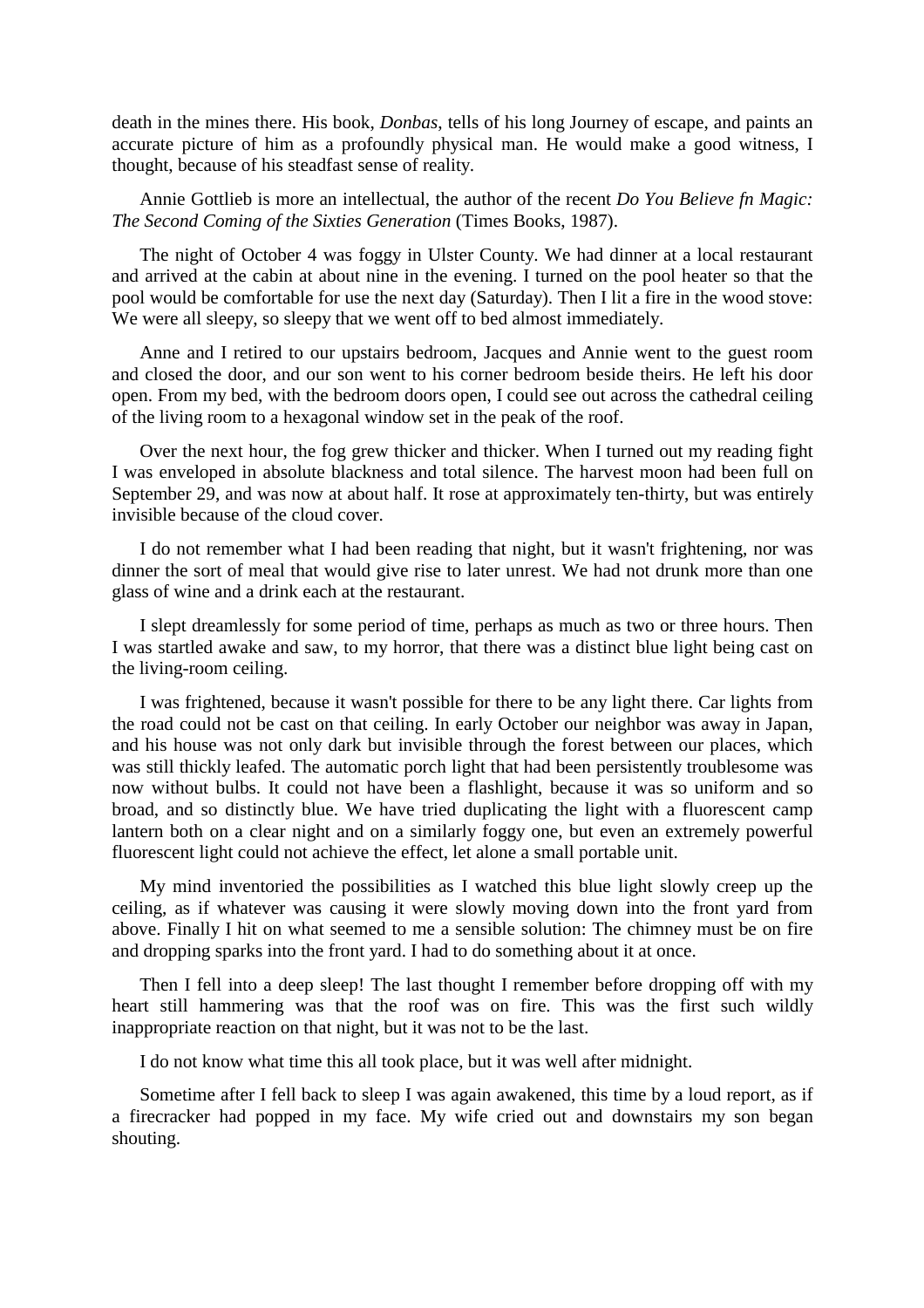When I opened my eyes I was stunned to see that the entire house was surrounded by a glow that extended into the fog.

I thought to myself: *You damned fool, you fell asleep and now the fire's gotten worse.* I finally managed to get up. As I did so I said to Anne: "The roofs on fire. I'll get our son and wake up the others." I started downstairs.

I hadn't gotten halfway across the room before the glow suddenly disappeared. I was very confused. There was nothing to do but tell Anne that I had made a mistake, then go downstairs to comfort my son. On the way I met Jacques in the hall. His presence terrified me and I jumped back away from him. Then I apologized for being so startled by a friend, told him to calm down and go to bed, and added that nothing was wrong.

I continued into my son's room and embraced him. In a few minutes I was back in bed and the household was again asleep.

The next morning little was said about the incident. I do remember Annie mentioning that Jacques had been bothered by the light the night before. I didn't understand that because their bedroom door had been dosed, so they couldn't have seen the bathroom light, which is left on for our son. I didn't remember my confusion about fire. As far as I was concerned, Annie and Jacques had been disturbed by the light but I hadn't been.

Later that week I found myself a little agitated, without knowing quite why. I had a persistent memory of light flashing in my eyes that night. And I vaguely recalled some sort of an explosion.

The next weekend I had a very clear and dramatic memory of a huge crystal standing on end above the house, a glorious thing .hundreds of feet tall, glowing with unearthly blue light.

I told Anne about it, and as I was talking I experienced a hollow sort of a feeling I knew that she didn't believe me — of course she didn't! And I didn't believe myself. "Wasn't there some problem with the stove?" she asked. I was embarrassed and never mentioned the crystal again. I put it out of my mind permanently.

On February 6, 1986, I came home from Hopkins's house brimming with eagerness. I was sure I would put an end to this by asking careful questions. Jacques and Annie *had* been disturbed by the bathroom light. Of course. Their door must have been opened, as I had seen Jacques in the hall. And my Anne had cried out not because of the explosion but because I had told her the house was on fire. There had been no explosion. And as for the blue light on the living-room ceiling, put some unanticipated light source together with thick fog and anything can happen.

I first asked my wife to think back to October 4. It wasn't hard to identify the specific night, because it was the last time Jacques and Annie had come to the country and the thickness of the fog was unusual.

I was disturbed that Anne at once remembered being awakened by the bang. She did not see the glow, but my initial warning about the fire apparently didn't penetrate her sleep, because all she did recall was my saying that there was no fire.

I asked my son, "Do you remember the last time Jacques and Annie went to the country with us?"

"Yeah. The night of the bang." So he had also heard it. "A bunch of people told me it was OK; you just threw your shoe at a fly."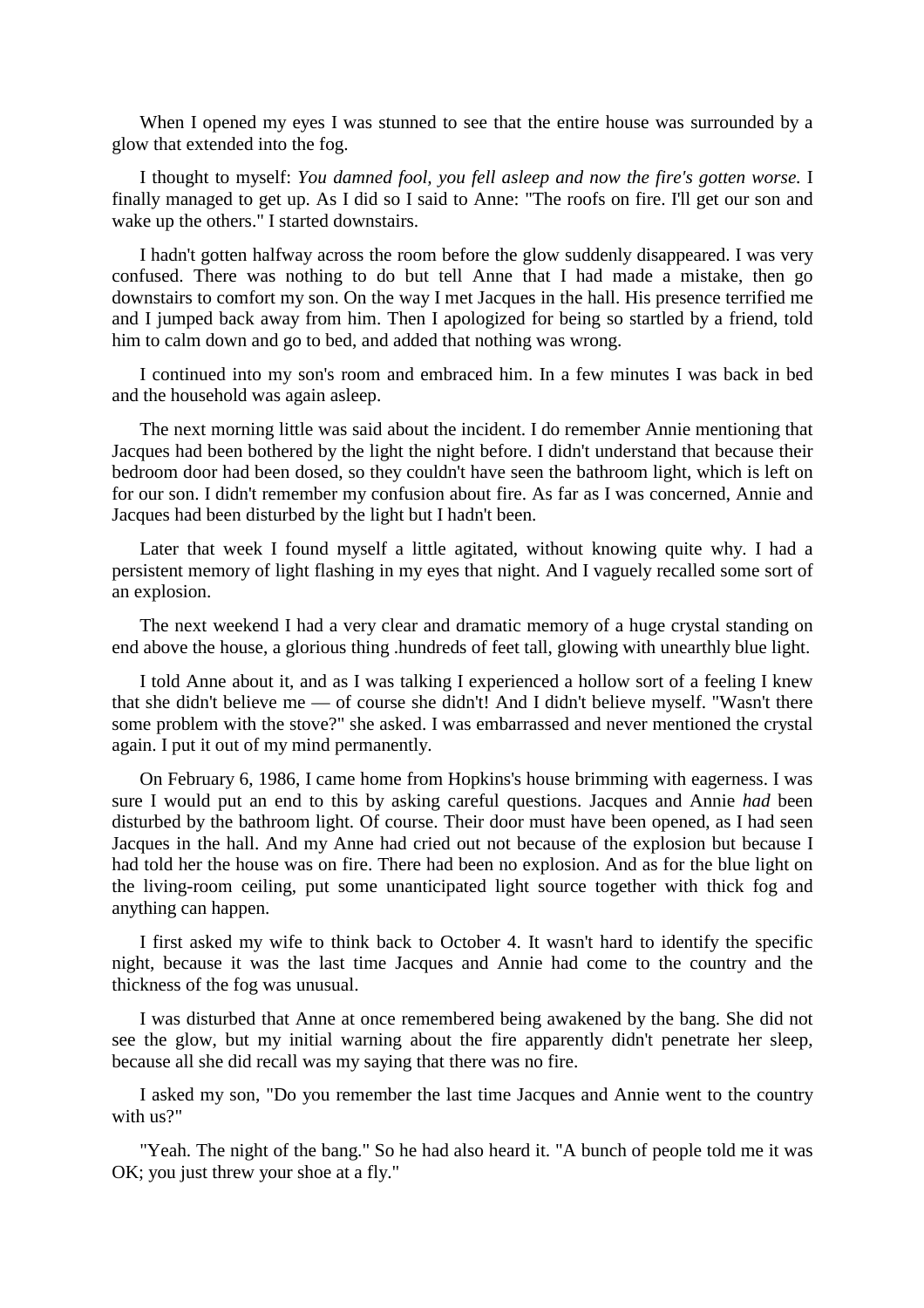"What people?"

"Just a bunch of people. People who were around."

This answer, I must admit, shocked me badly. I left off questioning him and called Budd Hopkins, who suggested that I ask my son not about memories but about dreams.

Taking this advice, I next asked my son if he remembered any unusual dreams. This is his reply, spontaneous and immediate:

"I dreamed that a bunch of little doctors took me out on the porch and put me on a cot. I got scared and they started saying 'We won't hurt you' over and over in my head. That is my strangest dream, because it was just like it was real. It happened in the middle of another dream, when I was dreaming that me and Ezra [a friend of his] were in a boat." He could not say if he had had the dream on the night of October 4. He knew only that it had happened at the cabin.

His words swept away all my hopes of solving this problem in anything remotely resembling a conventional manner. What had happened to my little boy? His innocent report was very upsetting. In the context of my own experiences, his dream suggested either that the two of us have some sort of weird psychological link, or that at some point he has had an experience similar to my own.

Next I spoke to Jacques Sandulescu on the phone. This is a transcript of that conversation.

Me: "Do you remember anything about the last time you and Annie came to the country?"

Jacques: "The light! I was sleeping, all of a sudden something woke me up. I saw the room was full of light. Bright, like daylight. Not like the moon. I thought we overslept. I look at my watch, it says four-thirty. Then I hear you through the door, saying it's OK. The light is gone, so I go back to sleep."

Me: "What kind of light was it?"

Jacques: "Light, it was light. I could see the bushes outside. I could see the tree trunks. I thought it was about ten in the morning."

I have done every conceivable thing to try to duplicate light like that. Our guest room has one small window overlooking a seven-feet-deep covered porch. Beyond that the land slopes up gradually, so that not even car lights from the road can enter that room, much less moonlight or sunlight. With the leaves gone during the winter, we determined that the lights from the neighbor's house are also invisible from that window. The movement-sensitive light doesn't shine directly in, but down the porch. Had it somehow turned on — even absent bulbs — Jacques would have seen not the trees and shrubs but the outline of the porch interior with the yard beyond in darkness. The reason for this is that the fight shines past the window and down the length of .the porch. Had the regular porch light been switched on, the same effect would have resulted.

Even with the neighbor's lights on, the porch light on, and a car in the front yard, we could not duplicate the effect. Nothing I can conceive of can account for the major light phenomena on that night. It may be possible to explain the blue glow I originally saw on the ceiling, but not that massive burst of light from above. I visualized the whole roof being ablaze. Jacques thought it was midmorning. Because of the fog, a helicopter, or indeed any sort of airplane, was out of the question. A pilot told me simply, "Forget aircraft."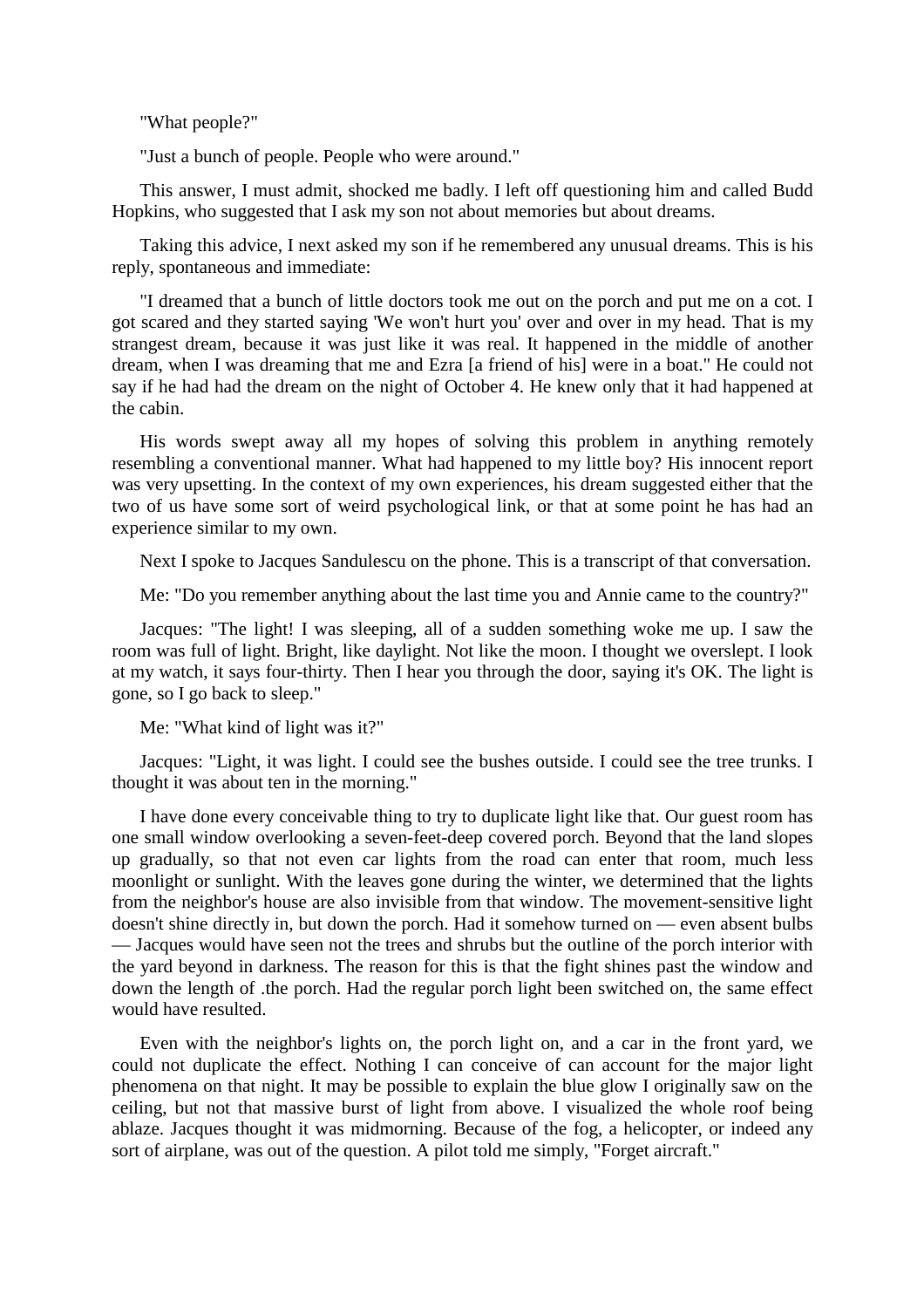At four-thirty the moon was still in the sky, but well below the line of the forest. Could the fog have somehow magnified the moonlight, causing dark-sensitized eyes to mistake its mild glow for bright daylight? Such a thing may have been possible, but the moon was low in the west and the source of the light was clearly directly overhead. And what about the explosion? Maybe it was thunder. But there were no thunderstorms in the area. Perhaps a freak bolt in some sort of unusual ministorm caused it, then. But the period of seeming daylight lasted many seconds, and was not apparent to anybody until *after* the explosion. Thunder follows lightning, not the other way around.

Whatever caused the effect, it was a highly unusual phenomenon and it is unlikely that it can be identified.

And so far there is no way at all to account for Annie Gottlieb's testimony. I spoke to her immediately after talking to Jacques. While she must have overheard him on the phone, the two of them had no time between statements to discuss the matter. Also, they are normal, coherent, and reliable people. They had, and have, no reason whatsoever to lie and they are most unlikely to be so radically confused by normal realities that they would derive from them memories such as they report. One only has to look into Annie Gottlieb's writings to see the clarity of her mind.

Like the rest of us, Annie was awakened by a loud explosion. She reports: "It was a bang. Then I heard the scurry of little feet running across your bedroom upstairs. It must have been the cats."

"Annie, the cats were in the city. We don't take them weekends because they don't like the carrier."

"You're kidding! I always just assumed it was the cats. Anyway, I vaguely remember the light. Mostly I remember the noises. A few minutes after the scurrying, I heard you come downstairs. You said through the door not to worry. The next morning you told me that some people had come down from is spaceship to visit."

"*What?* Annie, I never said any such thing. I would *never* say anything like that."

"At the time I thought it must have been some kind of dream."

"You remember me saying it?"

"Well, now that I think of it, I don't know where I got the idea that anybody said that." (Months later she recalled that I had not spoken about a visit. but had described the crystal. In any case, I certainly had a very strange explanation for the night's disturbances.)

At that point I almost wished that I had never asked my witnesses anything. I said goodbye and put the phone down. I realized, finally and inescapably, that something very peculiar was going on. I could not deny it. I would have been a fool to deny it.

I went into my office and closed my door. It was evening, and Manhattan's few blind stars were shining in the sky. The world outside looked so normal, and that moment its very normality seemed to me to be the most beautiful thing I had ever seen.

I thought back across the months to October The fall had been an awful time for me and my wife. Around the second week of October I had become extremely fearful about living in the New York area and decided to move.

Had my terror stemmed from that night? And what about all my nervousness, my secret searching under beds and in closets, my unreasonable fear of prowlers? It seemed to me that I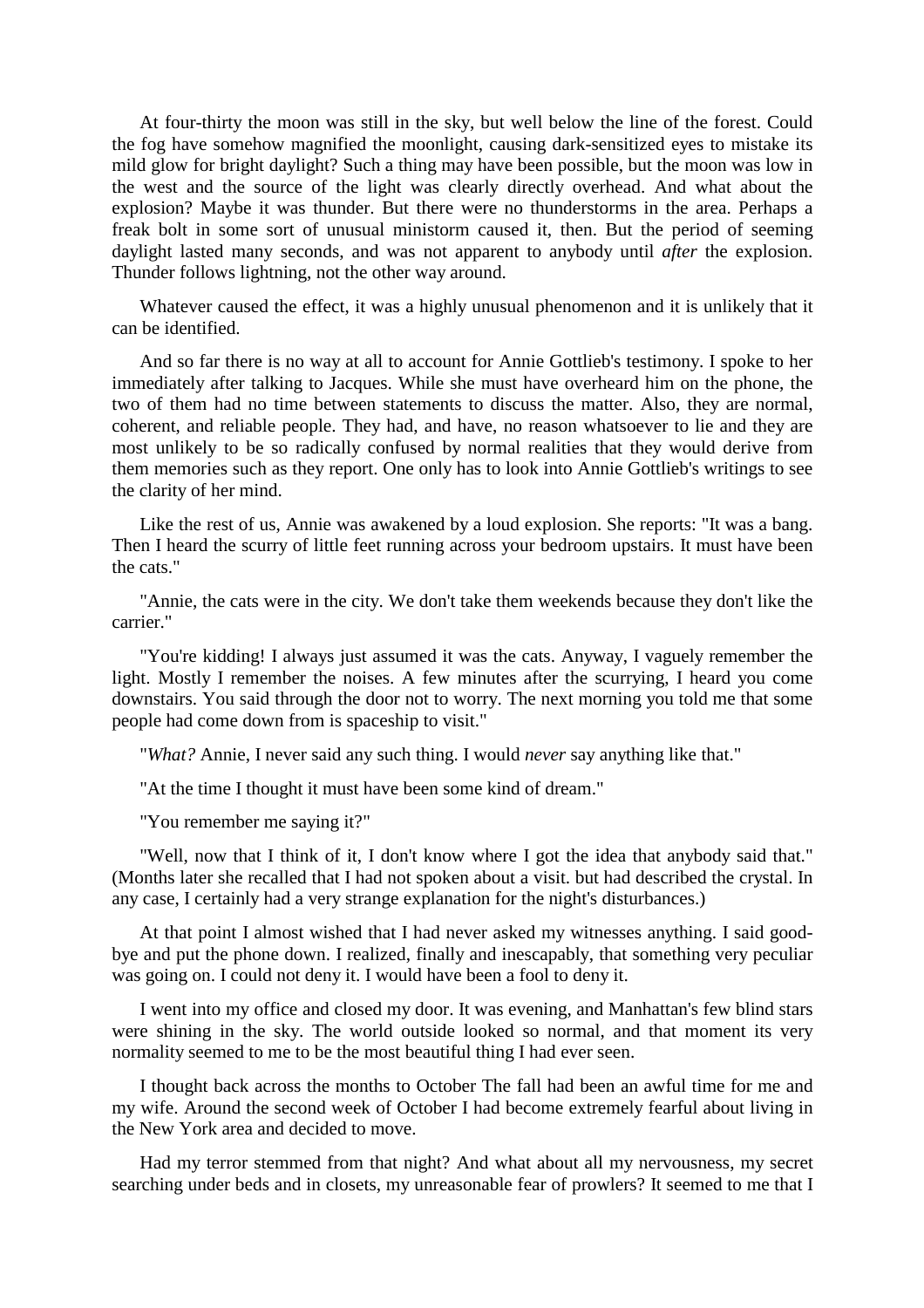had been growing increasingly uneasy with the passing months. I had awful dreams that I cannot remember. Again and again I woke up in the small hours of the morning feeling as if something dreadful had just happened.

The last week of October, still with no conscious memory of that night being in any way unusual, I decided that I couldn't live a moment longer in New York. The city streets seemed hideously dangerous. Our cabin was a dark, terrible place, one that I could not bear ever to enter again. I felt out of control, as if anything could happen, and might.

I decided that I wanted to move to Austin. I went to the University of Texas there, and it is a city that both Anne and I love. Some of our best friends, including my collaborator James Kunetka, live there.

I insisted on putting both the cabin and the apartment on the market.

After Halloween we went down to Texas and arranged for our son to attend a local private school and began the process of buying a house.

We got an offer on our cabin, but no interest in the apartment.

One evening in Austin we were looking at the house we had chosen to buy. My wife was inside talking to the realtor and the owners. I walked out onto the deck.

When I looked at the dark canyon that stretched out into the shadows, and the stars in the evening sky, I felt suddenly and absolutely afraid. It was exactly as if the sky were a living thing, and it was watching me.

What was even more frightening was my clear awareness that this was a paranoid fantasy. I thought then that my mental health was not good, and soon I would either have to calm down or take steps to Improve it.

But I could not live in that house. In fact, I could never enter it again.

When I changed my mind and decided to stay in New York, my wife was understandably furious. Then I accused her of being the one who had wanted to move us to Austin.

There followed a crisis. She really thought that she might have to leave me, because life together was just getting intolerable. But we are a deep marriage, and her despairing threat to separate made me quell my extreme behavior. It was not until Christmas that I really began to feel better.

Sitting in my office that afternoon in February I took stock of all I had found out. I had promised Hopkins that I wouldn't read anything about unidentified flying objects. In the past, as I have said, my interest in the subject was minimal. I have certainly read a book or two about them. Pressing myself I thought maybe I could remember seeing something years ago in Look magazine about somebody named Hill being taken aboard a flying disk. (In July 1986 I got copies of the issues involved — October 4 and 18, 1966-and I do not think that I actually read them at the time. I must have seen something about the story, though, because I remember it. Maybe there was a report in the newspaper.)

Judging from what the other witnesses reported, something had happened. But what? Even after talking to Hopkins, I was by no means willing to ascribe my experiences to the UFO phenomenon. I wanted to be quite clear: I had no idea what had gone on that night. There did seem to be a lot of confusion, though, and perhaps even an emotional response on my part greatly out of proportion to what seemed a minor disturbance.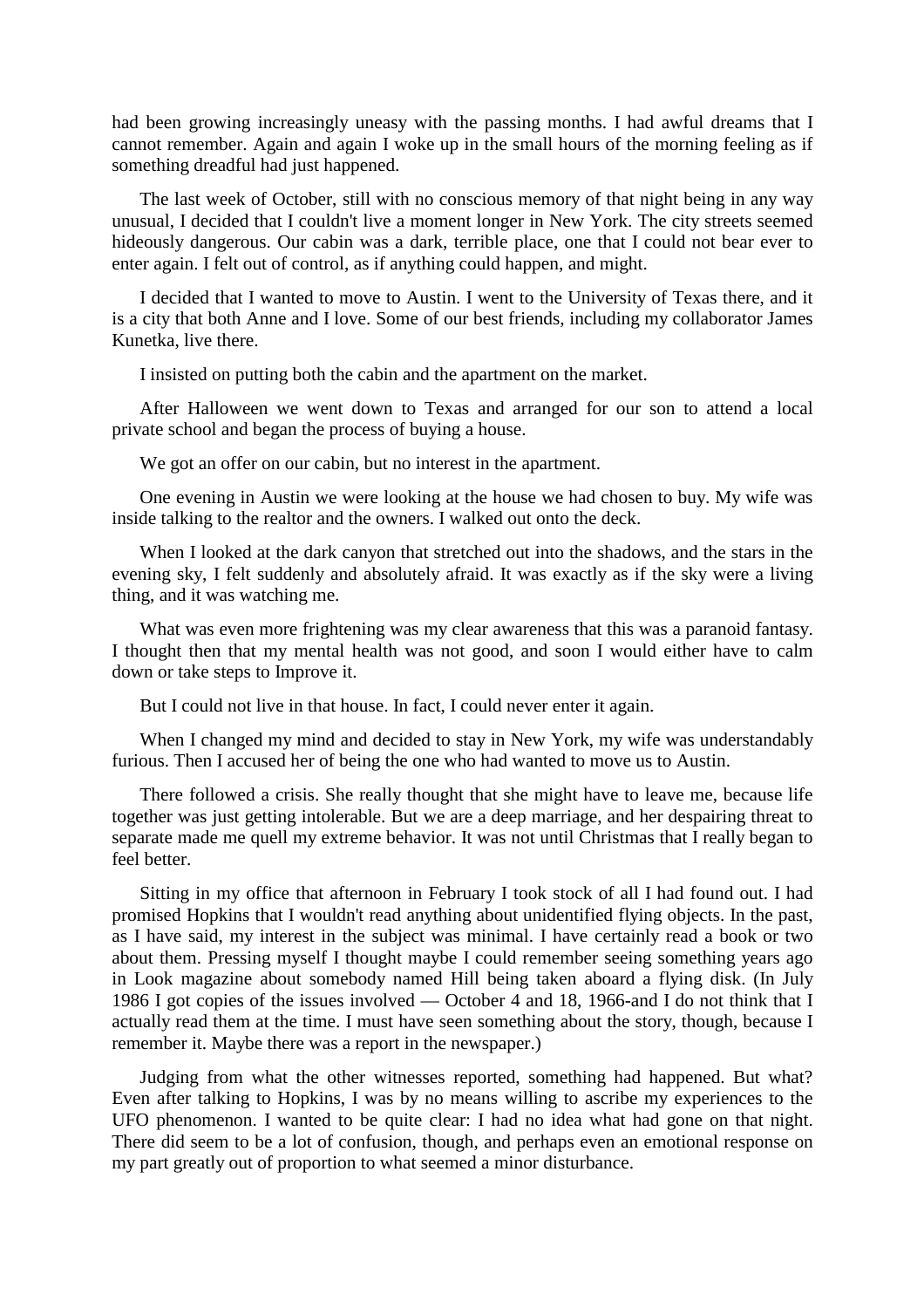### **TWO**

O plunge your hands in water, Plunge them in up to the wrist; Stare, stare in the basin And wonder what you've missed.

The glacier knocks in the cupboard, The desert sighs in the bed, And the crack in the tea cup opens A lane to the land of the dead.

> *-*W. H. AUDEN*, "As I Walked Out One Evening"*

## **DOWN THE CAVE OF MIND**

## *Hypnosis*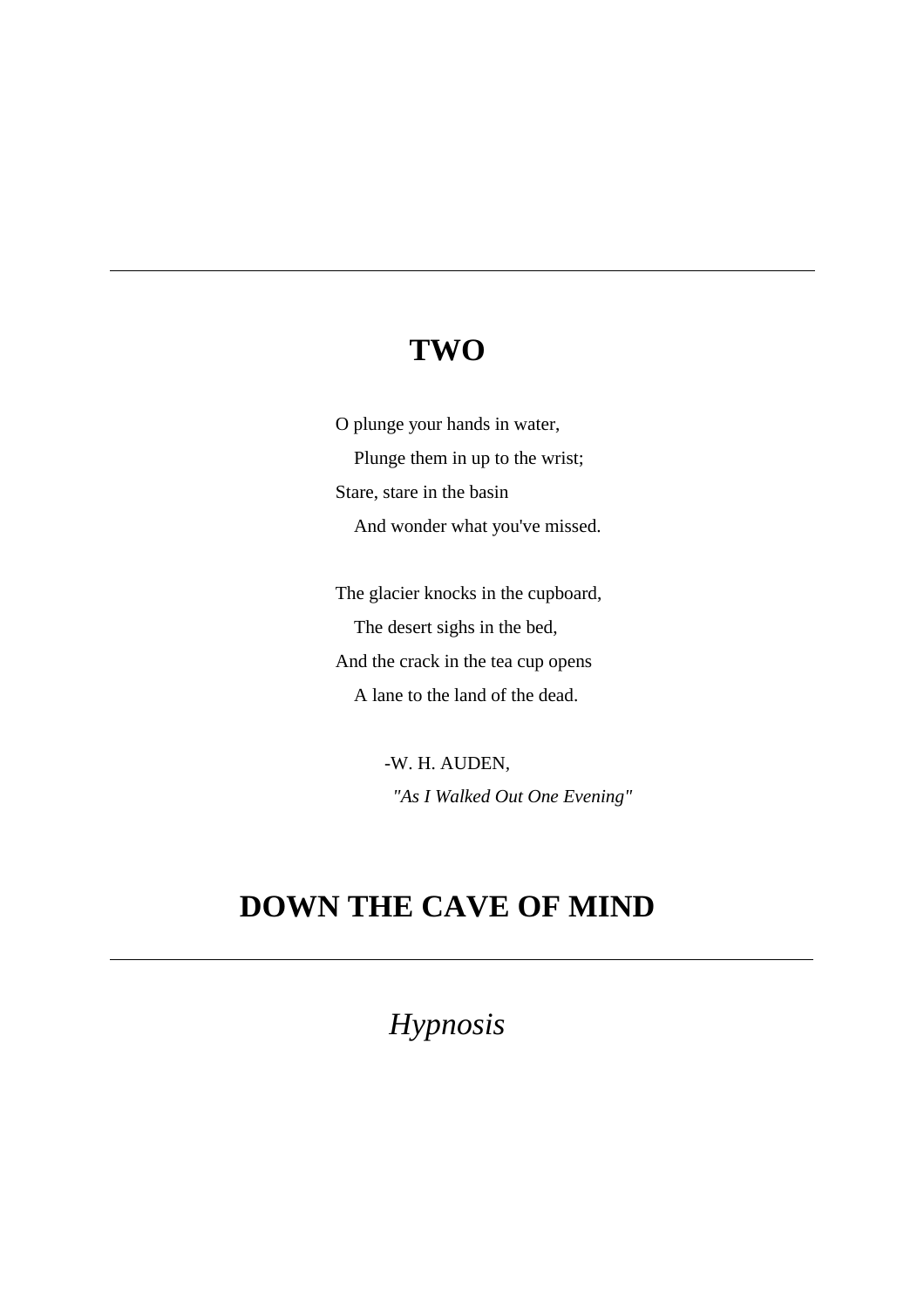#### **The Uncertain Mirror**

My next step was clear. I was going to become involved with a therapist. But I had certain criteria. It could not be somebody who believed anything in particular about visitors or the disk phenomenon. The ideal therapist would have an open mind: I could have a mental problem. It might or might not have components unknown to science. Or it could be just what it seemed.

Because of the evident presence of fear-induced memory lapses and even possible amnesia, this therapist would have to be a skilled hypnotist as well. And again, not just any psychiatrist using hypnosis in his practice would do. I wanted somebody with a reputation in the scientific community as a real expert. I wanted both scientific rigor and therapeutic skilland the two are not always present in the same person.

I chose not to approach any hypnotist to whom Hopkins had made previous referrals, despite the excellence of their credentials. One of these, Dr. Aphrodite Clamar, had worked extensively with Hopkins and was a very fine and highly professional psychologist, but I was firm in my desire to do this with somebody who had had no previous involvement.

Hopkins remembered that Dr. Donald Klein of the New York State Psychiatric Institute had expressed interest in the phenomenon and appeared to be open-minded about it. I looked up Dr. Klein's credentials and found them to be superb. If he would take me on, he was the ideal man.

A few weeks later I was in his office undergoing a searching three-hour pre-interview. I had provided him with a document outlining all my memories. We worked for some time trying to find ways into my mind, but I could recall little more than I already had. At his suggestion, I spent a week trying to do so. When I was not successful — in fact, all I got out of it was dizziness and strange nightmares — we decided on a trial hypnosis session.

I was dubious about hypnosis. I'd read in *Science News* of a study that suggested that anybody under hypnosis can be induced to remember a "UFO abduction and experience," complete with little men and all the trimmings. The hypnotist has only to ask the right questions. and the stories apparently just come pouring out.

It is a flat-out myth that people can't lie under hypnosis. They can and they will — if they think that's what the hypnotist wants them to do, or if they themselves want to do it.

When I got a more careful look at the study I had read about in *Science News*, I found that the questions asked were intentionally leading ones, specifically designed to evoke abduction memories. This study had as its purpose to prove that anybody can be induced to relate an abduction experience under hypnosis if he or she is asked questions designed to suggest that the hypnotist wanted him or her to relate such an experience.

Well, there was no chance at all that Dr. Klein was going to do that. This can easily be confirmed by the reader, as all the transcripts of my hypnosis sessions are verbatim. And I was very much hoping that the process would dispel the whole notion of the visitors and prove that — despite appearances — the experience had been a complicated series of misperceptions.

Still, the study illustrated a very good point and revealed a fundamental difficulty even with serious and competent efforts to use hypnosis in dealing with this sort of material.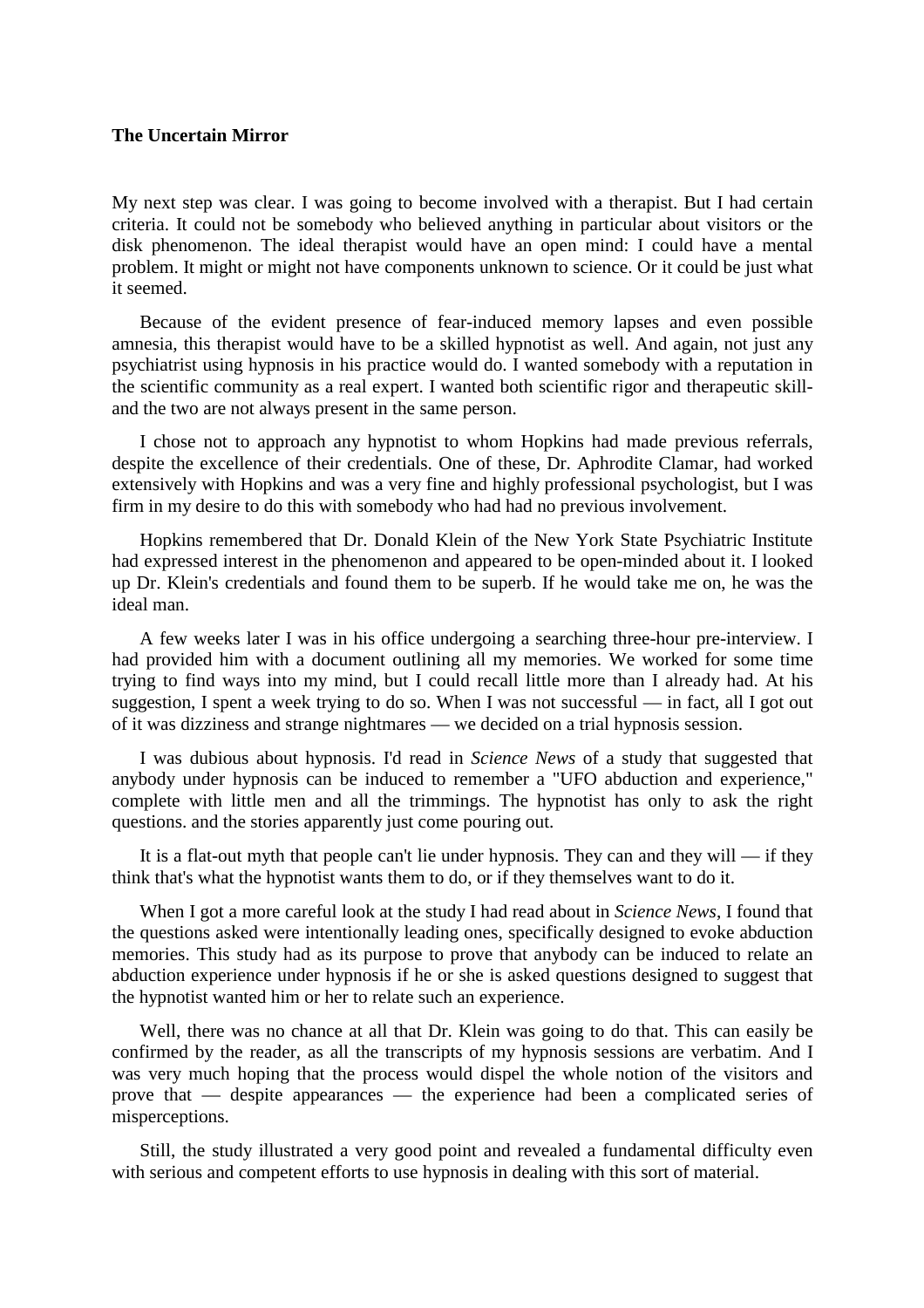We just don't know enough about hypnosis to call it a completely trustworthy scientific toot in a situation like this. While Don Klein certainly didn't ask provocative questions, there is always the possibility that I was unconsciously eager to comply with an outcome that I might secretly have longed for. I might wont powerful visitors to appear, to save a world that I'm pretty sure is in serious trouble. I'd spent the past three years working on books about nuclear war and environmental collapse. I knew full well that we are going to have a really rough time in the next fifty years. Maybe the idea of visitors coming along and saving our necks was more appealing to me than I might consciously have wished to admit. Maybe I hid my desperation from myself in order to live and raise a child with anything like a happy heart.

What I can say in favor of these transcripts is that they represent the response of an honest man to the efforts of a recognized expert in the field of medical hypnosis.

One of the greatest challenges to science in our age is from morn superstitions such as UFO cults and people who are beginning to take instruction from space brothers. Charlatans ranging from magicians to "psychic healers" have tried to gather money and power for themselves at the expense of science. And this is tragic. When one looks at the vast dollars that go each year to the astrology industry and thinks what that money would have done for us in the hands of astronomers and astrophysicists, it is possible to feel very frustrated. Had the astronomers been awash in these funds, perhaps they would have already solved the problem that I am grappling with now. I respect astrology in its context as an ancient human tradition. Still, I wish the astronomers could share royalties from the astrology books.

I did not believe in UFOs at all before this happened. And I would have laughed in the face of anybody who claimed contact. Period. I am not a candidate for conversion to any new religion that involves belief in benevolent space brothers, or in unidentified flying objects as the craft of intergalactic saints — or sinners.

And yet my experience happened to me, and much of it is recorded not in an unconscious context but in ordinary memory. If we are dealing with a new system of beliefs on its way to becoming fixed into religious dogma, the way the religion is in my case emerging, right into the middle of a mind with no obvious allegiance to it at all, suggests that real belief could be a totally misunderstood *biological* process capable of occasionally issuing forth from some extraordinary and unsuspected structure of the brain far more concrete than Jung's collective unconscious. Thus, even if visitor experiences are an essentially mental phenomenon, to laugh at them or dismiss them as some known form of abnormal behavior when they obviously are not is in effect to be silent before the presence of the new. Science should bring its best efforts to this, which means good studies that proceed from open and skillfully drawn hypotheses.

If mine is a real experience of visitors, it is among the deepest and most extensive as yet recorded, and I hope it will be of value if they emerge. If it is an experience of something else, then I warn you: This "something else" is a power within us, maybe some central power of the soul, and we had best try to understand it before it overcomes objective efforts to control it.

What follows here are two transcripts of hypnotic regressions, covering my buried memories of October 4 and December 26, 1985. That these are buried memories and not imaginations worked out in the doctor's office seems hard to dispute. The mechanism that buried them is no different from that which places any particularly terrifying experience behind a wall of amnesia. Beginning with Freud, the process of screen memory has been extensively documented.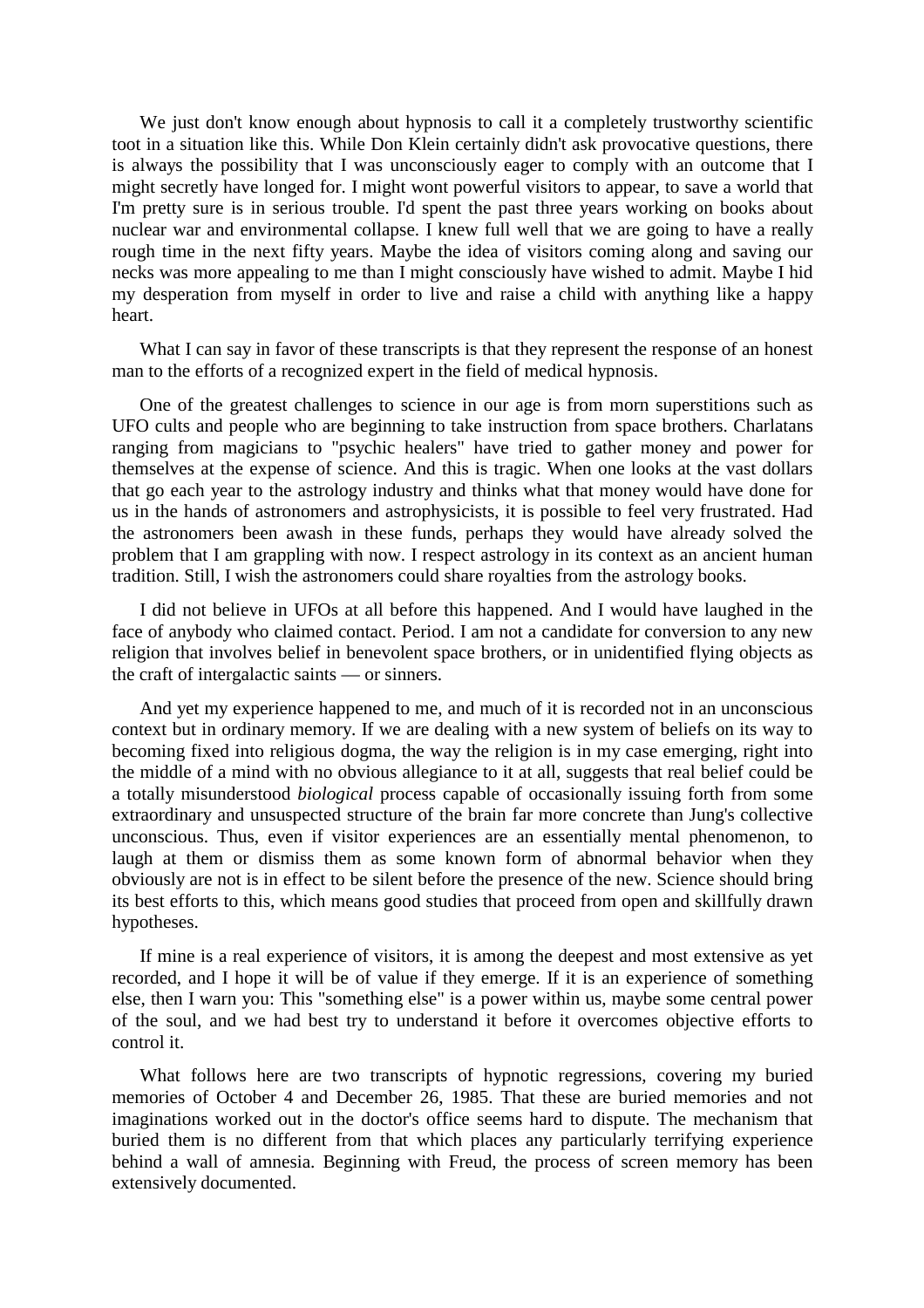The hypnosis used on me was not qualitatively different from that used on police witnesses. And the same caveats that apply to police cases apply to this case — those and no others. It should be remembered, though, that — even given my earnest effort — I am describing what I perceived, which may or may not have been what was actually there. We really do not have enough experience with our reaction to extreme strangeness to know how we alter such memories.

Donald Klein met me in his subdued gray office on East Seventy-ninth Street in Manhattan. He is a tall man with curly hair and a quiet demeanor. Two things were immediately apparent to me about him as a hypnotist. First, I sensed command; he was confident of his skills. Second, he was a thorough, careful man with a very acute mind.

I had never been hypnotized before, and I was apprehensive about it. As it turned out, my apprehension was for the wrong reasons. I was afraid of relinquishing control over myself, which seemed deeply disturbing. Control, as may be imagined, was a central issue in a life such as the one I had been leading.

I found, though, that I trusted Don Klein when he told me that even under hypnosis people cannot be readily compelled to say things they do not want to say. I would not be out of control, not really.

The process of becoming hypnotized was pleasant. I sat in a comfortable chair. Dr. Klein stood before me and asked me to look up at his finger, which was placed so that I had almost to roll my eyes into my head to see it. He moved it from side to side and suggested that I relax. No more than half a minute lacer, it seemed, I was unable to hold my eyes open. Then he began saying that my eyelids were getting heavy, and they did indeed get heavy. The next thing I knew, my eyes were closed.

At that point I felt relaxed and calm, but not asleep. I was aware of my surroundings. I could feel my face growing slack, and soon Dr. Klein began to say that my right hand was getting warm. It got warm, and then he progressed to my arm, and then my whole body. I was now sitting, totally comfortable, encased in warmth. I still felt as if I had a will of my own, a sensation that was never to leave me. In fact, the hypnotized subject does have a will of his own, very much so. But he is also open to suggestion.

After some preliminary questions, preparing me by asking me to recall my birthday and then Labor Day weekend, Dr. Klein proceeded to the afternoon of October 4. I wish to add that Budd Hopkins was present at both of these sessions, recording them. He was allowed to ask questions, but only at the end of each session, and it was understood that his questions would be few. They are identified with his name in the transcripts. All other questions were put by Dr. Klein.

Events of October 4, 1985 SESSION DATE: *March 1, 1986* SUBJECT: *Whitley Strieber* PSYCHIATRIST: *Donald Klein, MD*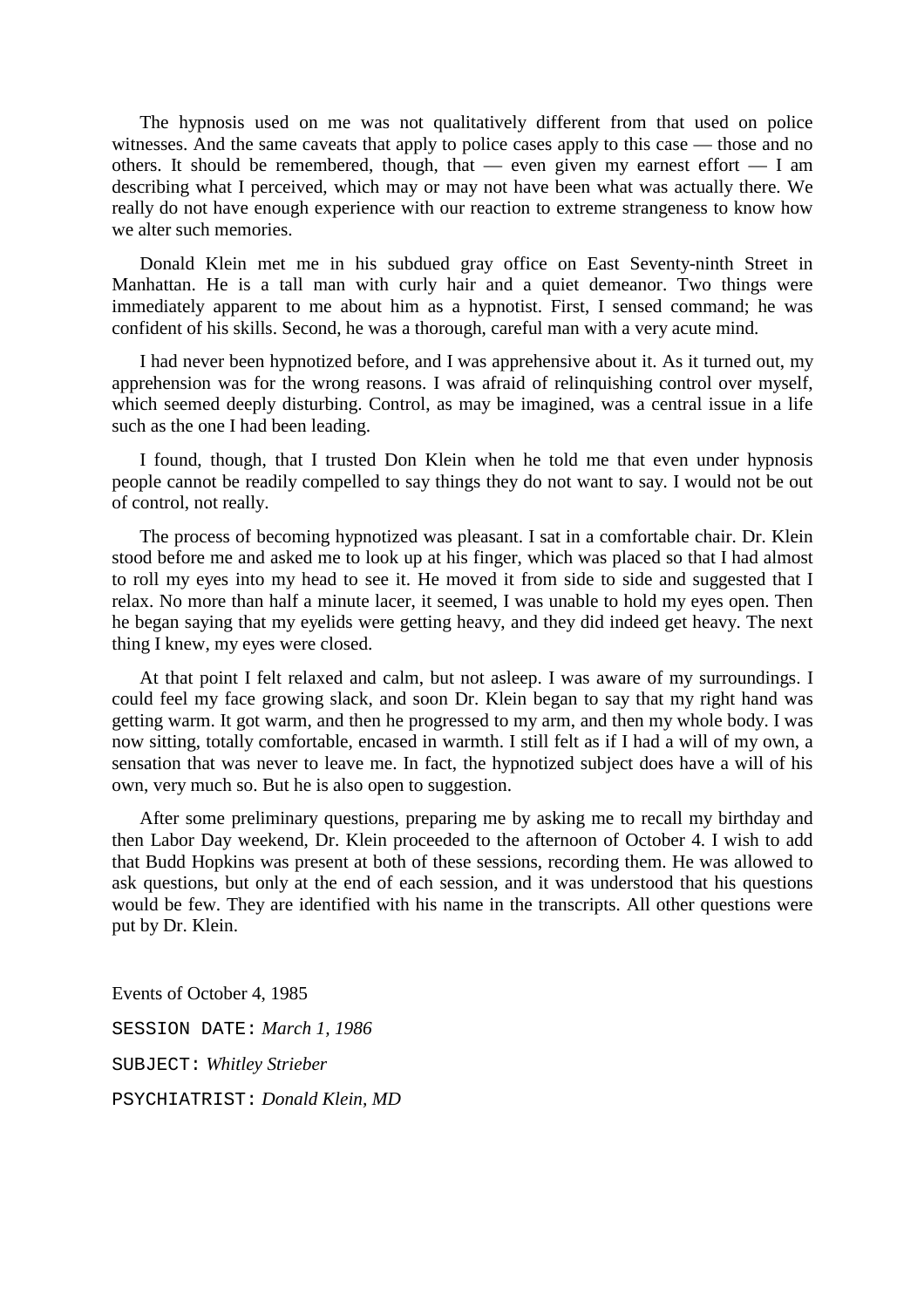[This is an actual transcript of my first hypnosis. Nothing has been left out. This is what happened when my memories were examined under hypnotic regression.

Dr. Klein began the session with Labor Day. As I grew more comfortable with the process of remembering, he drew me closer to the night in question.]

"Now, we're going forward a little further, to the beginning of the month of October. Right around October first, 1985. Can you tell me where you are right now?"

"Yeah, I'm working on the Russian book."

"What book?"

"The Russian book."

"What's that?"

"It's a novel about Russia. I've got a good idea I'm working on the Russian book."

"Where are you?"

"I'm at home in the city."

"You have any plans for the weekend?"

"Yeah, we're gonna take Jacques and Annie up to the country and I don't know whether or not Jacques is going to fit in the jeep."

"Who are Jacques and Annie?"

" Jacques is a friend. Annie is his girlfriend."

"Now you're driving up to the country."

"Yeah.

"In a Jeep?"

"Yeah, it's a jeep Wagoneer. We're not having any problems. Annie's very small, so Jacques can fit. He's to the backseat and my son's happy because he likes Jacques a lot. I put on a tape but nobody liked it. So we talked. 'I'm gonna take you all out to dinner tonight. It's too late to stop for groceries. We're gonna go to the — you want to go to the Top of the Falls?' We had a lot of trouble deciding about that. I remember that, but then we went to the Top of the Falls."

"Go forward to that time now."

"Yeah."

"How are you feeling?"

"Oh, I'm enjoying myself thoroughly."

"How far is the restaurant from your home?"

"Oh, not long, about fifteen minutes. And we had dinner. We had dinner. Anne, our son, all have a — I have a great time. Jacques has a good time."

"So you're back in your house."

"Yeah."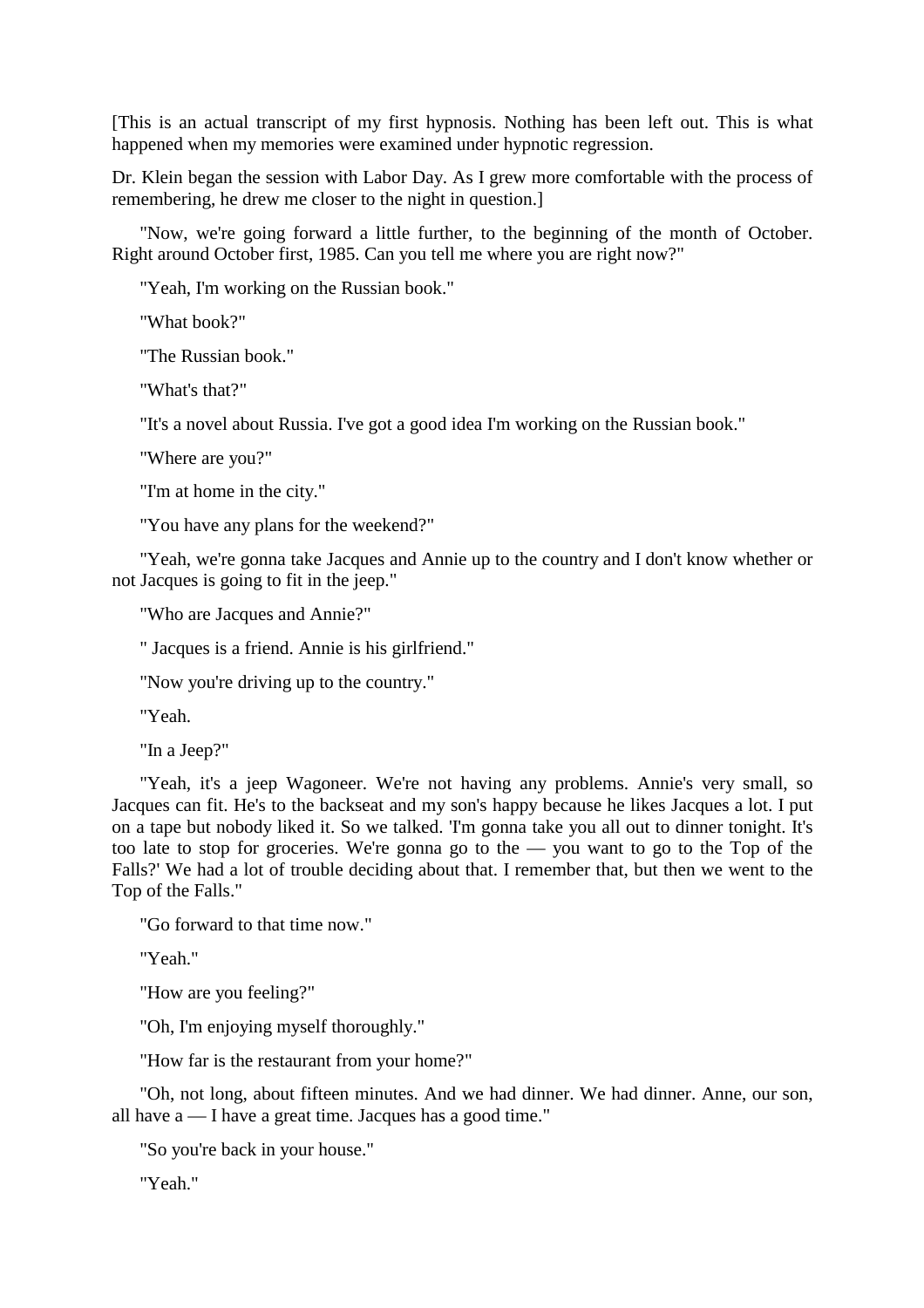"And you're going up to bed for the night?"

"Yeah. I'm wearing my house shoes. We were all gonna sit in the hot tub, but I'm too tired." (I visualized myself in bed, talking to my wife before going to sleep.) "God, I wish I hadn't spent all that money on that restaurant."

"What happens after you go to bed?"

"Well . . . [Long pause.] Oh . . . I woke up in the middle of the night .... I don't understand that. Uh, there's something went past the window?" (I referred to an octagonal window beneath the peak of the living room's cathedral ceiling, approximately thirty feet from the ground. It can be seen from our bed and it looks out into a woods.) "What the hell? Something went past the window? *Something went past the window!* There's nothin' pa — Oh, God 'Anne, the house is —' Something—"

"Something went past the window?"

"A big thing. [Beginning to cry.] No, it was a fight! [Calmer.] It didn't go past the window. It couldn't have gone past the window. I'm going back to sleep. I think the stove's OK. It was a light in the front yard. I keep thinkin' . . . . Who the hell is that?" (I was looking into the far corner of the bedroom, where I saw a dark shape about three feet tall standing in the shadows.) "Is that somebody? [Pause.] Is that somebody *there*? That can't be. Y'know I'm lookin' at this thing. I don't think, I don't think I like that. [Long pause. Eyes open.]"

"Relax. Close your eyes. Relax. You're going to stay relaxed, you're not going to open your eves Stay relaxed. Now tell us what you saw."

"I saw something that looked like it had a hood on it, standing over by the wall near the corner in our bedroom [breaks into panic] and I don't want it to be there! I don't want it to be there! Please! God, it-- What's it doing to me? Stop! Oh, oh, stop! What's it doing to me? [Screams, prolonged, twenty seconds.]" (I cannot recall experiencing at any time in my life such panic as was evoked at this point in hypnosis My memory was of seeing the shape sweeping across the room and realizing with a feeling that galvanized my whole being that it was something totally unknown to me, glaring at me from right beside my- bed in the dead of the night. I then emerged s ontaneously from hypnosis. No written words, noting, can convey my feelings at that moment. All I can say is that I relived fear so raw, profound, and large that I would not have thought it possible that such an emotion could exist.)

"Oh, I feel like I'm gonna throw up in a minute I'm sorry. Oh, God. You know I didn't know there was anything in my house till just this second that night on the fourth of October. [Weeps.] Ah, Jesus. Oh. God. Oh, boy. Scared the devil out of me. Sorry about that. I didn't expect this to be that bad, because if- I was prepared for being scared on the twenty-sixth. I did not know that anything had come into my house .... Oh, well.... It was there."

"Can you tell us?"

"You know it's dark. It's like a little man with a hood on or something. It looks almost like this —- y'know, there's no head . . . he's covered in something. And comes over to the bed and he starts like sucking something in-not into my head, y'understand, but like it was sticking into my mind. It would make a noise like a voice. It was terrible! [Demonstrates noise: a smacking, squeaking sound.] Like that. Going into me. It was just ('rod-awful horrible. He was standin' there Join' that."

"What was he doing?"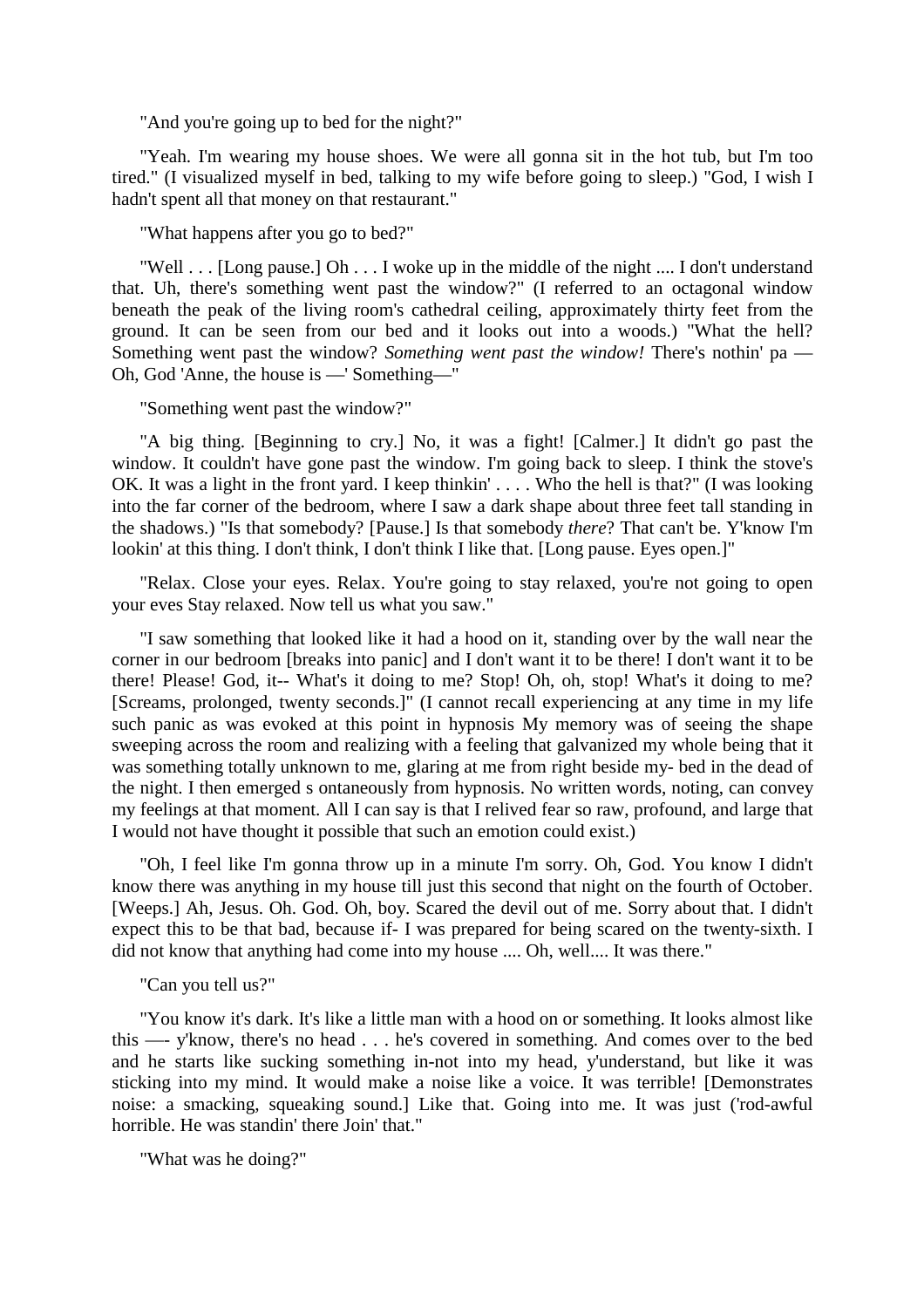"You know, I can't. I'd have to be hypnotized again if I was ever gonna find out what that thing was saying. It was something that was being said inside me. Like it had a little thing it could touch to my head and it would make a voice. That's what I think it was."

"While he was talking to you, you weren't shouting then?"

"I was shouting. No, I was." (I was confused by this question, because, as will be seen in a moment, the figure was not in fact talking to me.) "I have absolutely no idea why the other people had — didn't remember because I'm damned sure I was shouting."

"Do you remember what your wife was doing?"

"I don't see her, because I'm turned toward the thing. Am I still hypnotized?"

"No."

"I swear to God. I just can't believe that this happened. But it did happen. I'll tell you the light comes down past the window, then I see a glow in the front yard. I thought I had gotten up, but I don't think now that I did. I thought I had seen the glow against the roof of the living room, but I don't think I did. I think I knew all along it was coming in the window, the glow, and I just didn't somehow want to say that. Because it was very obvious even then that it wasn't a fire. And he was-I just don't know what he was doing And I'll be frank with you all. I can't uh, I just can't figure it out. It was very scary. But he wasn't . . He was wearing a cover, like, he had a cover on. I'm shaky."

"Perfectly understandable."

"You know, I can't understand it. Yes, I guess of course I understand why an experience like that could be so scary. But, you want to keep on?"

"If you'd like to."

"I do. Definitely,"

"OK."

"I mean, I think I may have gotten right at the beginning through the worst part of it, frankly. Because whatever it was, when it first came to me that night it was ultimately terrifying."

Budd Hopkins responded. "It's often like this. Beginning moments are the worst. And after that, it gets easier."

"Was I a good hypnotic subject?"

"You were excellent."

"Good. It didn't seem to take very long. It felt very nice."

"It always feels nice."

"I was amazed at you because I thought you were explaining to me how it was going to be done, and the next thing I knew I was thinking I can't keep my eyes open."

"It's very simple, because once you bet the hang of it you can do it just like that. Like this. Now look up at my finger." (In a few more moments, I was hypnotized.) "If you see something that is very frightening you will remain asleep. You will remain asleep, but you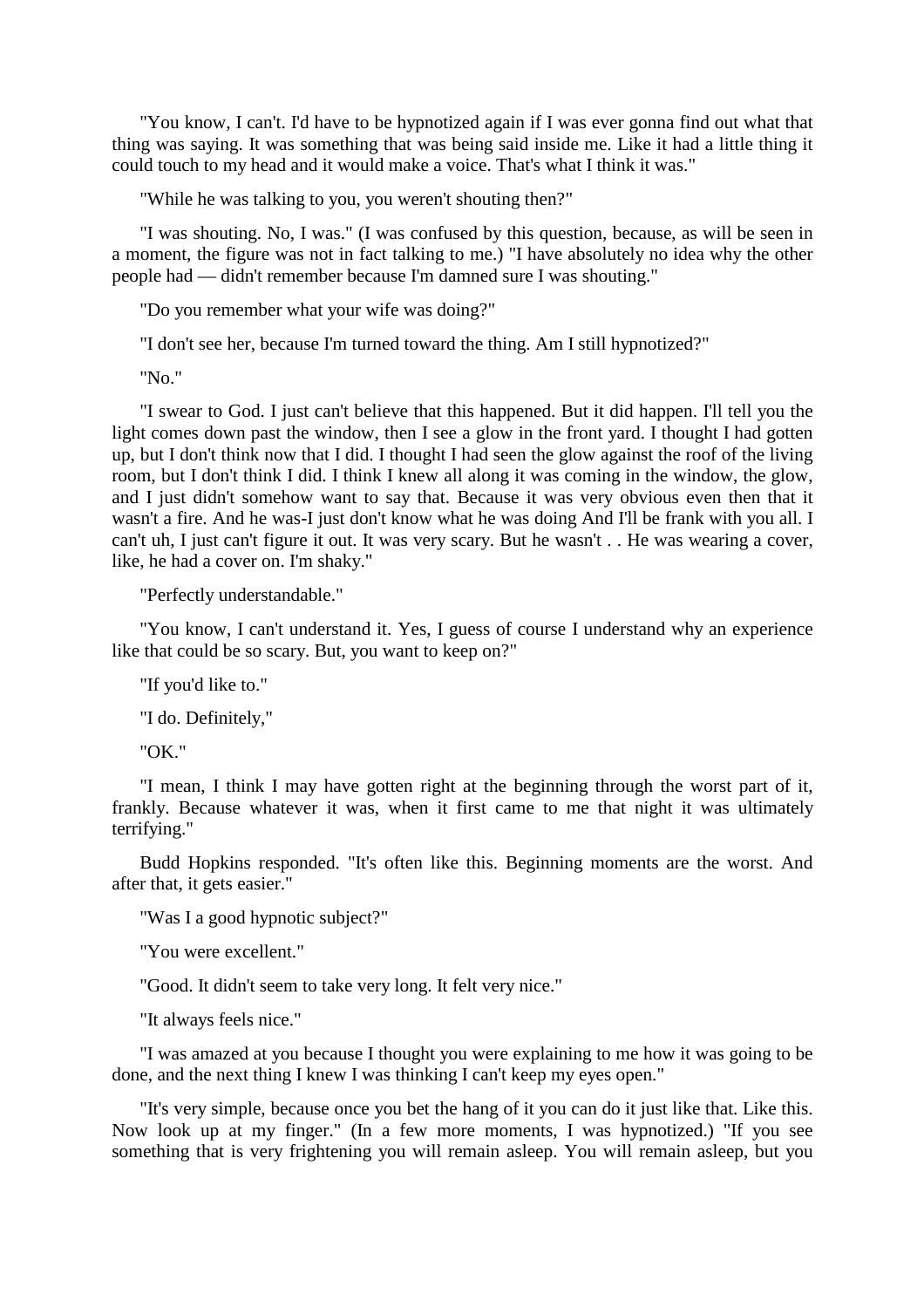will tell us how you feel. The night of October fourth. You have woken up. You have woken up now. It's light There is something in the room with you "

"It's dark."

"'tell me what you see?"

"When he sees I see him he comes over to the bed. He looks *mean*. He's little. Goes up to about the top of the lamp. Looking down at me. Got eyes. Big eyes. Big slanted eyes. A bald head. He's looking down at me. He's got a ruler in his hand. Has a tip of silver. 'Pouches me. I see pictures. [Long pause.] I see pictures of the world just blowing up. I see pictures of the whole place just blowing up when he touches my head with this thing. [Weeps.] Jesus. It's a picture of like a whole big blast, and there's a dark red fire in the middle of it and there's white smoke all around it.

"Remembered voice: That's your home. That's your home. You know why this will happen.'

"I know why. [Weeps.] Why don't you like me? Wily do you hate me?"'

Dr. Klein: "Who said that?"

"I said that. [Pause.] 'Why'd you just put that thing on me, and it has the whole world blowing up? That's what I want to know. What is this *about*?! What is it about?!'" (Felt a sharp internal question, wordless.) "'I don't know what it's about! When is this gonna blow up? What's gonna blow up?"' (A flashing picture of my son.) "I know what's gonna blow up. I know what's gonna blow up. I know it is, too." (I was then touched again.) "Oh . . . green. Shows me a park. I see my son. What's this got to do with him? Is this the devil? What the hell is this?

"Remembered voice: 'I won't hurt you.'

"'I know you won't. I know you won't hurt me. Stop! Ah!' The house is burning down! The house is on fire. No it's not. That sounds stupid. Why did I say that?"

"Something woke you up. What happened?"

(I then emerged spontaneously from hypnosis.) "Explosion. I knew that. I was expecting it. I knew just when it would come. He took a little thing like a needle and struck it like a match in front of my face and it made a big bang, *pow!* And I thought the Mouse was on fire."

Budd Hopkins: "Was he there after this?"

"I don't know. I don't remember a thing. When I said the house was on fire I'm already out of the bed. Right away."

'This was the explosion that Anne and your son —'

"I think the explosion that they all heard. Yeah. He did it with a little needle. Stuck it in the air.

"Why did he show you those images?"

"I don't know why he showed me those images, to be frank with you. They are the most dreadful images."

"*Warday?*" (A reference to my novel of the same name.)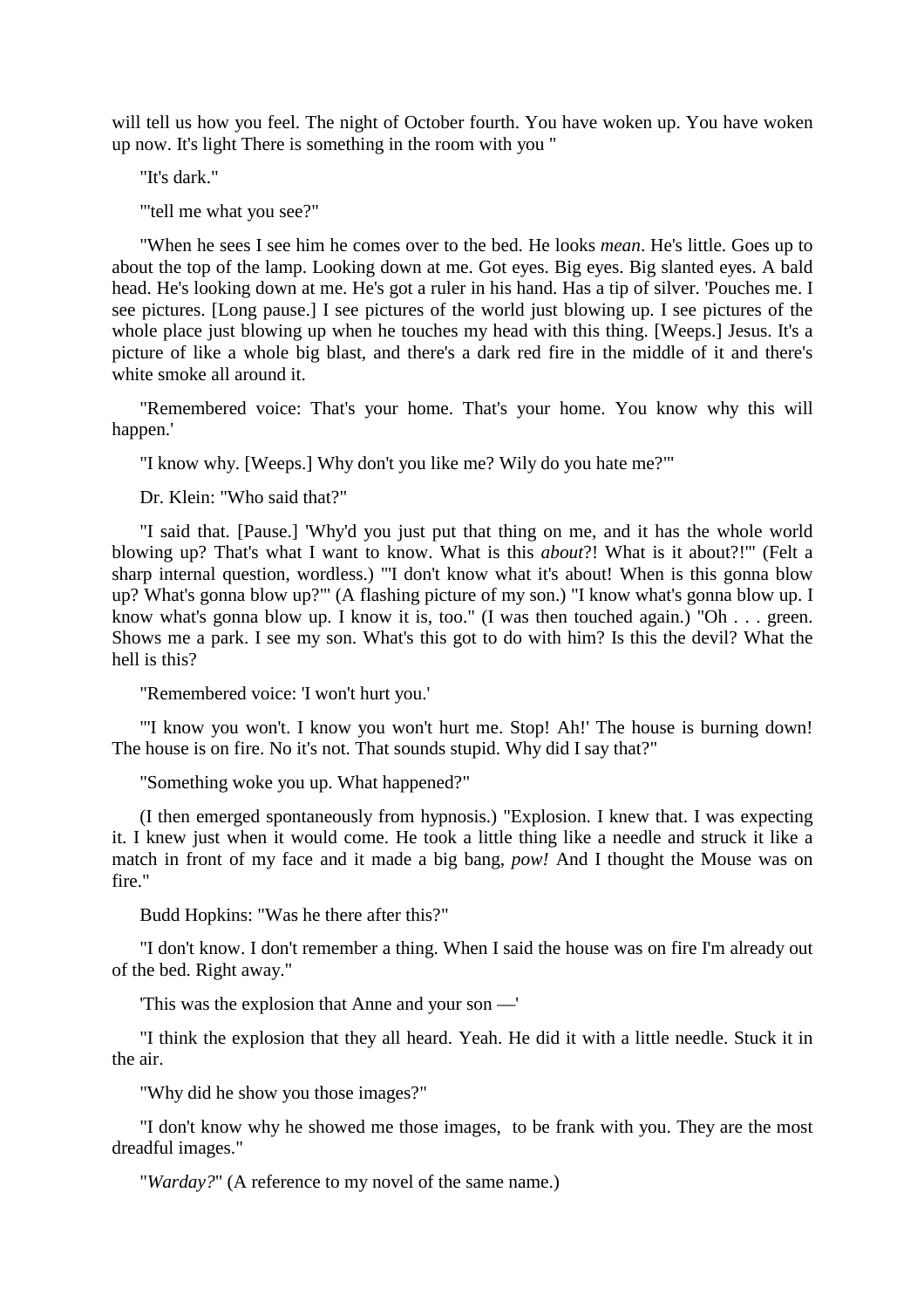"I'll tell you the truth, what I feel. I think he showed me images of the future of our world, is what he showed me."

"What about the green?"

"It's a beautiful, green expanse. Was immediately relaxing when I saw that. And my boy. My boy is in the park. My boy is there. And he's happy. That's what I saw. But —"

"Why are you so upset?"

"Because I think the park represents death, and he's there because he's dead. That's what I think.

"Why should the park represent death?"

"I don't know. That's just my impression."

"And the other scene of the world blowing up?"

"It's funny. It's not like of the world blowing up. I've gotta calm down here. I'm told it's the world blowing up. It's a red fire, a big, red, fierce fire with all these horns of smoke shooting out from it in every direction. And they said that's the world blowing up. I mean, Christ. I think we've got a monkey on our back."

Budd Hopkins: "No doubt about that. Other people have been shown this kind of an image, too."

"You know, I feel a tremendous relief right crow. This is good to be able to remember. It's not an easy memory. But it's good to remember. Because I've been fighting to keep it out of my head."

"I can understand that."

"You know. I had a dream back in November. Of Cleveland blowing up. It was me remembering this image of the explosion but I thought it was a single city. so it wasn't so scary. Trying not to be scared of that image."

"You said he had a bald head?"

"He had a bald head and I would say he had slanted eves. It was real hard to see because he kept putting this thing on my head. Almost every time I would move he would put this thing on my head."

"And then you would see an image?"

"I would see these images, yeah. I thought at first the thing was talking but when you hypnotized me again I could see the -images. He had a little ruler thing chat had a silver tip on it, quite silver. because I could see glimmers on it and it's dark in the room. Did you try to light up the room for me or something when you said the room was light?"

"I didn't."

"Because the room was dark. It was very dark."

"I thought you said it was light."

"Oh. I also have the impression that he was wearing covering. Like he didn't — when I looked — the thing that's scary in a way, the thing that scared me at first was realizing he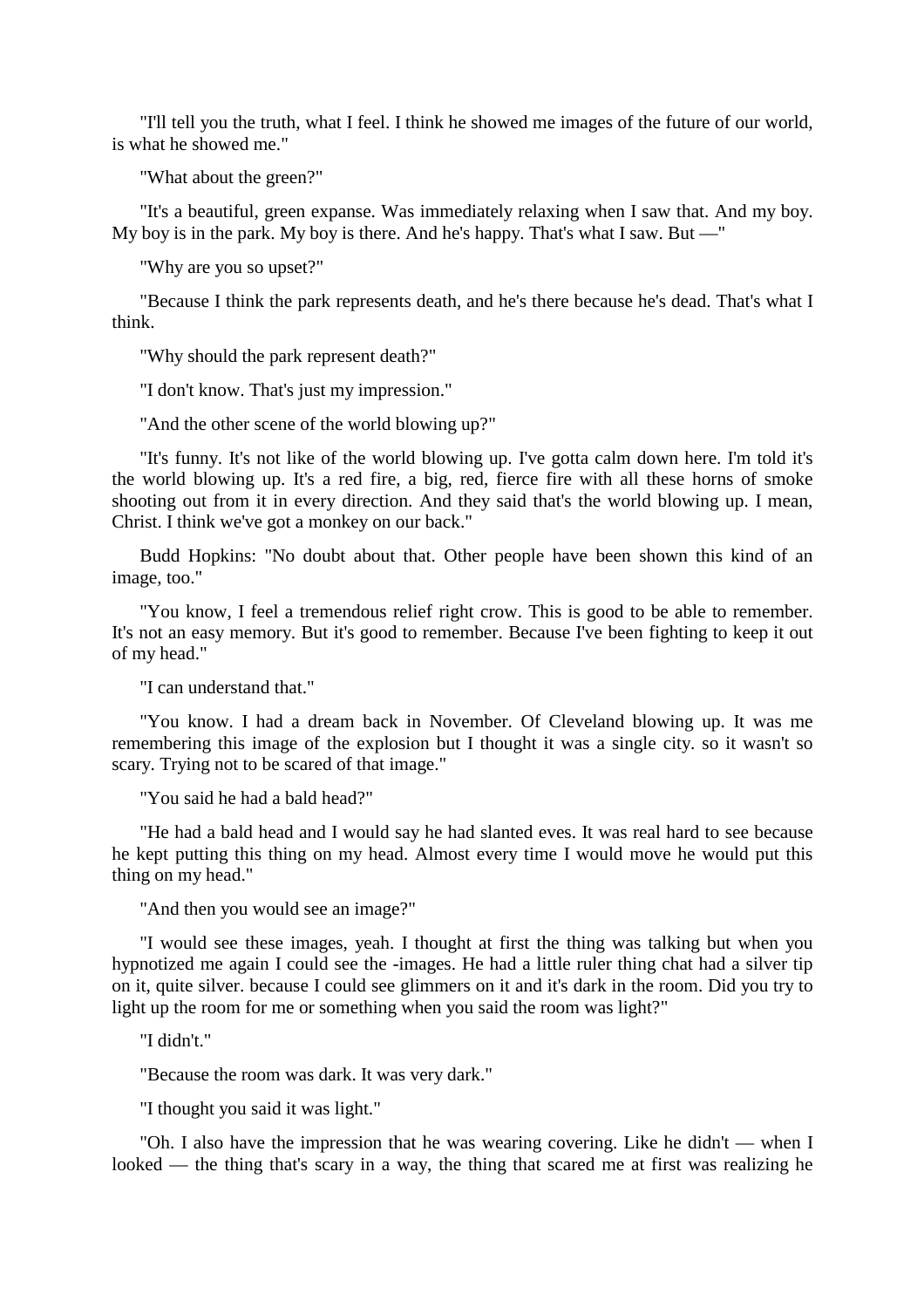had been there for some time, standing over there in the corner, and y'know I have a feeling about a fierce whoosh of some kind ... . I'm not saying that I was being threatened so much as warned. That was my feeling. There was a very stern warning . . . or maybe it wasn't. Maybe if I had not been afraid of nuclear war and perfectly happy, when he touched that thing to my head other images would have come out. See what I mean?"

Budd Hopkins: "It certainly intersects with —"

"My own fears. Exactly."

"You spent a huge amount of time working on them in *Warday*. "

"Maybe it was a guy making a psychological test of me. Could it be that? I mean, maybe he was literally testing me, doing something like, as a hypnotist, you might do, using that little silver object in place of your finger. Could that be?"

"It could be, among other things."

"Including that this was some kind of hallucination, but I don't think so."

"Where did he touch you?"

"Right here." (I touched the center of my forehead, just above the bridge of my nose.) "Very specifically right here. And every time he touched me there would be a burst of images."

Budd Hopkins: "You had no time to think between images?"

"No. This all happened quite quickly."

"They were visual?"

"Yeah, they were visions."

"Not words?"

"Absolutely not. They were pictures." (I became silent. I was aware of a great confusion of pictures in my mind.)

"Whit?"

"Yeah."

"You described two. Were there others?"

"Yeah, but the others are so jumbled up I can't tell what they were. You know. I think increasingly that they might be pictures out of my mind of my worst fears. Like nuclear war and my son being killed. And there's something else in there too that's all jumbled up. Maybe a fear so terrible that I can't even make heads or tails of it under hypnosis."

Budd Hopkins: "You said first that the figure seemed to be covered up, like with a hood."

"Yeah, but when it came close to me I could see its face "

"You said it had a bald head."

"Yeah? Did I?"

"Yes."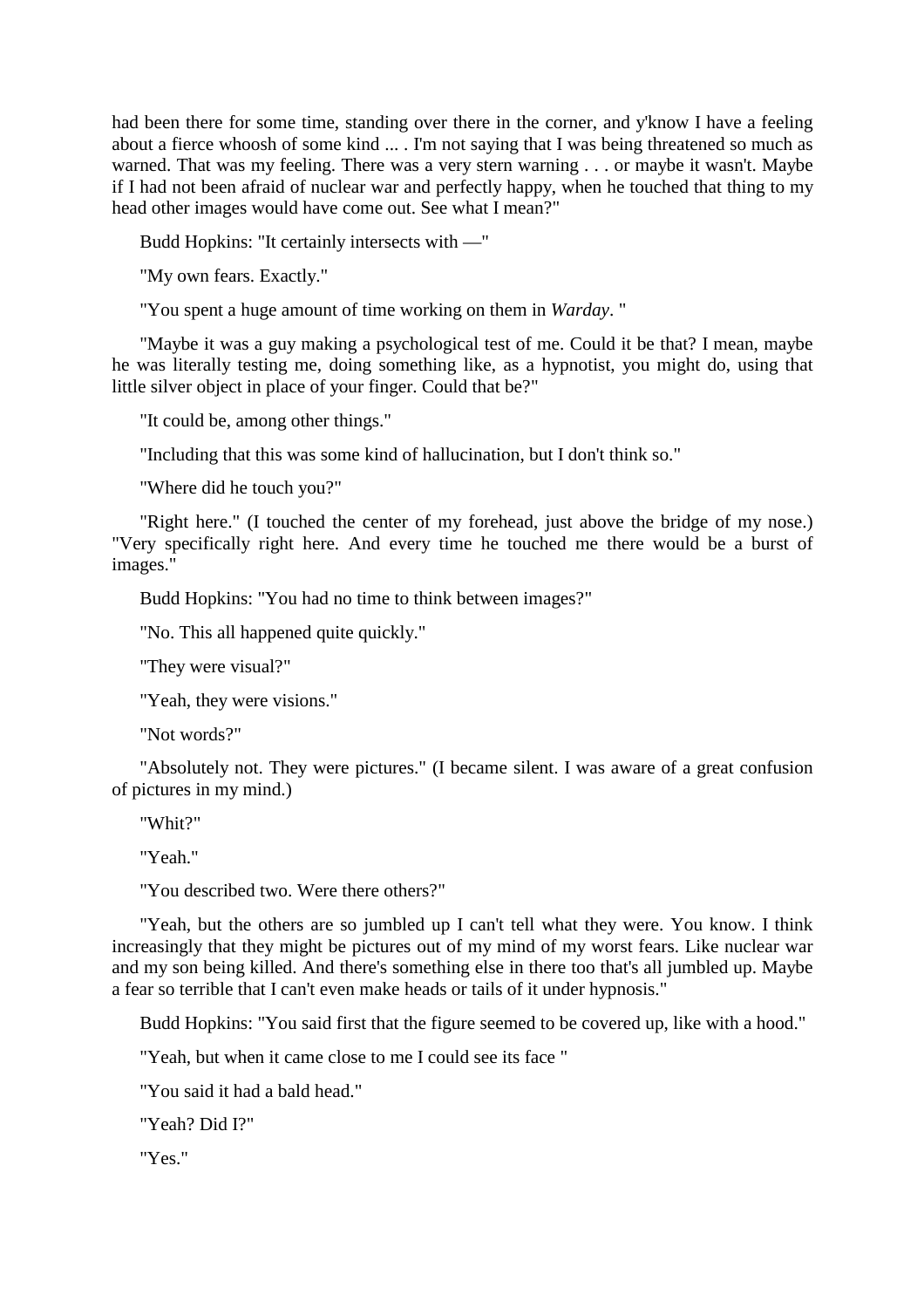"Well, you see, I can sort of see that it had a bald, rather largish head for someone that size. And that its eyes are slanted, more than an Oriental's eyes And they're *quite* — There's a piercing glare, almost.

There's a real fierce look to the whole face. I'm not sure, but at some point I almost thought it looks like a bug. But not-you know, more like a person than a bug . . . but there were buglike qualities to it. Am I getting myself dear at all?"

"Oh, yes. Have you ever seen an image like that before?"

"I don't know. The only thing I ever remember reading about this was in *Look* magazine years and years ago. 'The Incident' . . . the John Fuller article about people who were picked up. That's all I've read about it. And whether or not they had pictures drawn I just don't know."

"Are you sure you haven't seen an image like that before. What about the book you have?"

"No, it has no pictures like that. I don't think so."

Budd Hopkins: "What about the Hynek book? I think there's a drawing in that." (He referred to a famous book on UFOs by Dr. J. Allen Hynek, *The UFO Experience*, which he thought I might have read.)

"I haven't read it. But you know, in our culture, there's so much media around .... It's possible, but I don't think so, because this is so damn real. It just seems impossible that it could be an image I picked up from somewhere —"

"It could still be real, and be an image that you —"

"Maybe the drawings were right. That's possible too."

"That's possible. It's also possible that it's something quite inexplicable that you're trying to hang something on, to give it some shape or form."

"Yeah, that's possible too."

"What I'd like to do is go back to that scene again, and see if we can't get some clarification about these other images."

#### "OK."

"I understand that this is a wearing business, and if you want to check out at this point —"

"No, I don't want to check out at any point. I'm determined to go through with this. And it seems now that there should be more, because it's obvious that this happened to me. And I would be highly irresponsible to myself not to continue."

"The pacing of it could be too fast. I don't want you to feel you have to be a hero in this thing."

"It's not. a question of being a hero. It's much more a question of not wanting to walk out before the end of the movie." (Hypnosis was undertaken. using the same method as before. ending with a count up to ten. In about a minute I was rehypnotized.)

"Now I want you to go back to the point where you are having these images. And it's going to be like slow motion now. Everything's going to be going very slow, very slow, very slow. And very dear. Very clear. Tell me what you see."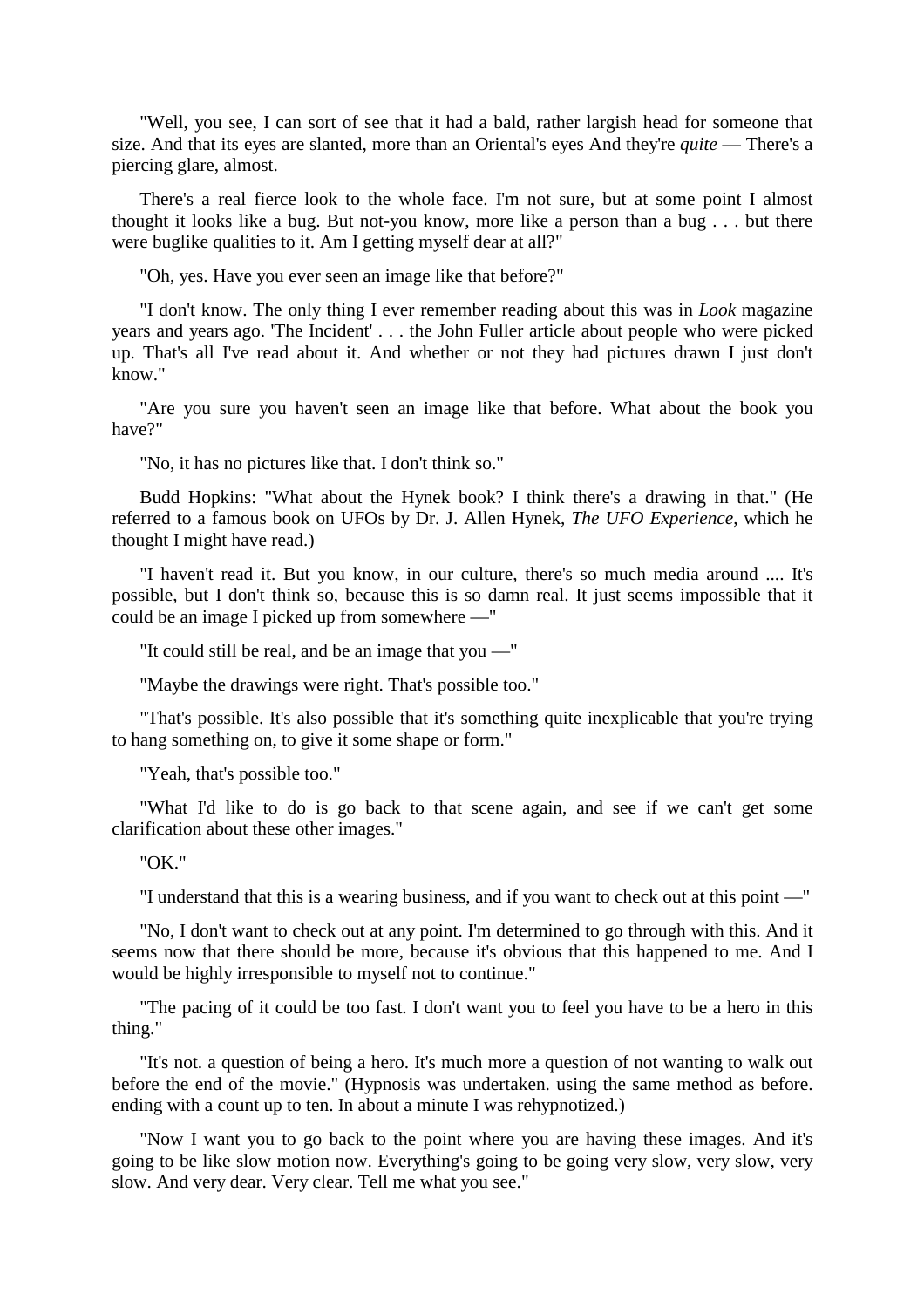"The world turns into a whole red ball of fire. It just seems to burst into flames like a little ball of gasoline out in the middle of the sky. And all these . . . smoke . . . things start shooting off it . . . like great horns made of smoke. And we're all there, down there in the red fire, in the middle of it. Then I see that thing on my head and it's gone. Picked it up off my head. Now I'm scared of him again. Now I see . . a park.... My little boy is sitting there on the grass . . . he's all wobbly, and he's like he can't move his arms right. He's all wobbly and his eyes look funny." (They appeared entirely black, without any whites at all.) "I have to go over and pick him up and help him. If I don't help him, he's gonna die. [Long pause.]"

(At this point there followed upsetting images of my father's death, images that did not reflect what really happened, but rather my fears about what might have happened.)

"And he puts that thing down on my head again. 'I miss you, Daddy. Oh, God, Daddy, why did you die? [Gasps.] Daddy, why . . . why — I just never got to know you, Dad.' Oh. God, my poor dad, died a hard death. Oh, she couldn't help him. It's my dad dying and my mother's sitting there staring at him like he was a little animal. Why couldn't she at least give him a good-bye kiss or something? I never knew it was like that." (I saw a clear image of my father lying on the couch in our old den, his head thrown back, gasping and choking. My mother was beside him in a chair, watching, too afraid to move. This was totally different from the scene she described, which was what would have been expected from the gentle and loving relationship that had emerged as his life came to its close. The image, though, was deeply shocking to me, and so real that I felt as if I could step into the scene. I then emerged spontaneously from hypnosis once again. It is very unusual to do this, especially from a deep trance like the one Dr. Klein had induced. It was an indication of the extreme severity of the emotions I was reliving.)

"Did that make sense?"

"Did it make sense to you?"

"Yes, it damn well did. It's a picture of my dad, lying on a couch going like that gasping — jerking . . . and my mother's sitting in a chair, watching. And he dies."

"Did it actually happen?" '

"I don't know. It's not the story she told. Maybe it's something I fear might have happened."

"Was your mother uncaring about your father?"

"No. They had their ups and downs in their marriage, but they were married for nearly fifty years, and I didn't think she was uncaring about him at the end."

Budd Hopkins: "So you feel these thoughts were maybe your thoughts?"

"They were my thoughts. They were definitely my thoughts. I mean, it sure as hell wasn't *his* father. He's pulling this out of my head is what — he's pulling it out of my mind. He's pulling things like my fear — perhaps there's a suspicion. First of all, when I saw that picture I felt an agony, because I never felt I got close to my father. My dad was distant. He was a loving father, but he always held something back. you know. He was from a very reticent generation. Rural Texans were very inward people. I guess I feel a little bit of guilt about that, or something. You know, I don't know what to make of all this. Do you suppose? I just don't know what to make of it."

"I don't really know what to make of it either, but it certainly sounds as if —"'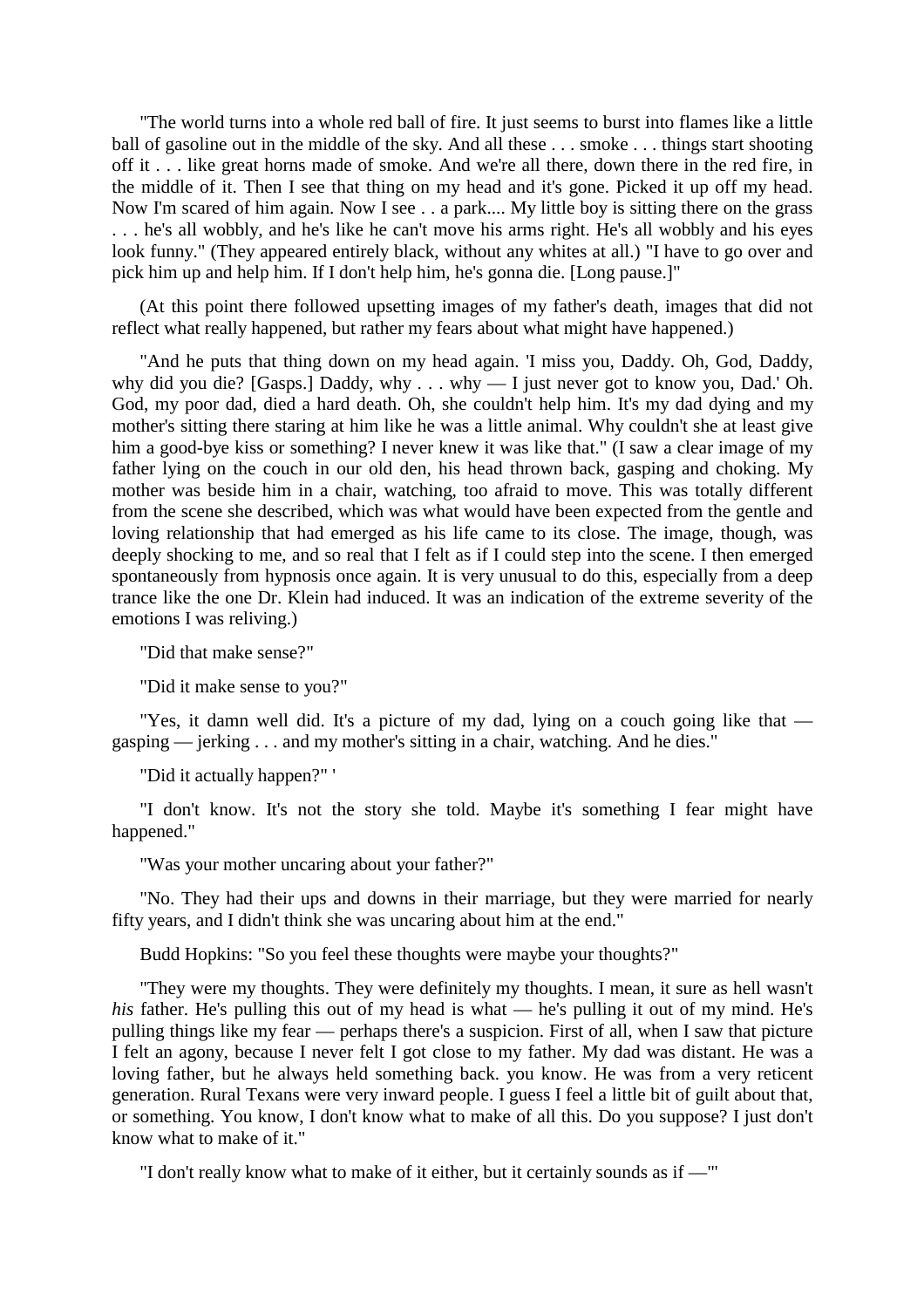"It's just —"

"You were opened —"

"It's so unexpected. This is the last thing I would have thought would have come out of me. And what's weird about it is, why would someone come from a flying saucer and evoke that kind of impression in me? What possible reason would they have?"

Budd Hopkins: "Well, that's not to find out now. That's speculation down the road."

"Like they were trying to find out how I ticked. It really is like that. Unless it's simply that I've come to a time in my life where there's some very difficult and terrifying material that I've got to face and this is how I'm facing it, and there was no little man there. But you know, I say that and I'm telling you right now that it's not true. It's not true. It's incredible, but it's not true. The man was there. He was standing beside my bed as real as life."

"You said, originally, about the December twenty-sixth episode, that it was as if they said to you, when you disappeared, when your ego dissolved, if they had asked you what is your deepest secret, you would have told them right away."

"Right away. Yes."

"So you had an inkling about something. That your deepest secrets were coming out."

"Well, obviously I knew, because the memories were intact and they just came out of my head. Boy, though, if you'd asked me consciously I would have told you I had absolutely no idea what happened during that hour. If it was an hour. I thought I fell asleep after I saw the first glow."

"And the explosion seemed to come right after?"

"He took a little thing like a stick — a needle — and when he moved it even slightly in the air I could see it spark at the end, and he went like that [makes striking motion] and it went *bang*, and spread a tingling all over my face."

Budd Hopkins: "When I asked Annie Gottlieb what she would have to do to make the sound — I said, 'Suppose you were given resources to make the sound. She said, 'If you had a big, heavy door and you pushed it back against the wall, *bang*, like that —'"

"It was a big noise."

Budd Hopkins: "And your Anne said it was like something hitting something. Almost like an explosion."

"Yeah. Well for me it was more like  $a - I$  can't say it was like a balloon popping, because that's too innocuous a sound. It had a heavier quality to it than that, like some big energy had been released."

Budd Hopkins: "Annie Gottlieb said it had a slapping sound —"

"Not that crisp. More of a thud. It was a big noise. There was a slap, but there was a deeper resonance to it."

Budd Hopkins: "That's what Annie said. We've got four different people to come up with a description of the sound."

"Thunder?"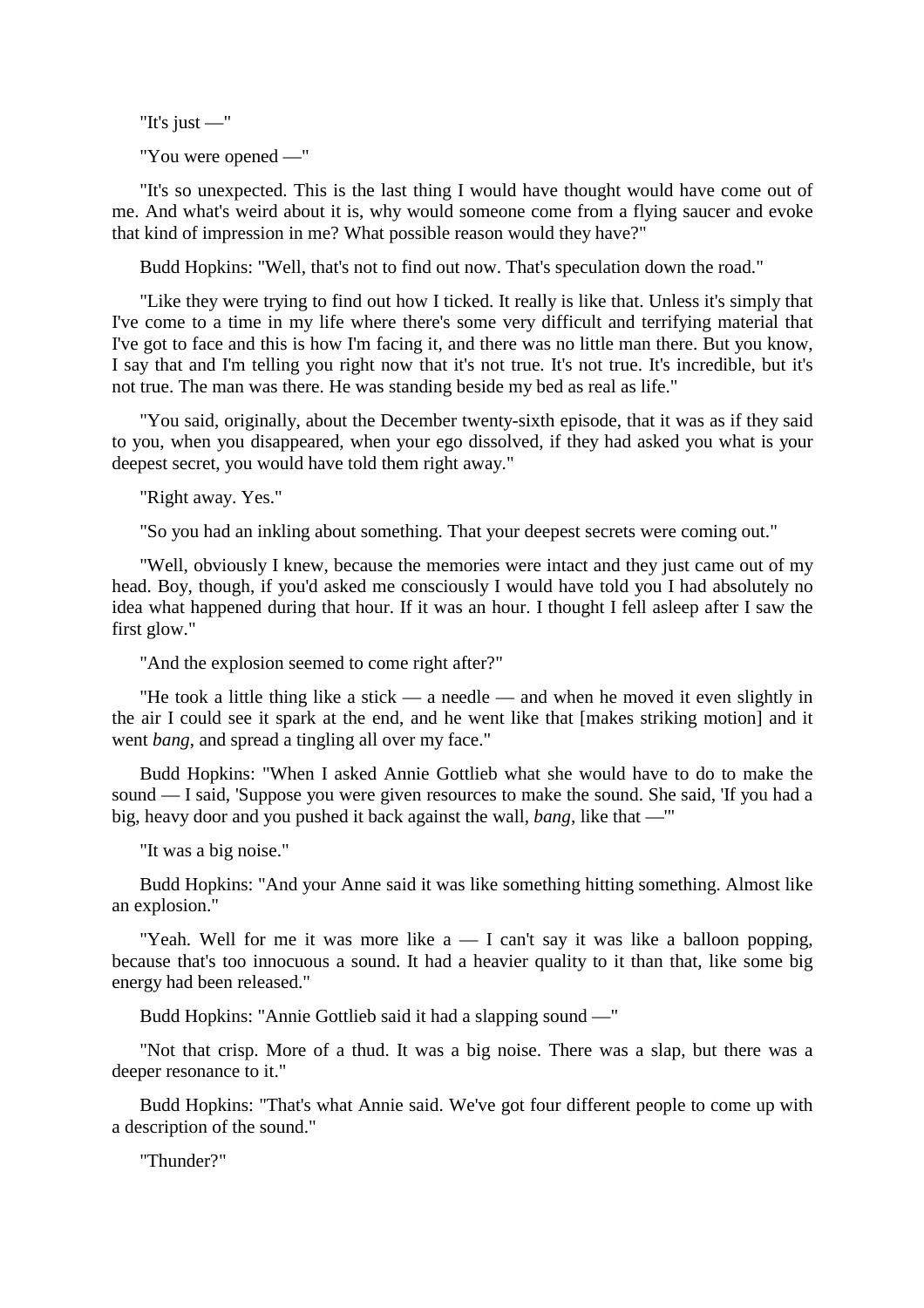"It wasn't like thunder, no. Not like thunder."

"It had a clap in it?"

"Well, no, because it didn't last after it. It would be like a clap that ended immediately. It had a deep undertone to it. But mostly riot.. Actually, a clap would be the best — like a deep clap of thunder that had no echo. Just a single noise. But it had a deep undertone to it. It had a very electrical quality to it. If you could make a tiny bolt of lightning in someone's face, you would create thunder right in their face. That's what was done."

"I think we're about finished."

"Yeah, I don't want to go into the twenty-sixth now!"

"We might not be finished with the fourth."

"Now that the fear is over. The turmoil. I feel I don't have a psychiatric disorder. I feel you're right about that. You know what I've got to do? I've got to figure out how I feel about this, because I don't think I'm intellectually going to be able to deny their existence much longer. And I have to understand how to feel about these beings who would come into my house and do something so strange and yet somehow or another so productive."

"How productive?"

"Well, in two ways. One is, they learned a lot about me, if they are interested in me, for whatever reason. This afternoon I just learned a lot about myself. I learned a lot. Things I didn't have any idea worried me. About my dad and mother."

"The other fears —'

"Well, fear of war, obviously . . . and of the death of my son. There is no such thing as a good father who doesn't worry about harm coming to his kid. But the other material is a great surprise. And that's as vivid as it can be. I loved my mom and dad so much. I love my mom, still, and I want to believe that at the end it was as gentle and loving a moment as Momma has always said."

"That isn't an image of what really happened?"

"No. I have no reason to believe that. Maybe something much more subtle is going on here. Maybe that image was created to see how I react to something that would be ultimately terrifying to me. Or maybe they were just trying to find out what kind of person I am."

The session then ended with a decision to continue later in the week. The next night (Sunday. March 2) I called my mother in San Antonio, as I MY to do every week or two. I told her nothing about this matter. And how could I? I had not thought of a way to explain what was happening to us to my seventy-year-old mother on the telephone.

We talked for a time about a friend who was in the hospital. Then, without warning, she suddenly described my father's death to me. I did not ask her to, nor was I even hoping that she would. In the past ten years I have heard this description only once before, the day after he died. She recounted how she had been sitting near him while he lay on the couch. He had spent a restless afternoon. The doctor believed that his heart would soon fail, and had told my mother this just a few days before. Still, they had been together for so long she could not imagine him dying.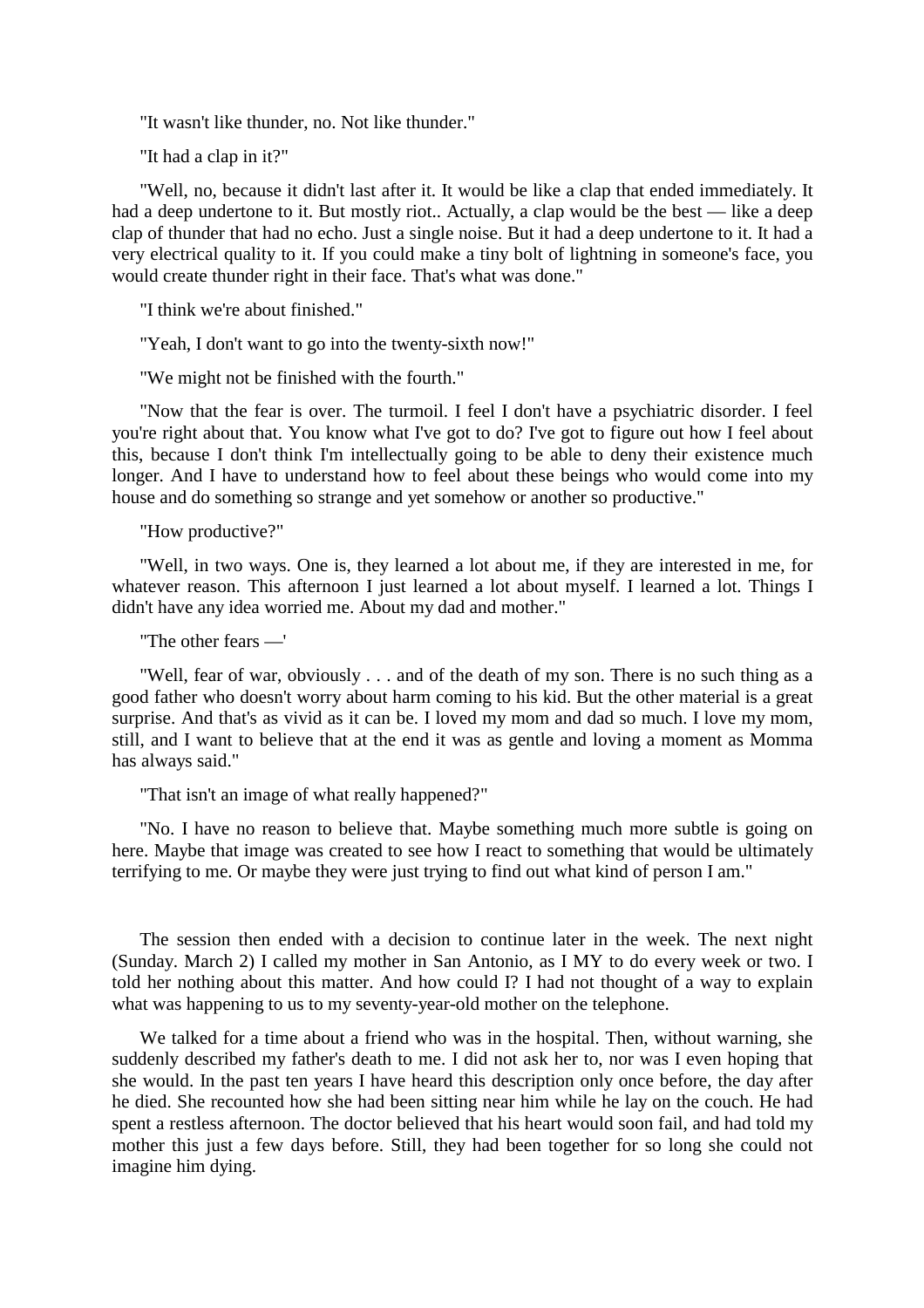In the last years of their marriage they had become extremely close, often sitting hand in hand together, in the wordless communion that sometimes blesses very old relationships. I can hardly imagine a more gentle or loving end to their long time together than what happened at the last.

Mother told me again how she had suddenly heard Dad call her name, and had gone to him and said, "Karl? Karl, wake up." He was lying still and silent .... It was as easy as that.

How was it that she would suddenly retell this story again, after all these years, at the very moment I needed to hear it? The combination of the memory of that terrifying night and this story, told in my mother's calm, sure voice, led me into the most enriching of insights about my buried fears and quilts. I blamed myself for the lack of intimacy in my relationship with my father. He reached out more than he withdrew. Even though I loved him, I moved away. I grew up and left him to age and die without the comfort of his oldest son.

Also, though, I had to make my own life. Beyond its moral sense, the word *conscience* has always meant to me an active knowledge of one's inner truth, an acceptance of all the sacrifice on the part of others that has been required for one's own development. The prime sacrifice is that of the parents. One can preserve the guilt one feels for it — as I now see that I had done — or one can temper it with acceptance and use it as a building block in the edifice of maturity. In a moment that night, beneath the feather-pounding of the silver wand, I was given a potential that could greatly enrich my life.

If this was a real visitor, giving me a real blessing from some other reality, then why was it hidden in amnesia where I could not gain access to it? Maybe my experiences were only a side effect of some sort of study. Or maybe it was known even then that this rich treasure would eventually be open to me, because the whole experience had been designed in detail by insightful minds engaged in a slow process of acclimatizing humanity to their presence.

Maybe, though, there was another truth here. Perhaps the hypnosis revealed not just the possible presence of visitors but the action of a hidden and tremendously therapeutic potential which, if correctly marshaled, could be of great value.

While there is a long tradition in the fairy literature of the Middle Ages of the use of wands to grant insight, and the angel in the Book of Revelation is said to strike the elect thrice between the eyes and cause them great suffering, modern accounts of visitors contain only one oblique reference to this process. A woman who had an enigmatic visitor encounter in the fifties slowly became insane thereafter. As she did so she would claw at the center of her forehead in the same place where I was struck with the wand, to the point that she gouged herself almost to the bone.

It would be easy to say that the material revealed here is the work of a mind making opportunistic use of some nocturnal disturbances to gain contact with fears that it needed to explore. The glaring difficulty with this supposition is that the whole transaction remained hidden in amnesia until many months later. There is the additional problem of the witnesses, and the "clap of thunder" coming before the "lightning."

The easy route would be to dismiss this material as entirely psychological. That would also be a mistake, at least until the physical effects are explained completely, in detail, and satisfactorily.

A terrifying thing happened to me. Perhaps it involved visitors from somewhere-maybe even from inside the human unconscious. For me, though, the most important thing about it was its essentially human effect. I was a human being, and my part of things involved having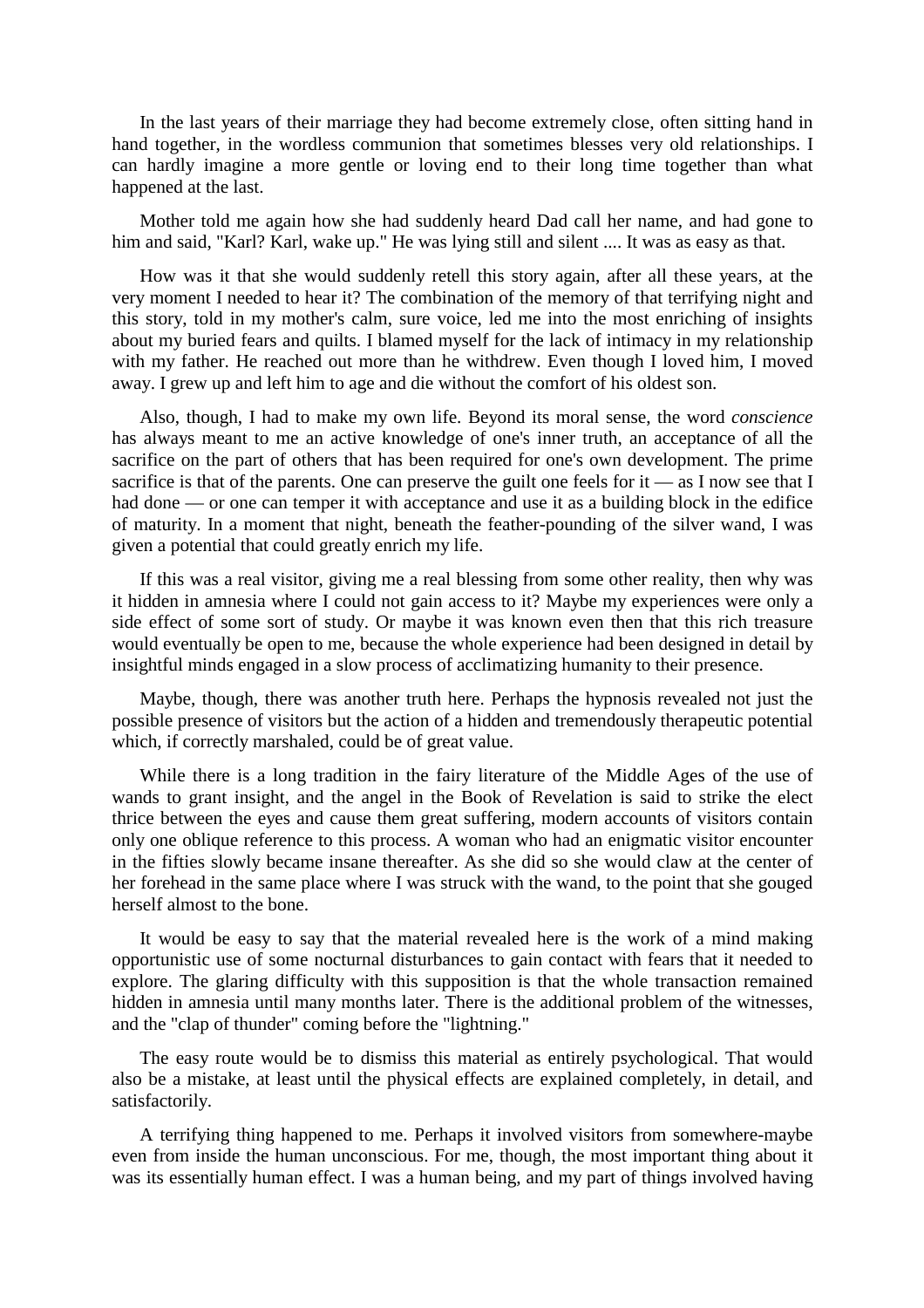a human experience. Even if there was a visitor, it seemed clear that concentration on the human part of the encounter was the key to understanding what meaning it may have for me. And if the visitor was no more than wind in the eaves or the moon lighting the fog . . . then it was a key to what I mean to myself.

Events of December 26, 1985 SESSION DATE: March 5. 1986 SUBJECT: Whitley Strieber PSYCHIATRIST: Donald Klein, MD

We met again a few days later. I had occupied myself with other things during the previous four days. but it was hard. It was a great effort not to go to the library and get half a dozen books about close encounters, and another half dozen about possible psychosocial causes for such experiences. But I agreed with Dr. Klein and Budd Hopkins that I must remain as ignorant of this material as possible until after my hypnosis.

Yet I kept remembering that face, darting, the sharp dark eyes glistening, and the silver wand glittering as it rose and fell.

I couldn't believe it could be anything other than an act of mind. While I was prepared to accept that there may be a visitor presence on earth, I was not prepared to find one of them at my bedside practicing psychotherapy with a fairy wand. Surely it wouldn't be that personal. Surely it would be at least *a little* like what we would expect.

But there are deep, deep waters running here. If these are indeed visitors, they know us well . . . better than we know ourselves. More than visitors, they may simply be "others," an aspect of being which we have not yet understood.

No matter what exactly is made of it, the combination of all the flying-disk sightings over the past two generations and the smattering of abduction accounts certainly suggest that something strange is going on. Maybe just a strange form of hysteria, but if so an awfully strange one . . . that combines huge lights, little scampering feet — and intimate intrusions into the soul.

Budd Hopkins told me that first hypnosis sessions were often traumatic. These memories are buried for a reason: They are frightful in the extreme. When they first emerge, the mind lives through the panic it has been avoiding. While my experience with the wand is almost unique, the being I saw wielding it is of a type commonly reported.

It was during this week that I began to have a relationship with my own memories. There had been a being present. I had seen it. And I had seen others in December. I remembered the way they had smelled, the way it had felt to be carried by them, the way their pace had looked inside.

I felt complex emotions, ranging from the deepest inner unrest to what I can only describe as an urgency to compliance. I wanted to come together with them on my terms, to find some sort of mutuality.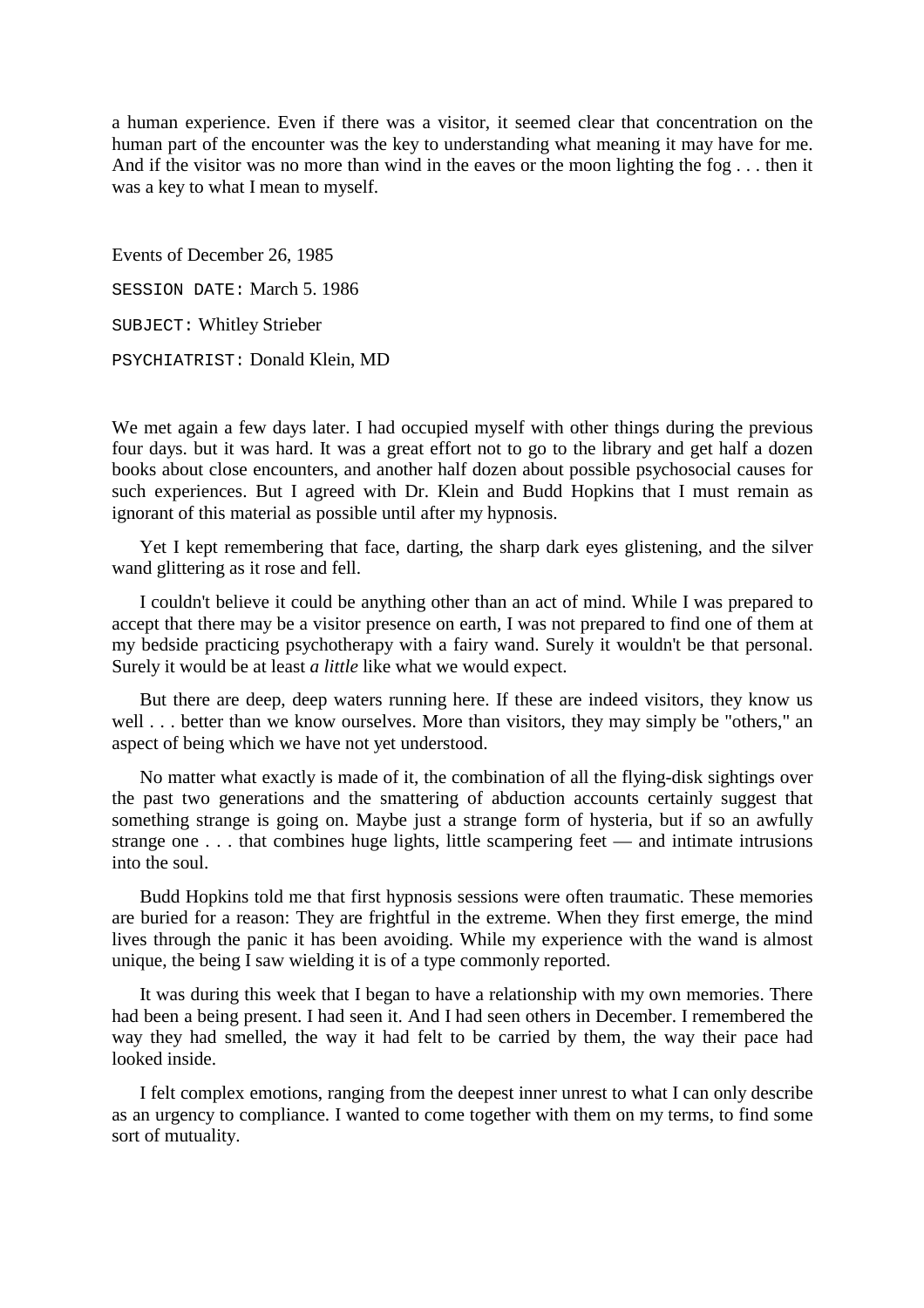I have never felt so tiny, so helpless. My boy's words haunted me—" . . . a bunch of little doctors who took me out on the porch . . ." There is nothing so hard as being a parent frightened in the night for your child.

When I returned to Dr. Klein's office, I described myself as "uneasy." He said, "Is that all?"

I admitted: "Terrified."

"Very understandable."

We began the session covering December 26 as soon as I was comfortable. Again, Budd Hopkins was present and allowed to question me under the same rules agreed to in the previous session.

"I want to take you back to December twenty-sixth. Going back to December twentysixth. Arid you are having supper. You are going to talk to me now, but stay completely asleep. Completely, deeply asleep. Where are you having supper?"

"In the country."

"Tell me who's there."

"Anne and our son."

"How are you feeling now?"

"Nice."

"What are you doing?"

"We're having super."

"What are you eating?"

"Goose. Cold goose. It's a used supper ..

Christmas dinner. And cranberry sauce. Sweet potatoes."

"How do you feel?"

"I'm very happy. I'm feeling great."

"Had you been feeling great the previous few weeks?"

"[Long silence.] I had a hard time up until Christmas."

"What sort of hard time?

"[Long pause.] Was-scared. Unhappy. I felt like the world was caving in on me. Kept thinking there were these people hiding in the closet. Went all through the house every night. Checking."

"Were you checking anything out?"

"I was checking out the house."

"Did you have any idea why you were searching?"

"In case there might be somebody hiding in the house."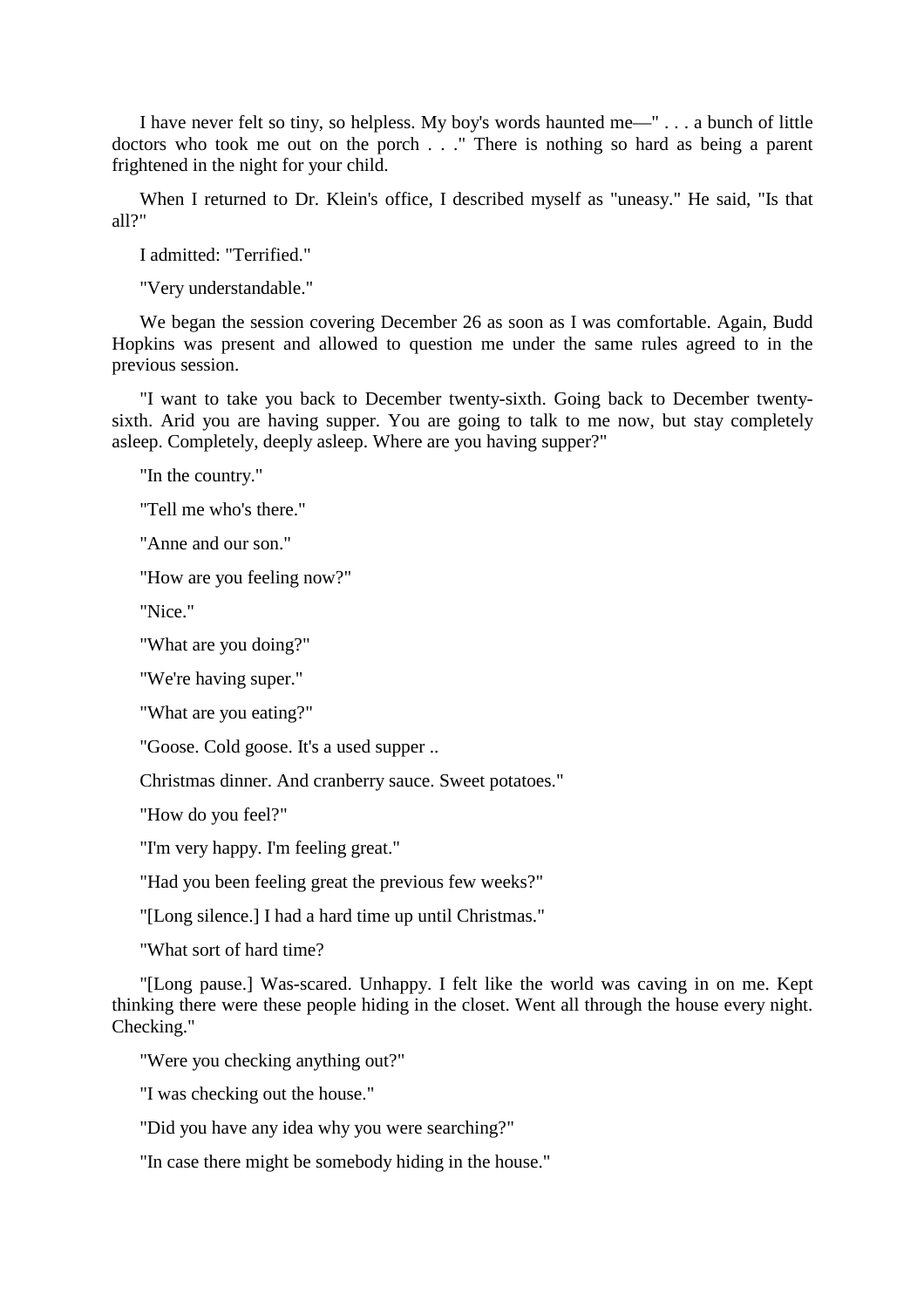"Who might be hiding?"

"People. Them. Those people."

"Did you know about those people then?"

"Yeah."

"What did you know?"

"They might be hiding in the house."

"Did you tell anyone about it?"

"No. I didn't know about 'em."

"Did your wife ask you why- you were looking in the closet?"

"No. She never saw."

"You hid that from her?"

"Yeah. And from my boy. I've got a gun."

"What sort of gun?"

"Riot gun."

"When did you get that?"

"October."

"When in October?"

"We went to the gun store. About . . . the leaves were falling .... I don't know, I think it was . . . in October . . . middle of October . . . but I went right out and got it . . . ."

"What did you want it for?"

"Protection."

"From what?"

"Not sure. I just have the feeling sometimes . . . there are people in the house."

"I'm going to take you forward in time, forward in time to the evening of the twenty-sixth. You're going up to bed to go to sleep."

"Yeah."

"Going up to bed to go to sleep now. I want you to tell me everything that happens. You are going to remain calm, and tell me what happens."

"We go to sleep in bed. I have a real good book to read. Give Anne kiss. Can hear the snow on the house, a little bit of snow. Turn out the light. I go to sleep. Did I turn on the burglar alarm? Hmm. I listen to the radio for a while. They have on 'Our Front Porch'? Jazz. S'late. Turn it off and the whole place fills with quiet. Now I'm getting sleepy. Go to sleep. [Long pause.] Definitely . . . think . . . I hear 'em. I hear them. Comes right in the door, looks like he's wearing — cards. God damn! I can really see this! He looks like he's wearing cards. On his chest, this big, square blue card on his chest. An oblong one down on his middle. And he has on a — a round hat. And he's wearing a face mask with two eyeholes and a round hole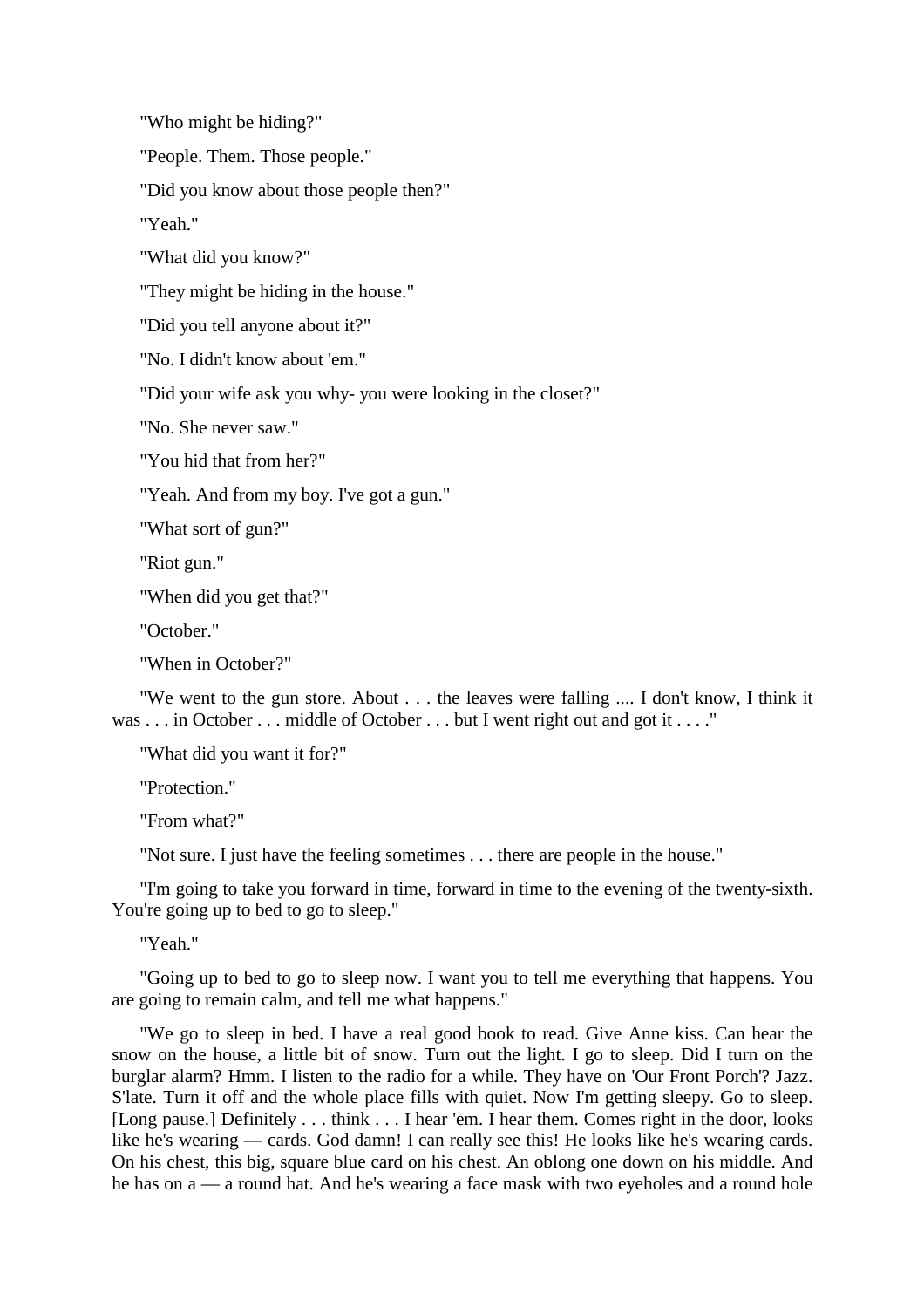between them down toward the bottom and he's moving real fast. And he makes stands beside my bed and makes a gesture to the door. And there's a hell of a lot of them! Filing into the room! I'm talking about a lot of them. They're not wearing the cards. They're wearing overalls — coveralls — blue. I can see their heads, which are bald. Time to get up. I get up. I'm scared, you see. I'm scared as hell. I take off my pajamas. Scariest to see Anne. I have to say good-bye to her now. There's two whole rows of 'em. I'm going out. They're moving me. They're moving me. They're moving me. Are they moving me from hand to hand? They're little bitty people. I feel like I could almost pick. one of them up with one hand." (I was taken downstairs onto the front porch, where I saw a sort of black iron cot.)

"I don't like the look of that thing. That's a cot. or like a bed. Only-it's for me. I feel sick inside. Just *sick*! I'm not-I'm not. I'm just sort of watching all of this. Because it always starts like that where you don't know it's not a dream, but it's not, you know. And when they came in, like two big lines of them cane right in the door. The whole room. I mean, there were a lot of them. You're talking about a whole bunch of them.

"I don't know where they are now. I lie down on the cot. It dust gets . . . sort of jumbled. I remember I thought it was almost like getting into the electric chair. And it goes off the back of the porch and I know this is a dream because I'm flying. I'm flying so this must be a dream. I don't want to see the last of that house, though. I don't. I don't want to see the last of that house. [Sobs, gasps.]

"Where is the snow? We're way out in the woods. way the hell. You know, I can't understand this because I've gone so far from- It's like there's vines right on my shoulder. [Long pause.]" (I was trying to hear one of them, who was explaining something to me. But I could not repeat what I heard. Whatever it was, it terrified me. I opened my eyes.)

"What woke you up?"

"I don't know if I can tell you. And also I'm not sure I'm awake. Am I awake?" (The room had a vague look to it, and I felt deeply relaxed.)

"Hard to tell at this point. Why don't we try to go back in. Very quiet. Relaxed . . ."

"It was real clear at first. Then just this second it got —"

"Things will be slowed down for you. We'll go through this very slowly."

"OK."

"Slow and relaxed. Slowing down for you. Back to this time. Are you floating?"

"No, they're carrying me. At least they're around me. You see, what's so funny is I'm lying down and I can see the sky. I can see the clouds. And-they're all around me, though. And I'm naked and I'm not cold. And I can see the sky. This thing has like . . . there's two places for my arms . . . and it's not like a bed. It's got places for my feet and it's got a place for myhead. I'm lying on it and I'm looking up at the sky and I can see . . . things-like the clouds. And they have a-there's like a swarm of them, they're around me. And I have a feeling — I don't feel very much. I feel very numb and funny. Not bad. It's kind of nice. It's a feeling like you're just sort of numb. And the next thing I know I'm sitting' . I'm still in this thing but I'm sitting in the woos. It's almost as if it became a part of me. Like  $a$  — It keeps me in it, you know, but if I move around it stays with me. And I'm not going anywhere, that's for sure. Because this thing just stays right with me.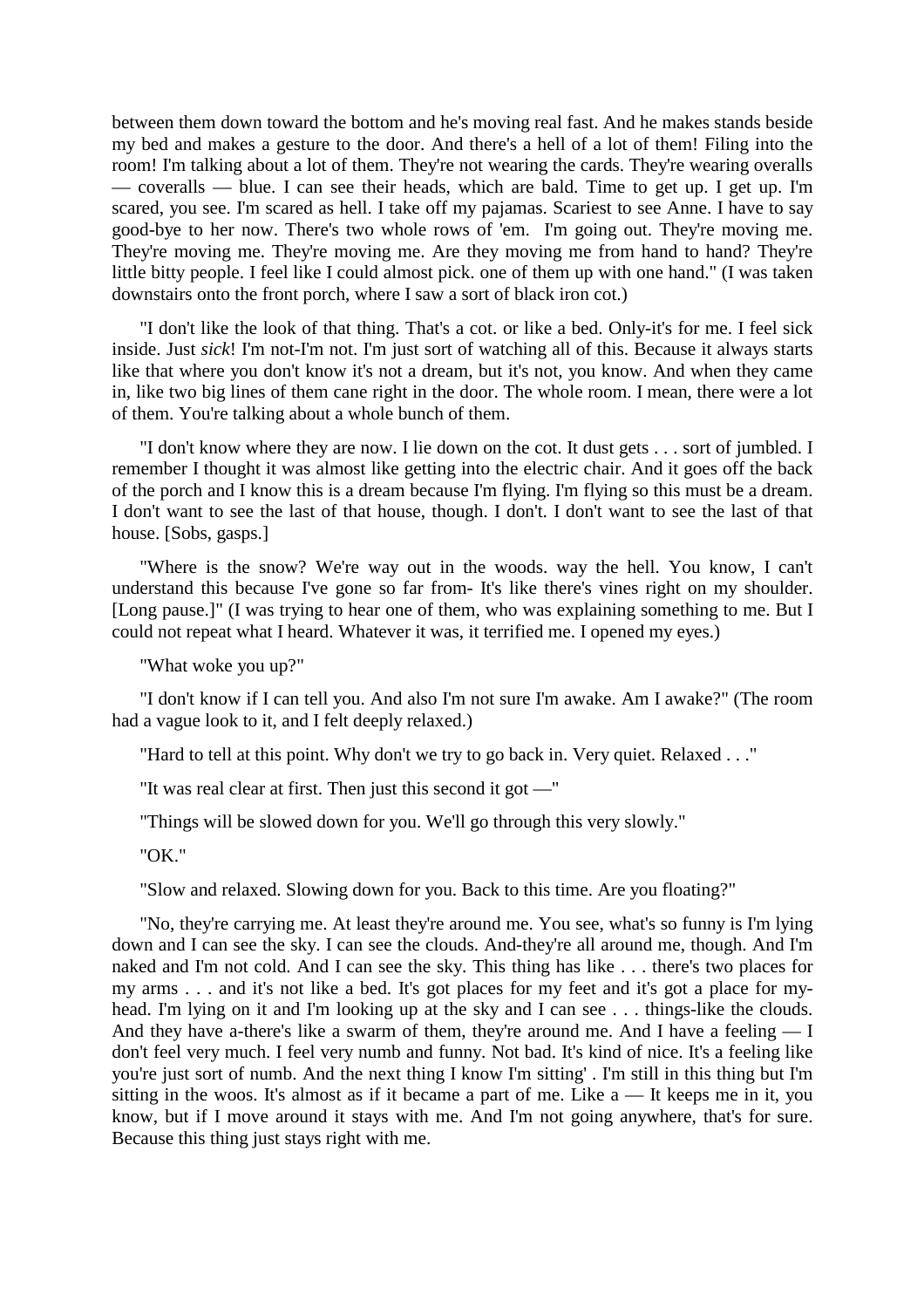"We're sitting in a little — we're sitting in a hole. Like a little hole. I'm just like this. [Shows a semi-reclining position, hands as if grasping the arms of a chair.] I remembered someone sitting right over there, but now I don't remember it. Or they're not there anymore. [Pause.] These people are scaring me. Terribly, because . . . *whooof!* Right up! Just shot right up. Yeah, that scared the dickens out of me. I saw the trees down there! Now they've got a floor under me again."

"You went up?"

"I just shot right up out of the woods. In this chair. this thing. I just went *whoompf*, right up out of the woods." (Other people have. reported this sailing up into the air also. I did not see what I entered...Very high?"

"Yeah, you're telling me! I went way up. Right up. I must have gone up a hundred feet. More than a hundred feet. Up past the trees. Just like that. *Whooompf*. Right up out of the woods. It was like going up in an elevator. Really felt it. I mean, I felt it. Right up. *Whoof!* And now they've got a floor under me. I know this is no dream. I sure hope I get home again. I'm glad they took that thing away. I'm sitting on a bench in a little room. [Sniffs.] And it smells funny. Smells somethin' like cheese in here. Smells kind of nasty, to tell you the truth. It's not clean in here. Here's something. Somebody talkin' to me. There is somebody talking to me. Now she walks right past me in the front. And she's wearing a tan . . . suit. She looks like a little person made out of leather, sort of. I see the head real clearly, and you got — you got — it like, you know, makes you sick. kind of, because you know — I can't — I don't know where this thing could be going." (The little room. usually round, is almost a universal experience. A tan suit is also common, as is the description of the skin. Gloving leather has been described. This being, by the way, did not look even a little human. Her looks coincide with one type of visitor that is often described, especially the eyes.)

"'You know what, I think you are old? Are you old?'

"She says, 'Yes, I'm old.'

"She's lookin' — lookin' at me. [ Moves head back, then to left and right, as if being held by the chin and examined.] She's lookin' real close. She's got a matchbox. No, it's not a matchbox." (In this exchange. I remembered a deep, basso profundo voice. She then told me that an operation would he performed.) "'Aww, what is it? What do you mean an operation? What do you mean, an operation? What do you mean, an operation?' I'm getting real scared again. Real scared. Because I cannot do a thing about this. I don't even want to look up at this.

"Can we help you stop screaming? Can we help you stop screaming?

"'You could let me smell you.' She puts her cheek up by my face. They are here. You have to understand that. They are here. 'I'm not going to let you do an operation.'

"'We won't hurt you.'

"'I'm not gonna let you do an operation on me. You have absolutely no right.'

"'We do have a right.'

"That was it, bang. There was nothing to it. I thought they were gonna cut my whole head open. There was nothing to it."

Dr. Klein: "What happened?" '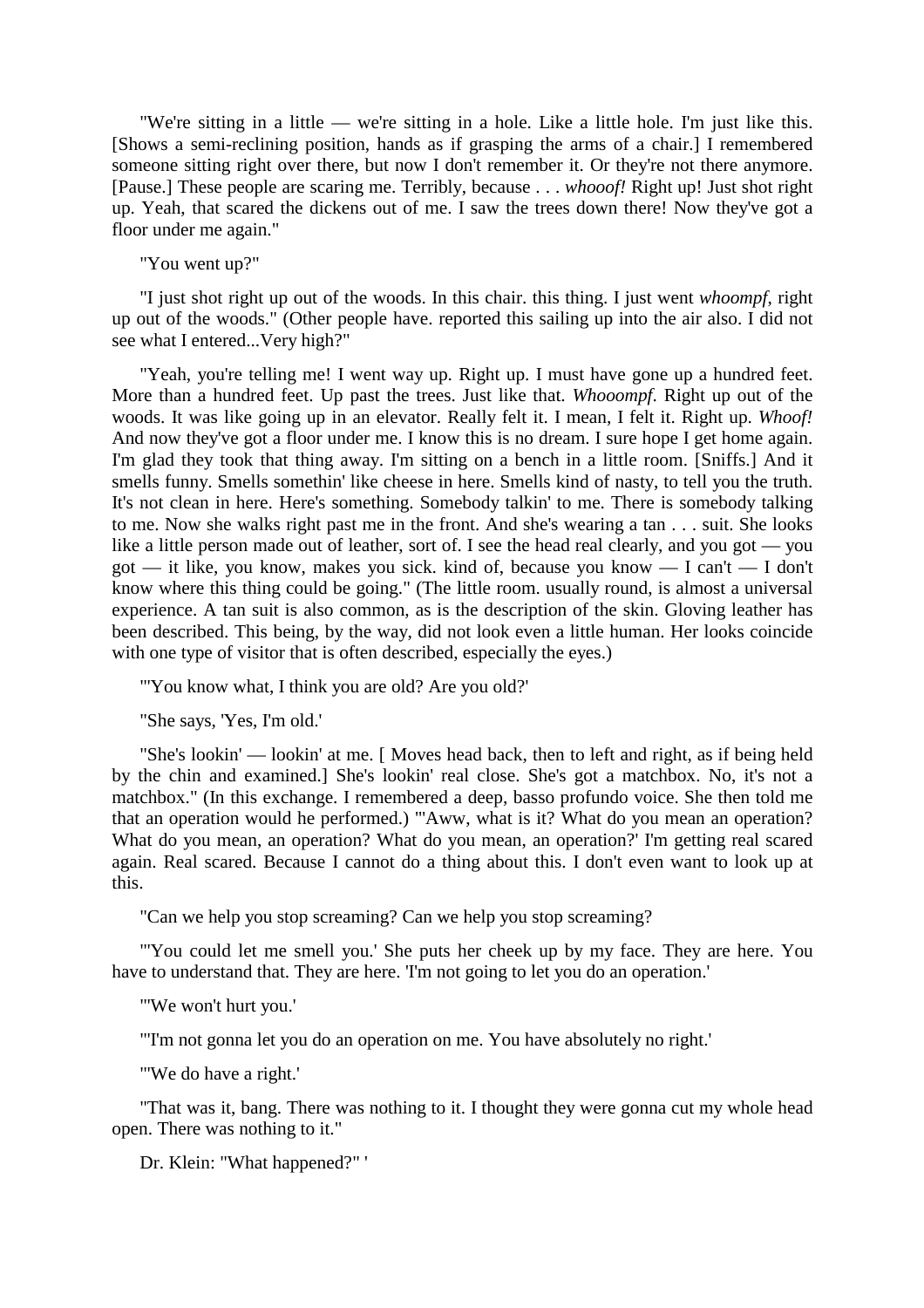"Just a bang back behind my head, that's all. Not loud. Just bang. She's sittin' right in front of me the whole time, just lookin' at me. They're moving around back there." (I could sense them, but I was looking at her. She drew something up from below.) "Jesus, is that your penis?' I thought it was a woman [Makes a deep, grunting sound.] That goes right in me. [Another grunt.] Punching it in me, punching it in me. I'm gonna throw up on them. [Pause.]" (They began trying to open my mouth with their hands.) "'What do you keep wanting to do that to my mouth for?' They keep trying to put something in my mouth. They're real. They're real. Put up her cheek right to me, and they're real! That's the incredible thing here. I've still got this thing in me and it'd be nice to take it out. [Pause. Long breath.] I had a chance to look around in here. And there's a bench, and there's something like a pair of old clothes lying over there on the side. And there's a door. A round door. And it's closed. It has a little black nubbin in it. In the middle of it. And it's closed." (I heard a murmur.) "What the hell did she say to me.

"Voice: 'You are our chosen one.'

"I don't believe that for a minute. It's ridiculous."' (They asked how I knew that it's ridiculous.) "'How did I know that? Because it is ridiculous. Sing that song to somebody else. And also I want to go home.'"

Dr. Klein: "What did they say?"

"'You are our chosen one.' And it's bullshit and I know it right away. S'like a joke, almost. She says, 'Oh no, oh no.' [Imitates singsong.] Y'know, like they're trying to pull my leg. I want to go *home*.

" 'What if we don't let you go home?'

"But I don't know if she said that or not. I think I think that she said it." (I was shown that door again, which for some reason terrified me. I was asked if I wanted them to open the door.) "'I do not want you to open that door! I belong with my momma and my wife . . . and my boy. That is where I belong. [Sobs.] I don't belong here. I don't know how I ended up here. What the hell did I do to attract all this?"' (She asked if I was as hard as I could get. I did not know exactly what was meant.) "'I guess I am.'

"Voice: 'Can you be harder?'

"'Can I be harder?' Oh, Lord. Didn't know I was hard tike that. 'No, not with you around I can't be harder.'

"Voice: 'What would you like me to be?'

"'What would I like you to be? I'd like you to be a dream, is what I'd like you to be.'

"Voice: 'I can't be that.'

"'I know you can't be that. You just cut me on my finger.' Just like that. He just comes up, pow, bang, gone. Doesn't hurt at all. Doesn't hurt at all. I'm not scared the floor goes away like that. I'm like rolling like a ball. Feels like I'm going backwards in a movie, almost. It's like you just had total freedom and you could fly, only you're not going anywhere except down the rails. Oh, boy."

(I went sailing right back into my living room in no more than a minute. I had no memory of where I had just come from.) "I sit on the couch. I think I'm gonna build up the tire except I haven't got any clothes on. So cold. So tired. I go upstairs. There's two people standing tip here now. And it scares me because I'm — I don't think they were there. I don't think they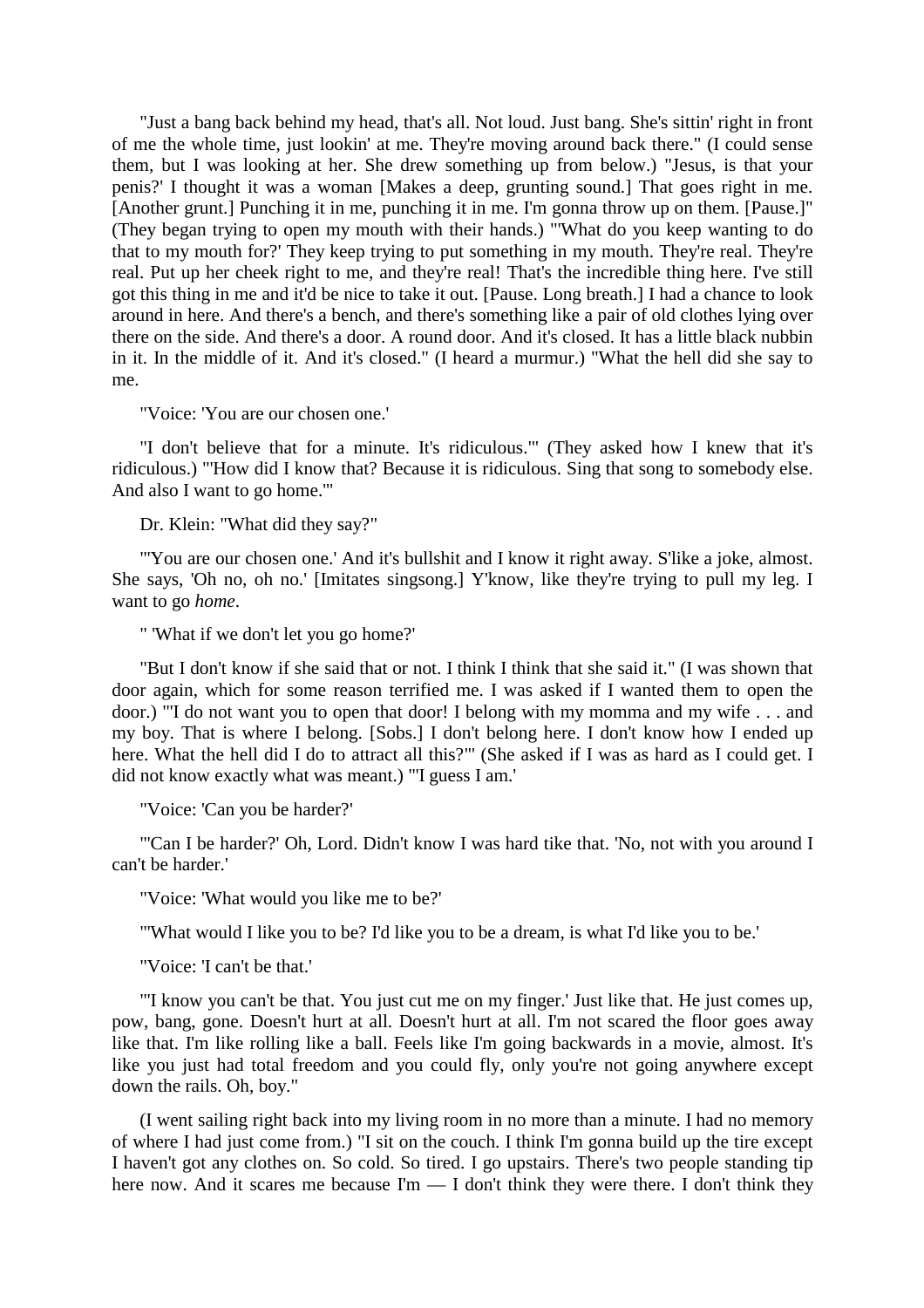were there. I go in the bathroom, brush my teeth. I can't get that face out of my head. I sure am glad to get home. Now I have to just go to bed. I see my dark pajamas, blue pajamas. put on my pajamas, tie them up. button them up, get right into bed. I touch Anne. and she's warm God. I wish I could live in a prison. [Sits with eves closed, slumped as if sleeping.]"

"I want you to relax. I want you to go back, back. I want you to see her very vividly, very vividly. I want you to see her face."

"Yeah.

"Why do you say she's a woman?"

"I don't know. I just think it is. Old too. She's got bald she's got a big head and her eyes have bulges . . . she's sort of brown-skinned. not like a black person but like leather. Yellowbrown. And when she opens her mouth her lips are all — she hasn't got lips exactly — but it flops down. Her lips are floppy. I never saw her talking tee me. You know. the truth is. I don't know what that is. I don't know whether it's a bug or what. And I also don't know if it's a woman or not. [Speaks in high, light voice.] It talks like this. It's got sort of a — [Normal] speech, as if to creature.] 'You know. I'm not buying this. You ran show me all that little insignia you want, and I'm still not buying this."'

"What did she mean by saving can you get harder?"

"I was about half up. Hard. Penis. And she says. 'Can you get harder?' And the truth is, I could not. I didn't even know I was in that state. And with her around. there's just no way."

"Was this natural, or somehow induced?"

"I don't know. No. But you see, that thing stayed to me. I don't even know when it went out. It was almost like it has alive. It was a big, gray thing with what looked like a little cage on the end of it, a little round nubbin about the size of the end of your thumb. And they shoved it into me . . . they showed me afterward . . , so they must have taken it out of me, but I don't remember them doing it. These things happen sometimes like they're sort of in between. [Pause.] You know, they talk to me, but I can't hear 'em. [Long pause. Sigh.]"

"One thing you mentioned was this message that you were the chosen one."

"Yeah."

"Did you react to that?"

"Yeah. I said exactly what I said then. Because they say, 'You are our chosen one,' and it's just bullshit. Like they're trying to stroke me, you know."

"Did they say chosen for what?"

"Nah. Not for anything. They've got a lot of them, believe me. I've seen some of the others before. All lying down there."

"What others?"

"The other people. There was a whole row of 'em. But that was a long time ago. They didn't know where they were or what they were doing. I was sittin' up in bed. And uh---"

"How old were you?"

"Twelve."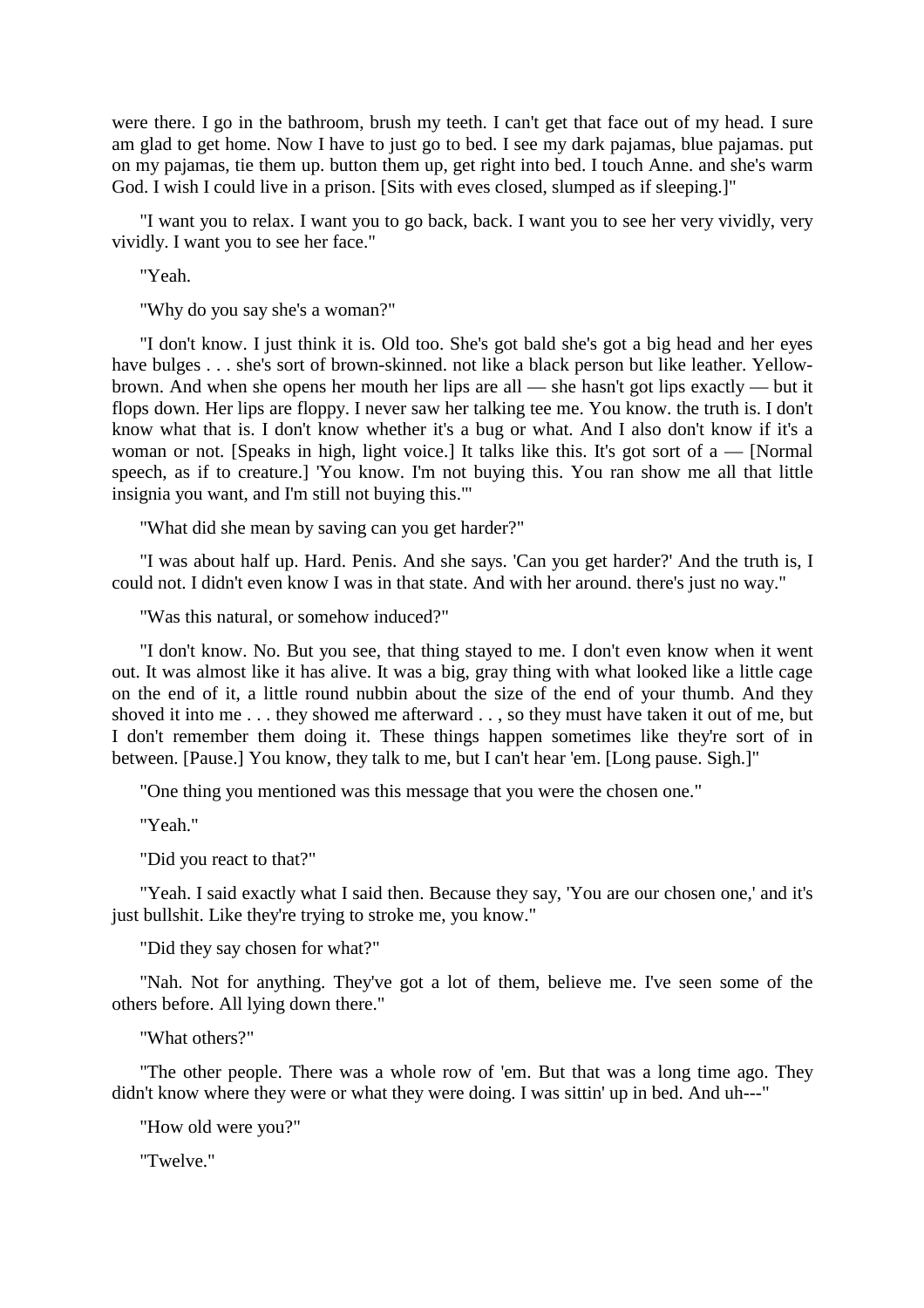"Where were you?"

"I was sittin' up in bed. And everybody else was asleep. There's a whole bunch of beds . . . [Sounds of distress. Long sigh, as if resigned.] 'I'm glad you let me be awake.' I'm sittin' on a chair . . . dust this gray thing in front of me. 'What is *that*?' It's got red spots on it. 'I'm tired. I feel sick.'

" 'Do you want to go home?'

"'I don't care if you never take me back home again.'

"'You have to go home.'

"'Who are all those people?'

"'They're all soldiers.'

" 'Why'd they end up in here?'

"'Because they were alone.'

"'What do you do to them?'

"'We look them over and send them home.'

"'What's the point of that?'

"'The point of that is — the point of that is — well.'

"'Why do you look so awful?'

"'I can't help that.'

"'When did. you find my sister?'

'' 'She's just down the hall.'

"Patricia? E-p? E-p doesn't look good. E-p looks like she's deader'n a doornail.'

"'She's all right."'

(I then saw my father for the first time. He was standing u , apparently quite conscious.) "'Daddy!' I'm scared now. They've- 'Daddy! Don't be so scared, Daddy! Dad, don't be so scared! Daddy. don't be so scared! Oh, Daddy! Daddy, don't be so scared! Come on, Daddy. Daddy, it's all right!'

"He says. Whitty, it's not all right! It's not all right!'

"'No, I know it's not all right.'

"'Oh God, what is it?' he asks.

"'I don't know what it is either, Daddy. How'd you get up here. Daddy?' [Gasps, stifled screaming. Slowly subsides. Long breaths. Silence. Emerges spontaneously from hypnosis.] We were on a *train*. Were we on a train? [Long pause.] I'm not hypnotized."

"Do you recall what went on?"

"Do I recall what went on?"

'The last part of your hypnosis.'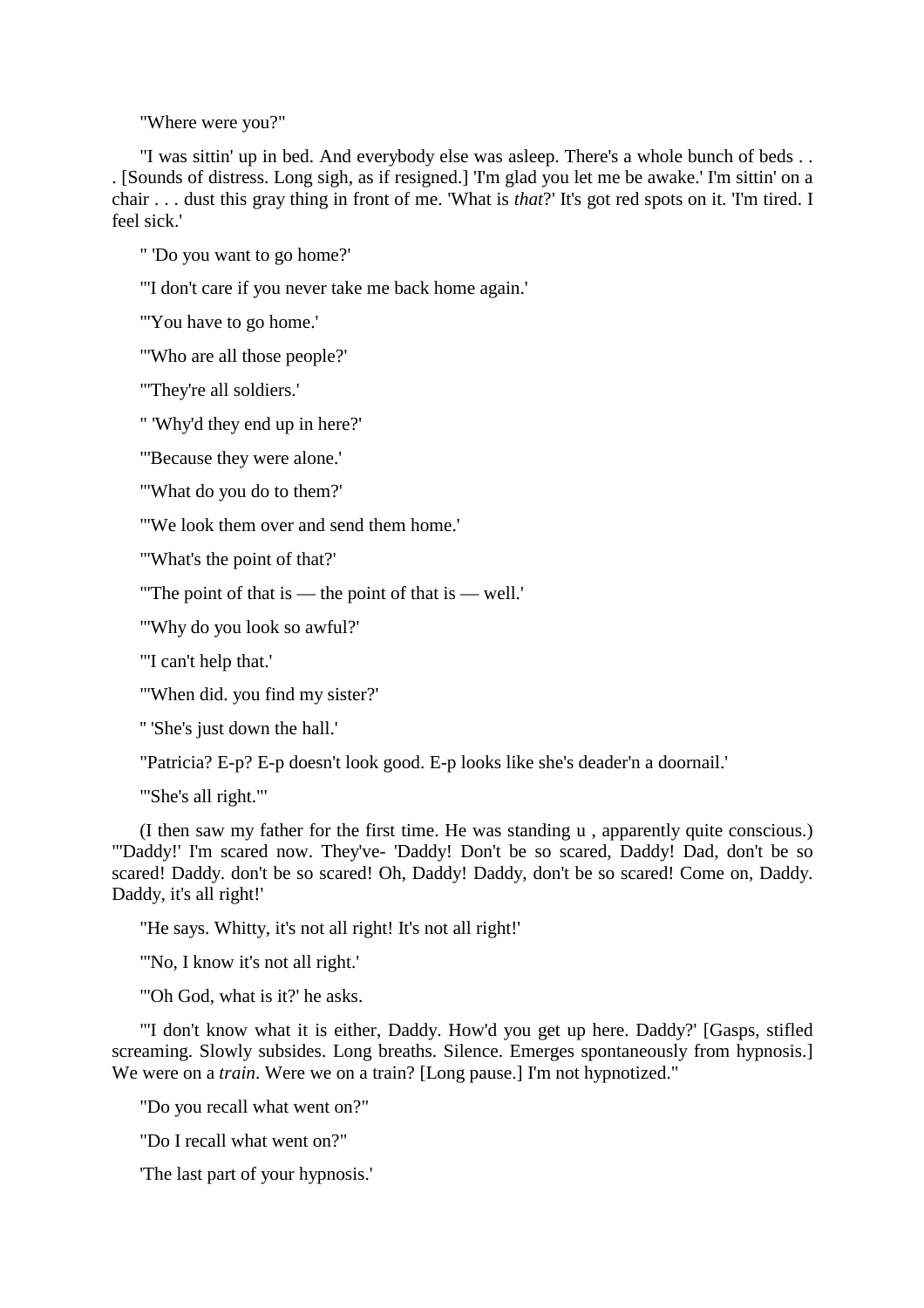'The last part? We were on a train. I was scared to death. just scared to death. Something had happened to my father. Is that  $-$  is that true  $-$  is that what I? No. because it's not true. We weren't on a train."

Budd Hopkins: "You talked about your sister."

"Yeah, my sister was there with us."

"Edie?"

"E-p."

''Ebie?"

"No, E-p. Did I say E-p? That was her nickname '

"Do you call her that?"

"That was what we called her back when we were kids. How did I end up back in the — I'm a little confused, because, uh . . . I remember saying I'm twelve at some point, and then I remember seeing that thing again, the same thing that I saw when —"

Budd Hopkins: "What was the thing?"

"The thing is a — why, I keep saying it's a woman, you know. But it's a thing. But I saw her. On the train? What in the world is this all about, because I seem to remember seeing her on a train. On a train? But it's not — it's just not a train. I'm telling you that right now, Budd."

Budd Hopkins: "Your father was there?"

"Yeah. He was there. He was scared to death! And when he le scared I got scared. And my sister was there but she was out like a light. And there was a whole bunch of soldiers there too."

"Regular soldiers?"

"In uniforms."

Budd Hopkins: "And they were out, too?"

"And they had uniforms. They were all lying on —"

Budd Hopkins: "Unconscious?"

"Tables — no, they were beds, but they were solid — no legs. They were going out in both directions, sort of."

Budd Hopkins: "Many?"

"Lots of them. Yeah."

"You were allowed to sit up?"

"I was sitting up. I was happy and sitting up. Very excited. Then the next thing I knew I saw my father and I was terrified because he was so scared."

Budd Hopkins: "Was this the same scene or a different place?"

"No, this was the same lace. It was not quite. I was sitting in a chair and here was a gray thing in front of me like a gray box that came down — totally gray — I could see the edges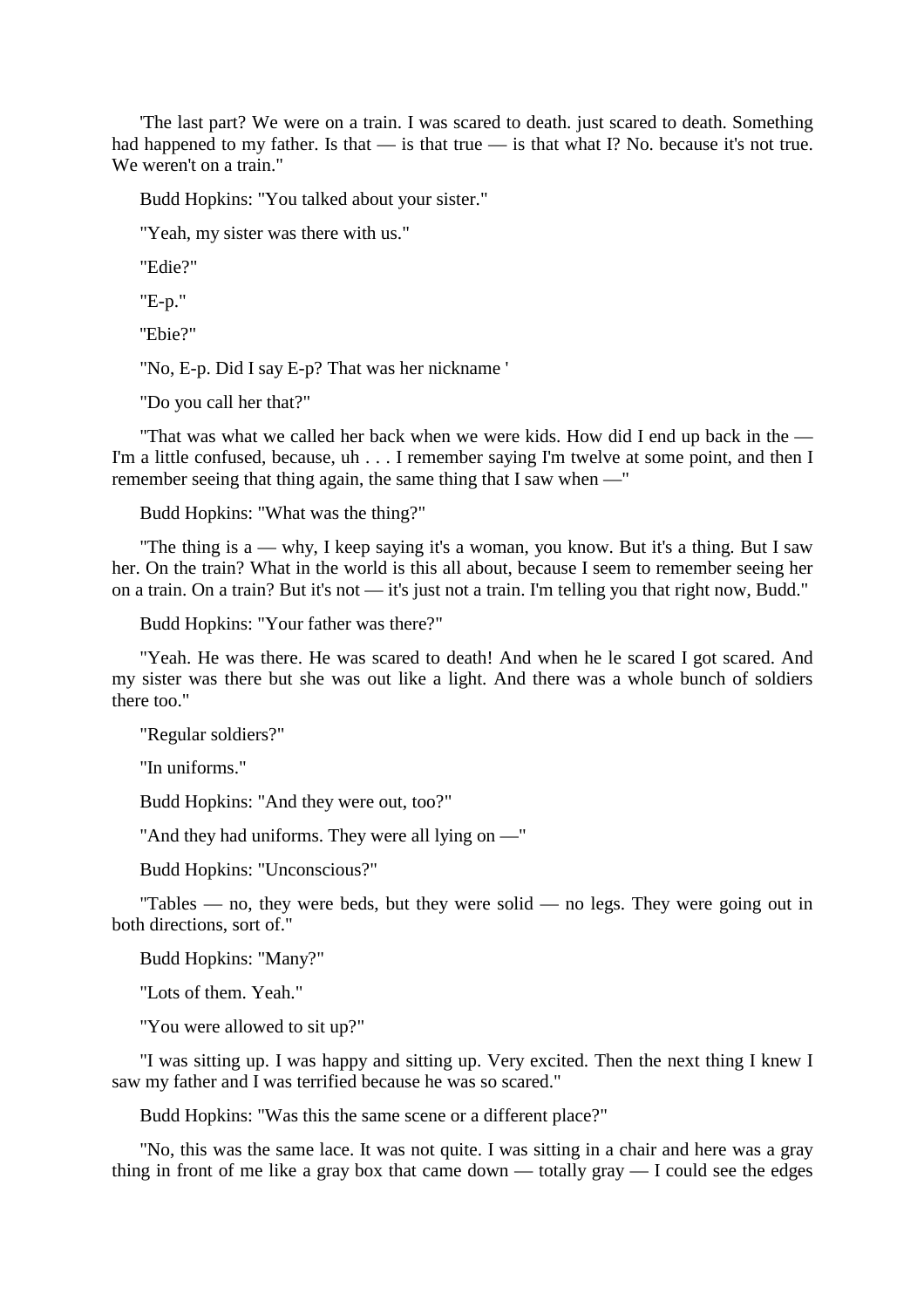of it and the bottom but not the top. Because I was restricted sort of in my movements. You know, I keep thinking that this was on a train. I'm still thinking that, but it can't be, can it? I'm talking about memories that didn't happen on a train obviously, am I not? Did I say it happened — you know, I'm beginning to — I'm very confused here! [Laughs.] I don't know what the hell's going on."

Budd Hopkins: "What made you say *train*?"

"I don't know."

Budd Hopkins: "Did you see —"

"No, no we were on a train. We really were on a train! We were on a train, and I'll tell you, the goddamndest thing happened when we were on the train. We ended up in this thing when we were on a train. The three of us were on a train. I'll tell you what we were doing, too. We were coming back from Madison, Wisconsin, on a train. In the year 1957. and that's when all this happened. I have no idea how I ended up there from being on a train."

Budd Hopkins: "Did you see like seats going back —"

"No, no, we were — you're kidding. My father didn't go on trains in seats. We were in a great big drawing room."

Budd Hopkins: "You were in a drawing room, OK."

"Yeah. Together in a room. And all of 'a sudden I'm not on a train, I'm sitting up in bed, and all these soldiers —"

"Did you have any covers?"

"No, no — yeah — there was a little — don't go so fast for me, Budd. I know you're eager to know, but my mind, my mind keeps-there's something in me that keeps saying, 'You're on a train, you're on a train, you're on a train.' And it's like I'm — it's very hard — but no. there weren't covers. There was — my impression was there was something soft under me. It wasn't an unpleasant place to be, in that sense. It had solid sides that came up a little bit above the edge. Then I was sitting up in it. Then I was sitting on the edge. You see, I don't remember moving. That's the thing that's funny about it. I remember being in one place and then in another place. That's the damndest thing. I never remembered anything like that before."

"Now in that situation, when you're sitting up, was your father there?"

"No, I sat in front of this gray thing for a while, in a little chair. And then, all of a sudden I saw my sister down here, kind of [points down and to the right], lying there just totally out. And I was real surprised and scared, and I feel scared again. Then when I saw my father he was standing up and he looked totally bereft and terrified. Scared, so scared. And he put his head down and started doing this, and it just scared the hell out of me." (I made a convulsive mouth movement, imitating my father. It was as if he was trying to get something out of his throat.) "And then I heard him screaming, but real faint, you know. I could see him — he was no farther away than you are" (about four feet) "but I could hear him very faintly, dust screaming and screaming. The second I heard him it put just  $a - a$  — terrifying fear in me. I remember that, right sitting here, the way that felt, it just went right through me. It was worse than the last time, last week, only the difference is that when you started out you said to be calm, and it was breaking through that, and that's why I woke up. When Daddy was scared, I was just scared to death."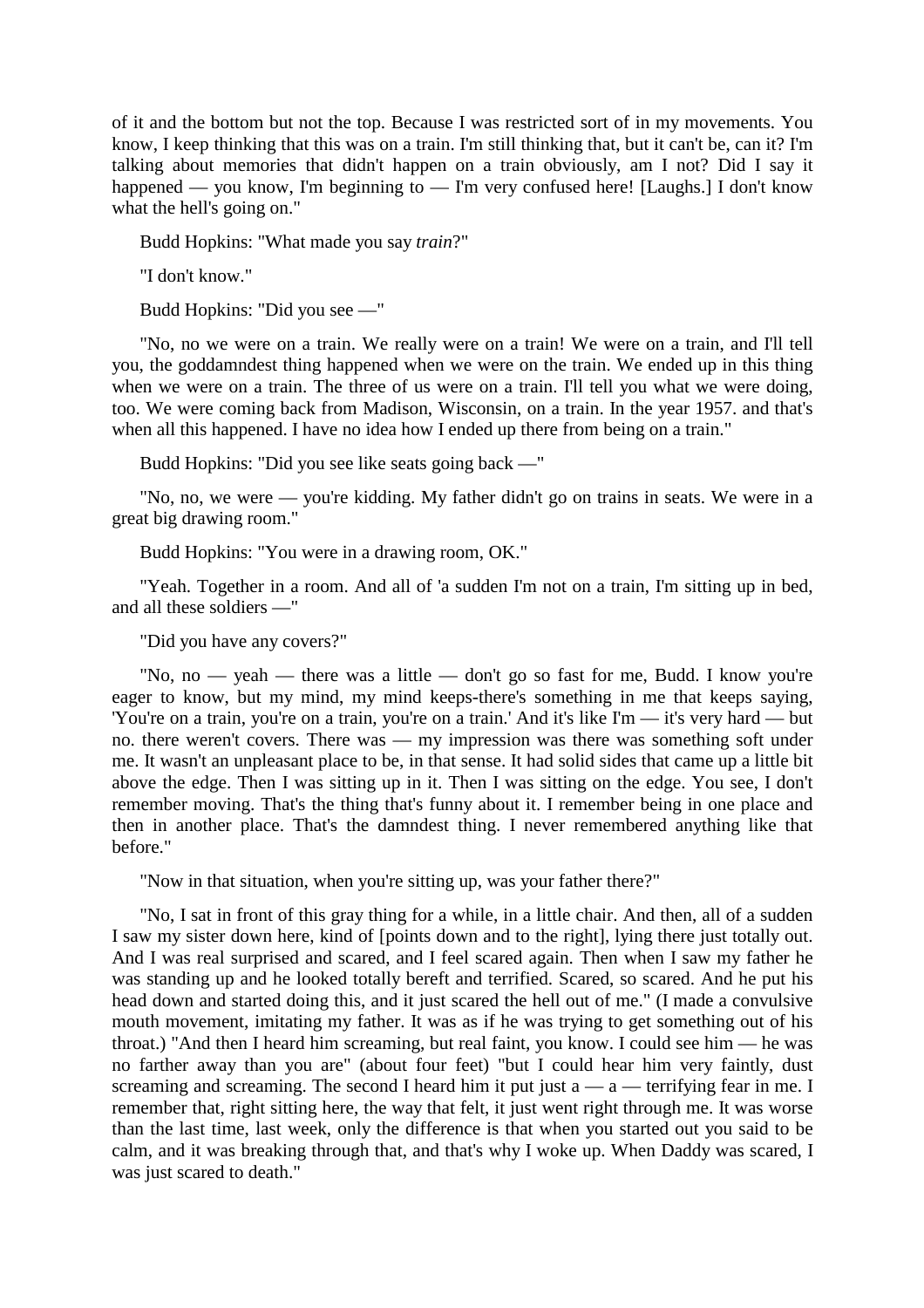"You said you took a trip."

"Yeah, the trip happened. And not only did the trip happen, something did happen on the trip. Because, on that trip, on the way back I was as sick as a dog. Vomiting and vomiting, up bile. And my father was just having a hell of a time. God, he must have had a rotten trip, poor man."

"You mean —"

"He was having a hell of a time with me because I was so sick."

"Your sister still alive?"

"Yeah."

"There was something — you were describing as if you'd seen it before."

"You know what I saw before? The woman. The same person."

"That occurs in hypnosis. We have these spontaneous age shifts. Frequently what will happen is that somebody will under hypnosis see something they've seen before, or something like it, and age shift will occur."

"I remembered vaguely before hypnosis that I knew someone there. But I just put that out of my mind because that's impossible. You can't — I mean, it's one thing to deal with something like that, and an entirely different thing to find out you know one of them already. [Laughs.]"

Budd Hopkins: "What about this thing about the woman —"

"This is just so strange! Will you stop for a minute, Budd, I just can't stand this. I mean, it's just we're gonna have to talk about this another time because I just need to rest."

"Let's go up and relax."

"Yeah, I've just had enough."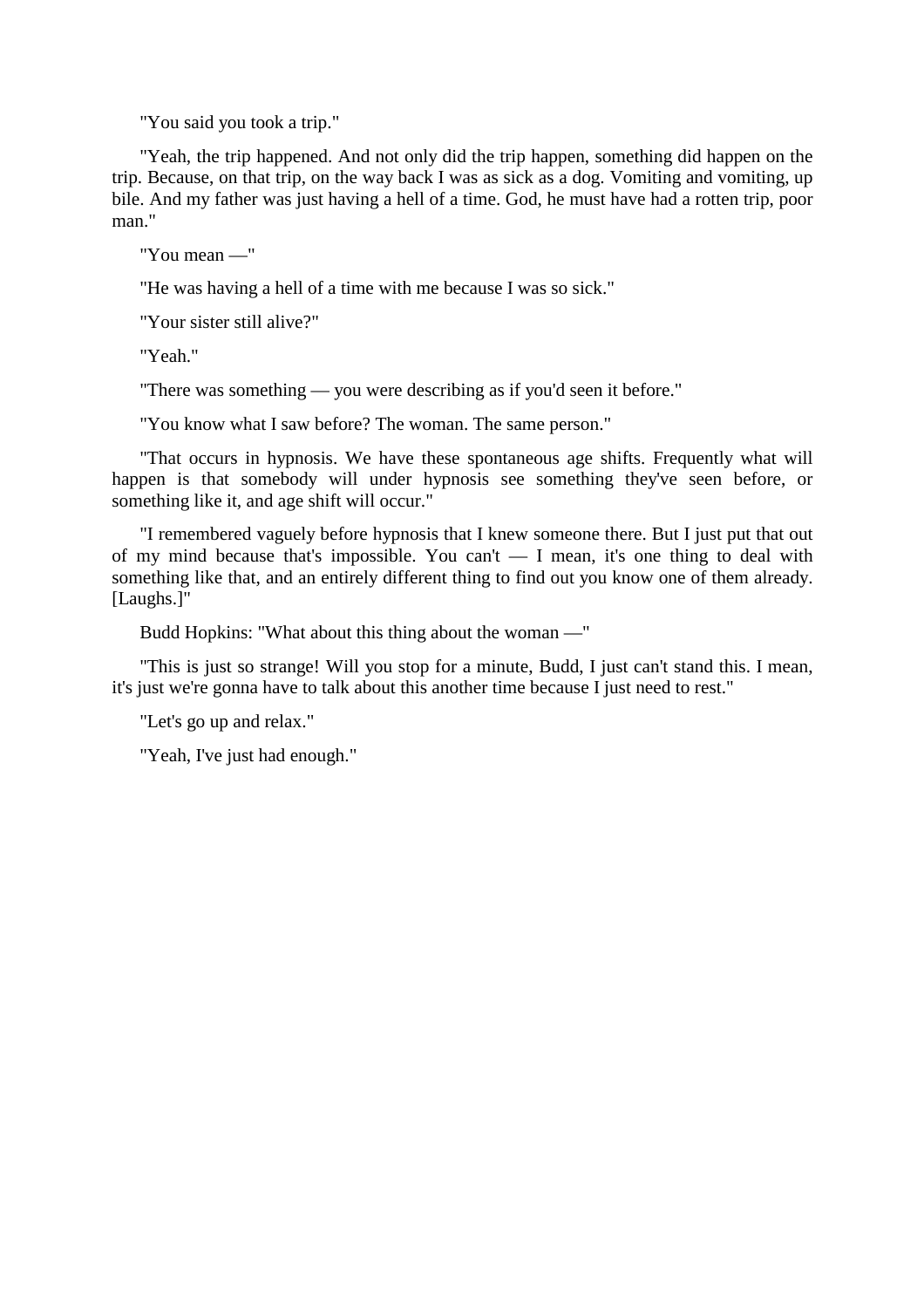### **THREE**

*Farewell, green fields and hazy groves, Where flocks have ta'en delight; Where lambs have nibbled, silent moves The feet of angels bright; Unseen they pour blessing, And joy without ceasing, On each bud and blossom. And each sleeping bosom.*  -WILLIAM BLAKE, "*Night*"

# **THE COLOR OF THE DARK**

*Insight*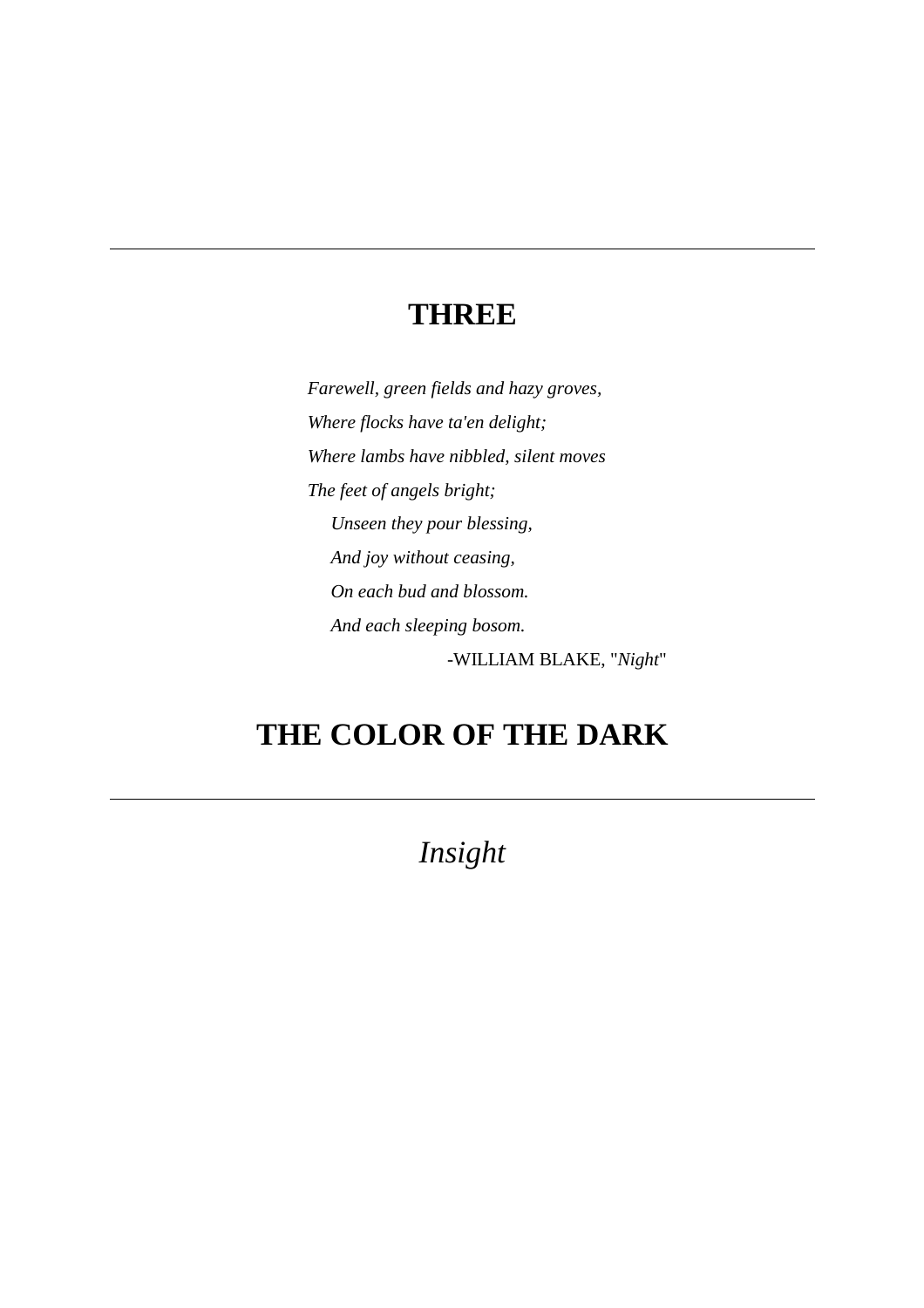#### When I left that last session, it was with a deep sense of concern. I felt that I was entering an unknown region of the mind, perhaps of experience. I was doubly worried now for my sanity. First, I still felt that I might be the victim of some rare disorder. Second, I questioned my ability to live with the notion that my whole life might have proceeded according to a hidden agenda. Neither of these alternatives was acceptable — hardly endurable — and yet one of them had to be true.

I walked the streets of New York, not thinking, Just absorbing the comfort of ordinary life. I walked but my impulse was to run. I was trapped: If I did not accept that something real was hiding in the deep of my life, then I had to accept myself as a disturbed man. But I did not feel or act disturbed. I felt afraid, and all my irrational actions could be seen as a response to unacknowledged fear.

I was a responsible husband and father. There wasn't any sign of psychosis in my personality. Don Klein was an acknowledged expert and, even after this hypnosis session, he told me that he thought I was sane.

But how could anybody not be psychotic and yet have these spectacular delusions?

As I walked I considered the problem. What should I tell my wife? And how about my son? To what degree were they involved? Never in my life had I felt as I felt then: trapped in a mysterious cavern of a life that had once seemed so clear and understandable.

How could it be that this went back into my childhood? How could it *be*? And if that wasn't true, and my mind had chosen to do this to itself, then what was it doing, and why?

Much later I listened to the tapes of other people's memories and hypnosis sessions (with their permission) and read Budd Hopkins's book, *Missing Time*. I then participated in a colloquy with other people who remember being taken. There I found that multiple-episode memories are quite commonplace. Many people who report being taken report a lifetime pattern much like the one I had discovered.

I wrestled with the notion that something might have been happening in my life — real encounters — that were having a tremendous, hitherto unconscious effect on me. Certainly I had acted as if this were true before any conscious memories had emerged. The conscious memories didn't really come before the first week in January 1986. Yet, as early as the summer of 1985 I had become nervous about "people in the house," even to the point of buying expensive burglar alarms and, in October, a shotgun.

I even tried to move — back to central Texas, where I grew up. It is interesting to note that I was, if anything, even more fearful in Texas than I was in New York. Did this mean that I unconsciously recalled even more frightening things happening there?

When I finally got home to my apartment it was to a bright, warm household with dinner waiting. Ten minutes later I really felt as if I had left the shadows behind.

But then my son went to bed, and soon after Anne turned in. When the lights were low my home seemed no more sheltering than a place of air.

When it was time to be alone in the night, what I now had to take with the was a corpus of staring owllike faces, a shockingly revised personal history, and a great deal of fear.

#### Lost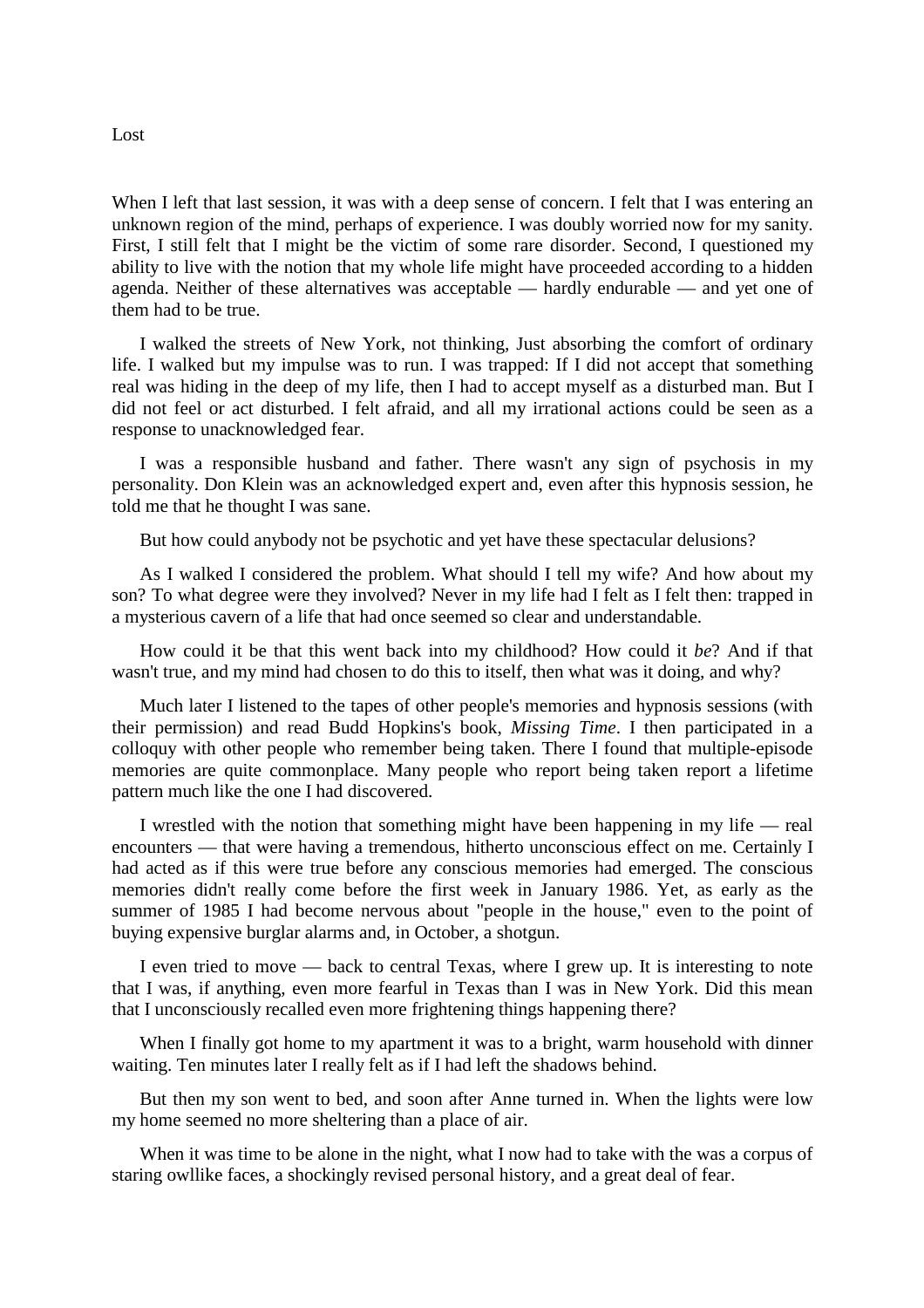That night I wished to God that I could somehow shed myself and step out fresh in the world. The visitors persisted in my mind like glowing coals. I could see those limitless, eternal eyes glaring right into the center of me. Visitors seemed to inhabit every shadow, to move in the course of the sky.

I went out again and walked some more, going down through SoHo and into the empty streets of TriBeCa.

When I finally went back to the apartment the cats came up to me and started to twist and turn around my ankles — and then went bounding away. My cats. I shut myself in my office and sat cross-legged on the floor, trying to collect myself.

As soon as I relaxed, it was as if I had opened a hatch into another world. They swarmed at me, climbing up out of my unconscious, grasping at me. This was not memory, it only worked trough the medium of memory. It was meeting me on even level, caressing me as well as capturing me. This emergence was like a kind of internal birth, but what was being born was no bubbling infant. What came out into my conscious mind was a living, aware force. And I had a relationship with it-not a fluttering new one, but something rich and mature that ranged across the whole scale of emotions and included all of my time. I had to face it: Whatever this was, it had been involved with me for years I really squirmed.

What might be hidden in the dark part of my mind? I thought then that I was dancing on the thinnest edge of my soul. Below me were vast spaces. totally unknown. Not psychiatry, not religion, not biology could penetrate that depth. None of them had any real idea of what lives within. They only knew what little it had chosen to reveal of itself.

Were human beings what we seemed to be? Or did we have another purpose in another world? Perhaps our life here on earth was a mere drift of shadow, incidental to our real truth. Maybe this was quite literally a stage, and we were blind actors.

To gain some semblance of control over myself, I decided to make an inventory of possibilities I sat down at my desk and began to write.

Even if the visitors were real, there was no reason to believe that they were simply creatures from another planet.

I speculated. It could be that the 'visitors' were really from here. Certainly the long tradition of lore suggested that something had been with us for far more than the forty or fifty years since the phenomenon took on its present appearance. The only trouble with this theory was that what has been happening since the mid-forties seemed more than just a little different from the fairy lore. Now there were brain probes and flying disks involved, abductions and gray creatures with staring eyes. Surely no change had taken place in the human psyche extreme enough to account for such a radical change in the appearance of the fairy. And yet, there was undoubtedly something here .... I thought perhaps the visitors were somehow trying to hide themselves in our folklore.

Another thought was that the visitors might really be our own dead. Maybe we were a larval form, and the adults of our species were as incomprehensible to us, as totally unimaginable, as the butterfly must be to the caterpillar. Perhaps the dead had been having their own technological revolution, and were learning to break through the limits of their bourne.

Or perhaps something very real had emerged from our own unconscious mind, taking actual, physical form and coming forth to haunt us. Maybe belief creates its own reality. It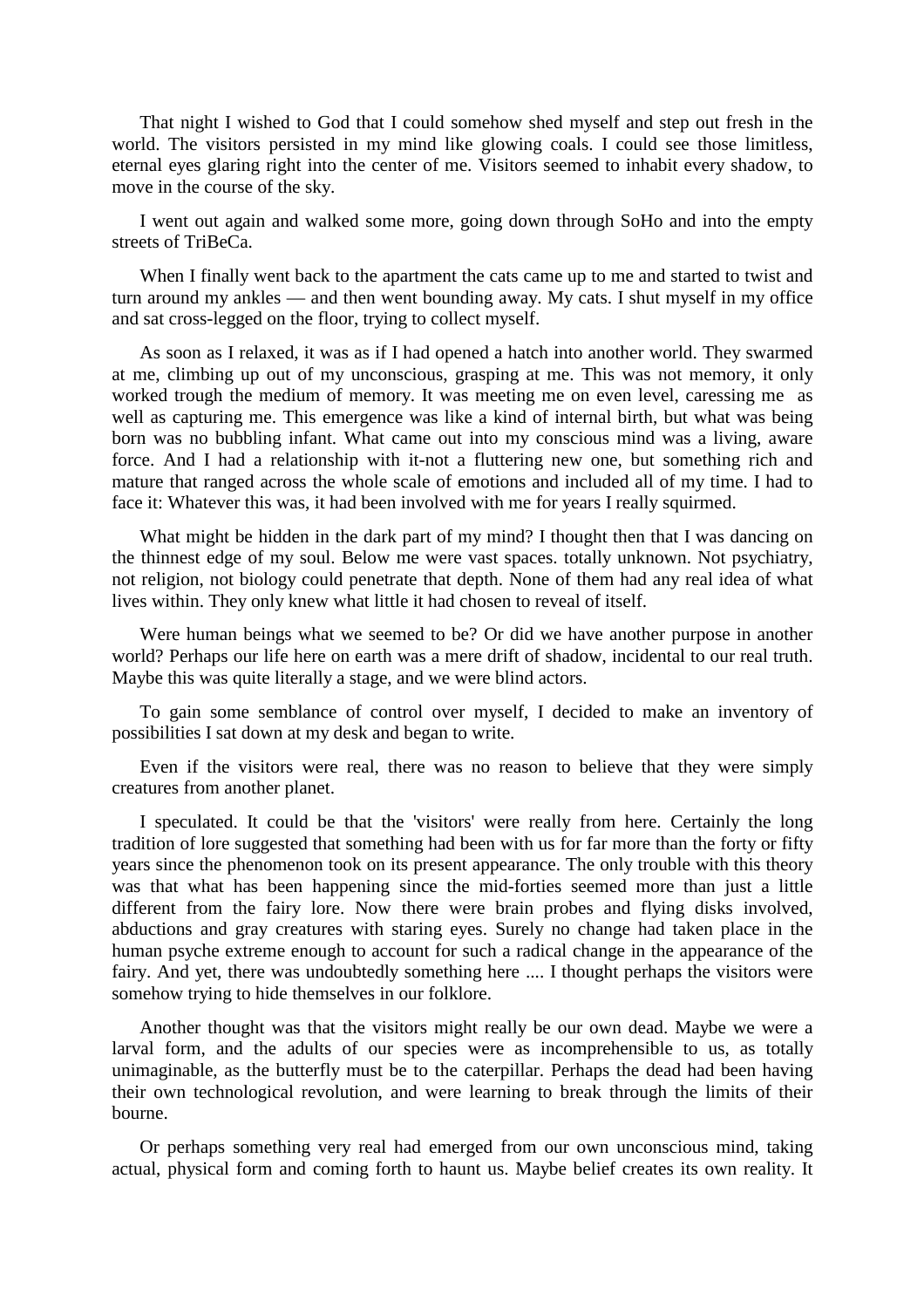could be that the gods of the past were strong because the belief of their followers actually *did* give them life, and maybe that was happening again. We were creating drab, postindustrial gods to place of the glorious beings of the past. Instead of Apollo riding his fiery chariot across the sky or the goddess of night spreading her cloak of stars, we had created little steel-gray gods with the souls of pirates and craft no more beautiful inside than the bilges of battleships.

Or maybe we were receiving a visit from another dimension, or even from another time. Maybe what we were seeing were human time travelers who assumed the disguise of extraterrestrial visitors in order to avoid creating some sort of catastrophic temporal paradox by revealing their presence to their own ancestors.

I wondered about my description of them as insectlike. Their appearance was actually more humanoid. There were no feelers, no wings, no tangle of legs. It was the way they moved — so stiffly — drat suggested the insect world to me. That, and their enormous, black eyes. What if intelligence was not the culmination of evolution but something that could emerge from the evolutionary matrix at many different points, just as wings and claws and eyes do. Primitive creatures have primitive organs.

If, say, some species of hive insect had become intelligent on some other planet — or even here — it might be very much older than us, and its mind very much more primitive in structure.

What would a more primitive intelligence be? I wondered if such a thing might nut involve less differentiation from creature to creature than we have . . with less individual awareness and independence.

If they were a hive, they might communicate as a hive, using a complex mixture of sounds, motions. scents, and even methods as vet unknown. Our knowledge of earth's hive species is very limited. An intelligent hive might as a whole be very powerful, but as individuals, quite limited both in strength and in understanding.

They might have, in essence, a single, enormous mind. Such a mind might chink very well indeed — but very slowly. That would certainly explain why they were being so careful in dealing with us. A single human being might be far less wise than they but also a lot faster thinking.

I had been assuming that any visitors would be vastly more intelligent than us. What if that was only part of the truth? In terms of earthly evolution, man emerged only very recently. Maybe that also means that man is not the lesser creature, but the more advanced one. If this was so, then older, less quick thinking and flexible forms might view us as quite a danger to them. They might even want to imprison us here in our earth, or do worse than imprison us.

And yet, I did not have the feeling that they were hostile so much as stern. They were also at least somewhat frightened of me . was certain of that

In some sense, their emergence into human consciousness seemed to me to represent life — or the universe itself — engaged to some deep act of creation.

Sitting there at that moment, I suddenly realized that all my questions about whether or not my experiences were real were meaningless. Of course they were real. I had perceived them. A more accurate question was, what were they? They were not entirely mental, at least not in a conventional sense. Other people had witnessed their side effects. The light seen by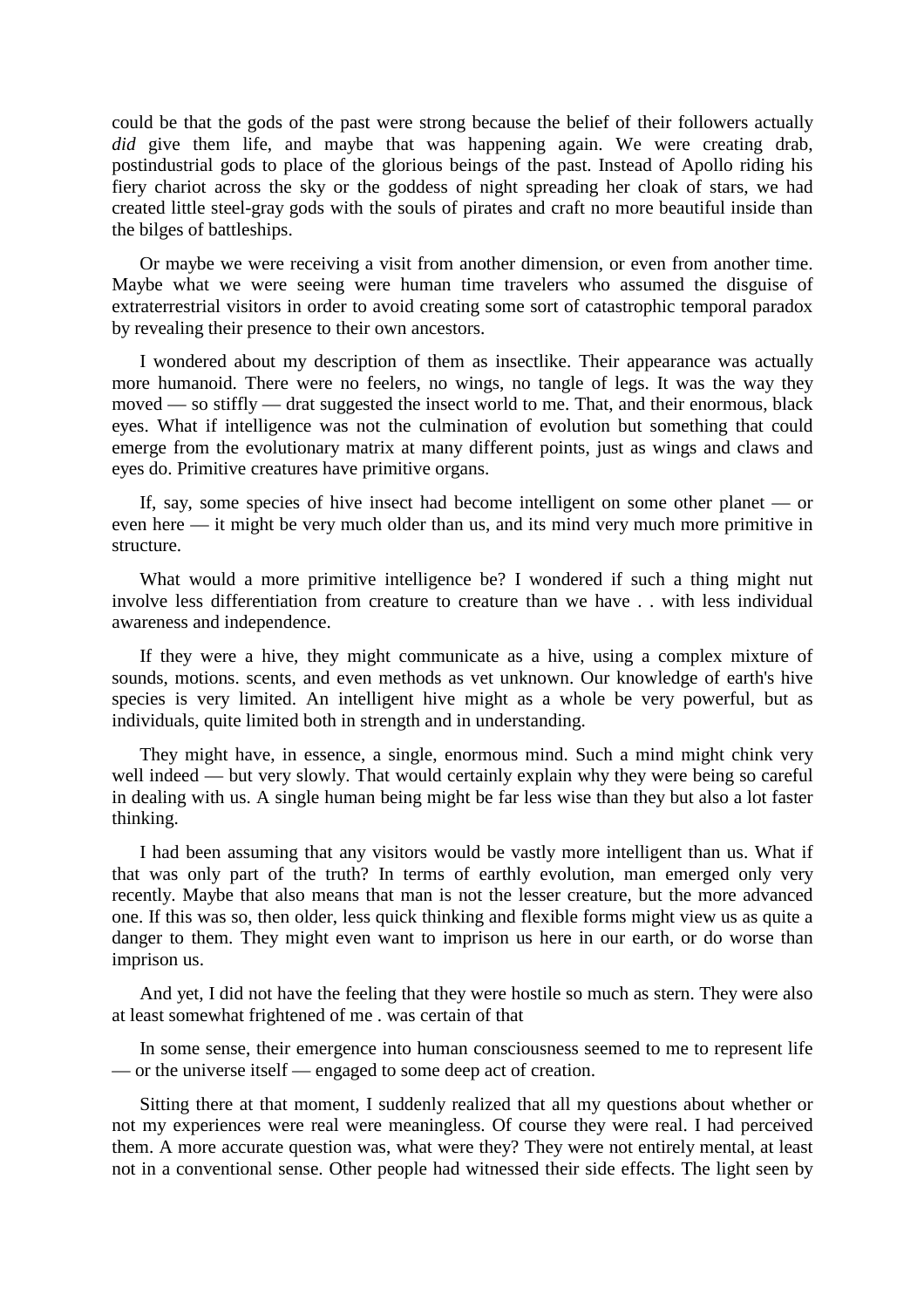Jacques Sandulescu on October 4, the scampering heard Annie Gottlieb, and the explosion perceived by myself, my wife, Annie. and my son suggested that whatever happened that night was more than a psychological experience. And the dozens of similar stories being told by such a cross section of the population suggested as well that if a psychological explanation was to be sustained. it would have to be a most radical one.

In one way, as I sat there at my desk in the middle of the night, I found the notion of all this witness reassuring. But in another way it actually seemed dangerous. It was corrosive to my understanding of myself and of reality.

My mind turned, inevitably, to the part of the hypnosis that had covered the apparent event in my childhood. I had no memory at all of being taken when I was twelve, let alone when we were aboard a moving train. And yet people report this experience beginning at all sorts of improbable times, the most improbable being while they are driving cars. If it is some sort of hypnagogic trance, why don't they go off the road, or at least run a light or so during the couple of hours the experience usually lasts?

My sister and father and I did take a trip in 1957 to Madison, Wisconsin, to see my aunt and uncle and their children. On the way back I was horribly sick. We had a drawing room on the Texas Eagle from Chicago to San Antonio, and much of the trip took place at night.

At that moment, I felt as if I had opened the door onto my familiar yard at the cabin and found no grass, no flowers, no tall hemlocks. All that was there was limitless, empty blue sky through which, if I crossed the threshold, I would fall forever.

On that note I gave up. It was pushing toward three o'clock in the morning and I was finally so exhausted that I could not stay awake. I went to bed. I do not remember any dreams. When morning came, it brought me only one thought: I had to see this through. I had to understand, as far as possible, what was happening to me.

No matter what it actually was, my inner self was reacting to this very much as if it were a real experience with real people. Over the next few days I faced the fact that I had a relationship with them, despite the fact that I could not even be sure they existed.

I wished that I could believe that the experience had never hurt anybody. But I couldn't believe that, not in view of the terrific stress I had been under. Before I underwent hypnosis, the great and agonizing issue was: Did it happen or not? In other words, was I a victim or a madman? This question was literally chewing up my soul. It was intolerable.

The day before I met Budd Hopkins I almost jumped out a window. I am lucky. I found Hopkins, and he found Don Klein. What if I had turned for help to someone irrevocably convinced that I was the victim of hallucination or psychosis and too inflexible even to entertain another possibility? I might have jumped. Don Klein's open-mindedness in the face of the fearful and the fantastic has been instrumental in helping me to learn to live with uncertainty.

Because of the intelligence of the approach, I became stronger. And with my strength there came, beginning in April 1986, a great deal of research. I read thousands of pages of material about the whole phenomenon and all its scientific and cultural implications.

If visitors are really here, one could say that they are orchestrating our awareness of them very carefully. It is almost as if they either carne here for the first time in the late forties, or decided at that time to begin to emerge into our consciousness. People apparently started to be taken by them almost immediately. but few remembered or reported this until the mid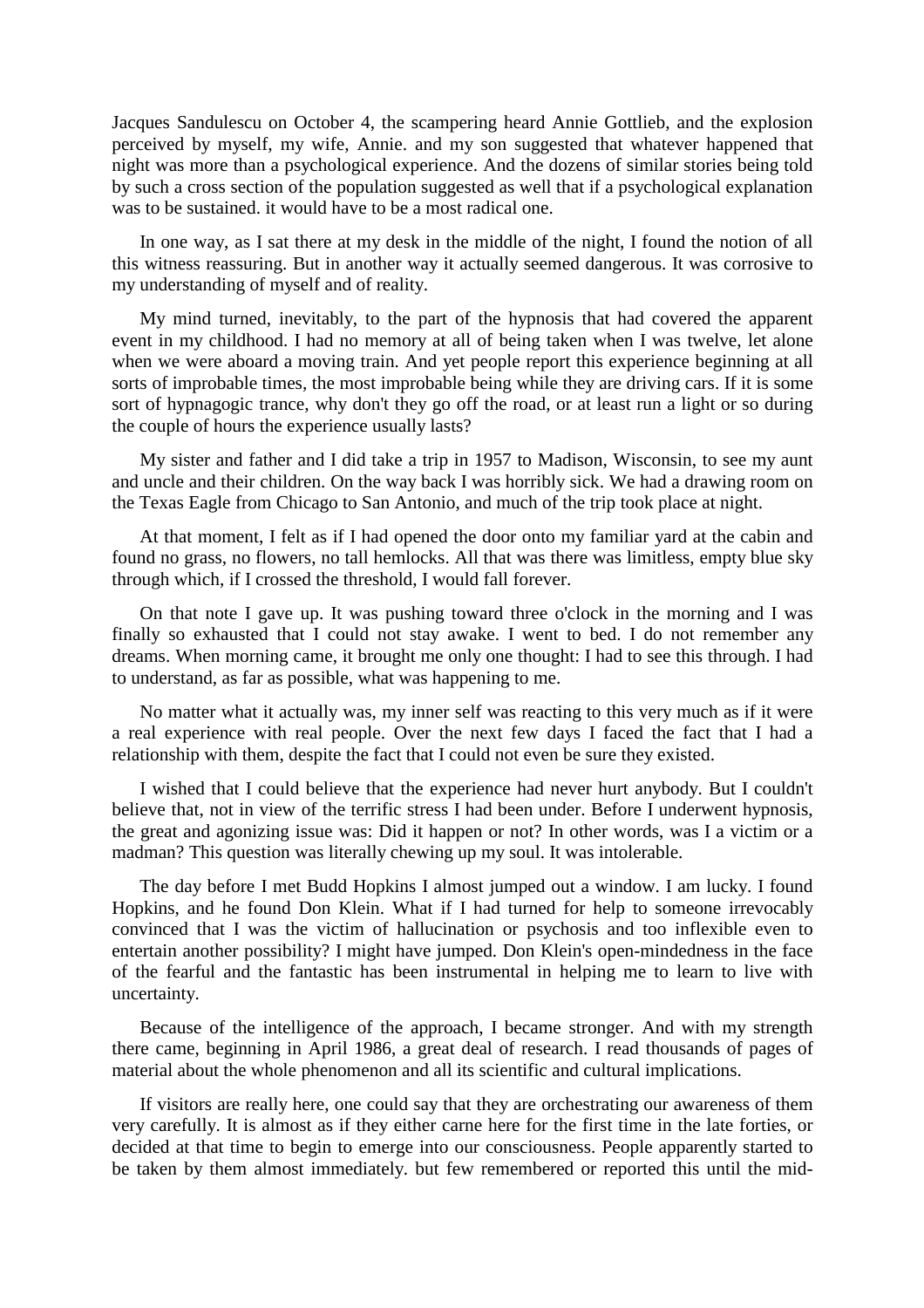sixties. Their involvement with us might have been very intimate, though, right from the beginning. Many of those who have been taken report very early childhood experiences. some dating from considerably before the first disks were reported after World War II.

What may have been orchestrated with great care has not been so much the reality of the experience as public perception of it. First the craft were seen from a distance in the forties and fifties. Then they began to be observed at closer and closer range. By the early sixties there were many reports of entities, and a few abduction cases. Now. in the mid-eighties, I and others — for the most part independent of one another — have begun to discover this presence in our lives.

Even though there has been no physical proof of the existence of the visitors, the overall structure of their emergence into our consciousness has had to my mind the distinct appearance of design.

Despite what they had done to me, I did not hate the visitors. Because I knew their strength but not their motives, they frightened me. But I wished to be objective about them, even to the point of saying that they could very definitely be something from inside the mind rather than from elsewhere in the universe. That they represented a real, living force seemed hard to dispute. But that this force might be essentially human in origin remained a definite possibility.

Certainly, they did not seem human at all. Under hypnosis I described the approach of the small figure wearing the strange cards and helmet. He stood all tiny and bursting with firmness at my bedside and made a semaphore gesture with his closed fists. I leaped out of bed, threw off my pajamas, and presented myself naked to him and his soldiers, thoughts of "the good army" filling my head. There was nothing human about him, except that he had two arms, two legs, and a head.

Given their general reluctance to expose themselves to us in an open and obvious manner, it may be hypothesized that they are trying for a degree of influence or even control over us, but one that at least presents an appearance of compliance on our part.

About two weeks after my last hypnosis session, the three of us returned to the cabin for the first time since Christmas. Anne still knew little, our son, nothing.

I did not realize until I arrived there that I had entrusted these two other people to this experience without letting them know what might be happening. But what could I say? That it could be dangerous? Was that true? Or should I have told them to decide for themselves?

Probably, but I didn't. Later, after Anne had herself undergone hypnosis and knew the whole story, she said that she would never, ever have turned away from the cabin. And our son — if he was involved there was little we could do except agonize. To hear my own mind tell the story. I had been involved most of my life.

As soon as we returned. I realized how precious our cabin had become to me. One would think that the discovery of something like this in one's life would create absolute panic, and special fear concerning the place where it had happened. At first the thought of the cabin filled me with dread, but by the time we went back I felt more reconciled to my situation. It was as if ignoring what had been happening to me required a very substantial effort. Screen memories and amnesia have to be maintained, and there is an emotional cost.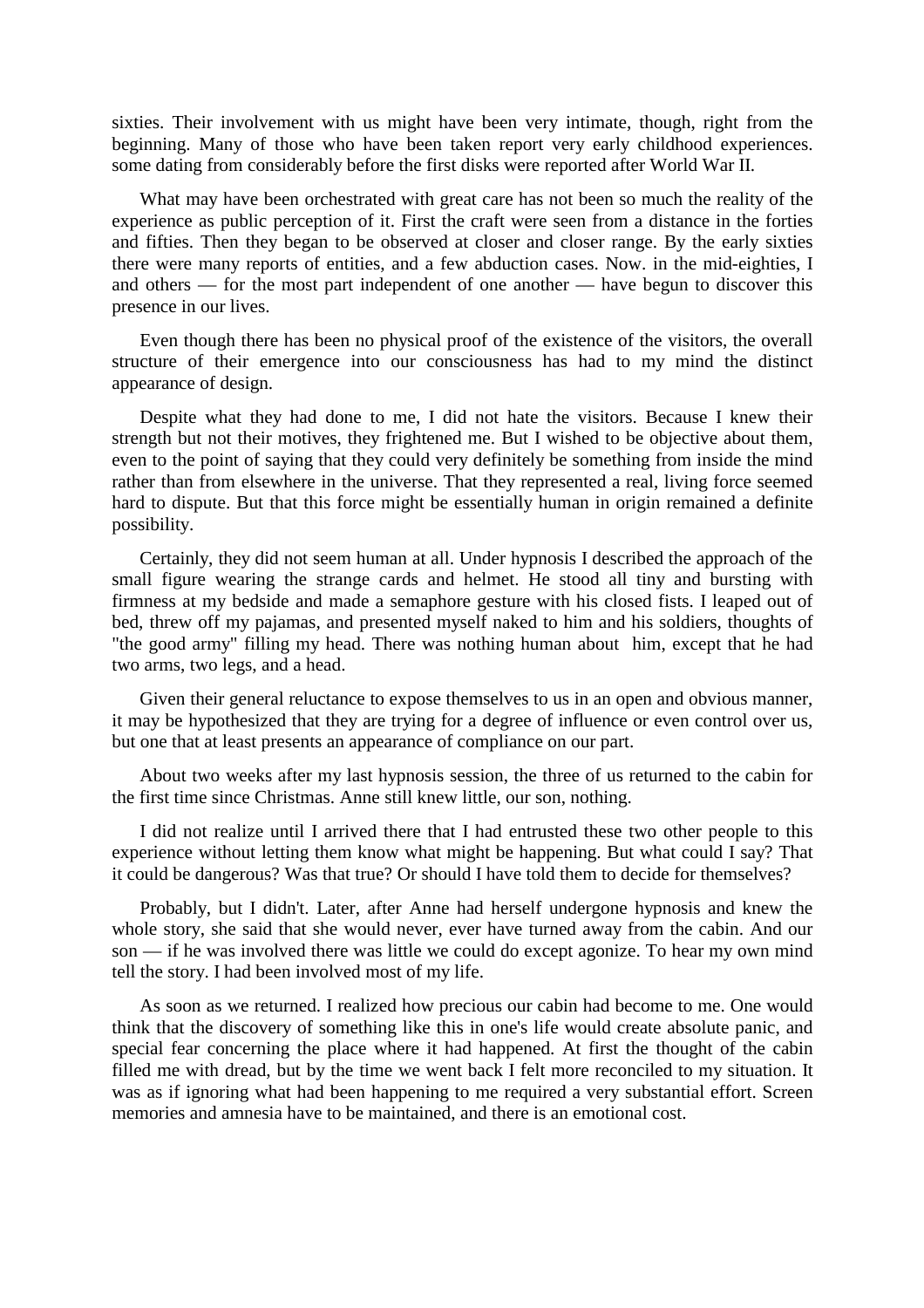If mine was not an uncommon experience, it might be that we live in a society that bears a secret bruise from it. But as more of us allow ourselves to see what we have fought so hard to ignore, maybe the bruise will begin to heal.

Standing in our living room, I recalled my own distressed state in, really, the past year or so. How many times I had gone through that house or my apartment in the midnight, opening closets and looking under beds. I was always perplexed at myself, because I did not understated my urgency to investigate — especially the corners and crannies. I always looked down low in the closets, seeking something small. Under hypnosis I remembered that I felt as if something very strange was about to put its hand on me and take me away. It was a most curious feeling, not unlike the mood created by the sound of wind in night trees, or the cast of moonlight upon an uneasy stream.

On the surface I was quite normal, but there was this persistent undertone of fear. I felt watched. even though I knew that I was not actually being observed. I bought my dun. I had the burglar alarm installed. I got the motion-sensitive lights.

What was all this supposed to be for in that peaceful, crime-free corner of the world? Even at the time I'd had trouble rationalizing my fears. Now it was clear that they referred not to conventional burglars and such, but to this furtive presence in my life. And this presence was coming to seem. to me to be quite real.

The moment I walked into the bedroom I was struck by what I can only describe as a sense of the true. Being in the place where the events had happened made it essentially impossible for me to separate them from other reality. The whole experience of the twentysixth, especially the first few moments, rested in the part of my mind that recalled reality, and was as completely distinguished from dream as any other real memory. Those first moments, when the person wearing the shieldlike cards entered the room, were a memory. I was not in any sort of trance when that happened. I was not asleep. I had been conscious and m a state that seemed m every way to be normal.

Now I stood in that bedroom looking at the door , at the floor, at the bed.

Then I saw, behind the door, an indentation in the wall that had been made by the door being slammed open with substantial force.

Did we do that, or did they do it?

Being in the room again, my memories of December 26 grew quite distinct. I could see the visitors coming, could recall my terror, my paradoxical loyalty to their commands. I remembered how it had felt to be touched by them. They were quick and precise in their movements. I remembered the smell of them, the look of their places, and above all I remembered how it was to be with them. There was fear, awe, even a sort of love.

It was cold in the cabin, and I soon went back downstairs and built a fire. We had supper and put our boy to bed with a story, then I sat in a favorite chair with a glass of wine and stared at the flames, thinking.

I wanted to approach this from the most productive viewpoint possible. Rather than trying to decide who the visitors may be and what they may want for themselves here, I thought to concentrate on my. own feelings and thoughts about them. Absent even a scintilla of certain knowledge about them, there really was no other meaningful choice.

I looked at the black picture window across the room, seeing only my own faint reflection. How clearly I recalled sweeping off the porch beyond on the night of the twenty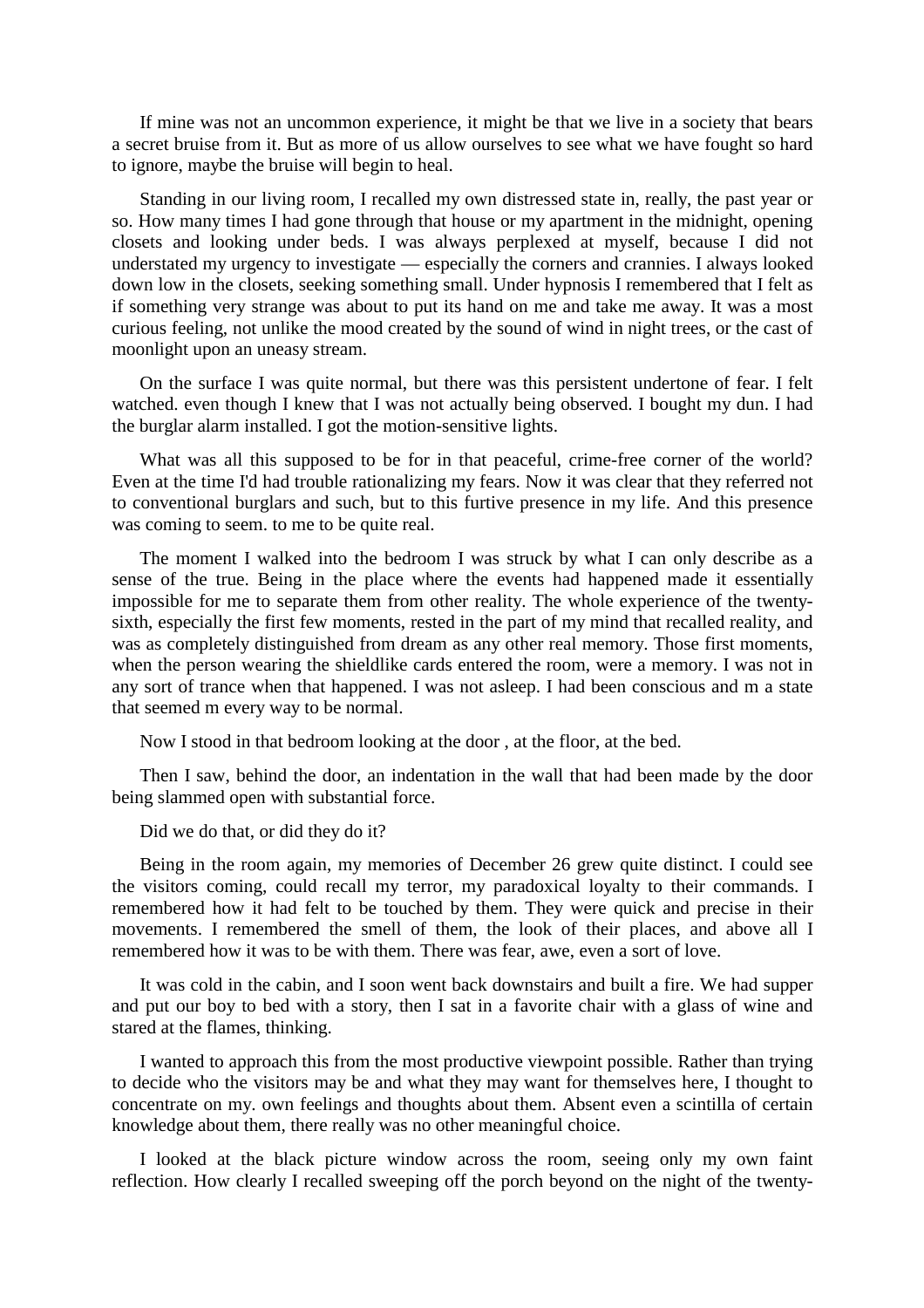sixth, going into the air with the little people swirling around me. Remaining in my mind's eye is an image that I remembered under hypnosis of my cabin, of my dark bedroom window and my son's window below it with the night light shining faintly behind the curtains. As I left I felt a sorrow as if I had died, and that is why the moment was buried in amnesia.

Then there was an impression as if all the trees below me were suddenly swept up together in a great mass of flashing trunks and limbs. When they straightened themselves out again I was sitting in the small depression with some guards around me. I still had the thought that somebody was talking to me then, but I did not remember what was said. The voice I remembered was one that had appeared to be inside my head. This may seem like some sort of thought transference, but may also be something more understandable.

The brain is an electrical device. As such it has a faint electromagnetic field and even emits very, very weakly in the radio part of the spectrum. Specifically, it contains a portion of an extra-low-frequency (ELF) electromagnetic field wave at frequency between 1 and 30 hertz. The heart and musculature also develop electromagnetic fields in the extra-lowfrequency range.

A more acute technology than our own might be able to mediate mental and physical functioning to a great degree by the use of sensitive ELF transmitters and receivers. It is more prosaic, perhaps, than the magic of extrasensory perception. but it has just enough plausibility to suggest that external control of the mind, and even the implantation of perceptions (hearing voices inside the head), is not beyond the realm of possibility.

I should add here that the earth itself generates a good deal of ELF in the 1 to 30 hertz range. Perhaps there are natural conditions that trigger a response in the brain which brings about what is essentially a psychological experience of a rare and powerful kind. Maybe we have a relationship with our own planet that we do not understand at all, and the old gods, the fairy, and the modern visitors are side effects of it. Admittedly, this idea is farfetched. But what of it? So are all the others.

Sitting in front of my fire, though, I found that I could not concentrate on hypotheses. My mind kept returning to memory. Intellectually, I was unsure about what the visitors were. But my emotional self did not share that indecision. My emotional response was to real people, albeit nonhuman ones.

Hypnosis had made the memories very vivid. When I rose out of the woods under hypnosis, I actually felt the sensation of rushing upward, just as if I were in an extremely fast elevator. I saw the trees below me, standing in the night, glowing faintly with a covering of snow. I can remember seeing them between my knees, getting rapidly smaller.

The space I entered smelled like warm Cheddar cheese with a hint of sulfur. This sulfur odor has been reported by others. There was a discarded coverall lying partly on the bench, partly on the floor. I had the strong impression that I was in a living room of some sort. For the most part, people feel that they are in an examination room.

Sitting before me was the most astonishing being I have ever seen in my life, made the more astonishing by the fact that I knew her. I say *her*, but I don't know why. To me this is a woman, perhaps because her movements are so graceful, perhaps because she has created states of sexual arousal in me, or maybe it is simply the memory of her hand touching the side of my chest one time, so lightly and yet with such firmness.

In subsequent months I found that people who have had the experience often felt that they were familiar with one of the visitors, and usually perceived this person to be of the opposite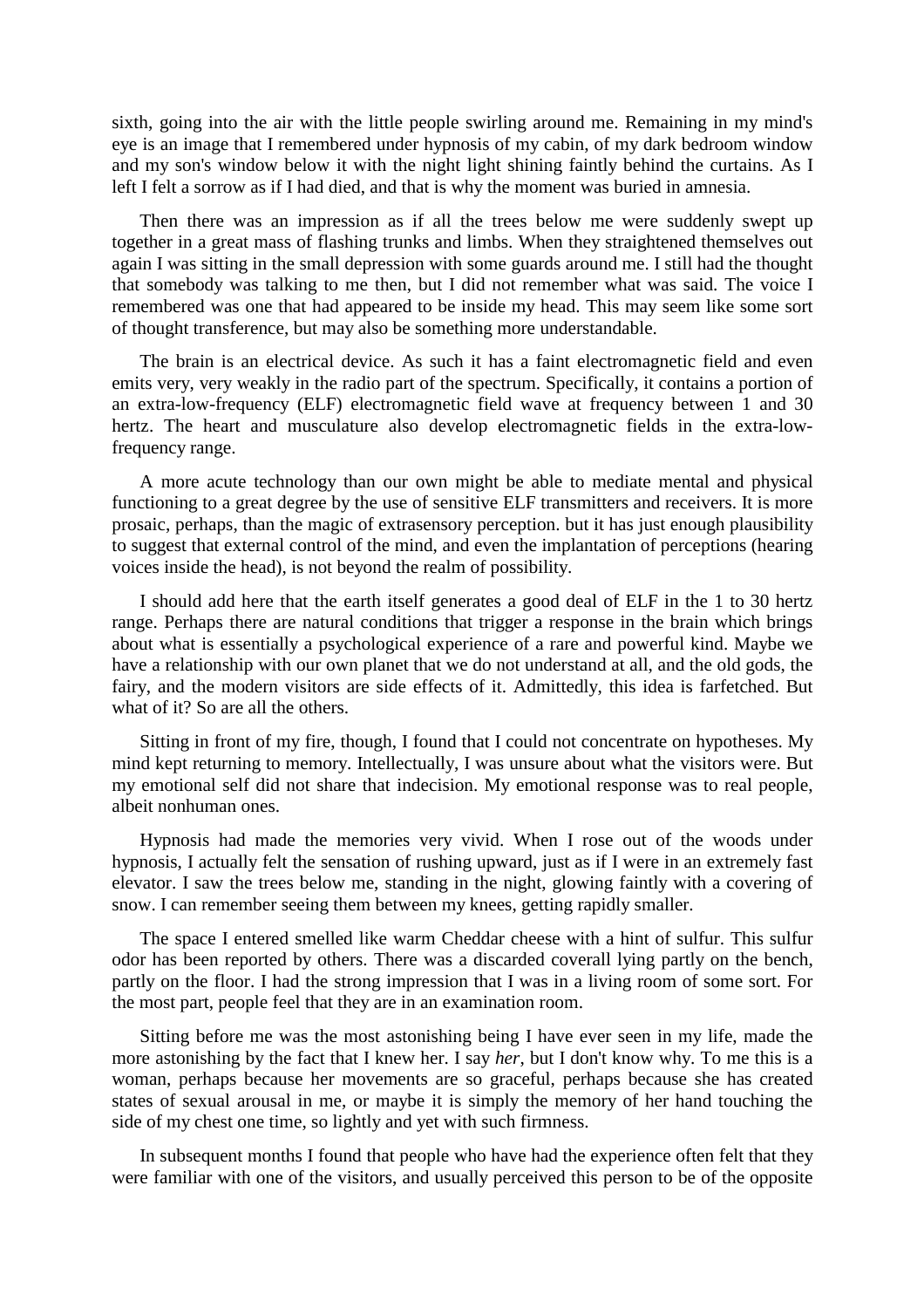sex. People generally appeared for help with a single memory, maybe two. When they discovered a continuity of experience they were usually as stunned as I was. I also noticed that the fact that people report multiple-visitor experiences over the course of their lives had been published very minimally, even in the UFO literature. I was virtually certain that my own hypnosis was the first time I had encountered what seemed to me to be a fantastically improbable notion.

It was interesting to me that the idea of multiple experiences would be shared by so many people, given that there has been so little cultural reinforcement of it. Published accounts generally avoided this aspect, because a single experience with the visitors stretches credibility so much that an assertion like this seems impossible to maintain.

That night at the cabin, I found myself thinking about the one I knew, turning her presence over and over in my mind. She had those amazing, electrifying eyes . . . the huge, staring eyes of the old gods .... They were featureless, in the sense that I could see neither pupil nor iris. She was seated across from me, her legs drawn up, her hands on her knees. Her hands were wide when placed flat, narrow and long when dangling at her sides. There was a structure, perhaps of bones, faintly visible under the skin. And yet other parts of her body seemed almost like a sort of exoskeleton, like an insect would have.

She was undeniably appealing to me. In some sense I thought I might love this being almost as much as I might my own anima. I bore toward her the same feelings of terror and fascination that I might toward someone I saw staring back at me from the depths of my unconscious.

There was in her gaze an element that is so absolutely implacable that I had other feelings about her, too. In her presence I had no personal freedom at all. I could not speak, could not move as I wished.

I wondered, before the fire, if that wasn't a sort of relief. I had reported that I had been terrified in her presence. Certainly I remember fear. But was that an accurate portrayal of my actual state? If I could give up my autonomy to another. I might experience not only fear but also a deep sense of rest. It would be a little like dying to really give oneself up in that way, and being with her was also a little like dying.

When they held me in their arms, I had been as helpless as a baby, crying like a baby, as frightened as a baby.

I realized that the extraordinarily powerful states I was examining could lead me in two undesirable directions. First, the sheer helplessness that they evoked created awe, which could lead to a desire to comply . . . and then to love. Second, the fear caused such confusion that one could not be sure how to feel.

Her gaze seemed capable of entering me deeply, and it was when I had looked directly into her eyes that I felt my first taste of profound unease. It was as if every vulnerable detail of my self were known to this being. Nobody in the world could know another human soul so well, nor could one man look into the eyes of another so deeply, and to such exact effect. I could actually feel the presence of that ocher person within me — which was as disturbing as it was curiously sensual. Their eyes are often described as "limitless," "haunting,"' and "baring the soul." Can anything other than a part of oneself know one so well? It's possible, certainly. To an intelligence of sufficiently greater power, it may be that we would seem as obvious as animals seem to us — and we might feel as exposed as do some dogs when their masters stare into their eyes.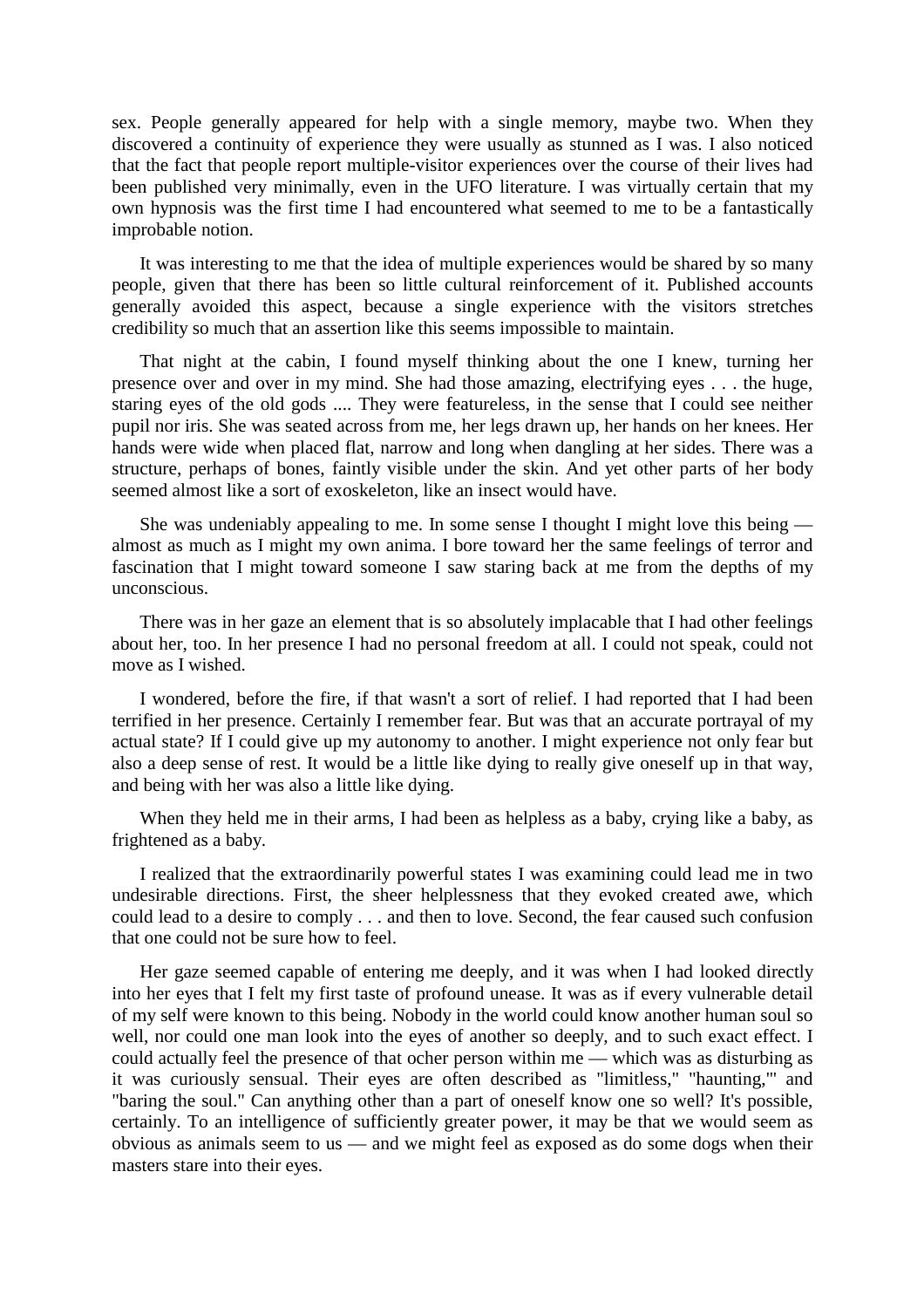The realization that something was actually occurring within me because this person was looking at me — that she could apparently look into me — filled me with the deepest longing I can ever remember feeling . . . and with the deepest suspicion.

I wondered that night in the cabin if it was the sheer impact of the experience that had fixed the image of this being so vividly in my mind, or had communion somehow come alive within me? And was she still here in some sense . . . watching even as I sat before my fire?

As I remembered her I found myself filling with a formless question. Groping for what it was that perplexed me, I recalled an exchange that now came to seem very important. I'd had a very distinct impression of her, that she was old. Not just aged, like an elderly person, but *really* old. Why had I felt this? I could not be sure.

I still remember her voice, soft, coming from I know not where, answering me: "Yes, I'm old." When she spoke in my head, there was a lilting quality to it. But when she used her voice, it was startlingly deep to be coming from so slight a creature. It was more than a bass: It sounded like it was booming out from the depths of a cave.

I remembered my protest to her when she reassured me about the operation not hurting me. The sense of helplessness was an awful thing to contemplate. "You have no right," I had said.

"We do have a right." Five enormous words. Stunning words. *We do have a right*. Who gave it to them? By what progress of ethics had they arrived at that conclusion? I wondered if it required debate, or seemed so obvious to them that they never questioned it.

The fire before me sputtered. I opened the vent on the stove and it obediently flared up again.

Maybe their right came from a different direction than one might think. If they were a part of us, it might be that we granted them the right they assert.

Listening to the crackle of the fire mingle with the ticking of the clock, I thought that perhaps I might welcome voices of instruction. After finishing *Nature's End* with James Kunetka, I began to feel strongly that the present world situation was unsustainable. I did not think that the world was actually ending, but I could easily have been persuaded that the biosphere would soon change so catastrophically that an immense amount of human life would be lost.

I wondered if a mind, contemplating terrors such as this, might provide itself with gods, if only to ease the burden of being alone with the fear.

If they were real visitors, though, I wanted to know the ethics behind their assertion of their "right." Of course, we ourselves barely question our rights over the other species on earth. How odd it was to find oneself suddenly under the very power that one so easily assumes over the animals.

I thought of some lowing cows, their bells tinkling on a long-ago Texas evening, or of my cat asleep on my lap back in the city. trusting its little self utterly to an affection that to me was casual, but to Sadie was the center of the universe.

I remembered when my father took me to a slaughterhouse in Fort Worth. and I heard the rumble of panic and saw the bucking backs of the steers and the creamy whites of their eyes. I smelled the slick of manure and urine and blood, and heard the steady crunching of the blows and the blare of the saws.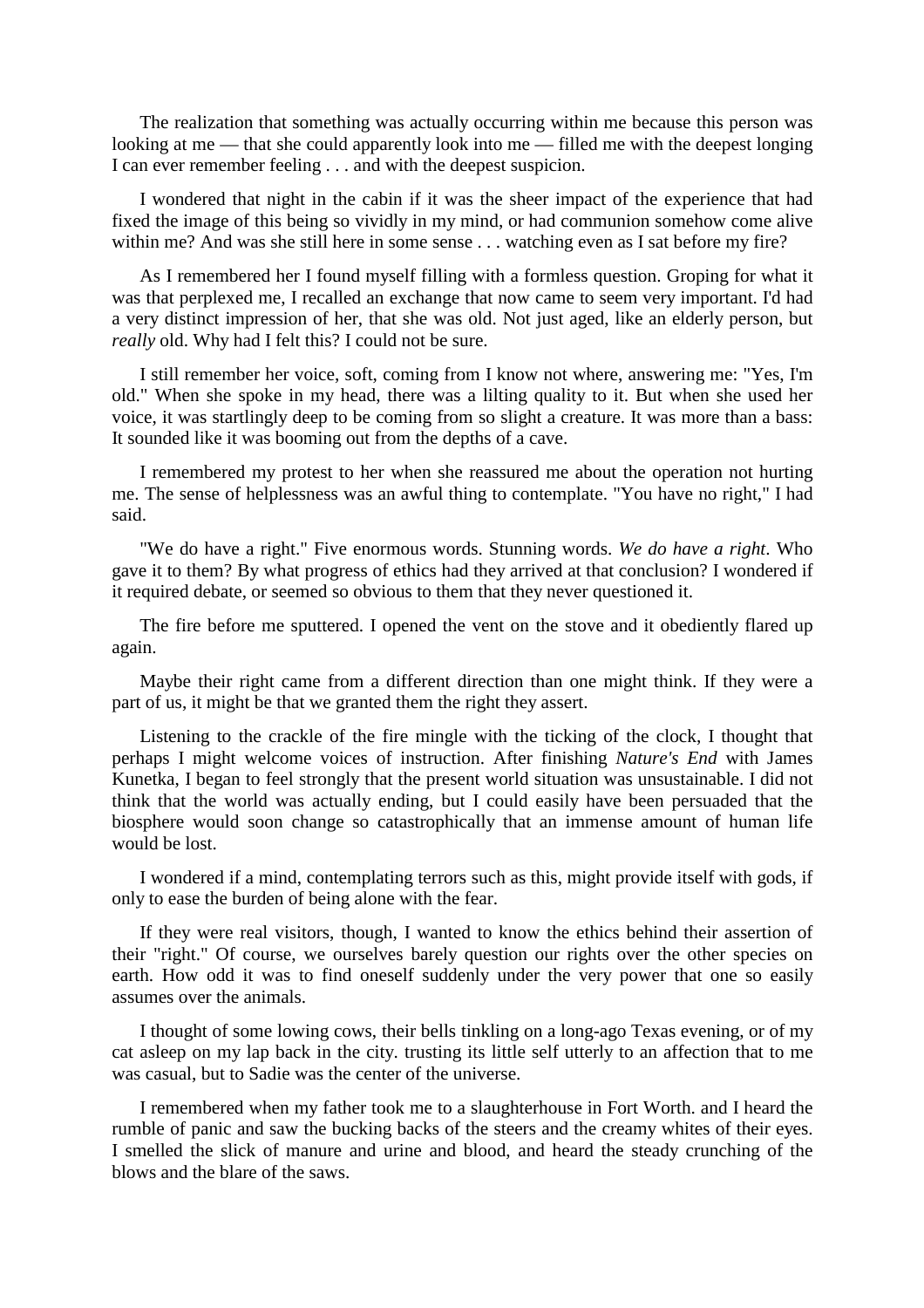And at a research institute in San Antonio I saw monkey cages with rows of doctored capuchins, shaved, their pink heads sewn or laid delicately open, and the trembling brain probes and the gabble of noise when the vocalization center of one of them was stimulated for the information of graduate students.

What did the monkey with the needle in its brain think of its observers? Were they gods to whom it submitted itself with a noble passivity because it could do nothing else? I saw monkey carcasses in the dumpster, too.

Try as I might, I simply did not have the feeling that the visitors were applying the same cold ethic to their relationship with us as we did to ours with the animals. There was something of that in it though, very definitely. I had been captured like a wild animal on December 26, rendered helpless and dragged out of my den into the night.

Nor did I feel that they were simply studying me. Not at all. They had changed me, done something to me. I could sense it clearly that night but I could not articulate it.

Later, I thought to myself that they were taming me. Maybe this gradual increase in the intimacy of contact that has occurred over the years has to do with that: They are taming us all.

After the dialogue about rights, the female called me their chosen one and I proceeded to get mad. I viewed it as a ploy and reacted with scorn. She wagged her head from side to side, singing "Oh. no. Oh, no." There was insistence in her voice, and humor.

I distinctly remembered seeing a woman wearing a flowered dress being told this. But where? When. The memory was free-floating, without reference. There was just this woman in a white floral-pattern dress standing before a group of them shouting "Praise the Lord" as she was told she had been chosen.

Maybe what they meant was that we have all been chosen — and we are all being tamed.

Nobody has ever domesticated mankind. We are thus a wild species, as wild as the day we first went howling across the savanna. Perhaps the self-taming process of becoming a civilized species did not tame us to visitors, but only to ourselves . . . and then not very well, given our violent history.

That first night back at the cabin, I looked at the couch where they had left me on December 26. I wondered if the old earth did not settle in some obscure, internal way just at the moment I came to consciousness there. Perhaps its low-frequency emissions changed and I fell not from that hidden room in the sky but rather from some lurching walkabout in my own night house. I wondered if there was any relationship between my experience and the mystic walk of the shaman, or the night ride of the witch.

I had read far in the works of mystical search and mythology, and in retrospect it surprised me that I would be so amazed when I finally reached down into the darkest part of the soul and found something there. Now that I was back at the scene of my experience, I felt that I always knew what I would find, and that all of my surprise was itself a sort of illusion.

I reflected that the abduction to a round room had a long, long tradition in our culture: There were many such cases in the fairy lore. The story called "Connla and the Fairy Maiden," as collected in Joseph Jacobs's *Celtic Fairy Tales* (Bodley Head, 1894, 1985). could with some changes be a modern tale of the visitors.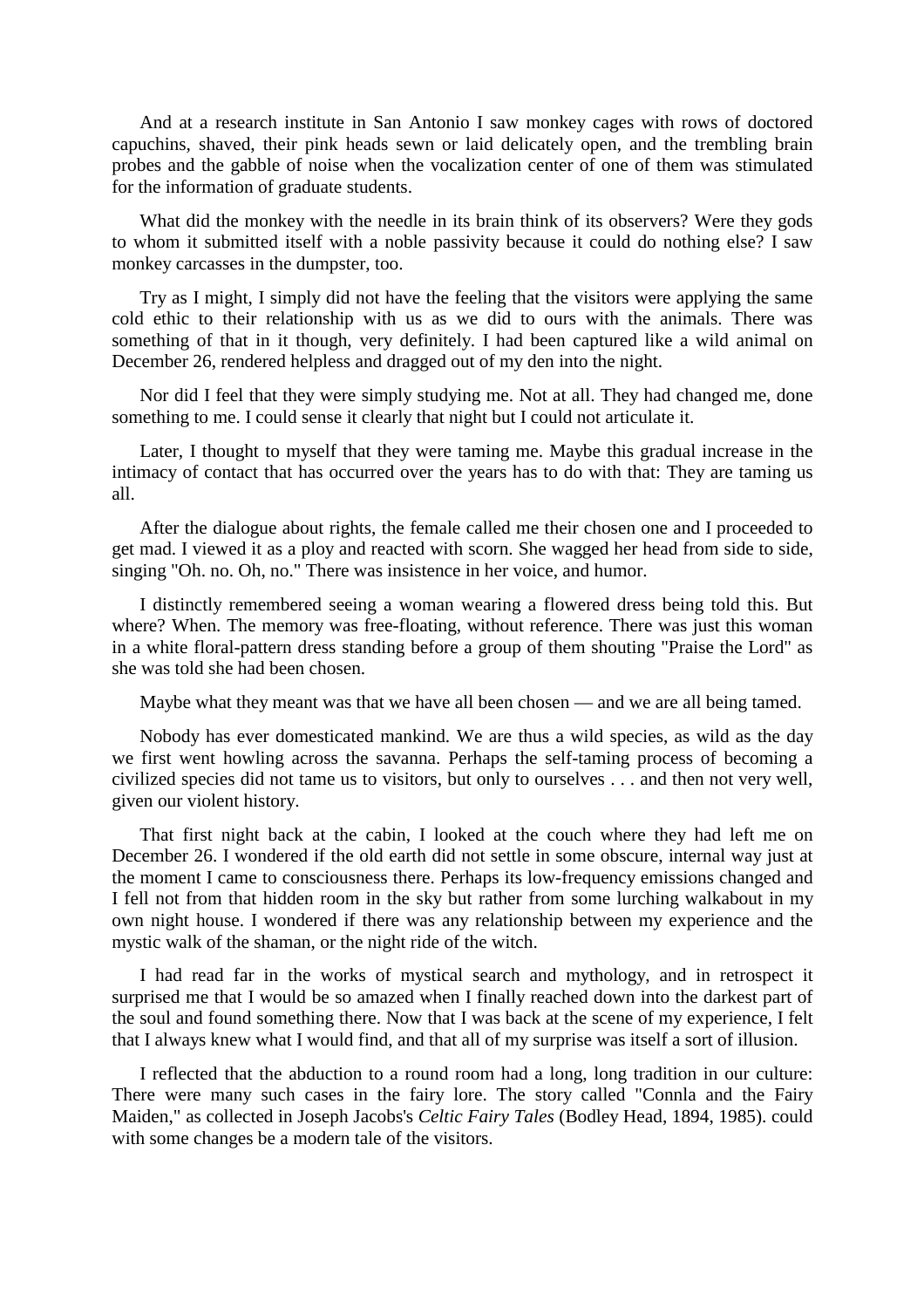As suggestive as this was of the possibly historical roots of the experience, it was no more definitive of that origin than the whole texture was of the notion of recent visitors.

Maybe the fairy was a real species, for example. Perhaps they now floated around in unidentified flying objects and wielded insight-producing wands because they have enjoyed their own technological revolution.

Every time one decides either that this is psychological or real, one soon finds a theory that forcefully reopens the case in favor of the opposite notion.

The most difficult part of my hypnotic material was the sudden regression to 1957. How could I explain that, even in terms of visitors? To do so, I had to revise my whole understanding of what my life had been. At the beginning of this chapter I described myself as being deeply upset by that unexpected regression. Well, that was true.

But it was no more than a mild state of unease compared to how I felt after I had made a careful inventory of my past.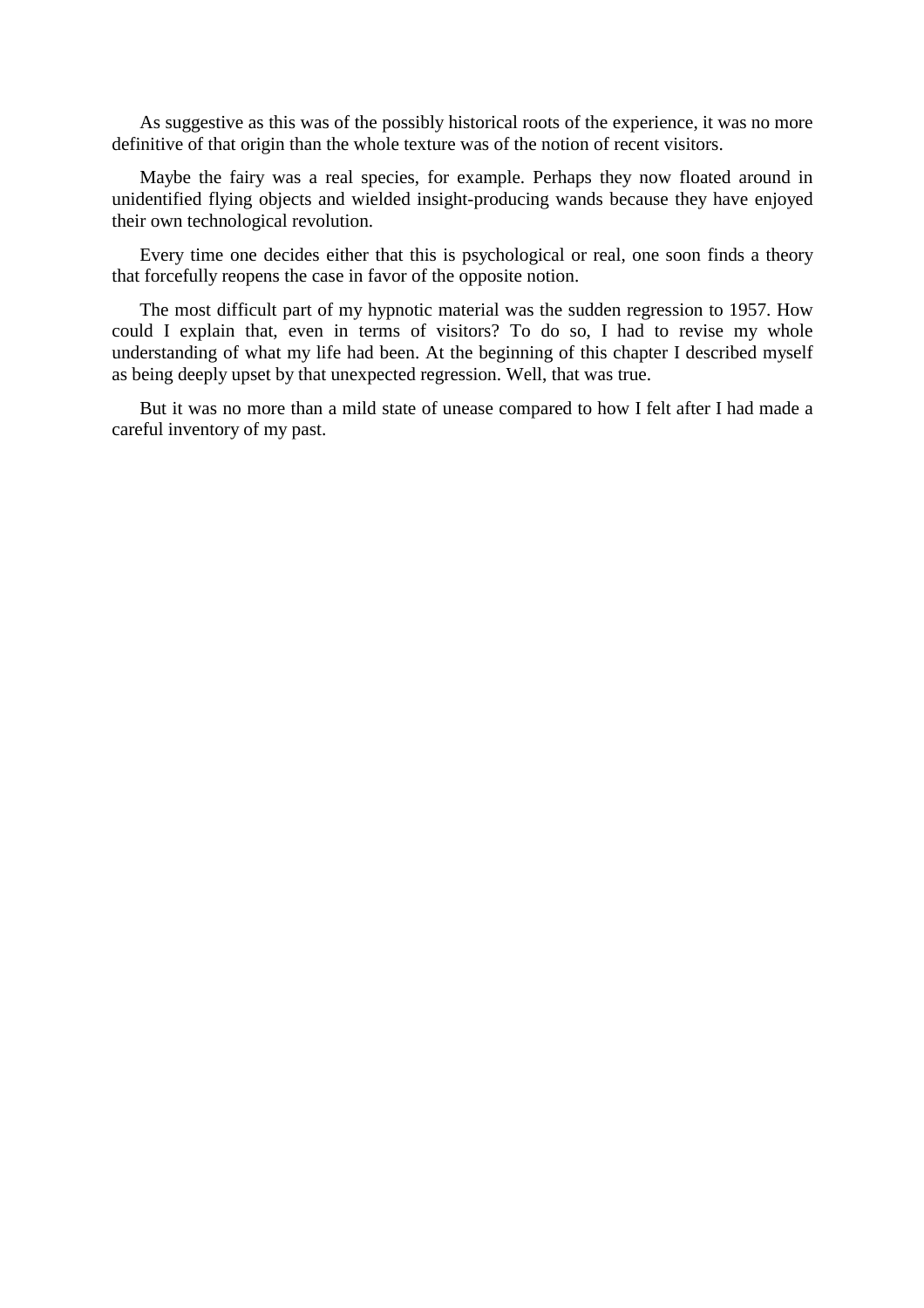## **FOUR**

 A child said What is the grass? fetching it to me, with full hands; How could I answer the child? I do not know what it is any more than he -WALT WHITMAN. "Song of Myself," from Leaves of Grass

## **THE SKY BENEATH MY FEET**

*A Journey Through My Past*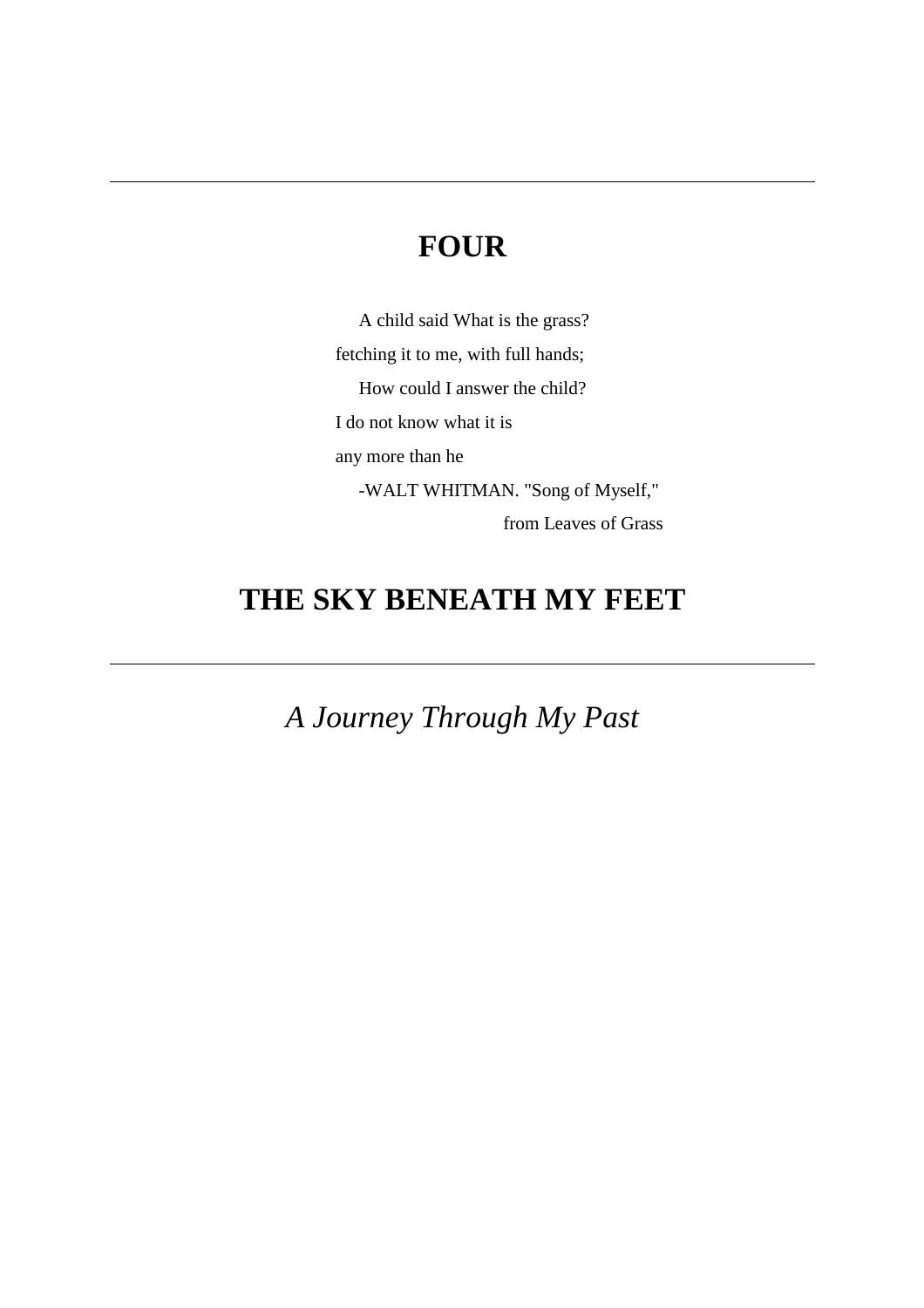The Journey Back

SUMMER, 1957

The more I thought about it, the less able I was to accept the idea that this had been happening to me most of my life. When Budd Hopkins asked me if I remembered anything in the past, I did mention a few odd incidents. The memory of being taken from the train was not among them.

If I accepted that this happened and that it was buried even more completely than the events of October 4, then what else must I accept? Inevitably, that my conscious life was nothing more than a disguise for another reality. It is easy to speculate about such a thing on an idle evening, but when one considered the terrific intensity of the experience I had remembered, thinking that this might have happened again and again had the potential to shatter me.

Still, I could not simply reject the notion. Why should I? Because it seemed improbable? *All* of this seemed improbable. As an experiment I decided to return to my past and see just what I could come-up with. As best I was able I reviewed the years for hints of this material. I wondered, though, how I could ever tell if the seeking and the finding were the same act. Maybe nothing happened on that train. Probably nothing did, and there is no way to tell. I would need some sort of corroboration before I could even begin to entertain it as a serious possibility.

It seemed like a trick of the mind. Then I remembered that hypnosis session. and I thought to myself that the real trick of the mind might be happening now. My memories were so spontaneous. and seemed so vividly real. Not the faintest suggestion was made that I regress to age twelve. And vet . . . I now remembered that row of' soldiers sleeping on those tables just as well as I remembered the drawing room of the train we were on.

To protect my sanity. I had to believe that this was a comprehensible thing. If it was contact, then it must be proceeding *somewhat* along lines I could understand. They've been here for a while. Fine. Lately, because I moved to an isolated area, they found me. That I could at least entertain. But I could not accept the notion that they were so totally involved in my life.

I found a photograph of myself during the spring of my twelfth year, which showed me to the uniform of St. Anthony's School in San Antonio. Here was a child so clean he seemed to have been polished along with the brass crossed rifles on the collars of his uniform. The picture is inscribed: "For my dear father with love. Whitty."

The neatness was a total deception. It couldn't have lasted more than the precise amount of time it took to snap the picture. At twelve I was usually involved in mischief of' one sort or another. I was rarely clean. I was rarely even still.

I looked into the child's eves. He did not look haunted to me, that boy just flirting with puberty. In May of that year my younger brother had been born. and the house was consequently in upheaval. only some of it pleasant. I spent much time in my room reading. That summer I read *Life on the Mississippi* and it was also the summer of my discover, of'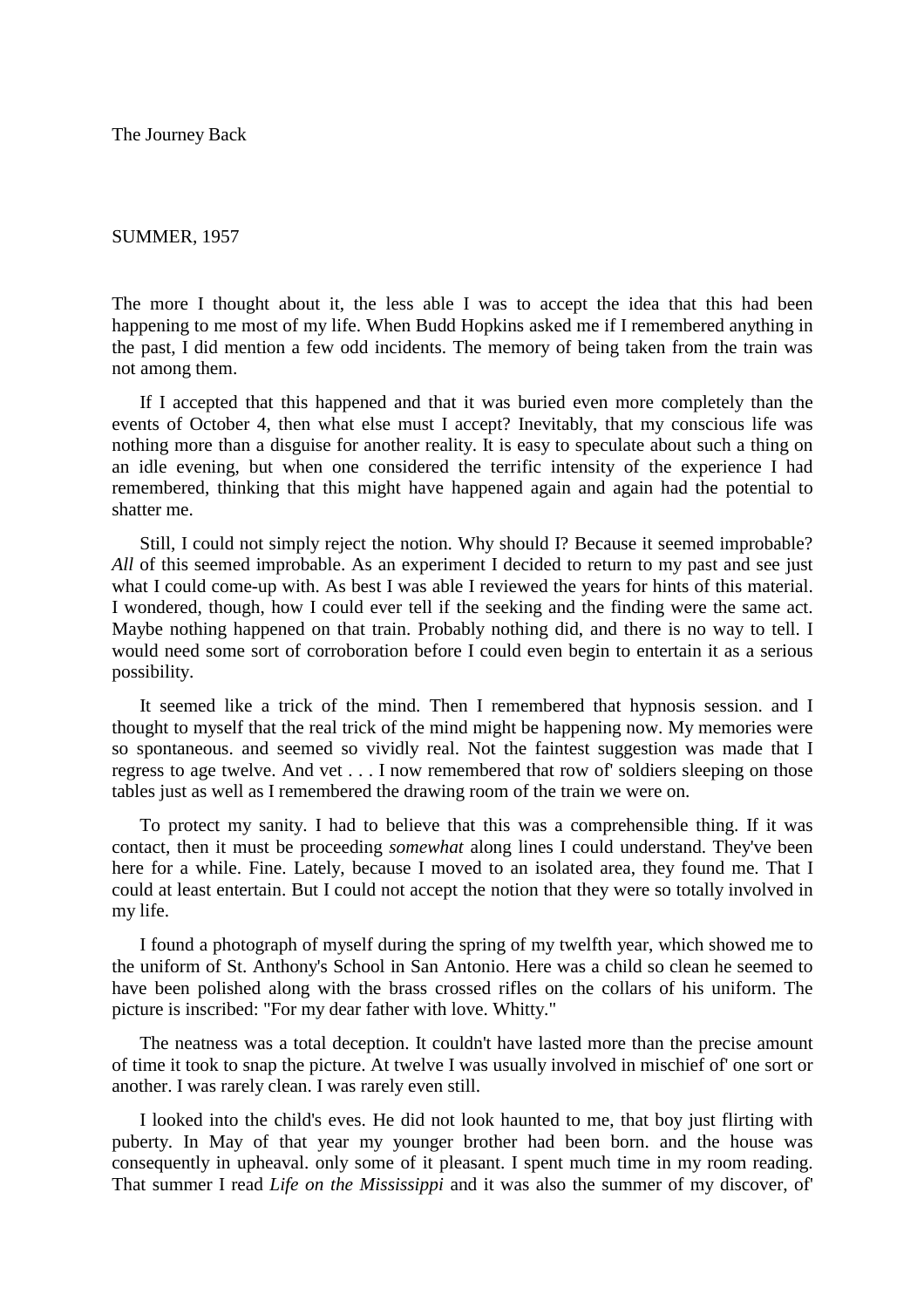Kafka. One afternoon I found my mother reading *The Metamorphosis*. After that I read The Trial. I'd go down to the San Antonio Public Library on the bus and, sit in the big reading room under the fan and read Kafka until the librarian started getting uneasy, then I'd shift to Robert Benchley for the balance of the afternoon.

My smiling face hid a person full of conflicts, trying to cope with the sudden presence of an infant to an established home and discovering under the sheets at night that the sins the older boys whispered about were real, and were they ever sins!

I was deeply conflicted about my Catholicism, wondering whether the tenets of my faith could be fitted to the picture I was forming of the world. I asked why the pope hadn't saved the Jews from Hitler. I asked why the Church had burned people at the stake, and what on earth did abstaining from meat on Friday have to do with getting to heaven? And if the worst punishment in hell was to get a glimpse of heaven and not get to go, then what about the nuns in Limbo who were there caring for the unbaptized babies the angels didn't want to bother with? They'd had more than a glimpse of heaven. They'd been there for a while. So wasn't sending them to Limbo actually sending them to the depths of a personal hell?

The pope closed Limbo before we worked that one out in catechism class, unfortunately.

Still, my faith was a burning fire in me. I loved Christ and Mary especially, and used to pray with great fervor whenever I was trapped into going to church. Then the priest would invariably say, "Go, the mass is ended," when there were still ten minutes left. But why?

At home I got hold of a book by George Gamow about relativity. Suddenly I understood how the nuns could take Limbo. I understood why the mass did and didn't end at the same time. It was all relative. Einstein, in describing the physical universe, had also described the internal logic of the Church, enabling me to preserve my faith.

But when I brought up Einstein with my mother, she said, "We are Catholic. Catholics are absolutist." She and I would spend hours together sitting on the front-porch steps talking. We discussed everything from general relativity to the price of tennis shoes. I used to try to talk her out of her religiosity, but she was a Catholic intellectual in the heady days of the fifties, when the mass was still full of mystery and there were many fascinating and subtle potentials for sin.

My catechism class was asked to write essays proving the existence of God. Mine, an equation with an intentionally tautological argument, was declared to be a demonic inspiration. When confronted with this by the teacher, my mother said, "To think that children might be inspired by the devil is itself demonic inspiration." Those times were not more innocent than these, but they were less complex.

I do not recall thinking or talking at all about extraterrestrials. However, when I recently asked a friend of those days what was the strangest experience he could remember, I was surprised to find that his answer involved me. At the time I asked him the question, he had not in any way been exposed to this material.

Here is the story he recounted. When we were thirteen I apparently announced to him that "spacemen" had taught me how to build an antigravity machine, which I was constructing in my bedroom. This was in the summer of 1958. I do not remember the genesis of this machine, but I certainly remember building it. There was no magic to the thing; it was only an assembly of electromagnets taken from old motors. The supposed antigravity effect was based on a principle of counterrotation.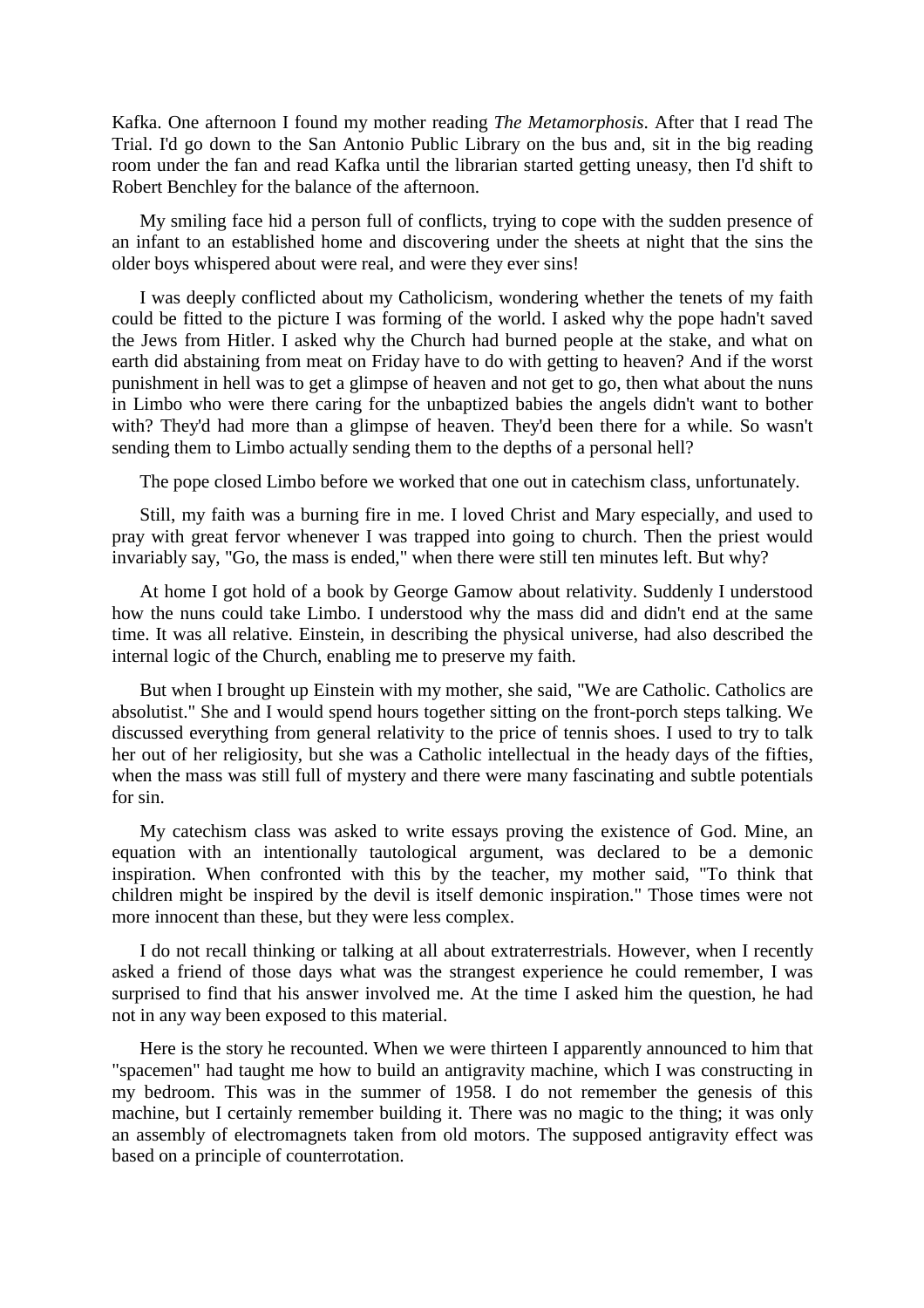When I plugged my assemblage in, there was a great buzzing, the electromagnet to the core of the thing whirled madly. and the lights in the house began to pulsate. The whole thing whined and fluttered. There were showers of sparks. Parental cries of alarm rose from downstairs. As the machine destroyed itself the pulsation of the house lights became a dimming, until the bulbs glowed orange-red. Then they burst to blazing life, a good number of them blowing out in the process.

Finally I managed to pull the plug. Rather than tell my parents what had happened. I rushed downstairs and pretended ignorance. I did not need to pretend fright. The friend reports that I called him m great anxiety and said that I was afraid that the spacemen were mad because I had disturbed their power field.

I have subsequently discovered that there is a whole mythology of flying saucer technology, and a lot of it revolves around the concept of counterrotating magnets. One among the other people I have met who have remembered being taken tells an interesting story. He knows a man, another victim, who was given detailed instructions about how to build a motor of this sort. The man was given the instructions during an abduction experience during the fifties, and claims that he was told that he wouldn't remember a thing until 1985, when he suddenly found his mind full of richly detailed plans.

The exact sizes of the electromagnets and their distances from one another were explained, and there was much about the materials to used. Not having seen these plans, I cannot evaluate them other than to comment that the idea that counterrotating magnets of any kind would produce any unusual energies at all flies in the face of modern magnetic theory. But he claims that when he built this device, all the metal objects in his barn were instantly pulled toward it and he was knocked out by a flying automobile engine The next day the barn burned to the ground in an unexplained fire.

It would be easier to believe in the truth of all these effects if superconducting coils were used instead of electromagnets. It is awfully hard to see where a field that powerful would be coming from, given our present understanding of magnetism.

I don't really think that details like the construction of a motor can be part of some shared hallucinatory system. Recall that I did not even remember my antigravity machine myself, but rather was told about it by a friend who remembered. My machine was built in 1958. More than twenty years later this other man seems to have built a more exact version of the same thing, allegedly based on plans obtained in the same period.

The day after I built my device. I do remember being seized with a fierce urge to get away from the house. I went to my grandmother's country home with her, even though the occasion was one of her afternoon card parties.

About four the telephone at the country house rang. I can remember my grandmother saying, "House burned down? Mary Strieber's house burned down?" The blood just drained from me. Fortunately the entire house had not burned, only the roof over the wing containing my bedroom. The fire was never satisfactorily explained, although I have a feeling that it was related more to the effect a little boy's antigravity machine had on the wiring than to the hostility of annoyed visitors.

Fortunately for me, it never dawned .on my parents that I might have caused a disaster on this scale.

In July 1957 my father took my sister, who was then thirteen, and myself from San Antonio to Madison, Wisconsin, to see his sister and her family. We flew to Chicago and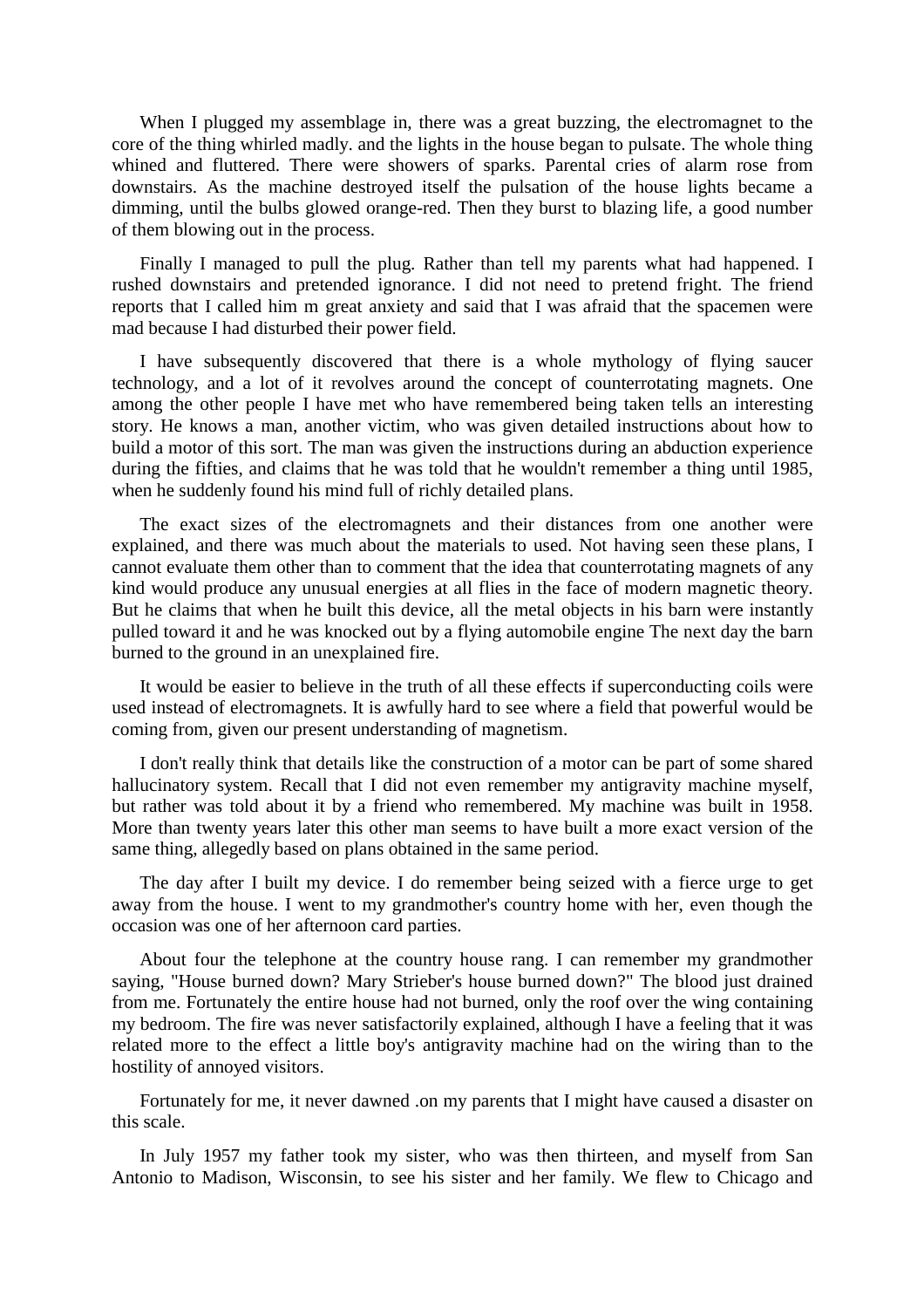stayed at the Hilton, where I accidentally dropped a large milk shake out of a tenth-floor window. We spent the night at another hotel, and then traveled on to Madison to see the relatives. A week later we returned to San Antonio on the train.

All my life I have had a memory of that train, seen from above, rushing through the night. Most of the windows are dark, which suggests that it is very late. There are thick pine woods, meaning that it must have been in Arkansas or farther north, for the Texas Eagle did not go through the pine forests of East Texas, but rather across the plains between Texarkana and Dallas and then south over rolling, featureless country.

For some reason I had never thought twice about the strange image of the speeding train. Why would I have seen it from such a position? Can it be that I really was outside of it at some point?

I remembered absolutely nothing about being taken off the train. There was a sort of confused recollection of my father crouched at the back of an upper berth in our drawing room, his eyes bulging, his lips twisted back from his teeth. But I've always assumed that was a nightmare brought on by the fact that I was so sick on the trip. My illness was violent. I vomited until I thought I would die, and for no apparent reason. Nothing came up but bile, but the spasms simply would not stop.

Now I have added to this recollection a vivid memory of the being pushing a bladder down my throat. This is not the only recollection I have of being made to eat things by the visitors. In 1968 I ended up with four to six weeks of "missing time" after a desperate and inexplicable chase across Europe. This is associated with a perfectly terrible memory of eating what I have always thought was a rotten pomegranate, which was so bitter that it almost split my head apart. A nurse put drops on my tongue to help me keep it down. But what nurse? Where? I was never in a hospital.

Something might have been stuffed in my mouth on the night of December 26. I certainly remember them trying to -get it opened. And afterward I brushed my teeth.

This is about the most disturbing thing that I have yet come across in this whole, vast experience. It is not the eating that disturbs me, because I seem to have lived, but rather the structural coherence of the thing. First I am fed and it comes back up. Then I am fed again and this time drops are used to prevent the material from returning. Years later, the feeding is such a minor part of the experience that the memory of it is covered by other things.

In short, my hallucinatory friends seem to have learned something about how to get me to digest whatever it is they are trying to feed me.

I have not thought of those hours of sickness on that train for a long, long time. I remember, though, how my father labored to help me, and after he grew tired the sleeping-car porter came in and held me over the toilet. A doctor appeared in his bathrobe and tried to get me to drink some water. The illness had begun suddenly in the middle of the night and continued until morning. I was sleeping like the dead when the train finally pulled into the old MoPac station in San Antonio. My father carried me to a cab, and we went home.

By the time I got there I was feeling much better and was eager to see my friends. We had, after all. been away for nearly two weeks in the middle of the summer, and during the last summers of childhood I sensed the increasing rarity of the days. I was fill of excitement as we drove down Elizabeth Road. No sooner had I gone through the motions of helping with the luggage than I was off, my sickness forgotten.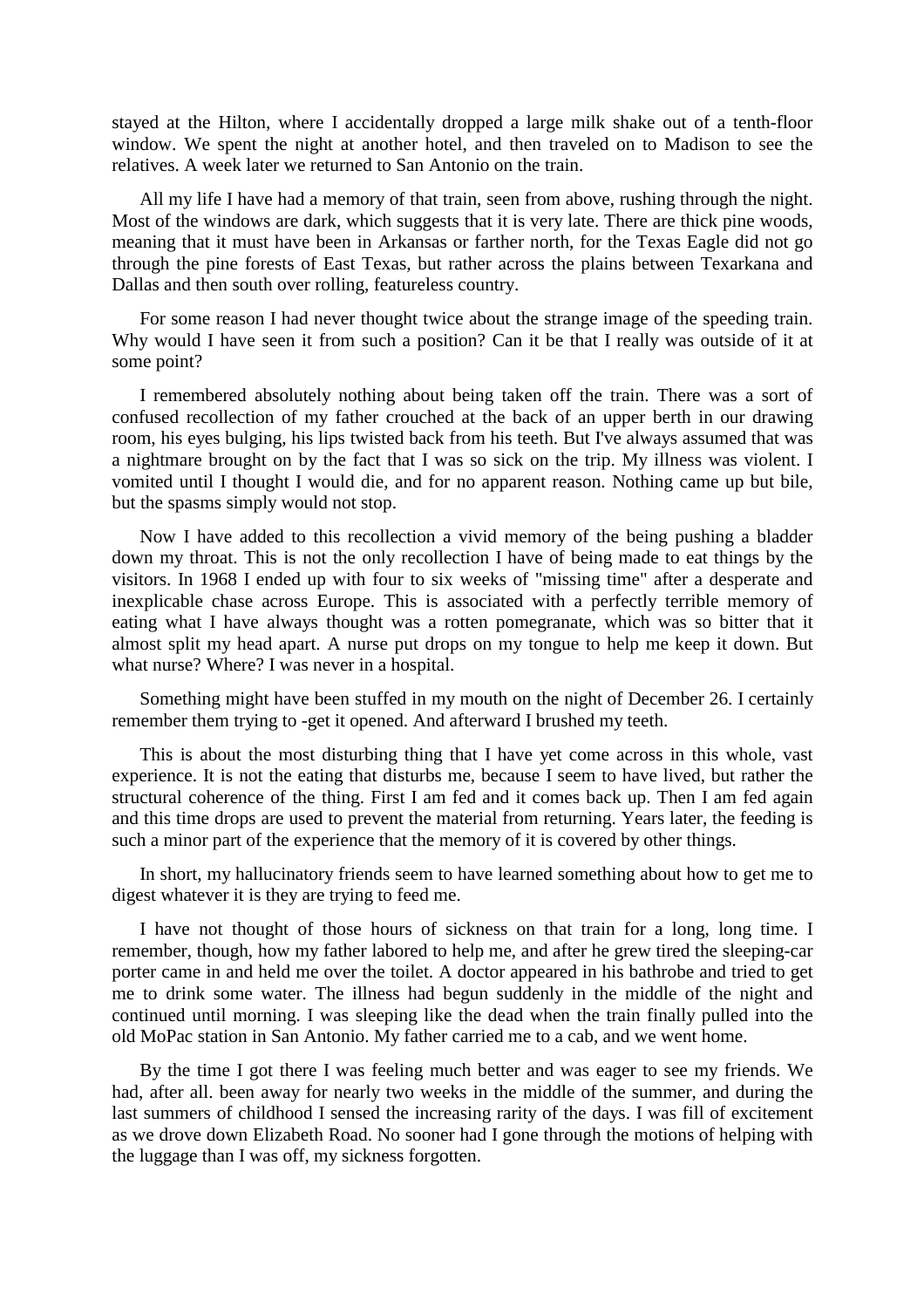I remember it was then that I told a story, which has remained in the back of my mind for years, of hearing a wolf howling and seeing one on the roadside. Even as I told that story I remember being a little confused. Since then it has lingered, the image of the wolf in the clearing and the sound of its voice echoing through the night. From that image there has flowed an intense lifelong interest in wolves, which has grown into love for this wonderful species.

The image was central to *The Wolfen* and *Wolf of Shadows*, and appears again in *The Wild*, a novel I have written but have not yet published.

I knew even as I spoke that we hadn't really seen a wolf, or heard one howl. Why then was I saying it? Where had it come from? Was it one of the screen memories which were so common to experiences with the visitors? My memory of the December 26 incident was at first blocked by the recollection of the owl. I saw an owl once before, too, during the events of 1968.

I note in passing that if my wise and determined friend from afar is a woman, it could be said that her personal symbol is an owl. Athene's symbol was the owl. The Latin word for owl is *strix*, which also menus witch. It was thought in earliest times to embody the wisdom of Ishtar, the ancient Mesopotamian "Eve-Goddess" with the huge, staring eyes. The owl was also the totem of the Celtic Blodeuwedd, the Triple Goddess of the Moon, and is associated with the notion of the Trinity, which will emerge later in this book as the most common symbolic structure of the visitors, mentioned by many people who have been taken — people who have no idea at all of its ancient importance, which has now declined to the dusty precincts of antiquarians and mythologists.

Perhaps visitors would naturally seek to the center of the soul and enter its reality, being too experienced to be interested in any but the deepest essence of our beings. Then they might well seem to be part of our mythology, part of the basis of being human.

My life is full of peculiar stories like the one about the wolf and the ones about owls. Oddly enough, my sister also has a strange story about an owl. Sometime in the early sixties she was driving between Kerrville and Comfort, Texas, well after midnight. She was terrified to see a huge light sail down and cross the road ahead of her. A few minutes later an owl flew in front of the car. I have to wonder if that is not a screen memory, but my sister has no sense that it is.

Many of my screen memories concern animals, but not all. I remember being terrified as a little by an appearance of Mr. Peanut, and vet I .know that I never saw Mr. Peanut except on a Planter's can. I said that I was menaced by him at a Battle of Flowers Parade in San Antonio, but I now understand perfectly well that it never happened. For years I have told of being present at the University, of Texas when Charles Whitman went on his shooting spree from the tower in 1966. But I wasn't there.

Then where was I? And what is behind all the other screen memories?

Perhaps on some level I do know. Maybe that's why I spent so much time peeking into closets and under beds. If I really face the truth about this behavior, I must admit that it has been going on for a long time, although in 1985 it became much more intense. Now that I have uncovered these memories, though, it has ended completely.

As a matter of fact, I cannot remember a time in my life when I have felt as well and as happy as I do now. Whatever has happened, one thing is certain: A great pressure has been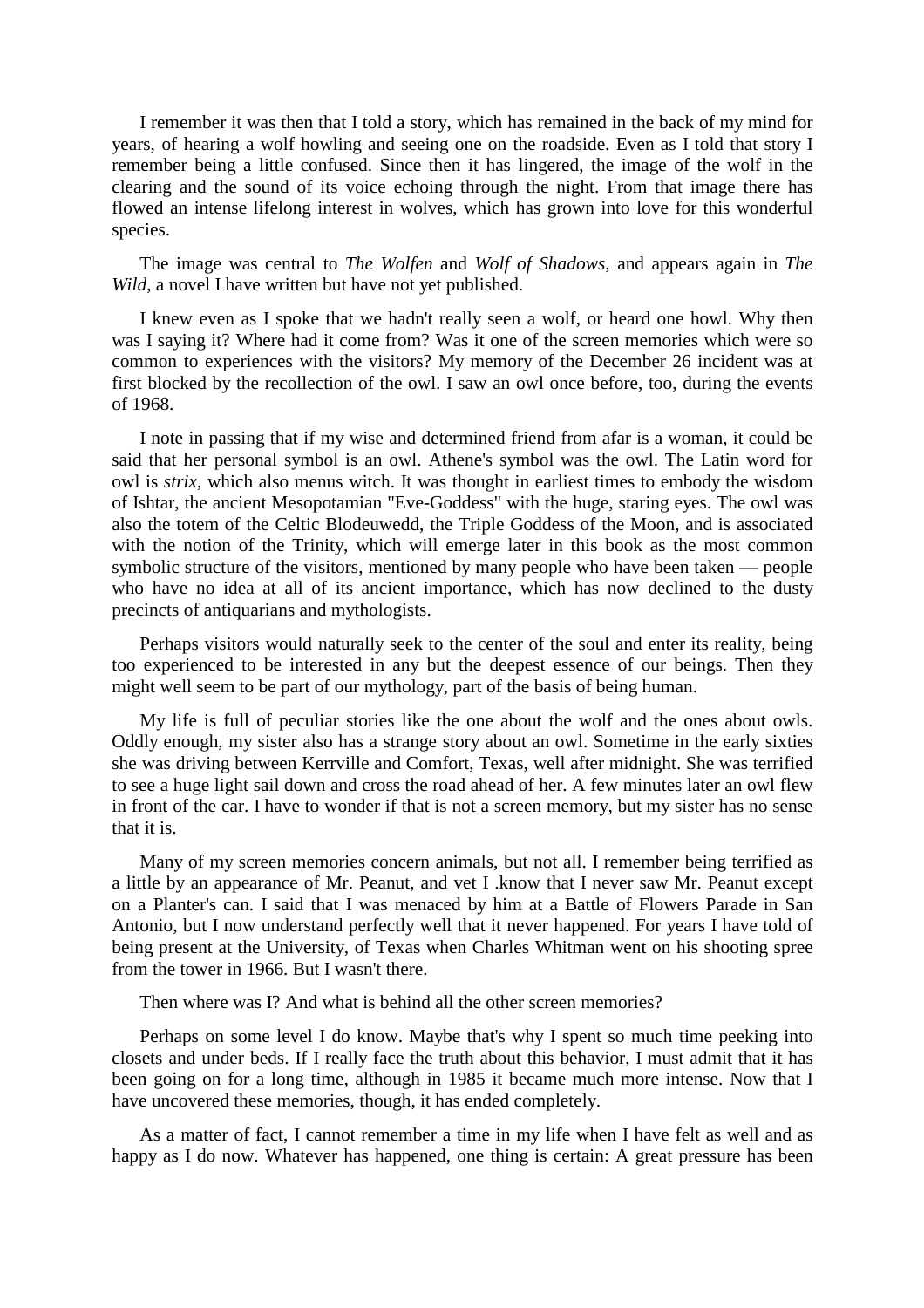relieved, and that pressure had been with me always. Was it the pressure involved in keeping my memories of them hidden? I just don't know.

This brief review at least suggests that I ought to continue my exploration of the past. Before going on, though, it might be wise to examine those last few minutes of the hypnosis session in some detail. It began when. without warning, I found myself in 1957.

Spontaneous regression can happen in hypnosis. the reason it usually takes place is that the subject encounters a memory of something that has also been seen long ago. and drops back to the previous experience.

For, me the trigger seems to have been the "You are our chosen one" speech. After that, I mentioned "others." At that instant there was a flashing image of the lady in the flowered dress being given some sort of elaborate speech, and shouting "Praise the Lord" when she heard it. Then Dr. Klein asked what others, and I found myself in vet another place but with the same being still before me, or somebody who looked very much like her.

I was excited, sitting tip in bed, looking around at the other beds, all of which contained American soldiers lying down asleep. These beds were really more like tables with solid bases and a slight inward cant from bottom to top. I remembered them as being gray in color. The soldiers were young men in fatigues, and they were sprawled as if totally comatose. It was then that Dr. Klein asked me my age, and I heard myself say, "Twelve."

I changed completely, remarkably. I was my childhood self again. It was quite wondrous. I felt smaller, I felt verve different. My mind felt different. Gone was the weight of knowledge. For those few moments I was innocent again.

I knew where I was and I was very excited to be there. At first I was sitting up, happy to be awake because even the soldiers were asleep. I was quit. pleased with myself. There was no apparent transition between the time I was sitting up awake and the time I was in a little chair, sitting before a featureless gray surface.

Something terrifically difficult happened while I was sitting in that chair. After hypnosis I recalled seeing a landscape with a great hooked object floating in the air, which on closer inspection proved to be a triangle. Then there followed a glut of .symbolic material, so incense that even as I write I can feel how it hurt my whole brain and body to take it all in. I don't remember what this was — triangles, rushing pyramids, animals leaping through the air.

Are such experiences the source of the performance anxiety that has been detected in psychological tests I have taken, or does that have to do with the many recollections I have always had of sitting in the middle of a little round room and being asked by a surrounding audience of furious interlocutors questions so hard they shatter my soul? Trying to cope with these memories as a child, I wove anguished fantasies around the figures, who became my childhood friends in some round, gray basement, drawing out the secret structures of my mind like surgeons with forceps extracting sparking neurons from my brain. I remember that they would say words, and each word they said would go through me like a hurricane, evoking every memory, drought, and feeling associated with it. This would go on for hours and hours until I begged them to stop, and I would be offered the relief o£ a brief rest at their feet, my soul confessing itself into the stern softness of their love.

Is this just a fantasy, or is it what happens when somebody tries to extract the deepest sense of a language from the mind of a child? If so, who did it? Is this a memory of the visitors at work, as it were?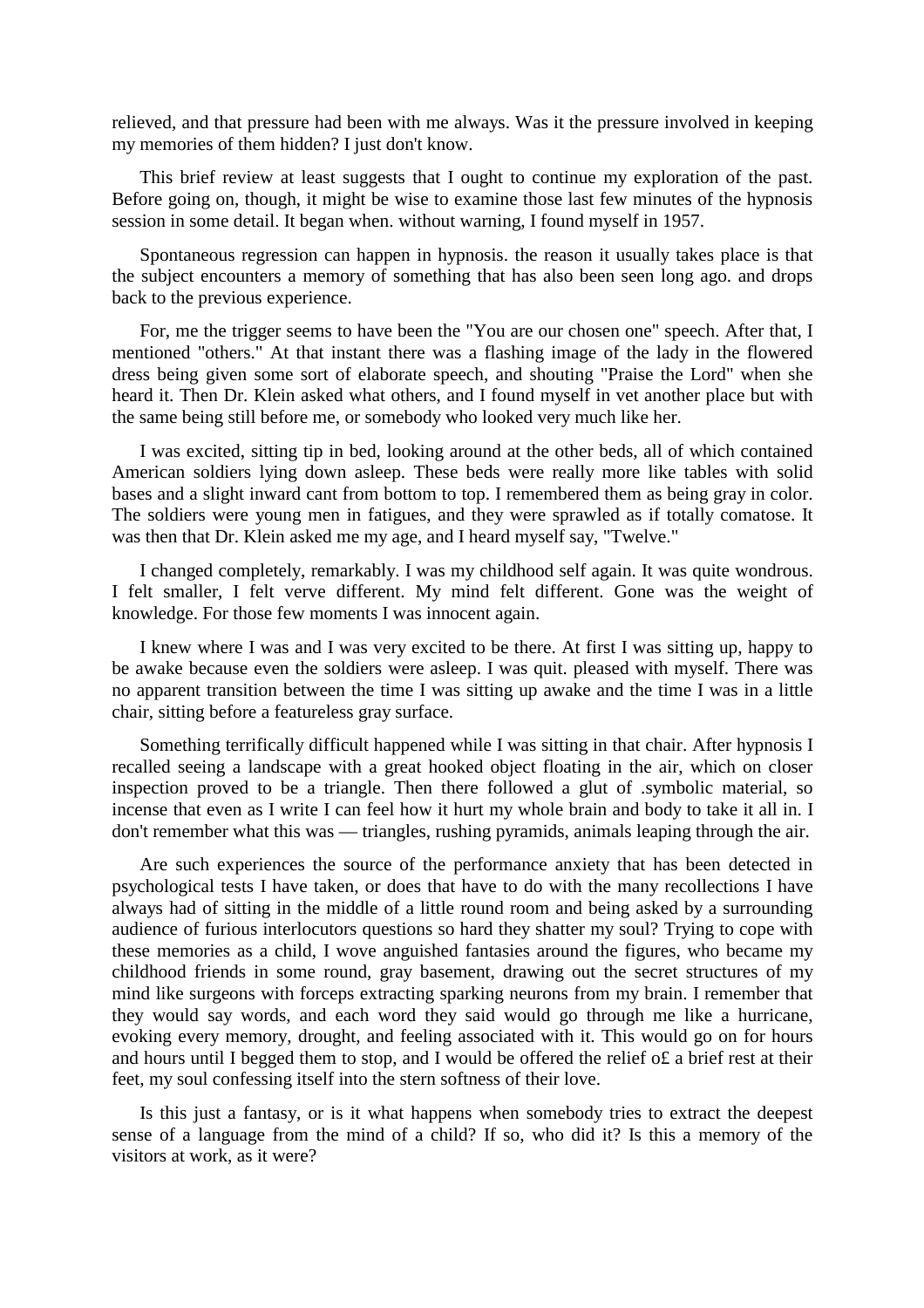In my childhood I was known as an extremely persistent questioner, so much that in school I was allowed to ask no more than three per period so that I would not take up all the time. True to form, I started questioning this being. Maybe I knew her even then — certainly I had gotten over any initial shock quickly.

I find the exchange fascinating. I asked who the people around me were, and was told what was obvious even to me. They were all soldiers. Then I wanted to know why they had been brought here. The answer is telling: "Because they were alone." It might suggest a methodology, one that is borne out by some studies of unexplained sightings: The craft seem to favor isolated areas. They do not appear as often over cities, and there are not many stories of their taking people from heavily populated places. Perhaps a limitation of technology is visible here: There are simply too many risks in populated areas.

I asked what was being done to the soldiers. The answer, typically uninformative, was, "We look then over and send them home." I can recall my perplexity at that moment very well: I relived it during hypnosis. It seemed an awful lot of trouble to go to just to examine people, and I asked, rapid-fire: "What's the point of that?" The creature seemed read to reply, but she was cut off in midsentence as if somebody had flipped a switch. For a moment she sounded like a stuck record. "The point of that is — The point of that is —" Then she stopped, as if surprised that she had been caught off guard, and said, simply, "Well," her voice melodious with amusement.

Soon after, I was watching her moving around. I did not know what she was doing, perhaps something that involved touching the soldiers with a copper-colored thing. I asked her why she looked so awful, and she certainly did look awful. I cannot imagine why I wasn't terrified. It is incredibly upsetting to see something that is clearly not human walking and moving about with intelligence. There is something that is unmistakable about the precision of consciously directed movement that is deeply frightening when seen in such an alien form.

Nothing tike this was going through my mind at the age of twelve, but the vision of that eerie being moving about among the tables remains quite clear. When I asked her why she looked so awful, she replied almost absently, without stopping her work, "I can't help that."

I wonder what Ishtar really looked like, and if the whole Greek pantheon of beautiful gods and goddesses was not something akin to the beautiful "godlike" beings imagined by people who have made flying saucers their religion. These believers seem to be people who cannot face the stark reality of the visitor experience, and so cloak the fierce, limitless eyes, the bad smells, the dreadful food, and the general sense of helplessness in a very human mythology.

I wonder if Homer and Pindar did not do the same. And why was Homer blind? It is known that many different storytellers comprise "Homer." Perhaps hysterical blindness was a commonplace among the prehistoric Greek bards out of whose tales the classical pantheon emerged. I don't blame them. Hysterical blindness and congenial belief systems would both be excellent defenses against things similar to what I have seen.

But if they have really been here so long, why did they have so much trouble getting me to keep down my feeding? Perhaps the substance has not been changed over the years to suit me, perhaps the very act of eating it has changed me. Maybe it is a process of acclimatization.

It was while I was watching the lady with the eyes moving among the soldiers with her copper wand that I noticed my sister. She was below me and to my right, lying sprawled in her nightie. I still remember how much seeing her like that scared me. She and I were very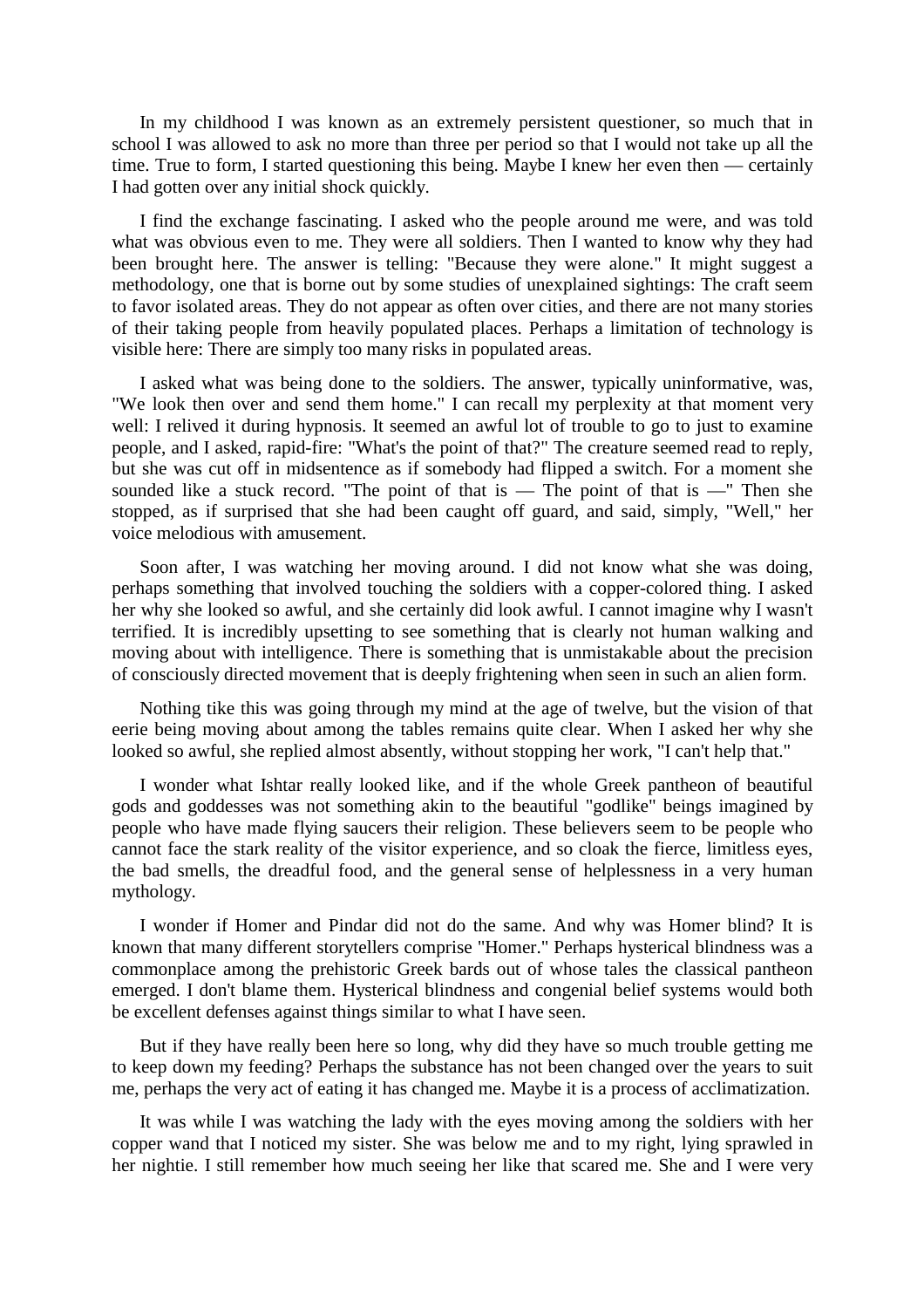close in those days. I loved her and admired her, and it was dreadful to see her looking as if she were dead. A voice told me that she was all right. This voice was definitely inside my head, I remember that quite distinctly.

Then I saw the sight that has brought me more fear than any other so far: My father was standing near my sister in blue pajamas, his arms dangling at his sides, on his face a look of surprise. Then his eyes moved until they rested on something I could not see very well, because it was invisible beside the doorway. Almost in slow motion his face simply broke up. He threw his head back and something like an electric shock seemed to go through him. making hire spread his fingers and shake firs arms. His eyes bulged and his mouth flew open. Then he was screaming, but I could hear it only faintly, a muffled shrieking, full of terror and despair.

The "awful-looking" creature now came to seem absolutely monstrous. And there was no question in my mind about its being real. It had never even crossed my mind that I might be dreaming. This was as real as any other event in my life, despite the fact that it was far more frightening even than the most frightening horror movie and would soon disappear into amnesia. As a matter of fact, it would be another year or so before I would see my first horror movie. *The Creature from the Black Lagoon*, which was shown at my summer camp. I remained at that camp exactly one day. It was later that my interest in horror stories began. Until I was about thirteen, my taste in comic books ran to *Uncle Scrooge McDuck* and *Little Lulu*. The scariest things I was exposed to were *Alfred Hitchcock Presents* and *The Twilight Zone* on television.

Under hypnosis the fear went through me like ice water in my veins. It is fortunate for Don Klein and Budd Hopkins that I was under the suggestion not to scream, because they would have hear terrible screaming, I am afraid. As it was, the sensation seemed to explode through me. For a moment I thought I was fainting. I remembered that as a little boy I just shriveled up inside to see my father in such an extremity of terror. In those days he was very much my hero. I tried to talk to him, to reassure him that a was all right. He gasped, "It's not all right, Whiny, it's not all right!" and tried to make a grab for me and my sister. His arms came up and just hung in the air while he writhed and his face worked. When he started screaming again, he became muffled.

They watched this with their steady eyes, like huge black jewels.

The closest thing I have been able to find to an unadorned image of these beings is not from some modern science-fiction movie, it is rather the age-old, glaring face of Ishtar. Paint her eyes entirely black, remove her hair, and there is my image as u hangs before me now in my mind's eye, the ancient and terrible one, the bringer of wisdom, the ruthless questioner.

Do my memories come from my own life, or from other lives lived long ago, in the shadowy temples where the gray goddess reigned?

Perhaps the visitors are the gods. Maybe they created us. Robert Crick, the renowned discoverer of' the double helix, has postulated that the genetic structure of life is so intricate that it seems designed.

According to studies led by Dr. Allan C. Wilson of the University of California, there is genetic evidence that the entire human species arose from a single female in North Africa between 140,000 and 280,000 years ago. In other words, it is conceivable that we all started from the womb of a single woman.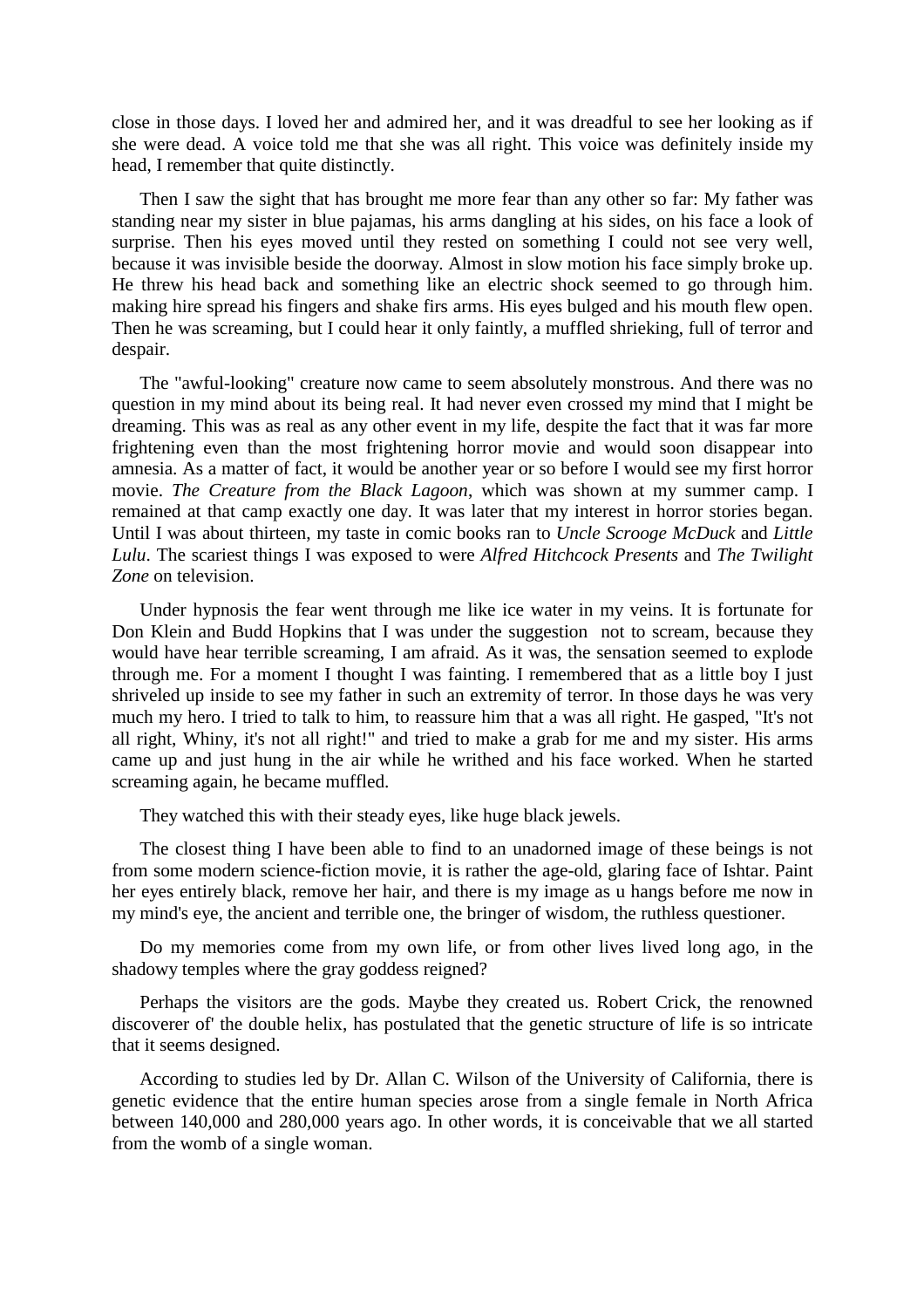If we could slip back in time and find her dashing across the ancient Mesopotamian savanna, would we also find Ishtar gliding above in an enormous triangular spacecraft like the one that was seen over Westchester County in 1983, as elusive to her struggling little creation as flying disks are to the air force?

Or would we find an even greater mystery, that the whole pantheon of our reality was somehow contained in the wobbling mind of that creature, who fell down to thank her raw new gods after a panther leaped at her throat, and by a miracle missed devouring us all.

The Journey Continued

## THE SIXTIES AND THE SEVENTIES

This expedition seemed to have reached the edge of a cliff, one that dropped far into the shadows. I wondered, if I really looked, what might I find there?

What had my life really been, and how many other lives have been lived like mine, skidding the surface of this dark mirror? I wondered, in early 1986, if a couple of recent strange events might have some relevance to this inquiry into the past.

During the third week of March I had a very peculiar thing happen to me. Sometime in the night of March 21 at the cabin I awoke and found myself unable to move or even to open my eyes. I had the distinct impression that there was something in my left nostril, and that it was being slowly moved far up my nose. When I tried to struggle, I heard a pop like an apple crunching between my eyes. The next thing I remembered, it was morning.

I noticed during the day that my nose hurt. There was a little bleeding, but as my wife and son had reported similar injuries (without the memory of something being in their noses) the week before, I assumed that it was the result of a head cold and dry winter air. But I never came down with a cold.

After March 15, they'd both had episodes of nasal bleeding, and little knots in their nostrils. Specifically, Anne had a knot in the top of her right nostril, my son in his left I now developed one in my left nostril. Theirs had gone away without incident, but mine bothered me and I made an appointment with my doctor to get my injury examined. He looked at it on March 26 and diagnosed it as a scratch to the nasal mucosa that had led to the formation of the knot. He correctly predicted that it would subside on its own over a period of days.

I thought no more about this until July 26, 1986, when I received a letter from Donald Klein in which he mentioned that many of my symptoms were consistent with an abnormality in the temporal lobe, and that the method of testing this involved a nasal probe.

The temporal lobe is arguably the most important part of the brain, the seat of "humanity" itself. It is in the temporal lobe that sense is made of perceptions. Structures there are important to emotion, motivation, and memory. People with temporal-lobe epilepsy report deja vu, unexplained panic states, strong smells, and even a preoccupation with philosophical and cosmic concerns. They also sometimes report vivid hallucinatory journeys.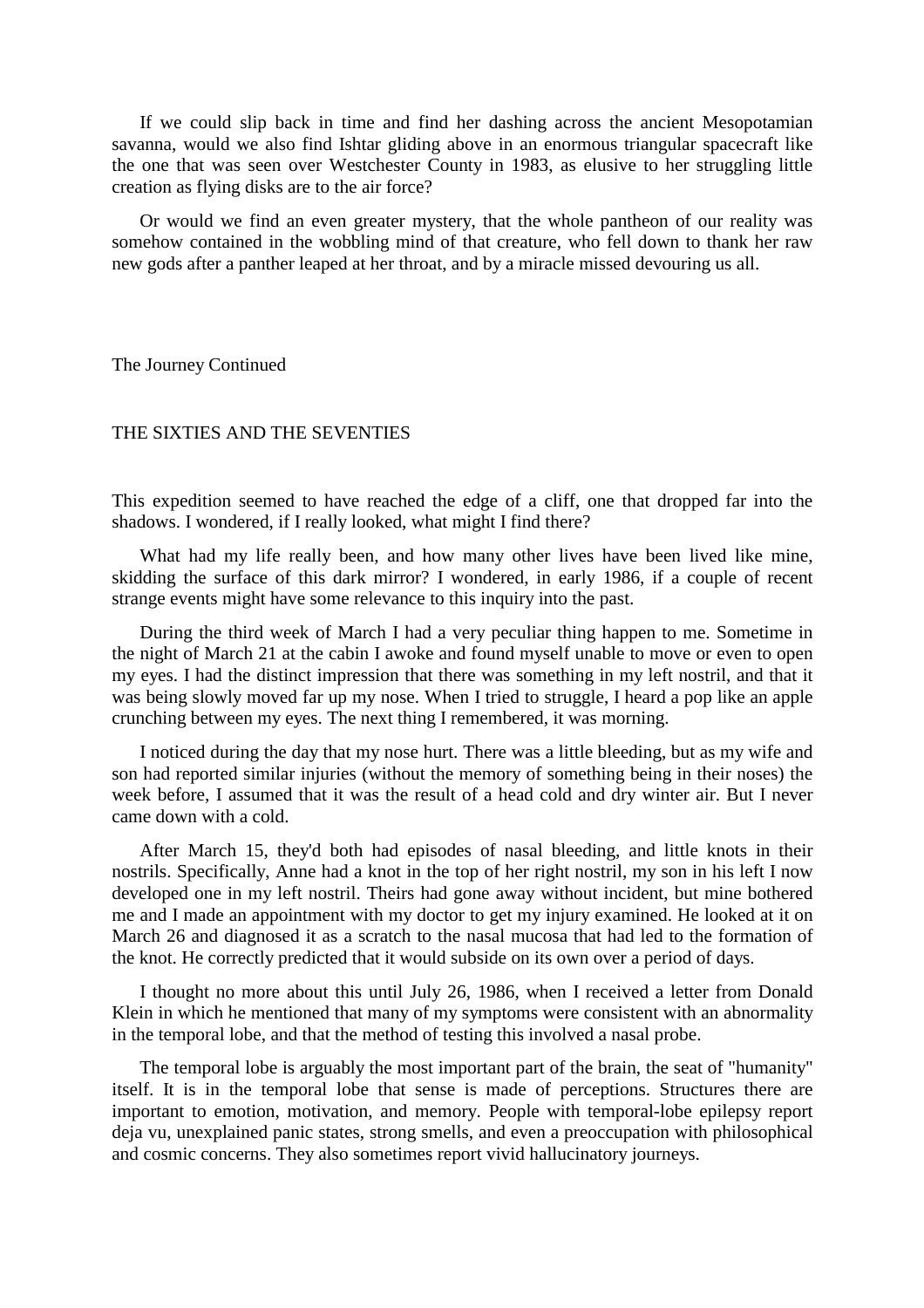Initially I seized on this as a way to explain my whole experience. I read some work by Dr. Michael Persinger of Laurentian University that postulated "temporal-lobe transients" to explain psychic and religious experiences. But the more I studied temporal-lobe disorder, the less it seemed an answer. It did not explain the overwhelming sense of the real connected with my experiences. It did not explain the physical consequences. It did not explain the witnesses. Nor did it explain the experiences of others. Temporal-lobe epilepsy was nothing more than another speculation, essentially no different and no more supportable than the visitor hypothesis or any of the other hypotheses that I had put forward. I had to fall back on the truth: I did not know what was happening, but it certainly appeared to be happening in the real world.

As it happened, the week after I received Dr. Klein's letter I met a woman who has had the visitor experience; she began her story by saying that the visitors inserted a probe into her nose, which made a sound "like an apple crunching," between her eyes. She had even drawn pictures of the probe and of the entity that had inserted it. The probe was a businesslike affair, a needle with a small, knifelike handle. The entity was familiar to me because I had seen such beings also.

I then asked Budd Hopkins for information, from his cases, of reports of intrusions into the head. Of his hundred cases, four including me reported intrusions in or behind the ear, three under the eve. and eleven, again including me, up the nose. By far the largest number of intrusions were into the nostril, right into the olfactory nerve with its connection to the deepest core of the brain — and behind that nerve, the temporal lobe.

For what it may be worth, my son and I, who had injuries to the left nostril, are also lefthanded. Anne is right-handed.

If the temporal lobe is being entered, then it may not be possible to decide between the temporal-lobe-epilepsy and visitor hypotheses. It could easily be that the visitors are affecting the temporal lobe in such .t way as to induce abnormalities that would later be diagnosed as epileptic conditions. As the reading of temporal-lobe electroencephalograms is such :t subjective business, I decided that I would arrange two separate temporal lobe tests, one by a neurologist recommended by Dr. Klein. and another through a different psychiatrist. This second neurologist carried out the' same preliminary examination done by Dr. Klein's man and came to the same conclusion: There was no evidence of abnormality. He was then given a version of' my December 26 story, but we never discussed hypotheses at all. That way, he felt no need to defend his findings against one hypothesis or another. I went to :t lab, took chloral hydrate, and endured the insertion of electrodes deep into my nasal cavity a few days later the re stilts came back: absolutely normal temporal lobe function, confirmed by both neurologists.

So whatever the visitors did, they did not damage me in a way detectable to our science. And I am not a temporal-lobe epileptic. The temporal lobe-disorder hypothesis was now triply weak: The physical consequences of what happened and the witnesses mitigated against it to begin with, and now the temporal-lobe EEG suggested that I was not an epileptic. Moreover, the beef "transients" postulated by, Dr. Persinger could not account for the elaborate experiences I had undergone. Only a full-scale epilepsy could account for them.

So far no hypothesis would explain the motive of the visitors — or the self-confidence they showed by inserting their probe through my germ-filled nasal cavity and into my brain. No doctor would ever do that, which also means that these are not buried childhood memories of operations. There is no operation that proceeds as the visitors do, jabbing their needles up the nose. What's more, the nasal intrusion is not an epileptic prelude. Mine did not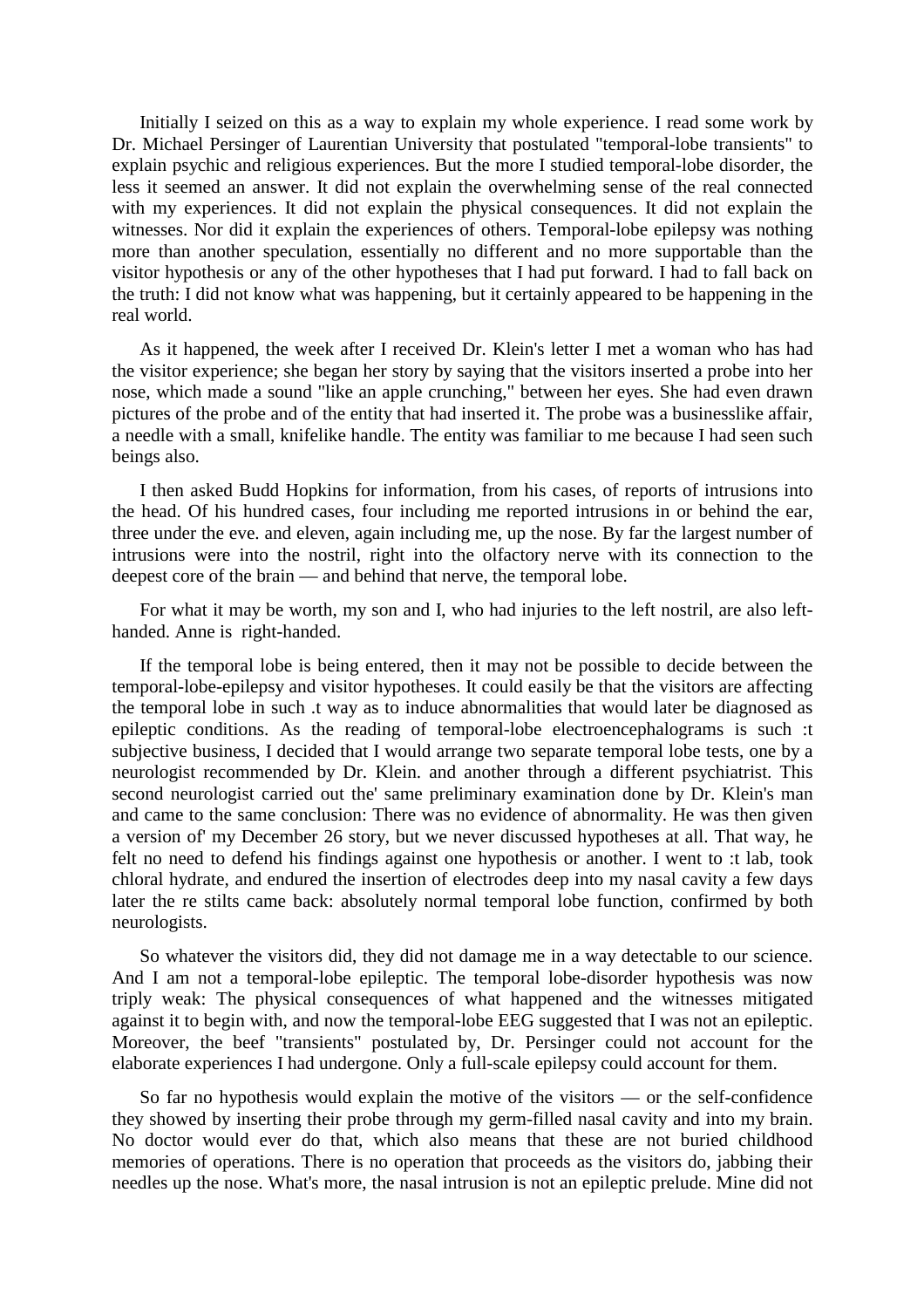occur until weeks after I had remembered and reported my first experience. Far from suggesting a disorder of some sort, the consistency of the stories and the reported side effects — nosebleeds and nasal damage — were a strong suggestion that something real was happening.

Had the temporal-lobe intrusion initiated my experience, I would be tempted to suggest that perhaps all my perceptions were somehow tied to it. But the intrusion did not initiate the whole experience. It may well have profoundly altered my perception of what happened to me — and all my past memories as well. Perhaps that is what it was meant to do.

I thought back over the previous few weeks. Most of the things that had happened since December were well documented, in the sense that I had immediately told others as soon as I was aware that they had happened.

Besides the visitation of March 15, which I will discuss in detail in a later chapter, there was one earlier incident that is worth recounting, because it was this incident snore than any other that opened the door to the past. And it did this via my sense of smell. Again, it happened before the apparent temporal-lobe intrusion, not after.

The night of Friday, February 7. we spent in out apartment to the city. I was absolutely frantic. I had an awful feeling. I felt their presence. It was palpable. Most upsetting, I could smell them. I could smell a distinct odor as if of smoldering cardboard, and it was familiar from the past. My wife could also smell this odor; it was one we had both smelled man, times. Until now, though. I had not understood its significance. There was also another odor. as if of cheese and cinnamon, that I remembered from December 26.

I remained lying in bed. sweaty and sleepless. But I was shocked to discover that hour hours had passed without my noticing. very suddenly. I was reading at midnight, turned a page. and saw by the clock that it was four A.M. and I was no longer wearing my pajamas.

When I got up the next morning I found two little triangles inscribed on my left forearm. I don't know what happened, and there is no way at all to explain the event in a conventional manner. The larger triangle was quite straight. delicately incised in just the outer few skin layers as if by the work of a skilled master surgeon. The other triangle. very tiny. was pointing at the larger one.

On the morning of February 8, I stood looking down at those triangles with the shower pounding on my back. I also remembered the odors I had smelled the night before. Odor is an excellent trigger of memory, and the odor of smoldering seemed to unlock a lot of doors.

I last smelled it in 1972 or 1973. My wife and I had gone down to San Antonio to see my family, and we were sleeping in my sister's old bedroom on the second floor of the house. Across the hall was another bedroom, which had been mine when I was a boy. In the middle of the night I suddenly awoke with the impression that I'd just heard a loud noise. I decided to get a glass of water. As I left our bedroom I noticed a strange smell, like smoldering cardboard.

As I went toward the bathroom to get my water, a small, dark figure with a red light in its hand burst out of my old bedroom and dashed downstairs. I was momentarily astonished, but decided that it must have been a family member. The fact that this individual was much smaller than a human being did not bother me in the least, nor even give me pause. Why not? Maybe for the same reason that none of us remembered the events of the night of October 4. Maybe I was led to reason thus.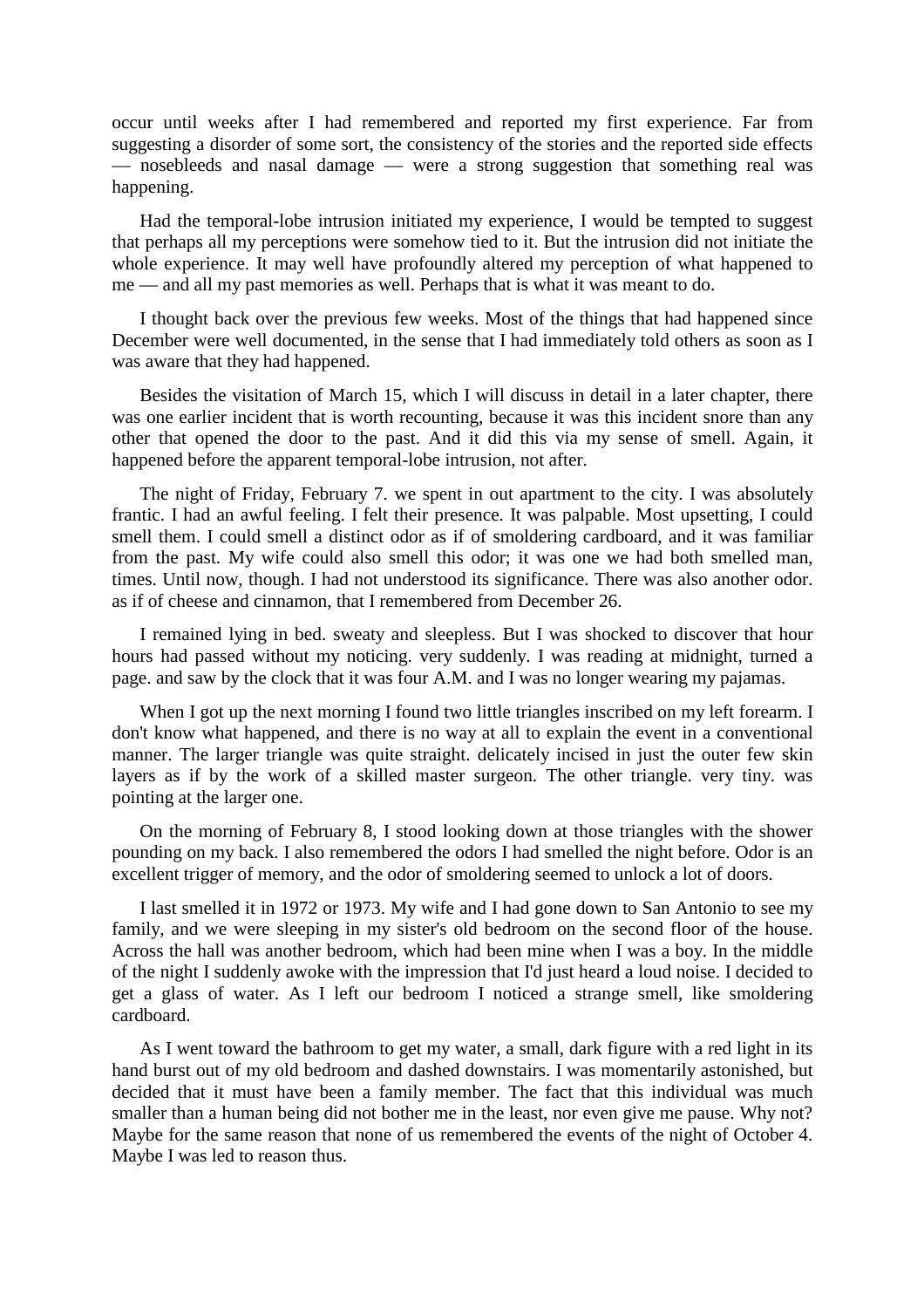There are reports of visitors carrying small lights, and the fairy lore contains dozens of instances of "fairy stones" that glowed.

There was no sequel to the appearance of the small figure, except perhaps a family member's comment the next morning that he had had a terrible nightmare. Nothing further was said then, and he does not now remember the incident at all, much less the contents of the nightmare.

I am amazed to think how much of a fugitive I have been. Another individual I have met who has had visitor experiences, a young woman whose story of a disappearing pregnancy is medically documented as not being of hysterical origin, also describes a lifetime of running. "All of my life I wanted to move to New York because of the lights and the people."

So did I. And it turns out that she lives a block from me. We have both been running like mad, and we wound up around the corner from one another. A coincidence? Probably, but the mind seeks for large and subtle designs, images in clouds, hunters marching the stars, always for the hidden sense of the world. The same urgency to understanding that drew early man to imagine the constellations in the random spatter of the night sky might draw me to make false connections. And yet, without a general theory of coincidence, how could I know what was finally true? I searched on, deep into my past.

At the age of nine I had been sleeping out with a friend on a lovely Texas summer night when something woke us up in the wee hours, perhaps an owl killing a rat, the stopping of the crickets, or moonset. In any case, we found ourselves awake and deliciously alone in the dark. We went exploring the quiet slips of the night, through our familiar places, the wide lawns and tangled bushes, all transformed by shadows into a new world. The vacant lot behind our house was then an acre of tall sunflowers, taller than either of us boys. We were wandering through these stalks when we heard someone coming toward us. My friend turned and ran. I stood there, then turned and ran as well. When I reached our sleeping bags I was astonished to find him already so completely asleep that I could not wake him up. How could he have gone from running in terror to being dead to the world like that? And why was he still outside at all? Why hadn't he gone running into the house? Again, our behavior was totally at variance with our experience.

He and I also saw a huge object cross the sky one summer night, an event that I have always remembered as particularly strange. I called him after a lapse of twenty five years. We talked for some time, then I asked about those two nights. I told him nothing specific about my other experiences, nor did I discuss visitors. Of the first memory he said, "We were probably just scared by a dog." He had this to say about the second: "Oh, yes, I remember that thing. It was huge. It looked just like a — well, it was strange-looking. And there was a black car." I remembered that, too. Immediately after the object passed overhead an old black car showing no lights went racing down Elizabeth Road in the same direction that the object had gone.

Were these descriptions of events as they had happened, or screen memories? Perhaps, if great care is taken, a method can be devised of finding an answer to such questions, a method more reliable than hypnosis.

I also recalled flying with some people over the roofs of the neighborhood in a thing like a rubber raft, and waking up on more than one morning with bits of grass and twigs in my bed, as if I had been abroad to the night.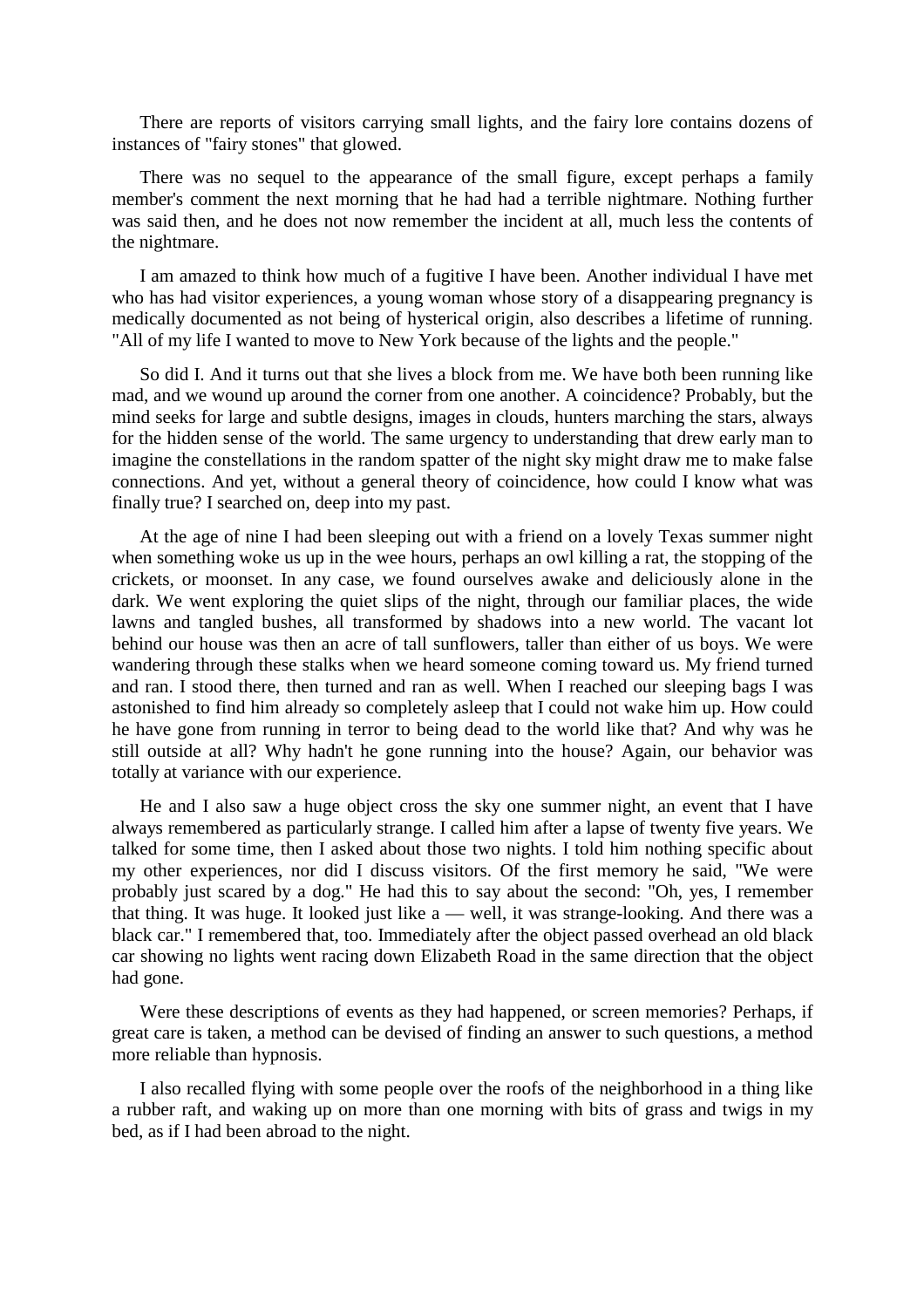There wasn't anything else even that specific, except for a memory of a terrifying round object hanging in some forgotten babyhood sky, and seeing a crowd of big, gray monkeys coming up across the hillside. Apparently this took place at my grandmother's country home when I was about two, which would have been in the summer of 1947.

From the night at age nine to an event in Austin in September 1967, there were few specific recollections except those that emerged under hypnosis, and none was clear. By 1967 I was attending the University of Texas. In the last week of August I had just rented a new studio apartment and moved back to Austin from San Antonio for the semester when I had an experience I now understand to have been what is known as a "missing time" experience, lasting at least twenty-four hours.

I had moved into the apartment the day before and was sitting on the couch about noon eating a TV dinner when I was confused to discover that the dinner seemed to have hopped from my lap onto the coffee table and gone cold. Now I wonder if there might not have been a period of missing time at that point. I remember getting up to rehear the food and noticing that it was already two P.m. I decided that I had fallen asleep while eating. I put the TV dinner in the oven and turned on the timer to heat it for fifteen minutes. Then I turned back to the oven to check the temperature setting. I was suddenly woozy, my mouth dry, and the sun was going down outside! The dinner was cold again, and I had — and have — no memory of how the intervening hours had passed I got scared, deciding that I had been the victim of blackouts, and tried to make a phone call for help. It was midnight by the oven clock when I put my hand on the phone. There was no discontinuous memory at all, no sense of being unconscious. One moment the timer showed a little after six and the sky outside the kitchen window was glowing, then I moved toward the phone and the timer showed midnight and the sky was black. It was exactly as if six hours had somehow passed in less than a second. I then began trying to make my way out of the dark apartment. I was terrified. I shook with fear, and I was so thirsty I could barely stand it. The next thing I knew, I was in front of the sink. The water was running and running into a full glass. My watch said four-fifteen. I rushed out the door of the apartment, and found myself in the cool of a Texas predawn. At this point I remembered something of awesome beauty taking place in the sky, which I later told friends must have been a display of the Perseid meteor shower, which was not active then but had been early in August. I drove to an all-night restaurant called the Nighthawk on Guadalupe Street and had a huge breakfast of toast, eggs, bacon, cereal, coffee, and at least six glasses of orange juice. When I described this singular twenty-four hours to Jim Kunetka, who is good at coining words, he invented a name for my state. He called it a "larconic trance." For years we have laughed about the larconic trance, but I am not laughing anymore. There is no evidence that I suffer from any malfunction of the brain. And I was as sane then as I am now.

Some weeks later there was a frightening sequel. I was lying in bed at my grandmother's house to San Antonio, reading *Time* magazine. It was late at night and I was about to go to seep. In those days I used to stay with my grandmother when I went to San Antonio because my brother, then a teenager, had effectively taken over my old room at home.

Lying in that bed wide awake I had an experience so strange and frightening that I remember it to this day with total clarity. I was suddenly transported back in time and back to Austin a few weeks earlier. I leaped into my car and backed out of the apartment house parking lot. It was night and the windows of the car were closed. I couldn't see out at all. In fact, I could see nothing but the reflection of the inside of the car. I was so blind that I was forced to stop. Something approached the tar. I was frightened to see, peering in the window with its face pressed almost to the glass, what seemed almost to be a demon with a narrow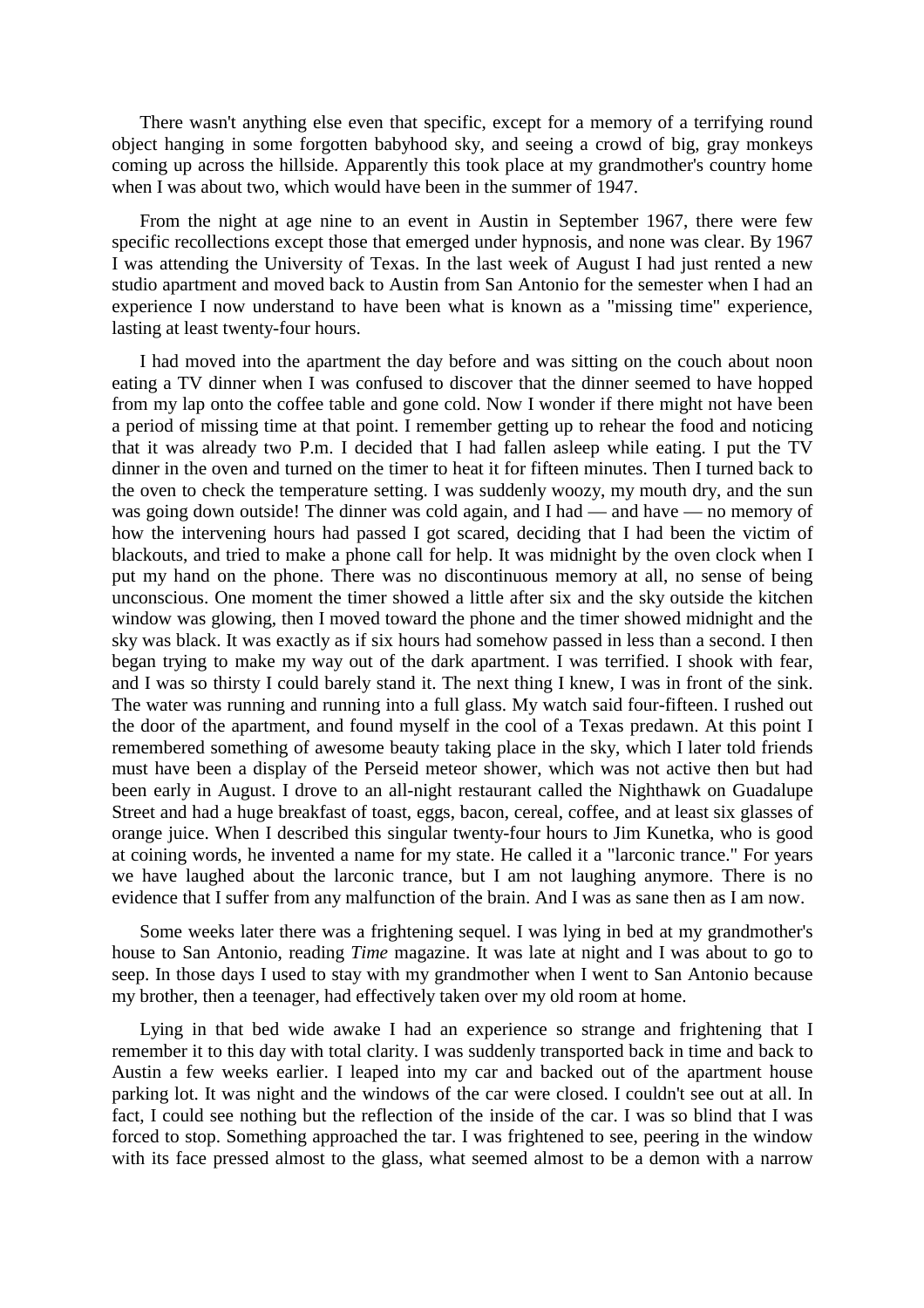face and dark, slanted eyes. It spoke to me its a high, squeaky voice, and I remember saying that we couldn't leave the car out in the middle of the street.

Then I found myself in an agonizing struggle. I was at once in the car, fighting to keep driving away but unable to overcome an urge to get out and go back into the apartment, while simultaneously fighting, in the real world, an overwhelming urge to -get out of bed and rush outside. I lay on the bed, flopping like a fish. Then it ended. Contrary to my impression, I did not move an inch. The magazine was still propped up in my lap. I could see my grandmother in her bed in the room across the hall, reading quietly. This terrible nightmare had obviously caused not a stir.

Long into the night I lay with the light on. Toward dawn I slept. I believe now that this was a nightmare memory of an attempt I made to escape whatever unearthly thing happened to use in my apartment in Austin. I was reliving an experience which at the time it happened was so unspeakably terrifying that I still don't recall the actual event, only the dream.

There then began a pattern of running that has persisted in my life until the present. A few weeks later I suddenly became obsessed with the notion of getting away from the University of Texas, out of the United States, of going wherever I could, as far away as possible. I fantasized about living in a nice little apartment in some enormous city. I wanted bustle and bright lights, not the sparse Texas landscape and the starry nights.

I didn't have much money, so I contrived various means of getting enough to leave. I obtained a loan from the Minnie Stevens Piper Foundation in San Antonio to study film at the London School of Film Technique. I earned some money translating Seneca's *Thyestes* into English and converting the translation into a film script for the U.T. Department of Radio, Television and Film. I worked as a camera operator. By January 1968 I had saved enough money and I left for London. I have never in my life been so glad to see the back of a place as I was to see the back of Texas. For years I have explained my sudden departure by saying that I couldn't stand the place after the Charles Whitman sniper incident. The truth was, I could have remained after that incident. It was my secret terror that drove me away.

My first few months in London were bliss. I felt as if a burden had been lifted. The school was fun. I spent a great deal of time in film-history classes watching old movies. My nights were occupied at the National Film Theatre watching more old movies. I met interesting friends. Then, in July, there was another incident. I cannot recall what happened with any clarity. It was simply too confusing, too jumbled. I was at a friend's flat in the King's Road, Chelsea. For years I have described it as a "raid" from which I escaped by "crossing the roofs." What I actually remember is a period of complete perceptual chaos, followed by the confusing sensation of looking down into the chimney pots of the buildings. Then there was blackness. I woke up the next morning in my own place with no idea of how I got there. Whatever may or may not have happened in the flat was never acknowledged or referred to again by anybody who was there, with one exception, which I will recount in a moment.

The next day I decided to leave London for the Continent. I couldn't stand England for another week, not another hour. One of the people who had been present in the flat warned me against going, saying that I would "never come back." I scoffed. It was to be a two-week vacation. He said that he would get a witch to cast a spell to bring me back. I thought, What *superstitious nonsense*. Recently I looked him up and asked him about this incident. He couldn't think why he had acted as he did, although he remembered a feeling of dread being associated with my journey.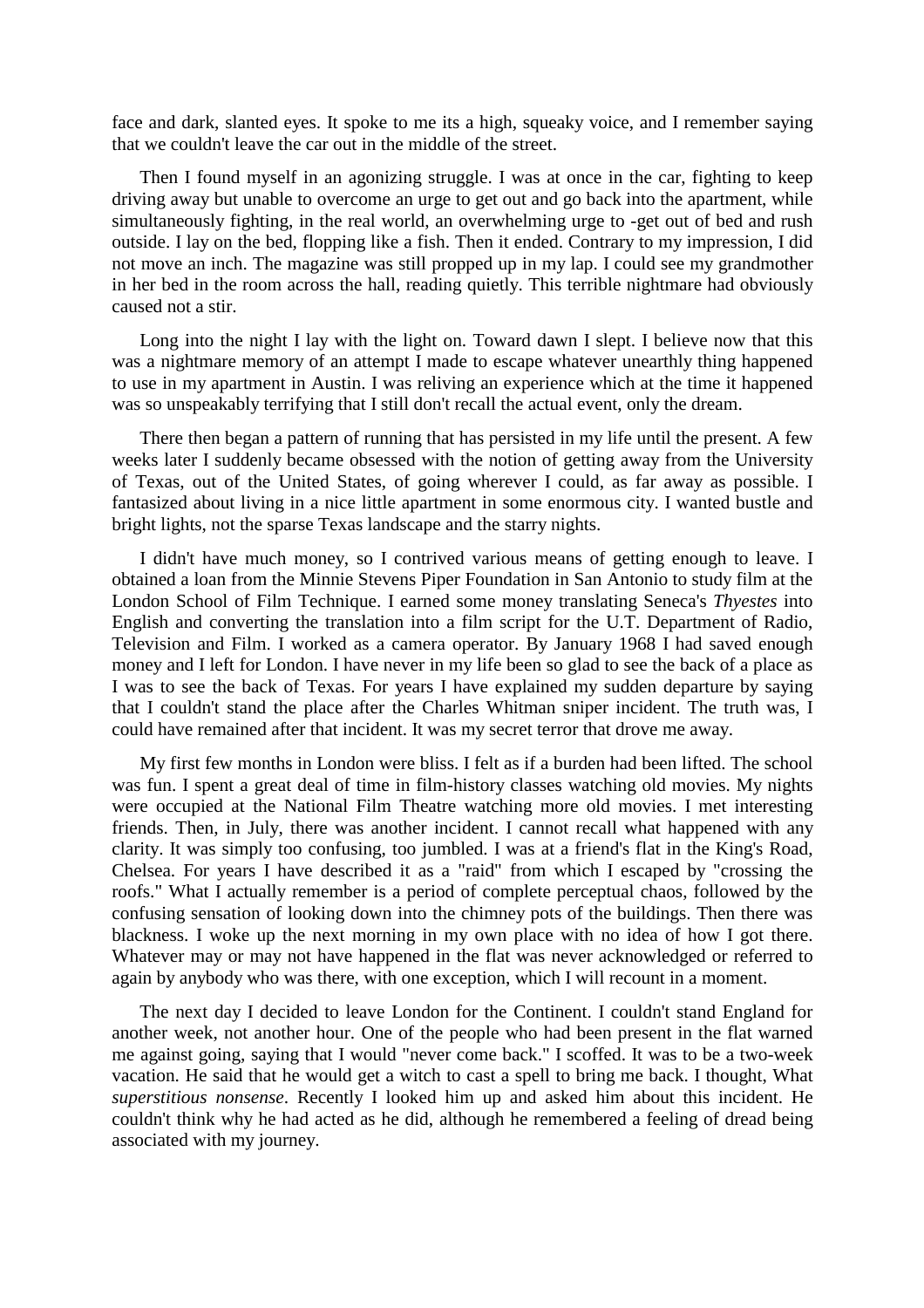I took the train to Italy, second class. On the train I met a young woman and we began to travel together. At this point my memories become extremely odd. If I do not think about them they seem fine, but when I try to put them together they don't make sense. I recall that we went to Rome, but that we spent a few days in Florence on the way. For eighteen years I told the story that I stayed in Florence for six weeks. But when I went there in the summer of 1984 to promote Mondadori's Malian edition of *Warday*, I realized that I had almost no memories of the place. Even so, I placidly accepted this anomaly. For some reason, I left the young woman in Rome and dashed off on the train with no ticket, traveling almost at random. I ended up in Strasbourg, where I saw the cathedral, then suddenly rushed to the station and grabbed another train, a local, that crept across France, ending in Port Bou on the Spanish border. There I took a Spanish train to Barcelona. I was broke, so I holed up in a back room in a hotel on the Ramblas. I can remember nights of terror, being afraid to put out the light, wanting to keep the window and the door locked, living like a fugitive, never wanting to be alone, haunting the Ramblers, grateful for the unceasing crowds. The rest of the memory is a jumbled mess. I am just not certain what happened, except that I lost weeks of time. I remember something about being on a noisy, smelly airplane with someone who called himself a coach, and something about taking a course at an ancient university. I also recall seeing little adobe huts, and expressing surprise to somebody that their houses were so simple

I returned to London in an odd way, weeks later than I had planned, with no way to explain those weeks. I cannot say how I got back. What I do know is that I found myself outside a hotel at about six in the morning. I went in and booked a room, then slept until noon. After lunch I went to my lodgings and found that my room had been let and my belongings stored in a trunk in the basement. The management was quite put out. They told me that I had said I would be gone for no more than two weeks and had disappeared for much longer. Since I had not kept a my rent, my room had been given to another student on their long waiting list.

At the time, I simply accepted all this, stayed with a friend for a while, then found a fiat on Westmoreland terrace in Pimlico, where I lived until December 1968. If such incidents were a frequent occurrence in my life, I might suspect some sort of trance or fugue state. There are certainly many odd incidents, but they are too variable in their nature to suggest the symptomatic consistency of disease.

I recall little more until the spring of 1977. From 1970 until then, my wife and I live in a two-room fiat on the top floor of an old building on West Fifty-fifth Street in Manhattan. We were happy there, if cramped. Our marriage grew solid there, and we became confirmed in our life together. One evening in April 1977, something so bizarre happened that I still cannot understand why we didn't make more of it. With both of us sitting together in our living room, somebody suddenly started speaking through the stereo, which had just finished playing a record. We were astonished, naturally, when the voice held a brief conversation with us.

The voice was entirely clear, not like the sort of garbled message sometimes picked up from a passing taxi's radio or a ham operator. Never before had it happened, and it didn't happen again. I do not remember the conversation, except the last words: "I know something else about you." That was the end. I was left dangling. We did not completely ignore the incident. I called the Federal Communications Commission. A man explained to me what I already knew, that ham radios and taxis and police radios sometimes interrupt stereos. But a conversation, he asserted, was impossible. Our stereo had neither a microphone nor a cassette deck. It was a KLH, a good and relatively inexpensive model readily available in the midseventies. At the time, I'd had it for about four or five years.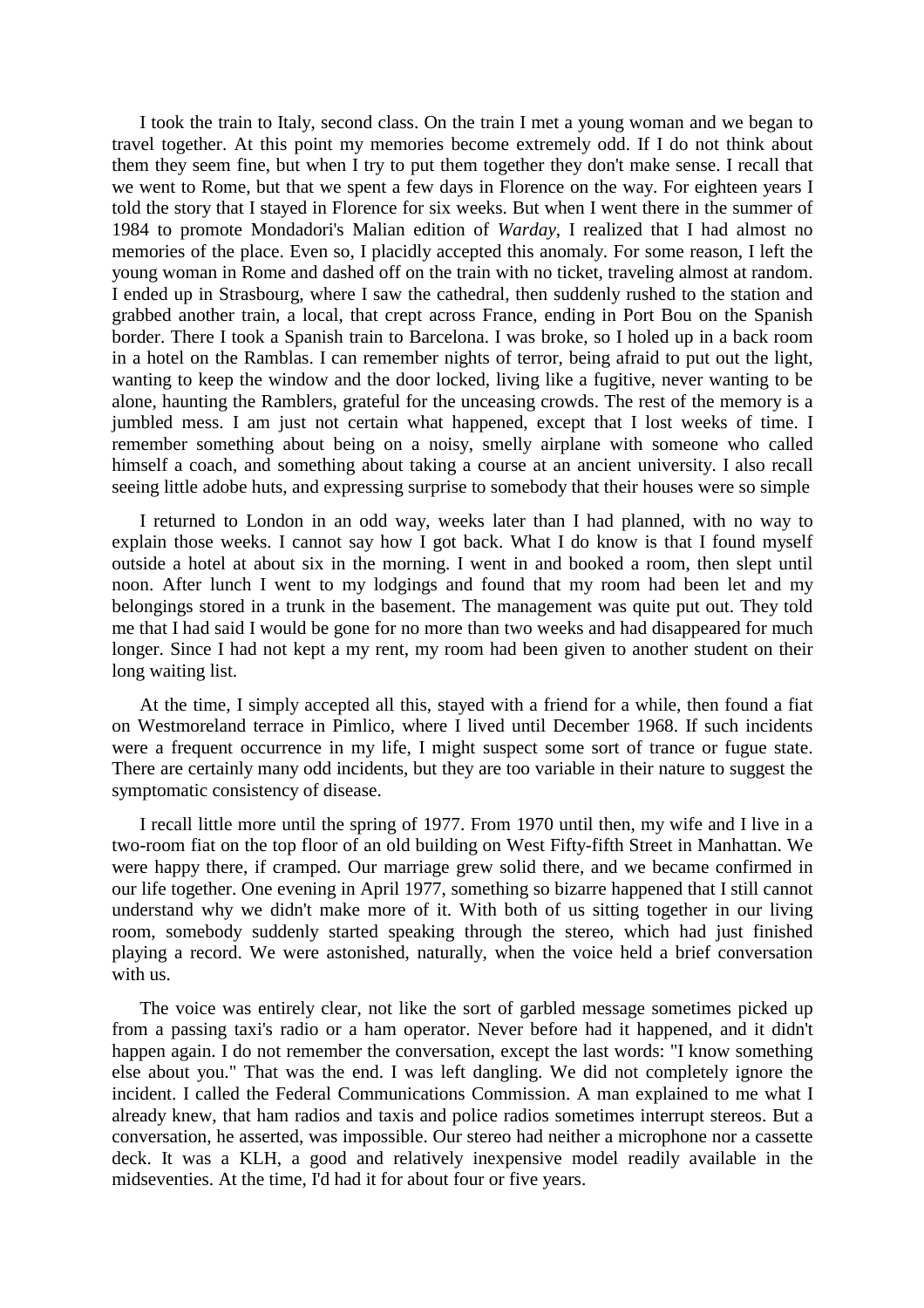A few weeks later I became possessed of an overwhelming desire to move. Anne agreed. There were good reasons: We needed more space, and I'd gotten a nice raise (I was then working in the advertising industry). We could afford a move. By the end of May we .were living on West Seventy-sixth Street on the top two flours of a brownstone. All went well there until the next year. In June 1978 something terrible happened in the middle of the night. I have variously thought of it as a phone call followed by a menacing visit, and as a series of menacing phone calls. I do know that I called the police, and they came up and checked out the roof, finding nothing. I remember only looking out our, bedroom window onto the roof garden and seeing somebody standing there. Just a prowler, perhaps, but it has always seemed to me that there was more to it than that.

Again without relating the incident to a subsequent sudden desire to move. I almost immediately decided to move to Connecticut. We rented a house in Cos Cob, the term to begin in July 1978. We then left :dew York for Texas, spending most of the intervening weeks there. We slept no more than a few additional nights in that apartment. Again, we felt we had good reason to move. We had forgotten the horrifying incident, whatever it was, and attributed what in retrospect seems the obvious outcome of panic to a rational desire to leave the city. Because Anne was pregnant, we wanted to get out of our walk-up. It never occurred to us that we were making a radical move to another city almost on the spur of the moment. We were running, but we didn't know it.

We didn't remain in Cos Cob for a full year. In early 1979 I was awakened by the bizarre impression that there were people pouring in through the windows of our rather isolated house. I was terrified. We had a new baby. I remember trying to get to him and that is all I remember. A few nights later we were awakened by the neighborhood filling with terrible screams. Even though we called the police, they never came, and nothing was ever said by neighbors about the shrieking. Within weeks we had left Cos Cob because we were "tired of the country" and wanted to get back to city living.

An interesting further occurrence of screaming took place in August 1986 in Provincetown, Massachusetts. We were staying with friends. In the middle of the night we were awakened by truly bloodcurdling shrieks coming, it seemed, from above the house. Neither our friends nor anybody we spoke to the next day had any memory of anything unusual happening that night-except for one person. When I asked him if he'd slept well, he said that he'd been awakened by screaming. His house was about a mile from ours. He, also, has had a visitor experience in his past.

In January 1980 we took an apartment on the top floor of a high rise on East Seventy-fifth Street. All went well until September of that year. This episode began when I saw a strange light streak down the night sky. It moved faster than an airplane and left me with the feeling that it had something to do with me. I was deeply and inexplicably moved, and left with an obscure foreboding. In the middle of the night we were awakened by our son's crying. He was desperate, almost wild with terror. I rushed into the living room, heading for his bedroom. I recall the impression of a small, dark figure dashing toward the sliding doors that led to our thirty-third-floor balcony. Then there was a terrific explosion and beads of glass burst out of the pantry. I kept running for my terrified baby. reaching his crib after what seemed an eternity. I cradled him in my arms while Anne rushed through the house turning on lights. Then she took our son and I went to see what on earth had happened. A siphon of seltzer had exploded, so violently that the glass was reduced to ads, to dust. There wasn't a trace of the water that had been inside. Anne cleaned up the mess while I calmed our son. Then we went back to bed.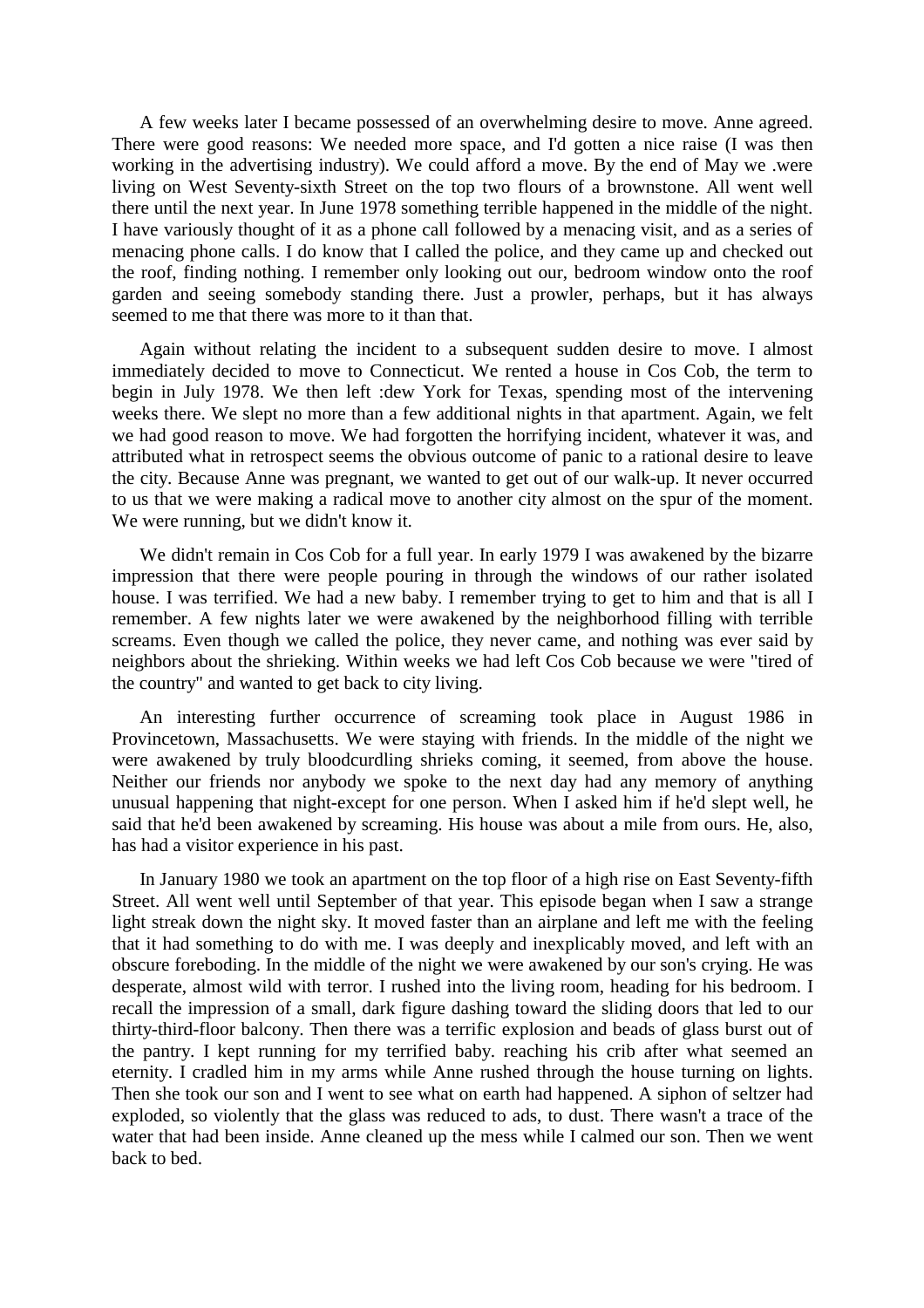In November we closed on a co-op and by January 1981 had moved again, this time to our present apartment in the Village. A dozen times I have told a story of being menaced by an old college acquaintance, whose terrifying appearances and phone calls had driven us from our Seventy-sixth Street walk-up to Cos Cob, then from there to the East Seventy-fifth Street high-rise. and finally to the Village. A part of this myth is the kindly detective who hypnotized me and enabled me to identify this individual by listening to his voice on a tape. Then we put a stop to his game by simply phoning him back after one of his vicious calls. But it didn't happen: none of it happened. It's just a screen memory, like the story of the six weeks in Florence that never happened. (After I realized that I had not actually been there that long, I began to believe another story, that I had gone to Russia and then to France. and been caught in the French strikes of 1968-without reference to the fact that they ended two months before I crossed France.) But why do I need these absurd stories? They are not lies: when I tell them. I myself believe them. I don't lie. Perhaps I tell them to myself when I tell them to others. so that I can hide from myself whatever has made me a refugee in my own life.

A year passed in the Village. quite pleasantly and uneventfully. Then came what we called the incident. of the "white thing." It took place in the apartment and began with the most down-to-earth member of our family. Anne. One night she woke up screaming and reported that something had poked her in the stomach. She had seen it. too: It was translucent white and about three feet tall. She was greatly agitated. Naturally, we took this to be a nightmare. Nothing more was said about it. Certainly, nothing was said to our son.

The next night at about ten I was sitting up and reading. Anne had just turned over to go to sleep. Suddenly I was struck on the arm. As I turned I saw a small, pale shape withdrawing into the hall. I jumped up and followed it, only to find the hall empty. It hadn't been our son: He was peacefully asleep in bed. Again, Anne and I hardly discussed the incident. When she asked me why I'd gotten up, I muttered something about her nightmare being contagious. The next morning I noticed a distinct bruise on my arm, but assumed that I must have banged into a table or something.

A few nights later our son suddenly began screaming the house down. I leaped up out of bed and went to him. He was terribly frightened. He said that "a little white thing" had come up to his bed "and poked me and poked me."

Neither Anne nor our son showed any physical evidence of injury.

The next Sunday Anne and I were at a wedding reception. I called home and our babysitter's mother answered the phone. She said that there had been some trouble, but everything was all right. Needless to say, we went home, leaving the reception almost before it had begun and incurring the permanent anger of the bride and groom. Something had happened to the sitter. She said that she'd been cooking her dinner when a child in a white sheet had startled her by peering into the kitchen from the fire escape. Only my wife heard this story. I did not. We have tried to find this sitter, but it's been years and we know that she did not remain in the area past that semester. We cannot remember her name. There is thus no way to tell whether my wife remembers the story correctly. We finally realized that there was something weird about the white thing. I have to admit that my thoughts went to Casper the Friendly Ghost. Strangely enough, there are other instances of a similar white figure appearing in the context of the visitors, and even acting very much as this one had acted.

However amused I might outwardly have been about the incidents, within a few weeks I was on the run again. The co-op went on the market, although we once again didn't relate our desire to move to any disturbances. We had decided to move back to the Upper West Side.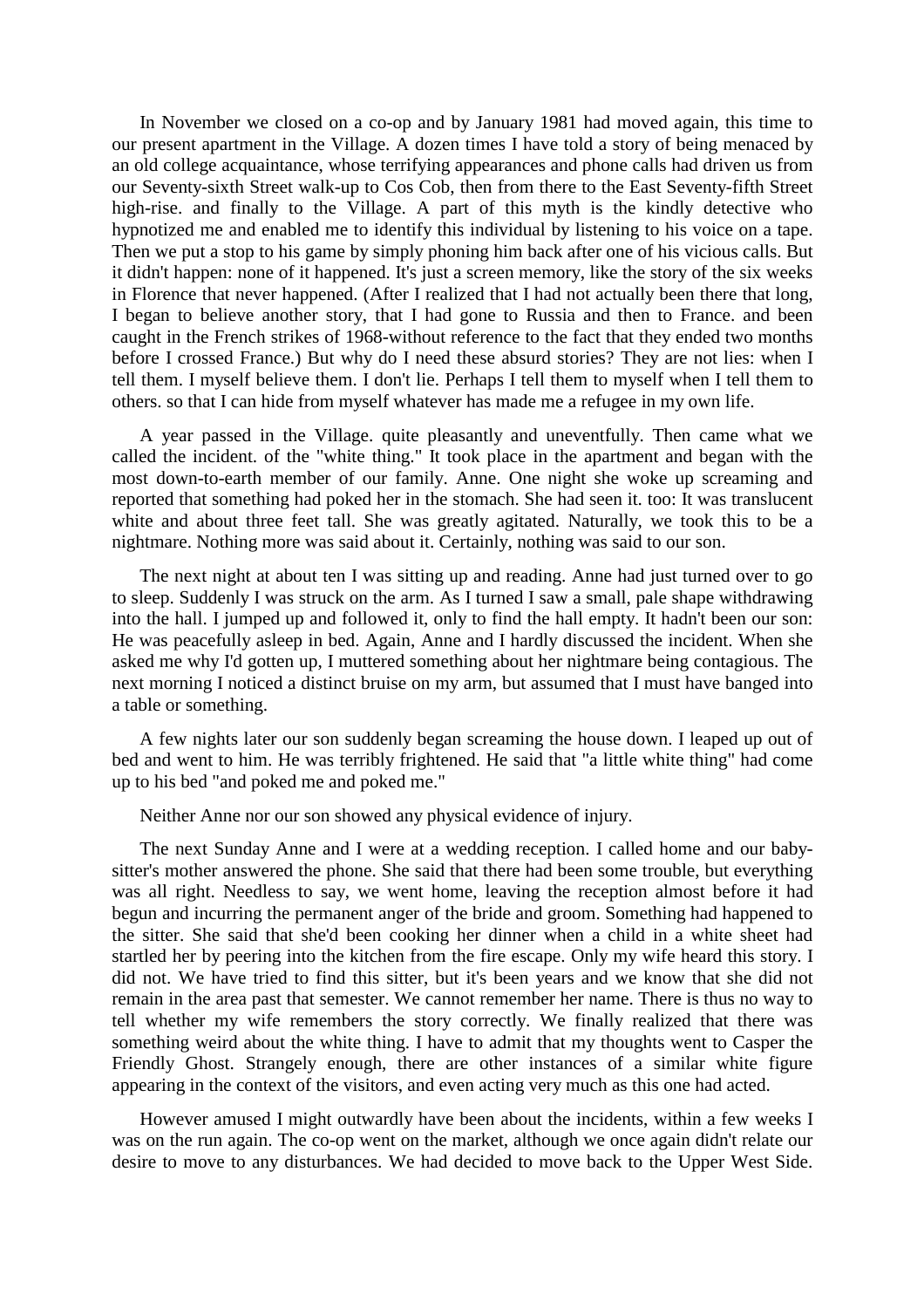But this time thins weren't so easy. We couldn't get enough for our pace to enable us to have as much space in a more expensive neighborhood. We finally quit trying.

In late March 1983 something happened. I walked out to get a breath of air for a few minutes and found myself returning three hours later. Anne hadn't been home and our son was in school, but the experience was so inexplicable to me that I invented an elaborate fantasy of having imagined myself back in old New York for the missing hours. I have told many friends this lovely story. I realized as I thought back that it didn't happen. It was a pleasant cover story, obscuring some other events. The truth is I don't know what happened to me during those three hours. I don't even know if I left the apartment. I was just gone.

We finally gave up trying to sell the co-op and instead bought the cabin, which brings me back to the present.

Emotionally, I have a great deal of trouble with the notions of spaceships and visitors. I simply cannot help it, even though I have a feeling that I might seem to future generations to be obtuse. In view of the evidence, the reason for my reticence is obscure, but it is not so different from the reluctance of most of my friends with scientific or academic backgrounds to entertain the visitor hypothesis comfortably.

This is because the idea of intellectually and technologically advanced visitors who hide their knowledge from us is threatening and infuriating. It suggests that there is something ignoble about mankind, or even that we are prisoners on our planet. Those are ugly notions, and I for one would prefer an empty universe to one that reacts to us with contempt or Olympian indifference.

We human beings have a very natural stake in the value and validity of our species and our minds. And this is doubly true of those whose sense of personal worth stems from intellectual work. If the human mind is second-rate, then so are those who live by it.

On a deeper level, though. I find that I am beginning to become a little more at ease with the idea that the visitors might actually exist. This is for an unexpected reason. I think of those rushing little figures, those haunting eyes, the smells, the little rooms, the uniforms, the sense of hard work being done. I remember how stiff and insectlike the movements of the visitors seemed, and how very careful they were to keep me under control at all times, and I think that I may know the reason for their peculiar manner of dealing with us. If I am right, then the source of their reticence is not contempt but fear, and well-founded fear, too. They are not afraid of man's savagery or his greed, but of his capacity for independent action.

I have seen them from close range, and if I was seeing real beings, then what was most striking about them was that they appeared to be moving to a sort of choreography . . . as if every action on the part of each independent being were decided elsewhere and then transmitted to the individual.

I return to the thought that they may be a sort of hive. If this were true, then they may be, in effect, a single mind with millions of bodies-a brilliant creature, but lacking the speed of independent. quick-witted mankind. If they think slowly enough, it may be that :t human being, fast thinking and autonomous, could be a remarkable threat. It may be that an old, essentially primitive intelligence has encountered a new, advanced form, and is frightened of the potential that our completeness as individuals gives us.

I can picture myself on some night of the future, watching them approach my bed. It will be so dark that I will barely be able to see. But I will see their short selves dressed in their familiar jumpsuits. I will see those big, bobbing heads and those grave, sharp eyes. I will feel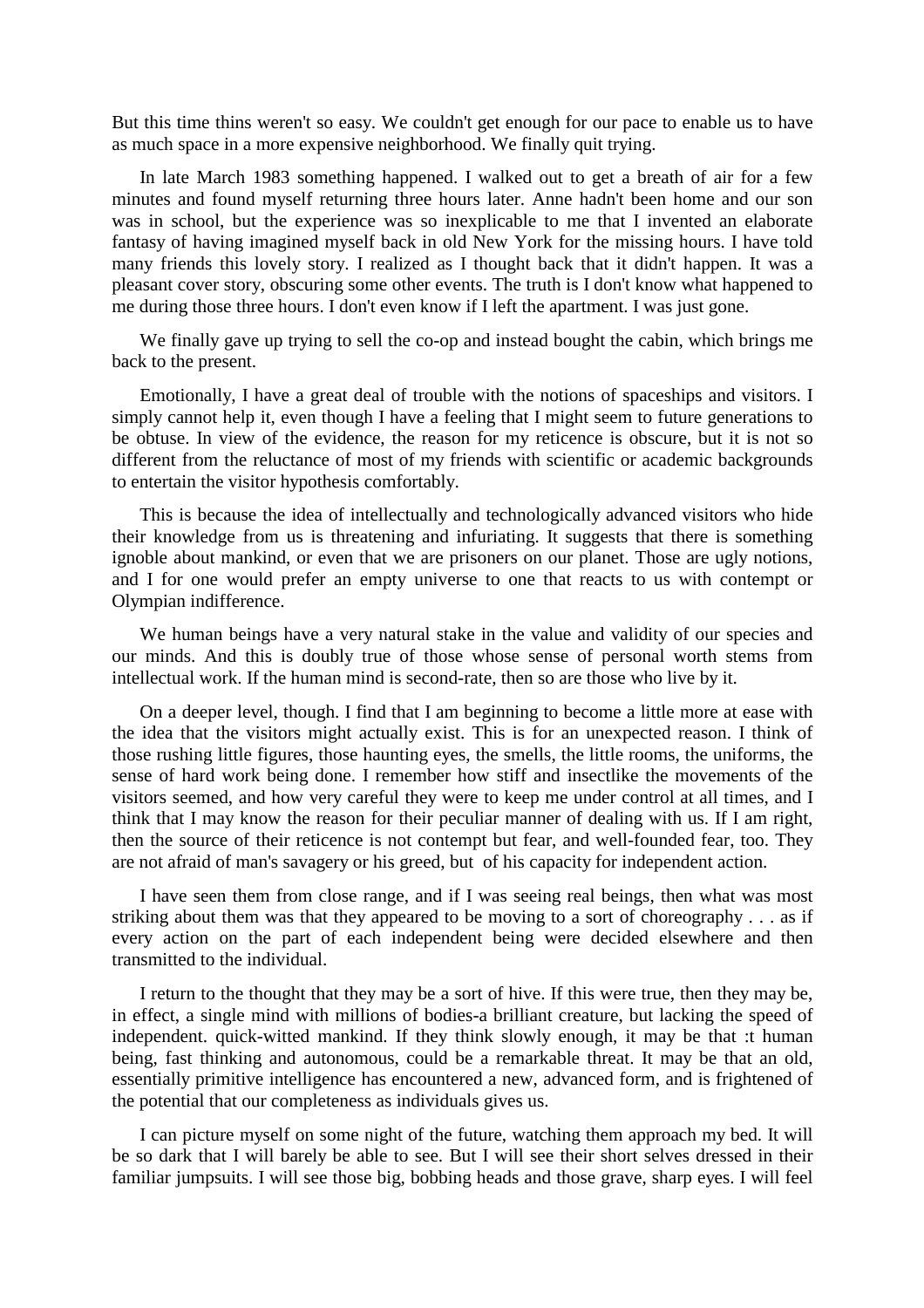their cool, tiny fingers upon me and hear their breathing as they carry me away, perhaps even catch an occasional high whisper, words said and thought like equal sails upon the same ocean. I will know then the reason for both their interest and their shyness: We awe them and frighten them. And I will understand why.

If I am right about them, it is unlikely that there will ever be the kind of open contact between our two species that seems so logical and useful to us. Even a well-intentioned human being would pose a threat, in that his accidentally taking an action they had not anticipated might cause them literally to lose track of him right in the middle of one of their own craft. Might he not then be able to explore it at will, learn its secrets, and potentially, at least, release all of us into the cosmos?

Can it be that any one of us has the potential to be at once inferior and superior to their entire species?

To contemplate such a notion makes my soul ache with longing to know for certain, and yet also to leap up, as if by some obscure hand it has suddenly been set free.

Hypnosis

FISHING IN THE PAST. PART ONE: THE SHALLOWS SESSION DATE: *March 10, 1 996*

SUBJECT: *Whitley Strieber* PSYCHIATRIST: *Donald Vein, MD*

[Once we reviewed this apparent past material. Don Klein and I decided to go fishing in it. This and the next would be the last times that Don would hypnotize me. Despite the fact that many complex experiences took place between April and October of 1986. our interest shifted after March from exploring new material to discovering some physical cause for it.

We will return to hypnosis in the future, but — while it is obviously of great interest — it does not advance any real understanding of the origin of what is happening, only of its content. Why, as I am no longer terrified, the more recent events should still be difficult to remember in their entirety without hypnosis is unclear.

We decided to cover the night at my grandmother's house. the fall of 1980 to New York, and anything else that might be of interest. We both recognized. and I wish to make this clear, that there might well have been a degree of degradation taking place, in the sense that I might have been unintentionally fulfilling expectations of seeing the visitors. While at the time of the hypnosis sessions recorded here and in the next chapter I was still avoiding reading books about anything connected with this sort of material, simply dealing with my own memories must have affected me, altering and changing my perceptions in ways that are probably impossible to detect. Despite this, there was confirmation from another witness that one of my memories was indeed of an extremely strange event.

At this session, Don and I examined an incident that took place in the country on an October or November afternoon in 1984. I was driving back to the house from the grocery store when I suddenly saw a fogbank. It was a clear fall day, the air dry. I got curious about the fogbank and drove off the highway onto a dirt road to try and get a better look at it. The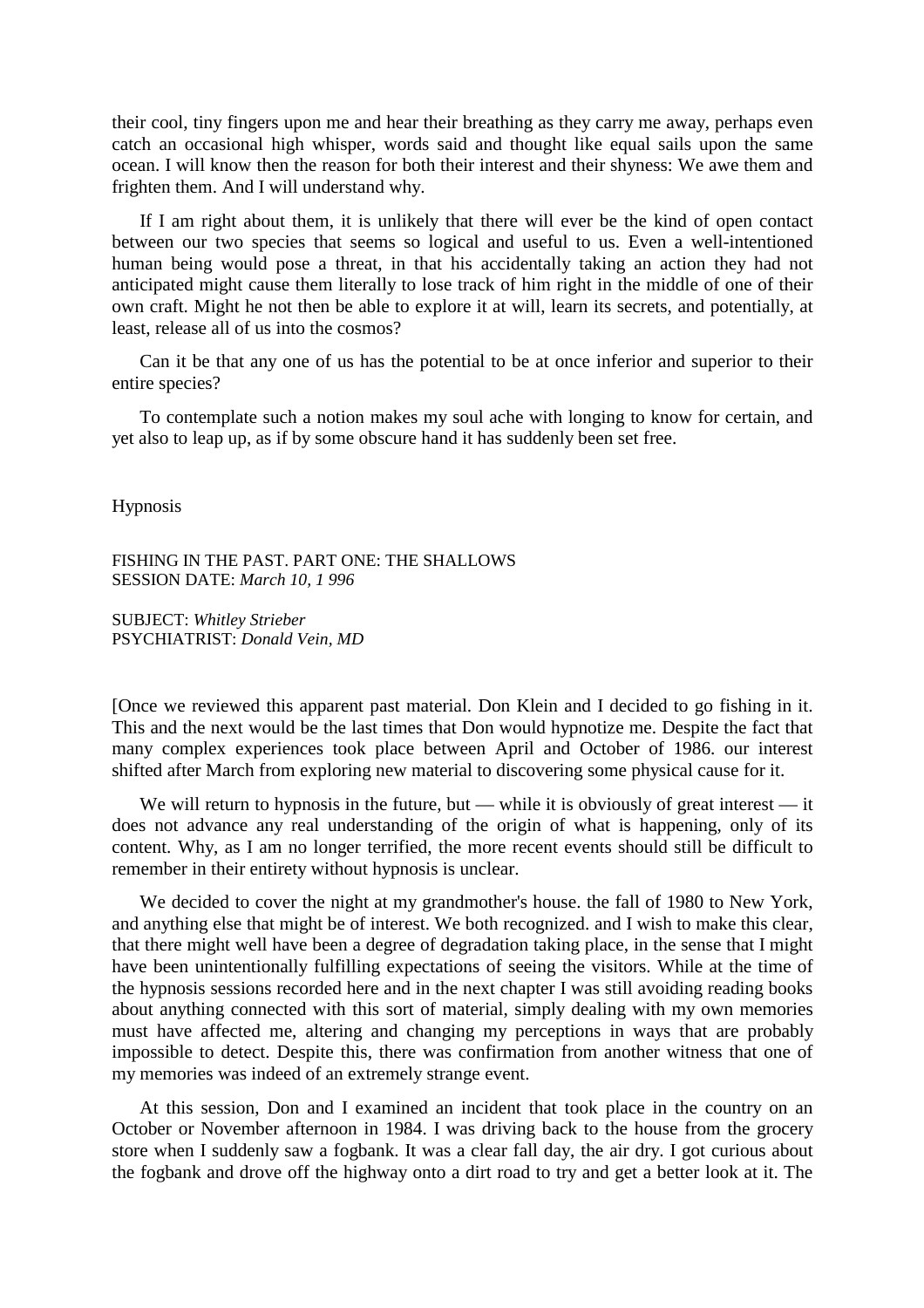next thing I recall, I was in the fog in my car and two people in dark blue uniforms were leaning in the windows. Then I was back on the highway, returning home. I had dismissed this whole thing until just recently, when I thought about it and decided to go back down that dirt road. I went to the exact spot on the highway where I had turned off. I remembered it because it had a lovely view; and I had looked at that view just before making the turn. The dirt road I had seen there didn't exist anymore, and there was no sign of a road ever having been there.

Budd Hopkins had wanted me to cover this incident first, before any further hypnosis, because of its similarity to one of the most common abduction scenarios. the removal of' the subject from a moving car. He did not tell me what I have subsequently discovered, that confusion of place is common among abductees. There are stories of roads that don't exist. beaches that aren't there, structures that later prove never to have been built. There are also cases where clouds came down to the ground or strange fogs proved to contain something more than droplets of water. One might be tempted to ascribe such reports to trance states, but that does not explain what happens to the victims' cars while they are in the trance — and there are often hours of missing time involved. In addition, many experiences take place while moving cars are filled with people. Some period of time passes, and the occupants all wake up to find the car moving in a different direction, or at the wrong place on the highway, or some such thing. They do not find themselves where they ought to be: in a ditch.]

Dr. Klein: "You're in the car, in the car —"

"I went right past the turnoff. I went right past the grocery store and I keep going. I don't know . . . I want to take the car for a little run. Listening to WAMC'

"What do you hear?"

"It's *Don Giovanni*." (So I said, but it sounded awfully strange.) "Going . . . down the highway toward the interchange. I keep thinking I see something above the car. I'm a little nervous. I turn off the radio. I roll down the window then roll it up again. I don't know why- I missed the turnoff, and I'm going to turn around and go back. But I don't. Isn't a soul around. I calm down, I turn the radio back on again." (I remember flipping the switch to find that a was already turned on. It had stopped working — which was typical of the car I had then.) "I get down past the diner, there's a real nice view off to the left. Looking out the window of the car. A white truck goes past. I — it's like the white truck isn't right. There's  $a - I$  don't know what is going on here. Now I want to go home. I feel terribly sick to my stomach. Awful feeling. I don't want to tell you what's happening to me."

"Perfectly all right. Just relax. You don't need to tell us. Only if you can. Relax. Tell us what you can."

"I was driving my car, all of a sudden there was this white pickup coming toward me. Funny white pickup with a black windshield. And the next thing I know, I'm just stupefied. I wasn't thinking about — I just wasn't thinking about them at all, and just die damndest thing. I'm sitting there in a long room. And there's this — being — standing in front of me. A long gray room. Bang. And I jumped down and wanted to get back in my car. I didn't know where the hell I was, what had happened to my car. anything. It was totally immediate. And then there's this-I feel like I'm being stared at. I have the feeling there's a lot going on but I'm just so totally stupefied. I can't describe how I feel right now. It's like I just got turned inside out. And one thing I do feel, which is my stomach feels terrible. I just can't credit — I can't understand it at all."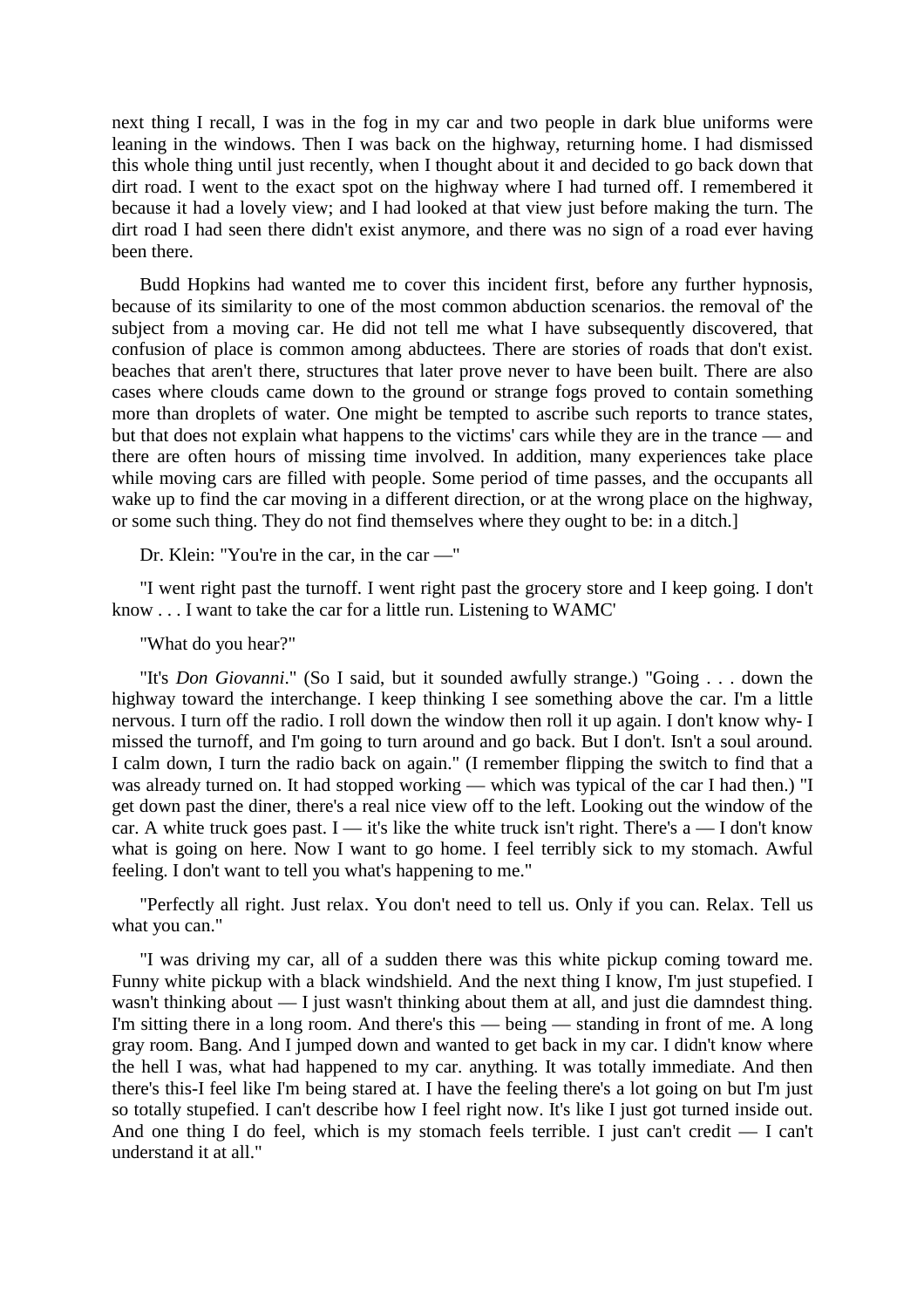"Don't try to understand it. Don't try."

"There's this one right in front of me. I'm sitting on the floor with my legs spread apart. I'm dressed in my clothes. Wearing my brown sweater and I can see my shoes. 'Cause I'm sitting with my legs spread out in front of me. And somewhere there's someone watching me with great big eyes. Big black eyes. Just watching me. One second I think they're mean, the second second, I don't know what to make of it. I'm not scared now. I'm just amazed and totally — totally — it's like — just like I —I turned the corner and all of a sudden I was in Arabia or something

"And I'm thinking, there was this white truck — I'm trying to figure it out. What happened? I was sort of scared because I feel like I've done something wrong or gotten into the wrong end of the tunnel or something. And over here [gestures left], there's somebody who's moved around a lot. No one says a word. I don't say a word."

"Moved around?"

"I could see out of the corner of my eye someone or something is moving around a lot. Just sort of darting around. And there's a whole row of people — little people — standing quietly over there on a little — they're a little higher than I am. And I'm still just — my mind is whirring and whirring and whirring like I'm short-circuited. I mean, it's  $a \rightarrow a$  on  $\rightarrow$  like I'm on overdrive or something. And I have this feeling that I could kick my way out or dig my way out or something."

"Are they communicating with you?"

"You're just there?"

"I'm just sitting there."

"Are they paying attention to you?"

"Yes. There's one of them now sitting down in front of me staring right at me, and she's completely different from the others. The others are all very small people. This one is tall and thin. And she's sitting down. She's all gangly. I don't know what to ale of that. I don't know what to make of this. Where the hell — how the hell — you know, it's like I can't see. I just don't know what the hell to make of this. It's just impossible. It's totally impossible. It can't be like this."

"Maybe it's not like that."

"How the hell is it, then?"

"Look at it very hard, see if you see any changes. Look at it very hard."

"She's staring right back at me. She looks like a big bug. Just sitting there, staring at me."

"Are you staring back?"

"I don't know what exactly I'm doing. I'm feeling very sad "

"Sad?

"Sad. Yeah, I'm looking at her. She's looking at me."

"Do you know why?"

"No idea. I just don't understand it. It's very hard to understand."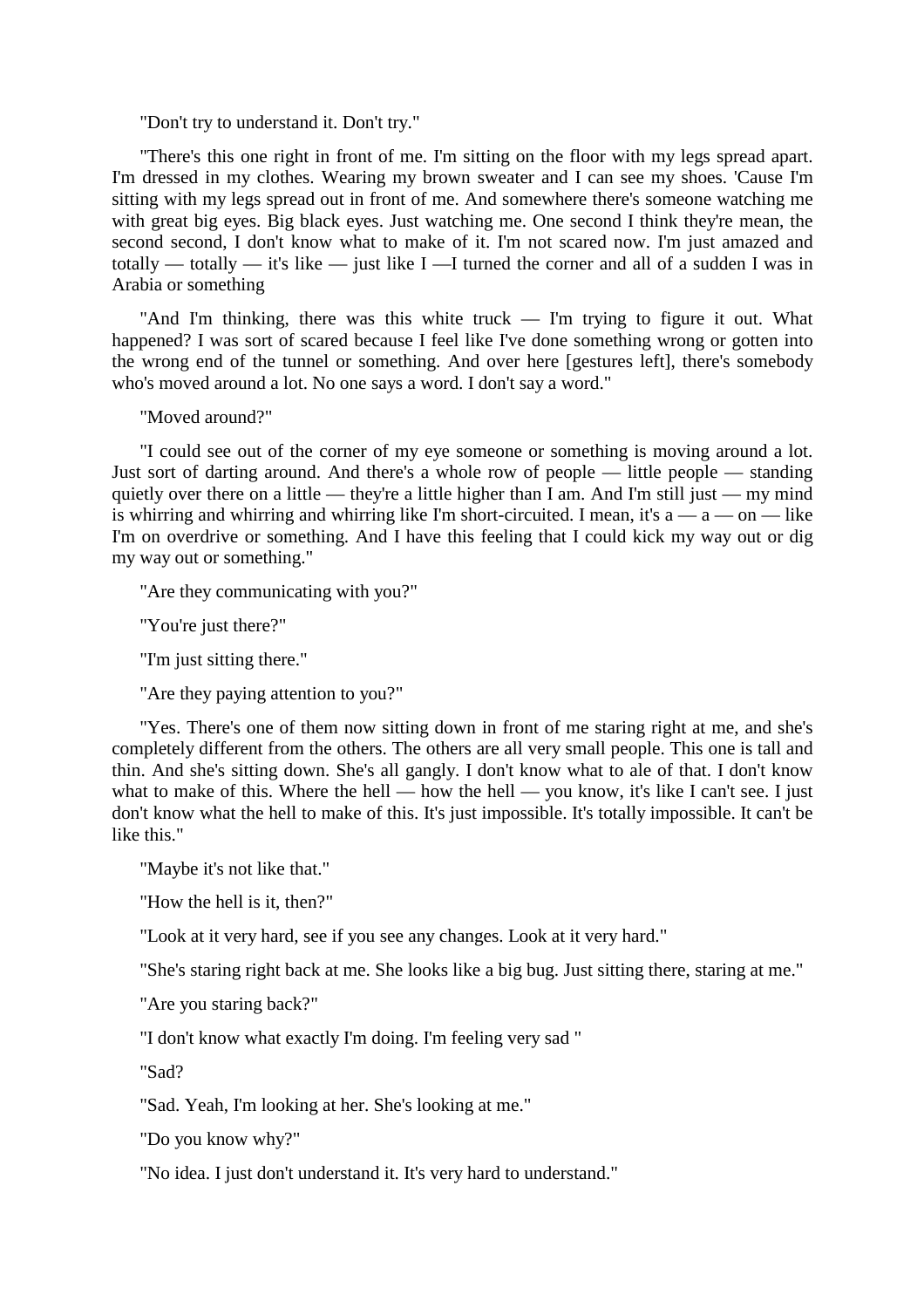"You say she looks like a bug?"

"Yeah. Great big black eyes. She's sort of brown She has a little, tiny mouth. She's chin." "She have antennae".

"No."

"She have hair?"

"No, she's bald."

"She have ears?"

"I don't see any."

"Eyebrows?"

"No."

"Does she have a nose?"

"A little bitty tiny sort of two-holed nose."

"A nose, . or just t he holes?"

"I guess it's there."

"What's the mouth like?"

"It's straight and sort of — it's straight and — for some reason it's a little hard to look at."

"Try to make it out. Horizontal lips?"

"Yeah. It's very slight. Just an opening. Very slight lips. Sitting there like that." (I drew my hands around my knees to demonstrate the position. Then I paused, remembering a confusion of images.) "Something happened to me just then. She sat there for a long time, then put a hand out, put it under my shirt and under my sweater and under me and put it right up against my chest, on the side of my chest. And it felt sort of soft, and it's-it doesn't feel bad to be touched like that by that thing. And she takes her hand away.

"Where the hell am I? I'm way out in the country. I thought I was, uh — you know, I'm just scared to death. I'm totally coming out of it. I'm not out of it, either. I'm wrong."

"Try to relax."

"I'm just scared to death, Don."

"Just relax. Sit back, relax. The fear is real but it can't hurt you. Just relax. When did the fear start?"

"When I realized I was driving down this road and I didn't have any idea where I was. I was in the woods on a dirt road — where — what — how'd I get here? So sick of — I was driving down the highway, then I see this weird white pickup. Then I'm all jumbled up and confused. Then I'm sitting in my car on this road scared to death."

"Do you have any recollection of two people to uniforms being there?"

"I'm just sitting in my car alone."

"Anybody tell you to go back?"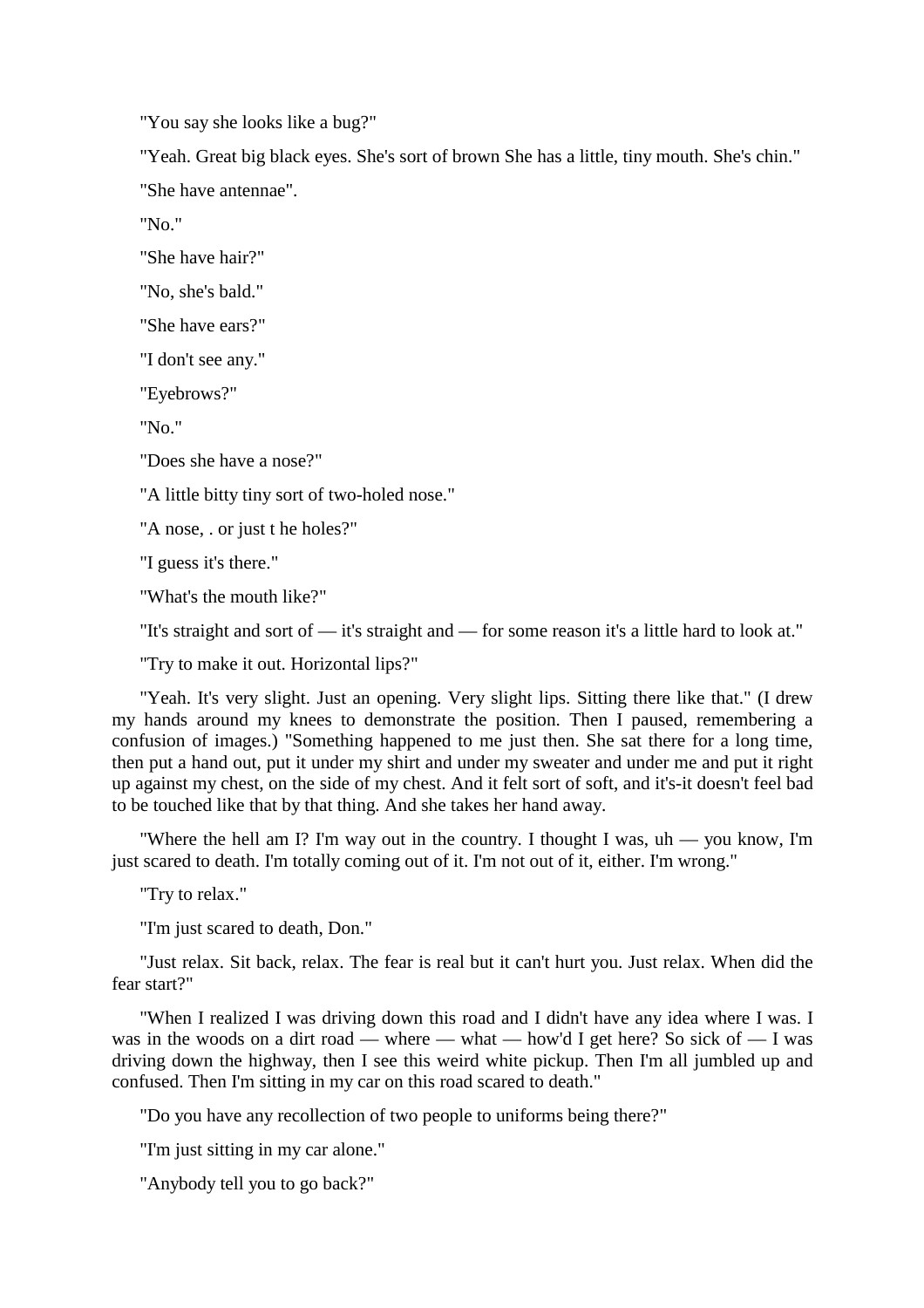"Yeah. He says to me, 'Get out of here.' Then this lady on the other side says, 'We don't want you here.' I say, 'Who are you?' She looks at me with a real mean look on her face. She's a — real mean"

"What are they wearing?"

"I mostly looked at the one over on this side." (Passenger side.) "I thought that was a woman. You know, I just can't tell what's going on here. I don't know what the hell happened. Because the next thing I know, I'm on the road again. I'm going back home."

"I want you to relax. Relax. Let your body go limp. Relax. Deeply asleep again. Deeply asleep. Stay calm. I want you to report. Be a reporter. Tell me what happens. I want you to go back to that long room. You are looking into the eyes of this person. You said this was a woman. Why do you think it's a woman?"

"Because it is."

"Did you hear her talking?"

"No. She told me a long time ago."

"This is somebody you know."

"I don't know."

"Remind you of anybody?"

"I don't know. Don't ask me."

"Try to stay with it."

 $"Yes - reminds - somebody - I - [Gasping. Evident severe distress.]"$ 

"Try to go on."

"I can't, because I can't make any sense out of it. It's like there are huge, swirling . . . she's got something, she points it at me, it makes tremendous, swirling pictures in my mind, of — I don't know what it's of. It's not of anything. It's like, uh — it's sickening. It's very — they're pictures of abstractions. Things fitted together. [Pause.] I feel much calmer, much better."

"Why do you feel that?"

"I don't know. Just do."

"What did she do?"

"Because of these pictures."

"'They made you feel better?"

"Better. They're abstractions, like triangles and circles and things. And they're fitted together in order. The triangle with the circle in it and the square comes around it and it moves all very smoothly, and it makes me feel better." (Note: When people are asked at random to draw the first figure that enters their minds, 30 percent will draw a triangle. Nobody knows why this is the case.)

"Did she want you to feel better?"

"I don't know. Nobody said anything about it to me."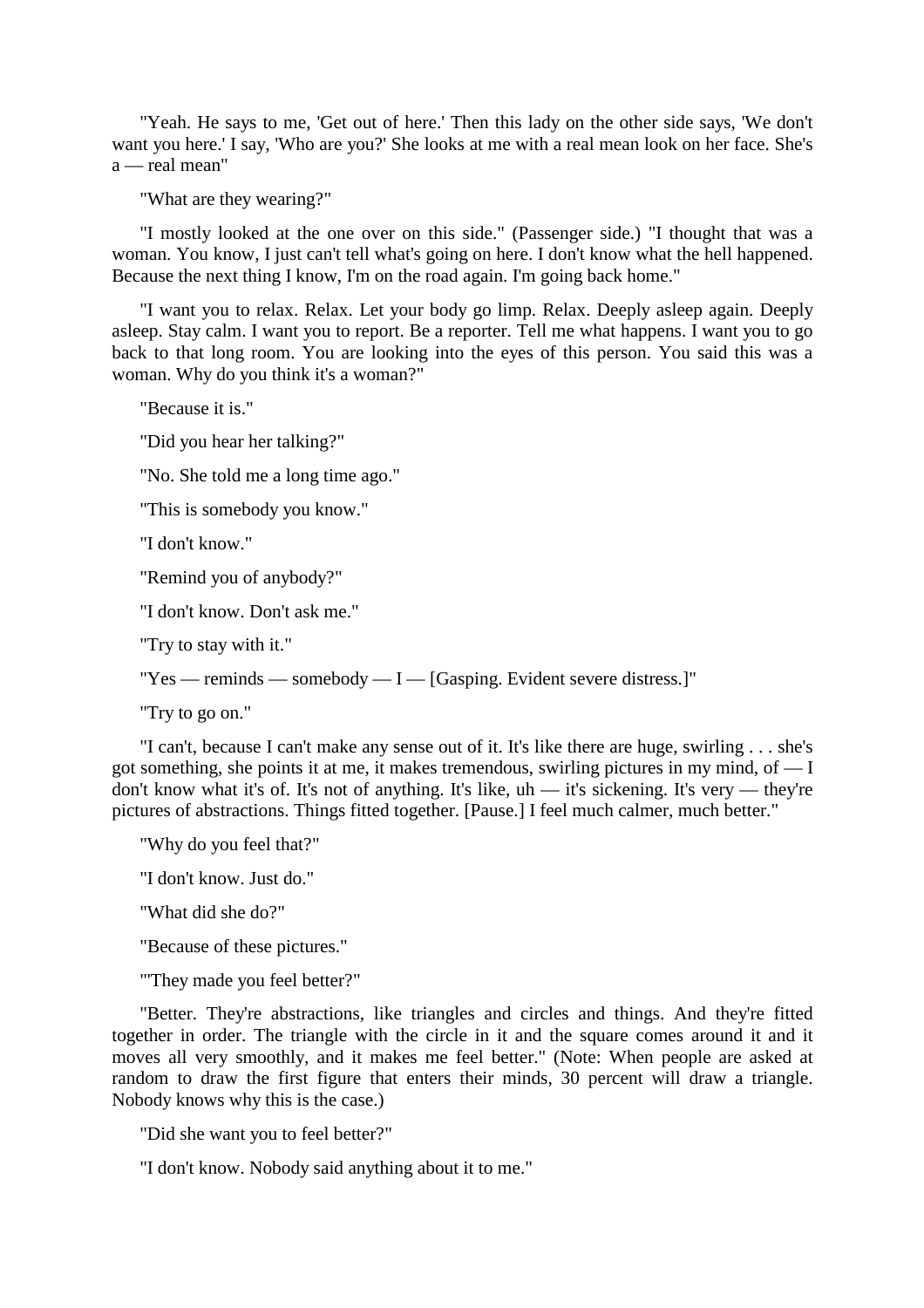"This person — you saw somebody when you were twelve years old. Was that the same sort of person?"

"Yeah."

"Exactly?"

"I don't know. Looks about the same."

"You said she was very tall and thin."

"She's always sitting down. She's got a lotta legs and arms."

" A lot?"

"I mean four." (Two legs and two arms.) "But she's so thin, and her arms are especially thin. She has sort of hands that look like they might have gloves on. You know, I've seen her before."

"Go back to when you saw her before. Try to go back to another time."

"When?"

"Whenever you saw her before."

"I've seen her lots of times."

"Lots of times?"

"Sure. I've seen her lots of times. I hate to think about that. Christ. I really do. Really do. It's very hard to think about that. It's like I'm being horsewhipped. I'm just not going to think about that. I don't want to think about it."

At this point Dr. Klein no longer wished to continue the hypnosis because of my evident distress and awakened me. My first words on waking up were, "It was like my head was in a vise right at the end. Like I was being beaten, whipped. Horrible Why would it be that intense?"

"It seems like there's a lot of bad feeling here."

"It was like a stone. A stone blocking me."

The night after that hypnosis session I became aware of an almost palpable presence before me. It was the image of her. After my careful scrutiny it had lingered past hypnosis into my conscious life. As I walked home that night I could see it before me just as it had been in the long room, staring at me with its great, dark eyes.

I had the impression during hypnosis that I had been going somewhere that afternoon, someplace I wasn't supposed to go, almost as if, having been drawn to buy a house in that particular area in the first place, I was overreacting to the impetus and was on my way right into their laps. Can it be that there is some sort of lodgement or projection into physical reality where these manifestations congregate? Or is it simply that visitors have established a base in the general neighborhood . . . or, perhaps, have been there since time immemorial.

After this hypnosis session I suffered the same sort of debilitation I had felt for so long following the December 26 experience-lowered body temperature, weakness, an unpleasant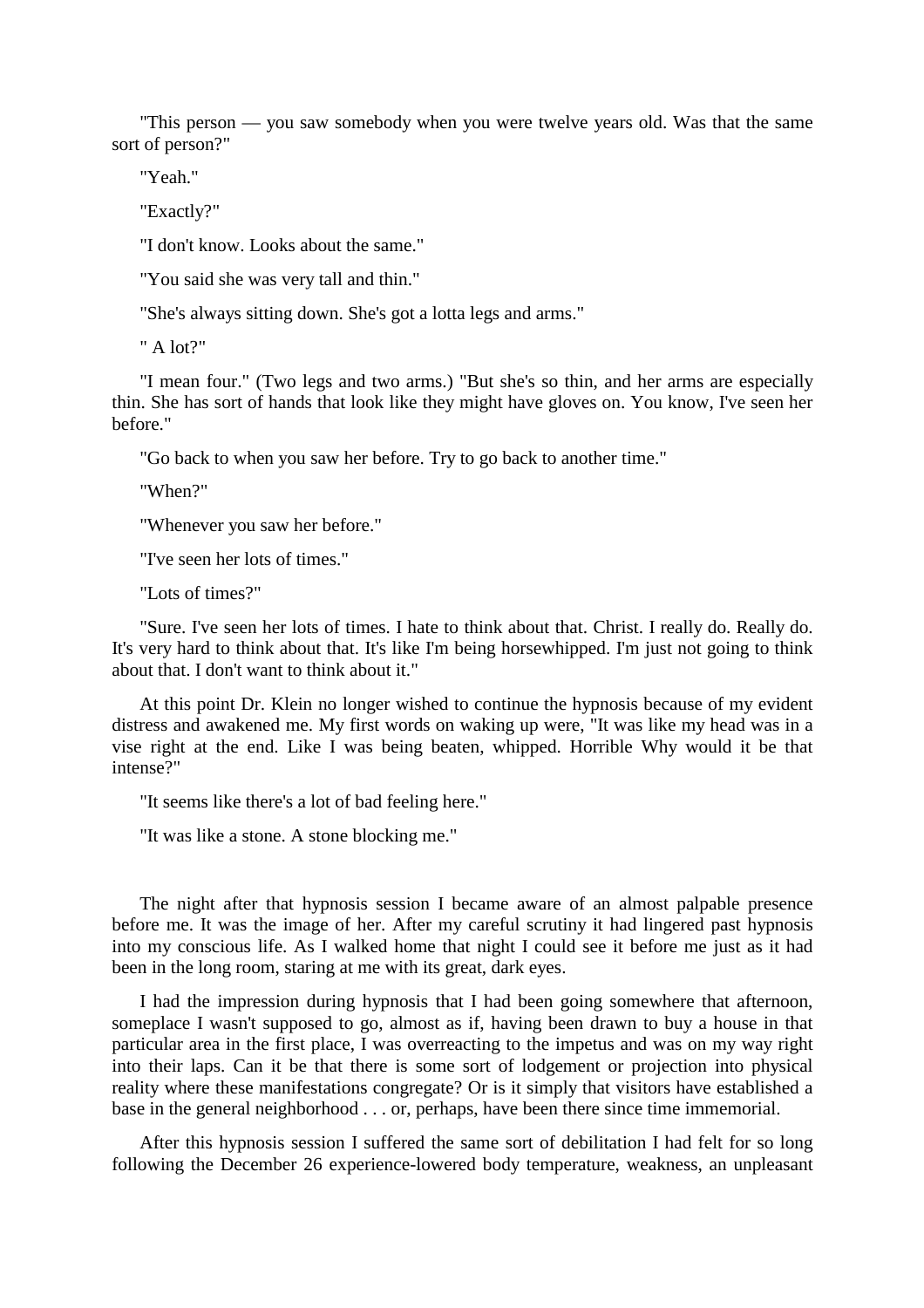sense of being somehow separated from the world around me. And the next afternoon I felt terribly tired.

Either I was overloaded by a demand for more material than I could comprehend at one time, or there was a limit to the amount of information I would be able to remember.

Or perhaps I could not comply because my unconscious mind had not anticipated the question, and had not yet had time to construct more stories.

I wonder.

Hypnosis

FISHING IN THE PAST, PART TWO: THE DEEPS SESSION DATE: *March 14, 1986*

SUBJECT: *Whitley Strieber*  PSYCHIATRIST: *Donald Fein, MD*

[This time we tried for a very, very deep trance. I was concerned about complying not so much with Don's wishes, since he remains neutral, but rather with a hidden desire of mine that my memories would somehow confirm their own reality. I was hoping that a more profound trance would direct me totally toward Don and thus all my compliance would be concentrated on him, and I knew I could trust his neutrality.

The trance, which was deepened by the added suggestion that I descend two flights of stairs of twenty steps each, was profound. When I awakened it was as if I had come up out of a well. I was reasonably satisfied that I had been too directed toward the hypnotist to interfere with myself, but it is not possible to be certain of this. I noticed afterward that he seemed to have kept his questions to an absolute minimum perhaps in an effort to further reduce suggestion.

We went first to the incident at my grandmother's house in 1967. The images were startlingly real, almost as vivid as if I were there again, twenty years ago.]

"Granny's in the other room. She's reading too. I see her light is still on. Gigi's sleeping beside her bed. The rest of the house is dark. I turn the page There's an ad for a car. Just scaring at that ad. Goddamn. Something buzzing around in here. I'm fighting it. All of a sudden it puts something on my head like a railroad spike. A silver nail. A big, flat-Beaded silver nail and it hits me right in the side of the head with it. And I turn into something else. I have — I'm heavy and big. I get up out of the bed, I feel totally different. I feel like I'm moving like I'm walking through the house, like I'm a ghost in the house. I'm in the basement.

"No I'm not. I — I'm still in bed. It's so peculiar. Because t never moved at alt. The ad's still there. I never went anywhere, I staved right there. I get up and I get a glass of water. I'm scared to death. I don't know why this happened to me."

"You said something about something happening right at the beginning of the thing?"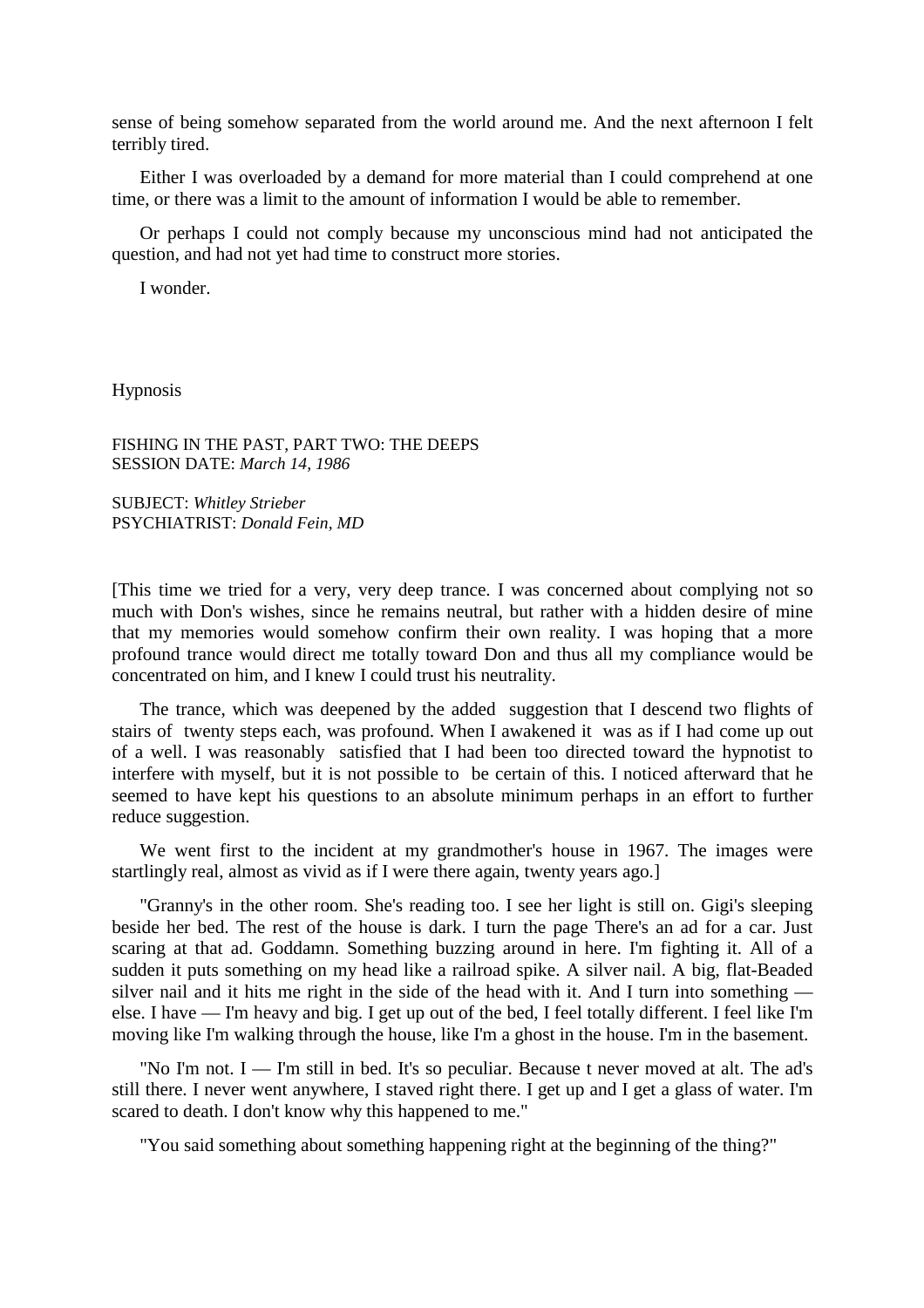"Yeah. There's like this very fierce face up beside the bed. A very fierce strange face like a giant fly. It hits me with like a bright silver nail. This huge change comes over me. It's terrifying. Like I turn into another kind of a person. I'm big, I'm heavy, I'm dark. I'm bony. And I start walking out of the room. And it just — it's terrible. And the next thing I know I'm back in bed again, my stomach's all knotted up, I'm scared to death, and the magazine's still on my lap. And then —"

"Could it have been a dream?"

"I don't know. I don't know what to think of it. Yeah, of course it's a dream: It's gotta be a dream. Yet — I don't want to look up there where that thing was. So scared I feel like I'm just totally — it's just totally unaccountable. I don't know what came over me. It's like it came out of nowhere. And there's this face — real mean, fierce face."

## "A person?"

"Nah. It's like a big bug. Only it looks at you and you just want to look away. And it has a silver nail in its hand and it hit me with the flat end of the nail and the next thing I knew I was moving. Only I was — there I was back in the bed reading the magazine, still on the same page. An ad for a Mustang very much like my Mustang, only it's blue."

"You had the experience before with that object?" (He probably referred to the October 4 incident, but that was not one that came into my mind.)

"Yeah, it happened to me before. We were out in the lot. Someone came across the lot. My sister thought it was a fireball. I thought it was a motorcycle. We had — they put up the tent, I came out late. I was just gonna go in the tent. It had been raining. All of a sudden this thing came catty-corner across the lot. And they're all stopped. It had a skeleton on it. Scared the hell out of me. I turned around to run in the house, I didn't go anywhere. That skeleton's in the bushes. It knocked down the tent and they didn't do anything, they just stayed inside it. Patricia and Roxy and Angie and that was all. And it had a silver thing, and it had real long arms. I was yelling for Daddy, and I couldn't-there was just nothing happening. I was yelling for Daddy and it comes — I can feel its hand on my shoulder. I don't want it to have its hand on my shoulder, it's really terrible. [Making running movements.] I can't run away. I can't run away. And it has its hand on my shoulder and I can't run away from it. It just — it's stuck to me kind of. Horrible! It pulls itself around me so I can see it and God, whoo! Jesus! [Gasping.] Just looks at me. And then there — she's trying to get this thing on me.

" Oh. I feel much better. It feels — I know it's there but I'm not scared. I'm not trying to run away anymore. This is really something. Boy. I'm lying down on the grass. On the lot. I'm not on the grass, I'm on the lot and it's all stickery underneath. I just had my T-shirt on and it's got something that's gonna — I just know it's there, I can see it clear as day. It looks just exactly like a bug. A praying mantis is what it looks like. Only it's so big. How can it be so big? And I don't feel so bad but jeez. it's just doing that. It's got this thing and it's like working it down into my hair or something. I can't feel a thing Now it's up in the air. And it's gone. And I know that the stars was coming out and it'd been all cloudy before."

## "How old are you?"

"Twelve. And now they're all yellin' at me because I collapsed the tent. My sister's real triad ant she's gonna get !Momma to spank me because I collapsed the tent. And they get scared. And we take our stuff and we go on inside. Patricia tells Momma she saw a fireball. Mom and Dad are inside watching TV They're watching — *Ed Sullivan Show*. And Momma says we'll be able to see Senor Wences if we stay inside. And it's cool anyway, cool in the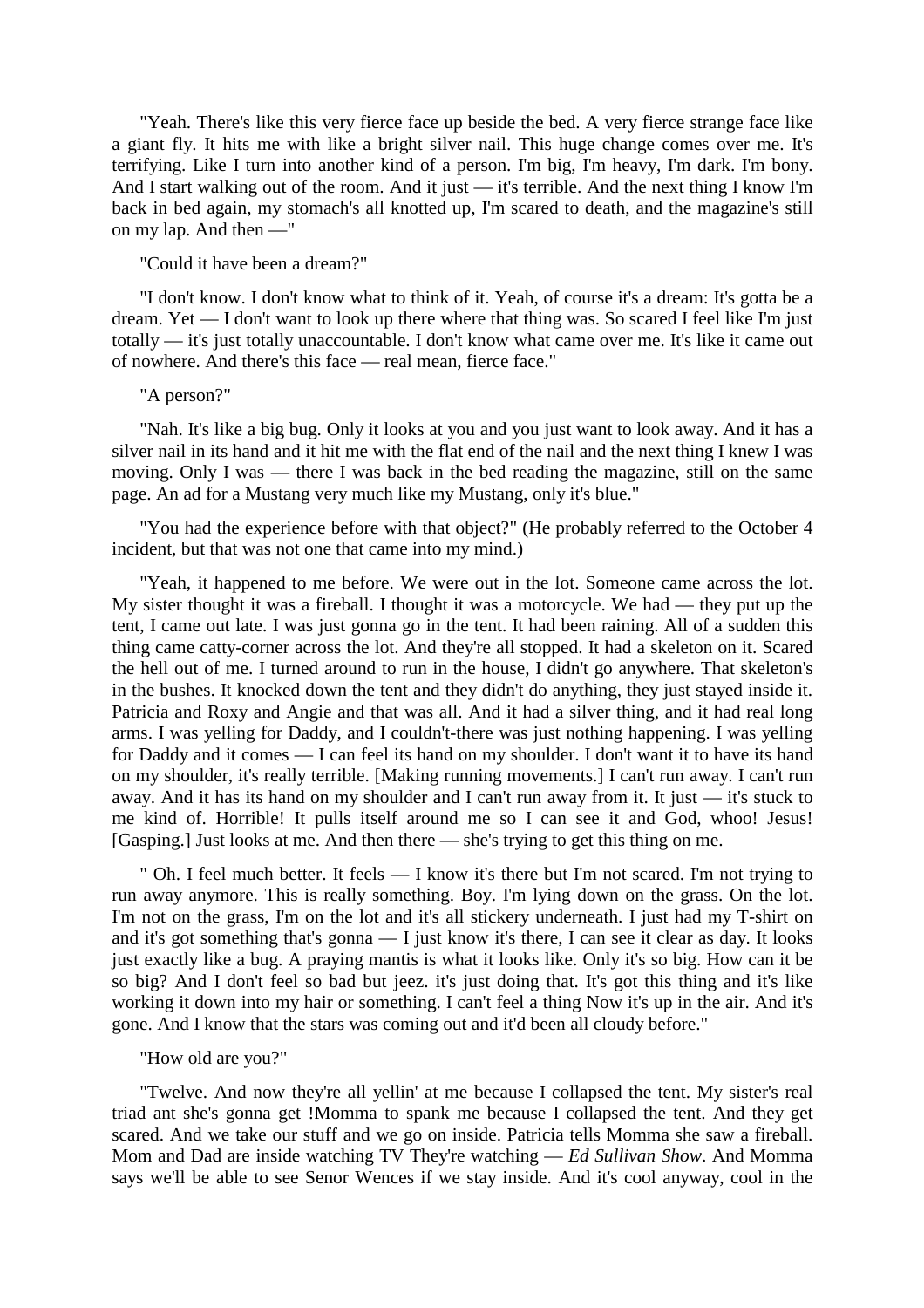house. It was hot and muggy outside. I feel — Patricia tells Momma there was a fireball in the lot is why we came in. And I wonder why she doesn't say I collapsed the tent. And there was no fireball in the lot. Momma says not to worry about it. it was just a fireball.

"And that night we slept out on the screened-in porch. Daddy came out and sang us a song. It embarrassed Patricia but I loved it. So did Roxy and Angie."

"This vision you had of this praying mantis thing — is that the same as the others you've seen?"

"They all look like that. Yeah. I thought at first it was like a skeleton on a motorcycle or something. It was flying-no, it wasn't flying. I could just see it, and I see it almost does, really does, look like a praying mantis, only bigger. It's got great big eyes that just scare the hell out of you. Scare you real bad. Big, big eyes. Doesn't *really* look like a praying mantis. They've got white eyes. This has got dark, black eyes. I thought it was a motorcycle because at first it looked like a guy on a motorcycle wearing dark glasses. Then I saw, God, it wasn't that!

"It came right up past the tent and just up to the honeysuckle hedge. And I just wanted to get across that hedge and into the yard so bad. Oh, God."

"So you've had this experience of something being done to your head before?"

"Yeah."

"The same sort of thing?"

"No, it calmed me down. It felt . . . good. It tapped one with something in the head and it calmed me down. Felt good. And I knew that it was still there but I just laid right down in the-was I in the backyard? No, I was in the lot. But it didn't feel like a bad place to lie down. There's lots of stickerburs in the lot. It was a little stickery but it wasn't too bad. I lay down and looked up at it and it worked something into my hair. I didn't feel anything. It had something long that it worked into my hair. It was like, working in my hair. Doing something. Then it went away. I wasn't scared while it was working that thing up in my hair. I don't know what it was. I didn't ever see it. It was working a thing up in my hair. I didn't feel a thing."

"Try and relax, now, relax. Muscles are loose. Deeply asleep, relaxed. We talked before about another time, where you thought you saw a meteorite."

"Yeah."

"How old are you now?"

"I'm thirty-six."

"Tell me what happened."

"Well, I've started working with the young people at the Foundation." (This was the Gurdjieff Foundation, an organization devoted to the development of consciousness based on the ideas of the philosophers G. I. Gurdjieff and P. D. Ouspensky. It is not related to groups that make public claim to be the "Gurdjieff Foundation." The real Foundation is not a public organization.) "I've been in a very intensive period. A lot of meditation and effort. I'm working very hard on my new book." (*The Hunger*.) "Jim Landis is on sabbatical, so I'm just working pretty much alone. I feel pretty good about it. We worked together a lot on it. And now he's gone on sabbatical. I think they like it a lot down at Morrow.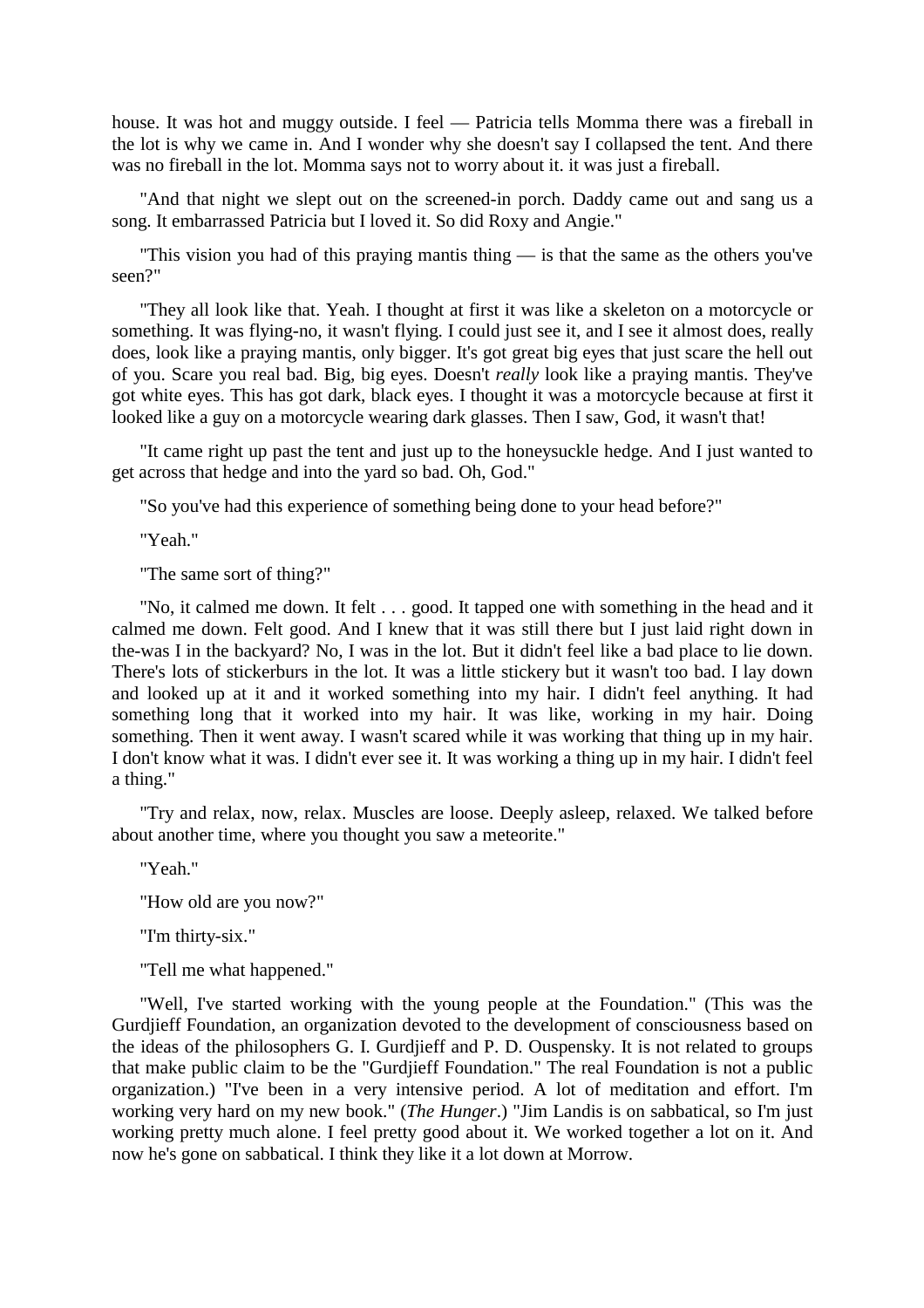"I saw this thing — I had been feeling very good about my Foundation work. I thought I was really connecting with the young people. Maybe I was reaching a new state of consciousness, too. And, looking out over the city one night, the sun had just set and it was beautiful, orange glow; you could see the streetlights everywhere. I loved that den I had then. Love the den. It's so beautiful a view. When it's clear I can see all the way up to Bear Mountain. When it's clear.

"And then I saw this meteor. Like you couldn't quite really see it. It came down out of the sky, very tiny, like a spark. And I thought, *Oh, that's not a plane. It's not anything*. And I felt awed. Like it was someone coming to see me. I told Anne about it. She said, 'Who would it be?' I said I didn't have any idea. And I went to bed.

"I love her so much. You know, I can't believe I'm seeing this. One two three four five six. I look up from my book and there are six figures standing at the end of the bed looking right at both of us. She's turned over and she's asleep. I say, 'Anne, Anne, look at this.'

"They're menacing-looking. Strange. I don't understand where they even could have come from. They made no sound. They came out of the living room. The door is so dark. Nelson's sleeping under the bed." (Nelson was the family dog.) "'Nelson! Nelson!' Nelson's just sleeping under the bed. I feel like I've just gotten some kind of weight on me. I want to get tip. I'm thinking about my son. I want badly to get up. I'm thinking about my son. I do not know what's going on here. Is it because we're so high? Why did I ever get this apartment? Why didn't I get an apartment downstairs? I feel like crying. because I can't get tip and the door is so dark. They're just standing there. They don't say anything, they don't even look like they're alive. Five. six. tar babies. Six tar babies standing there. Am I seeing things? 'Anne, Anne!' No one sees this. It must be that I'm seeing thins. I close my eves. I open my eyes. And it's changed. Now they're around both sides of the bed. about halfway tip. like when you stop looking at them they start moving.

"I've lost my mind. I have lost my mind. This cannot be real. 'Anne.'- Anne!' I shake Anne. I don't stop looking at them but I shake Anne. They're wearing uniforms. This just is incredible. It can't be real. It cannot be true, it just can't be. 'Anne?' Why in the world won't she wake up, she's never been this damned asleep. 'Anne, will you wake up! Anne, *Anne!* Oh, Christ.' It's like I'm in another world. I can't make her wake up, and every time I glance at her they get a little closer to the front of the bed. This is really a bad nightmare, boy. This is a real foul nightmare, man! Oh, God, I wish I could wake her up!"

"Voice 1 [Basso profundo]: 'You're not trying to wake her up.'

"'I'm not trying to wake her up.' I feel calmer. better.

"Voice 2 [Light]: 'They're all right.'

"'They're all right.'

"Voice 2: 'They have to do that.'

"'They have to do that. Who's that standing out there?' I get the feeling this place is full of people. Someone keeps telling me it's all right, it's all right, all right. 'I know it's all right, but I still want to get up and  $uh$  — ah —'

"They moved again. When I tried to get out of bed they moved again. And they're standing one two three four five." (Total eight.) "Three up right beside my bed, four five at the foot of the bed. One two three on the other side of the bed. And goddamn Nelson is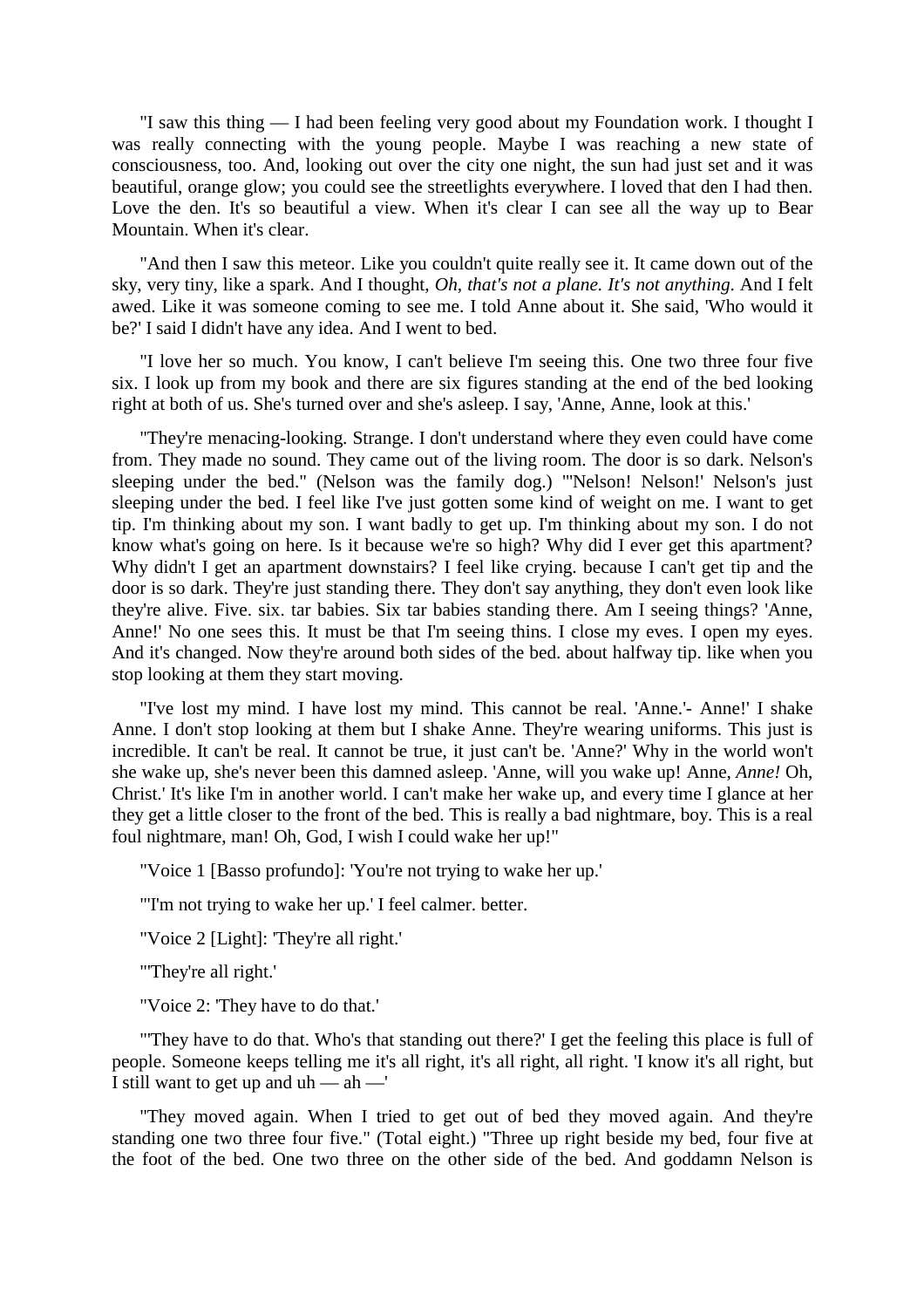snoring away under the bed. Why doesn't the dog wake up, at least? What's the use of buying a dog? They aren't people, therefore it's a dream.

"Our boy says, 'Oh!' He says, 'Oh!' And he screams out loud, real loud l Screams again! Ah! They pull — all — right down to the foot of the bed and I get up and I'm running like hell and he's screaming like hell, and that praying mantis is standing right in the middle of the living room. Right near the windows. And I run on in to my boy and he's put his arms out and he's got his face all screwed up and he's screaming. Screaming. I never saw that little boy scream like that before. Something happened — something happened to Anne. 'Anne? What the hell was that?' I pick him up. She comes in. He's like he's hard and cold. He's very cold. He's got his diaper pulled down around his knees. It falls off. We're holding him, both of us are holding him. He finally calms down. 'What happened, Anne?'

"'I don't know.'

"'My God, something blew up in the kitchen.'

"'You keep him, hold on now. I'll go. It's a bottle.'

"He's falling asleep in my arms. 'What kind of a horde, honey?'

"'A bottle of seltzer blew up.'

"'You're kidding.' I've still got my son, I walk out there.

" 'Don't get in the glass. There's glass all over the floor.'

"I take him and I rock him. She's out there working on the glass and I'm rocking him. We've got all the lights on. I'm rocking him.'

(Don then suggested that I was back in my bed, and that I would be able to see the ones around it very clearly.)

"They look like they're staring at me with their mouths opened. Only their faces do not move. I don't know exactly what they are."

"They're like the other one?"

"No, no, the other one is thin and bigger. They're stocky and little."

"What color are they?"

"Color? They're wearing blue uniforms. Dark blue uniforms. They're sort of gray. They look like they haven't been out in the sun in ten years. Sort of mushroomy-gray. Smell funny. too. Like a burned match head. Just totally expressionless faces. Two big round eyes and a round mouth — and I don't think they even have noses. I really didn't look at them too hard. I don't know if they had noses. I was scared pretty bad there. This has to be a dream, because the dog is sleeping like the dead. Why do you feed a dog?"

Don then brought me out of the trance.

I was shocked by the unqualified reality of what I had seen. I just could not believe, in that moment, that the forms persisting in my mind were anything but real. And vet they had to be something else, surely they did.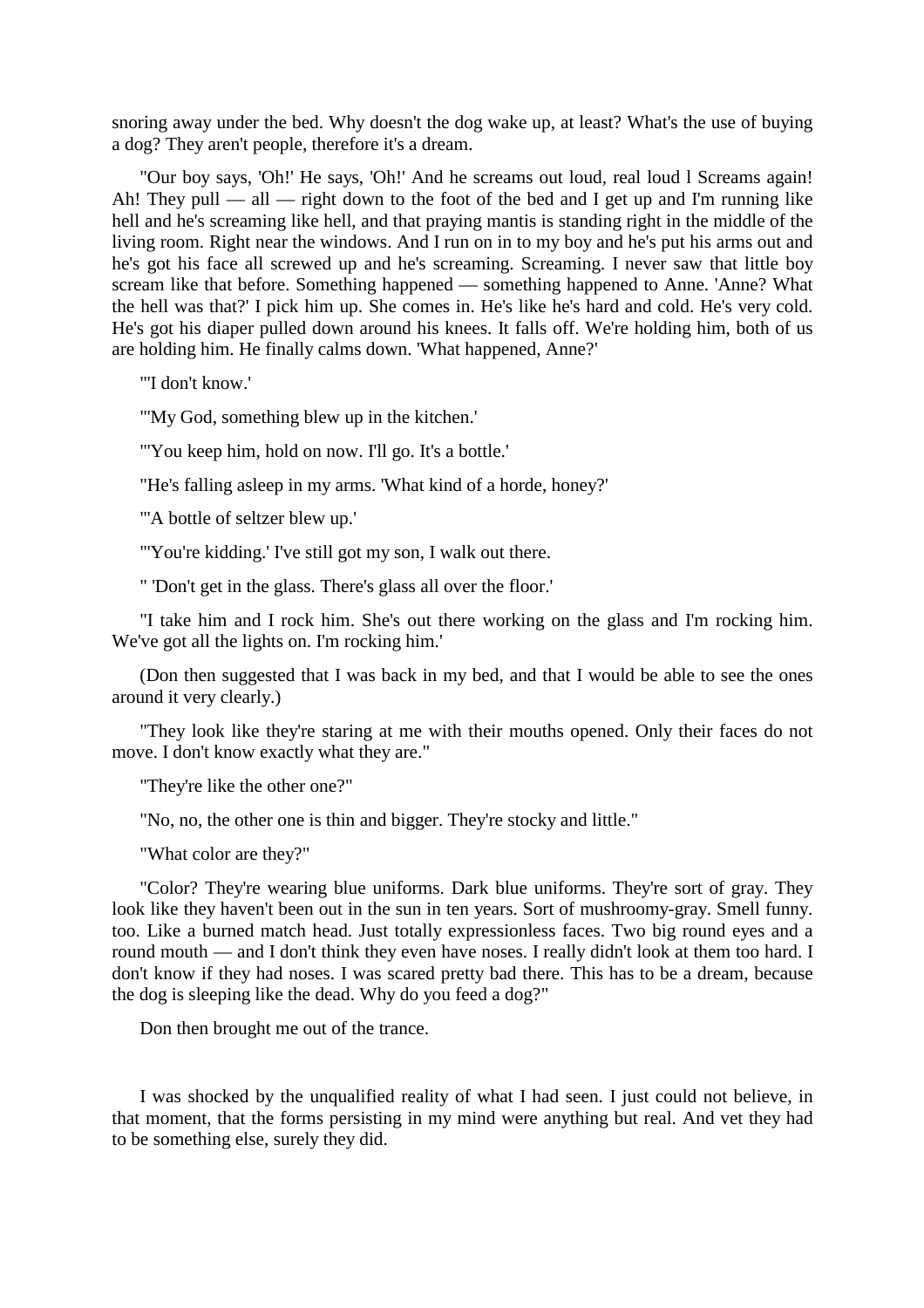There was a certain way of checking the reality of at least one of these memories, because there was one other person involved whom I knew well: my sister. I had been thinking about calling her. I did so the next afternoon, and asked her our now-familiar question: "What is the strangest thing you remember ever happening?"

"The time we were sleeping out in the back lot and the fireball came across the lot."

I sat there holding the phone and feeling as if I were falling down a deep well, and at the bottom of the well was somebody with huge, shining eyes.

"Can you describe it?"

"It was a big, green fireball. It came catty-corner across the lot. We all got scared and went inside. We slept on the porch instead."

"Did we tell Mother and Dad?"

"Mother said it was nothing to worry about, it was just a fireball."

I still do not remember seeing the fireball. All my life I have had a free-floating memory of a skeleton riding a motorcycle, a frightful effigy. Now I know the source of that image.

Were my sister's words confirmation? Yes — of the fact that something disturbing happened in that vacant lot so long ago. But the issue of what it was remains open.

What is most interesting here is really a pattern. It involves two types of interaction with the visitors. One type seems to involve the approach of a single individual or small group, as happened on the night of the fireball, at my grandmother's, in the apartment on East Seventyfifth Street, and in the country on October 4. The other type of incident is the long visitation, as the ones that occurred when we were on the train in 1957, in Austin the August before the incident at my grandmother's, and on December 26, 1985. These experiences usually include more interaction and often take place on the visitor's own turf.

The short visits seem almost always to concern psychological activity, the long ones to involve more physical testing, almost as if preparations are made or results observed during those times.

By the time December 1985 came around, I may have had these encounters at least a dozen limes. And yet I never learned from them. Each time the experience took place, I was as frightened, as tormented, as astonished as before.

This is one of the most difficult internal problems connected with the experience. One would have thought that the mind, acting alone, would have compartmentalized all this material together, as it does with recurring dreams and nightmares, so that when I entered the state I would have had reference to other experiences of it, even though — as in recurring nightmares — the material would still have been terrifying.

My actual condition almost seems to suggest that there was an attempt to render me as helpless as possible, by placing me in a state where each experience was perceived in and of itself, without reference to past encounters. Thus each time the surprise was total.

Running through my memories there is a consistent flavor of intense terror. But is it only my terror. the terror of the body, biological terror.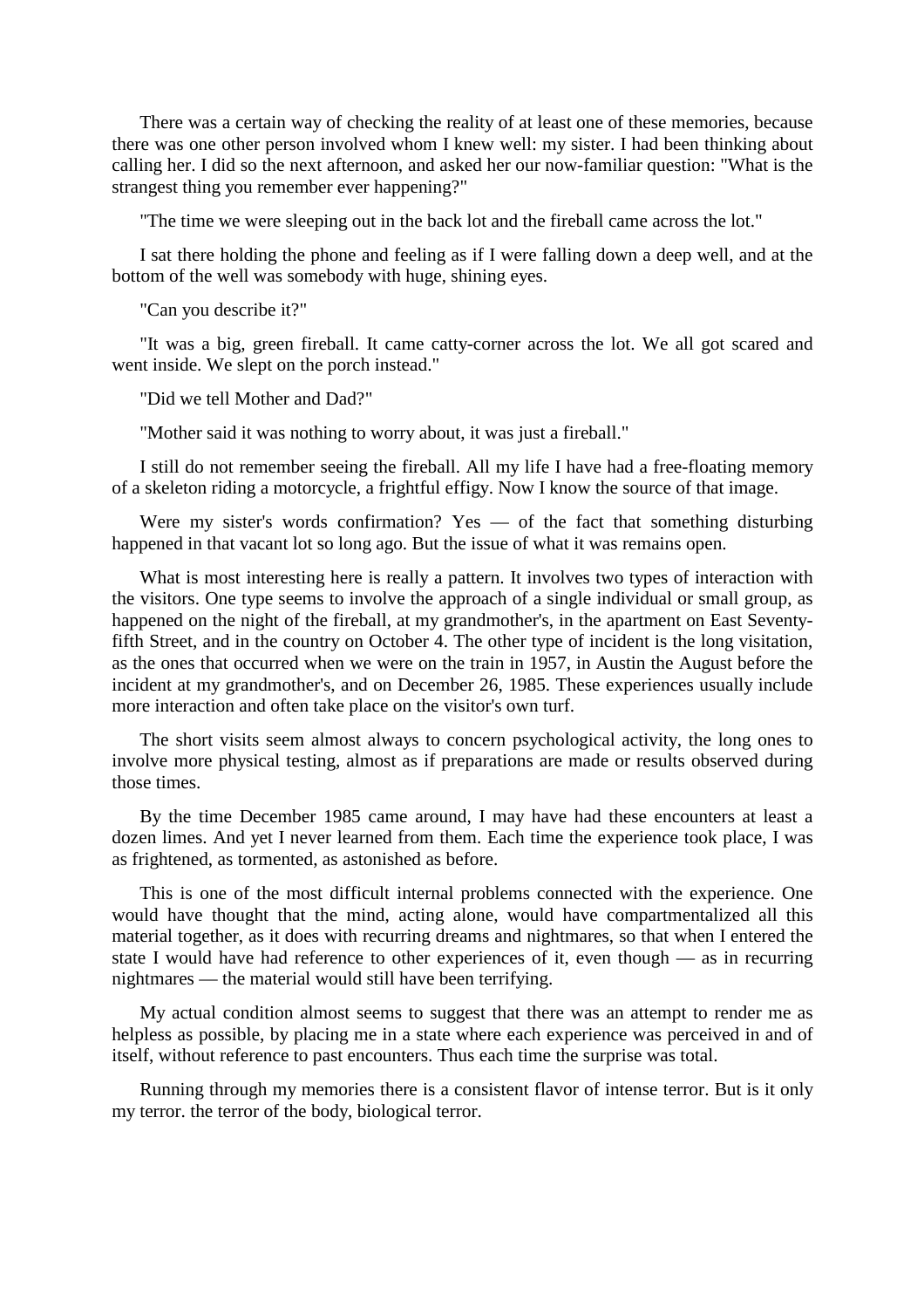There may be things about contact between beings formed in different biospheres that we do not understand at all. Perhaps they feel some instinctive emotion, too. I have the impression that these experiences are very intense for them, if not actually frightening.

If the terror is an unavoidable side effect of our biology, then the amnesia can be seen not only as an act of self-protection but as one of kindness also.

Assuming the correctness of my perceptions, this book then becomes a chronicle not only of my discovery of a visitor's presence in the world but also one of how I have learned to fear them less.

I look out my window. It is a warm afternoon, cloudy and thunderous, an afternoon of early spring. People go back and forth beneath umbrellas, their feet slashing in puddles. A helicopter sails across the sky, a jet angles toward La Guardia.

It's all so normal, so home. But what else was that in the sky — a flash of silver light, or something reflecting on my glasses?

#### The Image

The morning after the hypnotic session covering my experience with the fogbank (March 11, 1986) I awoke not only feeling as if I had been beaten up during the night, I was aware of something new in my mind.

At first the exact nature of this new manifestation was not clear to me. I was oppressed by it; there was an acute impression of being watched. Then I began to realize why: I *was* being watched — there was a face staring directly at me, the grave, implacable, subtly humorous face I had come to recognize from hypnosis.

A vivid image of her had emerged in my mind. It was so real I could almost touch it. This was disturbing and I was eager to expel it, assuming it to be a side effect of the hypnotic session, occurring because Dr. Klein had asked for so many details about her appearance.

It was so extraordinarily clear. I was in a panic. I couldn't live with this image perpetually reminding me of the visitors' enigmatic presence in my life.

I went into my office and sat on the floor, going deed into a state of meditation. I drew my concentration to my body, directing my attention to my physical center of gravity just below the navel, and away from my racing mind.

It took only a moment for me to see that the image had not gone away. On the contrary, it had be come far more clear. It wasn't anything like any other imagistic material I had ever had in my mind. I could not calm myself. I was frantic. For the first few hours it was static, simply staring back at me with those large, glistening eyes.

I have never had eidetic, or photographic, memory, so this image was something very new for me. An eidetic image is very much like a photograph inside the mind. This one, though, was far more than a photograph. It had the urgency of life about it.

Despite my attempts to explain it to Budd Hopkins and Don Klein, I could not succeed in communicating to others just how special it seemed to me to be. Nor did I really know this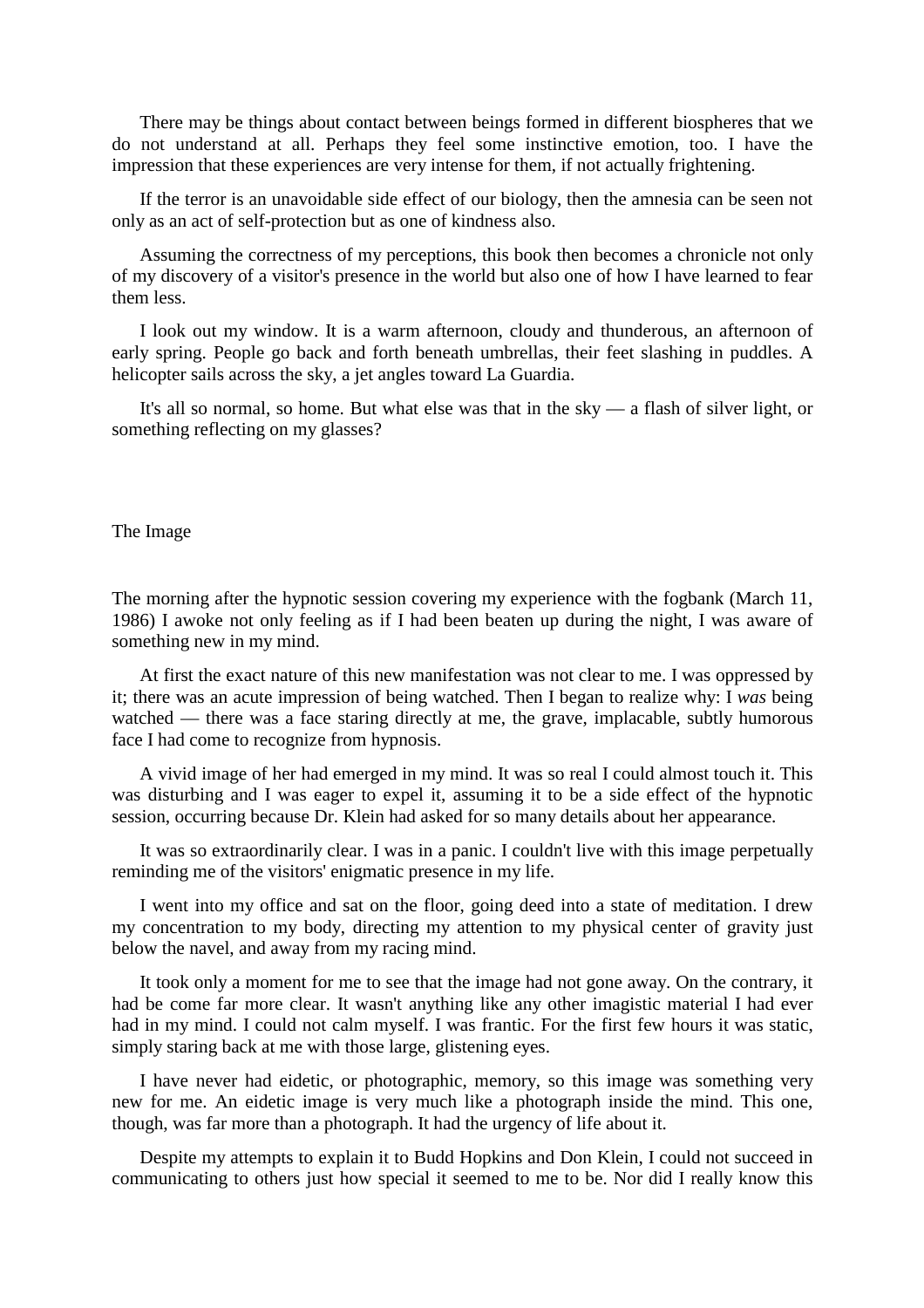myself until a few days later, when some of the remarkable properties of the image were revealed.

I think that the image was somehow triggered by hypnosis. Maybe the intense state of concentration evoked it from my unconscious . . . or maybe I attracted the visitors' attention and they responded.

After the image appeared I did research into eidetic memory and found that it is very rare in adults, almost to the point of being nonexistent in Western cultures. What's more, the descriptions I found of eidetic images did not even begin to correspond to what I was experiencing. People did not report that their eidetic images had a life of their own.

This one seemed ready to reach out and touch me. I felt a strong sense of relationship. Looking at it was more like looking at a person behind soundproof glass than looking at a picture.

I found that the image not only moved about of its own accord, it would move on command. It showed me its hands, its face, every detail of its body. Anne asked me to describe its feet and it leaned forward against something that I could not see and raised a foot, which appeared almost like a very simple version of a human foot. Instead of toes there was a solid structure split in only one place. Like all the joints, the ankle appeared simple in structure.

While I might indeed have been viewing the result of some extraordinary connection between myself and a real, conscious being, it may also be that this was an act of the imagination — the act of a mind calling upon itself to provide another argument in favor of this being an experience with an external component.

If what I was really dealing with amounted to some sort of deep and instinctive attempt to create a new deity for myself, to remain agnostic was to put the conscious me in the interesting position of opposing my own unconscious aim.

What if my unconscious got mad at me and started throwing off things that were really scary. even dangerous. We don't know a thing about conjuring and magic. We've dismissed it all, we who love science too much. It could be that very real physical entities can emerge out of the unconscious. That was certainly one of the hypotheses suggested by what had already happened. I worried that I might not be in control of this conjuring ability at all. I'd already conjured something awfully disturbing. What if there were even more disturbing things waiting in the pantheon of the subconscious?

That was on the one hand. On the other hand, maybe I could make this thing become a real, solid being. Frightening, but also fascinating.

Budd Hopkins suggested that I get an artist to render the image. We chose Ted Jacobs, because he is skilled in creating portraits from verbal descriptions.

It was when Ted carne over with his sketch pad that I discovered what was most interesting about the image. I was sitting with my eyes closed, describing this face as carefully as I could. I could see it in amazing detail, moving closer and then farther back, observing fine points such as the faint dusting of white, powdery fuzz that seemed to cover its cheeks and forehead, making it feel, I would imagine, to the touch ,as smooth as the downy head of a baby. The nose was not very prominent, but the end seemed sensitive, almost like the end of a finger.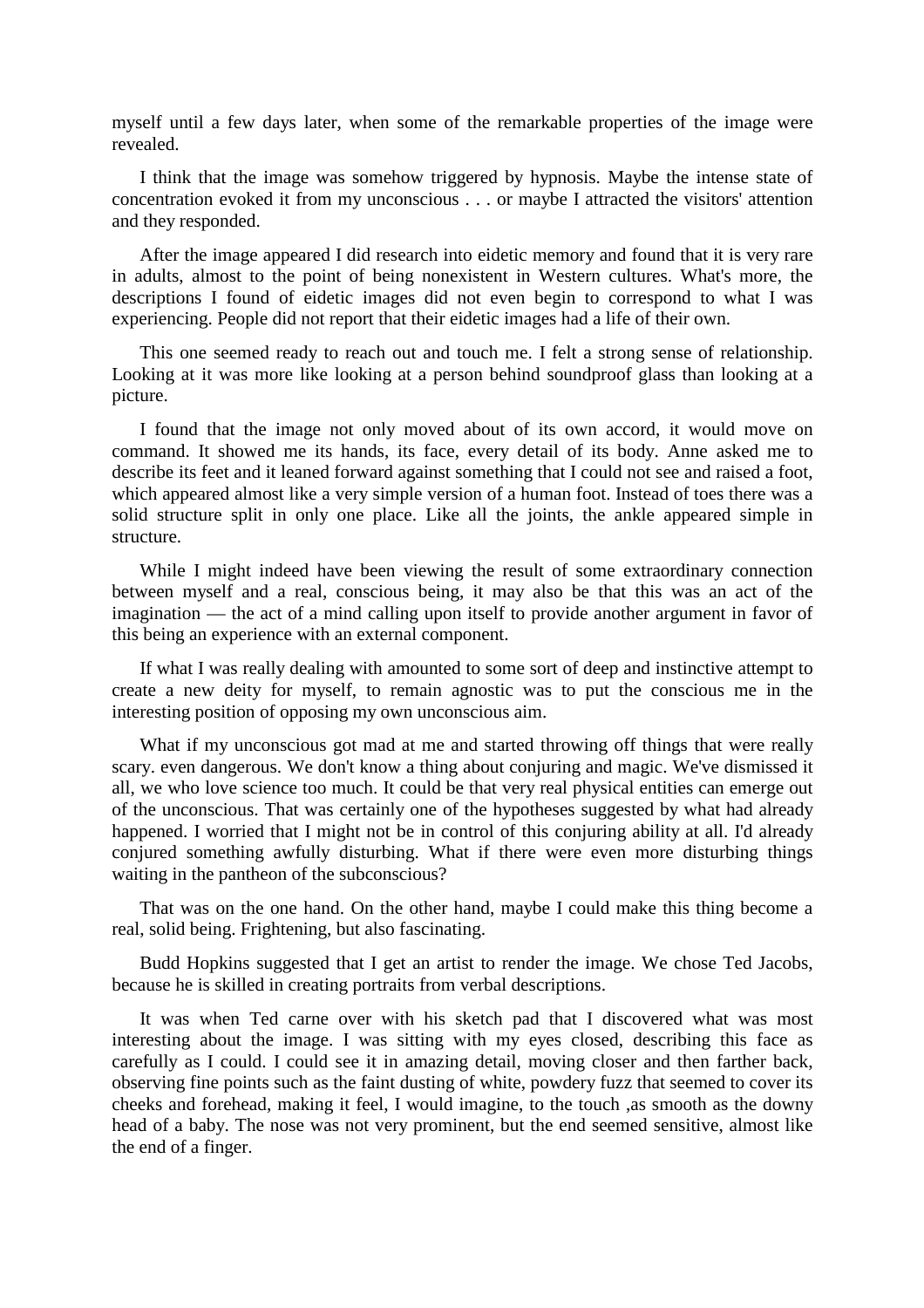As I watched, the image moved its nose, revealing that this was obviously a sensitive organ both of touch and smell. The mouth was not straight, but rather one of those rich and complex lines that come to a human mouth with the advance of years. Centered in this mouth was a remarkable expression, the outcome, it seemed to me, of implacable will leavened by what I can only describe as mirth. Ted Jacobs tried especially hard to capture that elusive quality, and succeeded brilliantly — although the final result, on the cover of this book, is a bit more human than was actually the case. Specifically, the mouth was nothing more than a line, albeit a complex one. There were no lips at all. And the cranium was a good bit larger than the cover portrait would suggest.

The chin was strong, very pointed, and there was a general impression that the skin was stretched over a plated bone structure.

By far the most arresting feature in this face was the eyes. They were far larger than our own eyes. In them I once or twice glimpsed a suggestion of black iris and pupil, but it was no more than a suggestion, as if there were optic structures of some kind floating behind those wells of darkness.

It was those eyes that I saw staring down at me on October 4, those eyes that gleamed so furiously in the faint night light. I remember them from December 26, too, and from the summer of 1957, and from the experience with the fogbank.

Ted asked me many questions about the eyes. When he asked me how they looked closed, I got another shock: The image closed its eyes. I saw the huge, glassy structures recede and loosen, becoming wrinkled, and the lids come down and up at the same time, to close just below the middle of the eyeball.

I described this to Ted, but he wanted to know more. How about a profile view? Had I ever seen a profile? As I sat there staring into the darkness of my own mind. I saw the image obediently turn its head.

I could hardly believe what I was observing. Was this a phantom? What was it? My research thus far has not uncovered any specific paradigm of this experience. I will not assert finally that it was a mental phenomenon as yet unidentified, but at the moment this remains a distinct possibility.

While the image stayed with me, it remained exactly the same as it was when I first saw it. I could observe any part of the body from the top of the head to the tip of the foot. I could do this again and a again, and see the same thing each time. On March 1. I made a complete physical description on tape. On March 23 I repeated the description again, then compared the two tapes. There was no difference. The image was unchanged.

Beyond the face, I was able to see the figure's back, the sides of its head, its arms and hands, its feet, torso, abdomen — every part of its body. Under close scrutiny, its surface was smooth but did not seem to have a layer of fat under the skin, which was stretched tight over the bones. The structure of the knee and elbow fonts reminded me of the knees of grasshoppers or crickets. The hands were very long and tapered when in repose, with three fingers and 'in opposable thumb. When pressed down, the hands became flat, suggesting that they were more pliable than our hands. On the fingers were short, dark nails of a more clawlike appearance than ours.

Overall, this did not appear to me to be a highly developed body , but rather a very simple one. There was a general lack of complexity shat suggested few bones and not much flesh.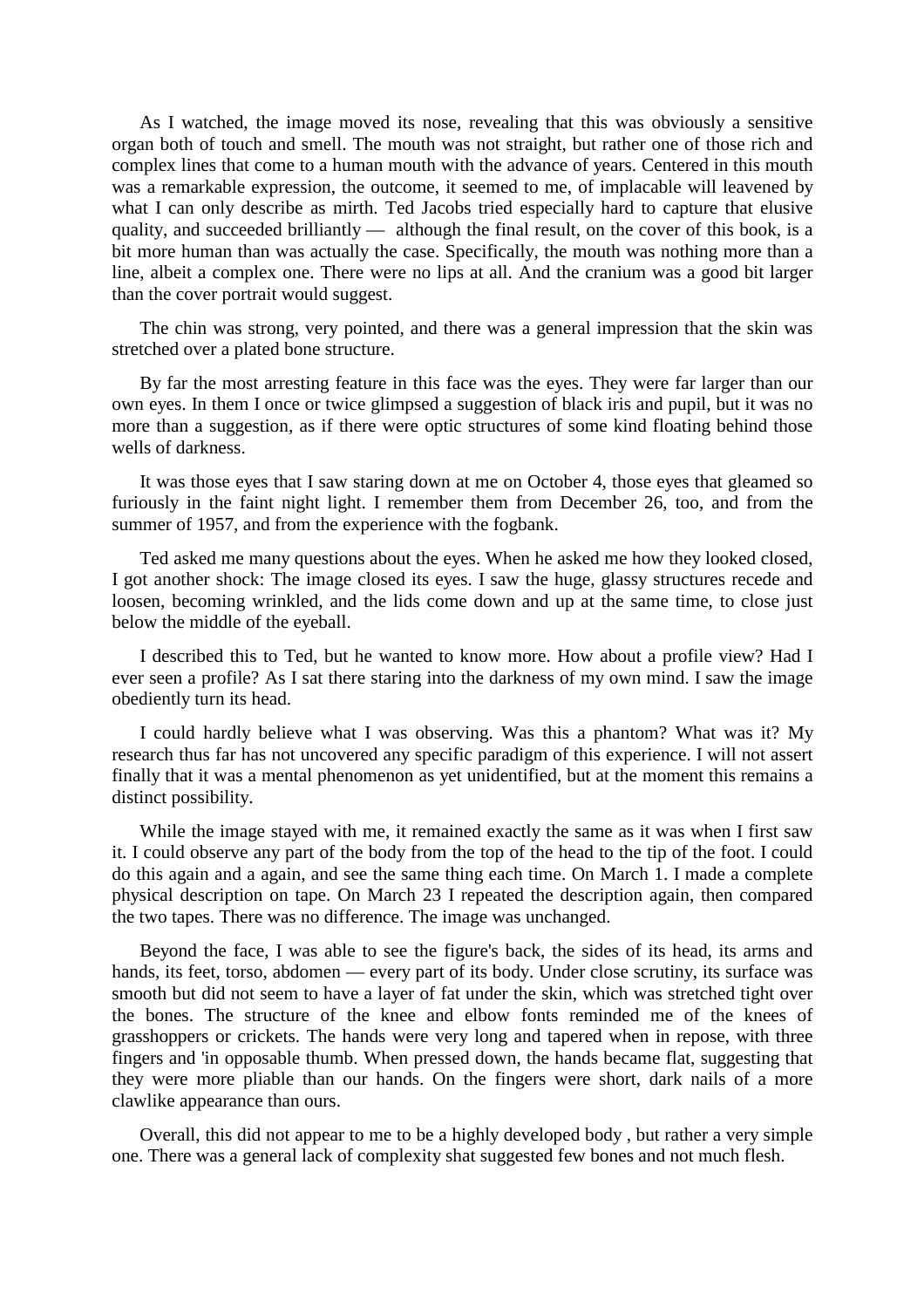I do not know how to explain this image. If it was not created by the powerful effect of Don's, asking me to visualize the creature, then perhaps it was some sort of sophisticated holographic projection. It might be possible to maintain an image in the mind if one knew how to stimulate the optic center in the right way.

Is that what happened? Subsequent events suggested that the image was something even more extraordinary than it at first seemed.

The Visitation of March 15, 1986

Late on the night of March 14, after I had come back from the hypnosis session covering events in our apartment on East Seventy-fifth Street, I sat down once again to think things through.

The image was with me, of course. I wondered what would happen if' I asked it to come to me.

Humanity has a long history of conjuring and magic. I have no doubt in my mind that most of this arose from the attempts of helpless people to affect an environment before which they were, in fact, powerless.

But what if that was not the whole story. I sat there looking at it. It looked back at me. Nothing more happened. The thought flashed through my mind almost unbidden that anything I wrote about this experience would be far more intense if I was given some sort of confirmation. It was a true thought: that was exactly how I felt at that moment. The image responded to me with a sharper stare.

On Saturday morning we went to the country. Our son had invited a friend, and we picked this child up on the way. She was one of his school friends, also seven, and the two of them were full of excitement about their weekend together. At no time were the subjects of flying disks, visitors, or any related material discussed at all, and I doubt very much if such things were in the pantheon of either child's awareness. Our son had not been exposed to any of this material and remained totally ignorant of it.

Before dinner I took a walk along our quiet, private road. It was a moderately clear night, with a quarter moon. On the walk I saw a hair-thin streak of light come straight down out of the sky. I thought: I'm disappointed in myself — or in them. Why such a dismal little manifestation?

It was dark when the four of us sat down to the dinner table. We had been eating for only a few minutes when our son's guest suddenly shouted, "A little airplane covered with lights just flew through the front yard!"

There was real shock in this kid's face. The child looked at me, obviously distressed. My impulse was to hide under the table, but I pulled myself together and managed instead to speak in an offhand and reassuring manner. "There's an air base near here." I said. The National Guard base is thirty miles away, but it was all I could think to say. "We don't let those things bother us. Best to just forget about it."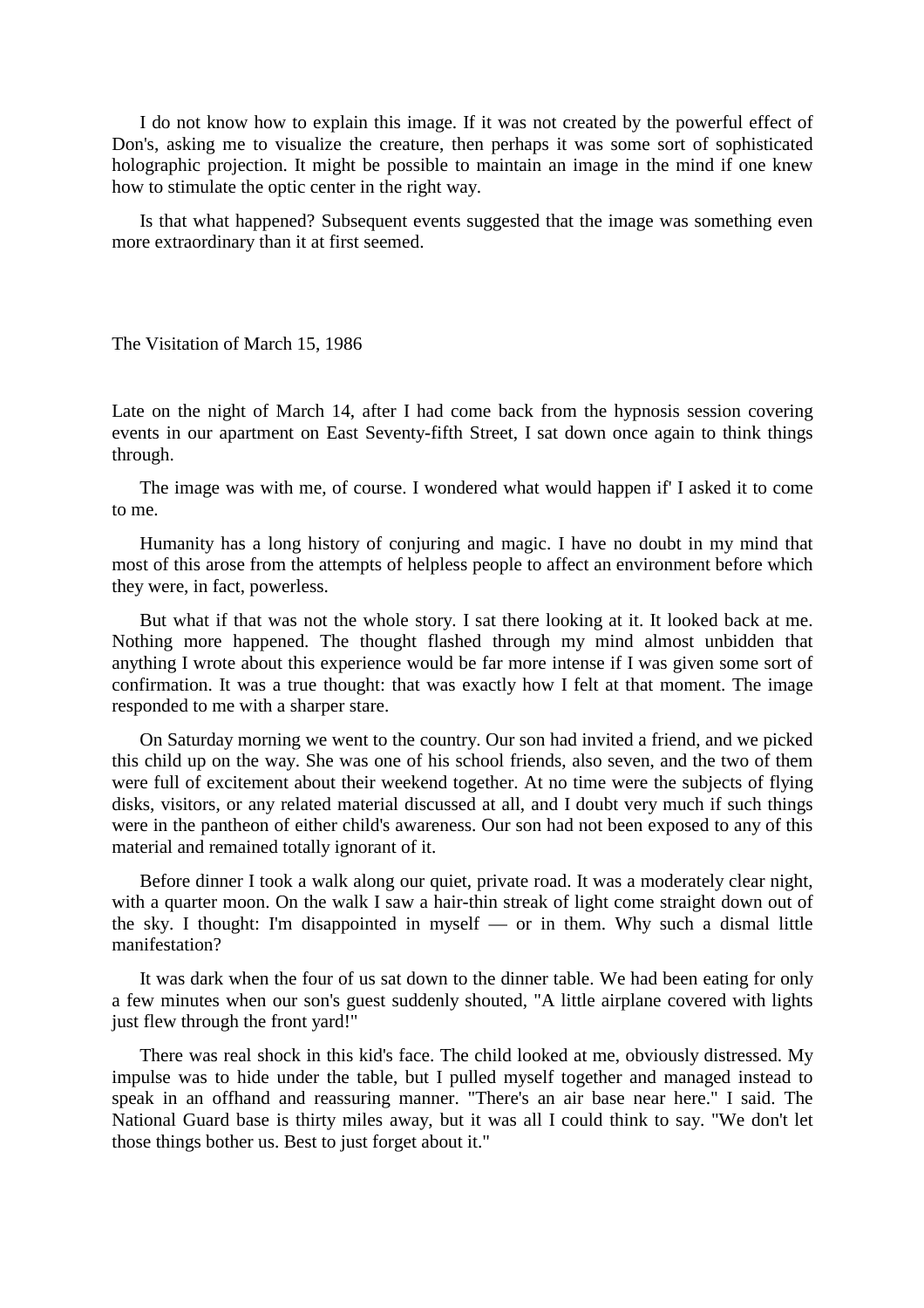I got up and went outside, but saw nothing. Soon the sock subsided and the children went on eating. Anne and I just sat looking at one another. She had only been hypnotized for the first time the afternoon of the previous day, and knew almost nothing about what was happening with me. From her own hypnosis she had concluded that. some sort of visitor experience might be involved, and thus the little girl's statement scared her.

After dinner the two of us went upstairs and discussed the matter. Frankly, the kid's observation, coming as it did at that moment, had convinced me that on some level what was happening must be real. Why else would the child have made that announcement? Not a word about the visitors had been said within earshot of either of the kids, and the little girl was absolutely without information about this subject.

I told Anne about my attempt at communication. "I had a feeling you'd do something like that." she said. "Too bad I can't drive: I'd take the kids back to the city and leave you here to face the music." She stopped. "No I wouldn't." We sat hand in hand in the dark while downstairs the kids read quietly together.

I wasn't sure I could drive the car-even if I had wanted to. I could barely keep my eves open. I recognized the floating sensation of alight hypnotic trance. Was I hypnotizing myself? It's possible.

But what had our son's friend seen? The next day I asked her if she knew what a flying saucer was. She replied, "A what?"

"You know, a flying saucer."

The child looked at me like I was crazy. "I don't know what that is. Your son and I are going out to his clubhouse." Her confusion revealed her lack of knowledge.

When we went back to the city I engaged the child's father in conversation. "Do you remember flying saucers?"

"Wha — yeah."

"Ever read any books about them?"

"Can't say that I have.

"Ever discuss them?"

"Whit, what is this about?"

"Ever discuss them?"

"No. Now what? Do I win or lose?"

 A child like I was, brought up in the fifties, would have known about flying saucers. They were big news in those days. But they aren't now, so it's not surprising that the little girl was uninformed, but it is important. It is very important, obviously. The girl saw what she saw, in a simple and real way. When people dismiss such innocent and uninformed testimony, they make a great mistake. Precisely be cause it is so uninformed, it is powerful evidence of the reality of the phenomenon.

But what reality? Maybe the child really saw an object in the physical world. But maybe, also, the mind has powers that we do not understand. Perhaps there is such a thing as mental telepathy, and when I asked the image to help me, what I really did was send my own inner self on a quest. And at the end of its quest it found this innocent, open little mind, entered it,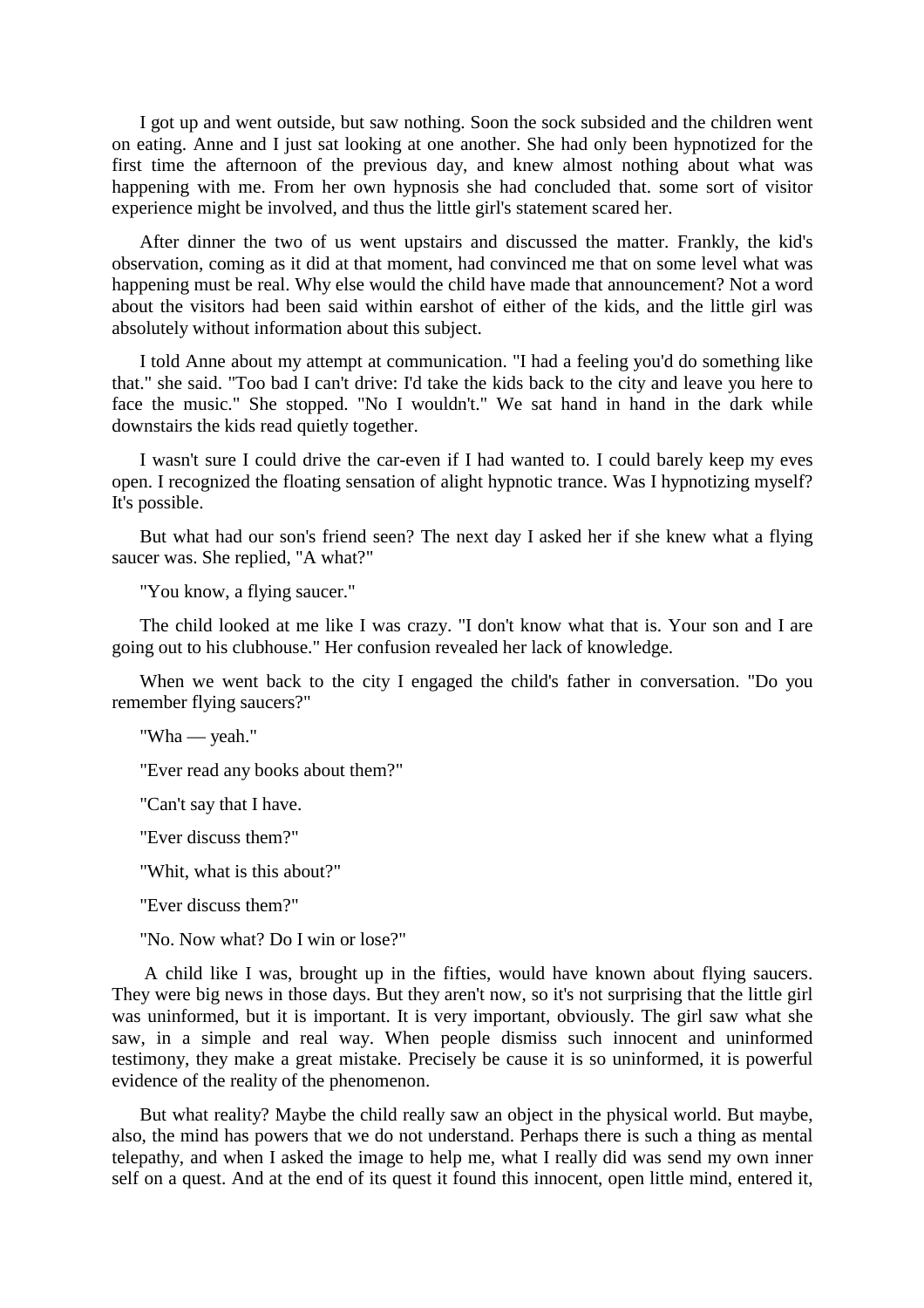and there created a hallucination, knowing full well that the little guest would be the last person at the house likely to see anything — and thus the first one to be believed.

By nine both children were fast asleep. I was in a surprisingly benign mood, listening to music on WAMC out of Albany and enjoying being with my wife. We sat together in the parlor in our big upstairs bedroom and got sleepier and sleepier. By the time the clock rang ten it was all we could do to crawl into bed. We went to sleep.

Sometime during the night I was awakened abruptly by a jab on my shoulder. I came to full consciousness instantly. There were three small people standing beside the bed, their outlines clearly visible in the glow of the burglar-alarm panel. They were wearing blue coveralls and standing absolutely still.

They were familiar figures, not the fierce, huge eyed feminine being I have described before, but rather the more dwarflike ones, stocky and solidly built, with gray. humanoid faces and glittering, deep-set eyes. They were the ones I felt were "the good army" when they took me tin December 26.

 I thought to myself, *My God, I'm completely conscious and they're just standing there*. I thought that I could turn on the light, perhaps even get out of bed. Then I tried to move my hand, thinking to flip the switch on my bedside lamp and see the time.

I can only describe the sensation I felt when tried to move as like pushing my arm through electrified tar. It took every ounce of attention I possessed to get any movement at all. I marshaled my will and brought my attention into the sharpest possible focus. Simply moving my arm did not work. I had to order the movement, to labor at it. All the while they stood there.

I struggled, bit by bit clawing closer and closer to that lamp. I turned my head, fighting a pressure that felt as if a sheath of lead had been draped over me, and saw the light switch in the dark. I watched my hand move slowly closer, and finally felt the switch under my finger. I clicked it. Nothing. Tried again. Still nothing.

The electricity was off. The burglar alarm was still working because it had battery backup — but apparently it meant little to them, as they had entered the house without tripping it.

When I turned my head back I confronted a sight so weird. I thought afterward that I did not know how to write about it. I still don't, so I am just going to plunge ahead.

Beside my bed, and perhaps two feet from my face, close enough to see it plainly without my glasses. was a version of the thin ones, the type I have called "her." It was not quite right, though. Its eyes were like big, black buttons, round rather than slanted. It appeared to be wearing an inept cardboard imitation of a blue double-breasted suit, complete with a white triangle of handkerchief sucking out of the pocket.

I was overcome at this point by terror so fierce and physical that it seemed more biological than psychological. My blood and bones and muscles were much more afraid than my mind. My skin began tingling, my hair felt like it was getting a static charge. he sense of their presence in the room was so unimaginably powerful, and so *strange*. I tried to wake up Anne but my mouth wouldn't open. The moment I thought of the kids a clear picture flashed in my head of the two of them sleeping peacefully.

The thing before me seemed like a sort of interrogatory. Why the suit? Did it mean that they were showing me a male? If this was a hive species, there might well be more than one sex, and they might be physically very different. Females, males, and stocky little drones?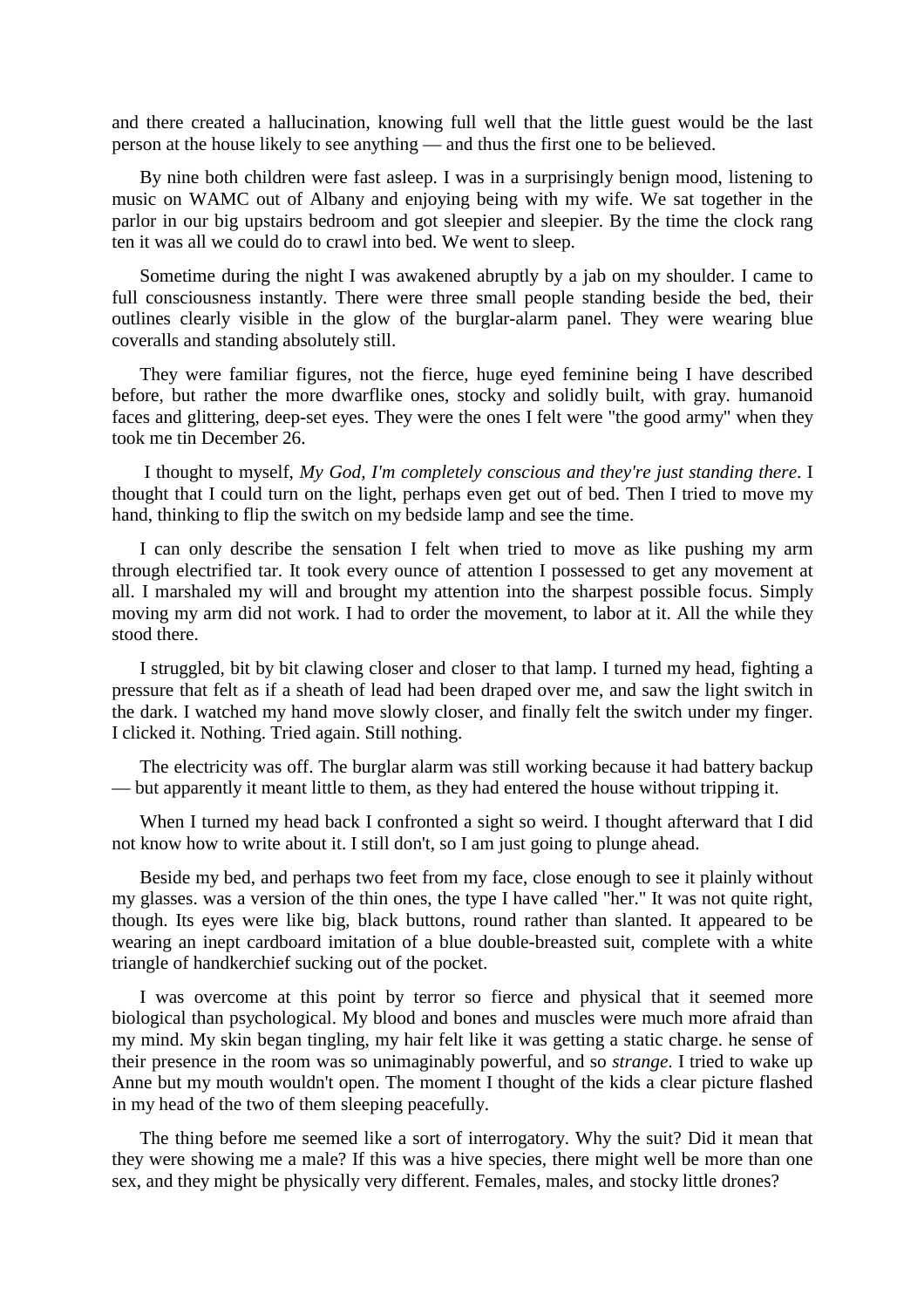Now what was I going to do, having called them — lie here and quake? I had wanted to communicate.

They were obviously waiting for me to do something. I saw their faces so clearly, their eyes dark, glittering pits in their dun skin. I could not help noticing that there was a sort of jollity about these beings. I'd thought before that they seemed happy. Perhaps whatever they were trying to do was going well.

They had responded to my summons. What on earth should I say? I wanted them to know that I was still in possession of myself, that despite what I can only describe as a terrific assault against me, physically and mentally, I was still functional and on some level independent. More than this, I wanted them to know how I felt about them, despite all the complex connotations of what they were now doing to me. There may very well be good reasons for their behavior. Have all of their contacts with human beings been peaceful? And how about me: Had I fought in the past?

If they had a hive mind, it might be that the amount of volition I had left was all they could allow me without risking loss of control of the situation. What if I'd been able to do something unexpected very quickly, like reach out and take one of them by the shoulders? Would the hive then have become confused about where this being was? Would it have been that simple to take a captive?

There was and is no way that I would ever make a provocative gesture in heir presence. In fact, I wouldn't move at all unless bidden, not until I understand more. If one could escape into their world, one could also get lost in it.

Lying in that bed, I felt a very strong sense of responsibility. I had to communicate in some nonthreatening manner. I was an emissary of sorts — although perhaps only to the court of nightmare. If so it was a strange sort of bad dream, in that the terror began to pass even though the dream hadn't ended.

Again it took an absolute concentration of will, a centering of my attention and the application of the most careful effort to the muscles of my face, but I did manage to smile.

Instantly everything changed. They dashed away with a whoosh and I was plunged almost at once back into sleep. Now I did dream — qualitatively a very different experience from what had just transpired. Frankly, I'm quite certain that the beings I saw were not a dream, and probably not a hallucination. What they were was an enigma.

Interestingly, my dream was an unfrightening repeat of one of the few really terrifying nightmares I have ever had. This was of being chased through a stark stone palace by a robot with beady pop eyes. This time, however, I didn't run and the robot finally sat down and contented itself with staring at me.

The next thing I knew, morning came. I opened my eves, feeling absolutely drained. Anne said, "Well, it was a quiet night," and proceeded to make a beautiful breakfast while I sat and stared.

Everybody was happy and well around the breakfast table. The *Times* was as thick as ever and the coffee and waffles were delicious. I was back in my world again, with my own familiar family. When I told Anne about what had happened, she laughed merrily at the idea of the painted suit of aged design. and reset the clock on the stove. which had lost five minutes during the night.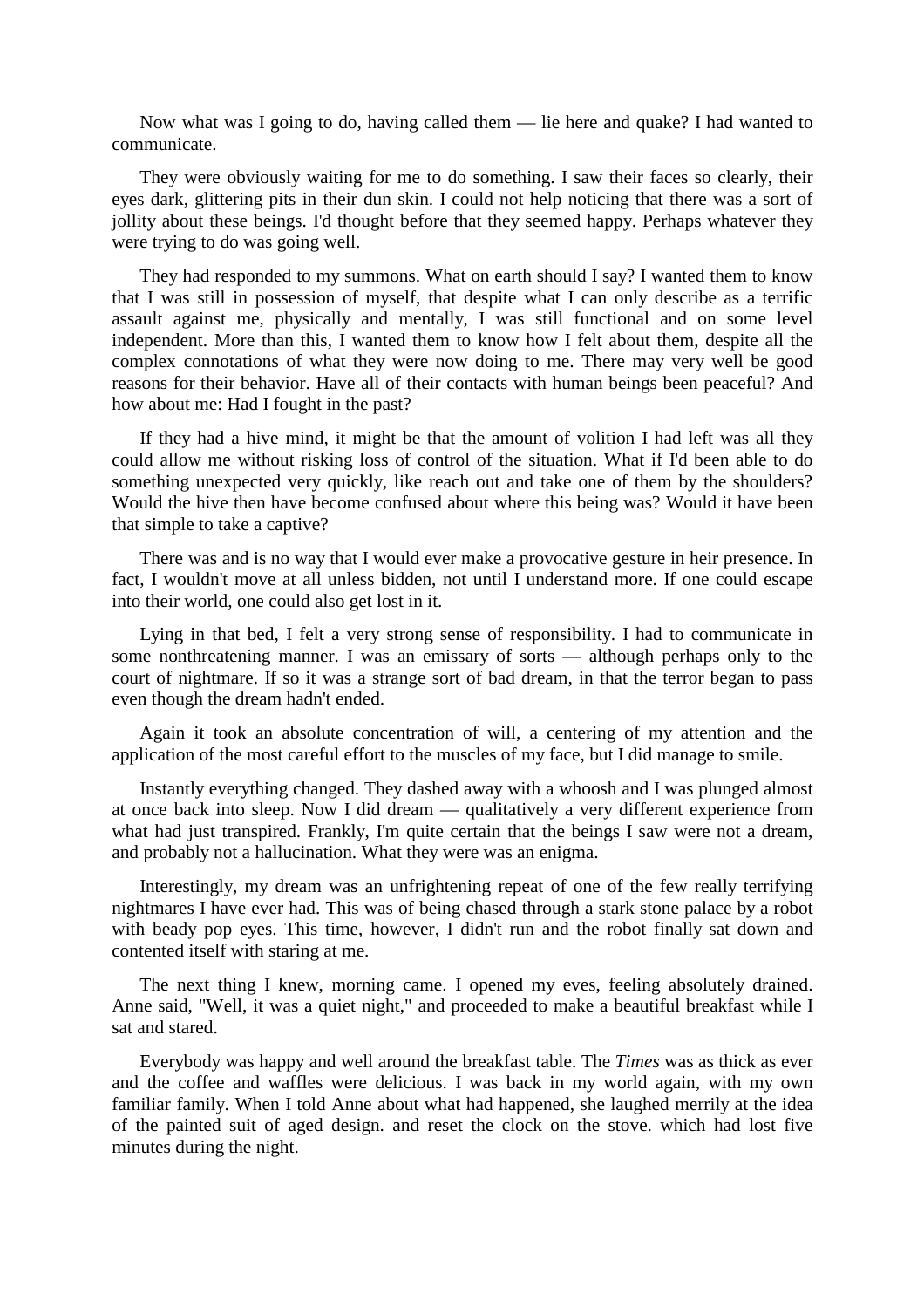I found that one of the other people I have met has also had an experience involving visitors in archaic quits. This suggests that the visitors are not too interested in our clothing, or confused about its significance . . . or perhaps that their thought processes have not gotten very far vet in regard to clothing. It may be that, if we ever meet them openly, they will not be quite as naked as the creature who emerged in *Close Encounters*. Perhaps they will be wearing double-breasted suits circa 195Y, complete with pocket handkerchiefs.

What happened the night of March 15 was fundamentally different, and more open, than any other contact I have had. The visitors almost irrefutably announced themselves to toe. They allowed the m see them while in full possession of all my other memories of them  $$ albeit in a more or less completely restrained physical condition. And they preceded their appearance to me by the witness of the uninvolved child, the one person there that night who had absolutely no relationship to this at all.

Who had come to see me during the night? Did they really drop down from the sky, or have then come from some other cosmos, a place where dreams are real and reality a dream, where shadows and those who cast them are one and the same?

Weeks after writing the material preceding in this chapter I met a woman who said she thought of her visitor as a man, and proceeded to describe a small being, very geode, with round eves like shiny black buttons arid a tiny, almost nonexistent mouth.

This was what I had seen, or a model of it. The suit must have been a form of communication.

Why not simply speak? They have a voice of sorts. I have heard it, others have heard it. And they can also speak in the center of the head. I wondered if it all had something to do with my request for confirmation. Were the three real ones holding a scarecrow near me because they wanted to see what I would do with my limited physical mobility and did not want to expose a living being to the danger of my touch?

In retrospect, I am glad that I did not reach out. My impression is that these people, if they exist, are more than a little afraid of us: They are deeply afraid. I suppose it was best to smile rather than move my hands toward them, but I wish that there had been touch. Could there have been, or would my fingers have crossed only air? I suppose that I will always wonder.

I asked for confirmation, not proof. It seems that they took me at the exact meaning of the word.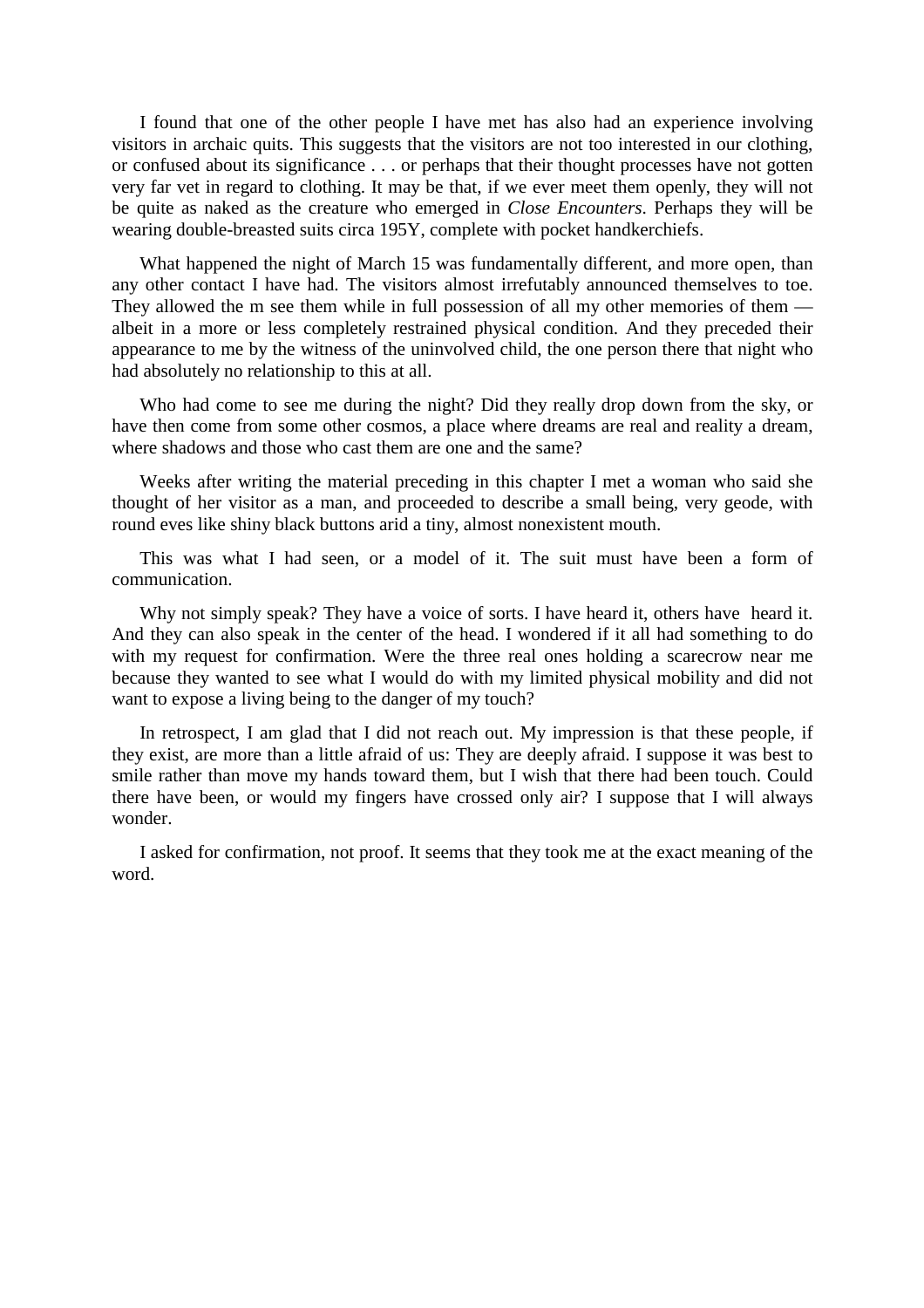## **FIVE**

*I rage to know what beings like me, stymied by death and leached by wonder, hug those campfires night allows, aching to know the fate of us all, wallflowers in a waltz of stars.*  -DIANE ACKERMAN, "Lady Faustus"

# **ALLIANCE OF THE LOST**

*Recollections of My Family*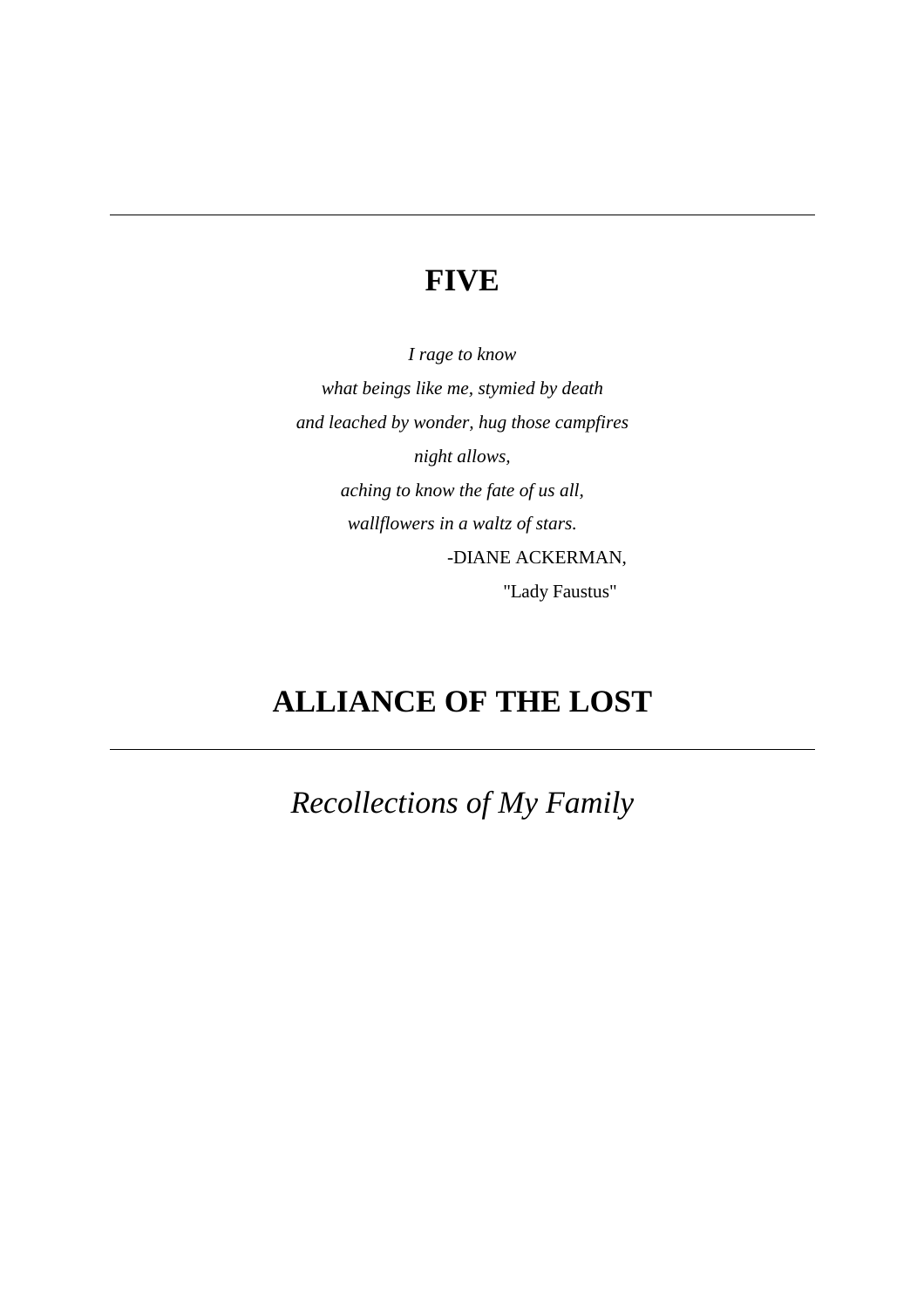### Trapped in the Dark

From the beginning, I had been disturbed that my wife and son might have been involved in this. At the least, they had suffered with me through my upheavals. At the worst, they were as entangled as I am. Our son has been preserved from almost all conversation about it and from direct experience of my personal trauma. Even before I knew exactly what was happening to me, my first concern was to leave his happy childhood intact.

When I realized that my memories fitted in with material described in *Science and the UFOs*, I did not cell Anne. I didn't tell anybody. As I have said, my initial impulse was to hide everything, and when I could not do that I sought professional help through Budd Hopkins. I told Anne nothing and our son less than nothing.

Thus when Anne was first hypnotized to aid her in recalling the nights of October 4 and December 26, she was aware only that something very unusual seemed to have happened on those dates. I did not keep it all from her out of some desire to preserve her the purity of hypnotic recall. I kept it from her because there was a possibility, however remote, that visitors had been around us in the night.

Thus the "visitor hypothesis" had been discussed by us only in general terms. Only after her first hypnosis, which took place on March 13, 1986, did I indicate that I felt there might have been some nonhuman presence involved in our lives. On the evening of March 15, she was treated to the spectacular 179 witness of the little girl at our country house. It is a testament to Anne's courage chat she remained there that night.

It is also true, though, that Anne has a very active mind, and she was far too curious to simply retreat. Once she understood that something might be happening, our familiar teamwork system began to function, and she took over the intellectual direction of our study, bringing to it her own creative and open mind, as well as her steadfast insistence that all speculation proceed from known facts.

Before hypnosis Anne had a vague memory of me warning her of fire on the night of October 4, of hearing an explosion and our son calling out to me. Neither of us can understand why she did not respond to the warning, in view of the explosion. She had no memories at all of the night of December 26.

There were also some prior memories. The previous March I had told her that I "flew around the room" one night. I remembered this as a vivid dream. But flying dreams aren't unusual, not even faintly pathological. They are generally associated by psychiatrists with hidden desires to escape stress. In 1982 we had the experience of the white thing, which was dealt with to detail in Anne's hypnosis.

On March 13, 1986, Anne was hypnotized by Dr. Robert Naiman. We chose a psychiatrist other than Don Klein so that there could be no possibility of his questions taking on some sort of unnoticed direction because of what he already knew.

I felt that there was a real chance here to find some answers, and I wanted to do everything possible to encourage that outcome. Anne and I are a very deep, total marriage. If something was *really* happening to me, then she had to know. She would have some involvement. If she had reported nothing, then to me it would have indicated that mine was an essentially psychological experience — perhaps shared in some unusual ways, but essentially psychological. Thus the visitor hypothesis would no longer have been among the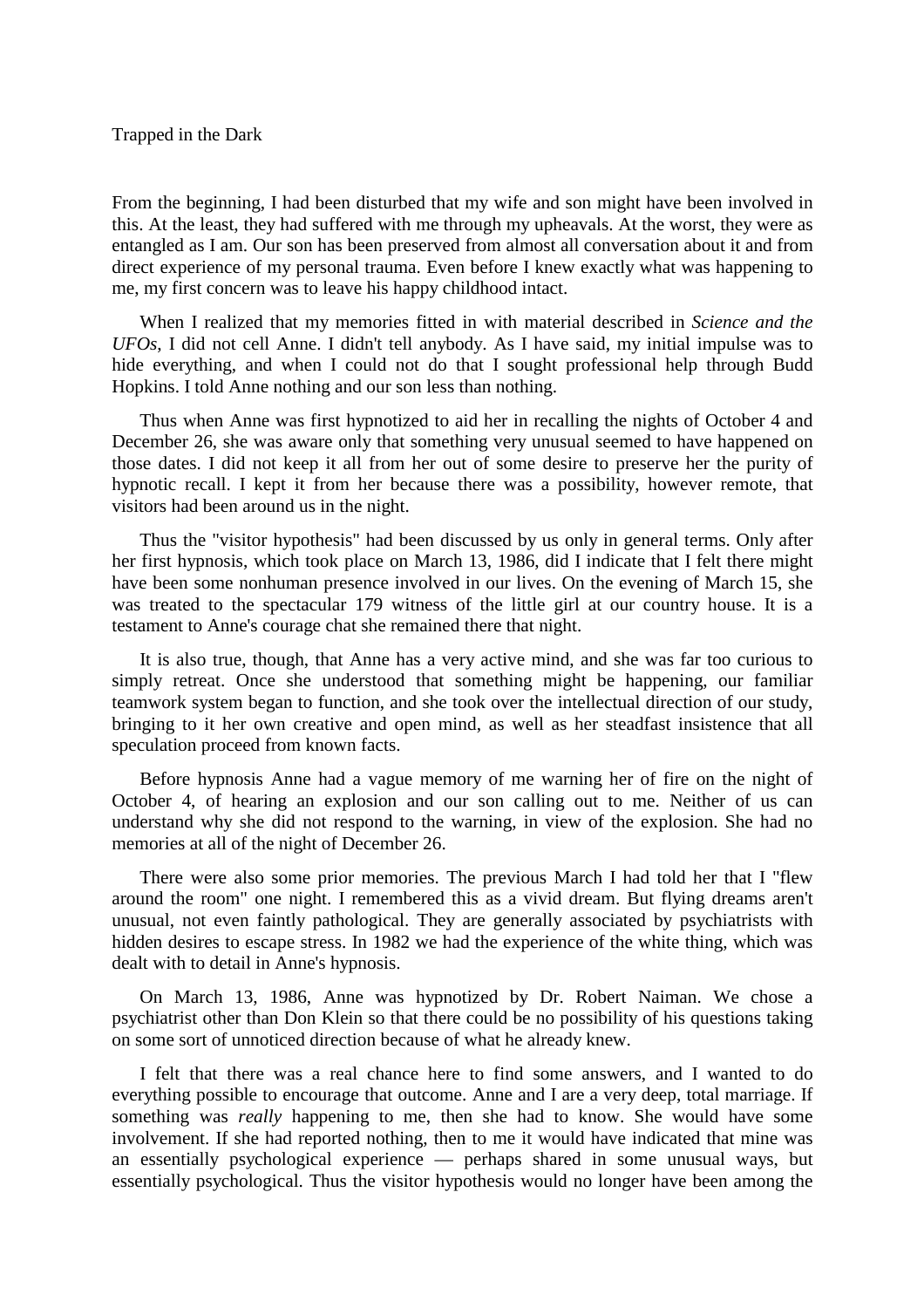more likely ones. I think that I would then have concluded that a hitherto undiscovered mental process with a definite physical effect was probably operating.

Bob Naiman had worked before with people who have had this experience, and took the same healthy and supportive stance that Don Klein did.

Budd Hopkins was present at Anne's session. Questions asked by him are identified with his name. All other questions were asked by Dr. Naiman.

Despite all the progress I had made in dealing with this experience, I must admit that Anne's hypnosis disturbed me all over again. It was clear that she was not specifically expecting or seeking anything. And yet *something* was there, and in a way that subtly implied that it has had a profound effect not only on her memories but even on her role in our life together.

Her hypnosis does not reveal a person trying to concoct a story, but rather one trying hard to avoid remembering something she has been cold in the strongest terms to forget. She was compliant all right, but not with the hypnotist. She complied, it appears, with something else that issued previous. stronger suggestions. And they overpowered the hypnotist's efforts for a very obvious reason. My wife appears to have been made to believe that my mental health depends on her not remembering, on her providing me with a safe haven in ordinary reality when I need one.

I suspect that she is right to believe this. Even under hypnosis she protected this role, which is probably essential not only to my mental health but to that of the whole family.

The regression began with her memories of the night of July 30, 1985. She did not know it at the time, but there was some evidence in one of our son's school journals that an event. involving her might have taken place on that night, when she and he were in the country and I was away on business. Rather than suggest to her in any way that we thought this might be the case, Dr. Naiman began with that night without telling her why.

Hypnosis

JULY 30, OCTOBER 4, AND DECEMBER 26, 1985 SESSION DATES: *March 13, March 21, 1986*

SUBJECT: *Anne Strieber* PSYCHIATRIST: *Robert Naiman, MD* 

Dr. Naiman: "First we want to concentrate on July thirtieth, 1985. You were with your son?"

"Yeah."

"You were in the country then?"

"Yeah."

"Who was there?"

"A lot of workmen came that day, so I wouldn't be too lonely because I didn't have the car. Whitley took the car to go to the city. The workmen were going to be there, so I wouldn't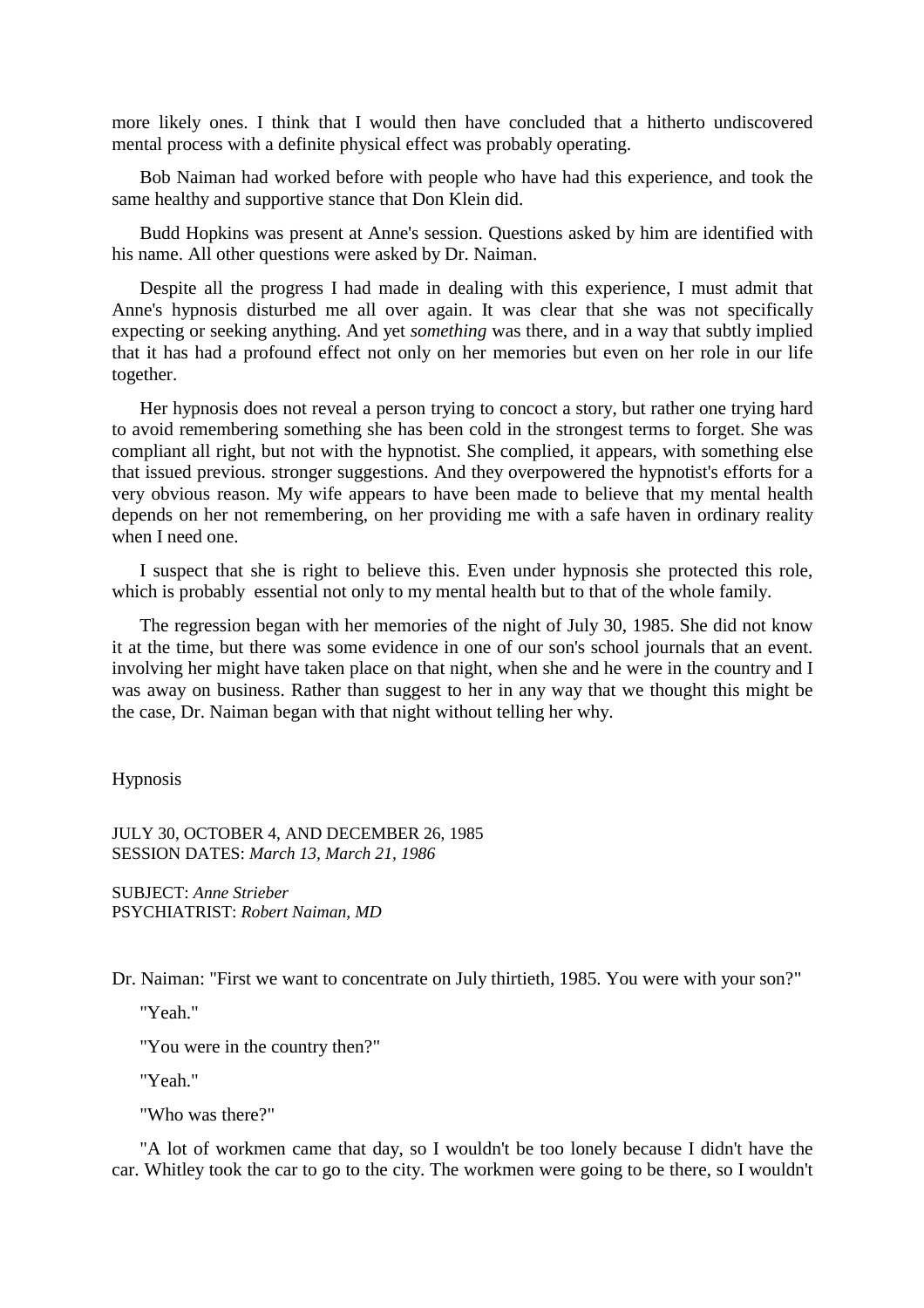be too lonely. I believe I bicycled to the store. I went to the store. I remember thinking how am I going to go to the store. I wouldn't want to drive anyway but I've got my bicycle and I can leave my son because the workmen are there. And I did. We wanted something to make some treat or something. We wanted some snacks or something."

"He wanted some snacks?"

"And I did too. I remember it was going to be lonely putting him to bed that night and it was. I don't remember anything strange."

"Was it unusual for you to be there alone with him?"

"Yes, because we always all drive up together and I can't drive very well, and I wouldn't want to drive so I'm never alone there with just our son overnight."

"I want you to concentrate on coming back from the grocery store with the treats."

"Yeah."

"When was that?"

"It was afternoon. Late afternoon. About four or three, I think, because the workmen were there but they were leaving."

"What are they working on?"

"Building the pool on the deck."

"And they left around four, and n was just you and your son?"

"Yeah."

"And then what?"

"I don't remember what we had for dinner. but it would have been something fairly simple. I might have baked something, but I don't remember. I think I went to get some chocolate chips, and we made cookies. It must have been earlier in the day because I might have given some cookies to the workmen. I think we did. Maybe that was another time, but it could have been that time. I remember we did that once. And that's the kind of thing I would have gone to get. I wouldn't have had any chocolate chips, and I think that's what I went to get. I wanted to get a paper and I wanted-yes, I remember that. And I said, 'Why should I wait when I have a bicycle?"'

"So you and your son had dinner together. the two of you?"

"Yeah."

"What time would that be?'

"Six or so. [Sounds perplexed.] I don't remember dinner. Were we invited somewhere? I don't think so"

"And what time would you be putting him to bed?"

"Around eight. Seven-thirty."

"Something you were not looking forward to?"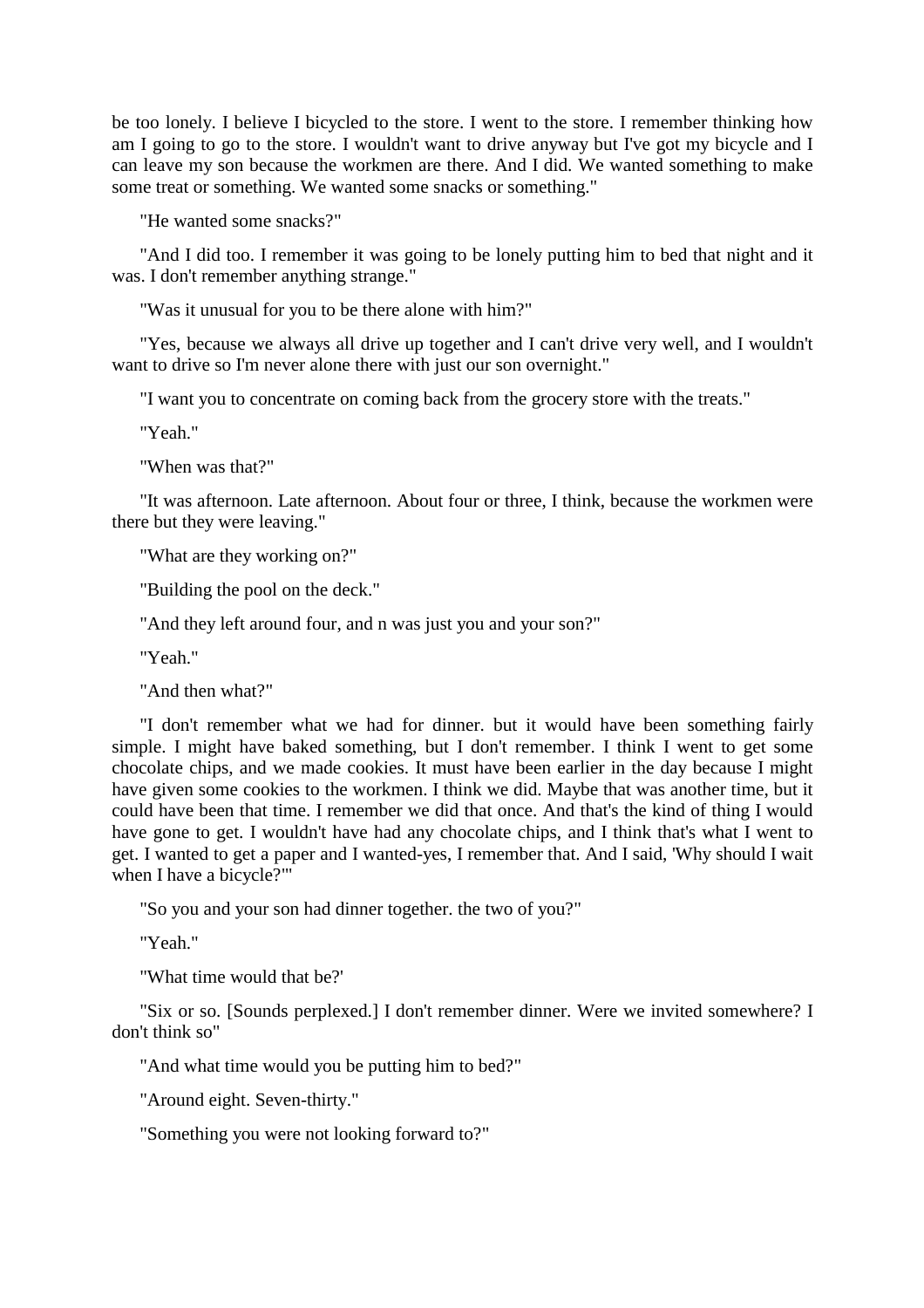"Well, it's hard being all alone all day with a .kid and I'm tired at night. and I'm not usually the one who puts him to bed. And I'm not as good at reading stories as Whitley is, and I don't look forward when Whitley's gone to putting him to bed."

"But it went all right?"

"Yeah . . . I don't *remember*. No . . . I couldn't have watched TV because we had no TV reception. But we had the VCR. I don't think I had a movie to watch. I don't remember. I remember Whitley came back and it was earlier than I thought."

"When was that?"

"The next day."

"Do you remember anything that night, when you were sleeping alone?"

 $"No - I - well, no."$ 

"Did your son call you during the night?"

"I don't think so."

"You slept your usual sound sleep?"

"I think so. But it's lonely going to sleep in the country alone at night. I might have heard some noises. It seems like maybe I did, but they weren't any thing because I had the doors locked."

"And you have a burglar-alarm system?"

"Yeah."

"Do you often hear steps . . . sounds?"

"Not steps . . . I doubt if it was steps. You don't always hear sounds. It was pretty quiet. Not noisy."

"All right, so let me give you one more minute to concentrate. I want you to concentrate as hard as you can because you have this very special brand of concentration ability right now, this capacity to concentrate. I want you to just concentrate on that night from sundown on."

"Funny. I remember the afternoon but I don't remember the night. I don't remember after the workmen left. [Long pause.]"

"All right, we won't put any more tame in on that right now. But it's very possible that after I take you out of the trance, between now and the end of the weekend something will come to you about the thirtieth. And if it does, try very hard to remember. If something passes through your mind."

"Yes." (Nothing ever did. She was left with a memory that just stops right before dinner and doesn't start again until I returned the next morning. What happened in between was completely blank, as if powerfully blocked. Her earlier memories of that Say are perfectly normal.)

"Because of this procedure we are going through now, we may be loosening up some memories that will not emerge until you're out of the trance. So be alert."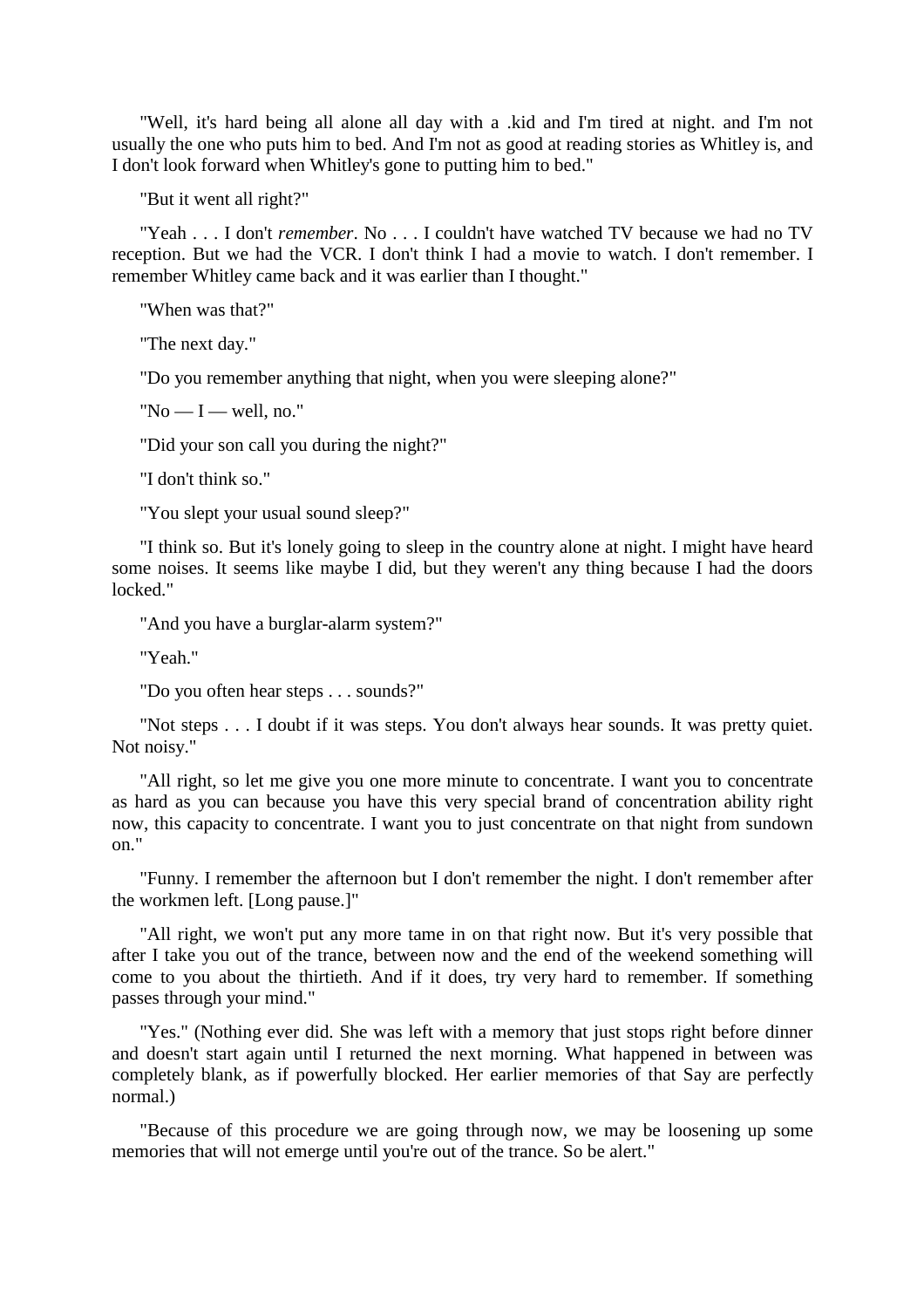"Yes."

"Now let's go to the night of October the fourth. As I understand it. you and Whitley were there and your son was there and you had guests, Jacques and his woman friend."

"Annie."

"Everybody's going to bed. You've had a good tame, a good meal, and a lot of good wine and conversation. Is that true?"

"Well, we went to a restaurant."

"Next day we had fun because Jacques went swimming, and the water was very cold."

"Let's go back to that night of October fourth. You've said good night to your guests and your son is already asleep, of course —"

"We got home late. We didn't get finished at the restaurant until about nine. They had been there before but they slept on the couch. This was the first time they saw the guest room. It didn't have a bed in it before. So dark you couldn't see anything very well though. Everybody just came home and got our beds ready and put on our pajamas. Because we were all tired. I don't think we talked much that night."

"Yes?"

"We left later than usual or — I don't remember. I think that's why we ate out. There was no time to buy groceries. So we must have left later than usual, for some reason."

"This was a Friday evening?"

"Yeah."

"So you said good night to everyone. And you and Whitley went upstairs?"

"Yeah."

"Just give me to the best of your recollection what happened that night, concentrating as hard as you can."

"[Long pause.] It wasn't a peaceful eight, but don't remember why. [Pause. Seems distressed.]"

"What are you thinking of right now?"

"Well, I don't know."

"Because you just screwed up your face and clenched your eyes."

"It seems like there was a lot going on, but I don't remember.  $I - I$  — remember when Whitley thought the roof was on fire. I don't remember that. But I remember it was like a culmination of a lot of other  $-$  it was like  $-$  it was surprising, because it was like a culmination of a lot of other activity. I don't — I don't — seems like it was late and not dark but I don't remember that, and it's not clear. But it doesn't seem like it was dark enough. Usually it's so dark. It's all dark. And so restful and quiet, but I don't get that feeling about it. I get the feeling that Whitley was up all night, and it was this thing and that thing and finally it was the roof. It was something else other than the roof on fire. There was something about the stove for another reason."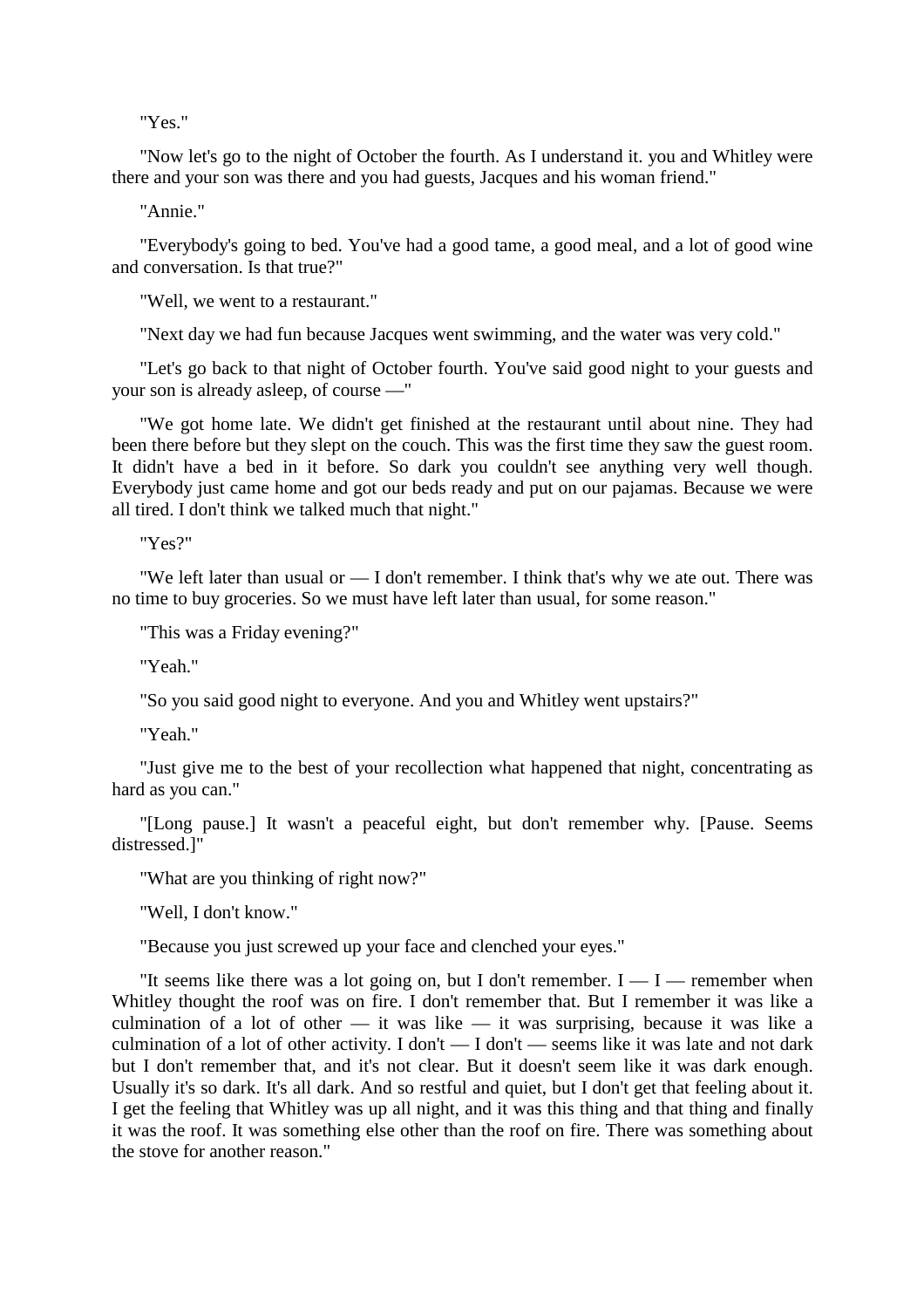"What's going through your mind now?"

"Nothing."

"Nothing? Concentrate hard."

"I just see a light. I mean, it's not dark. You know, it's not dark."

"Yet when you came back from the restaurant you were struck by how dark it was."

"Did I say that?"

"Yes."

"I remember the house was dark, because we couldn't see. I remember thinking they can't see the guest room very well and they'd never seen it before. Of course they could have turned on the light. It was very dark outside. I don't believe we turned on many lights. We Just went to bed. We were all very tired and we all just wanted to go to bed. The thought flitted through my mind, you know, as the hostess, should we drink something or sit and talk. but we all just wanted to go to bed."

"What time was it?"

"I think it was about nine."

"When you came back from the restaurant?"

"You were very tired. You get tired earlier out there. It's funny. Restful. Affects everybody. Never stay up late."

 "I don't know what the calendar says, but I get the sense that there was a new moon that night. Very little moonlight." (Dr. Naiman had not been told that there was a heavy fog all night and it was inky black due to the lack of reflected light in this sparsely populated area. The moon was waning and past the half. It rose about 10:30 and set in the pre dawn hours.)

"No."

"No what?"

 $"I$  — it — I don't know. It seems like there was a light."

"Tell me about it."

"No. I don't think there was. I think I just think there was. I mean — it's just that I have my eyes closed and it's not dark. It's light."

"You're back on that night, October fourth?"

"Well, I'm trying to be. I'm there and we go to bed. I remember when we're in the restaurant more clearly. Then we walk to the parking lot and the car s cold. Very cold. It's dark, but the restaurant's illuminated outside. It does seem to be a dark night yes it does. But the restaurant has lights aiming at it, so maybe the contrast . . . but it seems like a very black and inky night. But a clear night? Stars? I don't think it was gray and cloudy because when it's cloudy it seems light. But when it's clear you can see the dark night and you can see the stars. But. I don't —"

"Let's go back to your being in bed. It was some time after nine o'clock that night."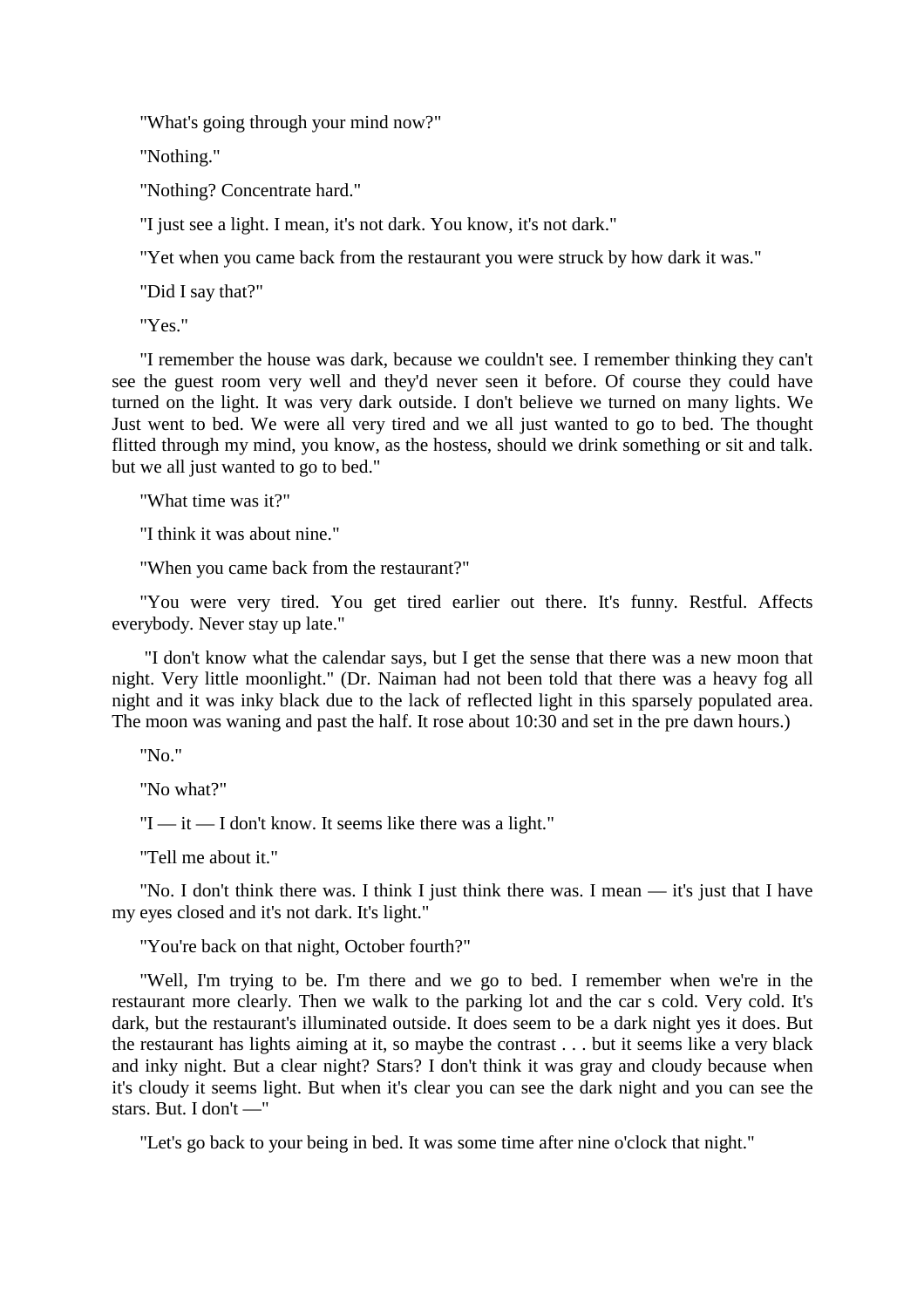"It was odd being in bed with people in the house because you feel like you can't talk loudly. Out house is not very soundproof."

"What?"

"Our house isn't very soundproof."

"So you had to be quiet —"

"You feel like if you bounce around in bed they can hear you and they can hear you talk so you kind of whisper and feel self-conscious. .and it was odd to think of so than v people in the house because usually there's just my son down there and it's very empty . . . in the kitchen . . . you feel like it's empty and it was so full. The house was *full*, you know."

"Did that give you a feeling of security?"

"No. It was just different."

"But you do remember lying in bed with Whit and whispering?"

"Vaguely. Not very clearly. I don't remember much about that."

"Were you comfortable in bed?"

"Well, we were kind of — yeah, we're always comfortable in bed "

"On a night in October, it must be pretty chill up there "

"October? No. November. It's December."

"No. October fourth we're talking about."

"October?"

"It was October that Jacques and Annie —"

"So it was. I think it was December. Because remember snow. But it didn't snow in October "

"It didn't?"

"It's not likely. I remember snow." (Either she has confused the October and December experiences, or she has a vague memory of the chilly fog.) "I remember it was very cold."

"Do you remember the kind of clothes you were wearing when you went to the restaurant?"

"No. But they'd be casual clothes. Maybe they'd be my daytime clothes. A skirt . . . I might not have changed clothes."

"I'm interested in exploring how cold you were. Were you wearing enough clothes?"

"I might not have been, because I often leave my country clothes up there. It's always cold in that house, because you have to get the fire up. I would have been cold, but I turned on the electric mattress pad and got warm."

"How did your body feel that night?"

"Well, I think it was cold and got warm. Our room was very warm when Whitley woke me up."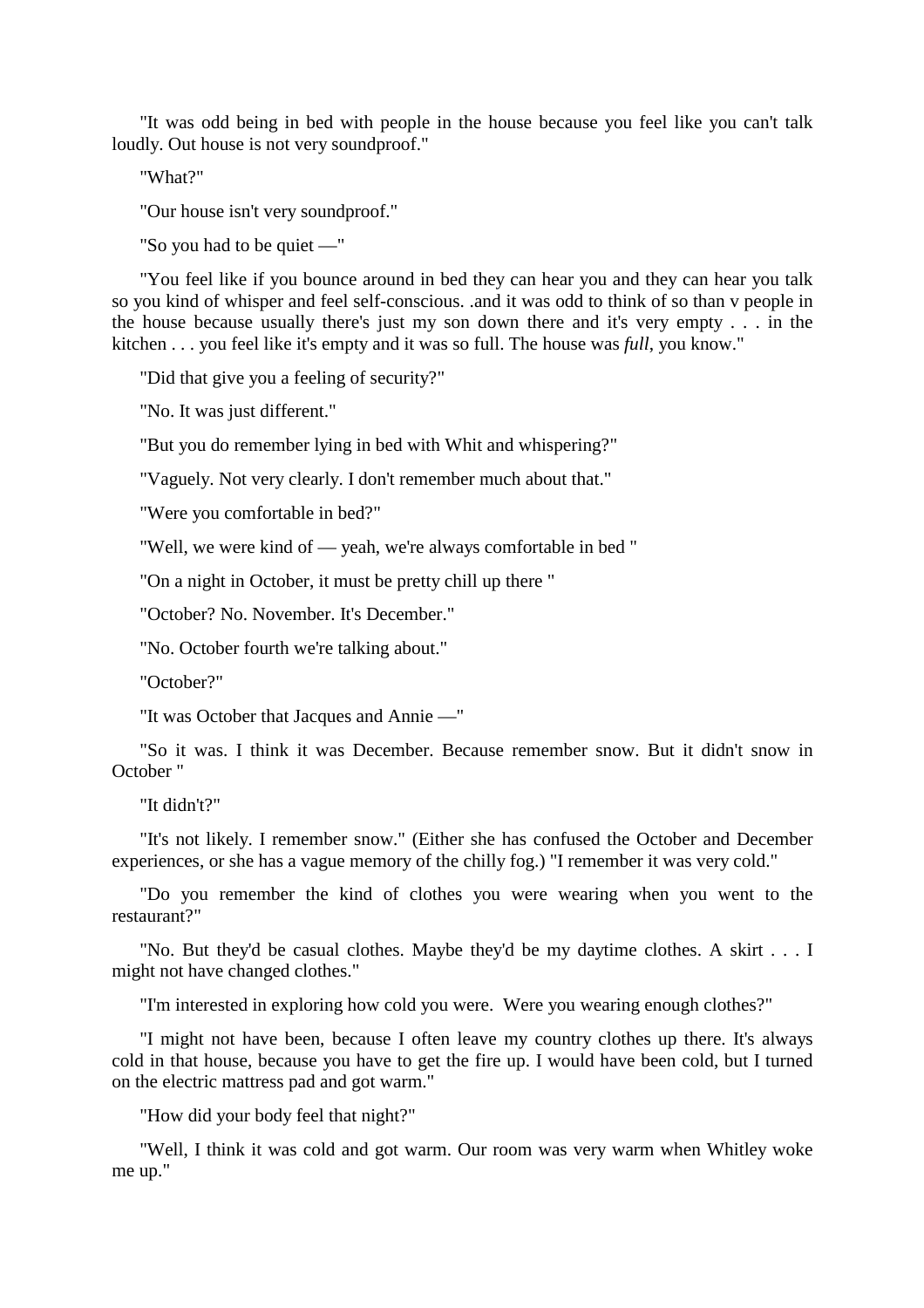"In the middle of the night or the morning?"

"Oh, it was during the middle of the night. Yeah."

"Tell me about that."

"Whitley'd been talking about the chimney lately. Feeling it. And he thought the roof was on fire. But I didn't see how the roof could be on fire because there were no flames and there was no light." (I woke her up the first time when I was awakened by the light that passed by the windows. By the time she was aroused, it had reduced to a small glow in the front yard.) "If the roof's on fire you'd see the roof all lit up. He saw a light that I didn't see."

"Did he tell you about the light when he woke up?"

"Well, he said . . . I don't remember how he did but I had the impression that he saw flames or light. Not flames. It didn't make sense to me."

"Is it possible you didn't open your eyes?"

"Yeah."

"'That's possible?"

"Yeah."

"Yet you do make some references to a light that night."

"That feeling is gone now. But I don't remember it as a restful night."

"You know. Budd is here of course. And you don't mind if he asks some questions?"

"No."

Budd Hopkins: "Did you have any dreams that night?"

"Don't remember."

Budd Hopkins: "You said it had been a restless night. Because of dreams?"

"Let me think. I don't think Whitley was there very much. He was gone. You know, he goes sometimes at night. He goes and works. Or he just goes."

"Where did he go that night?"

"Downstairs."

"You have an impression of Whit being away from the bed?"

"Yes. It's lonely, you know. I wish he wouldn't do that."

"Was it after he said the roof's on fire?"

"I think it was before too He went out, then he came back again. He just was doing things all night."

"It certainly was not a night of sound, deep sleep for you, was it?"

"Well, it doesn't seem to be but I don't remember anything. But it has to be really."

"Did you hear your son?"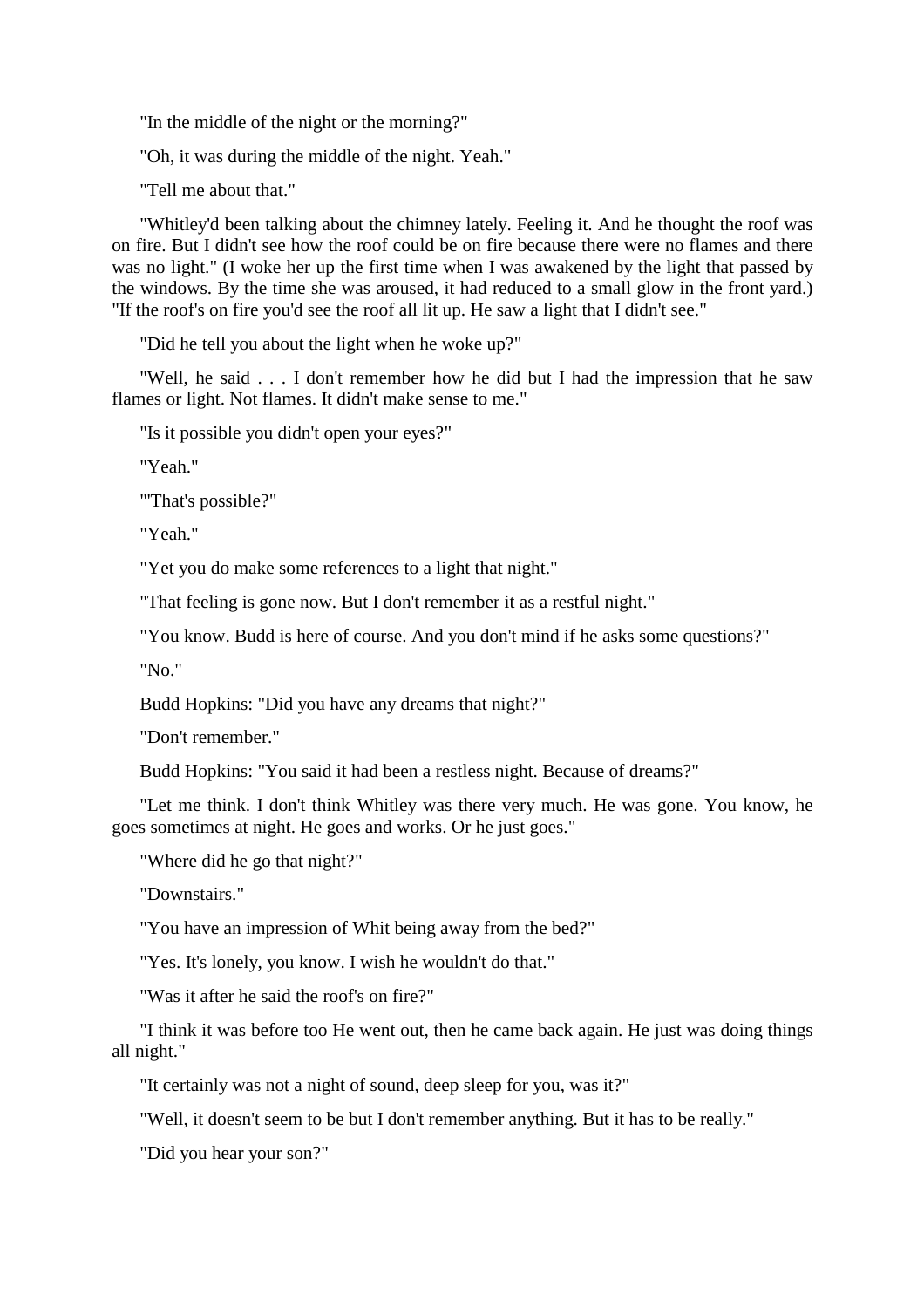"*Yes!*"

"You heard that?"

"Oh, yes, he sounded so frightened. Really scared."

"Is that very common?"

"He gets nightmares sometimes. But he sounded especially frightened. I remember he sounded really terrified. So frightened. More frightened than usual."

"He screamed, eh?"

"Oh, yes. *Oh, yes!* It's painful to hear." (Nobody else remembered him screaming, only calling for me.)

"Is that something that in a normal night's ht's sleep you might sleep through without hearing?"

"Oh, no, no! Whitley usually hears him first, but I always hear him."

"You didn't sleep that soundly?"

"Oh, no. I heard it."

"I know you heard it. But I want to know if you heard it —"

"Oh, no. I heard it. Some nights I might not, but usually I hear it. This you couldn't miss. I mean. it was so loud."

"Did he say words?"

"Well, he did but I don't remember what they were. He was *really* scared. Something really scared him. I thought maybe something was happening to him. because it was like something was happening to him. I thought somebody was doing something to in. It was :r different kind of scream."

"Why didn't you go to him?"

"Because Whitley was already on his way . But I remember feeling very uneasy. I wanted to go too. but I felt I shouldn't."

"Why not?"

"I thought there was something Whitley would — It had to do with him. He was *supposed* to go."

"He was supposed to go?"

"He was supposed to go. I wasn't supposed to, but I wanted to go."

"It must have been difficult staying in bed."

"It was, because I wondered what had happened."

"When did you find out what had happened?"

"I don't remember. I don't remember."

"What did happen?"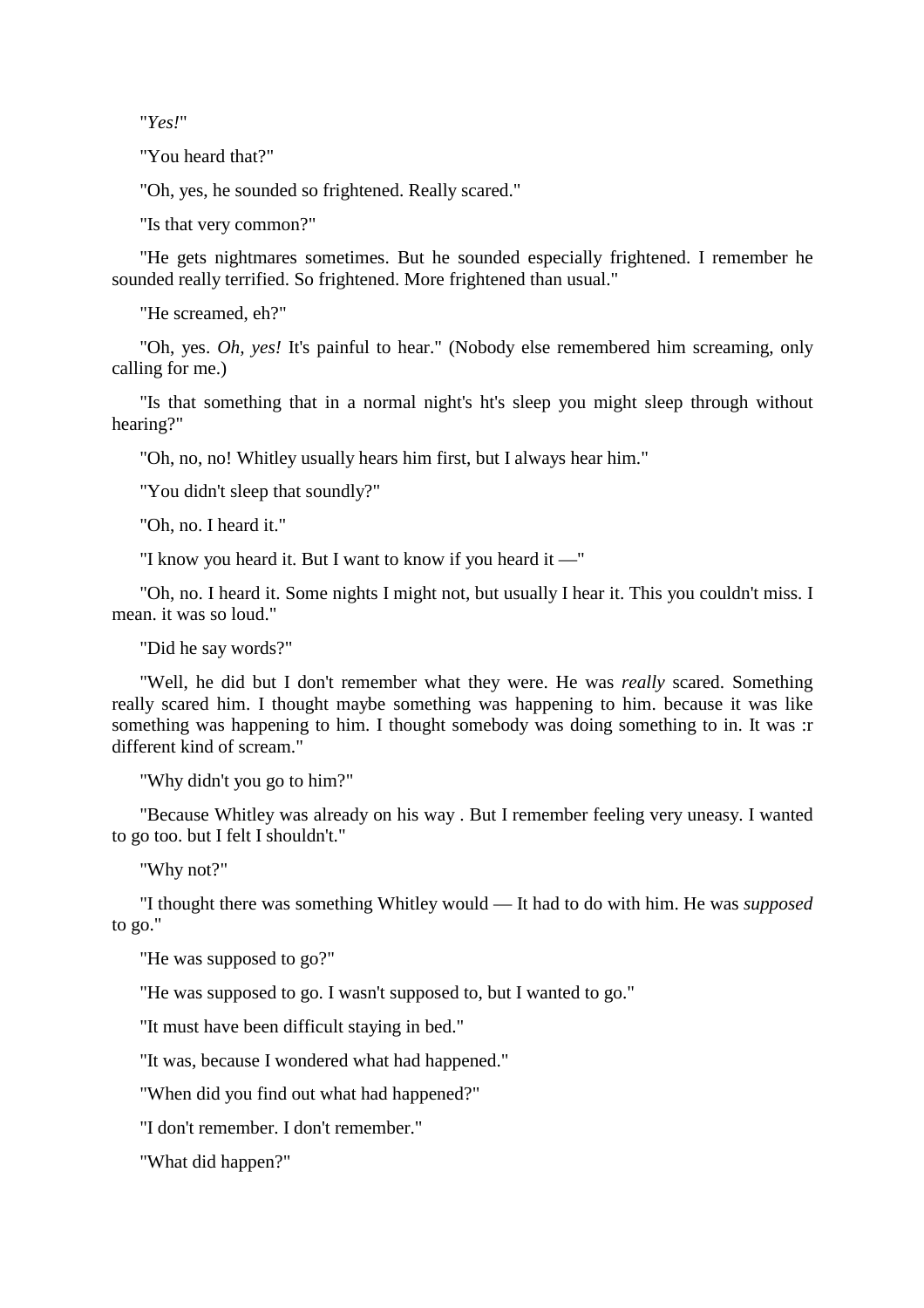"I *do* remember he was gone for a long time. He didn't come back. Sometimes he goes and sleeps down there when our son has a nightmare. Or sleeps in our son's room in the apartment. I remember feeling very lonely that he didn't come back, and I didn't think it was fair to be left like that. It was very lonely and scary. It made me uneasy. He kept going, you know. He kept going." (I never sleep with our son.)

Budd Hopkins: "When your son kept crying?"

"Whitley kept going. Kept leaving."

Budd Hopkins: "I want you to do something. You're lying very, very quiet. Relaxed, just as you were that night. I want you to concentrate on what you can see and feel and hear. If you can see something through your eyelids. Feel your body, your shoulder, your legs. Feel relaxed."

"I don't feel relaxed. I'm not relaxed. I can't feel relaxed if I wasn't relaxed. I mean, it wasn't relaxing. No, it wasn't relaxing at all. There was too much going on, you know. It was—'

Budd Hopkins: "Was there in the room, or did Jacques and Annie —"

"No, they weren't in on it. There was something going on. I wanted to know what was going on. It looked-things were going on and I wanted to know what was going on! There was lots of things going on and I couldn't figure out what was going on!"

"Why didn't you get up and go see?"

"I couldn't, because I wouldn't. I — Was I afraid to, or wasn't supposed to? I wasn't supposed to. It was like your mother said to you, 'You have to stay here.' even if you don't you're dying to get out and see what's going on, but you know because you've been *told*." Her identification of the directing force feminine is fascinating.)

"You were trained to do that?"

"Well, we're all trained to do that from childhood."

Budd Hopkins: "Who told you that?"

"Nobody told me! I just had to do it."

"Is this something Whitley told you?"

"No. He's just left. No."

"Have an impulse to turn on a light?"

"Oh, no. No. I wasn't supposed to see."

"Who said so?"

"No one said so. I just knew it."

"You weren't supposed posed to *see*?"

"No, and I just knew it. That's what worried me, because I wasn't supposed to know but my son was so *afraid*. And Whitley was saving things like ''the rood' is on fire,' and I wasn't supposed to do anything. It's like somebody says, 'Well, the car is crashing but don't do anything'!"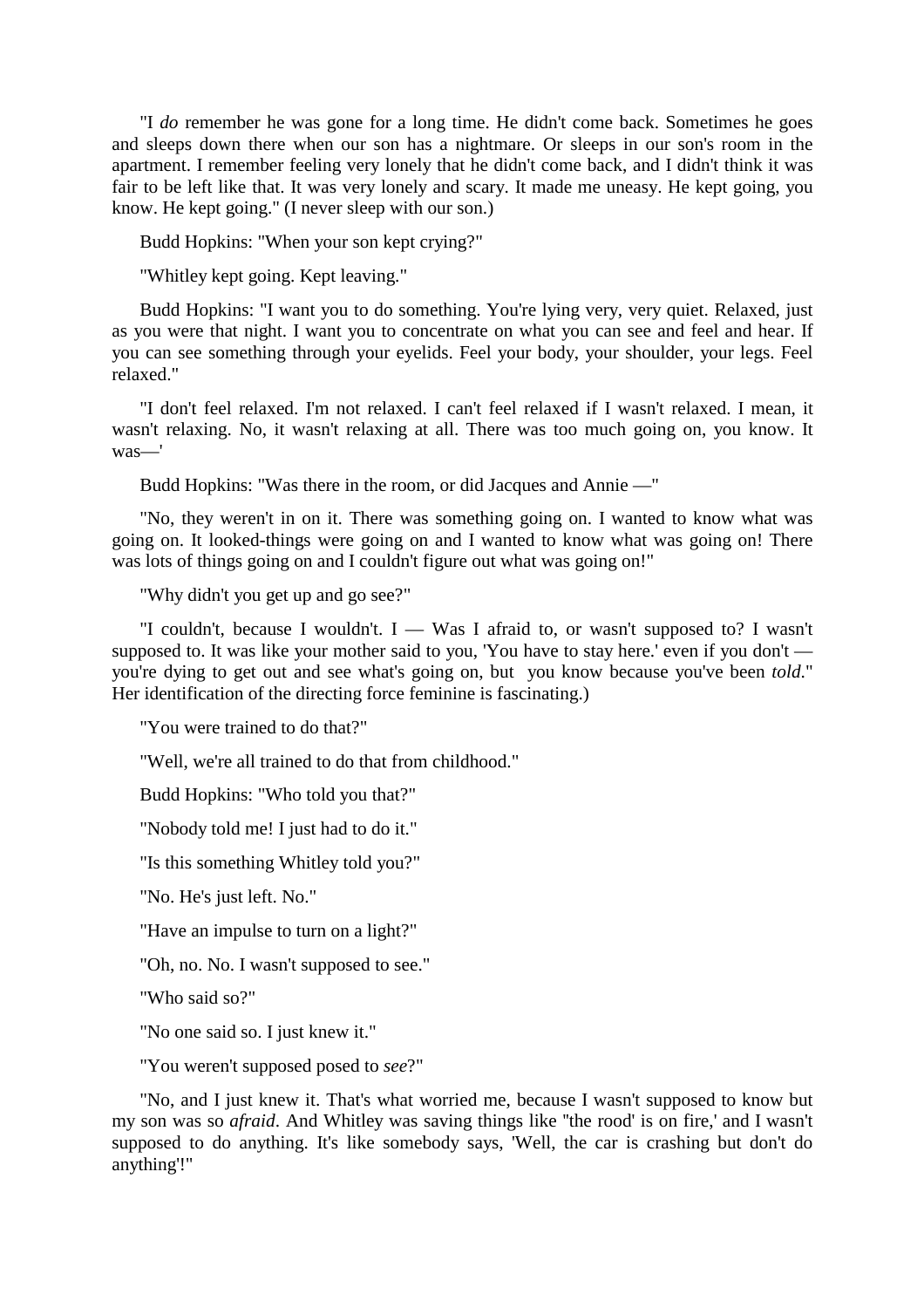"Strange orders."

"Well, they weren't orders. You see, they *weren't*. They weren't orders, no."

Budd Hopkins: "Anne, I want you to do me a favor. I want you to — with your eyes closed and very relaxed —"

"I'm not relaxed."

"As relaxed as you can be. I want you to have a little dream. A fantasy. About what all that activity was. What's happening?"

"All right."

"Somehow Whitley's involved. Your boy is involved."

"I'm not involved!"

"Well, you'll dream about it. Tell us about what you remember."

"Whitley's supposed to go. They came for Whitley."

"I'm sorry?"

"They came for Whitley and he's supposed to go. But I'm not supposed to go."

"Who came?"

"Nobody that I know of. He just has a feeling that he's supposed to. And it's like when someone's going off to war or something, they're supposed to go and you're supposed to stay home."

"Now, there has been a shift, though. Because in the early part of the evening when you thought Whitley was out of bed — you say he often goes downstairs and writes."

"Not in the country. Because he writes upstairs in the country. He doesn't write in the country very often. You have to turn on the overhead light to write in the country. No. I just mean at home to the apartment, he gets up. I find out that he's done a lot of things at night. Or I kind of sense it."

"In the city"

"Yeah."

"So his being out of bed that night —"

"No, it wasn't usual for the country, actually. He stays in bed in the country. He really does. And that's why I think he gets more rest there. Because he goes to bed and stays and there's no place to go, there's nothing to write, nothing to tempt him, and I'm the one who gets up early and reads m the country. He even sleeps late."

Budd Hopkins: "Why do you think Jacques and Annie don't get up? They heard screaming from your son. Weren't they concerned?"

"I think they did get up, didn't they?" (No. Neither of them testified that they got up, and both of them were awake enough to remember their own movements and that of the other.)

"Did you hear them?"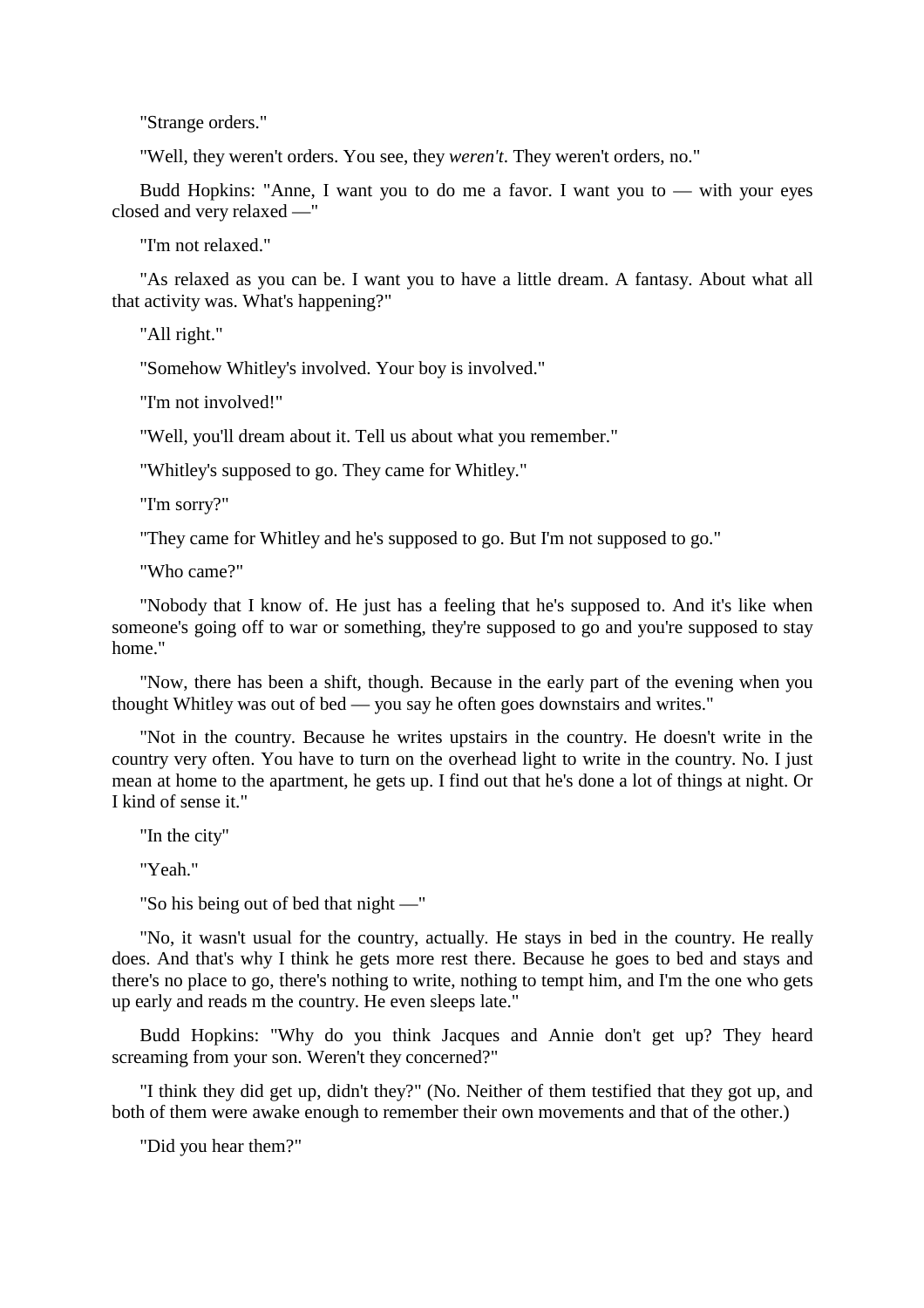"I think I remember hearing . . . Annie speaking to him. I think Annie went to him first. And I remember feeling . . , feeling jealous that I couldn't go. I'm his mother. It wasn't right. It made me look bad. It made me look like I didn't care." (Annie Gottlieb did not leave her room, and did not speak to our son.)

Budd Hopkins: "When you hear him calling, do you feel your legs tensing?"

"Yes! Usually Whitley goes but this one sounded bad and I wanted to go. It sounded different and I wanted to go too. Wha — I thought there was something in there?"

"What do you mean?"

"I don't know. It's like there was a friend or something. It's just a memory." (Afterward, she said that this referred to our bedroom, that she thought she had seen "a friend." She would not elaborate. When questioned again about it two weeks later she had nothing to add at all.)

"What was restraining you?"

"I didn't feel restrained. I just felt like I wasn't supposed to go."

Budd Hopkins: "Have you obeyed other things like that in your life?"

"I wonder if I have."

"Is it a familiar feeling?"

"No . . . no . . . But I used to always do it, you know."

"Do what?"

"If there was choice, I'd do it. Because if you do it at least you've done it, you know."

"What do you mean?"

"I just mean that I don't think I was a person who didn't do thins. That's not true."

"So this is a variant."

"It's not though, because Whitley's the one that gets up at night."

"OK, so can we shift now to morning?"

"I don't remember it specifically. I don't. I'm trying to remember. I don't remember what we had for breakfast. I remember going swimming. Wanting to see if Jacques could do it. It was cold. I couldn't do it. Or did I? I don't think I even tried. I put on my bathing suit but I couldn't even get my feet in. I felt bad because Whitley got in. But nobody but Jacques got in. Not even Whitley got in. If he did it was only for a short period. Annie did, I thought just to stay even with Jacques because she's smaller than I am. We all wanted to see if Jacques could; it's kind of a joke."

"You don't remember what you had for breakfast. Do you remember the atmosphere around the table?"

"It was pleasant, I think. Pleasant."

"How was your son?"

"I don't remember. He was fine."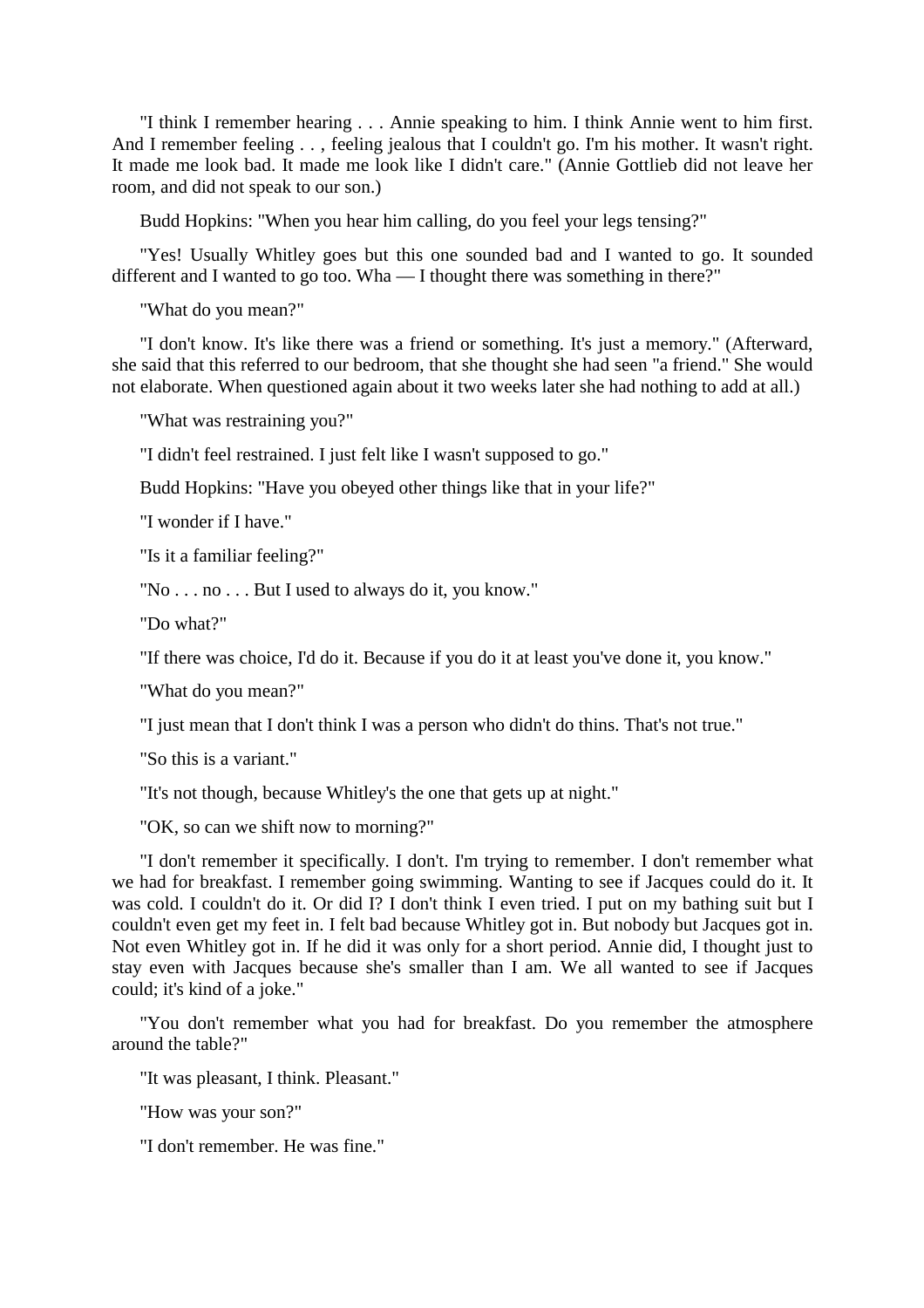"All right. Is there anything else you want to say about that October fourth night. October fifth morning."

"Well, I found it funny when I woke up that the roof wasn't burned."

"You found it funny that the roof wasn't burned?"

"Yeah. 'Cause I thought it was gonna be."

Budd Hopkins: "What about the bang?"

"Maybe that's why it seemed so active that night."

"What do you mean?"

"Maybe it was noisy."

"What kind of noises?"

"[Long pause.] Don't remember."

"Can you describe them in any ways

"Just our son. Seems like there were a lot of noises, you know. Doesn't seem like it was a quiet night. I bet the impression — it wasn't a quiet night. I get the impression that someone was there but it wasn't Jacques and Annie, because they were in their room and they stayed in their room. But — and then I remember Annie comforting our boy . . . it was a woman. . . . I thought it was Annie. It *was* Annie."

"You recognized her voice?"

"Yeah. I think I did. I think I did. Oh, I just get the impression ... it's general and vague ... my memory is just no good. But I get the vague impression that they were in there like a cocoon. Locked in that room."

"Jacques and Annie?"

"Yeah."

"How did that happen?"

"Well, it's just because they were. It's like they couldn't get out, you know."

"You think they were paralyzed or something?"

"Well, I just knew they were in there. And they just weren't going to come out. And it was kind of odd because one of the things about sleeping upstairs is that you think the people who are downstairs might get up and walk around and you might hear them and they would hear you, but I 'knew that wasn't going to be the case. The feeling is very vague. I just remember feeling that. That they weren't going to come out. They shut the door and they weren't going to come out. I remember the morning, I came down and the door was still shut and I thought, *Oh, they're still in there and I wonder if they can't come out, or if they will come out*. I knew they still had to be in there, but it was almost as if they weren't."

Budd Hopkins: "Do you feel, at this point, that she was talking —"

"She was trying to comfort him."

Budd Hopkins: "So she did come out."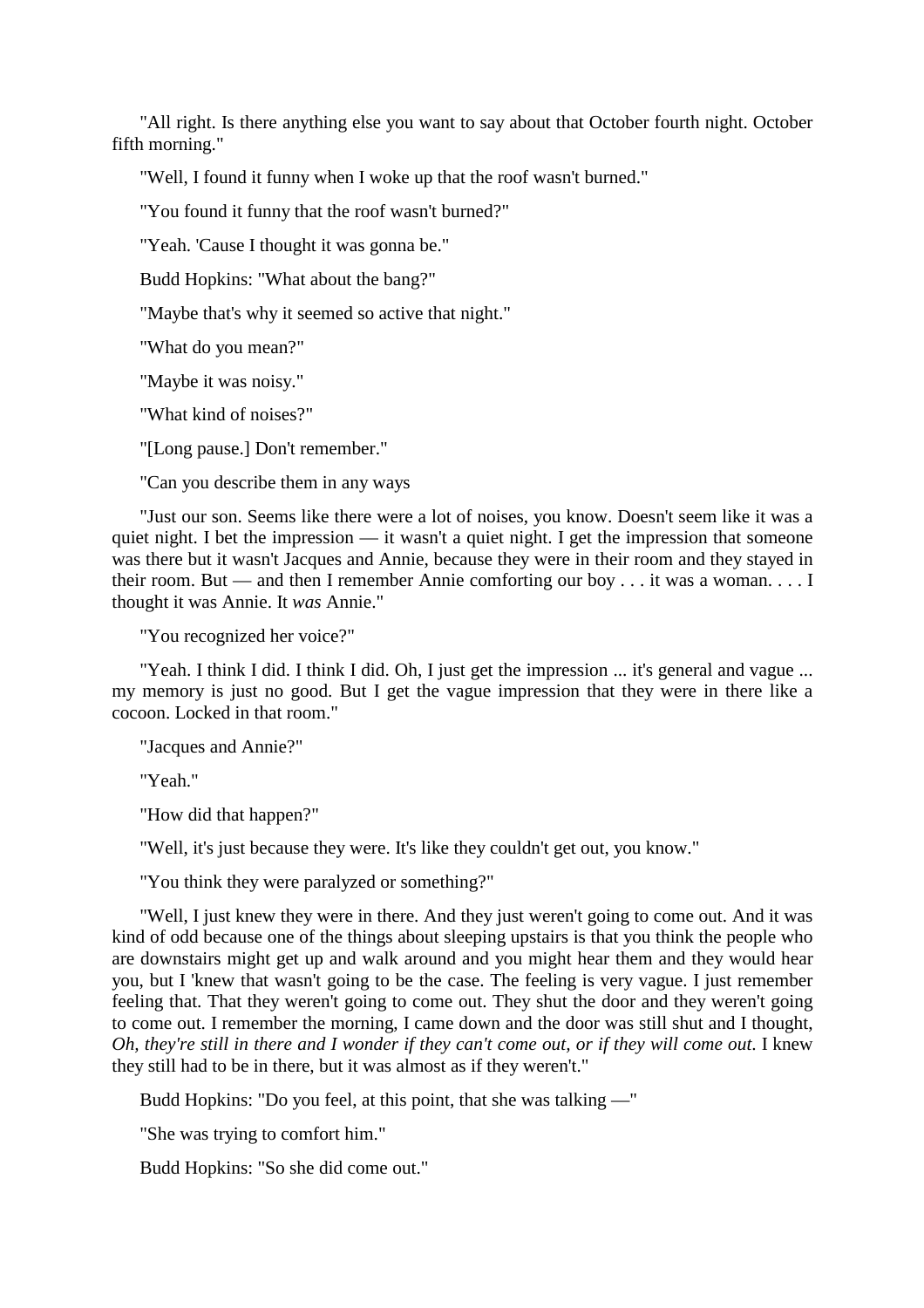"Yeah, if it was Annie. It must have been Annie."

Budd Hopkins: "Did you hear words?"

"I think I did, but vaguely, like 'What's the matter?' I'm not that sure, though. I just remember it vaguely. But I remember thinking that everybody else got there first."

"I want to jump ahead to December twenty-sixth of 1985. What do you remember of that day, as you concentrate very hard."

"Day after .. . I don't remember anything."

"Think hard. Who was there?"

"Just us."

"The three of you."

"Oh, yeah."

"That was the day of the owl?"

"Well, that's what I'm told. I remember the owl. I remember Whitley talking about a crystal, too."

"About a what?"

"A crystal in the sky. But that was before the owl."

"What does that mean, a crystal in the sky?"

"A bright crystal in the sky."

"Did you see it?"

"Oh, no."

"Why do you say 'Oh, no' as if —?"

"Whitley saw a lot of things that I didn't see at that time."

"Did you look for it?"

"Oh, no. Because I knew it wasn't real."

"How did you know it wasn't real? Whitley's a fairly down-to-earth guy —"

"No, he isn't."

"He's not?"

"No. Because there couldn't be a crystal in the sky. He said it had a point that touched the earth."

"It didn't surprise you hearing Whitley, that he sees things like that?"

"No."

"It's an old story?"

"No, not like that. No."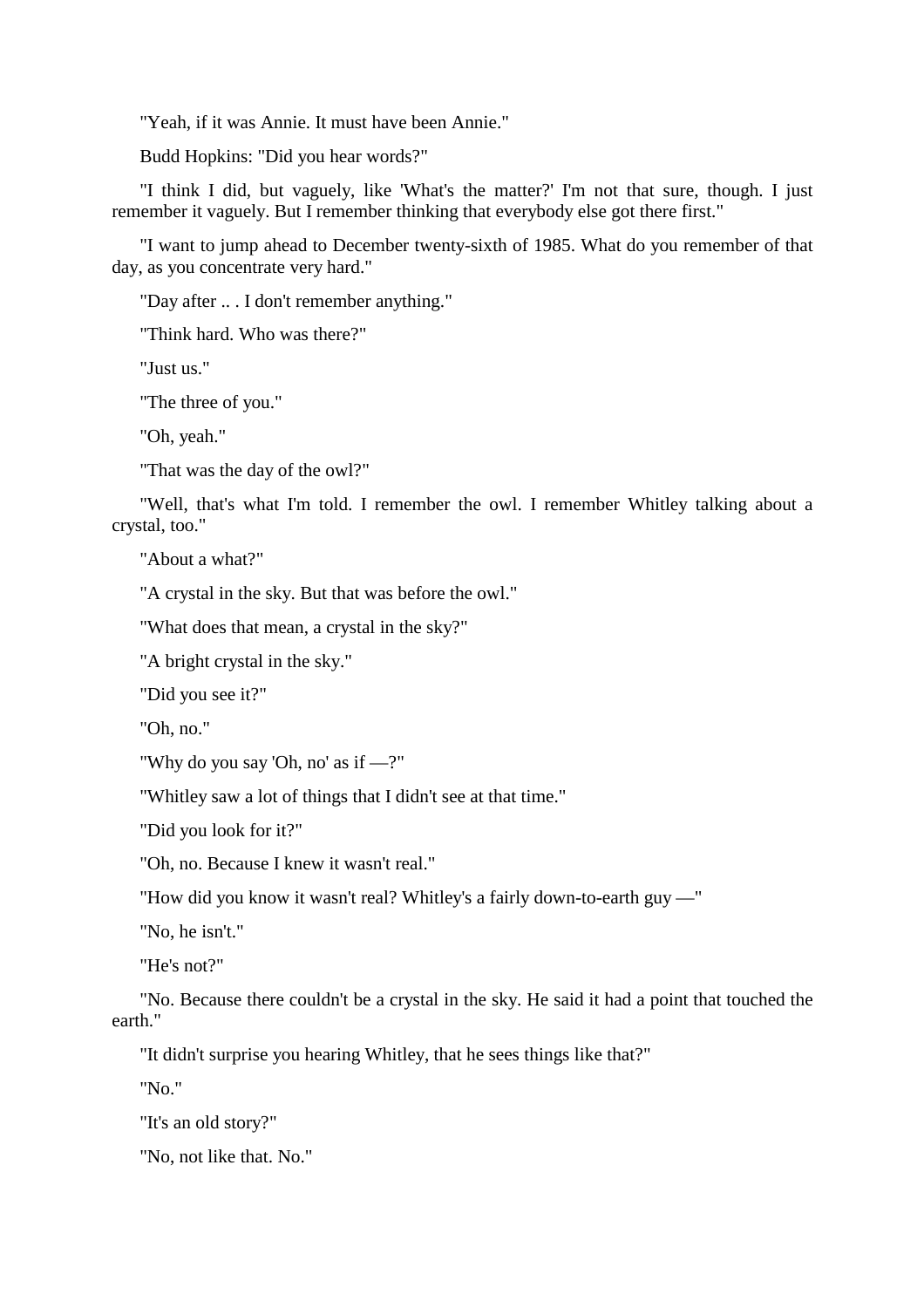"Why didn't it surprise you?"

"Well — I guess I dust thought he'd explain it later. Whitley, you know, said he'd flown around the room. What do you say to something like that?"

"When was that?"

"Oh, he was saying that last year."

"You'll think Whitley should go to a psychiatrist?"

"No.

"No?"

"No. Because he — I think he can deal with these problems."

Budd Hopkins: "Back to that night. It was so restless —"

"It was like a party. [Nervous laughter.] There are lots of things going on here now. It was like a party and not being invited."

Budd Hopkins: "A fun party?"

"Oh, no."

"What kind of party was it?"

"Well, you know, Jacques and Annie weren't invited either. It was all going on downstairs. And I had to wait for them to come back." (Because this question about the night of October fourth was asked during hypnotic regression to December twenty-sixth, she is now confused about events on the two dates, and it is not possible to tell whether she means that things were going on downstairs on the fourth or the twenty-sixth.) "It was like your mother says, 'No, you can't go. You have to wait for us to come upstairs."'

Budd Hopkins: "What I wanted to ask is, do you think that feeling may have ever happened to you before?"

"What feeling?"

"That feeling that there's something going on that you're not allowed to see, some kind of activity like that at night."

"Well, I've often felt that there are things going on with Whitley that I wasn't supposed to know. I'm supposed to kind of help him afterwards to deal with it. That's my role. But I can't stop them, you know. He just has to."

"Do you think these are things that come out of Whitley's head?"

"No, I don't think he has hallucinations, no. But I think they come to him because of his head. He has a very unique head."

Budd Hopkins: "Anne, I'd like to ask you — there was a night on LaGuardia Place."

"On LaGuardia Place, yes."

Budd Hopkins: "That something thumped you."

"Oh, the white thing."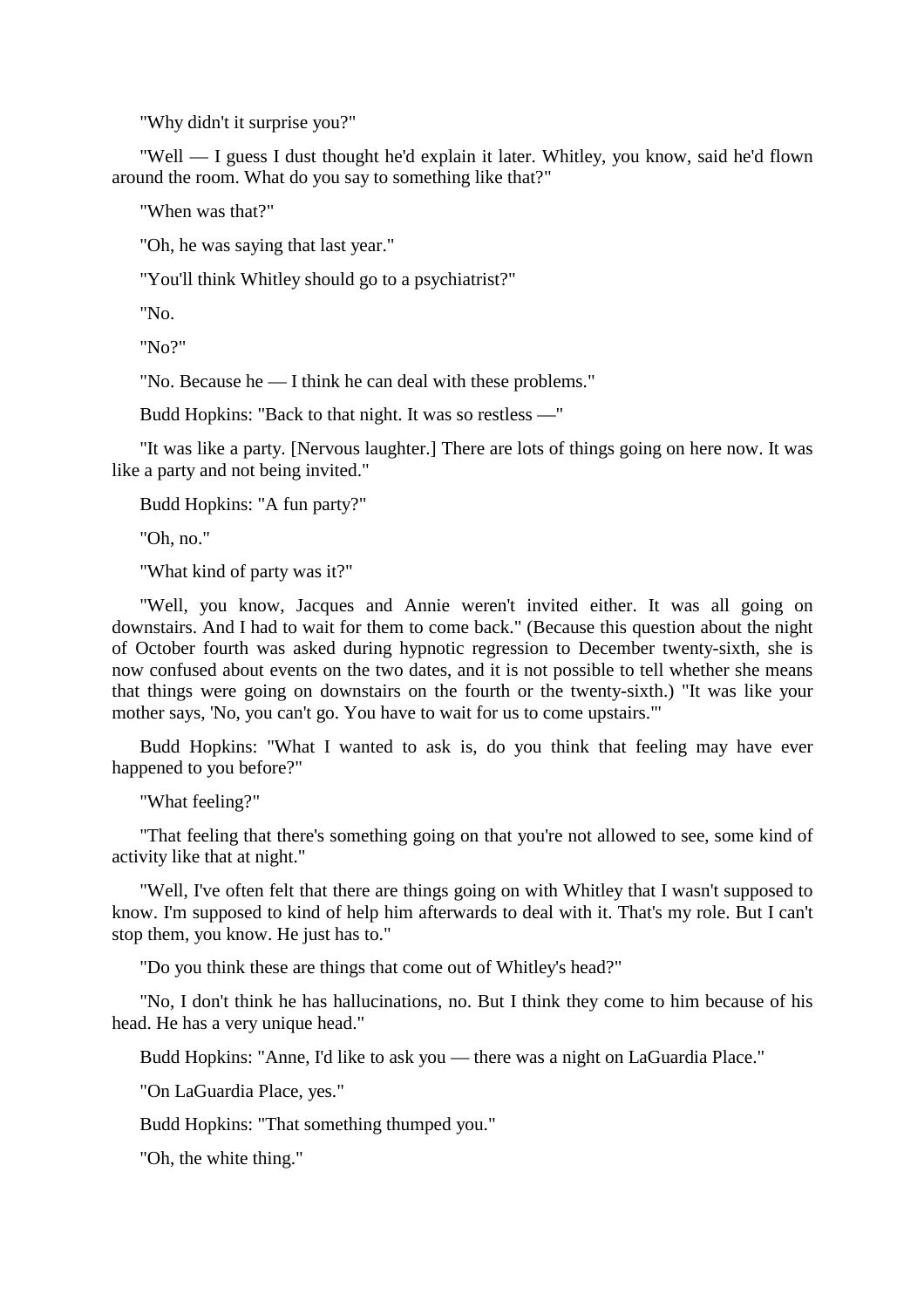Budd Hopkins: "You have a sense of what that was?"

"Oh, yes!"

Budd Hopkins: "Tell us what that was."

"Like a sharp jab in the stomach, right here. [ Points to area dust below ribs, in center of abdomen.] And it was like four fingers, not just one finger. It was — *oof!* It was like a joke. But then who would do that? And once and disappear, you know. Woke me right up."

"Did you open your eyes?"

"I don't think so. But I sat up. It woke me up. My son woke up and had a nightmare at the same time and said something poked him in the stomach. And then Whitley — I don't remember when it was, it was the next morning or whatever — and he said something poked him in the stomach. He said he saw a little white thing and our son said he saw a little white thing and the baby-sitter said she saw a little white thing."

Budd Hopkins: "'Try to make a guess about what that little white thing would look like."

"A little ghost. A little white ghost with little feet and kind of running around and getting out of your way quickly. When it pokes you, you know. The baby-sitter said she thought it was some boys with sheets over their heads, but it didn't look like that." (On reading this description of "little feet" in our apartment m 1982. I was reminded of Annie Gottlieb's memory of "scampering" in our country house in 1985. At the time of her hypnosis my wife was unaware of Annie's testimony.)

Budd Hopkins: "Didn't look like what?"

"No, it had a kind of square head and it's white .... I can't see it, Budd. That's just how I imagine it would look."

Budd Hopkins: "Did it have folds?"

"No. Just kind of glowing. Just so you could see it. Otherwise how could you see it in the dark?"

Budd Hopkins: "Did it have any color?"

"No, white."

Budd Hopkins: "Does it speak to you in some way or another?"

"No."

Budd Hopkins: "What do you think it's doing?"

"I don't know. It seems to be kind of a joke, you know."

Budd Hopkins: "It had arms and legs?"

"Yeah."

Budd Hopkins: "Fingers?"

"Yeah. Don't think it had toes, though. Kind of pointed feet. But it was like it wasn't wearing anything but it was, because you didn't see any seams or clothing or anything, but a wasn't naked, you know. Little pointed feet."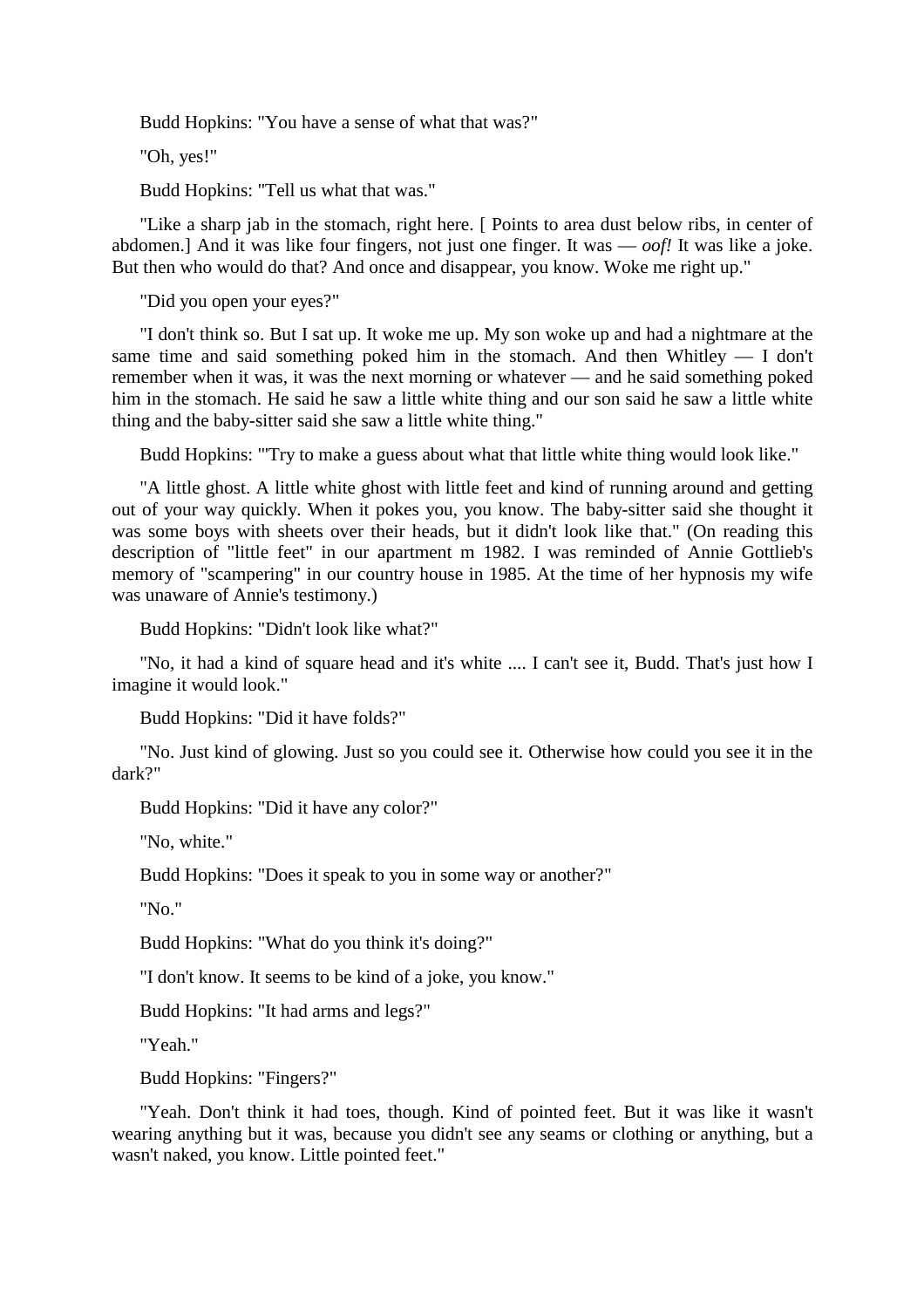Budd Hopkins: "How tall was it?"

"Oh, about as tall as a four-year-old. It had little pointed feet."

Budd Hopkins: "Do you think he was in there, to your knowledge, more than once?"

"What do you mean?"

Budd Hopkins: "Did you see it more than once?"

"No, I was just poked once. Trying to remember if I ever saw him before. Back in my childhood. You know something. Now wait a minute. [Pause.] I think I did. But g don't remember where. You know. I had a very lonely childhood. I was always alone, but I wasn't, I don't think, really. But I didn't have imaginary friends. I didn't believe in that. I wonder if he's in that room. The room glows. I wasn't afraid of the little white thing."

Budd Hopkins: "When you were on LaGuardia Place?"

"I thought it was interesting that he would actually show himself to the baby-sitter. [Laughs.] I thought that was very mischievous of him."

Budd Hopkins: "Anything threatening about him?"

"No." (She apparently does not remember screaming when she was awakened by the prodding. But I remember it as the only nightmare she has ever had.)

Budd Hopkins: "Frightening?"

"No."

Budd Hopkins: "A cute, lovable, little —"

"Well, not really, no. Because, you know, he's invading your privacy — he should stay away. Mind his own business. Just felt, now that I think of it — I didn't feel it at the time-but now that I think of it, it seems familiar. And I feel like I knew him when I was a kid, you know, because — but I don't remember anything at all. But I don't think that's true. I don't think it's true. It's just now that I think of him I feel a familiarity coming over me except I really don't. think it was true. No."

She was then brought out of the trance, after making a continent under hypnosis that she thought her memories had been "taken out," an assertion chat the hypnotist assured her would not be true in the future.

Subsequent to this hypnosis Anne felt disturbed that her memory seemed to blank at crucial moments. After hypnosis she did not recall her comment about seeing the light behind her eyelids. When questioned about this, she said she was very unsure about it. Maybe the light she was referring to was simply that in Dr. Naiman's office. She decided to attempt hypnosis again, and a week later was hypnotized by Dr. Naiman, who still had not been informed of the results of my sessions.

Before this hypnosis, Anne was talkative and her memory was excellent. During hypnosis it was found that she was still incapable of remembering much about the crucial nights, except that she had a powerful image that the screaming she had heard was me, not our son. She also saw my face as I screamed, and was terrified by the idea that something could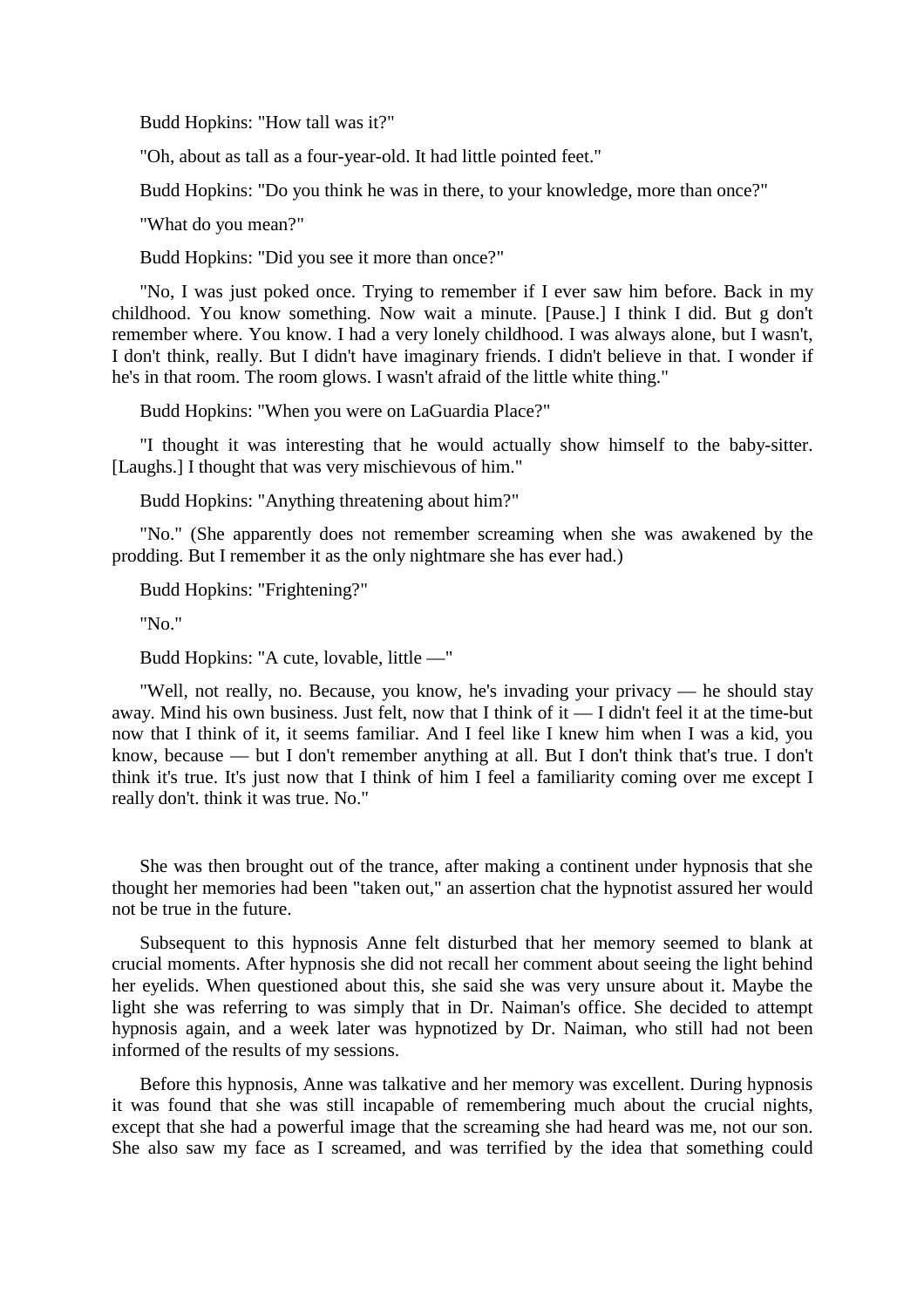frighten me that much. The elusive female presence that is referred to in the first session acquires a more specific existence this time.

Unfortunately, during discussions about her first session I inadvertently let slip that I thought I had been screaming on the night of October 4. Even though her memory may thus have been tainted, her recollection of this is so vivid in the transcript that it may also be that it really happened.

As most of the session was taken up in a futile effort to dislodge memories that either are not present or cannot emerge, I will transcribe only the relevant part of the material. Prior to hypnosis Anne and Dr. Naiman spoke about her reasons for returning.

"I couldn't remember very many things experientially like you were there. I only remembered one or two things in the whole hour and a half as an experience, the way you think of a real memory . . ."

"Just addressing myself to the tape that is rolling, this is the twenty-first of March, .1 86, and Anne is here answering . my questions on her reflections about her last visit here, which was a week ago today, and that's what she's been talking about. How about the hypnosis, do you have any feeling about that?"

"Well, I found two things. One is, I don't know how very deep I was into it because I did find it very hard to bring up pictures in my mind. But that's I suppose for other people to determine, or myself to determine with more experience. Number two, the wonderful thing about hypnosis, the reason that it gives you a good feeling, is that the barrier that is always there when you are talking to other people — even about very mundane things about which you have no secrets — is lifted, and you feel that you're being very honest, not in a way that someone's going to make you say something you don't want to say, didn't get that feeling but you feel a sense of freedom, that you can really be honest. It's very refreshing because you feel that you just have to think about what you want to answer, not how the other person is going to perceive it."

"How come you're back in here today?"

"I think because this is my, project as well as Whitley's, and I don't think-I think we have to try once more before I get let in on things . . . and it was kind of odd, I thought, because the things I did remember were not to me very clear memories at all, and I almost feel that they seized upon them. If I have a faint thought that it looks a little light behind my eyelids, but I don't know if it's because this is a white room or because I'm remembering it was light then . . . it was so vague .... I feel kind of bad when people try and be very fair ... I just don't think.. ."

"One of your last comments was, 'Now I can go home and hear Whitley's tapes.'"

"But I decided not to. I went home and talked to Whitley about it and at that point we decided not to."

"I see. And at that point you had nut vet decided to came back here today."

"Well, I figured if I didn't listen to them I would come back, but I said to Whitley, 'What do you think? I think perhaps I ought to do this again before I listen to the tapes,' and Whitley said yeah. "

"But you initiated this?"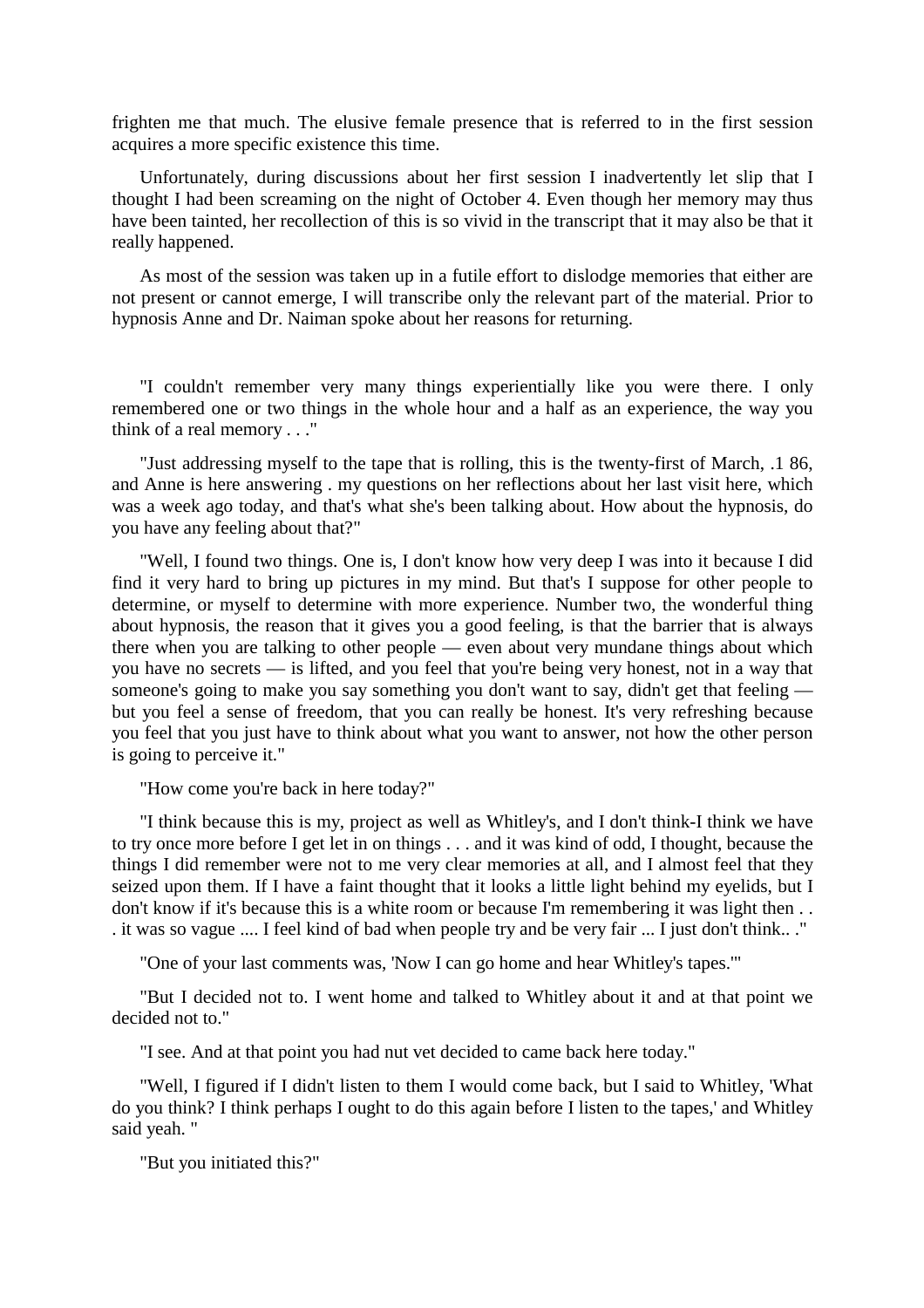"Oh, yes. I'm here voluntarily. If I had said, 'No. I'm through with this,' I wouldn't be here."

"How do you feel about this?"

"It's interesting."

Budd Hopkins: "A basic ground rule today: Don't worry about saying anything you think Whitley or I may want you to say."

"Or I may want me to say."

"Don't worry about it. Don't try to decide if it fits or doesn't fit."

"I'm not worried about that. What I'm worried about is more unconscious motivations. Consciously I'm not going to do that."

Budd Hopkins: "Try not to censor, not to judge, is what I mean."

Dr. Naiman: "Not only will we not hold you responsible for your unconscious motivations, we welcome them. Just let your unconscious run free. There's nothing wrong with that. We want those associations. You look kind of puzzled."

"You mean if unconsciously inside I say, 'Darn it, everybody else saw light, I really want to see light —'"

"That's not so unconscious! That's very conscious! That's what was operating last week."

"That's like if there was an auto accident and everybody else got the number of the car and you didn't. You feel like a jerk."

(She was then put into a trance. For a time she reflected on a dream of a big, beautiful Victorian house on a grassy hill. It soon became evident that this was no symbol for a flying disk but rather for our family life.

"OK, are we ready to leave that dream now, of that white Victorian house?"

"Yes "

"OK. if it's agreeable to you while you're to this trance. I'm going to change places with Budd and he'll take over questioning.

"Yes."

(All questions that follow were asked by Budd Hopkins. There were further questions about the "little white thing," which elicited the opinion that she did not remember it from her childhood after all.

Hopkins, moving to the night when the white thing had appeared in our apartment, tried to get her to describe any feelings she might have had about it.)

"I thought it was very odd that it had revealed itself, because if it had just poked Whitley it would have been just one of those odd things that Whitley says, and I'd say. 'Well, it was just an experience he had.' But since it poked me and our son, it kind of gave him away, and I thought it was odd of him to do that. With poking all of us . . . he revealed himself. Even appearing on the fire escape to the sitter, we wouldn't have tied that in. We'd have thought she'd gone crazy. Or that it was a prowler, and we would have been worried. Even that wouldn't have done it. Even if our son had seen it too. I wouldn't have believed it. I would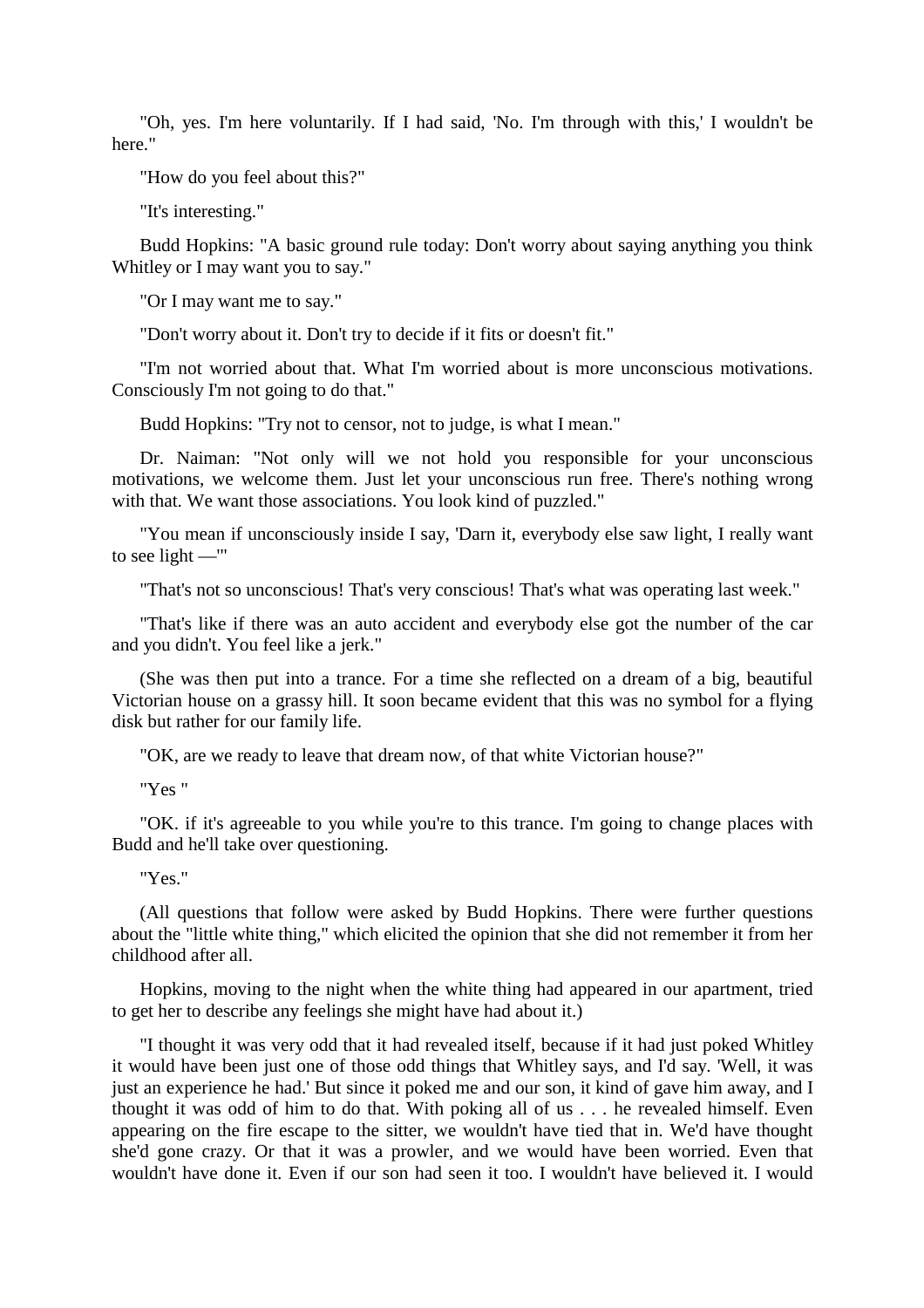have thought he'd just been influenced. Except that he was poked .... If he hadn't been poked, if he'd just said he saw something like Casper the Friendly Ghost, which is what he said, well; you'd just think it was a dream. Even if child and father had the same dream — well, sometimes they have a kind of ESP together, and they always have had. So even that's interesting, but it's not something you can go much further with. It really interested me that it would give itself away like it did "

"Take a few minutes and think through a dialogue, an imaginary dialogue — questions you might ask, answers you might get. What Whitley or your son might am . , . "

"I can't imagine talking to it. It doesn't seem like something that would talk. I mean, I can't — it just doesn't seem like something that would talk. They aren't capable of talking. I dust can't imagine that. l dust wouldn't even think of asking it anything. I don't get the feeling it wants to talk, and I don't get the feeling that it can talk, or that if it could it would necessarily want to communicate. I don't think it does."

"Just one last question about it, since we know he came there, and was seen several times.... Do you ever have any feelings that he was there any other time, any inkling, any sense of another time you felt he was there?"

"No. I know Whitley does because he sees things out of the corner of his eye. That's why I think n made a mistake poking me. Because that gave it a kind of reality testing. Then appearing to the babysitter gave it further reality testing. It's almost like he was making a mistake there, wasn't thinking through his plans well enough."

What do you think his plans were?"

"Well, that I don't know. Seemed impish to me, to poke people and run."

"So, we'll move on to something else. I want to go to the October fourth night again. And this is a strange night, and you've had glimmerings of things and half-memories. Describe hearing your son crying. I want you to take a few minutes and hear that sound, as if you were in bed that night, hearing the sounds, listen for the sounds . . . any words, what kind of voice..."

"I don't know if he said 'Mommy, Mommy' or 'Daddy, Daddy.' It seems like he screamed. It seems like he called me, but everybody says he called Whitley. Screaming, though. [Long pause. Becomes visibly tense. Gasps.] Well, I don't want to say it because I feel it's been influenced and I don't want to say it."

"Don't worry. Say what you feel."

"Well, I know Whitley told me it was him screaming. He told me that. Now, when I take that thought into my mind. and then I think about the screams. I can hear Whitley screaming. It's very hard, because Whitley's not the one who's supposed to scream. He's supposed to protect us. But I can hear him screaming. I can see his face, very frightened. Terrified. His eyes widen and get very white. Just so frightened. I don't know — is that real or not? Because maybe my imagination is doing that."

"Don't worry about that."

"If he was screaming it would be so unusual. He's always so calm. But he does get frightened. He gets very frightened sometimes."

"The way you describe his voice, his face —"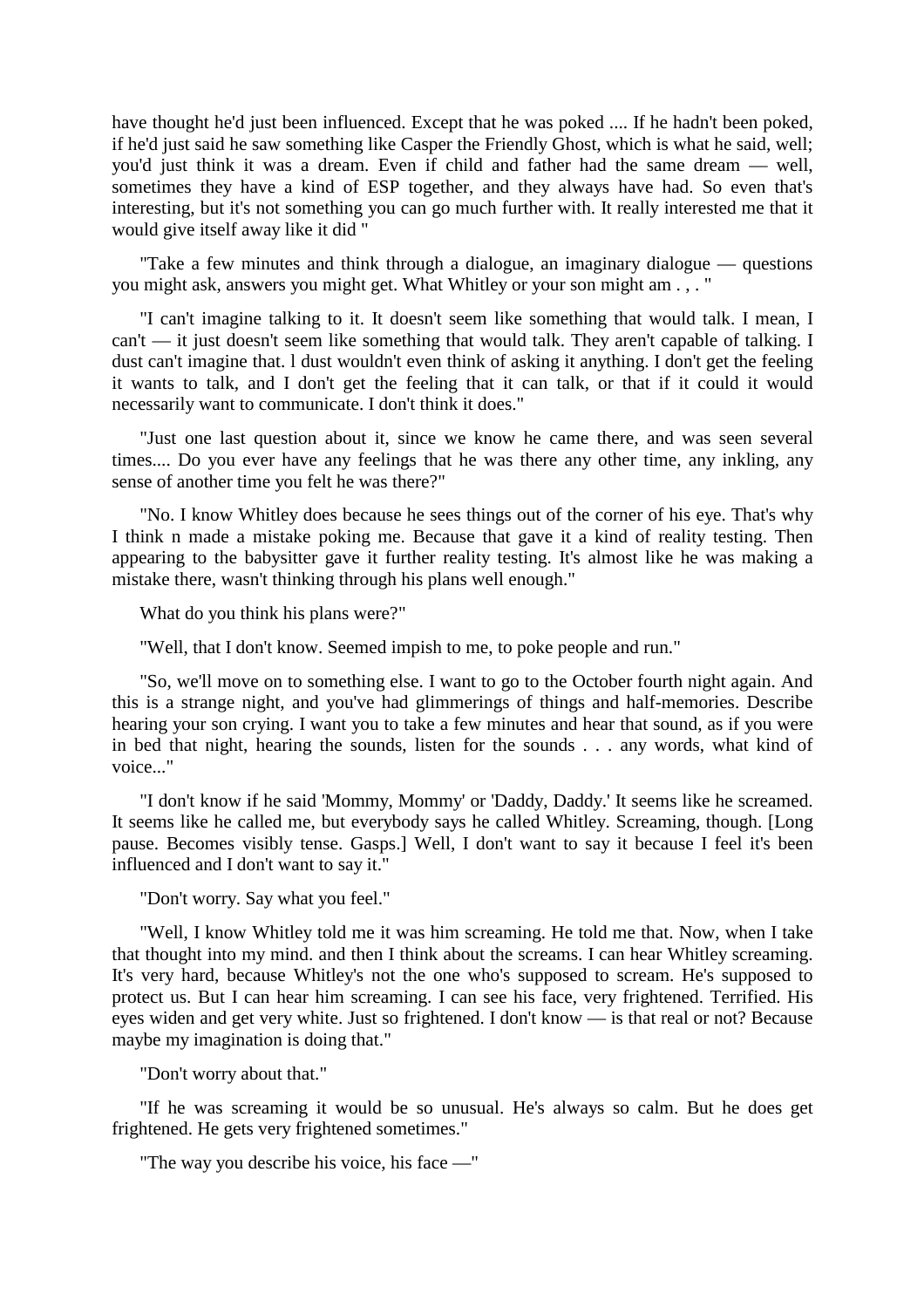"Oh! I can picture it! I'm trying to remember when I would have seen it. I just hear the voice of a woman . . . he's so frightened . . . and I think at the same time he would have been a bit ashamed of himself. because whatever he saw, he would have been frightened for us, not just for himself. But he was so frightened that he had to feel mostly frightened for himself."

"Did he seem very far away from you when he screamed?"

"No. because I can see his face. No, not far away

"Was he in the room?"

"That I don't know at all. I don't picture any room."

"Can you remember another time he screamed like that?"

"Well, I'm trying to picture if there ever was a time. There've been some times when he's seemed frightened, but I don't think there's ever been a time when he screamed. You know, it's frightening to see a man scream, because men don't scream. Maybe they should or could, but they don't. So it's an experience you don't have. You never feel a man scream. I think most men don't even know if they could scream."

"Why is he screaming?"

"[Whispers.] I don't know. [Long silence.] It's fading away now. I was trying to think about that time, what I remember about it."

"You said you heard a woman's voice? Annie?"

"Mumbling in a soothing way

"Mumbling?"

"Yes."

"Do you remember words?"

"I don't remember them. Maybe it was the tone of voice that made them sound soothing. Saying like, 'That's OK, don't be afraid.'"

"Did it sound like Annie's voice?"

"It was deeper. She has kind of a highish voice. [Long pause.] I get the feeling of ignorance being a kind of protection for me."

"Tell us what you're feeling now. Anne."

"I feel like I don't want to say anything. I don't know why that is. Usually I say a lot of things. [Long pause.]"

"I want you to say what you feel. Can I ask you another question?"

"Yes. If you ask a question, I might actually talk."

'In all of this, can you tell how Anne relates to all this?"

"I know my role, and it's rather a tiresome role, but — born with a certain personality. you can't fight it. I'm the one who's not informed, except through Whitley. I'm the one who responds emotionally. I know if it feels right. Whitley doesn't have any talent for that at all. Sometimes he can't feel the most obvious things."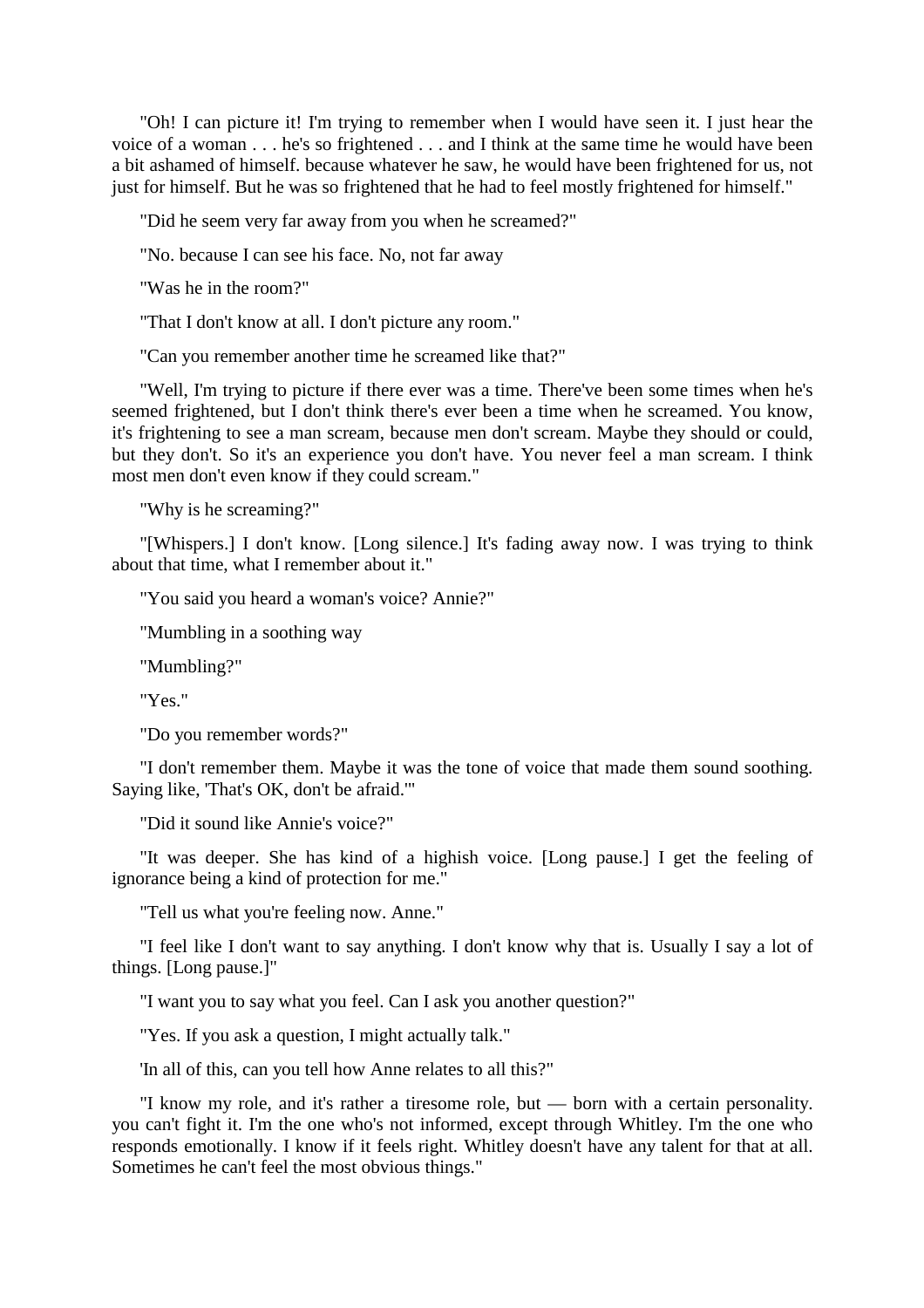"Do you feel your roles have been chosen? Did you choose these roles?"

"I feel they're inevitable roles."

"Because of the person you are?"

"Yes. I also feel that they're roles not only because of who you are but who you're with, and therefore you plan certain parts. according to who you're dealing with."

"I want you to take a few minutes and think over all of this, your role, your son's, Whitley's, the little white thing, Whitley's screaming . . . mull over these images and think, what is central, what is marginal, what does it mean?"

"A feeling that Whitley was vulnerable. That's a rather frightening feeling. I would rather not know about these things that make Whitley vulnerable."

"Anything else, Anne?"

"No."

She was then brought out of the trance.

"Whitley's supposed to go. They came for Whitley."

I listened to the recording of Anne's first hypnosis on March 17, 1986, the Monday after the "confirming" encounter in the country. I hadn't listened to it on the previous Friday because she told me she hadn't remembered anything much. And indeed, on careful questioning, that was her perception.

I asked her, "What do you mean, 'Whitley's supposed to go'?"

"Well, that's what I said."

"Do you see me go?"

"No. But I hear it. There's a lot of noise sometimes. I keep my eyes closed."

"But don't you worry?"

"No. You're always there in the morning."

Fortunately, by the time I did listen to the tape I had become so used to being shocked that I did not really react too badly. I didn't end up stalking the streets or sitting in my office staring into space.

But her testimony had a powerful effect on me. It was by no means a "typical abduction scenario" that could have been drawn from subconscious memories of things she had read in the paper over the years. It was unlike other testimony — and thus was almost certainly taken not from her cultural background but from her actual memories and perceptions.

Hers was probably the moat remarkable element yet to be introduced into this account. This was because there seemed to be so much unconscious process implied by her testimony. It really did appear that she had performed a function she had been trained to do. And then there was that enigmatic female presence. In my own hypnosis I remembered it making some sort of noises to me when it was beside the bed on the night of October 4. Anne remembered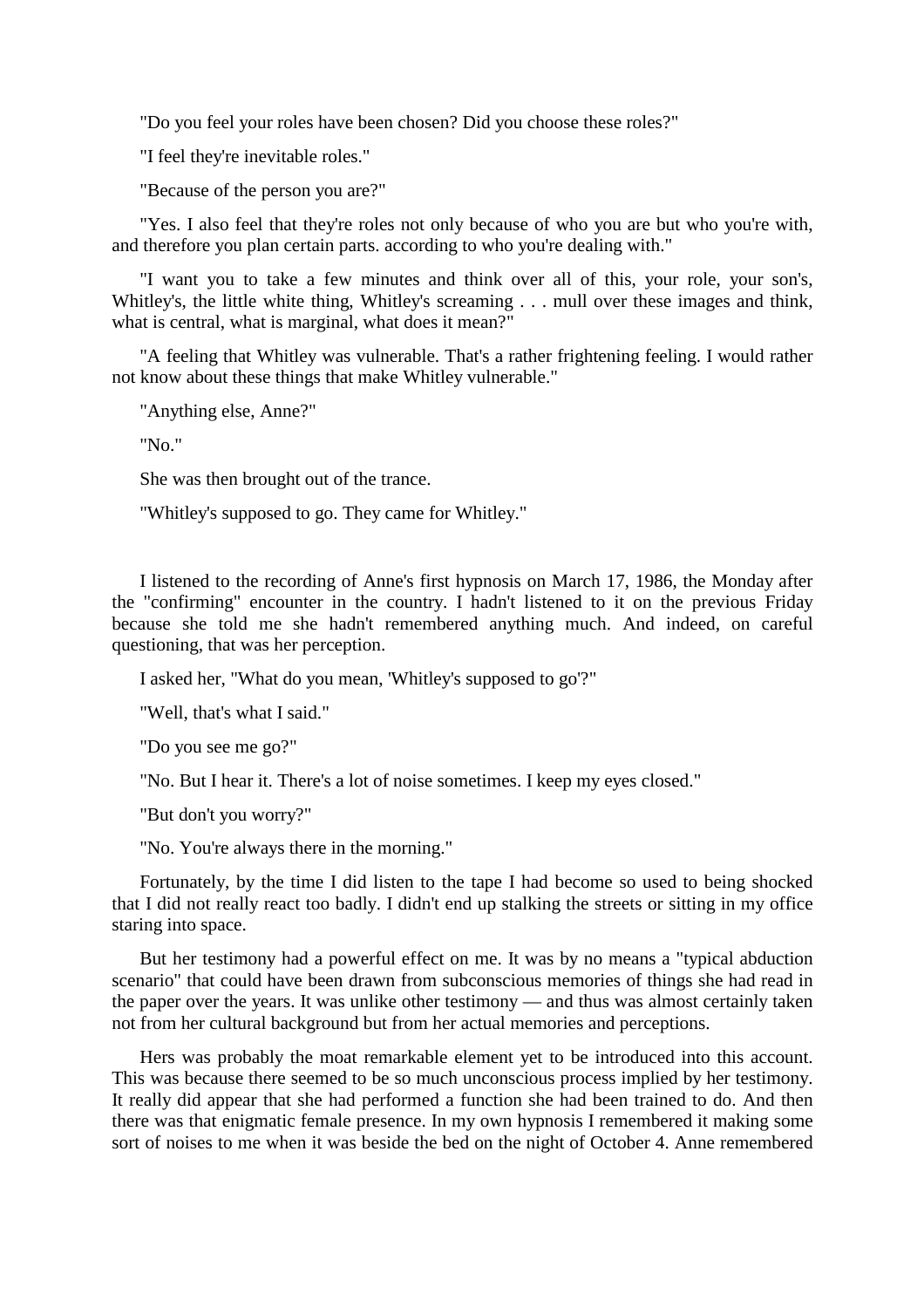this too. Despite the slip about my screaming she had no reason to identify that presence at the bedside, or to add that it was saying something while the screaming took place.

The temptation was, of course, to say that the visitor hypothesis was now so compelling it must be true. Testimony like hers, supportive in a totally unique manner, suggested very powerfully that there was some sort of design behind our experience. They had been taking me for reasons of their own and Anne had somehow been programmed to rehabilitate me by regrounding me in life.

However, it seemed to me that a rigorously objective approach still might prove more productive than surrender to a specific view.

But how to remain objective? I was being exposed to this. I was disappearing into the night. I had remembered probes going into my brain. My wife had painted a picture of me as a sort of soldier of the night, vulnerable and helpless.

One could state a few things with certainty, if one was careful. Something happened to me and possibly to my son. Its source and nature were unknown. but there was a strong suggestion that it included some sort of physical component external to and independent of us. This could be anything from some sort of sensitivity as yet unknown to fluctuations in the earth's magnetic field to actual visitors. Another thing that could be stated was that my wife had been aware that something was happening, and she responded by preserving her own neutrality — maybe she had been trained to do this and maybe not. It could also be that she was doing it out of an instinct to help her husband. The support she had provided may have been her own invention, rather than the outcome of training or suggestion from the visitors. Could she herself have been the woman — or the source of the female being — who at once gave me those insights on the night of October 4 and comforted me in my anguish?

Who were the old gods, really? Perhaps we gave them to ourselves. When unconscious was joined to unconscious, maybe this was one possible outcome.

In general, Anne's memories were clear until it came to anything that might have related to the visitors. At that point she became unable to remember. This was most forcefully illustrated early in the transcript when she was recalling her day alone with our son on July 30.

We have questioned him very gently about this matter, and have discovered a wealth of information, which I will deal with in a separate section. Before Anne's hypnosis I found two short essays he had written for his school Journal over the course of the fall, both of which could easily be descriptions of events relating to the visitors — or they could simply be the work of an imaginative little boy. And yet even the drawings of the "monsters" accompanying the stories suggest the large, slanted eyes of the visitors.

As both stories concern only him and his mother, we decided that they might refer to July 30. Since the three of us are almost never separated, it was easy to pinpoint that particular date. I had gone to Philadelphia to appear on a National Public Radio program. I spent the night at the Harley in New York and returned to the country on the morning of the thirty-first. I found everything totally normal, and my wife and son perfectly happy.

Were it not for our son's two essays and all these other strange occurrences, we never would have even guessed that something might have happened that day. Before her hypnosis, nobody told Anne that she would be asked about it, nor was any allusion made about why. She was unaware of the essays in the journal, which we had prevented her from seeing.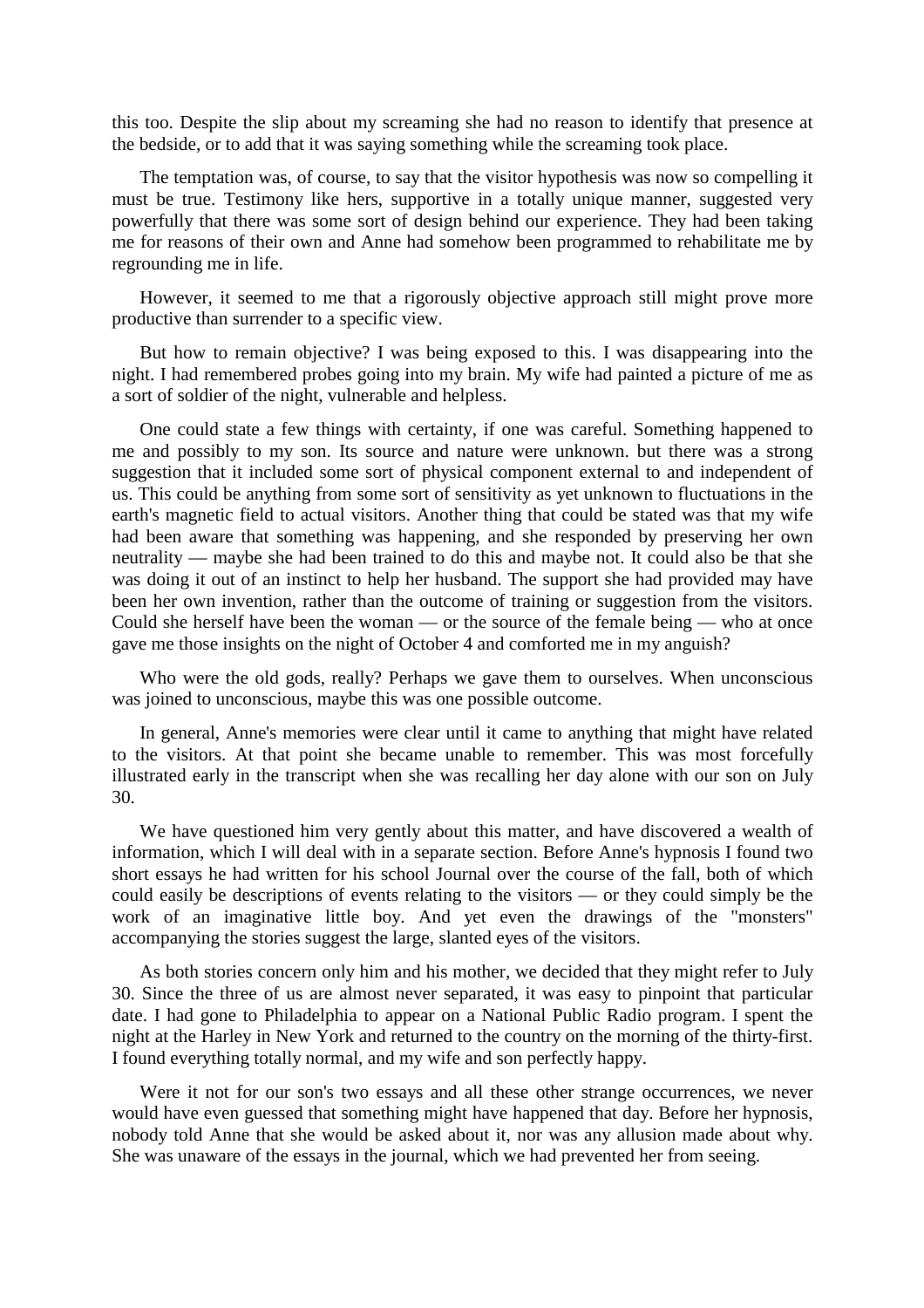She remembered her day clearly until she reached the evening. Then she seemed to think that the two of them might have been invited somewhere. Then she went almost totally blank. Both of our son's essays refer to her fainting when the monster appeared.

Interestingly, she remembered watching "TV" at some point. I remember more than once watching a screen, such as the gray one I was put in front of when I was twelve.

Hypnosis then proceeded to a regression about the night of October 4. Neither hypnotist nor subject knew much about the events of that night, as is clear from their initial mutual confusion.

Frankly, Anne's totally unprompted allusions to a vague and powerful and very definitely female presence have been one of the things that has left me with long thoughts. I have gone to her and watched her in peaceful sleep, and wondered what it all might mean.

When she was first asked by Dr. Naiman what she remembered about the night of the fourth, she evidenced obvious distress, screwing up her face and clenching her eyes as if shrinking from a painful sight or noise. And yet when he asked her what she was thinking of, she promptly replied that she didn't know. A little persistence on his part brought a strangely conflicted memory of a night of activity that went on around her but in which she was not allowed to participate. At first she clearly remembered that the night was uncomfortably light, although she later denied this memory. As Dr. Naiman had not been apprised of the importance of the light, he made no special effort to draw information about it out of her, thus leaving both her memories and her denial intact. This also means that there were probably no hidden cues that she should recall the light more clearly.

After the session, she was asked what had made her say that the night seemed too light. "I had a vague memory of my eves closed and my eyelids all lit up as if the light was on in the room. But it was very vague."

She was asked why she repeated so many variants on the theme that it wasn't a peaceful night. Despite reinforcement during hypnosis that she would shake some of these memories free afterward, she was not able to do so. She said, "I feel like I'm a piece of spaghetti with you on one end pulling and them on the other end refusing to let go."

She finally closed this section of her regression with, "I just see a light. I mean, it's not dark. You know, it's not dark."

Later in the regression she began to make references to the house being full, as if there were something "different" about it, to use her word. We often have houseguests in the country, and the presence of Jacques and Annie was nothing unusual. Was she trying to indicate that somebody else was present in the house? The transcript was not suggestive enough on this point to be sure, but during both sessions she indicated that a woman was present. There was also that cryptic reference to "a friend" being in our bedroom, a reference that was never expanded upon.

When asked who this friend might be, she said she just had the feeling that somebody was there. Why *friend*, though, why not simply *person*?

"It was somebody we knew. An old friend."

"Jacques or Annie?"

"No. Somebody else."

"Can you picture them?"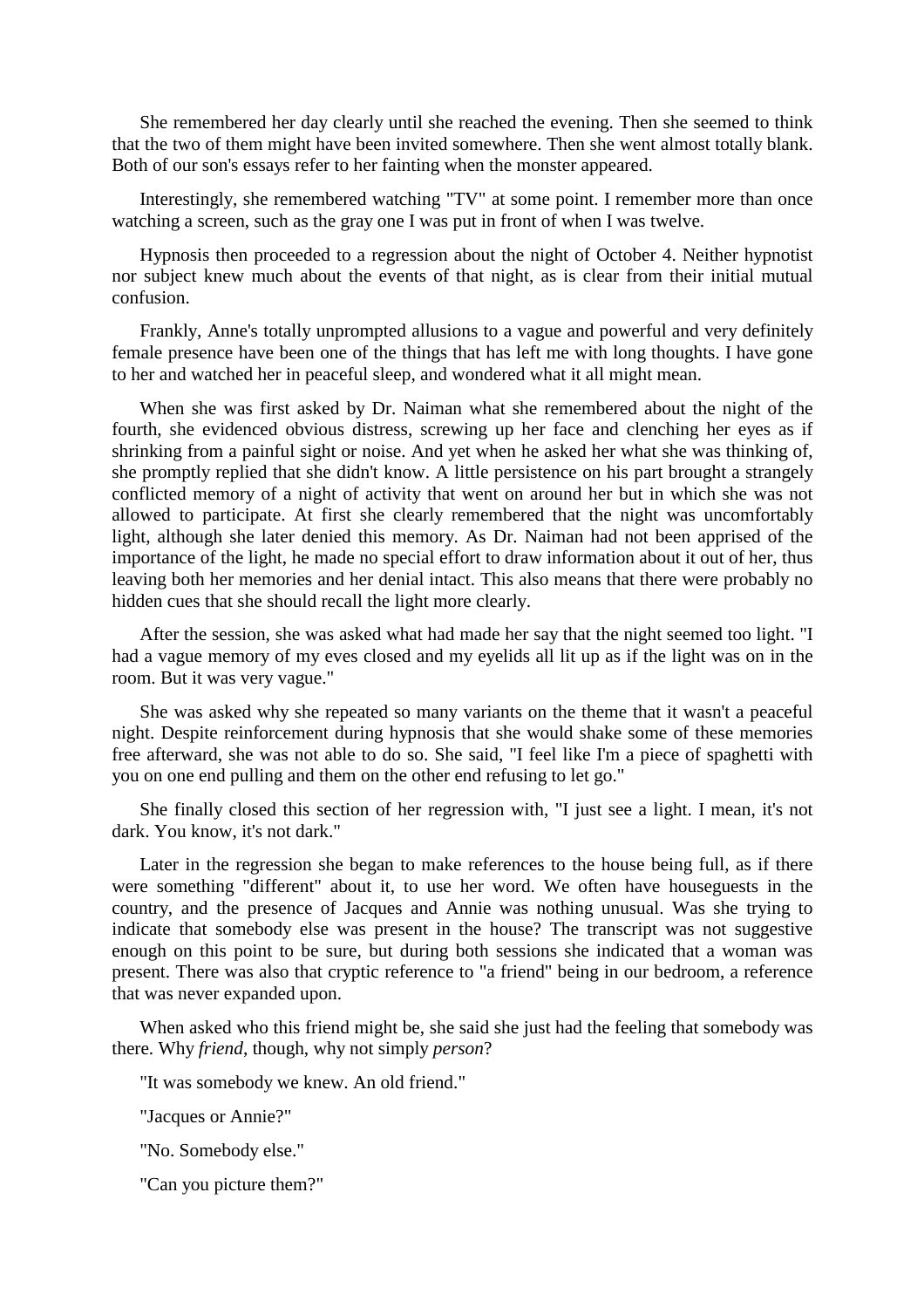"No. It's just what I felt."

Then there was the matter of who screamed. We carried out experiments at the house to find out Just how clearly a voice from our son's room coup be heard in our bedroom above. Screams could be heard easily. But loud talking was much less audible. and it would not have been possible that soft words of comfort could have been heard over screaming, even given our sparse soundproofing.

However, if the screaming was actually much closer to Anne, the words of comfort would also have been audible — especially if they were intended for us both and the screaming was muffled by some unknown effect.

There followed the first of the allusions that supported the notion that I ought to revise my understanding of my life. "I don't think Whitley was there very much. He was gone. You know, he goes sometimes at night. He goes and works. Or he just goes."

I don't *remember* going, though. I never work in the middle of the night. Once I'm in bed, I generally stay there all night unless I hear our son. And that happens no more than two or three times in a year.

While Anne's hidden role seemed to be that of passive supporter, her own life role is very different. It was clearly revealed by a statement she made before the second session, when Dr. Naiman asked her if her presence in his office was voluntary. "If I had said, No, I'm not going through with this,' I wouldn't be here." She is as independent a person as I know, a committed feminist who is politically and socially as active as she cares to be. Except when it comes to this. In this matter; she is passive, which is in itself awfully strange.

As the intensity of the experience built, Anne became uneasy with her role. "Things were going on and I wanted to know what was going on!" Her tone became forceful, almost angry.

When asked why she didn't simply go and see, she repeated that she wasn't supposed to. Supporting this came the first of a number of what she feels are references to a female authority: "It was like your mother said to you, 'You have to stay here.'"

Anne's hypnosis strongly suggested that I'm taken all the time. And mine as well implied more than the two recent occasions. When she was being hypnotized Anne had no idea at all that I remembered more than two occasions when something. strange happened. So why did she say "friend," as if a familiar individual were present, and why did she assert that I go "all the time"?

When Dr. Naiman and Budd Hopkins moved to the events of December 26, there was a flavor of what it must be like living with all these strange secrets when she made reference to my talking about the crystal in the sky. I remember the image clearly, and I remember being nonplussed when I spoke of it, because even at the time it seemed like a sort of falsehood something I needed to say in order to put some deep uneasiness to rest.

She said frankly that she did not consider me a "down-to-earth guy." I'm glad of that; after all that appears to have been happening, she would have to be incredibly imperceptive to think that I was down to earth. Dr. Naiman, quite naturally, asked her if she thought I should go to a psychiatrist. Her reply was interesting: "No. Because he — I think he can deal with these problems."

What? I'm seeing things, claiming to fly around rooms, and my practical, no-nonsense wife *doesn't* think I should see a psychiatrist? Perhaps she knew that there would be no point,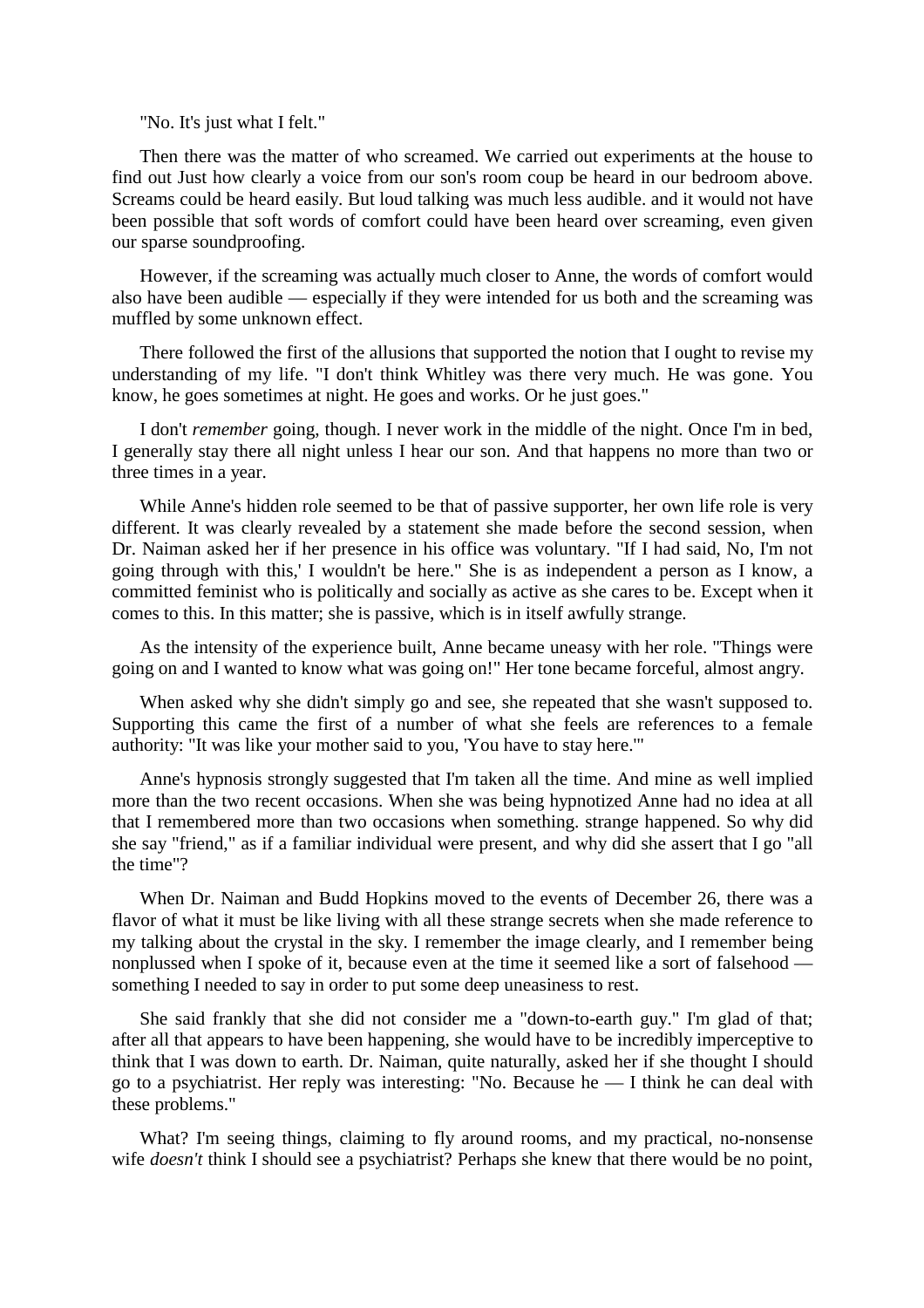because on the level she would not directly address, she was aware that these are the side effects of real experience.

I will recount briefly the incident of "flying around the room." In March or April 1985 I was lying in bed in the country house, reading a book, when I suddenly had the feeling that somebody was in the room. I was confused, because the room seemed empty. It seemed almost as if there were somebody here who was able to remain just at the corner of my eye. The next thing I knew, I floated right out of the bed. I did not tell Anne that I saw a swirling, dizzying jumble of trees, house, and moon right after that. It just seemed too odd, so I contented myself with saying that I had seemed to float around the room. Flying dreams are not unusual, but dreams that vivid that take place when you are reading, not apparently asleep, are awfully hard to accept, which was why I mentioned it to her. I needed to talk about it. And there she was, ready to play her assigned role. Instead of asking if I thought A like to see a doctor, she just laughed and continued to act as if everything were totally normal, which was enormously reassuring, and I soon forgot the incident.

Anne's regression became a little confused at this point, because Budd Hopkins made the suggestion, "Back to that night," without specifying which night.

She thinks she then confused the nights. "It was like a party. There are lots of thins going on here now." When — October 4 or December 26? She does not remember, although she states that Jacques and Annie weren't invited, so that may mean the twenty-sixth, when they weren't there.

Yet again there was reference to the mysterious female authority figure: "It's like your mother says. 'No, you can't go.'"

Finally she volunteered that she's often felt that there are things "going on" with me that she wasn't "supposed" to know. She then revealed a definite role: "I'm supposed to kind of help him afterwards to deal with it. That's my role. But I can't stop them. you know. He just has to."

She was then specifically asked if I have hallucinations. Her reply was that I do not have hallucinations, but "they come to him because of his head."

She then related her perceptions of the "little white thing" that invaded our apartment in the Village. What it was we will probably never know, and I cannot even guess its purpose.

On listening, to the tape of her hypnosis, Anne felt that something seemed to be missing, and found it odd that she had remembered so little about the crucial periods of time-or so she thought. It appears, on careful analysis, that she remembered a great deal.

There was another reference to "the voice of a woman." She also admits that it was not Annie Gottlieb's voice, although not by saying so directly. "It was deeper. [Annie] has kind of a highish voice."

There is another possible explanation for Anne's testimony. It could be an expression of faith for a man she deeply loves and de sires to protect even from the toils of madness by a subtle act of confirmation, really a hidden communion, an indirect sharing — of an experience she did not have enough information about to confirm in convincing detail.

One night in April she talked in her sleep. I had thought to call this book *Body Terror* because of the extreme physical sensation of fear I had felt on December 26. Suddenly she said in a strange basso profundo voice: "The book must not frighten people. You should call it *Communion*, because that's what it's about." I looked over at her intending to say why I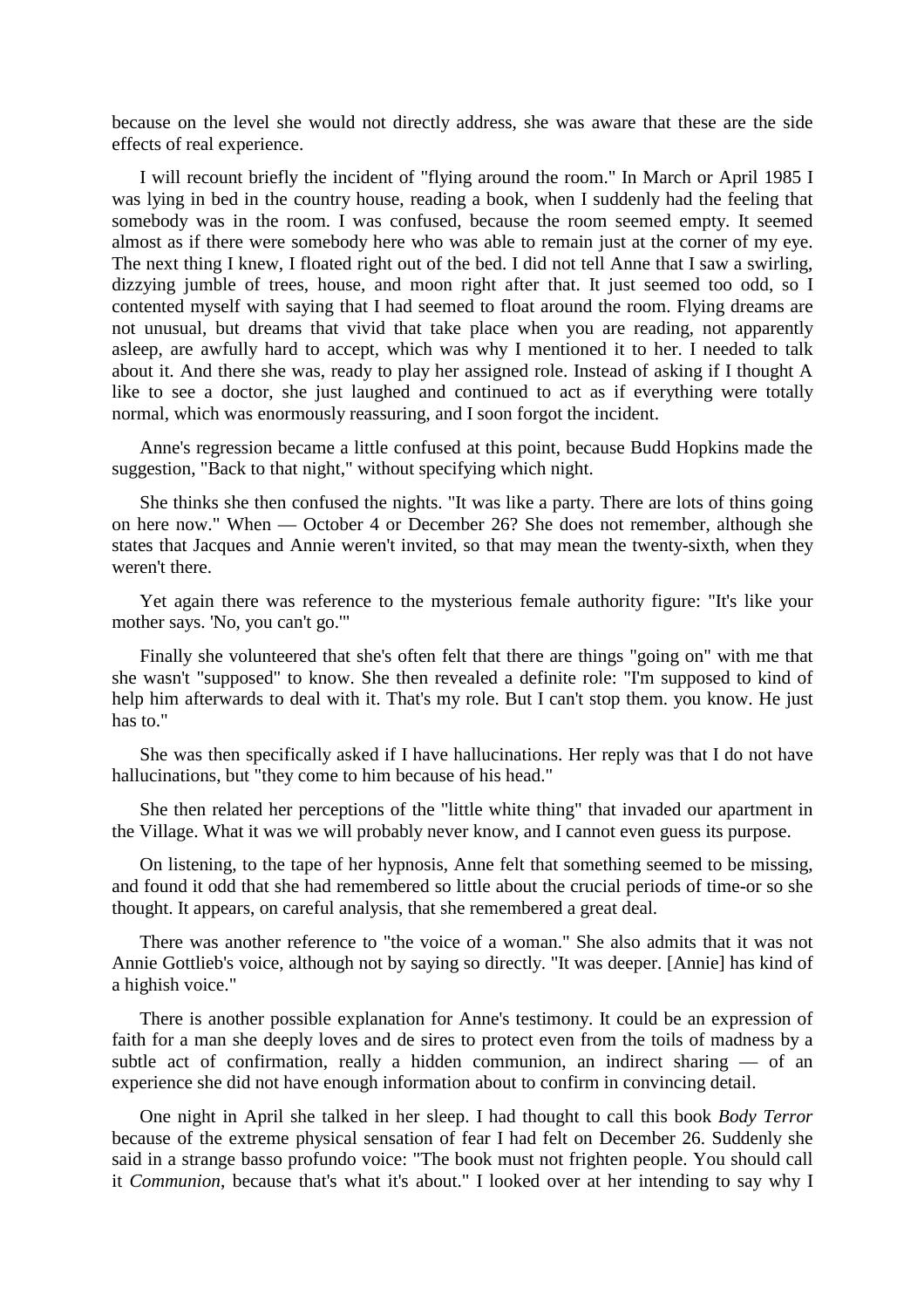thought my title was better, and saw that she was totally asleep. Then I realized where I have heard that voice before.

I went to my wife and looked down at her sleeping form, my mind full of question and wonder.

Our Son

We have been careful to preserve our child from the faintest suggestion that he might be dealing with something outside of normal experience. We have told him that he has had some scary dreams. Oddly enough, he seems to take this notion to be a sort of adult fantasy. His own descriptions of what he remembers are completely straightforward, and he doesn't characterize them as scary.

While he is more than willing to call them dreams if we want him to, he seems equally comfortable with the idea that they are memories. This exactly parallels my own perception: The material has the taste of real memory, and yet it is so strange that it also seems like a dream.

I have asked my son to describe any strange dreams he recalls. He has never been hypnotized and he won't be until he can decide for himself if he wishes to do it. No matter what the source, this material can be very disturbing indeed under hypnosis and it is certainly not the business of a parent to assault a child's mind by such experimentation.

Here are some of my son's dreams, in his own words.

"Well, I was dreaming that I was on a boat with Ezra [a friend of his] and someone was attacking and we were about to dive off and I was in the middle of the air when I switched to this dream where I was in the hospital in the future where they were trying to cure some kind of disease. I'm not sure what it was. And I was taken out of my bed and onto a cot and out on the porch."

"Who took you out of your bed and onto the cot?"

"Some kind of doctor."

"What did he look like?"

"Oh, he was a very short and fat man with glasses that came out pointed upward like that. [Gestures as if eyes have a pronounced slant.] And he always has a big fake smile on him. [Smiles from ear to ear with his mouth closed.] He kind of kept it there except when he was asleep."

"How did you know he was asleep?"

"Well, he had — well, that's because he worked in the night and slept in the day "

"What did his eyes look like?"

"He was wearing regular glasses. His eyes were a kind of greenish-blue color. Dark. The only two faces he had was this. [Again demonstrates smile.] And then a small one when he was sleeping. [Makes an O.]"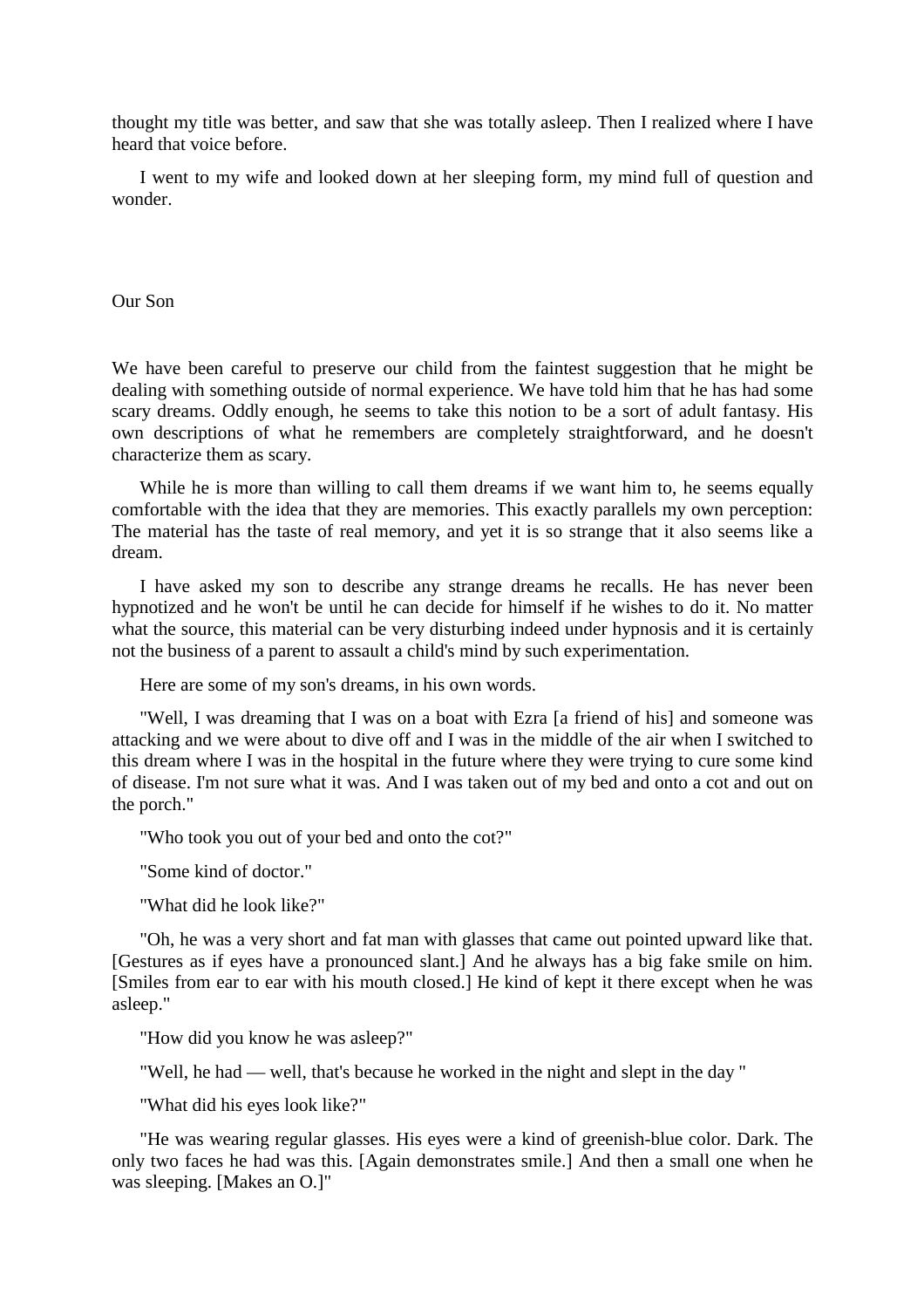"Mouth open?"

"Yeah."

"When his mouth was opened, it was round?"

"Yeah. Puckered. Big puckered."

"Did you see him when he wasn't smiling?"

"Yeah, when he was doing the operation on me." "What kind of operation?"

"Well, it was kind of like a test."

"What did he do?"

"It was a disease on my arm."

"He did something to your arm?"

"No, wait. He kept your nose cold like when you eat a lot of ice cream."

"Did it hurt?"

"No, not really."

"You say you were examined on the porch. What do you mean by that?"

"Well, they took me onto the porch. There was no way to get me into an operation room because of all the moving equipment. And then by the porch light I mean kind of like the outside lights at the country house. You know at the country house there's that porch light?"

"Yeah."

"That's the light that was on. Then they took special lights and examined my nose and took X rays and stuff." (This last statement could easily be a buried memory of a babyhood injury to his nose. which involved an X ray to determine whether it was broken. But this memory seems to be mixed in with other material of a totally different nature.)

"What kind of lights?"

"Some were blue lights and they would look through the front of it and the blue light would make them see through me without an X ray."

"And there was an orange light that was supposed to see not my bones but the inside skin and what was happening. Instead of having X rays and stuff, they had lights. They had big lights. Green lights."

"Ever remember a dream where a monster came in the house and Mommy fainted? What's that from?"

"That's one of my journal stories."

"Yeah. Why'd you make that one up for your journals Do you know?"

"I don't know Not really. I remember it vaguely. Because I wrote that one along time ago." (Early Call. It watt now March.) "It was free journal story period and I couldn't think of anything. I was tossing and turning in my desk truing to think of something. And then suddenly that dream just popped in my head "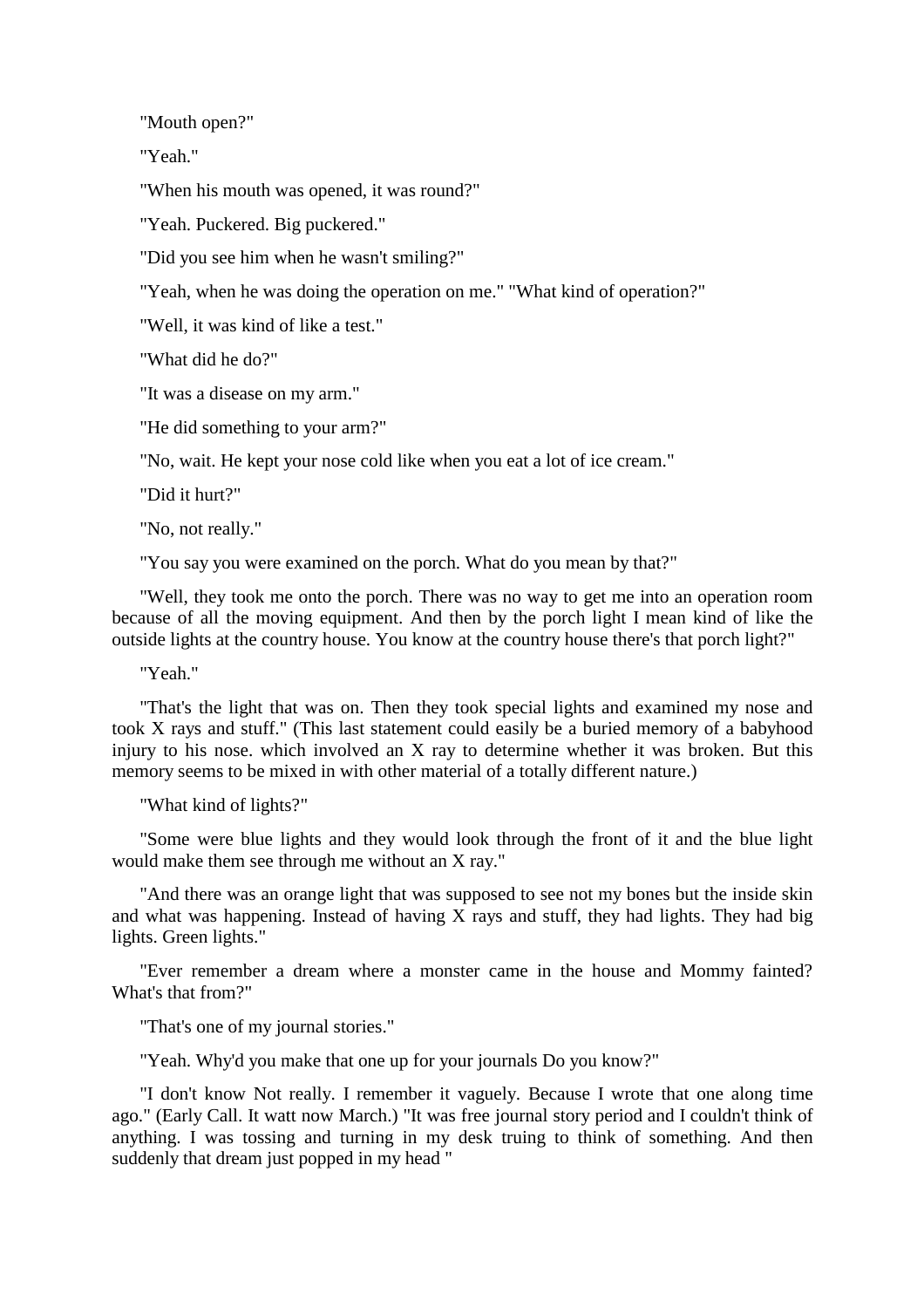"What was it like, that dream?'

"I was in a — I didn't explain it totally on the journal. It was in a cornfield, my mommy and me, and I was chewing on a piece of corn and my mom was telling fairy tales. And then suddenly this big, big — about let's say from the lobby of this building up to the top hovered over us. It was colored orange, green, had blue feet." (Orange and green are colors associated with lights on the flying disk that has been seen in our area.)

"It was a thing, like an animal or a creature?"

"It wasn't like anything. It was just this big, massive thing. It had these big bumps all over it that were blue and its feet were orange —"

"Do you suppose you were seeing something flying over- you that was blue and orange and green, and you were confused as to what it was?"

"It was like it was flying. Kind of."

At this point I felt that I had made a mistake with me last question, in that it was so heavily weighted with suggestion. I concluded our conversation by reassuring my son that he'd had some really neat dreams that were very interesting to hear about.

He then went about his afternoon business, reading *Tin-Tin* and making a St. Patrick's Day card for his grandmother.

I sat in my chair, haunted by what my son had said. Most particularly, I thought of the incident in the cornfield. I will relate a dream I had had shortly before we spoke.

 The three of us were together in the English countryside to my dream. We had rented a cottage. The inside of the cottage was identical to our cabin. I was confused, because Anne and our son were not there and it was already the evening. I was sitting up in bed when I got a call on the phone. I remember saving to the caller. "No, it's all right, they're full staving out all night." On some level I was full of fear. but on another I seem to have accepted their disappearance by justifying it to myself

In the middle of the night there was a knock at the front door. I opened it to find my son in the company of a group of "rescue workers," ordinary men and women with deep, soft, and loving faces. My son was naked except for a dark blue cap that one of them had put on his head. He was moving strangely, as if he had no control over his own muscles. His eves looked as if he were in some sort of trance. I gathered him in my arms, because they told me that touch and hugging would bring him back to normal. Then I looked around for my wife. They shook their heads sadly, and the care and love radiating from their eyes was such that I was not bereaved but reassured that she would be back soon.

Then I was abruptly transported to another place. I was given to understand that Anne and our son had been found here, hiding. It was a cornfield. just like our son's dream.

At bedtime that night he wanted to talk more about dreams. I did not record our conversation, but he complained of two things. The first one was that when he started to go to sleep, his whole body would tingle and he would feel as if his hair were standing on end. A voice would then ask him about his day. how he felt, and "private things" which he did not wish to discuss with me.

He also complained that he saw a skeleton looking at him when he was trying to relax. The conversation went as follows: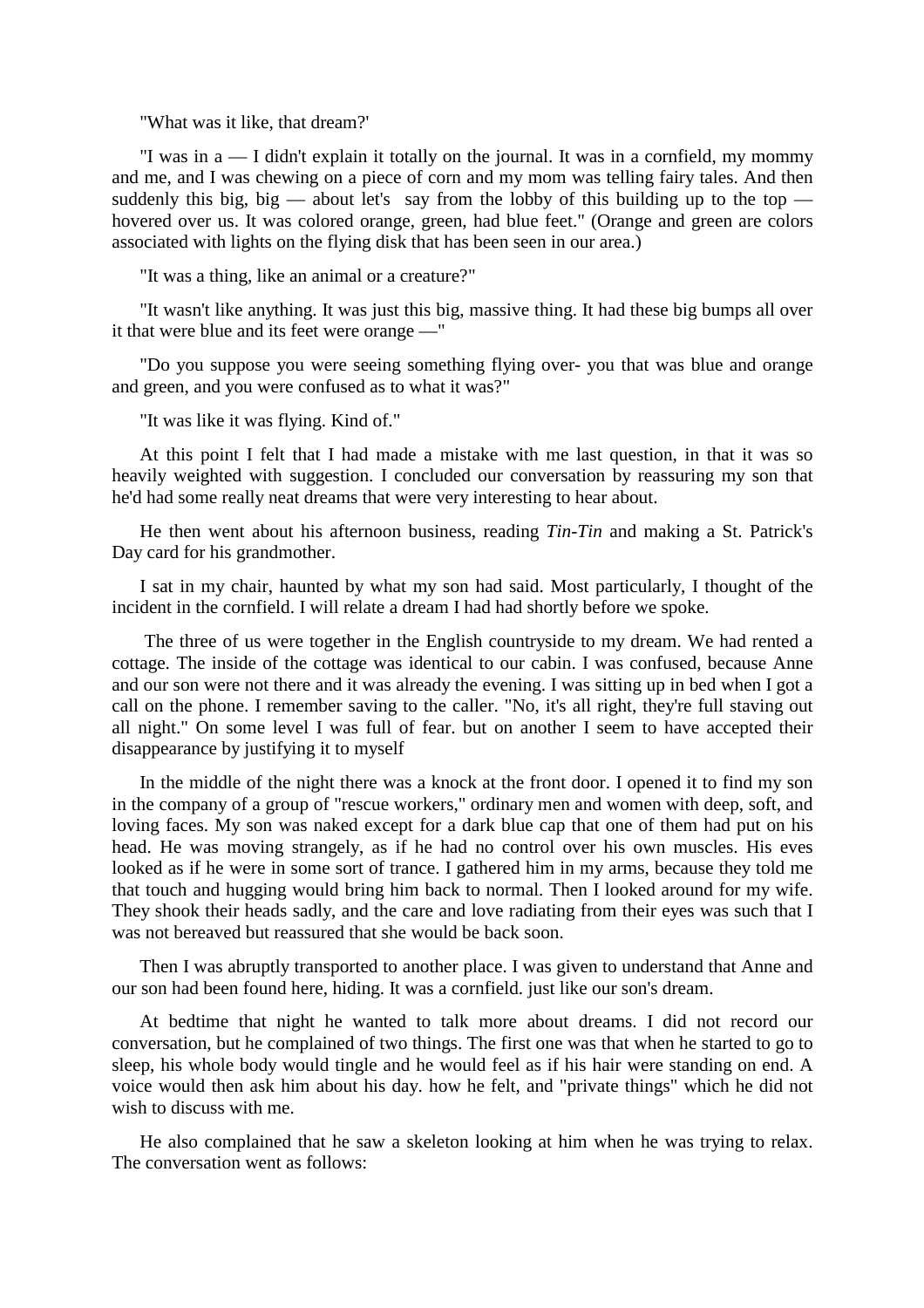"A skeleton?"

"Yes, and it keeps staring at me like it was right in front of my face and it won't go away "

"What does it look like?"

"Well, its — oh. It's not a skeleton, it's one of the thin ones that stood around behind the doctors."

"What thin ones?"

"You know, the thin ones that are always saying 'We won't hurt you'? Them. It's not a skeleton, it's one of the thin ants."

The appearance of these people has never been discussed with my son at all, not by anybody, and vet his description of short ones and taller, thin ones is not only consistent with my own observations, it is consistent with the experiences of many of the other people who have encountered the visitors.

He had bought a book of haiku at the Strand used-book store that afternoon, a book entitled *A Net of Fireflies*. I did not tell him that I had bought the same edition when I was twenty and living with my grandmother, and derived immense pleasure and comfort from it. He wanted us to read haiku to one another. I read:

> *With tender impact on the icy air, The peach-buds burst: their silken petals flare.*

He smiled his huge smile and commented, "That was really a lot of pictures for so little words." Then he read:

> *Without a sound the white camellia fell To sound the darkness of the deep stone well.*

Afterward he said, "Dad, you know, we like the haiku and all the beautiful words. But the thin ones, it's like they *are* the haiku. Inside, they are haiku."

That night a father staved a long time with his child, wondering about the soft fire of communion that might be hidden between the breaths of his life.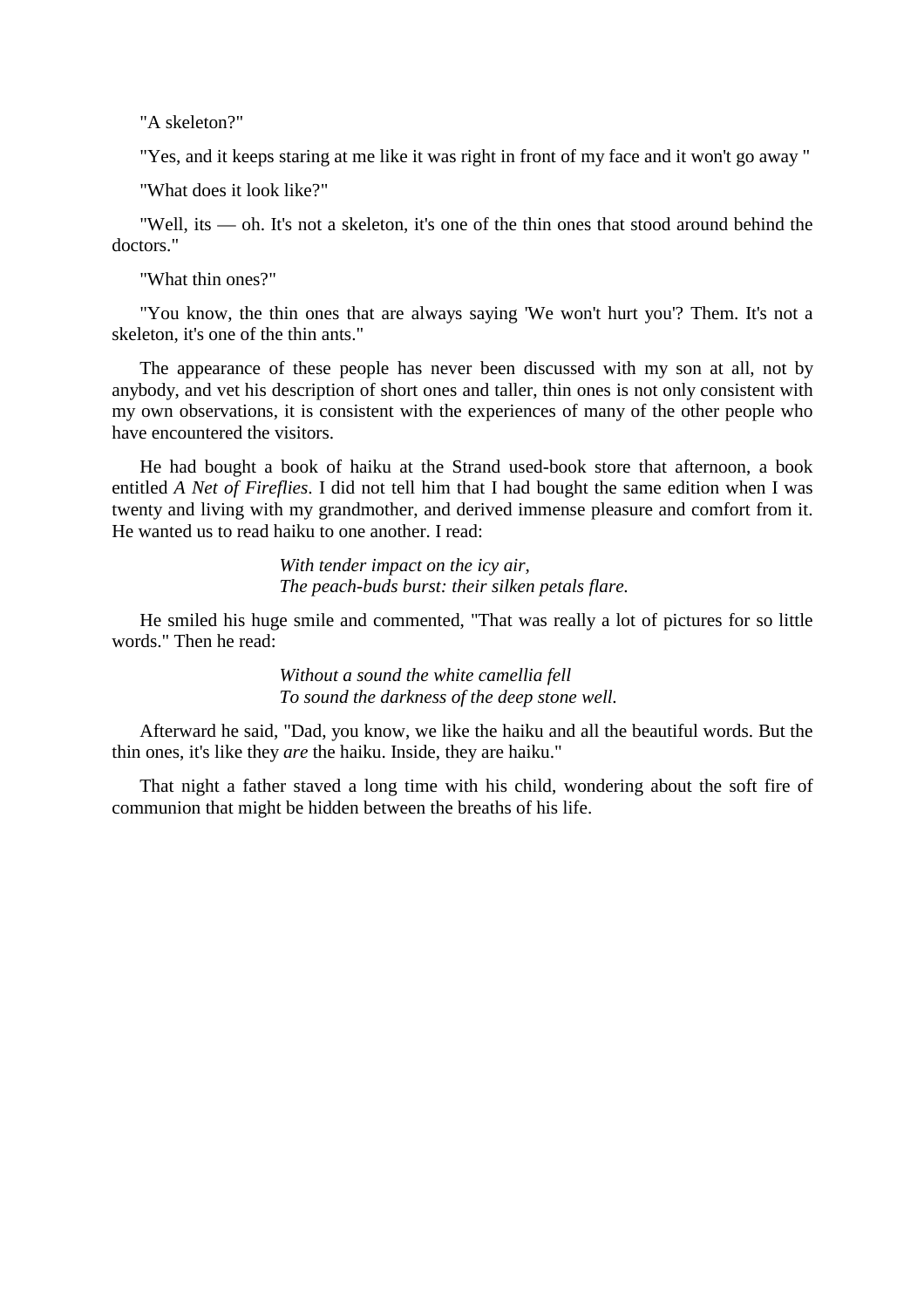## **SIX**

*No building ever came into being as easily as did this temple — or rather, this temple came into being the way a temple should. Except that, to wreak a spilt or to desecrate or destroy it completely, instruments obviously of a magnificent sharpness had been used to scratch on every stone — from what quarry had then come? — of an eternity outlasting the temple, the clumsy scribblings of senseless children's hands, or rather the entries of barbaric mountain dwellers.* 

## -FRANZ KAFKA,

"*The Building of the Temple*"

## **A STRUCTURE IN THE AIR**

*Science, History, and Secret Knowledge*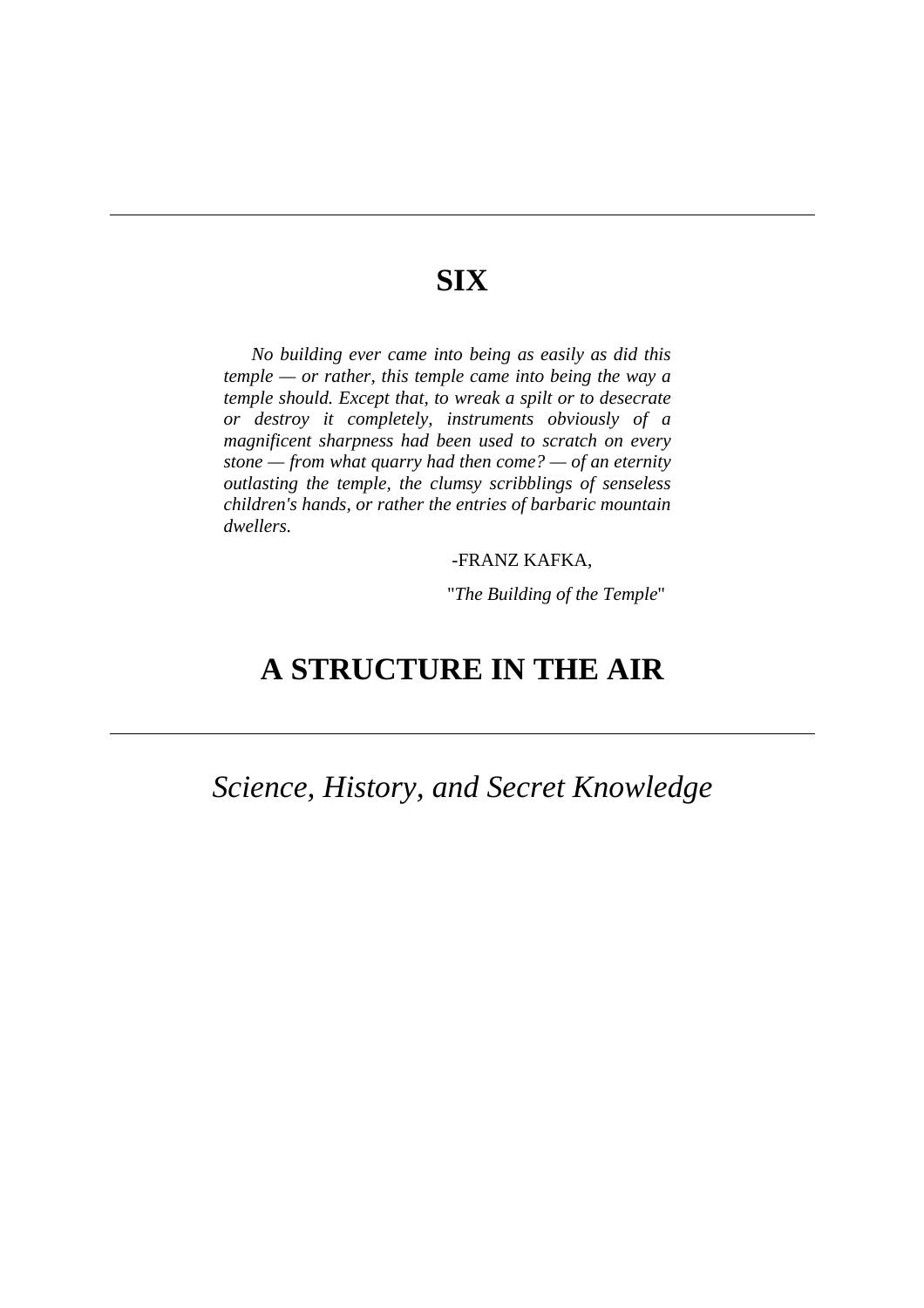In the past forty years the question of the real nature of the UFO experience has been addressed by psychologists and psychiatrists, most notably Carl lung, by public personages ranging from presidents Jimmy Carter and Gerald Ford to Senator Barry Goldwater, by a plethora of scientists, by the United States Air Force and various security agencies, and by the general public.

In addition to all this recent interest there are reports of disk sightings, of airships, of little men in silver clothing, dating back over a thousand years.

I began this search by assuming that I was dealing either with a mental aberration or a visit "from another planet." If I had been asked, I would have said that the nature of my experience indicated that the visitors hadn't been here too long, and that I had been studied by a team of biologists and anthropologists.

Judging from the extraordinary range — not to mention the age — of some of the material I have found, thin cannot be the whole answer. Even if partially true, there is much more to it than a recent arrival of more or less comprehensible visitors. Whatever this may be, a correct and final understanding of it certainly poses an intellectual, emotional, and spiritual challenge of unprecedented complexity and subtlety.

There is so little final knowledge of this phenomenon that it is impossible to do more than speculate about its actual nature. But speculation need not be random; it can be careful and directed.

The visitors could be:

- from another planet or planets.
- from earth, but so different from us that we have not hitherto understood that they were even real.
- from another aspect of space-time, in effect another dimension. from this dimension in space but not in time. Some form of time travel may not be impossible, only unlikely and probably very energy-intensive. For example, if we could convert a human being into some sort of energetic medium — say light or radio waves — then place a reconverter 100,000 light years from earth, a person could step through a door here, feel as if he had come out the other side instantaneously, then step back and find that he was 200,000 years in the future. A cumbersome time machine, but it would work. We cannot assume that time travel is out of the question.
- from within us. I keep returning to this hypothesis because I find it so endlessly interesting and at its core so compelling. I suppose the idea that the gods we create would turn out to be real because we created them has a certain ironic appeal to a modern intellectual.
- a side effect of a natural phenomenon. We know so little about how magnetism and extra-low frequencies of all kinds affect the human organism. Perhaps there are natural electromagnetic anomalies that trip a certain hallucinatory wire in the mind, causing many different people to have experiences so similar as to seem to the result of encounters with the same physical phenomena.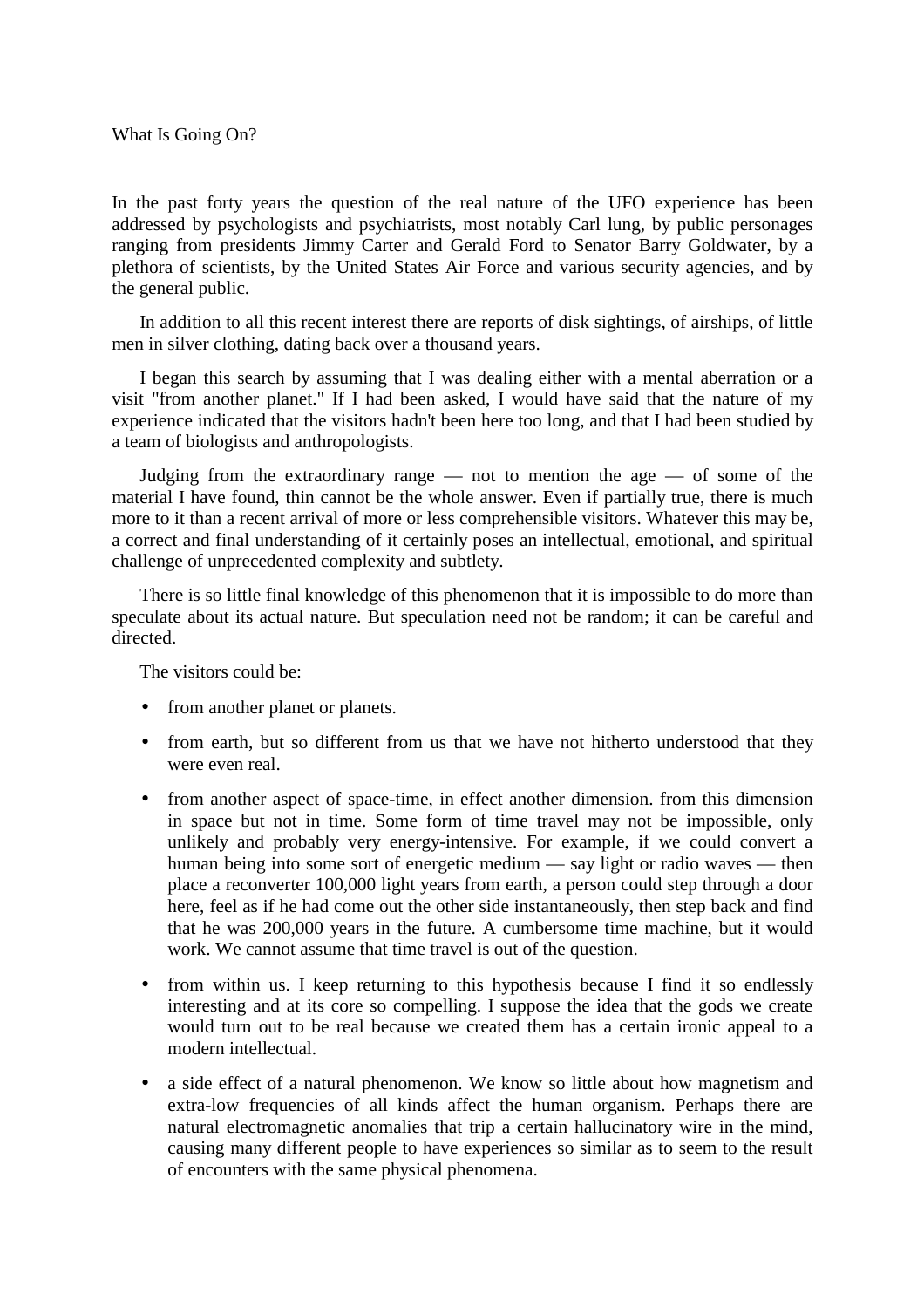• an aspect of the human species. We have a very ancient tradition of afterlife. The respect with which Neanderthals buried their dead in the Middle East more than thirty thousand years ago suggests that this belief may actually predate our own species. Maybe we do have an afterlife, but not quite in the way tradition suggests. Maybe you and I are larvae, and the "visitors" are human beings in the mature form. Certainly, we are consuming our planet's resources with at least the avidity of caterpillars on a shrub.

Ancient astronomers of India believed that the Siddhas (human beings who have attained perfection) revolved between the clouds and the moon, having been transformed into a lighter, less material state.

Maybe the ancient and revered concept of human spiritual transformation relates to the emergence of the adult from the larva.

In our society *transformation* has a bad name, having been associated with various meditation fads and instant success groups. But real transformation has nothing to do with gaming a better life in this world; deliverance does not involve trying to use Buddhist chanting techniques to acquire a new Mercedes, nor is salvation a side effect of Fundamentalist healing services. Transformation for a Zen monk, a Moslem sufi, a Catholic, or a Jehovah's Witness is the same: It is a matter of delivering one's self into the possession of God. Meister Eckhart puts it very well when he says, "We must become as clear glass through which God can shine." But this involves giving up the "self," which feels just like dying.

My historical survey has found that the core experience of seeing flying disks and small figures goes back a long, long time. If we are dealing with extraterrestrials, would they really have been here, say, for a couple of thousand years and remained hidden all that time? Or did they come recently, and find a way to slip themselves into a preexisting human mythology in order to hide there? Or even more extraordinary, it is possible to consider that they might have really, physically arrived sometime in the future, and then spread out across the whole of our history, in effect going back into time to study us. This might mean that they could be here only a short time — say a few weeks or months-but are carrying out a study that would seem to us from our position in sequential time to have extended over our entire recorded history. Of all the theories, this one alone explains why creatures in 1986 would seem so unaware of our languages, nature, and even our clothing, and yet possibly have a history as fairies and gods going back thousands of years. It might also explain why they are so enigmatic and seemingly immaterial. If time travel can exist and is involved, God only knows what the travelers would look like to us as they reached back from the future. From our perception, they might appear in the skies one moment and have full understanding of our entire history, our cultures, and our languages the next. This would be because they would travel back across the whole of our time in the few moments between discovery and understanding, picking up and assimilating all the details at their leisure, while we would be presented with the illusion that they already knew us well even though they had, in effect, just arrived.

All these hypotheses are interesting, but none of them is in the least provable. They' do suggest, though, the rich range of possibilities that are available for further study.

The central question remains, Is there anything real about all this?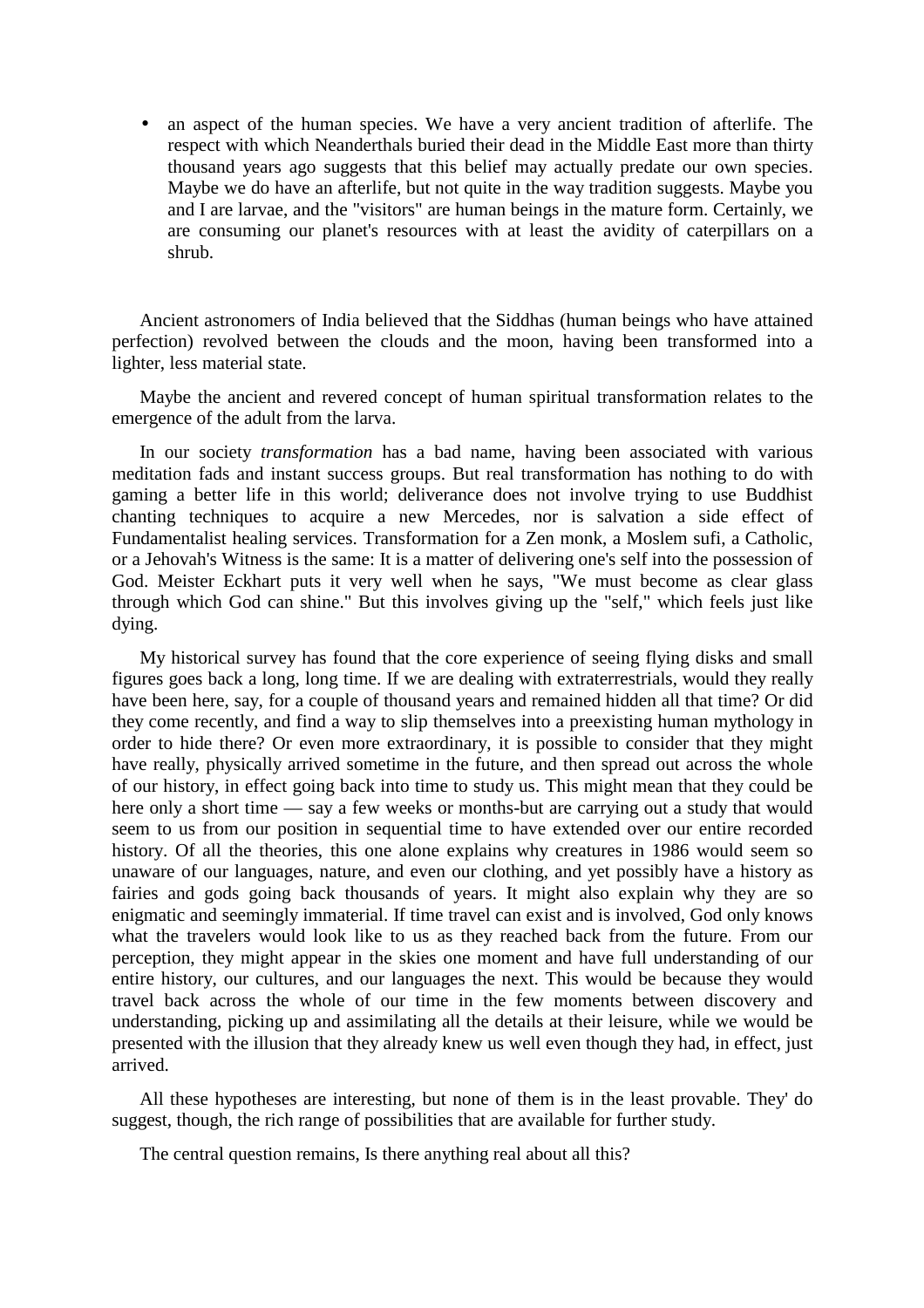I have spent a great deal of time in the past few months searching what could only be described as a morass of literature on the subject of unidentified entities and their craft. I have talked to scientists who think that it's all nonsense and to scientists who are not so sure. I have read dozens of case histories and met many other people who have had visitor experiences.

Something is happening. This is clear. It is not a version of known phenomena.

In my research I found an undertone of claims that the government knew more about this mattes than it was saying I decided to do some investigation into the truth of this possibility.

I found myself in a minefield. Real documents that seemed to be false. False documents that seemed to be real. A plethora of "unnamed sources." And drifting through it all, the thin smoke of an incredible story.

There is some small reason to speculate that the United States government may have had some sort of communication from visitors as early as the late 1940s, as well as obtained pieces of crashed disks and the bodies of the occupants.

I base this notion on the two best pieces of evidence I could find, both of which I have personally investigated and confirmed as genuine.

These two pieces of evidence are certainly real, in the sense that they are not wilting hoaxes. Of course people can make mistakes. The first document is a letter written by Dr. Robert I. Sarbacher, dated November 29, 1983, addressed to Mr. William Steinman, a UFO researcher who had inquired about Sarbacher's s government consulting activities during the late forties. The letter has been offered for publication, but to date has not been fully exposed except in the journal of the Mutual UFO Network, a group of people, many of them scientists and academics, interested in serious study of the phenomenon. The letter was also referred to and quoted in *Omni*. As Dr. Sarbacher died on July 26, 1986, a few days before I became aware of his letter, I was unable to interview him, but I discussed his case with Mr. Barry Greenwood. co-author of *Clear Intent*, who had had extensive discussion with him. These discussions revealed that Dr. Sarbacher did not appear to know more than he stated in his letter, but he was quite certain that the facts he did relate were as he remembered them.

Dr. Sarbacher was a Department of Defense Research and Development Board consultant during the Eisenhower administration. Educated at Johns Hopkins, Harvard, and Princeton, he is the author of *Hyper and Ultra-High Frequency Engineering, Research Accrediting at Military Establishments, and the Encyclopedia Dictionary of Electronics and Engineering*. This last book is considered a fundamental contribution to science.

He has been dean of the Graduate School of the Georgia Institute of Technology and has participated as a consultant for the Oak Ridge Institute for Nuclear Studies, in Tennessee, and the navy, as well as the Department of Defense. He has held many corporate directorships, among them as director of the General Sciences Corporation and the Union Life Insurance Company.

Dr. Sarbacher writes, in part:

Relating to my own experiences regarding recovered flying saucers, I had no association with any of the people involved in the recovery and have no knowledge regarding the dates of the recoveries ....

About the only thing I remember at this time is that certain materials reported to have come from flying saucer crashes were extremely light and very tough. I am sure our laboratories analyzed them very carefully.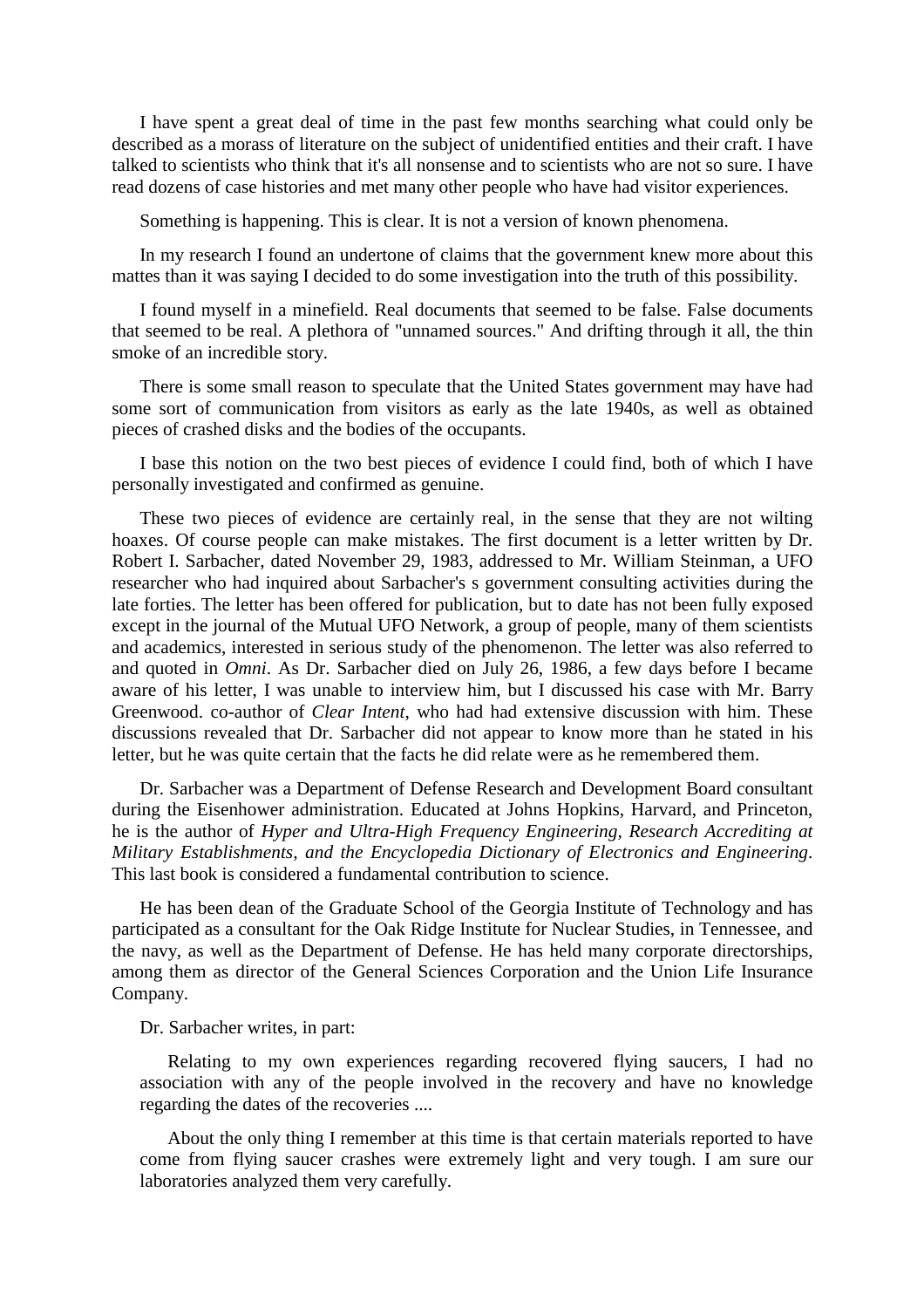There were reports that instruments or people operating these machines were also of very light weight, sufficient to withstand the tremendous deceleration and acceleration associated with their machinery. I remember in talking with some of the people at the office that I got the impression these "aliens" were constructed like certain insects we have observed on earth....

I still do not know why the high order of classification has been given and why the denial of the existence of these devices.

All I can say is that I remember very well the eidetic image. I described the joints of the creature I saw as "insectlike." And my hypnotic transcripts continually refer to my impression that I was dealing with creatures that moved like insects. I did not know of Dr. Sarbacher and his letter until August 9, 1986, months after I had my experiences.

The combination of Dr. Sarbacher's recollections and my own memory of how the visitors acted and treated me may provide insight both into why they are so secretive and why they have been so seemingly indifferent to our rights and dignity with their forceful abductions.

If the visitors are indeed insectlike they could be organized as a hive, and not only as small as I saw but also as light as Dr. Sarbacher recalls being told. They may be no physical match for us, not even in fairly large groups. In addition, it could be that there is very little sense of self associated with individual members of their species. Taken together they might be very formidable, but separate individuals may be almost negligible. If their mind is also a hive structure, it could be that their language is more a biological function than something learned. Maybe it is like the language of earth's hive insects: a complex combination of movements, smells, and aural output. There may even be more to it; one of the greatest of biological mysteries is how hives function, and whether or not a hive can have a group mind.

I will briefly illustrate the profundity of this enigma. There has been a study of bees under way at Princeton for some years. A part of this stud was designed to determine how quickly a hive coup find a food source if it was moved. Each day the food source was moved a measured distance. It was soon discovered that the bees would be waiting for the food source *at its anticipated location* before it was moved.

What a truly intelligent hive mind might have achieved, and how it communicates with itself and others, may be very hard to know.

My second piece of evidence that the government may know more about this than it is saying is a small but telling one, a press release that was issued in July 1947. In that month an incident took place on a ranch near Roswell, New Mexico, that is the granddaddy of all the "government has a UFO/alien bodies" rumors. Throughout 1947 there were many reports in the New Mexico newspapers of odd lights. But the first modern flying disk sightings, near Mount Rainier, Washington, had been heavily publicized at the time, and some of the New Mexico sightings may have been a result of confused observations of two V-2 launches at White Sands. One took place on June 12 and another on July 3.

However, on the evening of July 2, something was seen by members of the public in the skies over Roswell and reported locally. This object was brightly lit and crossed the skies in a northwesterly direction. On July 8 the Roswell Army Air Base issued a release which was published, among other places, in the *San Francisco Chronicle*. The release was Issued by public relations officer Lieutenant Walter Haut, on order from the base commander.

The many rumors regarding the flying disc became a reality yesterday when the intelligence office of the 9th Bomb Group of the Eighth Air Force, Roswell Army Air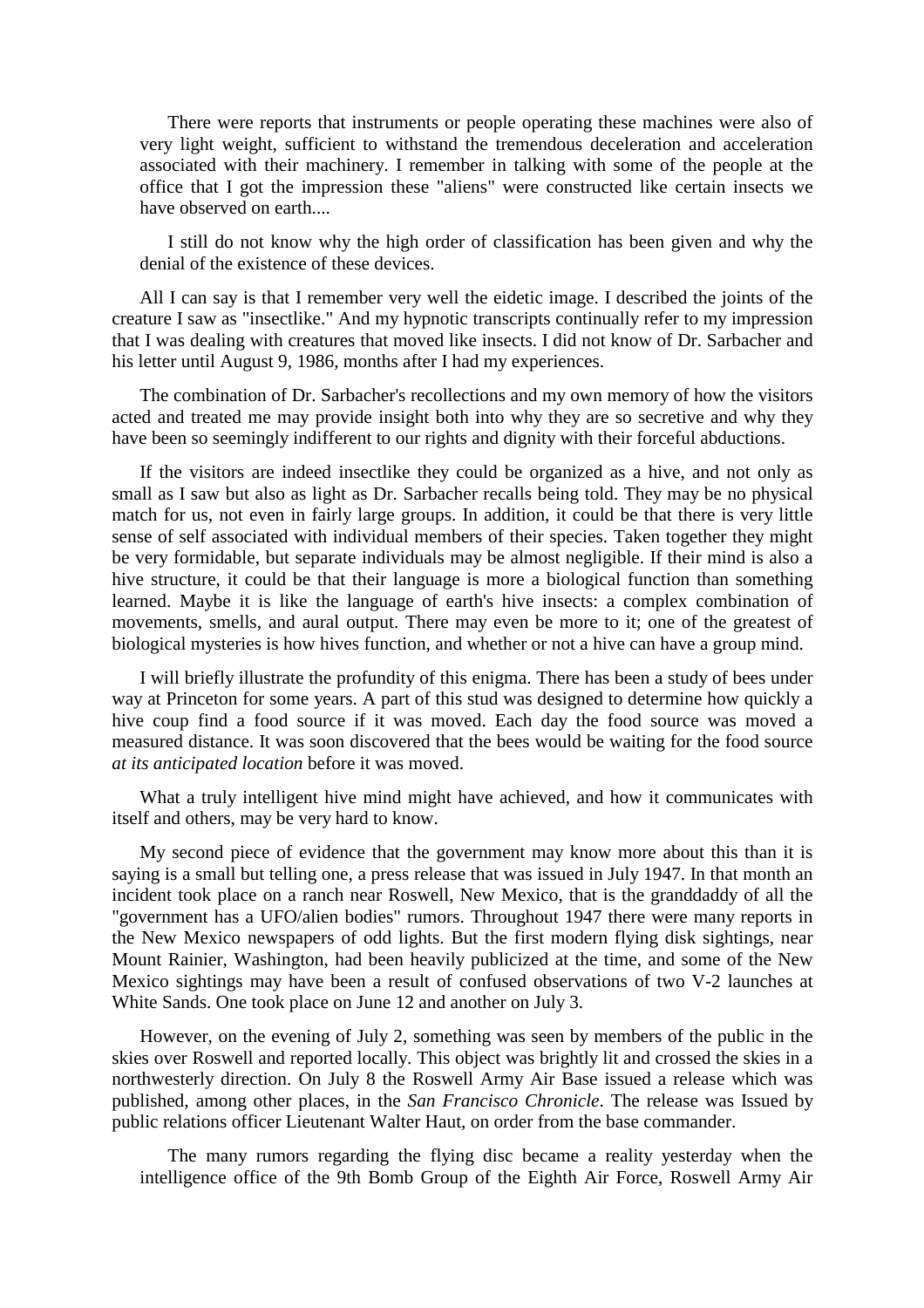Field, was fortunate enough to gain possession of a disc through the cooperation of one of the local ranchers and the sheriff's office of Chaves County.

The flying object landed on a ranch near Roswell sometime last week. Not having phone facilities, the rancher stored the disc until such time as he was able to contact the sheriff's office, who in turn notified Major Jesse A. Marcel of the 509th Bomber Group Intelligence Office.

Action was immediately taken and the disc was picked up at the rancher's home. It was inspected at the Roswell Army Air Field and subsequently loaned by Major Marcel to higher headquarters.

Later a report was issued to the effect that this disk was a crashed weather balloon. Maybe it was although it is odd that a crashed balloon would have retained enough of its tension to appear to anybody, even briefly, to be anything other than a flaccid plastic bag and some tinfoil.

Under the headline DISC: SOLUTION COLLAPSES the *Chronicle* reported that General Roger M. Ramey had stated that the wreckage was "a high-altitude weather observation device" that "consisted of a box kite and a balloon." Later in the same story General Ramey is reported to have said that it was a "starshaped tinfoil target designed to reflect radar." Since General Ramey claimed to have the debris in his office, it is strange that he could not seem to settle on an identification for it. Weather balloons, box kites and radar stars were all familiar to air-base personnel in the late forties, and Air Force officers on active duty would have been unlikely to mistake them. Even less likely to be confused on this matter would have been a working base commander such as Colonel William Blanchard, whose order led to the base press officer issuing the original press release claiming that the debris was a crashed disk. The debris was picked up by air intelligence officers Jesse Marcel and "Cav" Cavett two more men who would have been unlikely to misidentify items like weather balloons and radar targets.

It seems possible that the debris may have been what the officers who originally saw it thought it was — and what they naturally told the press. They were obviously ignorant of General Ramey's cover-up plans.

Much has been made of the fact that the original discoverer of the device, rancher W. W. Brazel, was quoted by the Associated Press as being "sorry he told about it" and describing what he found as tinfoil and other debris. There are three enormous problems with the credibility of the rancher's statements. The first is that he was held incommunicado for days before he made them. The second is that members of his family have asserted that he made them under duress, and his being held incommunicado, which is a matter of record, would certainly support that assertion. The third problem is more telling because it does not rely on the rancher's verisimilitude at all. It is that none of the officers originally involved ever thought that they were dealing with the remains of known objects or they never would have allowed their press release to be issued in the first place.

On looking back through old copies of the *Skeptical Inquirer*, I discovered an article in the April 1986 issue entitled "Crash of the Crashed Saucer Claim." As it refers to the same incident I have been discussing, I researched it in some detail. Its primary assertion, I am sorry to say, was not supportable at all. The article claimed that the whole busyness began with a story in a book by Frank Scully entitled *Behind the Flying Saucers* (New York: Henry Holt & Co., 1950). I obtained a copy of this book and discovered that there is no relationship whatsoever between its rather dubious tales and the affair in Roswell in 1947. And I also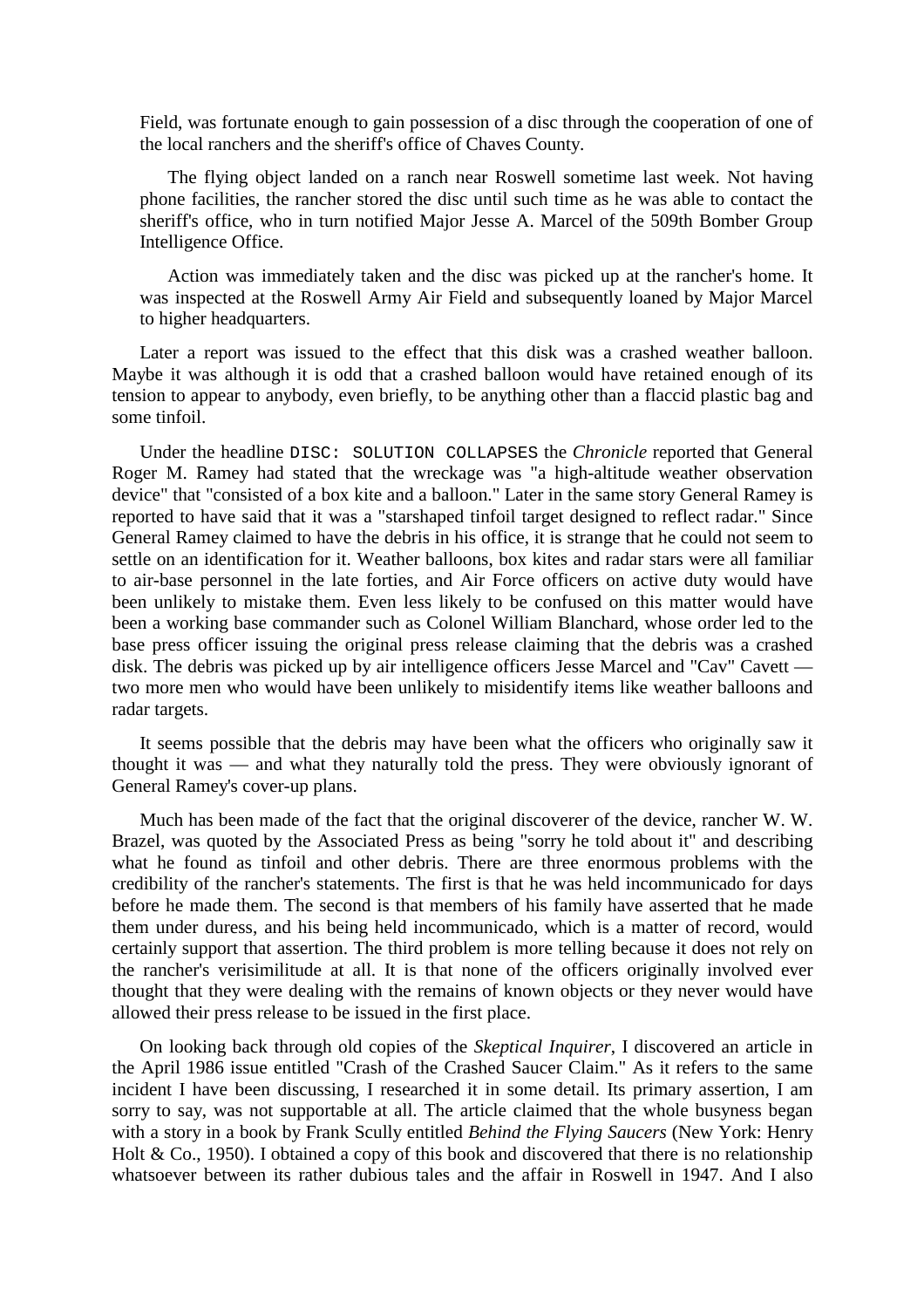obtained a photostat of the San Francisco Chronicle article from which I have quoted. The photostat is hated July 9, 1947, a year before the "events" covered in t e book. To connect the book and the earlier incident in any way strikes me as an example of poor scholarship and seems not to be supportable. In addition, the *Skeptical Inquirer* article makes much of rancher Brazel's statements, as quoted by the Associated Press, but does not acknowledge in any way that he made them after a period of being held against his will, and in the presence of the An-Force officers who had been interrogating him. If all he found was a crashed weather balloon, why did they interrogate him? A more logical course would have been to interrogate and severely discipline the officers responsible for the "false" press release. There was no reason to hold an innocent citizen who had made an innocent mistake. Strangely, based on the service information I was able to obtain from the Air Force, I found no evidence of disciplinary action taken against any of the officers involved in the press release.

Was Mr. Brazel interrogated in order to induce him to change his story? There seems to be no other logical conclusion. The inescapable fact of the Roswell affair is that a group of professionally competent Air Force officers caused the publication of a press release claiming that the Air Force had recovered a crashed fling disk, after observing the debris. Only after this' release was published was any ahem pt made to change the story. Even then, neither the release nor the professional competence of its author, his base commander, or the concerned intelligence officers was ever called. into question, publicly or-as far as I was able to discernin internal Air Force procedures. Instead the original witness, who was in no position to know what he had actually seen, was placed under duress and compelled to change his story. Even this process took a substantial period of time, which suggests that the man may have been clinging to the truth despite the frightening situation he was in. The recent attempt to debunk this story in the *Skeptical Inquirer* was not satisfactory. As a matter of fact, its author, it turns out, takes the unusual position that all unidentified-flying-object sightings can be explained. I have not found many scientists willing to make such a strong assertion about these transitory and poorly understood phenomena, and I wonder if the *Inquirer* has not stepped beyond the limits of healthy skepticism in its recent article.

That there are deep secrets connected with the area of unidentified flying objects cannot really be denied. In the 1970s Senator Barry Goldwater was denied access to secret documents concerning apparent research into UFOs being conducted at Wright Patterson Air Force Base. The National Security agency has gone all the way to the Supreme Court to protect some of its documents about the disks.

The book *Clear Intent* by Lawrence Fawcett arid Barry J. Greenwood contains legitimate documents obtained under the Freedom of. Information Act that make it essentially impossible to contend that government personnel have not, at the least, had some very strange experiences over the years. It is essential reading because of its coherence and its clarity. Fawcett and Greenwood prove that some extraordinarily strange things have happened, and that the government has kept these things secret.

In 1966 a "Scientific Study of Unidentified Flying Objects" (the Condon Report) was undertaken at the University of Colorado. When it was issued in 1969. the Condon Report was instrumental in causing me to lose what small interest I had in flying disks and related phenomena. I read the preface, and saw that the project leader apparently thought that there was nothing of interest going on. From that I concluded that flying saucers weren't real and forgot about them.

Recently, I read the Condon Report more carefully and discovered that the internal conclusions are at variance with Condon's preface! His putting his thoughts at the front had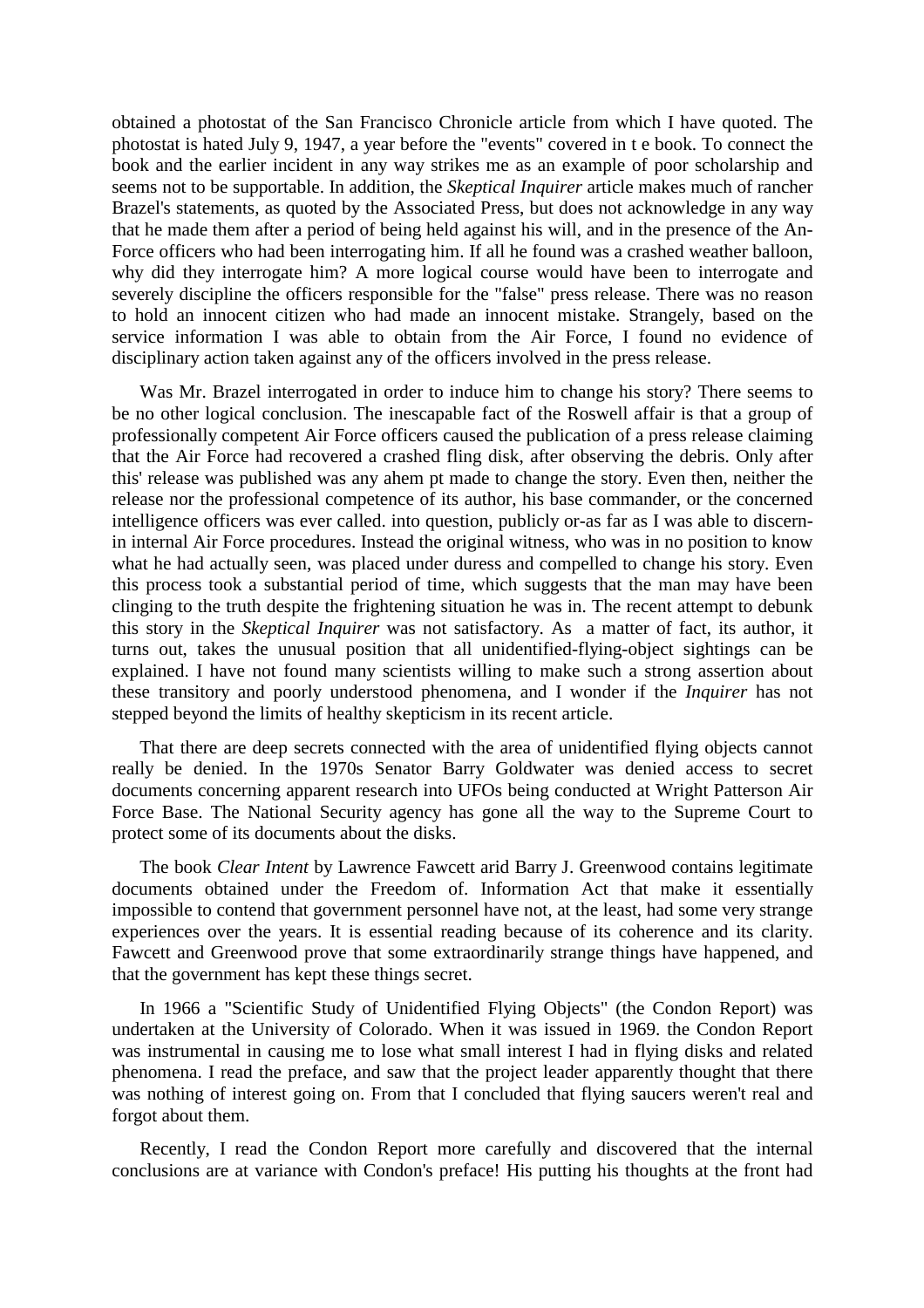the effect of hiding the actual realities of the report. It clearly states that a significant percentage of flying disk cases remain unexplained.

At the inception of the Condon Report, Robert Low, the business administrator of the University of Colorado at the time, wrote to his superiors the following memo:

Our study would be conducted almost exclusively by non-believers who, although they couldn't possibly prove a negative result, could and probably would add an impressive body of evidence that there is no reality to the observations. The trick would be, I think, to describe the project so that, to the public, it would appear a totally-objective study, but to the scientific community, would present a group of non-believers trying their best to be objective but having an almost zero expectation of finding a saucer.

At the outset of the project. Condon told a public meeting: "It is my inclination right now to recommend that the government get out of this business. My attitude right now is that there is nothing to it. But I'm not supposed to reach a conclusion for another year." That is an unsound position to take at the inception of a study. Upon saying that, he should have resigned as project director.

Many of the scientists who participated in the study disagreed with London, especially after they saw the data. Some resigned in protest. One of them, Dr. David Saunders. published a book about it called UFOs? *Yes!* a few weeks before London announced his negative conclusion in November 1964.

The Condon Report ended the public interest of the United States government in the whole subject of unknown flying objects. Subsequent to the government's turning away from study in this area, very quietly the number of cases of people being taken by the visitors seems to have begun to rise.

Scientists nationwide have responded to the government's public position by refusing to take the matter seriously. Many people of the highest reputation have been sucked into this stance.

When the policy of denial was instituted, I doubt if anybody ever dreamed that the visitors would one day start marching into the homes of America in the middle of the night. But it appears that this may be happening. If so, then the public has ended up on the Front line. And the visitors are not only entering our homes, they are entering our brains. And we do not know what they are doing to us.

It is not possible for there to be a more provocative or intimate intrusion. If, as seems clear, we cannot control the visitors in any way, then we human beings must create among ourselves a community of support. The only lasting damage I can find has not to do with any direct side effects of the visitors' activities, but with people being isolated with their experiences because of the indifference or incomprehension of competent scientific professionals.

The fact that respected public institutions such as the government and the scientific and medical establishments do not. consider this a real problem hurts people, and hurts them badly. The lack of social support irrevocably isolates them when they need help the most. When they read false debunking stories or see others like themselves made the butts of jokes in the press, they are in effect assaulted a second time by their own society.

Cornell University professor Dr. Carl Sagan has stated many times that there is no evidence that unidentified aerial objects-and presumably visitors exist. To be precise, there is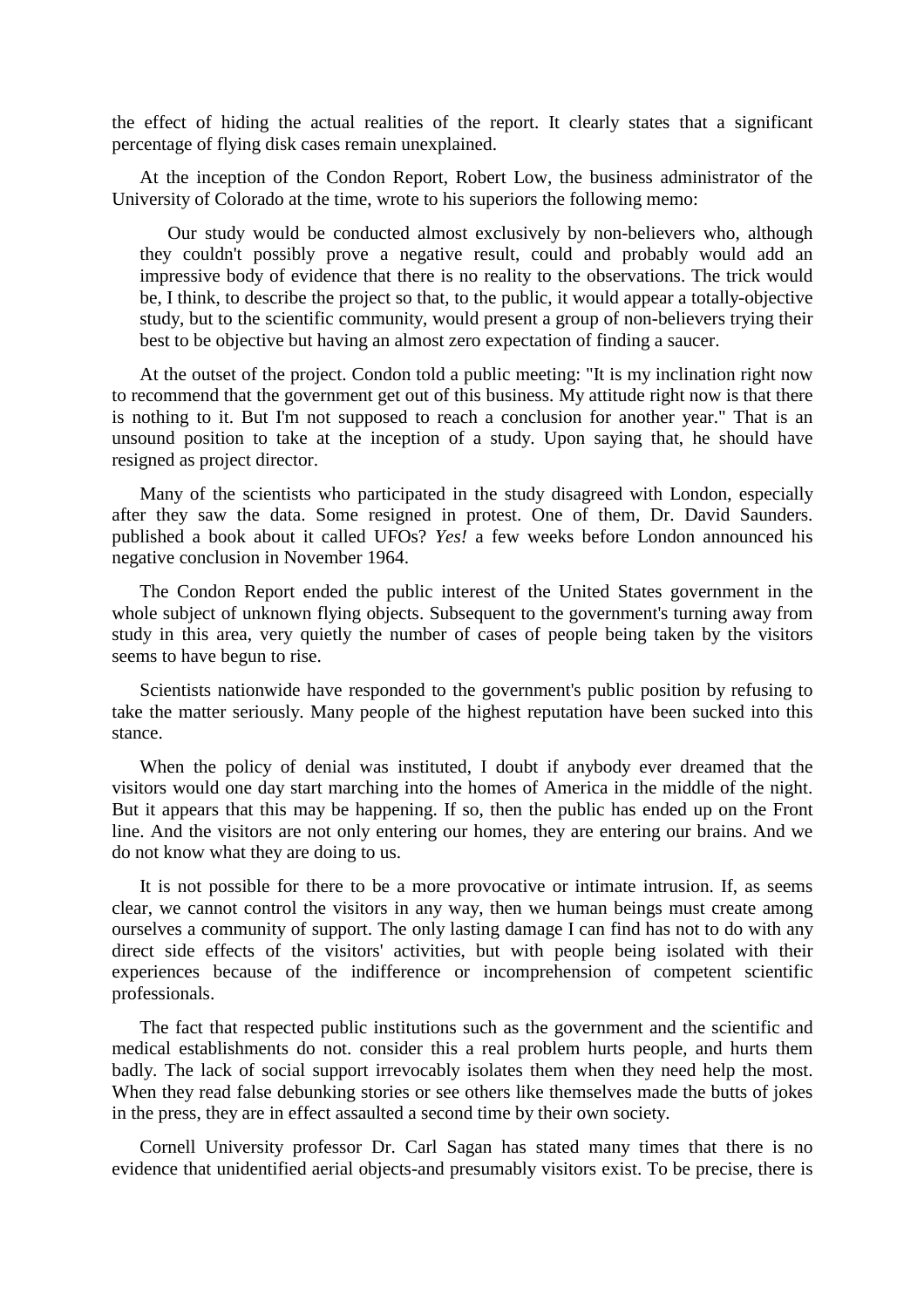no publicly acknowledged physical artifact. The large body of encounter memories. some heavily freighted with imagination, others more sparse, amount to an artifact of *something*. And there is a substantial body of carefully authenticated photographic evidence of the devices themselves that is very hard to refute in any way except on an emotional level. Of course, there are also liars who claim contact, and faked photographs — some of them skillfully faked.

It appears that there is more than a shred of evidence that there are visitors here, and that they are doing something that involves its. It is also obvious from their secrecy that they want very much to hide. Can it be that the government is inadvertently helping them do this, or even that they have somehow compelled it to act as it does? Certainly the combination of visitor and government secrecy has led to profound public confusion. We do not know what is going on There is no publicly available reason to conclude that our earth is the object of visitation, or to support any of the other hypotheses that have been advanced. Indeed, any such assertions would be premature.

Maybe the visitor experience is what happens when the human mind looks into the mirror . . . and discovers that its own reflection is not only real but fearful to see.

Something is here. But what? And from where?

We come at last to the essence of the mystery.

Ancient Future

The first instance of an official attempt to explain flying disks, oddly enough, is not American. In Japan, General Yoritsune observed while on maneuvers that there were mysterious lights swinging and circling in the southern sky. The visitation continued through the night. In the morning the general ordered a group of scientific investigators to determine what had caused the strange disturbance. After consultation they announced that "it was only the wind making the stars sway." They are to be forgiven the profundity of their confusion, for the date of this occurrence was September 24, 1235, 751 years ago.

More recently, the distinguished Harvard astronomer Dr. Donald Menzel, in his 1953 book *Flying Saucers*, explained that a major sighting, carried out by professional observers with good equipment, was "an atmospheric lensing effect." According to navy physicist Dr. Bruce Maccabee, critical errors were made by Dr. Menzel in comparing his own tensing theory with the data reported observers. Specifically, the angle at which the observation took place was too great to allow Tensing, even under Dr. Menzel's hypothesis. However, in his discussion of the sighting, Dr. Menzel did not mention the angle actually reported but assumed it was one at which it might have been possible to observe lensing.

The observation I refer to occurred at 10:30 A.M. on April 24, 1949, and was made by Mr. Charles B. Moore and a group of U.S. Navy trainees observing a weather balloon with a theodolite. Mr. Moore observed both an unidentified object and the balloon at the same time. He noted the azimuths and elevations of the object as it moved, and it was noted that the azimuths changed by about 190 degrees during the sixty-second sighting, and that the central angle between the initial and final sightings was 120 degrees. This information was filed with the Navy Special Devices Center.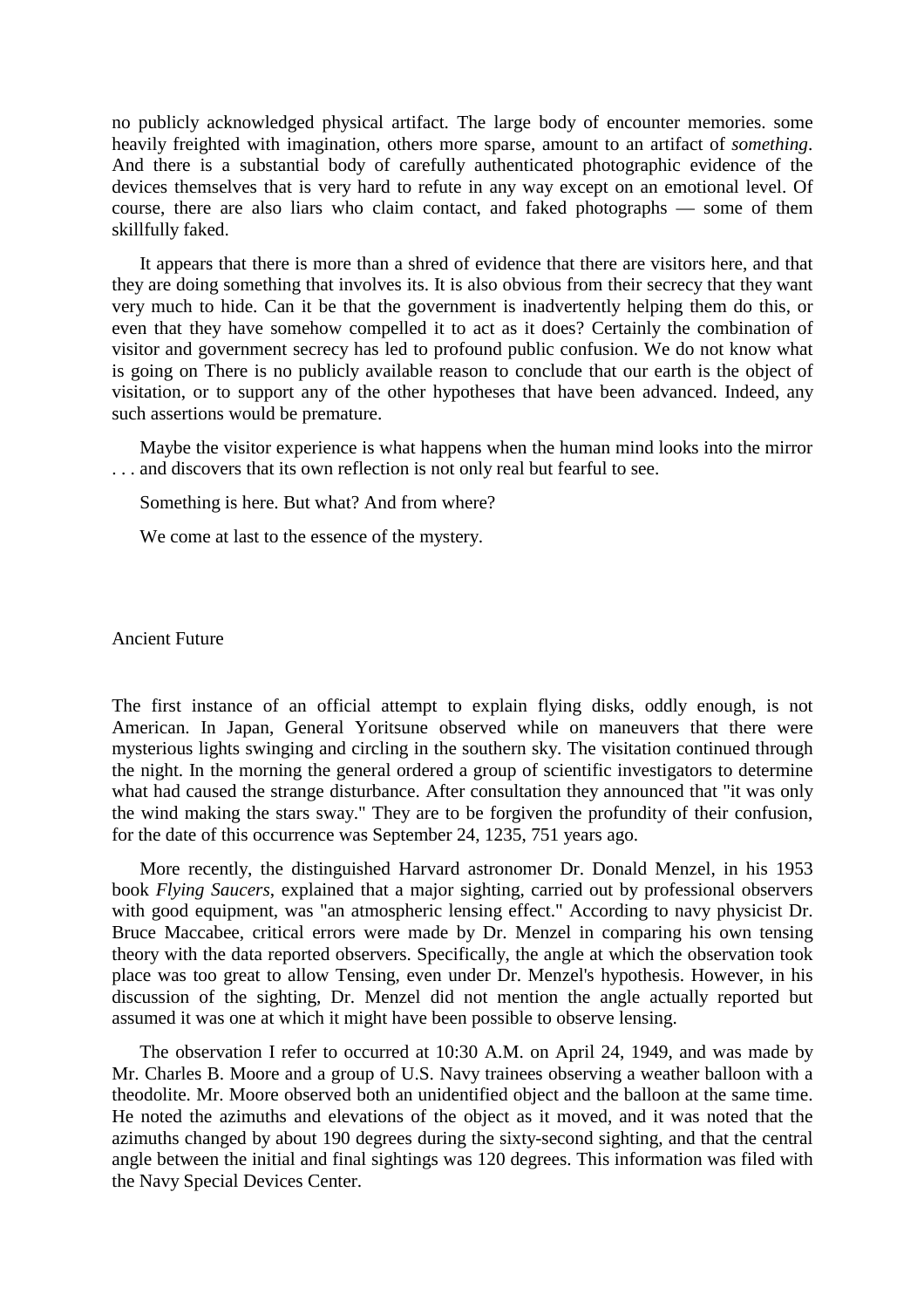I found that Dr. Menzel's description of the sighting in *Flying Saucers* is not the same as in the report. He claimed that what the observers saw was a mirage of the balloon, appearing at first above the balloon and moving straight downward until it was below and to one side of the balloon. But the report clearly states that the object appeared at first so near the balloon that Mr. Moore initially thought it was the balloon. The balloon remained in place while the object moved off to the north.

Dr. Menzel was well aware that a mirage cannot appear at a large angle away from the object that is the source of the mirage. In the appendix to *Flying Saucers*, Dr. Menzel calculated that the largest angle between the balloon and its mirage would be no greater than one fourth of a degree. But Moore's measurements were far different from that: To make the mirage theory stick, Moore's measurements would have had to have been off by about a hundred degrees. Nowhere in his book did Dr. Menzel mention the actual sighting angles reported by Mr. Moore.

Seven hundred fifty years, and it's still "the wind making the stars sway." That is much of the explanation that has been offered for flying disks and related phenomena by those who are emotionally or intellectually unable to admit the reality of the mystery. It is not because they are bad scientists, not at all. To a degree some of them may be shaking hands with elements of the intelligence community that have hidden information about the phenomena, but this is mere conjecture at this point. A far more compelling reason for this irrational behavior is suggested by a paper presented to the American Association for the Advancement of Science in 1969 by Dr. Robert L. Hall, professor of sociology at the University of Illinois: "We might describe the body of scientific knowledge accepted at any given time and the people who bear that knowledge as constituting an unusually strong belief system which resists inconsistent items of knowledge even more powerfully than a layman defending his political beliefs .... The very strength of our resistance to the evidence on UFOs suggests to me that there is clearly a phenomenon of surpassing importance here."

Since that paper was delivered there has been added a new element, which is that of scientifically educated people with Fundamentalist Christian religious beliefs. These "scientists" have joined forces with the debunkers, even founding official-sounding 'skeptics' groups" that have Creationist motives.

The Institute for Creation Research has stated, "To date there is not one iota of real evidence in either science or the Bible that intelligent beings were either evolved or created anywhere in the universe except on earth. In any case, it is the planet earth which is the focal point of God's interest m the universe. There is no need to look, because there couldn't be anyone out there." The banality of this position makes it more pitiful than frightening, but there are competent scientists, such as Drs. John D. Barrow and Frank J. Tipler, who recently published a brilliant book, The Anthropic Cosmological Principle, which elegantly states a similarly unsound case, albeit from a much more intellectually substantial viewpoint than that of Creationism. The weakness of even the most sound "man-centered" case is our striking lack of samples from which to extrapolate predictions. We have one sample, and one only: this planet. If we could observe conditions on, say, a few million planets, we might be able to make more viable predictions, as we would then have a sample base comprising at least a small proportion of the probable planetary matter in the universe.

As the emotional charge of the debunkers and Creationists diminishes the impact. of their position. so the paucity of samples reduces the vitality of more coherent man-centered arguments.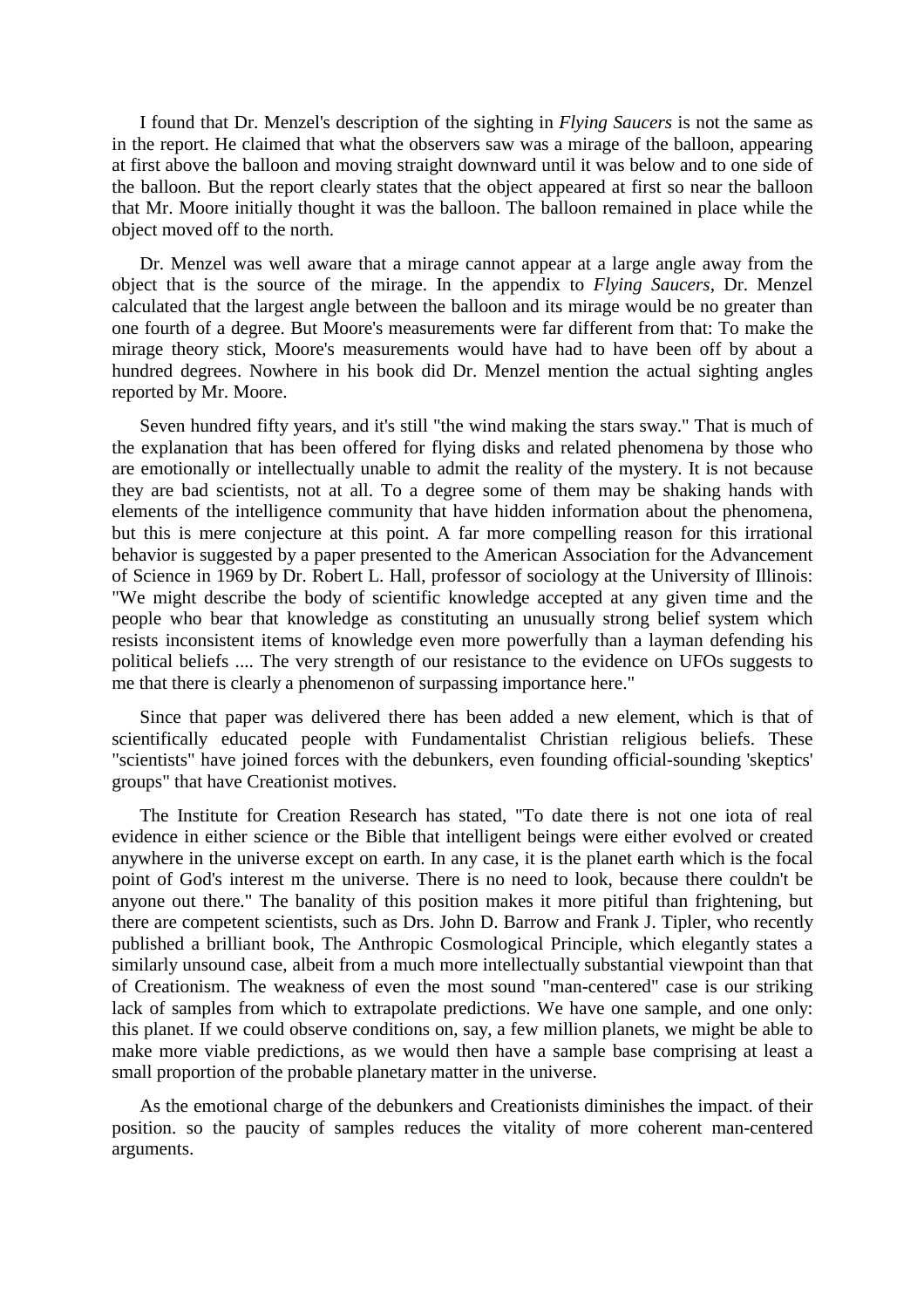The truth is that we do not and cannot know the actual condition of life elsewhere in the universe because we are presently too ignorant of conditions outside our own immediate solar neighborhood. However, judging from the amount of evidence available, it may be possible to expand our knowledge simply by taking the flying disk and abductee phenomena seriously. We may or may not find visitors, but we would certainly find a body of data so compelling and multidimensional in its complexity that merely stating useful hypotheses about it is going to be a major challenge not only to the physical and behavioral sciences but also to the science and art of language.

This matter is a garden of luminous weed through which only a fool would dash yelling any doctrine at all, whether it be that of the Creationist and debunker or that of the UFO true believer. Even to approach the idea of the visitors, it is necessary to study a whole history of tall stories, bizarre tales, and — just possibly —truths.

It is our American habit to assume that there is something irrelevant-even a little sillyabout the past. Our relationship to former times is expressed as nostalgia, not history.

When our government first started studying "flying saucers" in the late forties, it never even occurred to anybody official to consider having a look at the past.

## Here are two stories:

In the little town of Merkel, Texas, on April 26, 1897, a group of people going home from church at night allegedly saw a heavy object dragging along the ground. They followed it until it bounce across a railroad track and caught on one of the rails. It was an anchor, tied to a rope. When they looked up, they saw an "airship" with lighted windows and a headlight on the front brighter than the light of a locomotive. Ten minutes passed, and soon a man was seen coming down the rope. He was small, and wearing a blue sailor suit. When he saw the people he cut the rope and the ship sailed off into the night, leaving the anchor behind.

The small beings I first saw were dressed in dark blue coveralls. This is not a unique description of the visitors' garb; perhaps it is a sort of night uniform. But then there are the kobolds, dwarfs who stalked the mines of medieval Germany and gave their name to the mineral cobalt . . . and cobalt blue. Why? They wore dark blue coveralls, too.

One Sunday in the borough of Cloera in Ireland the parishioners of the Church of St. Kinarius heard a noise on the roof. They went outside and saw an anchor embedded in the eaves. The anchor line rose up into the sky where there floated a ship on the air. A man leaped overboard and "swam" down to the anchor. After an altercation with the parishioners, he cut the rope and managed to return to the ship, which sailed away. The anchor remained in the church, but has since been lost, since this incident took place not in 1897, but around A.D. 1211.

## What do these stories mean?

When people in the present time find themselves face to face with the visitors, they often think that they are among the first to see them. They do not remember what happened to St. Anthony of Alexandria, the founder of the Monastic movement, in A.D. 300. He was walking through an isolated canyon when he came upon a small figure, "a manikin with hooded snout, horned forehead and extremities like goat's feet." There was a brief exchange of words between this small creature and the saint, who ended the conversation by pounding his cane on the ground and announcing, "Woe to thee Alexandria, who instead of God worshippest monsters! Woe to thee, harlot city, into which have flowed together the demons of the whole world!" Needless to say, the creature fled.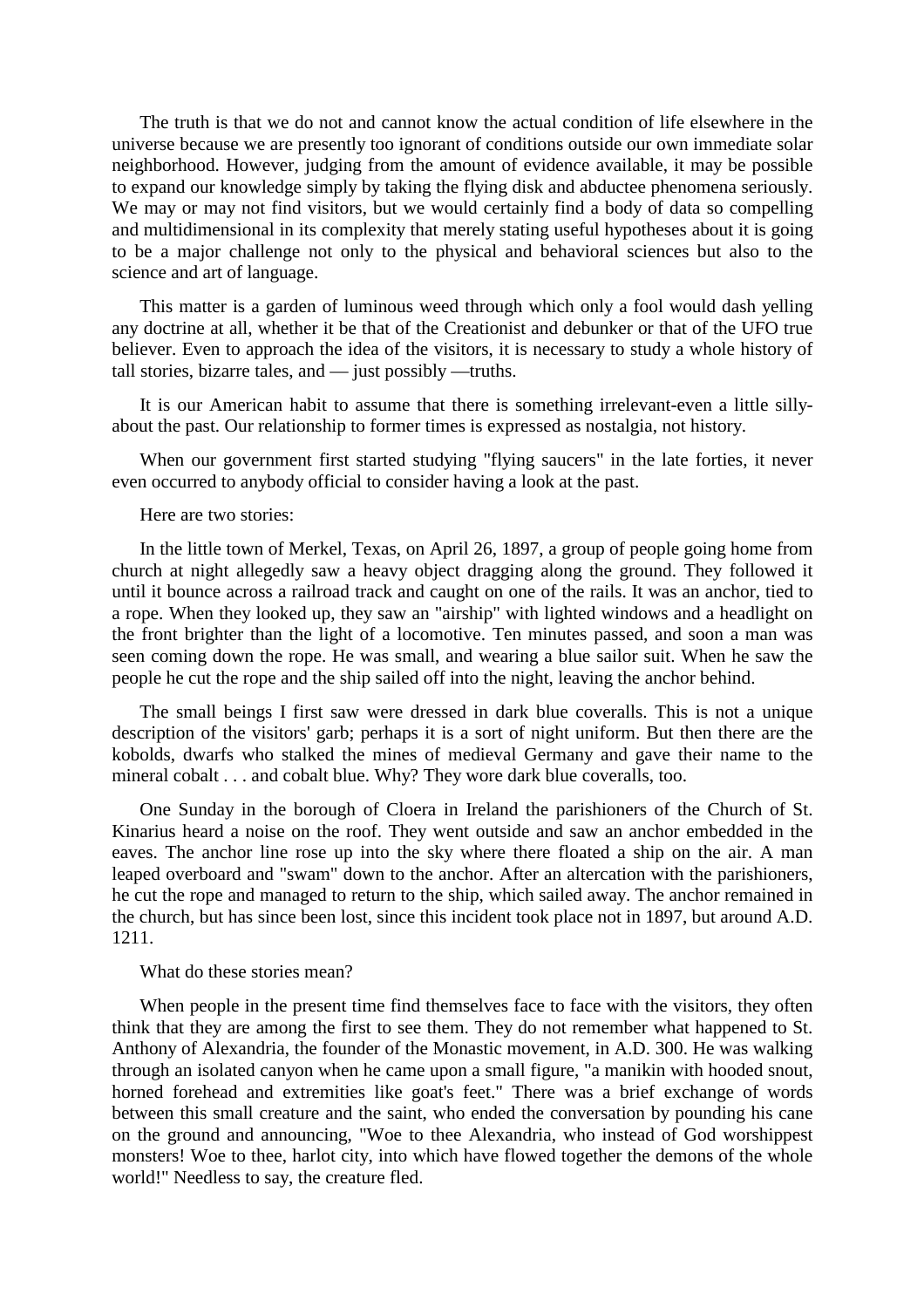During the reign of Pepin in the early Middle Ages, the French were bothered by apparitions that were seen marching through the sky, camped out in tents on the reaches of heaven, and sometimes in "wonderfully constructed aerial ships" that flew past in veritable squadrons. People were annoyed at the presence of all this unquenchable grandeur and happiness, and both Charlemagne and his successor, Louis the Debonair, imposed penalties on the "Tyrants of the Air." As counterpropaganda, the sylphs kidnapped people and took them to their airy abode, showing them their world. But when the people were sent home, they were all burned at the stake without a second's hesitation. Presumably they had just enough time to scream out their stories before being engulfed in the flames.

It is not surprising to me that Marius Dewilde, a resident of Quaroble, a French village near Belgium, was so secretive after he encountered two dark alien figures standing near some railroad tracks in the middle of the night in September 1954. Mr. Dewilde, according to Jacques Vallee in his book *Passport to Magonia* (Chicago: Refinery, 1969), gave the French Air Police some calcinated rock from the site of the event, and it was handed over to an agency so secret that its name could not be mentioned by the Ministry of Defense.

Perhaps the keepers of these secrets across the world ought to reflect on the ageless nature of this experience. I wonder if St. Anthony's manikin and the medieval French Air Tyrants should join the calcinated rock in deep classification.

Perhaps this would be superfluous, as one "abductee" gave the calcinated earth from her backyard to Budd Hopkins, who has no access to classification procedures. Laboratory analysis of the dirt indicated that it had been subjected to intense heat. Dirt from the same garden had to be burned for eight hours at 800 degrees to achieve a similar effect, and there was no site evidence at all of a lightning strike or even of storm activity on the night the calcination occurred.

As the ages roll along, it could be that what changes is not our visitors but our way of installing them in the culture. Maybe they did not come here in 1946, 1897, 1235, or even A.D. 300. I have reported that the being I have become familiar with looks like Ishtar. Maybe she is: She said she was old.

My point is that there may be far more to this than science or government or even religion can separately address. It would seem that our civilization is not paying attention to what mad be the central archetypal and mythological experience of the ale. If so, then this is the first time that man has simply refused to respond to the ghosts and the gods. Is that why they have become so physical, so real, dragging people out of bed like rapists in the night — because they must have our notice in order to somehow be confirmed in their own truth?

This may be primarily a matter of visions and chimeras battering at the door of physical reality. They are not simply flickering effects of the mind. Something is out there, and it wants in.

There are many instances of the surprising and subtle relationship between the visitor phenomenon and the hidden life of the mind. Understand, I am not presenting a hypothesis that denies that the visitors may be real beings from another planet and/or reality. All I am suggesting is that we do no know what they are, only that they are  $-$  and our relationship with them is very strange indeed.

During the great northeastern power blackout of 1965, actor Stuart. Whitman saw an object and heard a strange whistling sound outside his twelfth-story window. He then heard a message to the effect that the disaster was "a warning to the world."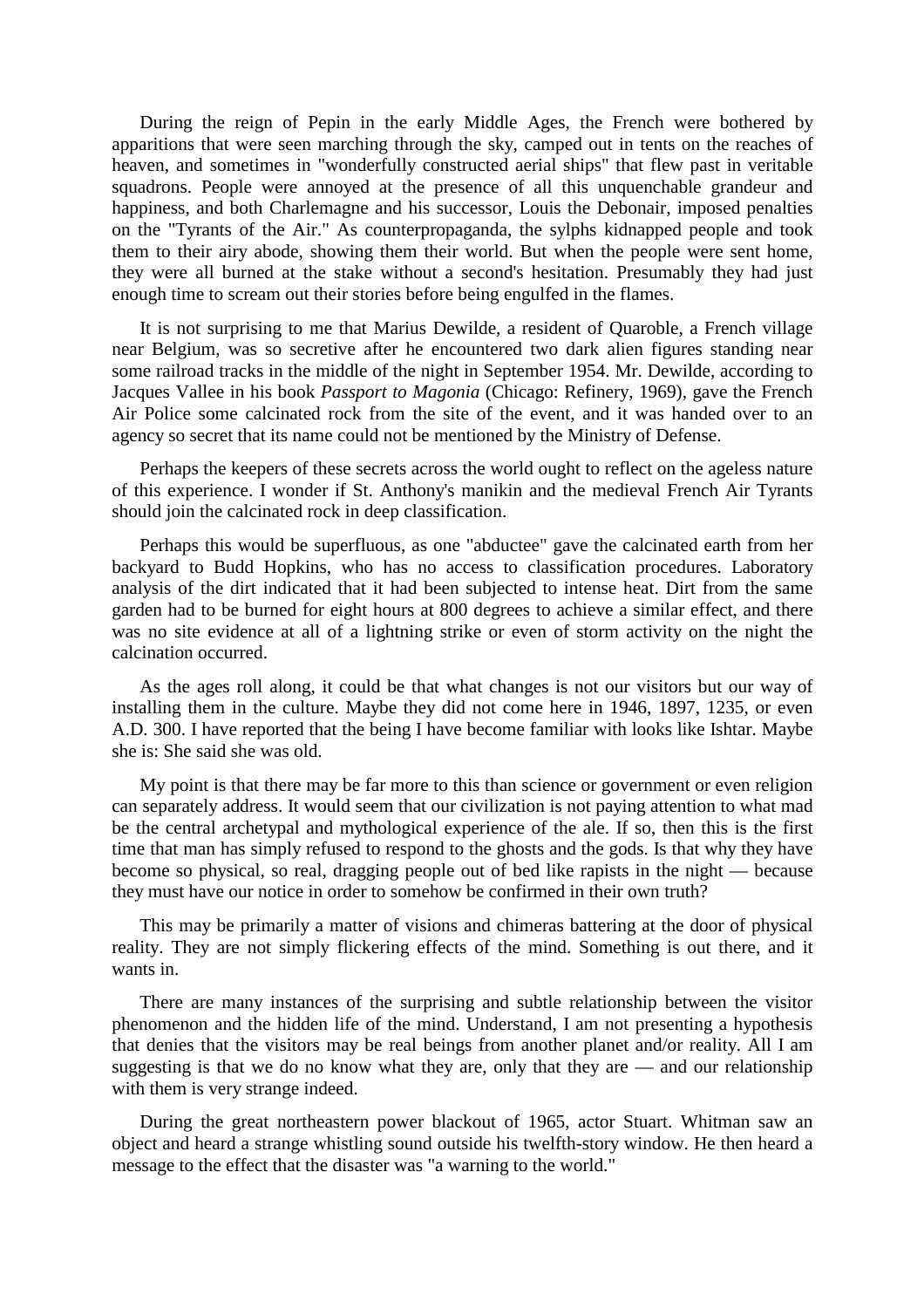The first instance of an unidentified flying object causing a blackout was seen in a play, *Twilight Bar*, written by Arthur Koestler in 1933. In the play an enormous meteor flies over a town with a whistling sound and all the lights go out. In the play, the meteor is "a warning to the world." But this does not disprove the reality of the phenomenon: On the contrary, it suggests that something very real may have communicated an actual warning to Stuart Whitman — something that was simultaneously true to his inner life and to the world around us all.

A 1950 novel, *The Flying Saucer* by Bernard Newman, probably recorded the first instance of a flying disk having an effect on a car ignition. Only after that date did reports of flying disks killing car engines become common. But I cannot assert that the disks don't *really* kill car engines, and very possibly because of something about the mysterious drives that power the ships.

In December 1985 a man had trouble with his car's electrical system after he had been taken by visitors. The car lost all electrical power and could not be restarted even by jumping the battery. It was towed to a repair shop where nothing was found to be wrong The battery recharged to normal by itself during the night. I know that this story is true because the man it happened to was me, and the problem manifested itself the morning after my December 26 experience.

Whomever or whatever the visitors are, their activities go far beyond a mere study of mankind. They are involved with us on very deep levels, playing in the band of dream, weaving imagination and reality together until they begin to seem what they probably are different aspects of a single continuum. To really begin to perceive the visitors adequately it is going to be necessary to invent a new discipline of vision, one that combines the mystic's freedom of imagination with the substantial intellectual rigor of the scientist.

There are many stories of visitors giving people secret knowledge. Much of it has proved to be worthless or worse, as was the information I got about electromagnetic motors.

One fascinating case of transmission of knowledge dates from the year 1491, when the Milanese mathematician Jerome Cardan found himself involved in a visitor encounter. When he asked his visitors about the cause of the universe, "The tallest of them denied that God had made the world from eternity. On the contrary, the other added that God created it from moment to moment, so that should He desist for an instant the world would perish..."

This is not a fifteenth-century idea. Upon contemplation, it emerges to a degree as a concept from Zen. More than that, though, it is a quantum-physical idea, suggesting that it is the observer who injects reality into the phenomenon observed.

Far from being a fifteenth-century idea, it is an eleventh-century Arabic idea. Did it get to Dr. Cardan via the sylphs, or was it transmitted by more conventional means? There is no other record of it in European scientific and religious literature of the period. If Dr. Cardan obtained the idea in a conventional manner, then what would have been his motive for risking his life to the Inquisition by admitting communion with the sylphs, who were viewed as demons? He was for his period an exceptionally rigorous thinker. He was sane and honest. A modern equivalent of what he did would be for a renowned physicist to announce that he had obtained important information in a UFO experience, but could offer no proof that the experience had happened. Perhaps Dr. Cardan was simply too honest to hide the truth.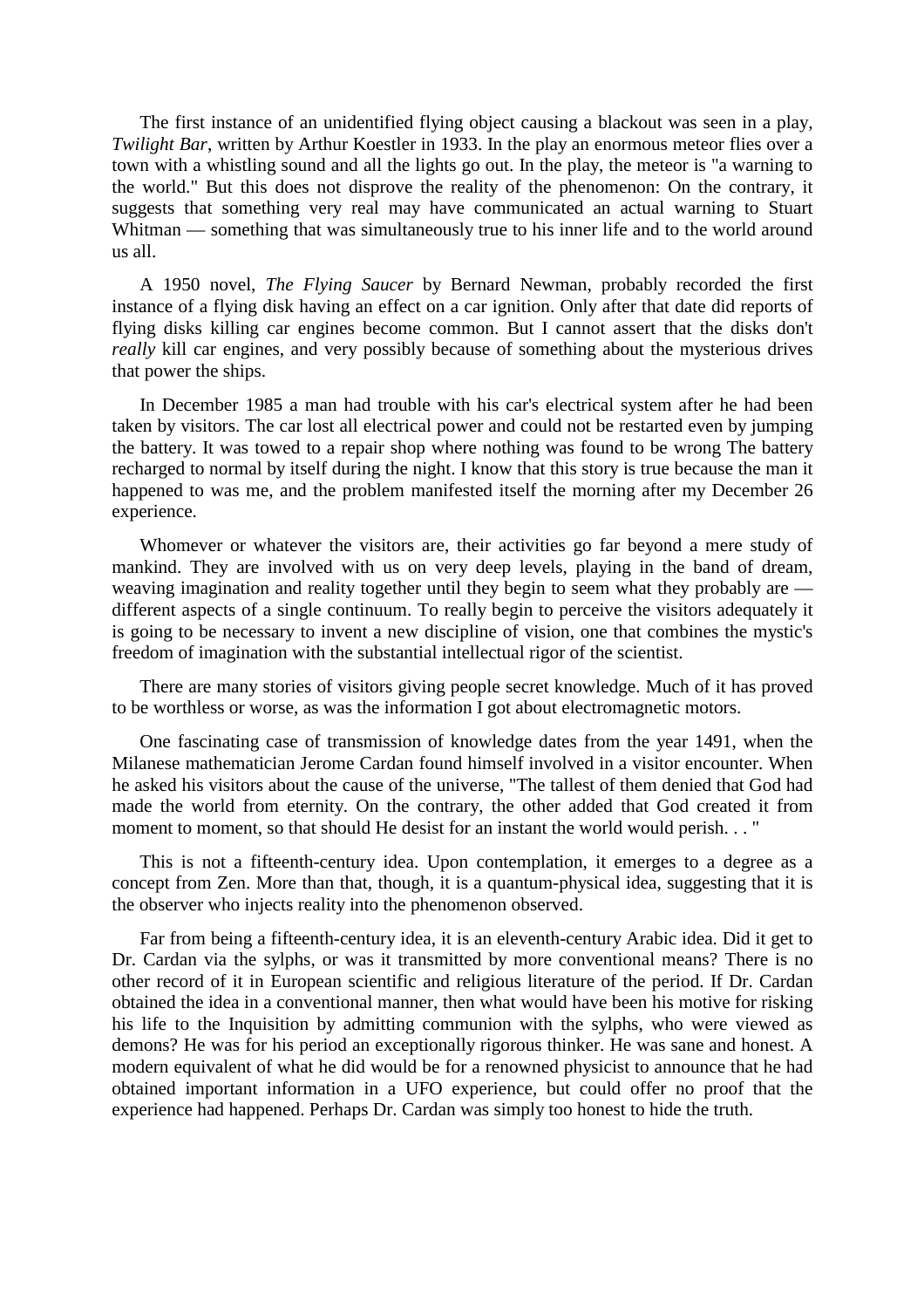In recent years many of the taken have reported having sexual experiences with the visitors. Currently among them this is a source of great disquiet, as will be observed from comments in the colloquy of the taken that follows this section.

It is terrifying, of course. But reflect also that mankind has had a sexual relationship with the fairies, the sylphs, the incubi, the succubi, and the denizens of the night from the very beginning of time. Nowadays men find themselves on examining tables in flying saucers with vacuum devices attached to their privates, while women must endure the very real agony of having their pregnancies disappear, a torment that I, as a man, doubt I can really imagine.

One of the women I know who has experienced this horror seems to me now like an anguished hawk, humiliated by her torment. I must add that no trivial explanation for what happened to her is viable: Her own gynecologist was deeply troubled and confused by the whole affair. To find some glib explanation for it is an insult not only to his skill and her veracity but also to her suffering, and to the worth of human suffering.

The Roman historian Suetonius maintained that Caesar Augustus was the product of relations between his mother and an incubus. Plato was also believed to be the issue of some sort of peculiar coupling, as was Merlin the magician, born of an incubus and one of the daughters of Charlemagne.

In a treatise called *On Little Demons, Incubi and Succubi*, written by Father Ludovicus Maria Sinistrari de Ameno in the latter part of the seventeenth century, some phenomenal affairs are recounted. One woman found herself awakened by a "fine voice, a high-pitched whistling sound." (I note in passing that when I first read this my blood went cold to remember that the thing that haunted me in Austin in 1967 made such a high-pitched sound. And in the *Malleus Maleficarum*, the notorious treatise against witches, demons are said to speak in reedy voices.)

The shadowy being with the high voice then announced its love for the lady. She was kissed so softly that it felt like cotton touching her cheeks. This went on night after night. The lady tried an exorcist, but to no avail. Eventually the incubus appeared as a boy with golden curls. Still, she retained her honor. He began to take her things, to strike her little poking blows, and to bother her in other ways. One night he built around her bed a wall of stones so high that she and her husband had to use a ladder to get out. I will let the good father recount the climactic assault of the lovelorn visitor:

"On the day of St. Stephen, the lady's husband had invited several military friends to dine with him. To honor his guests he had prepared a respectable dinner. While they were washing their hands according to the custom-hop!-suddenly the table vanished, along with the dishes, the cauldrons, the dates, and all the earthenware in the kitchen, the hugs, the bottles, the glasses, too. You can imagine the surprise, the amazement of the guests."

## Indeed.

The teasing continued. In her efforts to rid herself of the incubus, the lady had taken to wearing a monk's robes. She was going to mass in the midst of a large crowd when all her clothes were suddenly whipped off her body and she was left naked in the middle of the throng. What could she do? She hurried home. Her torments continued, the good father relates with relish, "for many years."

Our present relation to the incubi and succubi may very well center on real flesh-andblood visitors who first appeared here recently. But if so, then it also has a most profound and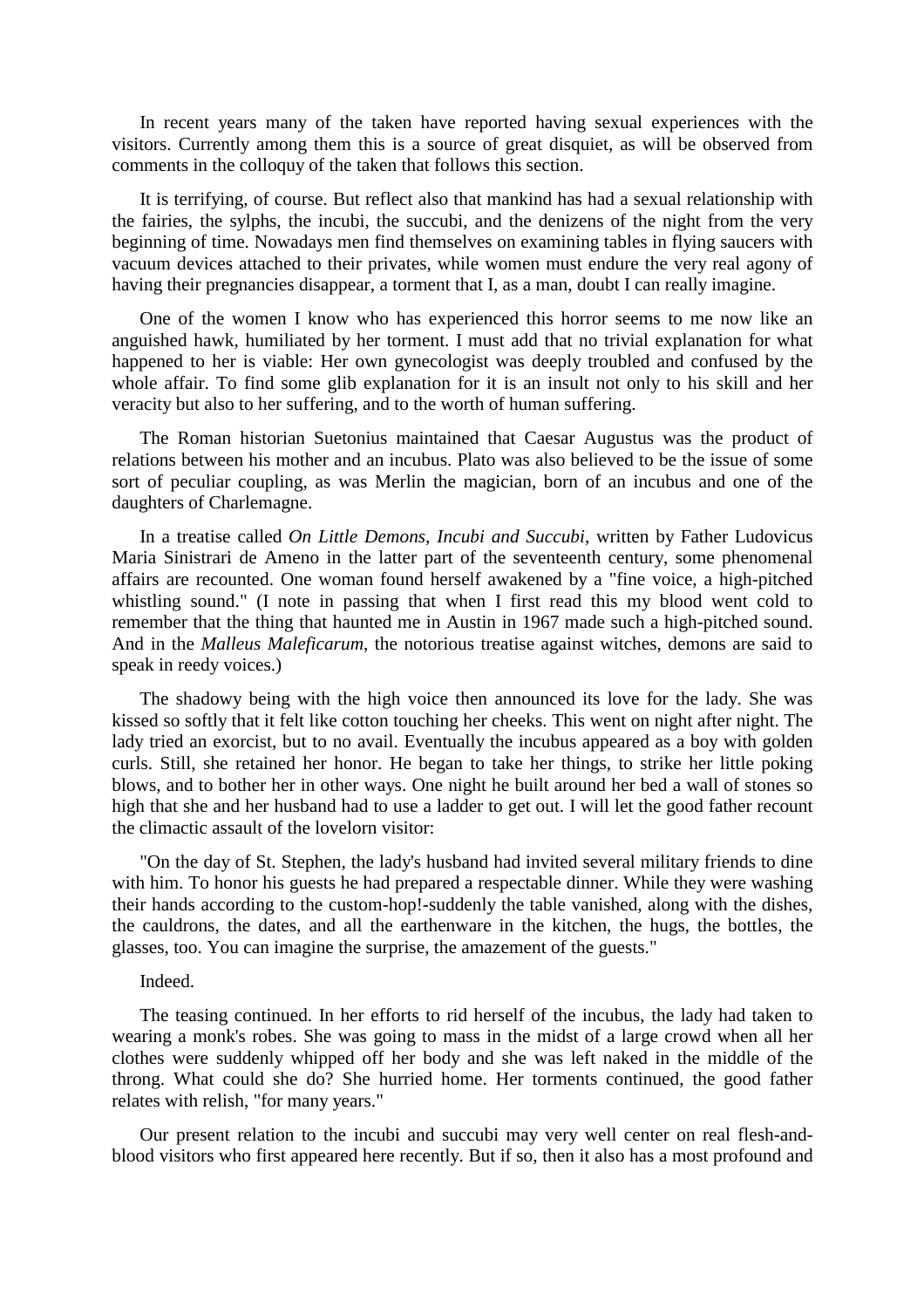unexpected human dimension, for they are entering our consciousness where our gods and goblins live.

A famous case of sexual involvement with visitors took place in Brazil in 1957. The victim, Antonio Villas-Boas, had experienced a number of instances of strange lights appearing in his fields on the days prior to his experience. He was running his tractor one night when it died. Mr. Villas-Boas then saw that an object had landed in front of him. He was stripped, washed with a sponge, arid taken inside the device. He was left lying on a table, naked. Sometime later he was astounded to see a naked woman, seemingly human, enter the room. Her hair was blond, parted in the center. Her face was extremely wide, her eyes blue and slanted. The face ended in a pointed chin. Her lips were very thin, nearly invisible . She was shorter than he was. Actually, she sounds very much like a cross between the individual I saw so clearly as the eidetic image and a human being . . . unless she was simply a visitor wearing what they thought would be a disguise. She made love to him, pointed to her belly and then to the sky, and left him. Later he was taken into a room with some males and attempted to steal a clock. As in dozens and dozens of tales in the fairy lore, he failed to get his artifact.

Why? Either because the visitors are good at keeping artifacts from us, or because they exist somewhere between reality and dream, and our inner selves know that we can never take into our hands things from the factory of the mind.

On December 29, 1980, a terrible event of some unknown kind took place near Huffman, Texas. (Oddly enough, this occurred on the same day and at about the same hour that a spectacular and controversial sighting was taking pace halfway across the world in Rendlesam Forest, England.) A group of people observed a diamond-shaped object floating in the sky, glowing with a fierce light. The object was surrounded by helicopters. Some of these people were exposed to heat and apparently radiation. They brought suit in federal court, assuming that they had been the victims of a secret aircraft gone wrong. There was a lot of amused scoffing, of course, and the case drags on to this day. Meanwhile, these poor people have had their health shattered — a double mastectomy has been performed on one victim — and the government stonewalls.

The most interesting thing about all this material, the most important, haunting thing, is that in the past half-century it has slowly stripped itself of all the illusion, the armies in the sky, the fairies, the incubi, the glorious creatures of old, and come down to what it really is: a difficult experience, terribly enigmatic, the very existence of which implies that we very well may be something different from what we believe ourselves to be, on this earth for reasons that may not yet be known to us, the understanding of which will be an immense challenge.

Even the issue of where science stands in relation to this material has been with us forever. The first debunker was probably the Bishop Adelbard of Lyons, who in the time of Charlemagne saved from an enraged crowd three men and a woman who had been seen climbing down from an airship by half the citizens of the town. They claimed to have been taken for a period of days. The bishop saved them by announcing to the crowd that the whole thing was obviously impossible, and that people *had not seen* what they thought they had seen, nor had the poor victims been in any airship, because there were no airships. Thus the first debunker had the distinction of saving the lives of the first abductees.

People have not climbed down ropes from faire ships since the turn of the century. Perhaps the parallel world has also had a technological revolution, or the mind of man has created new possibilities in its secret universe, or the dead have discovered wonders about which the living only dream. Maybe there really is another species living upon this earth, the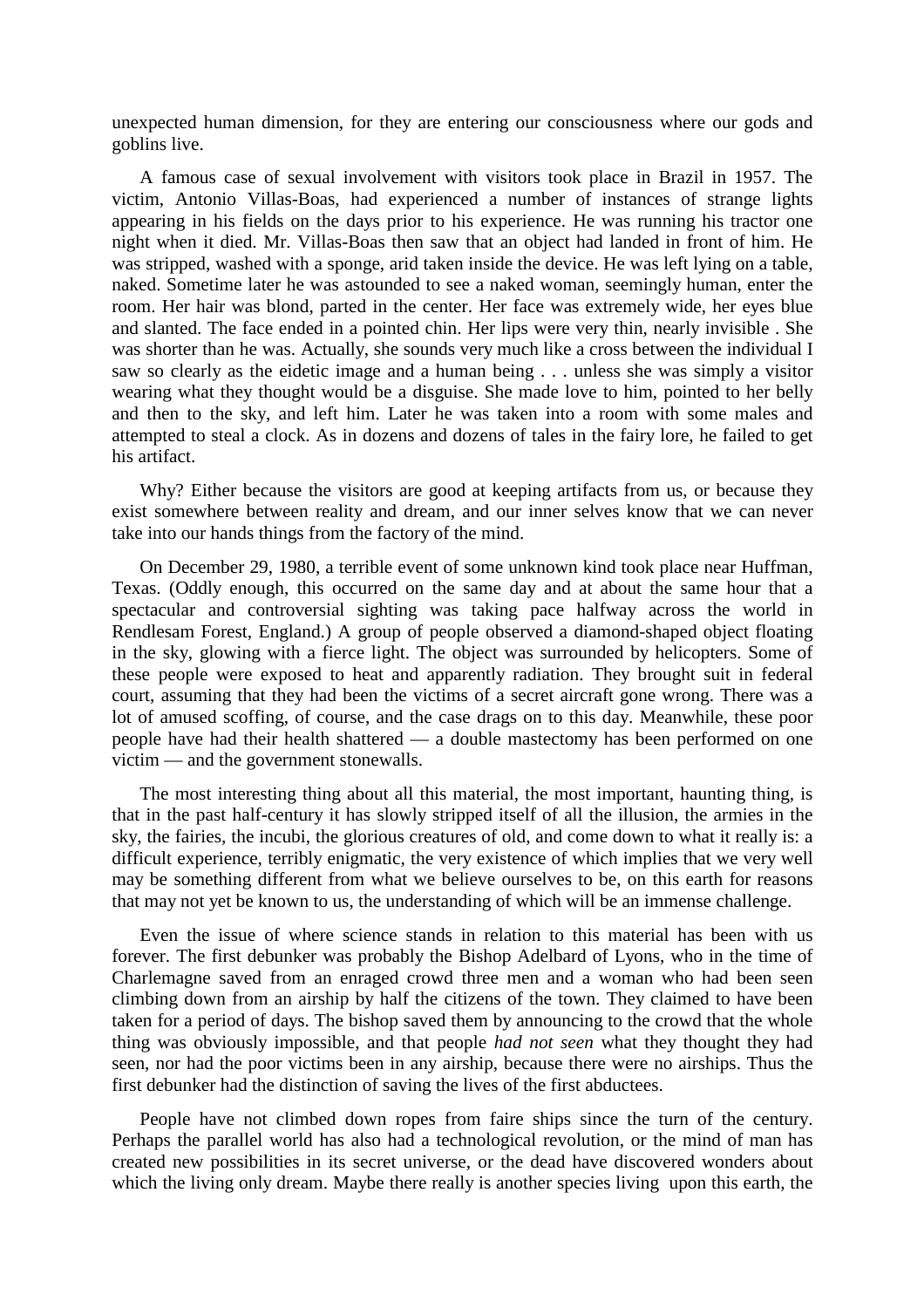fairies, the gnomes, the sylphs, vampires, goblins. who attach to reality along a different line than we do, but who know and love us as we do the wild things of the woods . . . who, perhaps, are trying to save us from ourselves, or whose lives are inextricably linked to our own. If we die, must the gods, the fairies, the elves then fall into some blue glen of unknowing? Will their secret world go cold without us, or will there only be less excitement?

If intelligence is normally centered in a hive or group context, a species such as mankind with individual independence of will might be a precious thing indeed, an almost inexhaustible reservoir of new thoughts and ways of acting.

Up to a point, there would be a tendency for the hive minds to isolate us, both to protect our freshness and to protect themselves from us. But then, as we matured and came to understand them more clearly, the potential to enter into a relationship with us would emerge. For such a species, old and with its single enormous mind essentially alone, that potential might eventually overwhelm even the most rigid instinct to self-preservation, especially if we were to learn a way of approaching them that would not threaten them.

This thought leads inescapably to the issue of modern abductions and encounters. They seem qualitatively more "real" than those of the past, although the extended visitations experienced in France, Japan, and other places in earlier times also imply wide contact.

In *An Essay on Man*, Alexander Pope said the following:

*So man, who here seems principal alone Perhaps acts second to some sphere unknown. Touches some wheel, or verges to some goal, 'Tis but a part me see, and not a whole.* 

The Hidden Choir

Budd Hopkins has developed great sensitivity to the problems people face after they encounter the visitors. He has dealt with more than a hundred cases, and knows the pattern of response. When he suggested that I meet the loose support group of others m the New York area, I was at first relieved. Then I became uneasy. "Don't worry," he said, "everybody half believes that they're dreaming all of this up. And that's the healthiest way. Nobody is going to show you an extraterrestrial belt buckle and blow your mind."

Still, I was not eager to meet the other "abductees." Just a few days before, I had interviewed a person who believed that he had been contacted by people who "gosh, just looked like the most beautiful gods and goddesses you ever saw," who explained to him that the world was soon going to end and that the "chosen" would be taken to live on a moon of Jupiter. I hope it isn't lo. This man described a familiar initial visitation, but had altered the terrifying and uncontrollable parts into a structure of belief congenial to him.

I expected to encounter people who hungered for belonging, for publicity, who tended to the imaginative and the grandiose, and who were a bit paranoid. I anticipated that their psychological deficiencies would be obvious to me.

This was all very far off the mark. They wanted nothing to do with publicity. They demanded anonymity. They were a group of average people. I cannot seriously maintain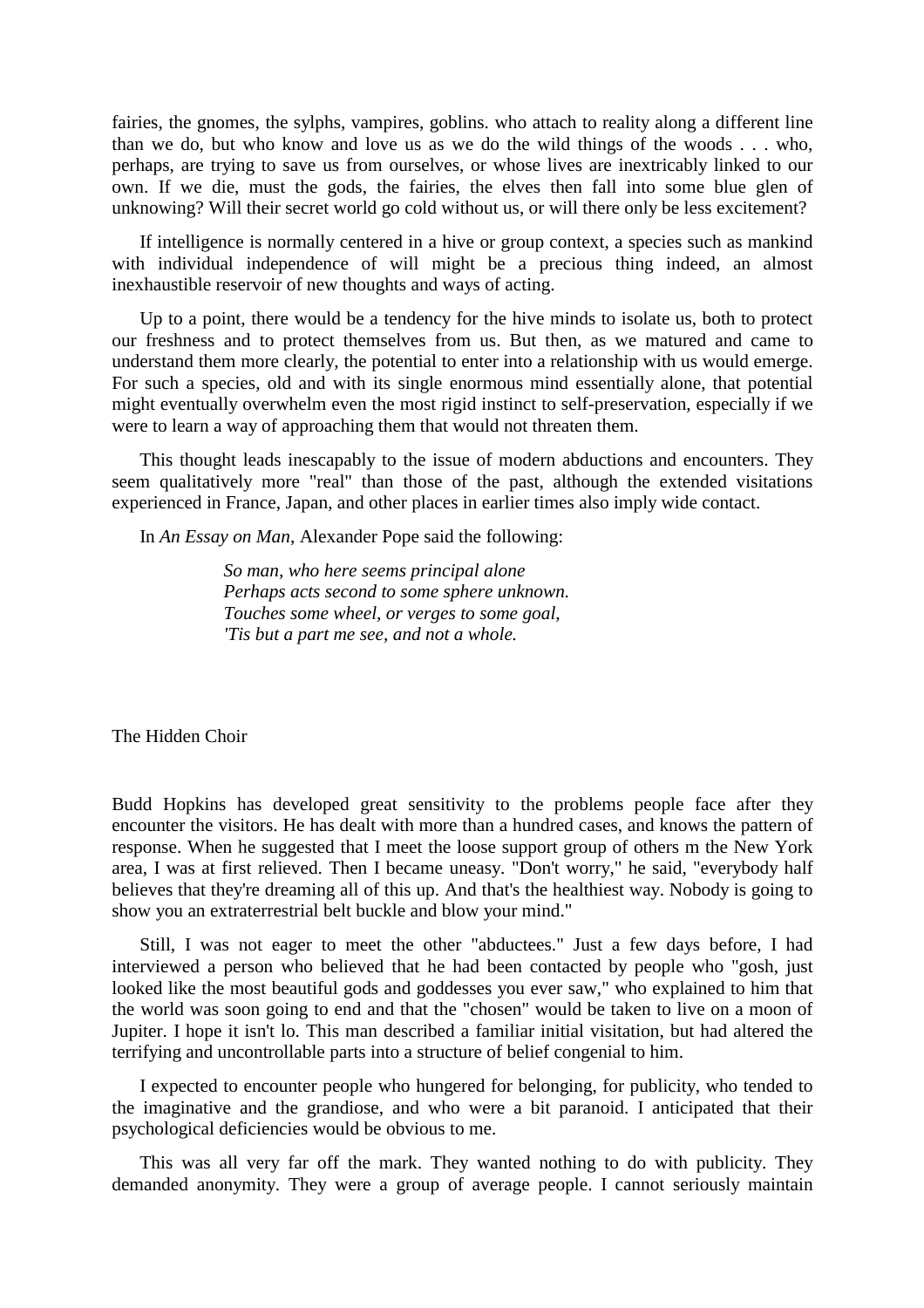arguments that they are insane, or even particularly unbalanced. They were all anxious, that was obvious. Under the circumstances any other reaction would have been abnormal.

The group was for the most part rather hardheaded and not unusually imaginative. Among them were a business executive, a cosmetologist, a scientist, a hairdresser, a former museum curator, a musician, a dancer — in short a cross section of any big city. They clung firmly to the idea that they might have been dreaming, clung to it, I thought, as to a bit of driftwood in a storm.

I found that my experience had many similarities to those of the support group. We have almost all seen versions of the same creatures. Some of these are small and quick, wearing gray or blue uniforms. Others are taller, graceful, and thin, some with almond eyes and others with round eyes. I have also seen, in my childhood, a very commanding presence in white, which had light blue eyes and skin as white as a sheet. This came back to me in the form of disjointed memories apparently dislodged by all the thinking I had been doing about this subject.

Other relatively common observations are the seemingly ubiquitous dray table with the solid base, the smallness of the visitors, their large, black eyes devoid of iris or pupil, and the fact that there is either more than one type or more than one species appearing in the same context. Many of us also seemed to have relationships with particular beings.

Their skin tone seems to be gray, with other overtones. When they speak aloud, it is sometimes with a high, squeaking sound, other times in a deep bass. They can also create words inside the center of their Beads. One occasionally feels from them powerful emotions. Other times they are as emotionless as stones. People report various smells, primarily pungent. Light, both as a means of anesthesia and as a medium of transport, is commonly described. "I rose up the shaft of light" and "The light hit me and I was totally paralyzed" are typical statements. Electromagnetic effects are also commonly reported, primarily malfunctioning cars, television sets, and home lights.

A number of us have also been in a small operating theater, but nobody seems to remember what transpires there. One woman was left to walk around in such a place by herself.

Interestingly, one sound that is reported other than the various voices is a very lowpitched noise. There is a small body of research suggesting that low-frequency sound may have biological effects, especially in the area of disorientation.

There is as well a striking symbolic consistency, which lies hidden within many of the accounts I have heard and read. It has almost no reference to modern Western culture, and so is not particularly likely to have been drawn from some general pool of background symbols.

But the symbol is very ancient, as it happens, and through much of human history was tremendously important. I have had a lifelong interest in it — really, an obsession. The others m the colloquy all noted its presence. It is mentioned in many of the tapes people have allowed me to hear, and it appears m the drawings they have made. It is an incidental, though. Before now, nobody has seen it as a general symbol of the visitors.

This symbol is the triangle Buckminster Fuller. in his autobiography, called it the "fundamental building block of the universe." It is the central symbol of growth in many ancient traditions. An understanding of it is the key to the riddle of the Sphinx and to the pyramid as the mark of eternal life. G. I. Gurdjieff relates it to the "three holy forces" of creation and it is the main sense of the Holy Trinity.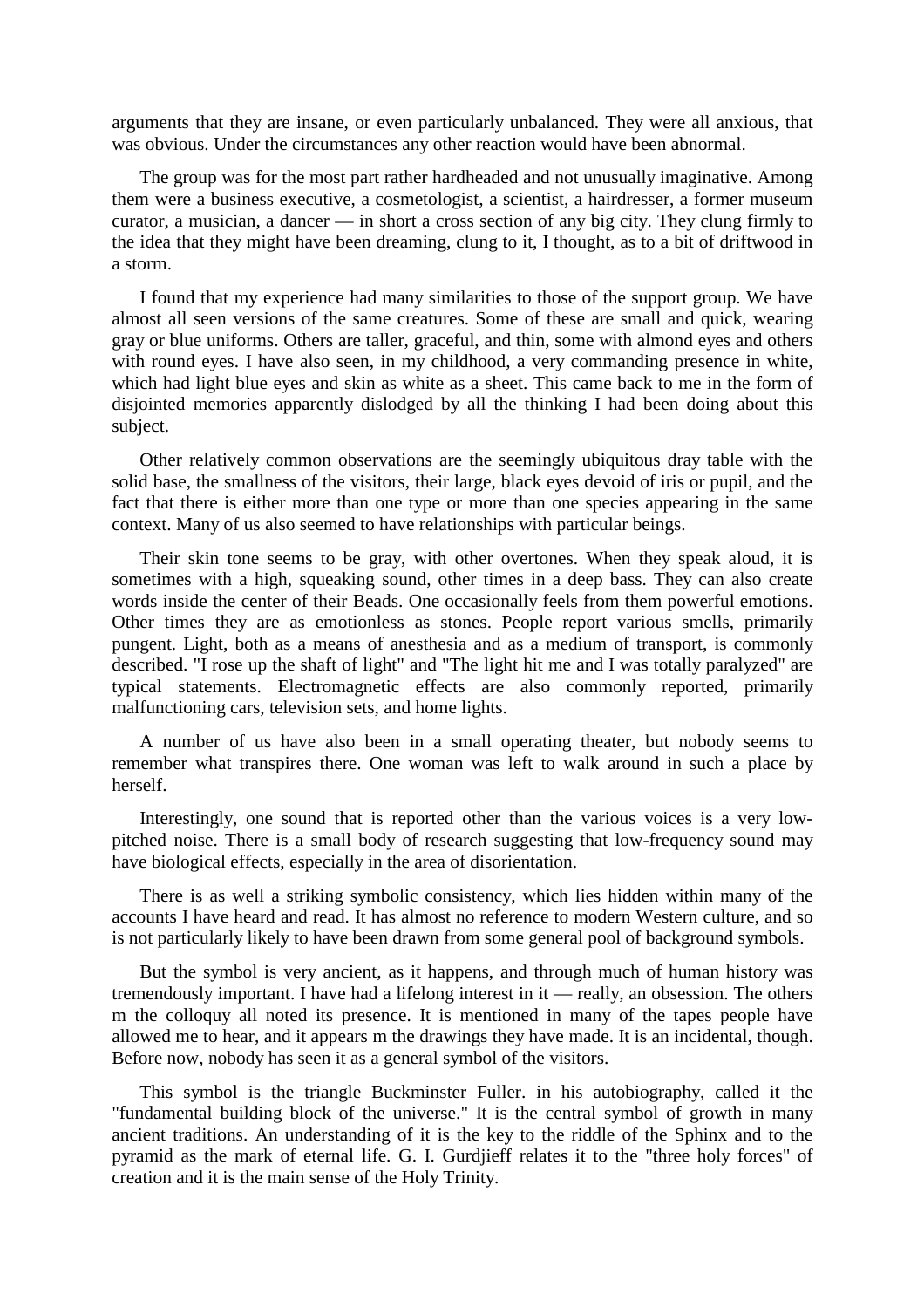I had a pair of triangles etched on my arm in February 1986. "Dr. X," a physician in Arles, France, who prefers to remain anonymous, had a triangular rash appear around his navel after his experience.

Sifting through this colloquy will be the symbol of the triangle. While the colloquy was taking place neither I nor any of the participants was aware of the symbol's importance.

When we have contemplated sending a message into space, we have thought to send some core symbol — a prime number, perhaps, or the value of pi. The transmission of an isosceles triangle would not be an invalid choice.

On the night of April 13, 1986, eleven of us met at the home of Budd Hopkins. We were selected simply on the basis of the fact that we live in the New York area and could come.

During the colloquy I persistently asked that specific experiences be recounted, but did not have too much success. To many of these people, the details of what happened are an extremely private matter. And given the shrillness of the debunkers eager to accuse them of everything from charlatanism to insanity, and elements of the press so eager to scoff, I could not really blame them.

The purpose of the colloquy was not primarily to discuss the details of being taken, but rather the experience of coping with it, of trying to live a normal life without knowing for certain what is real, of facing the risk of personal and public ridicule, of finding one's way in a world that has suddenly become very strange indeed.

Needless to say, none of these people would allow his or her name to be used. The only real names in the colloquy are thus my own and that of Budd Hopkins.

This is our hidden choir:

Mary, cosmetologist, age 29 Jenny, dancer, age 22 Mark, museum curator and artist, age 55 Sally, business executive, age 36 Joan, beautician, age 23 Sam, scientist, age 39 Fred, musician, age 34 Pat, housewife, age 35 Amy, Pat's mother, age 56 Betty, executive, age 43 Whitley, writer, age 40

This is our colloquy.

Whitley: "Budd, I'd like it if you could begin. Even though you aren't one, you're still one of us."

Budd: "I'll tell you what I think would be the most interesting thing — rather than tell their experience, why not focus on the idea of how everybody feels about their experience?"

Whitley: "But say what happened to you so that there'll be some perspective in people's minds when they read it."

Budd: "The most valuable thing, really, is for everybody to say how you handle this, how you fit it into the rest of your life if you do, and how seriously you take it, and how important it seems to be to you and so forth. That's very crucial."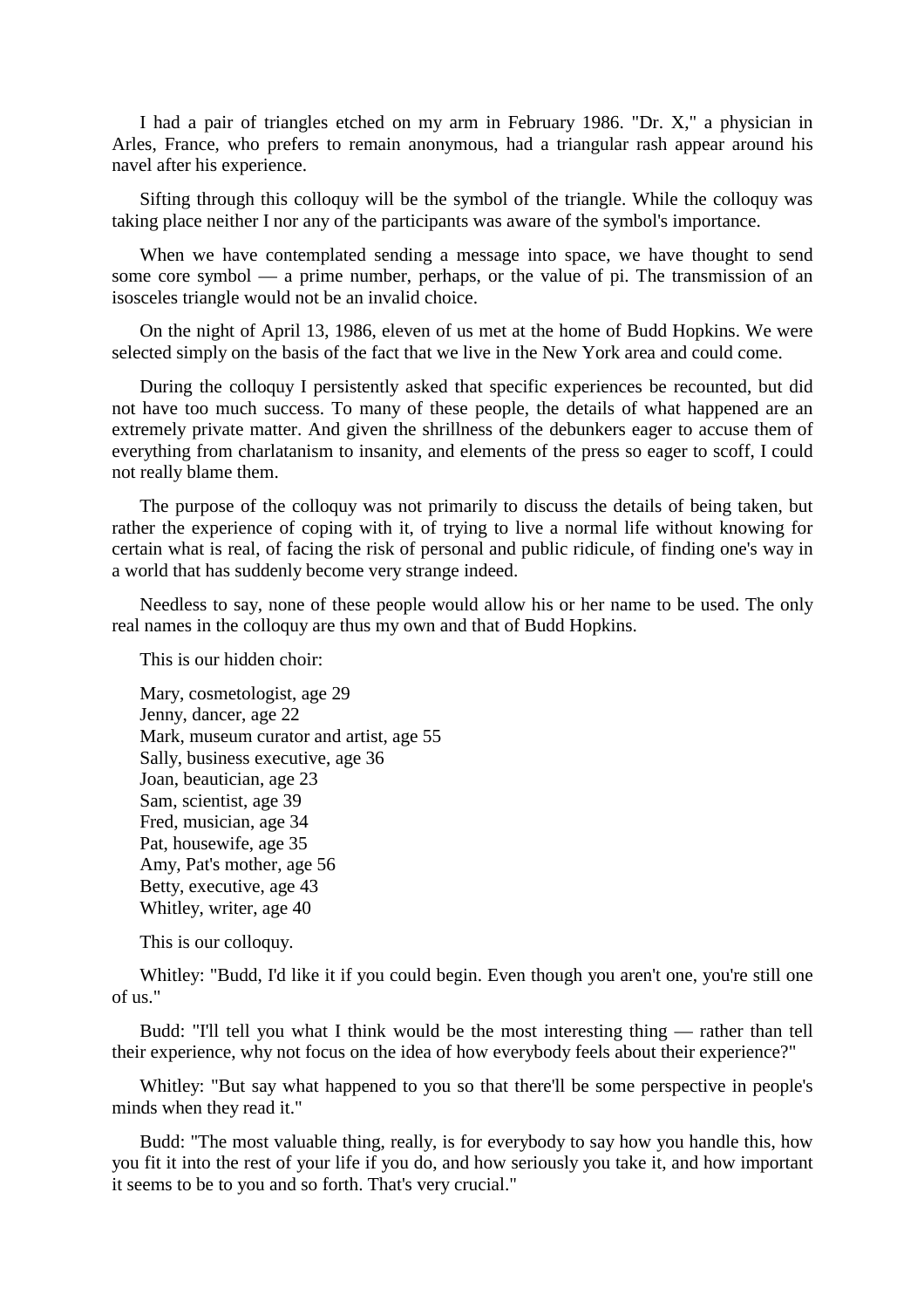Joan: "Sometimes I have a problem feeling the importance of what's going on now, as far as things that take place in the world and jobwise, and the whole attraction of life itself, because I start thinking that this is so mediocre compared to what's out there. What we're doing — people put so much attention and so much pressure on whatever they're doing in their lives, sometimes it gets to seem like we're such jerks, and I say to myself, 'it doesn't mean anything.' There's something that's gonna happen soon, and this doesn't mean anything, what we're doing. And they're trying to tell us something, but nobody's listening."

Whitley: "What happened to you?"

Joan: "I'll tell you one thing. I was shown a picture of another city they are building. What we're doing now to our planet is killing it little by little, and it's going to come to a point where there's not going to be anything left. I think that they're getting ready to start another world. And there will be people who are a part of that. And it scares me, because I have trouble dealing with what's going on in my life now because I start thinking, *This isn't really what's happening*. It is ending, and they're telling us that, an they've implied that to me. What we are doing is killing ourselves. And that's scary."

Whitley: "Any other thoughts?"

Jenny: "I think what she's saying in terms of the mediocrity of what we're going through is only in the eyes of people around us, but that the important thing is right here, and some of us really understand what is going on, and maybe they are not 'them,' but they are us and we are them, so if you call them 'them,' and say, 'They are looking at us, they are doing this to us,' it's not right. They are us and we are them, and so. . ."

Whitley: "What happened to you?"

Jenny: "I'm not really sure yet because I've only had one hypnosis, but I remembered something from when I was five years old, a very scary experience, and I've always blocked it. From the time I was five I was afraid. And I saw things in my house, I saw people in my house, and I would wake up screaming."

Whitley: "You mean, not human people?"

Jenny: "I don't know, they were shadows. Small things. I saw once this green thing dripping down the wall. It looked like a very bright green triangular light. And I went screaming into my mother's bedroom, and she said, 'Just go to sleep. Obviously a dream.' And so those are the kinds of things I saw from the time I was about five, and I never connected it with anything, until about six months ago my sister said something to me about it, an experience that she had that she remembered me being in, and I remembered it but I'd thought it was a dream."

Whitley: "In February I had a triangular piece taken out of my skin on my arm."

Mary: "The best way for me to live with this is just not to believe it. I mean, there's a part of me that doesn't. The part of me that lives every day doesn't."

Whitley: "How much of this experience have you had?"

Mary: "A lot, since I was about five."

Whitley: "How much, would you say? How many times?"

Mary: "Seven. Eight, nine, ten."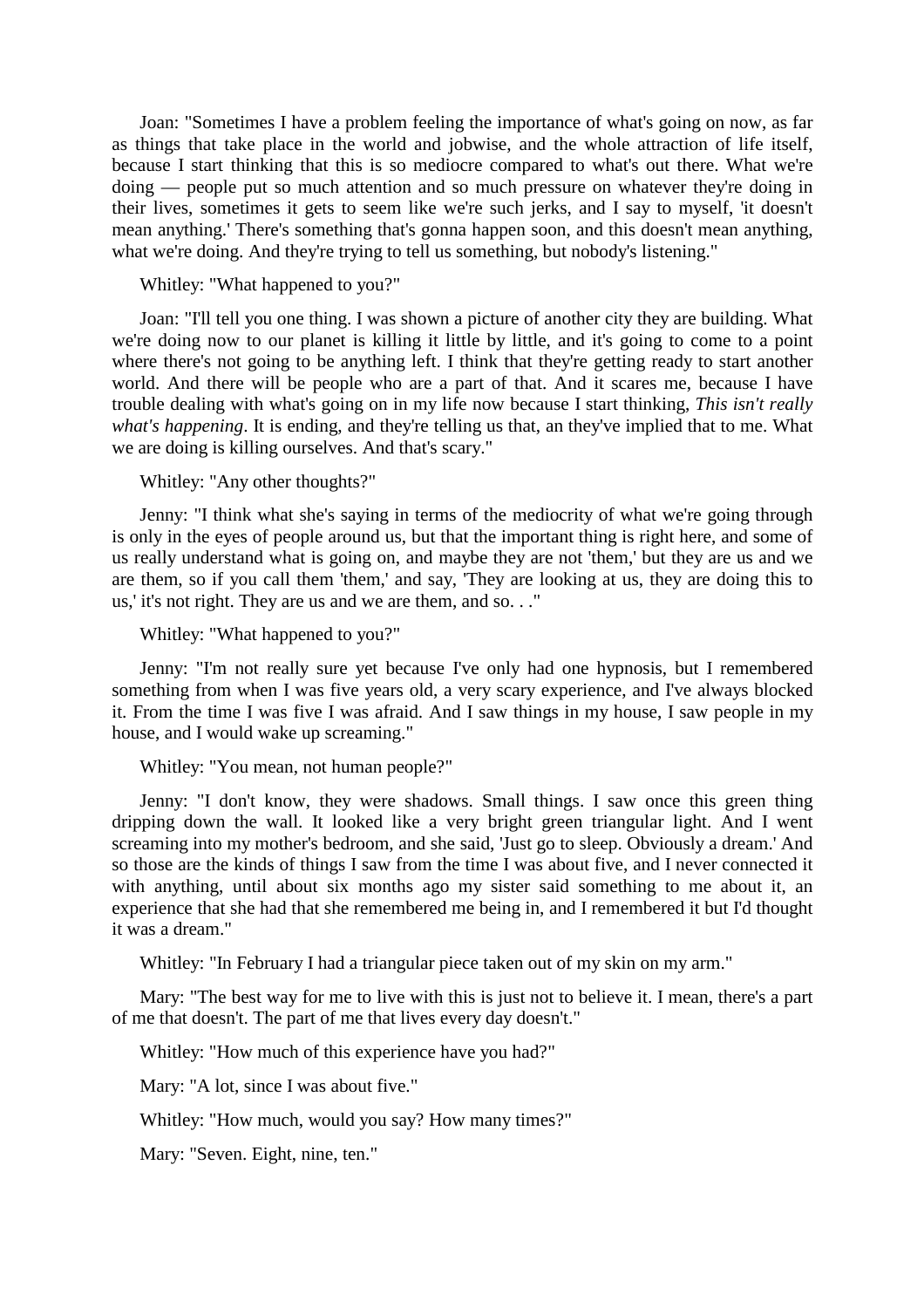Whitley: "Has anything happened to anybody else you know?"

Mary: "My whole family. Neighbors, quite a few friends. From before I ever knew them. We've all just come together. Several generations."

Budd: "You said that there was one figure, one man —"

Mary: "There's always been one central figure."

Budd: "And he was nice?"

Joan: "Was he tall?"

Mary: "No, they were all little guys. He was my protector. Everybody else who was around was always really very — they were doing a job they needed to do, and that was it. There was no — they weren't angry or mad or happy about it. They were just doing what they had to do. But this one guy, in all instances, this one guy — when I got scared he calmed me down, when I felt bad he made me feel better." (Note: Others have had a very similar experience of a "friend" or a "protector." The perceived sex of the guide is not consistently opposite, but very often is.)

Whitley: "What does he look like?"

Mary: "He looked like all the rest, really."

Whitley: "Which is?"

Mary: "The same small people, you know, four and a half or five feet tall. With the gray skin and the large heads and the big, fluidy, black eyes that went on forever."

Whitley: "In other words, you wouldn't identify him as a human being."

Mary: "No, not in my town, anyway. New York is a different story. Regardless of whether or not any of it was anything more than a dream or what, I know the emotions I've had to deal with through the years have been real all the anxiety that doesn't have any source."

Whitley: "Any of your kids?"

Mary: "Yeah."

Whitley: "How do you feel about that?"

Mary: "That's the only part of it that really upsets me. I guess it's Just the mother instinct in me. I want to know everything that's happening to my children and I want to be there when it's happening. I don't like the idea of someone screwing around with my kids, and me not knowing about it. They're so defenseless, you know, it's not fair. As if we aren't all as defenseless as children, but somehow my mothering instincts are the only thing that turn me on, make me mad. There's only one thing that I'm really angry about, and I don't really understand that. I told Pat, I don't feel like being angry for me, anyway, is going to work. I have enough trouble dealing with everyday life. There are a lot of stresses, and I don't cope with stress really excellently well. I just get by, like everybody else. So I don't see any point in inflicting any more stress on myself by getting all worked up and angry over something I have no control over. Something that no matter how damn mad I get, it ain't gonna do no good. I'm just gonna make myself get worse. So I haven't whipped up a lot of anger over this, other than about my kids."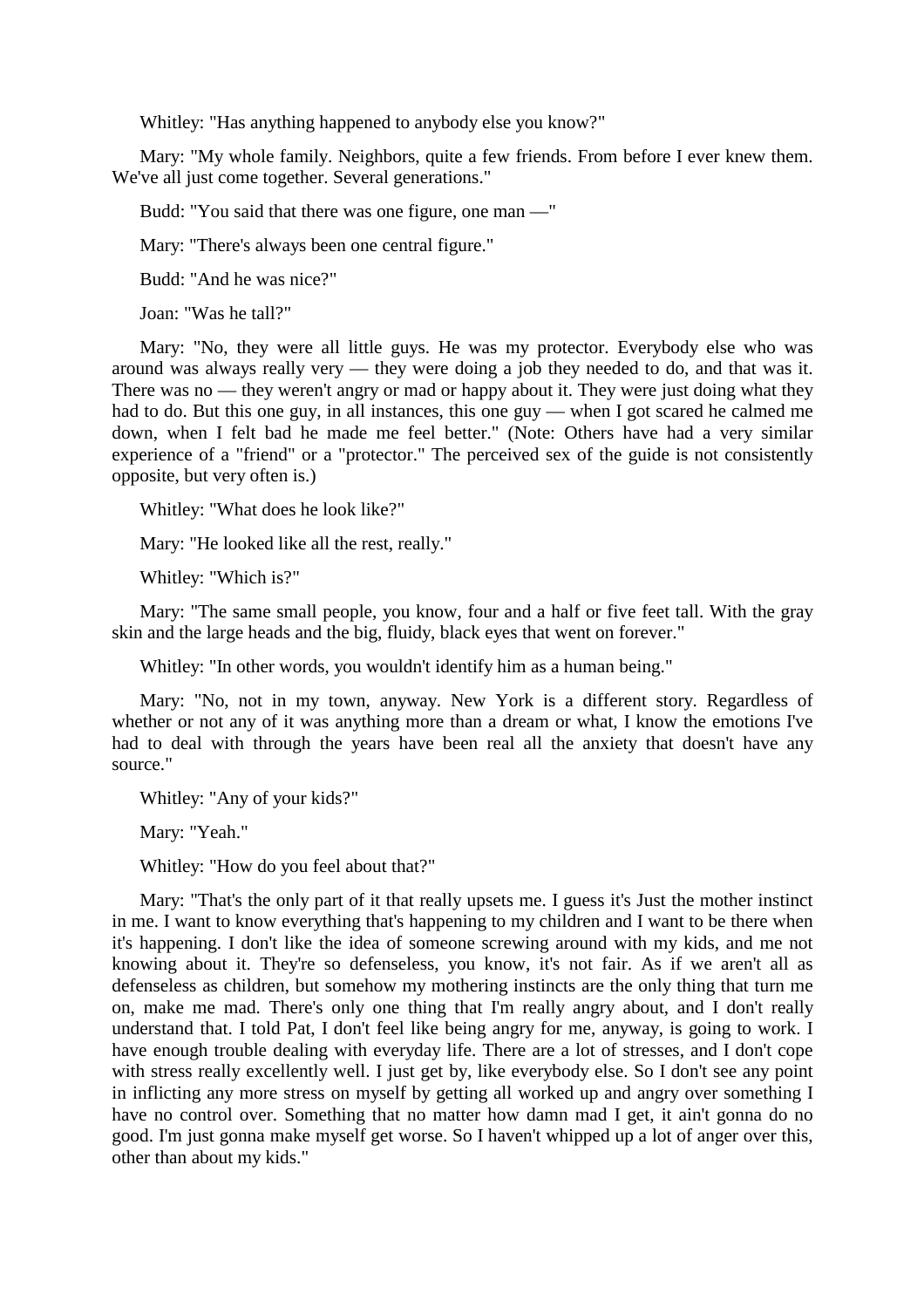Whitley: "So basically, you just decided —"

Mary: "Live with it."

Whitley: "Keep it from getting too real?"

Mary: "I believe something is happening to everybody. At least everybody here. I don't know why it is more easy to accept things from all of you than I find it to accept them for myself. Like saying it seems more real when it happens to somebody else."

Fred: "I just want to say that I think we're dealing with so many not-so-obvious things. At least one thing which I think is obvious and important is the fact that we meet. I think that's important. If there's anything we can understand, it's the meeting. The experience — I speak for myself, I don't know how traumatic it was for others — it was fine for me. It was mind opening for me. It's thanks to this little group that I'm getting to, know — love — that's what's important. The rest is up for grabs."

Whitley: "You want to say anything about what happened to you?"

Fred: "Not really."

Budd: "When people first come, they say, 'I feel it's like family."'

Whitley: "That's what I feel. It's very strange." (I was privately contending with the fact that the one called Mary in the colloquy was instantly recognizable to me, and I did not know why.)

Mary: "Strange for me, too."

Pat: "I think the most interesting thing is that I went to a meeting up in Massachusetts and there was a whole bunch of people-and for some reason three people who had been abducted all came together in the middle of the room. It was very strange, and we all knew immediately. And there was nobody else in the room who had any experience —"

Budd: "Don't count on it."

Pat: "I'm not saying that. What's interesting is that they knew. They found each other immediately. We huddled around each other. It was almost like we needed to be together. And it was very strange."

Betty: "I think you get to the point where you almost want to detach yourself from the situation, because you'll really just lose your mind. You have to look at yourself like an outside observer. That's just not happening to you."

Sally: "I think that's the reason it's so difficult to piece it together when it's happening, because while it's happening you're saying this is not happening to me, so part of the mind shuts it off and part of the mind is having to absorb it. So I think that's the reason it's so confusing when it's happening. At least that's what I felt. I felt, really, that my whole mind was just falling apart. It was just crumbling."

Whitley: "What was happening to you? Can you describe anything at all?"

Sally: "Absolute terror. I felt like an animal, totally warped and totally working on the instant."

Whitley: "That's how I felt."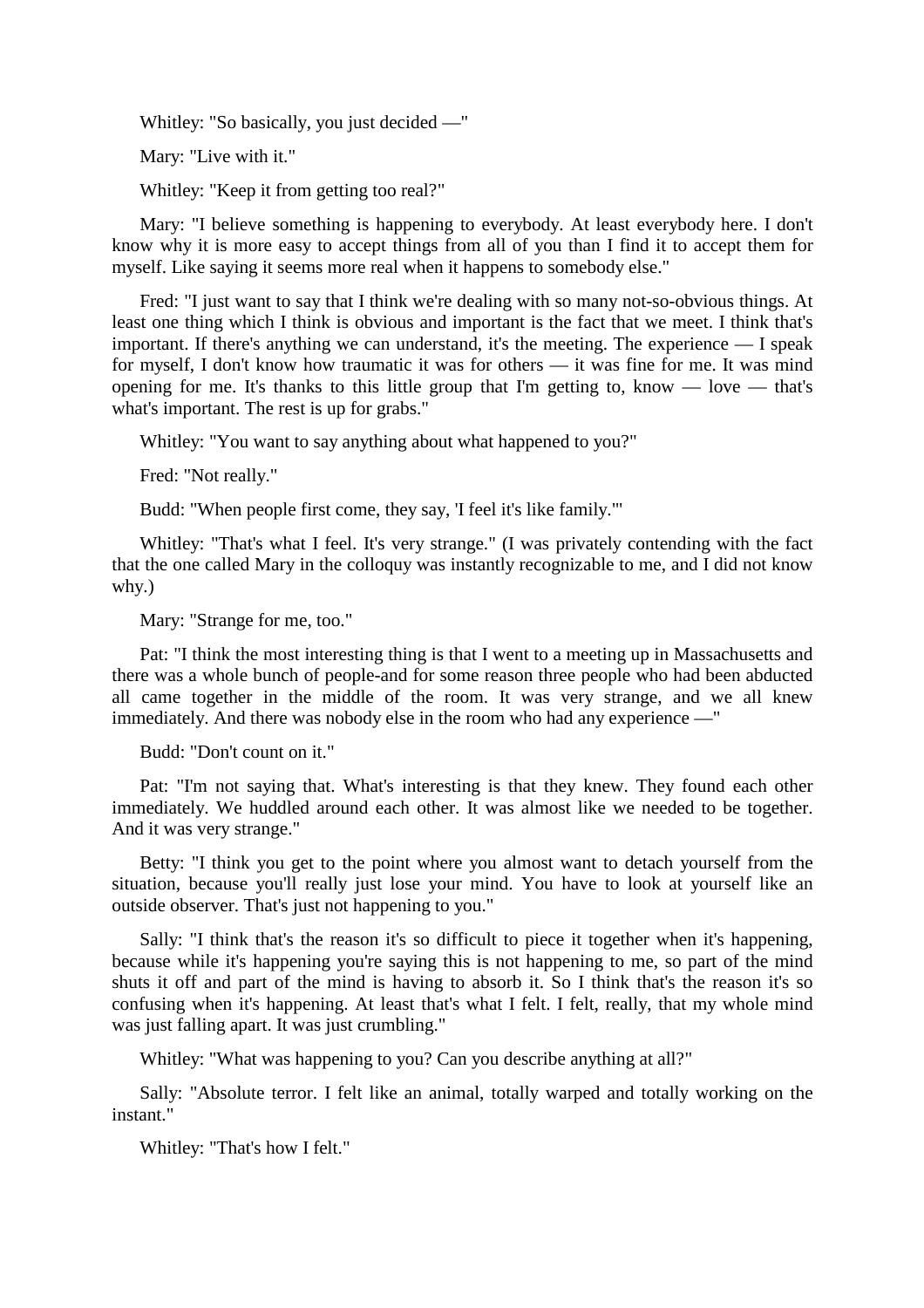Sally: "I was just clinging to any little piece, little scrap of life. Any kind of shelter, if I could hide in a corner, if I could get away from them somehow. I didn't want to know what they were about, what they were going to do, what they wanted to do with me  $-1$  just wanted out. Get me home. That's it. I make no claims to being brave. I was not brave. I said often that I felt like Fay Wray. I was screaming and passing out. I don't care about evolution, I don't care about your spaceships, I don't care about anything. just let me out of here. Of course there were times when I was less frightened and I looked around. But when they were there, no. Most of the time I was angry or terrified. That was it."

Fred: "I still am surprised, despite all the books I've read, I find more out here at this group that makes sense to me personally than I do from any books."

Whitley: "Sam, you're just sitting over there—"

Sam: "My experience happened to me a couple of years ago. I guess it isn't much different than anybody else's." (He had a particularly startling experience, especially for a scientist.) "I find it's easier to sit here and talk to other people about it and listen to other people's experiences than to sit in a quiet corner and get into my mind, and what happened. It's very difficult, almost impossible, for me to close my eyes and go through the experience. I can't do it.

Sally: "It's too scary. It's much too scary alone. I did a self-hypnosis thing actually,  $I -$ "

Fred: "My God, you've got guts!"

Sally "Well, I did. I went to sleep. I started to relive the actual abduction. I was in my apartment building going up the stairs. Then I got past a certain point and I said, 'Oh, no, this is too real.' 'Cause I was actually remembering more details than I had under the actual hypnosis. I said, 'Oh, no, this is not going to be able to work.' I stopped."

Sam: "When I get to thinking about it alone, by myself, I get a little angry, and I begin to think, *Who the hell do they think they are that they can jest do what they want to us, as though we're nothing*. And that really disturbs me, so I turn it off, and I don't want to look at my own experience, and I don't even want to think about what's happened to others, because that disturbs me, too."

Budd: "Mark, if you have anything you'd like to say at this juncture. You've gone up and down about your feelings about it and how real it was. Curious to hear you talk about that."

Mark: "Just trying to et a little understanding. I had an experience when I was ten years old, had no idea what it was, but I know for thirty-seven, thirty-eight years, I was always aware that something had happened, and a general idea of the location. But I could never explain it. I constantly looked for the area where it had taken place. It was in an area I went through often, where there were a lot of people that are witness to the fact that there was something you just couldn't explain. It was after the first hypnosis that all of this comes out, too real, too believable. I was with another person, we were out bike tiding. Then there is a lapse of time and we're walking our bikes home. I remember telling a story that I'd had an accident on my bike because I had a scar, but not believing myself. And not believing it throughout the years."

Whitley: "I'm very curious, just to interrupt for a second. How many of you have stories like that, about things you know didn't happen that you've been telling all your life?"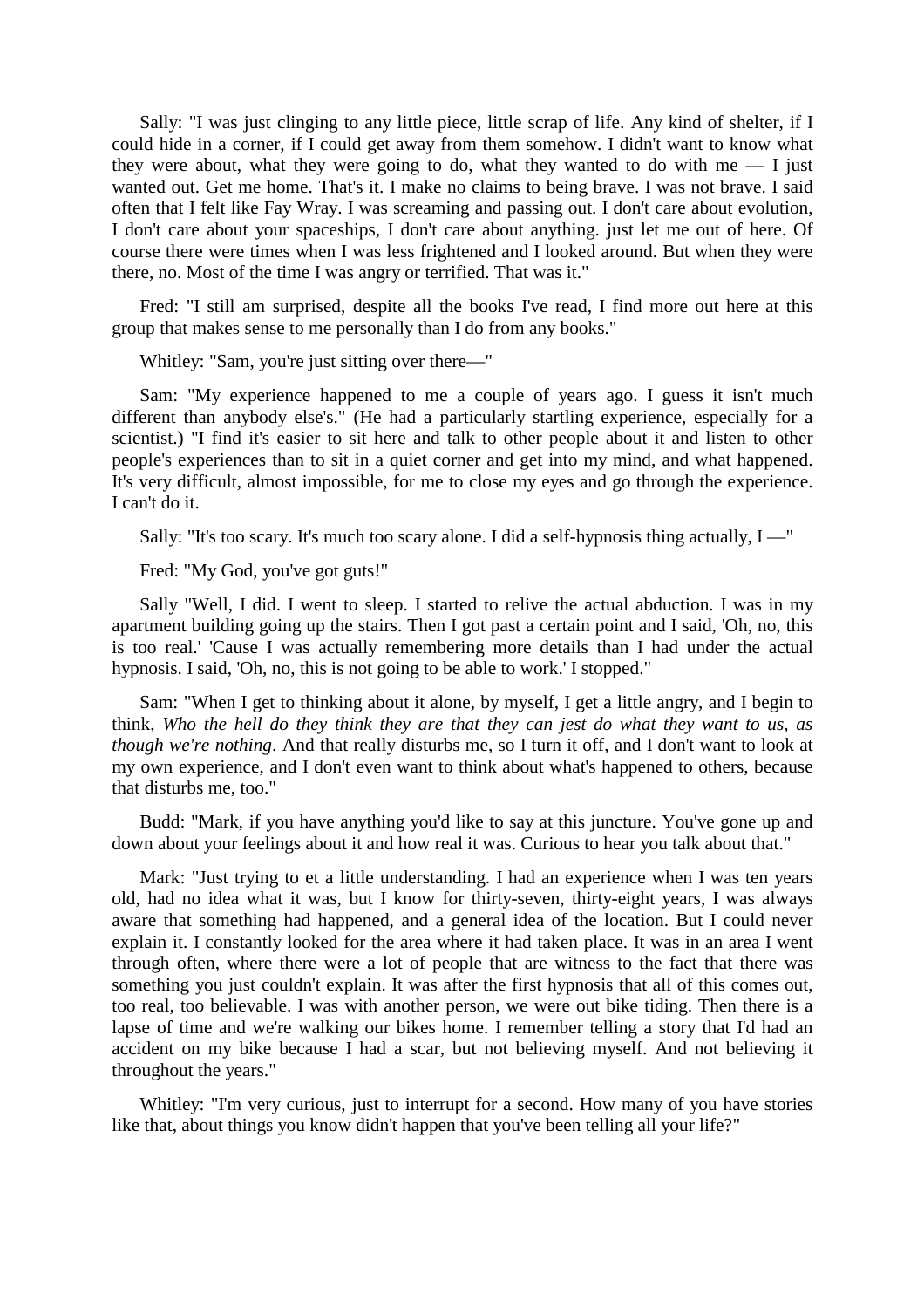Jenny: "All my life I used to hear my mother — in my head there was this thing saying, 'You're lying, you're lying,' but my mother never said it. My whole, life from the time I was five years old."

Fred: "Yeah, yes to that question from my point of view also. I know it happened but I can't believe it. And the other thing is, what's nice about the group, to get back on that for a second, we look at each other and we say, 'I can't believe her story, I can't believe his story, I can't believe your story. I can't believe my story.' And vet, there's a comfort which we still sure because behind it all, oh, it's all the same. We don't understand it, but something happened."

Pat: "There's an acceptance."

Sally: "You know, the first time I realized something had happened that wasn't a figment of my imagination, wasn't some subconscious thing or something or a creative element of my mind or something, I was reading Betty Andreasson's story [*The Andreasson Affair* by Raymond E. Fowler]; she described a detail of some sort of crystal boots they had put on her. They had clear bottoms, like a platform, and there was some sort of electrical thing, something inside this clear platform. And that's exactly what I had on my feet. Exactly. And I said I cannot believe some other woman could possibly have had the exact same thing on her feet, that her imagination could be exactly like mine. And I just said, 'No way,' and the tears starting coming down my face, and I said, 'That's it.' And I was totally upset. I couldn't sleep, I tossed and turned, I was dust a mess. I wanted to hide somewhere. Horrible."

Joan: "Isn't it a relief when you find it isn't your imagination?"

Sally: "No! Horrible! Except if I was called a liar. But otherwise, no."

Joan: "I figure it's a relief."

Whitley: "I would have gone insane if I thought it was my imagination. At first it was perfectly obvious to me, I was going crazy. I expected to just go around the bend. The realization that it wasn't my imagination, when they, came in such a way that I couldn't deny it, even if I wanted to —"

Joan: "Has everybody had an experience when they were five?"

(General agreement. Some said maybe four, or very young.)

Whitley (to Amy): "Any thoughts? Do you know what happened to you?"

Amy: "Yeah, I know. I want to say what Mary talked about. One time it seems real, and the next time it's not real."

Mary: "Every time I look at the pictures of my backyard, then it's real." (It was from her yard that Budd Hopkins obtained the sample of calcinated earth.)

Amy: "Sally mentioned Betty Andreasson's book. I looked at a few pages and I couldn't read the book. I knew I would be terrified and I don't know why. I had this trouble feeling like — I have daughters — and I was afraid."

Tom (a college teacher who does UFO research but has not had an experience): "In a way I feel envious of everyone here because you've all had a glimpse into another world, another dimension perhaps. And in a way you've seen the future, if I could even say that, which may or may not be true, if I could even say that. You have seen what might, in fact, be coming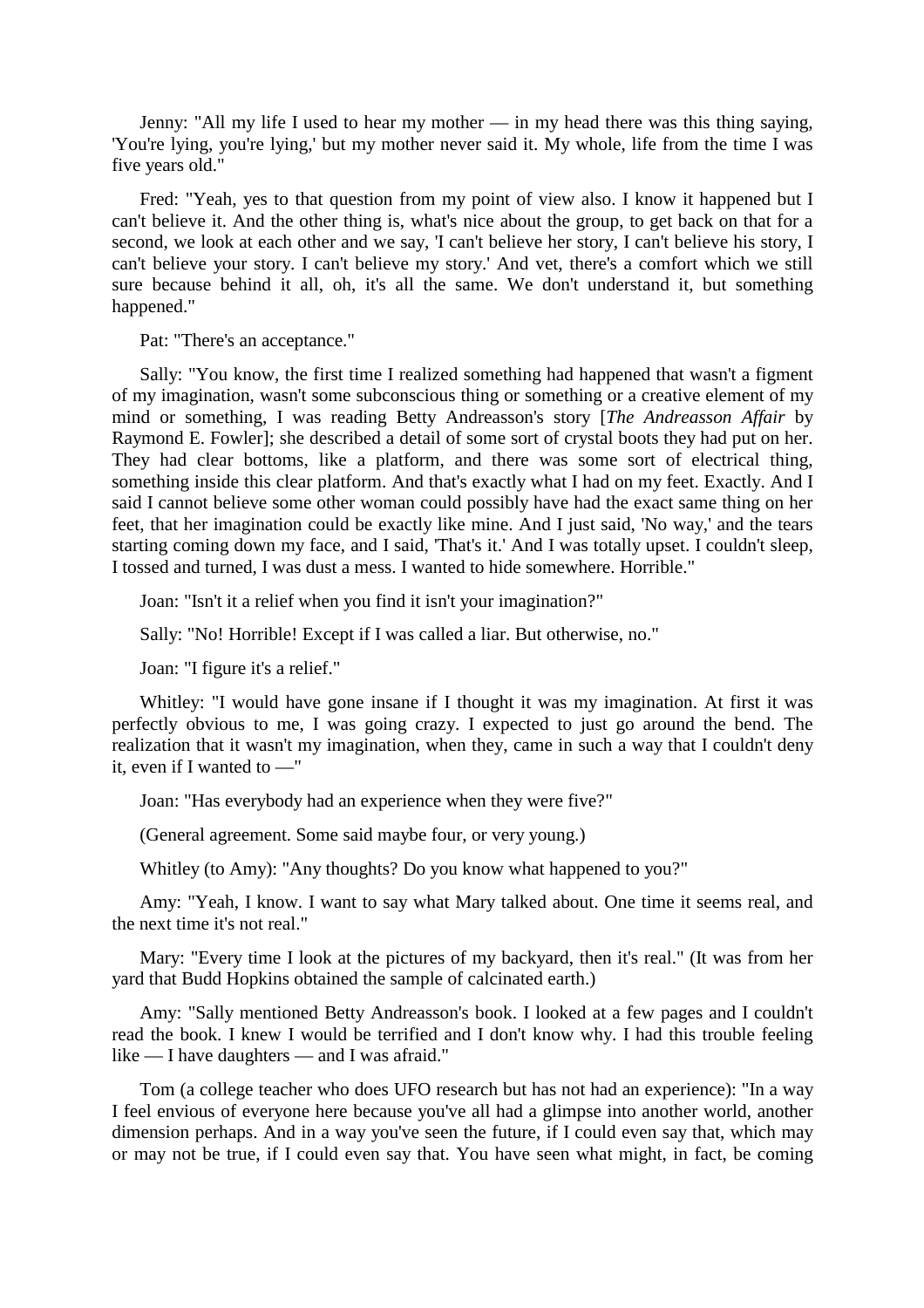eventually down the line. At least, there are people who believe that. And so, you all have a sort of special knowledge that very few other people have."

Sally: "The, question is, what kind of knowledge is it and what if we don't really want it? And if you don't want it, then you refuse to accept it, and if you refuse to accept it, you don't have it, so it's sort of like this whole thing — it's like if you could see something inside of a ship and say 'Is that real?' because you've never seen it before. We're not really food witnesses. I mean, we have just little pieces of things. If we were just allowed to explore one of these ships, imagine the information we could get. But just with little innocent people being abducted, it's not enough. Even though it may be a glimpse. It's a fragment."

Whitley: "I don't think it'll ever come out completely into the public eye. And when it does, it won't be as intimate as these experiences. People will see it, you know, like something in the sky that everybody sees and it's there for four days, that kind of thing."

Sam: "At what level of belief are we? Do we all believe that we had single experiences and they're gone? Or do you believe they come back and forth type of thing Do you believe they're here all the time among us?"

Pat: "How many people have the sense of continuous monitoring?"

Jenny: "Being watched all the time?"

Pat: "Continuous monitoring."

Joan: "I have a very strong feeling."

Whitley: "I do, too."

Pat: "How many people have the sense that there is something involving permanent relocation?"

(Mixed reaction.)

Whitley: "I have persistent images of being in another place. Sometimes it's parklike, sometimes very bright."

Fred: "I do, too. Very bright."

Pat: "What makes us afraid of the change'?'

Joan: "The sense of not being in control."

Pat: "I don't think they have individual DNA. I think they're all pretty much the same. They're interested m us because we are different. And we value the difference, and our individual freedom. And we feel that when we were abducted, that individual freedom has been taken away, and they don't understand that. They don't really understand our sense of freedom and being allowed our own will."

Sam: "They were almost like under military discipline.'

Whitley: "That was my impression."

Sam: "They had instructions and they followed their instructions, and that was it."

Whitley: "Do you suppose we see robots?"

Sam: "I thought of that."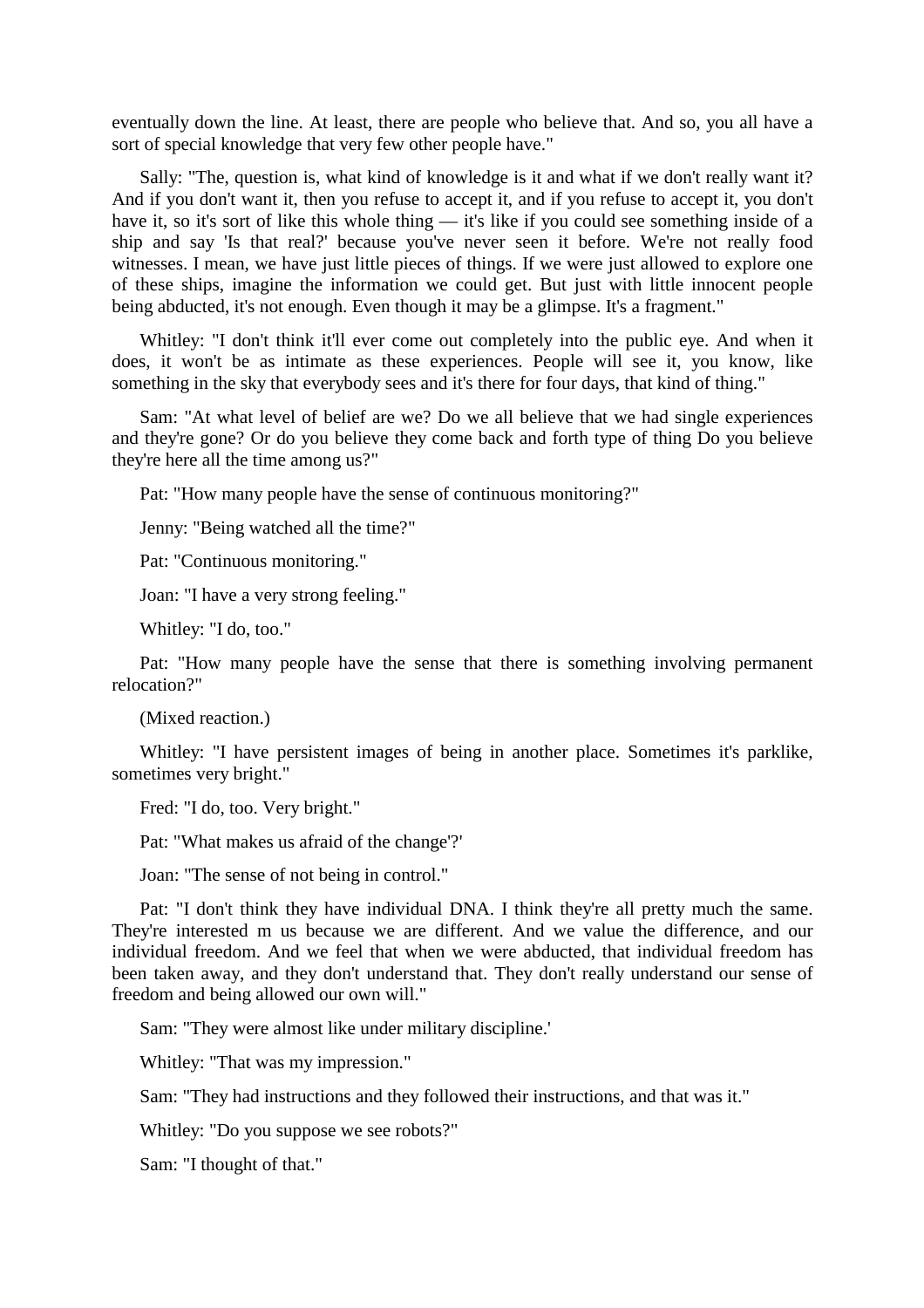Mark: "Fanatic, or just disciplined?"

Sam: "Disciplined."

Jenny: "That's right, I remember them all walking the same way."

Sally: "Moving in unison, speaking in unison?" (Unified movement is often reported, such as three individuals walking in lockstep.)

Joan: "I can imagine something above them that's speaking through them. They're to do their job."

Jenny: "You don't feel any personality —"

Whitley: "And yet at times I feel incredible personality. She's the strongest personality in my life."

Jenny: "Oh, I feel that way tool I el a personality but I don't know where it comes from. When I try to picture there, they are one sort of thing, going. But there's this sort of force —"

Pat: "One that cares a great deal."

Fred: "There is one, at least in my case, that I can identify that had that force of personality. He was directing the whole operation. Everything. The others were simply not even taking orders. It's not that an order was barked at them or said to them. They just boom, boom, boom, did it. I felt like I was even superior to them. I felt like slapping one of them. There was always one you felt comfort under, security under."

Jenny: "Like he was part of me. In me."

Mary: "There's a little part of him in me all the time."

Sally: "One did try to comfort me but I refused it. I didn't want to buy any of it. Actually, what my feeling was, I felt that if I looked at him, I was — sort of like looking at the person who robs you. Someone comes up and he has a mask on and if you take down the mask, uhoh, you're going to be killed now. You've identified him. So I didn't want to look at him. I didn't want to believe it and I didn't want to become a part of it. I felt if I removed myself I would be safe. I won't look at you, I won't identify you, I won't tell anyone what you look like. So I dust said, 'I won't look at you.' That was just my feeling. If I could identify him my life would be in danger." (Note: Sally's experience involves seeing not only visitors but seeming humans involved with them. It is these people that she apparently did not wish to recognize.)

Sam: "It felt like one superior intelligence. Very, very powerful sense of intelligence. All the rest were nothing."

Sally: "The others weren't human like that one. The emotions — The one that speaks to me is a mix. He's a crossbreed between them and ourselves."

Whitley: "The one that speaks to me looks like a big bug. Big eyes. Doesn't look anything like a human being.

Sally: "Yeah, I saw those."

Fred: "Just a question. How many feel used?"

Sally: "Yeah."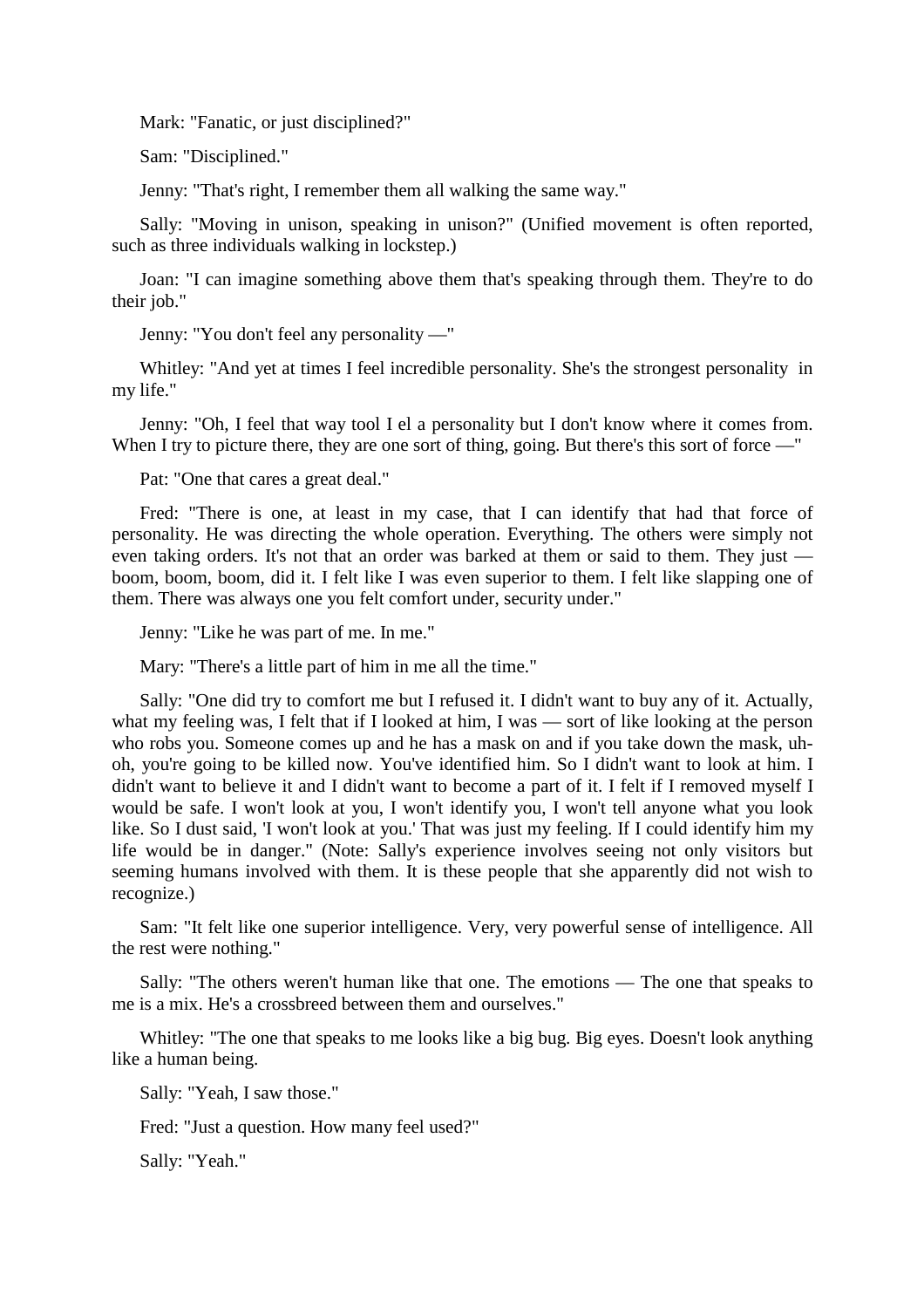Sam: "It could be harmless. Harmless use."

Mary: "You know, like for a whole year I was obsessed with taking some little piece of the world with me. I took my children to the park and I collected every little seed and rock and twig I could find. My whole room looked like a nature study. Then half of the stuff turned up missing."

Whitley: "You know, I sometimes have a thought of what will I take with me."

Mary: "I do too. I keep thinking that one day this will all be done. But my thinking is automatic: I want to have this so my children will know how it used to be."

Sam: "I feel the same way. I want to enjoy what's left here, because it won't be here much longer. I want people to understand that."

Mary: "My sister was left with a thought twenty years ago, and she still believes it strongly, that by the year 2000 this world is going to be a totally different place. It won't necessarily be a bad place for a lot of 'em. But for some of 'em who can't adapt, survival will be very difficult. But it will be a good place. The world will be a more stable place or maybe a different place."

Sam: "More artificial."

Mary : "Truly different from this place here. That's for sure. She says that it is for the young and strong. She doesn't quite know whether that means physically young and strong or mentally young and strong. But it will only be for those people."

Sam: "In fifteen years?"

Whitley: "I have a feeling it's right on top of us, too. My feeling is that a cycle sped d up recently, a lot. It's going fast, not slow." (I wish to add an aside here to expand on why I made that statement. In the form of what can only be described as vivid bursts of information, I have received a great deal of material about the perilous condition of the earth's atmosphere. Much of this material came in February and March of 1986 and concerned the danger of impending atmospheric deterioration. In March I called a dress conference of environmental reporters in Washington, D.C., to discuss a book I wrote with James Kunetka, *Nature's End*, and to warn about the serious implications of the hole that had been detected in the ozone layer over the Antarctic. My apparent visitor information suggested this hole would lead to further holes over the Arctic and thereafter a thinning of the ozone layer over the Northern Hemisphere, with measurable crop damage from excessive ultraviolet light beginning to occur in the 1990-1993 period. At the time I gave this warning, the only stories about the hole were saying that its significance was not understood. I had also been told that the atmospheric problems will cause a reduction in immune system vitality in all animals, and the consequent resurgence of disease. As yet I have seen no scientific corroboration of this. The damage to the immune system seemed related to excessive ultraviolet light, but the information emerged visually, appearing as complicated images that I may not have understood fully. This information may indicate, by the way, that the ozone holes will open and persist m a single place rather than circulate. Additional information suggested that volcanic activity had exacerbated the ozone problem, and that there would be some reduction of the size of the major holes during the eleven years from 1986 to 1997, but that this would be only a temporary respite.

After the conference I was careful to mention to one reporter that I had had an extremely strange experience that had, in part, led up to my warning. I told this to UPI reporter Ed Lion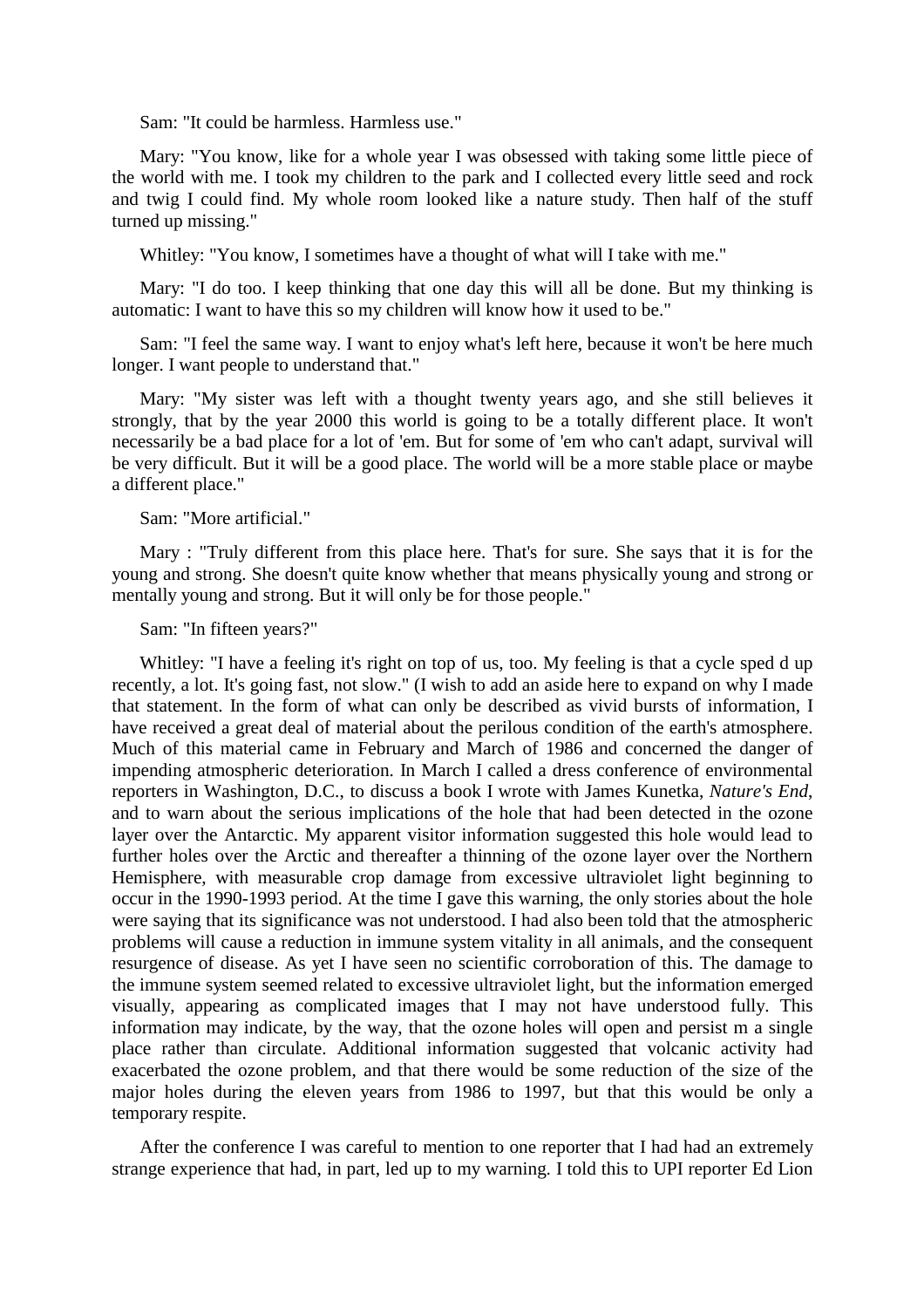and explained that it would be the subject of my next book. Lion asked what exactly I was talking about. In his May 16, 1986, review of *Nature's End* he wrote, "Asked what that subject could possibly be, he shook his head mysteriously. 'You'll have to wait."' I felt embarrassed to have been so cryptic with him, but I wanted a record of some sort of the real motive behind my calling the conference. If I had told the reporters that alleged visitors were in any way involved, it seemed to me that there was a high probability that my credibility would be destroyed. I hate the idea of repeating predictions because I cannot assess the correctness of the "information" that appears to have come to me through the visitor experience. However, in the past year the atmospheric predictions have emerged as being quite accurate, and I thought it best to mention them in view of the obvious seriousness of the problem that they address.)

Sally: "How many people really feel used? Is that a feeling?"

Mary: "I don't feel it's bad."

Amy: "I wouldn't use that adjective. Things happen in certain places to certain people."

Sally: "I felt somehow psychologically violated. There was nothing in my life that would indicate that kind of trauma. There was nothing in my life. Then what happened when this media thing happened and they used my name I felt like it was happening all over again. Horrible, horrible! I couldn't control my crying, couldn't control this horrible feeling inside myself. I felt so powerless! It came back at me and I couldn't look at anything that said UFO. I couldn't stand it. It was just tearing me up inside. I said. 'Something must have happened.' It had to have happened, because this feeling was so intense. It was too intense to — True, you're gonna get angry because they're using your name, but there was this absolute gutwrenching feeling. It was Just awful. I said, 'It's happening all over again. Somehow or some way, I'm being stabbed in the back again.' And it was really horrible. It was just a horrible feeling. And that's what I mean by used." (Sally's real name was discovered by some journalists who held her up to public ridicule.)

Amy: "There's something, about Betty Andreasson's book that's awakening a terror m me. Something that I've put away, that it was bringing out. That s why I couldn't continue to read it. If continued to read it, it was going to come back to rite and I don't want to know. Whatever that means."

Sam: "Does anybody ever experience light without any source? You see it on the wall or on the ceiling. It could be in a triangular shape or round. Sometimes I see a triangle. Three triangles together on the ceiling. Has anybody else seen that?"

Mary: "My son saw a red light chase him out of his room the other night. He called it a red tarantula. It was a small red ball of -light with things sticking out of it. That was the same night that one of the few things I believe *really* happened, happened to me."

Whitley: "I saw a light just a couple of weeks ago that went down the hall and into my son's bedroom. I ran in there, but I couldn't see anything wrong

Sally: "That's what I saw coming down from the roof. Then the whole area in the hallway was lit. Totally lit. Then what happened. I was starting to go up the stairs and I turned around and saw my shadow cast from the light. Then the light went out, and I decided to go up to see what was going on."

Sam: "Has anybody had their TV go on or off by itself?"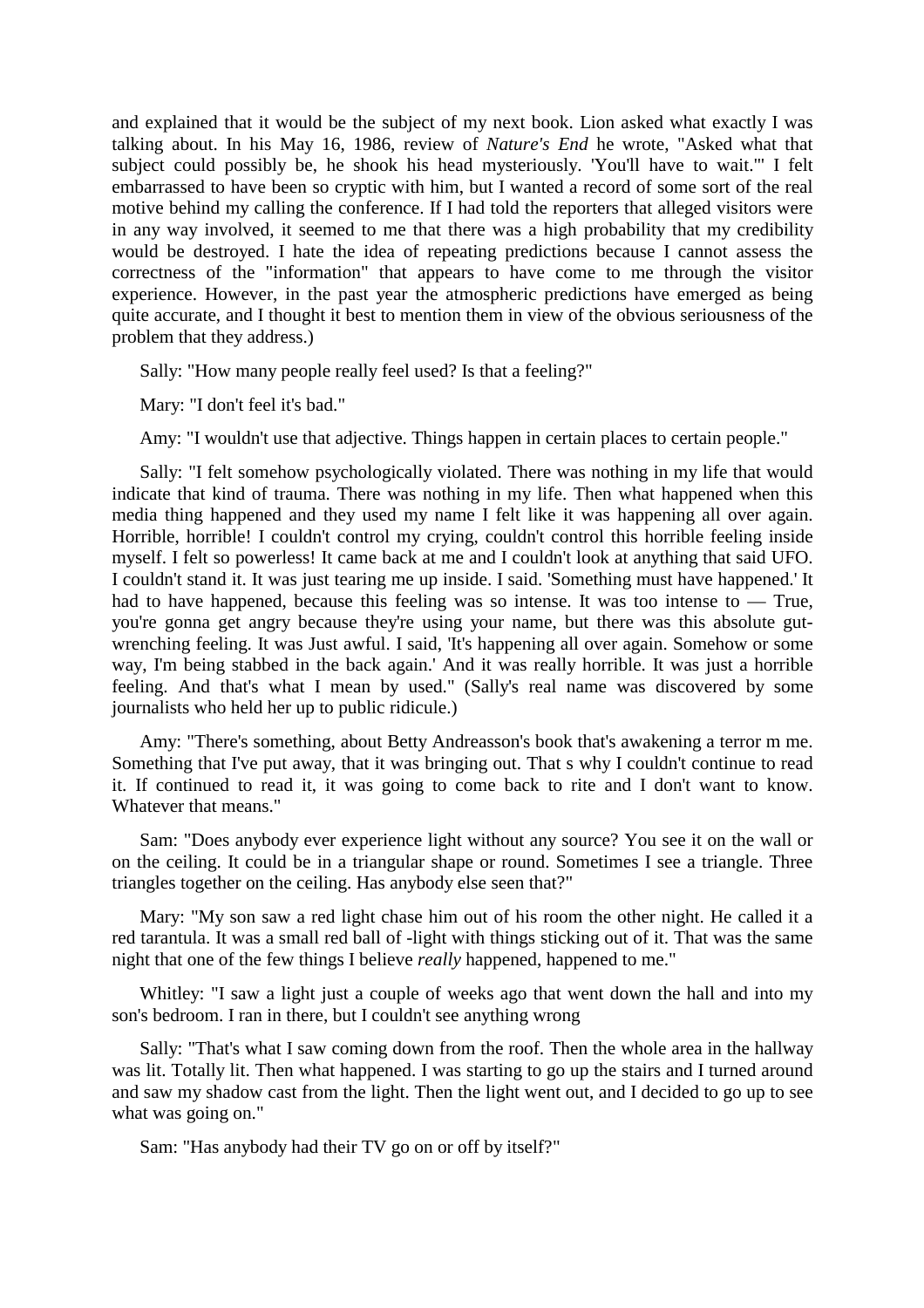(General reaction. My own television went off at the main switch a few nights earlier, so that it had to be reset before the remote control could be used again. My wife, myself, and a scientist friend have observed that I can sometimes affect electronic devices by simply placing my hand near them. Since the energies that activate such instruments are known, we intend to devise some physical tests to attempt to measure this. The problem, of course, is that there may be other energies we know little or nothing about that could affect electronic equipment.)

Mary: "Before any of the stuff in the yard, either right before or right. after the incident of the three men in my room who gave me the box —"

Whitley: "What was in the box?"

Mary: "I don't know. They just told me to look at it and said I would remember what it was for and how to use it when I saw it again. And I was to hold it and look into it, and I did. But my TV would turn itself up and down all the time. It would turn itself on in the middle of the night. So we finally unplugged it."

Whitley: "I walk into rooms and short out stereos and things to the point where there are people who won't let me get near their sets, and get mad if I touch the equipment because they say it shortens its life."

Jenny: "Ever wake up and the blue thing is going like this?" (Makes pulsating motions with fingers.)

Whitley: "What blue thing?"

Jenny: "The blue TV light."

Whitley: "There is no blue TV light."

Jenny: "What?"

Fred: "I would turn the TV off, go and sit down and start reading, and the TV would go back on."

Sally: "I got the idea that I could stop the roll over on my TV set. I would generate energy out of my hands. This was after the abduction. I don't know where I got the idea I could do it."

Whitley: "Is there anyone here who doesn't do things to electronic stuff?"

Mary: "I put my hand on a TV screen once, and the TV was turned off, and it had been off a while, and when I took my hand away I could see its outline."

Whitley: "I think everyone can do that."

Jenny: "Sometimes I wake up in the night and it's blue but there's no picture."

Sam: "A strong surge of current crosses the switch . . ."

Mark: "I think I've had two happenings, one when I was about ten and one about fourteen years ago when I was teaching. That event  $I - i$  twas very strange. It happened in a place where I thought it couldn't possibly happen and anyone not see this happen. dust sort of passed it off as a story I sort of made up. But I don't understand why I went and told the story. And then I'd also go back and try to find where this happened. I was driving out one night with the dog, to go and walk the dog — which isn't something I would normally do, to put the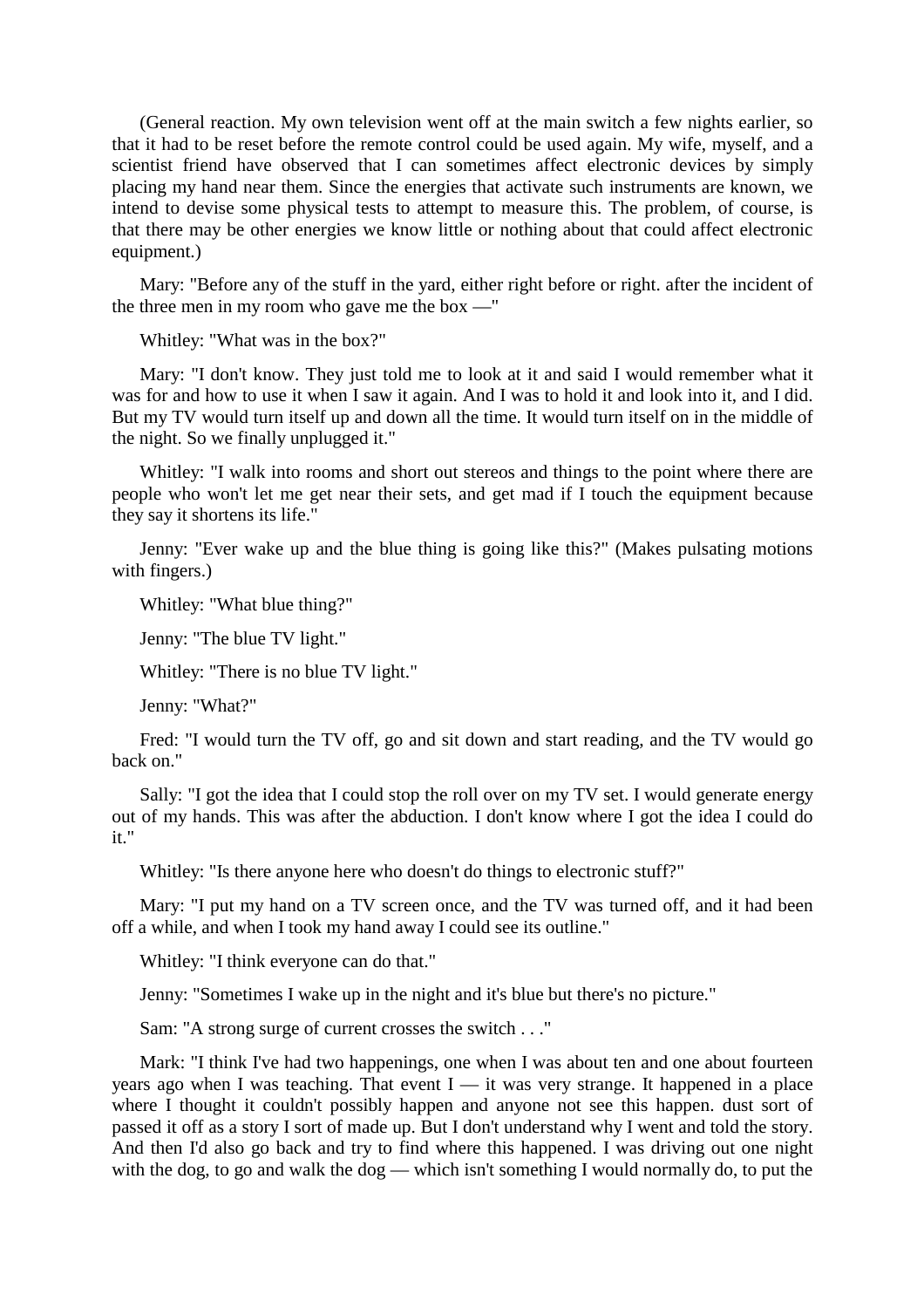dog in the car and drive somewhere to walk the dog and I drove past this area and I saw this light. It pulled the car over. Or I thought it pulled the car over. I don't remember getting out of the car, but I remember somehow getting to the area where this was taking place, and I see this silhouette shape and this light source where these little men, these little creatures, come out. One of the three sort of comes close to me, but nothing is ever said, nothing is done. Next thing I know got back in the car. Now, the area it happened in, it's totally impossible for something like that to happen in, without people around knowing it happened. My question to you is, have you had these things happen m places were it seems totally impossible to happen?"

Sally: "Mine happened in the Bronx. It's in the middle of New York City, but it's a quiet area. We think we had some witnesses, but we don't know if these people still live there. I'm sure somebody has seen it. But nobody told anybody. But there it was on the roof. It was as Whitley once described, a dark shape, you couldn't see the sky through it. But there it was in the middle of the Bronx. There were people down there and there were cars and lights."

Mark: "When I think about it, I just don't know if it was me that stopped the car."

Fred: "They could have taken you somewhere and given you the impression you were in a populated area."

Budd: "Mark said he was walking his dog in this dark. So I naturally made the assumption that he dust went out the front door and walked the dog. So, m other words, it was close. He said, 'No, it was quite a distance.' So I said, 'You really walk your dog a long way?' He said, 'Oh, no, we went by car.' I said, 'You walk your dog by car? Do you often do that?' He said no. I asked if he'd ever done that before. He said no. Then it began to look very odd to him 'What in the world was I doing walking my dog by car?'"

Mark: "I haven't read Budd's book [*Missing Time*]. I got a hundred pages in and it began to seem too familiar. I didn't want to read the rest of the book because I didn't want to be influenced by anything I read that wouldn't be of my experience, during the whole hypnosis thing. I've got to keep this as pure as I can."

Budd: "When Mark's lady was present when he described this place he was when he was ten, which turned out under hypnosis not to be a place but a thing, more or less, she said with great relief, 'I've spent seven years with him looking for that place. He's of me believing it was a real place, a tunnel. Than God I don't have to look for it anymore. The mystery's solved.' You were so convinced that it was a tunnel." (Note: Both of Mark's experiences involved extreme disorientation as to place. This is quite common, but appears to have confused him more profoundly than most.)

Mark: "About a year ago I asked my mother if she remembered that incident, and what did I tell her. She remembered it, and repeated what I had told her. When I asked her where it had happened, she said it had happened at the end of the street. She went down and was relieved I wasn't killed. There's a slope. It's a hill. And there's a tunnel there wide enough for four lanes of traffic. But when it happened it was like I was far, far away from home, on the other side of town or something."

(I then asked the group what their jobs were. There was revealed a profile of people on the run, constantly making changes, moving, leaving, escaping. One of them, jenny, had just fulfilled her lifelong dream to move to New York and "live in a big city full of lights and lots of people." She has had this aspiration since she was nine.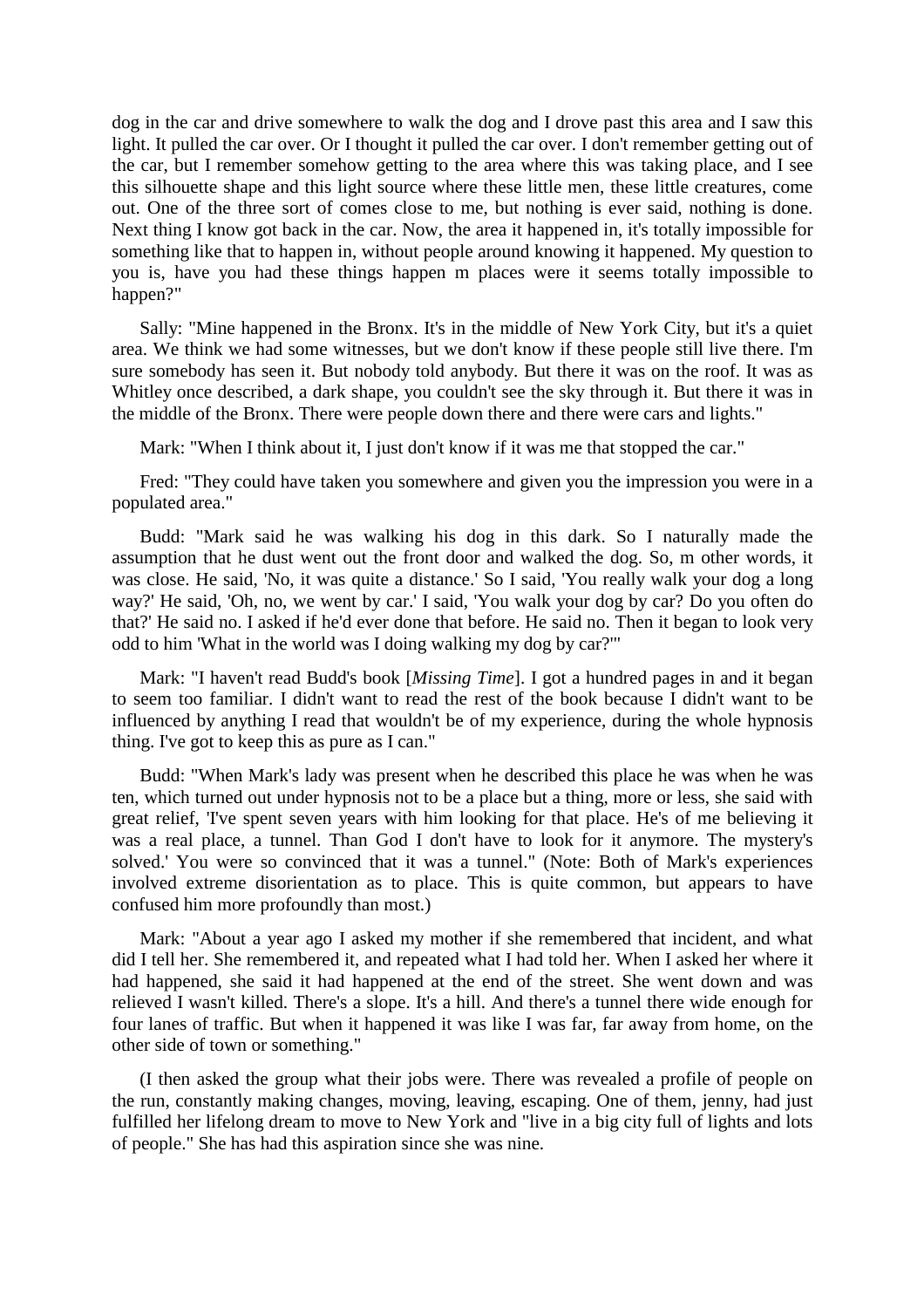I grew up with the same dream, to live in a little apartment m an enormous building in New York with a view of a brick wall.

I did that, though, and it didn't help at all. I now live in an apartment with huge windows and spend a lot of time m a very isolate country cabin.

For most of my life I was running from this, whatever it is. I am unwilling to run anymore.)

Whitley: "We all have trouble saying what we did."

Joan: "Why do you think that is?"

Whitley: "I think we all have something called performance anxiety. That's one of the reasons we all have difficulty pinning ourselves down to do something. I've been extensively psychologically tested twice, and in both cases it came out that there was this deep anxiety in the performance area. I think the reason is that a lot of us have been asked to do some very hard things, that were very frightening, and also I have a feeling that we've been questioned very, very hard. And we can't remember that either."

Jenny: "Do you have trouble taking tests?"

(General agreement.)

Whitley: "That's performance anxiety."

Jenny: "My profession involves auditioning. And every time I go to an audition, I think I'm gonna die."

Sam: "I have tremendous anxiety. Things that I'm very sure of, in the sciences, I don't have a difficult problem. When you start getting out of those areas, I get into real problems."

Whitley: "Fear?"

Sam: "I don't know what it is. Some kind of anxiety there. I really can't pinpoint it."

Sally: "The simplest test — a typing test — I freak out."

Sam: "Being examined. . ."

Budd: "You see, if you imagine that there's a situation of having seen two worlds, of living in this world and then being dumped into this other world at intervals-that has to make you wonder where you belong. And if, in that other world, you are deprived of your ability to act on your own — you can't even move, and you have no choice, nobody asks you anything — you doubt your own powers. In a certain sense you are physically impotent, unable to do anything."

Sam: "And when we're actually being tested, the anxiety is enhanced."

Budd: "One very strange thing that Pat remembered — the thing of the needle going in under the eye — another case of the needle doing up the nose. The neurosurgeon said that is going into the region of the optic nerve, and he said, 'Wouldn't it be wild if you could see through people's eyes?"'

 Whitley: "What if I say love? Longing? Does anyone feel anything like that toward them?"

(There was general agreement, except for Sally, who demurred m this way:)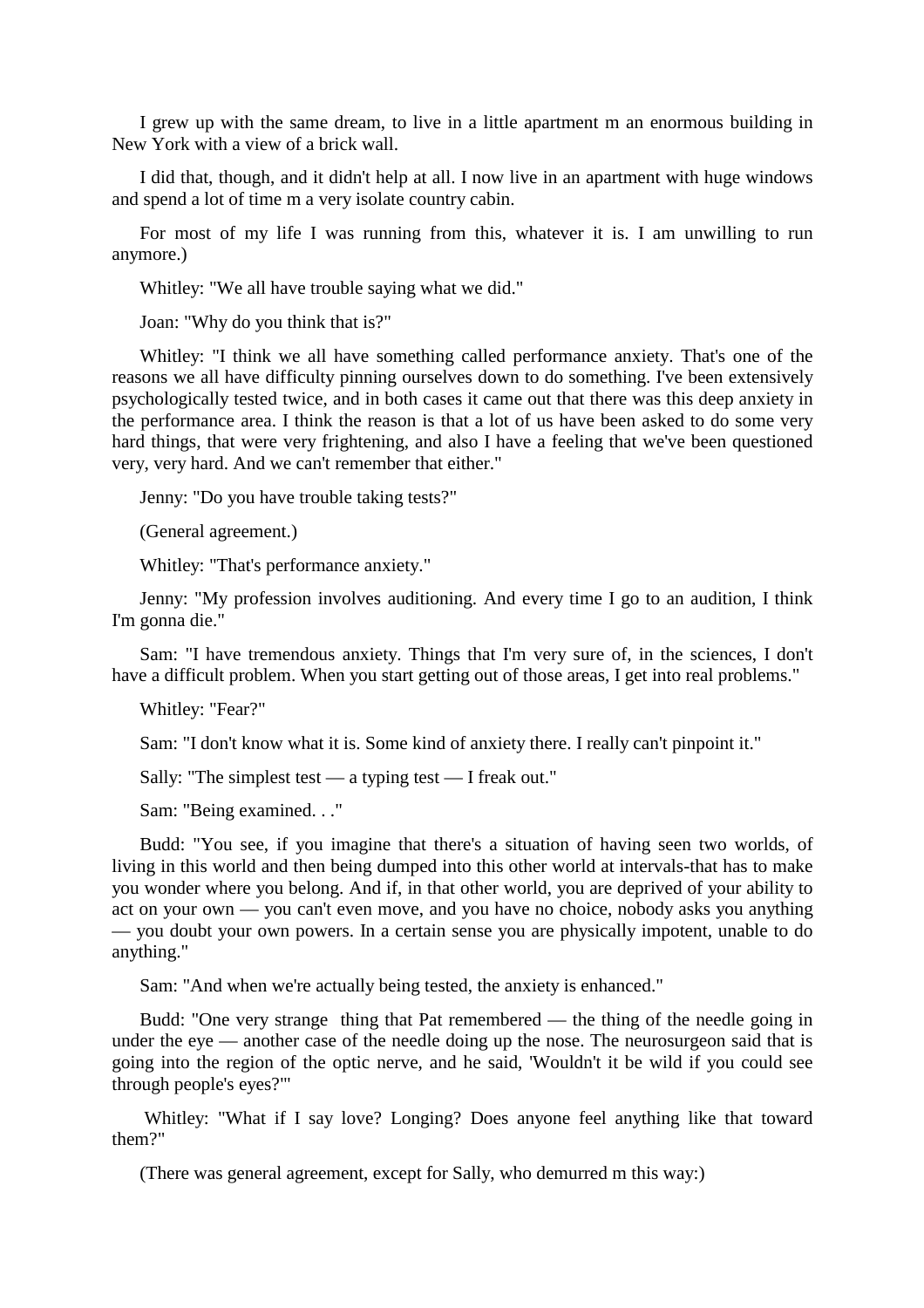Sally: "You know, the funny thing is, before hypnosis I felt an attachment to them, a love. And after hypnosis I was angry. So I can't really say that I feel love."

Pat: "I feel loyalty."

Sally: "I feel like I want to strangle them."

Sam: "I have a lot of mixed emotions. Why are they doing this? That aggravates me. I go back and forth because I don't know. So it's mixed feelings. I feel that they demand loyalty."

Whitley: "I think we're sisters and brothers not from the fact that we went through something together but from the fact that we noticed."

Sally: "What I really feel hurt about is that I wasn't given more respect. If I ever meet them again, I want to be in control. I want to be able to speak my mind without them telling me what to do. I want to ask them questions. I want some respect for my being And if they don't do that, then I don't want them back, I really don't. I don't want them anywhere near me, if I don't get that response."

Amy: "You want them to share with your intelligence what they're doing, rather than forcing you to be a part of it."

Sally: "Yeah. I don't even want to know what they're doing. I may be curious, but the point is, if they can't trust me, why should I even care about what they're doing? I just don't want to know. The human race has to have some sort of respect from these creatures, and we're not getting that. I don't feel it, and I'm certain — they take children in the middle of the night, they don't care about the anxiety of the parents — they don't understand so many things, and they don't make an effort to understand. Until we can get across to them that we matter and deserve respect, I don't think we should give them respect."

(More than one participant was aware that the visitors were involved with their children. One man, who saw his child taken in the middle of the night while he was himself entirely conscious, disagreed categorically with Sally. He maintained that-they had shown him respect by allowing him to know what was happening to the child, and not only that, that the child was unharmed in the morning, and seemed filled with anew light of the mind. That day, the child made the following comments: "Reality is God's dream," and "The unconscious is like the universe beyond the quasars. It's a place we want to go to find out what's there." He also said, "Dad, I had a dream last night. It was like a dream but it wasn't a dream. I was m the woods and a huge eye was looking down at me.")

Sally: "I'd think you'd feel horrible about it."

(The man added that he did feel horrible about it, but at the same time felt that they took the child because they had to or needed to very badly, and they had been helpful and supportive of him while the child was gone. "Then I woke up in the morning and my child was fine. More than fine. That's the reality.")

Sam: "Do you think they possibly match emotions? If you are hostile, they will be hostile? If you are not forceful in any way, they will be nicer? If you comply, they will, too?"

Whitley: "They won't comply, I don't think. They can be nicer, I've seen that."

Sam: "They're never really hostile with children."

Whitley: "My son remembers them saying in the middle of his head, 'We won't hurt you, we won't hurt you."'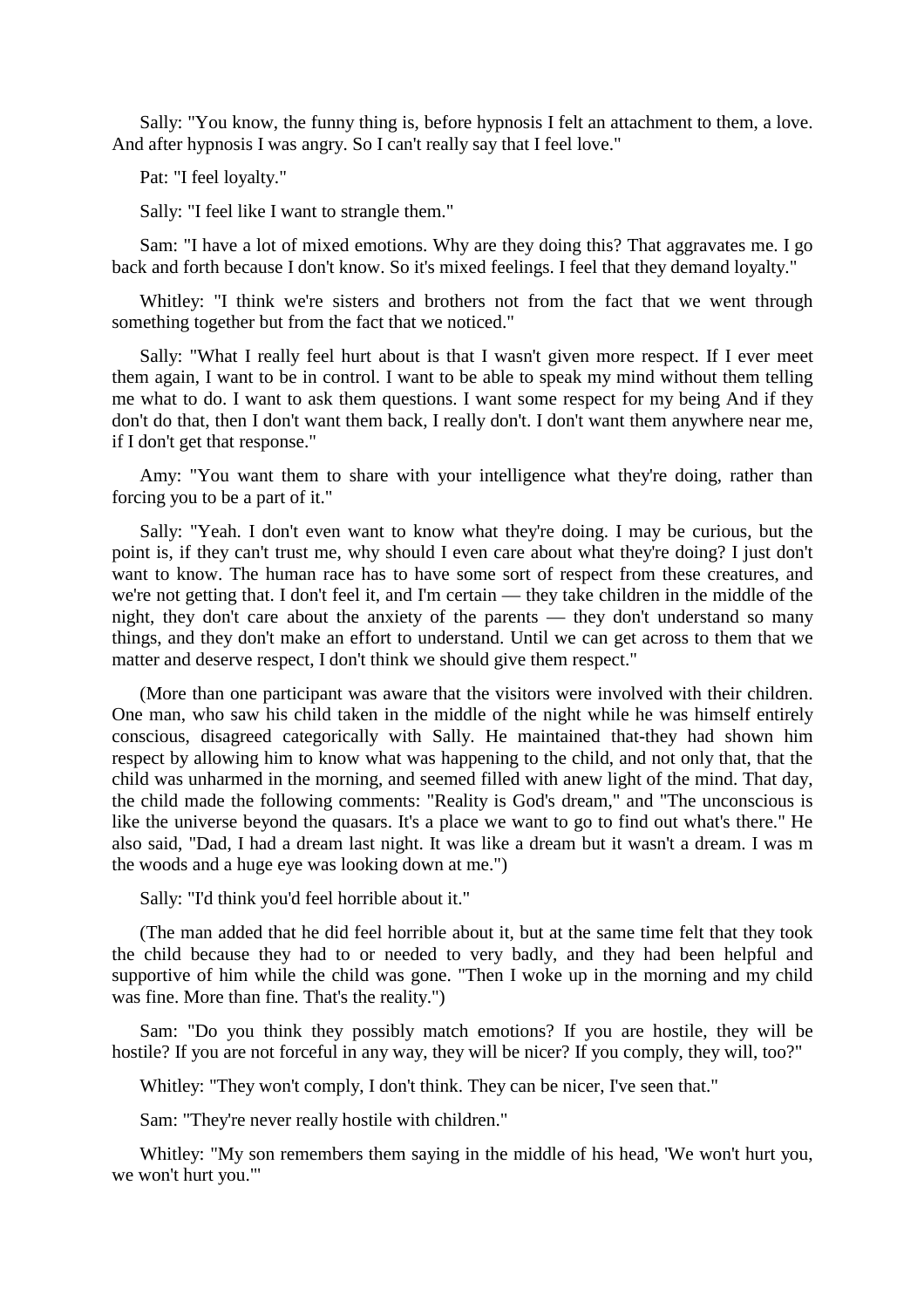Sam: "They have less to fear from children. As an adult you've learned hatred, fear, violence. They fear an adult."

Whitley: "I've sensed fear."

Sally: "Me too."

Budd: "It's very common that people say that they've felt they're afraid of us."

(The conversation then turned to the issue of sexual experience, disappearing pregnancies, and the sexual intrusions experienced by some of the men, involving extraction of semen with a probe, or having it drawn out with a sort of vacuum device.)

Sally: "There was somebody I met — the South American guy — he mentioned a number of dreams he'd had." (An abductee from Brazil.) "In some of the dreams he saw people. He was convinced that the people were half them and half human. They had large heads, but the features were more human And they were children. A little boy, a little girl. I remember thinking, Well, *this was a dream*. But he had a number of dreams."

Mary: "I still keep it in my mind that it might have been something psychological with this mysterious pregnancy that I had. I did not have a false pregnancy. I was tested positive, blood test, pelvic, my periods had stopped. I was pregnant. But I keep in my mind that maybe this was some kind of psychological reaction to a miscarriage. That keeps me from going crazy, wanting my child."

Budd: "This is very hard."

Mary: "The craziest thing is that I'm not alone."

I have never before encountered such a group of seemingly ordinary people under so much pressure. They were deeply troubled by the question of what their experiences really mean.

Those who have had the experience must learn to ride a sort of psychological razor, to accept and reject at the same time. True agnosticism is a very active mental state, a sort of eager unknowing. In the direction of skepticism, for the taken, lies one form of madness; in that of belief another. One must balance between the two. For scientists there is the additional and very real danger of getting sucked into the study of a false unknown. In the case of a phenomenon as complex and yet as transient as this one, that danger is greatly intensified. But a large body of observational information now exists about the flying disks, some of it generated by skilled professional observers. And there are thousands of pages of transcript from those who may have been taken. What's more, most of them seem to have endured intrusions into their brains of one sort or another. It would seem that the existing body of data and the large number of individuals available for study might yield some useful conclusions, as long as the subject is not approached with the sort of negative hypothesis that has distorted the efforts of the debunkers.

This need for balance is fundamental to more than the process of reconciling oneself with the apparent meaning of visitation. It is also fundamental to understanding the experience. For the experience does have its symbolic center in the number three and the triangular shape. The visitors often appear in threes. They project triangular lights. They have been reported to wear various types of triangular devices and emblems. People see three pyramids or three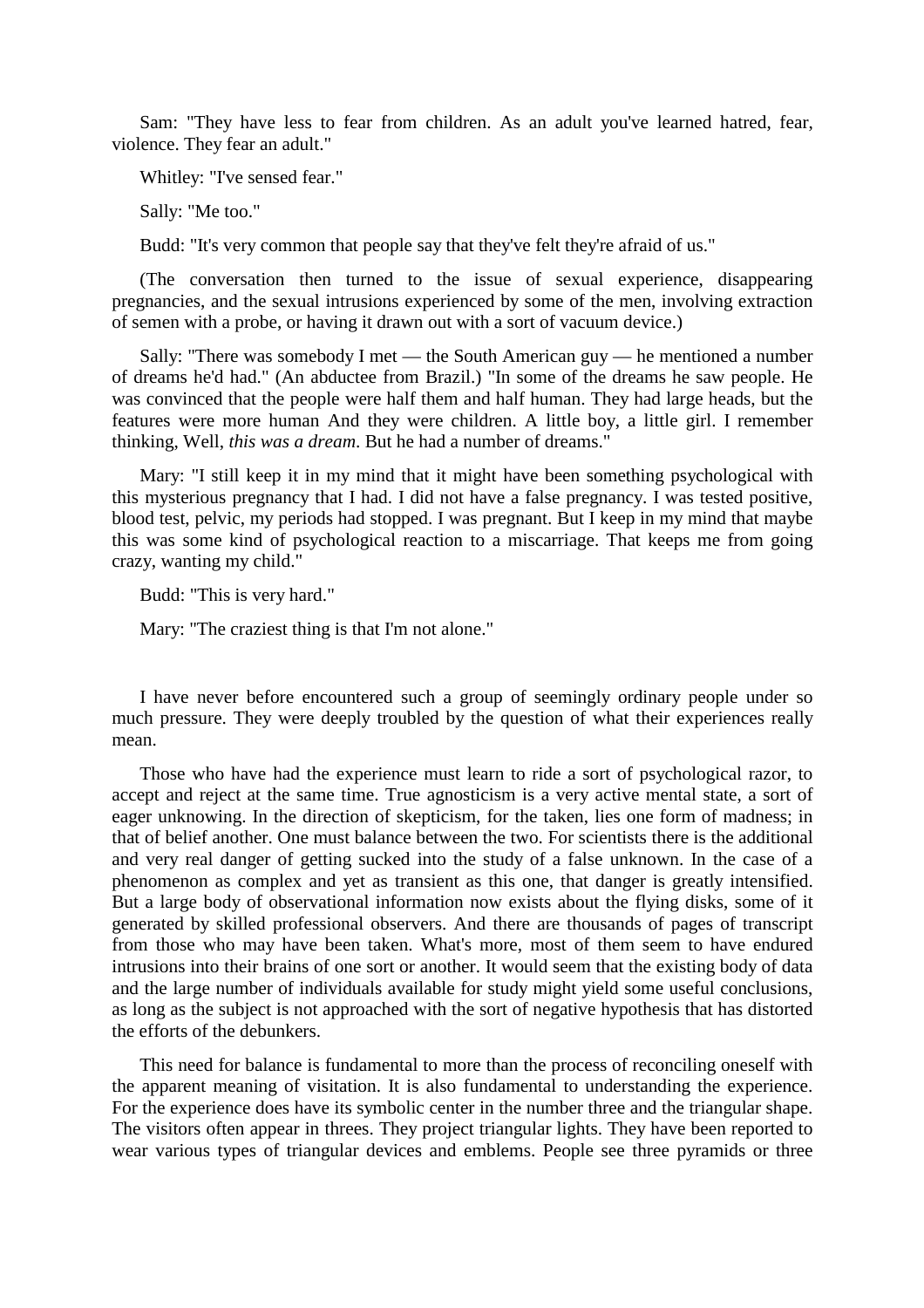triangles in connection with them. A huge triangular-shaped object is sometimes sighted. I had triangles etched on my arm. Dr. X and his son developed triangular rashes.

I spent fifteen years involved with the Gurdjieff Foundation, primarily because so much of the thought of G. I. Gurdjieff and his disciple P. D Ouspensky involved the triad as a primary expression of the essential structure of life, and I have always been fascinated with the significance of this figure.

The triangle was the symbol of the ancient Triune goddess, and is, of course, viewed by Christianity as the central form of the Godhead, the Trinity.

The thirteenth-century Christian mystic Meister Eckhart said of the Holy Trinity: "God laughed, and begat the Son. Together they laughed, and begat the Holy Spirit. And from the laughter of the three the universe was born."

A current theory suggests that gravity may consist of two components counterbalancing one another, the balance of which causes the third force — which is what we call gravity to emerge.

In order to approach an initial understanding of the visitor experience, if that is possible, it might be productive to explore the inner meaning of the triangular shape.

Triad

I began this contemplation at noon at the cabin. It was a day in early spring. I was alone. I began to think of triangles, of triads, of the struggle I have had to find a finer balance within myself.

There are many ancient traditions that view man as a being with three parts: body, mind, and heart. It seems possible that the visitors view themselves as an entire species with three parts, judging from the three distinct basic forms that have been seen. (There are variants of these forms, and also more humanlike beings, but given the degree of perceptual error that must be present here, and the fact that the three basic shapes may have many permutations, there is no way to argue with any certainty that more or less than three forms actually exist.) It is not unreasonable to consider that a species with three basic forms would choose the triangle as its most basic symbol of self, as it would express both the nature of the species and a fundamental law of structure.

To begin an exploration of this law, I would like to return to Dr. X and his seemingly enigmatic experience. This man, who was at the time of his observation a prominent physician, experienced something very peculiar. But what happened to him is not without coherence. He was awakened in the night and looked out a window of his house, which had a magnificent view of the Loire Valley and the town of Arles in France. Hanging over the valley were two glowing disk-shaped objects. Electrical discharges were taking place between them. They moved closer to Dr. X, and he observed them to merge together into a single object. Later, he discovered a triangular rash around his navel and around the navel of his son. The rashes persisted for years and, despite extensive study, remained unexplained. This case was reported and researched by Mr. Aime Michel, a Frenchman at the time eminent in the field of UFO research. The combination of the excellent witness, the strange physical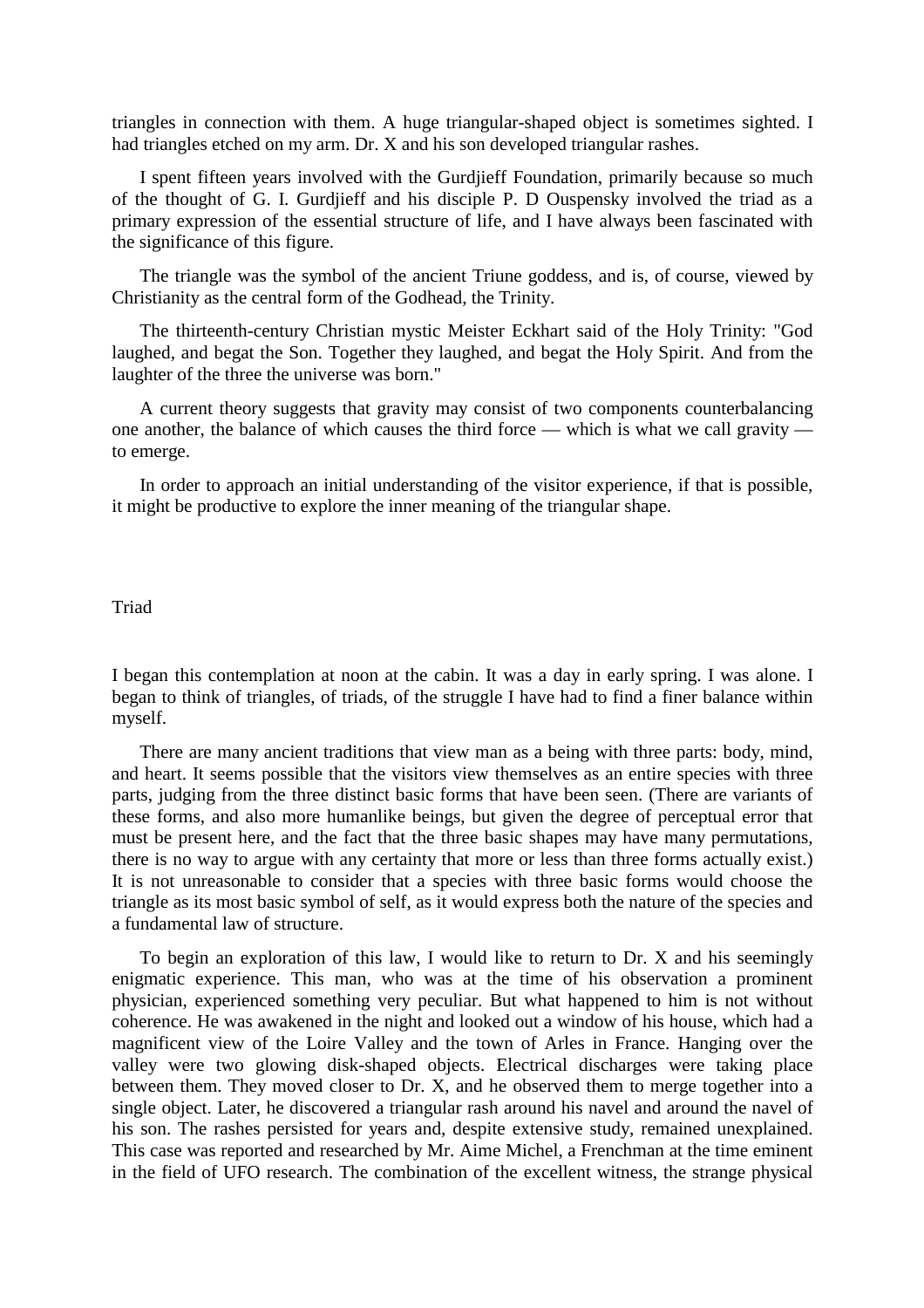trace, and the seemingly enigmatic nature of the observation caused Mr. Michel to decide that the UFO mystery as a whole was unsolvable.

The fundamental idea of the triad as a creative energy is that two opposite forces coming into balance create a third force. The rather theatrical event that Dr. X perceived was, intentionally or not, an illustration of this principle. Could it have been a communication, even a request for some sort of response?

The imprinting of triangles on myself and Dr. X may also have a similar significance.

The idea of the triad is not static. It is an expression of a series of emanations. The third force emerges when the first and second forces come into balance, and when all three are in harmony they become a fourth thing, an indivisible whole.

I do not wish to imply by this anything beyond a human context. It is possible for man to become more whole, for each of us to make our private journey back to the place of emergence, and find there the simplest and most real of truths: that we are all at heart the same, that every body contains every soul and has room for every act without reference to its quality. There is a deep, objective awareness of self and universe that is available to all of us.

We could be part of a triad that includes the visitors. They might be the aggressive force, entering us, enforcing our passivity, seeking to draw from the relationship some new creation. But the triad can never come into harmony until there is a firm ground of understanding. We need not be blindly welcoming. What is required is objectivity. We must have a care, for if they are real it can be as persuasively argued that they are aggressive as it can be that they are benevolent. They take us in the night They introduce their instruments and thus their reality into our brains. It is, however, too easy to call them evil, just as it is too easy to say that they are saints, kindly guides from the beyond. They are a very real and immensely complex force, the provocative nature of which demands neither hate nor love, but rather respect in a context of intellectual objectivity and emotional strength.

In ancient Taoist thought the fundamental force in the universe was duality, the yin and the yang, positive and negative, thrusting and opening, seeking and waiting, male and female. This was also thought by the Aztec and many other cultures to be fundamental to everything. And the duality, when it was in harmony, formed the triad. Throughout this chapter I will draw primarily on the Aztec imagery, as a reminder of the fragility and seriousness of our situation if we are indeed dancing a real dance with real visitors.

The triad cannot become strong unless it is preceded by a strong duality. Without the friction of bodies there can be no child, and the universe cannot proceed. There must first be two forces, equal opposites, one that pushes and one that resists. Do the visitors perceive themselves as the aggressive force, seeking to open us to their presence. If so, everything depends on our slowly growing understanding, for unless we understand we cannot be their equal. Unless the two forces are equal, the triad will not have a chance to balance itself and the relationship will not be creative.

When the opposition between two is in balance, the third force emerges. Perhaps the French call the moment of sexual climax "the little death" because it suggests the passing of the parents and the turning of the generations. Or maybe because it is like the death of self that is involved in entering pure being, climax being a moment when the self is absorbed m ecstasy.

On the night of December 26 I felt psychologically destroyed, as if my very self had died. It could be that the basis of the fear we feel for the visitors, and — it seems to me — they for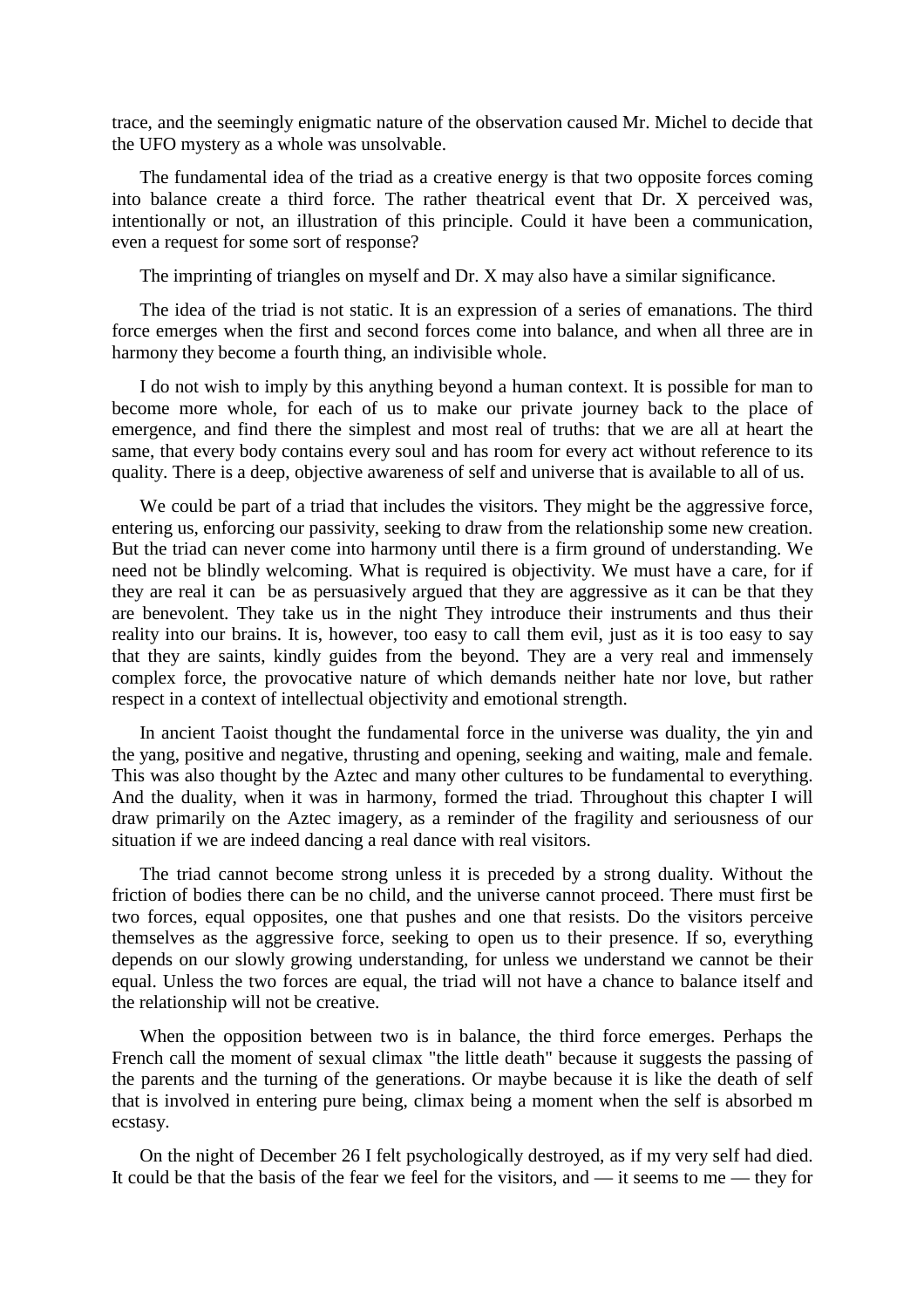us, comes from a biological, instinctive awareness that our coming together nay mean the creation of a third and greater form which will supplant us as the child dues his parents.

The third force is not a small thing: It is the immense progress of life, the very movement of the universe toward whatever goal it seeks. First and second forces are people struggling in a bed. Third force is at once their frantic union and the whole urgency and implication of creation. It is their mutual attraction, the friction of their bodies--and their child.

When the internal triad of mind, body, and heart becomes fixed in a state of permanent harmony, it is because the seeker has finally died to himself and all the allures of life. Out of this death the fourth state emerges. This is the ecstatic objectivity that the Western seeker cherishes, the nirvana of the Hindu, the blooming lotus of Zen.

The human being in a state of spiritual harmony is looked upon as a sort of cosmic egg out of which hatches the bird of resurrection, which is the phoenix, also characterized as an eagle, the symbol of the yin.

In the old imagery of the tarot, and in the gospel story of the Mama Feast at Cana, the feminine is viewed as a cup, the masculine as what is poured into it. The Aztec poets sang of the creative impact of the God and Goddess of Duality, and called the third force the song of the flower.

Distantly as I sit here on the porch at the cabin, I hear the roaring of one of our brooks, swollen by spring melt. The leaves shimmer on the trees, a swarm of Mayflies hovers in the sun. Suddenly two phoebes battle, a scream, a fluff of feathers, and then silence, both birds gone. At some moment, for a reason that seems to me to be as large and enigmatic as the universe itself, the female ceased to resist the male. The duality joined, the triad emerged, new life is now vibrant in her belly.

And both birds are a little older.

Each independent act of creation vibrates the whole web of the world, when the phoebe mates, when a woman takes the pleasure of a man.

It is hard for me to think that the relationship between two intelligent species would not be dense with creative potential.

When we were first married, Anne and I found a motto for ourselves in the Bible, from Ecclesiastes, "Two are better than one . . . and a cord of three strands is not quickly snapped." Anne cross-stitched it and it has been with us ever since. The third strand is the love, then the child, then the long unraveling of the years. At last it is what is left of a lifetime spent together, the fading remembrance, the generations to come, and also the joy that ripens in souls.

Among the Aztecs, the Lord and Lady of Duality created out of their harmony a truly extraordinary third force:

> *Man was born, sent here by our mother, our father the Lord and Lady of Duality.*

The Aztec philosophers asked the question, what is the third force, what is the bond and outcome of harmony? But they did not ask it in these structure-laden words, rather they asked, what is his flower, what is her song? The love and the child both make the marriage true.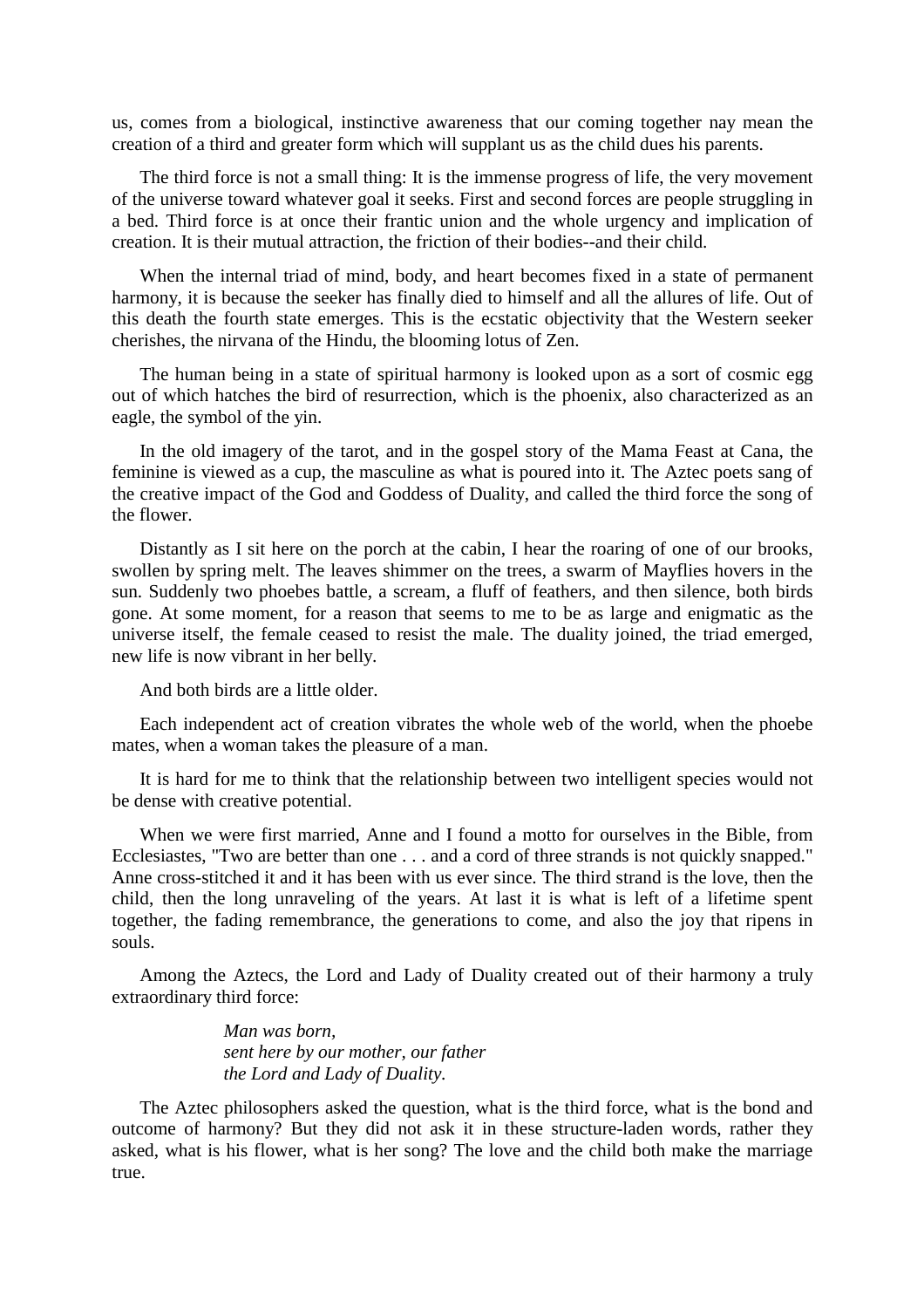And when the flower and the song came together, the Aztecs would say:

*The flowers sprout, they are fresh, they grow; they open their blossoms, and from within emerge the flowers of song; among men You scatter them, You send them. You are the singer!* 

The flower is the man, the song the woman, the flower of song the third strand winding gaily in the dark.

This must be a very careful business, this communion, for it can easily make such a flame that the flower is burned.

> *My flowers shall not cease to live; My songs shall never end: I, a singer, intone them: They become scattered, they are spread about.*

Cortez emerged from the sea, and the shadow of the creator as destroyer stalked in the land, then the flowers were trodden down and the brutal, beautiful Aztec civilization was destroyed forever.

> *Destined is my heart to vanish, like the ever-withering flowers? What can my heart do? At least flowers, at least songs!*

So a dark triad was completed, the gory Aztec flower cut by the booming Spanish song.

For there to be growth instead of death, much more must be brought to the triad than mere conquest. Or "contact," which, if the visitors are as advanced as they seem, would amount to a form of conquest. Communion is as wide as all the knowledge of both partners, as deep as their whole souls. Marriage requires patience, giving without thought to keep accounts. When one says' I gave this and so I am owed that," the marriage has not yet begun. Real sharing rests in a balanced recognition of sameness and difference. It is a discovery of balances and equalities.

We need to give ourselves to our experience, without knowing what it is, trusting that our understanding will grow as we proceed. To participate truly in this experience, we must marry the unknown. The only belief is the question itself: Love is a matter of leaping out into the sky.

But then again, one cannot be objective in the context of an excess of passion. We must be careful, for the stakes are high: Mankind is in the position of maturing as a species at the same time that our planet could be dying. We have a difficult road ahead. We must resist all temptation to wait for the visitors to save us. If we wait, we can be sure that nothing will save us. We have to learn to live on the edge of the razor.

When two in balance cause a third to emerge and remain in balance, something more happens: The three together become a greater whole. All seeking toward higher consciousness is a search for the sort of balance that will cause the triad to cease to be a collection of parts and become a solid.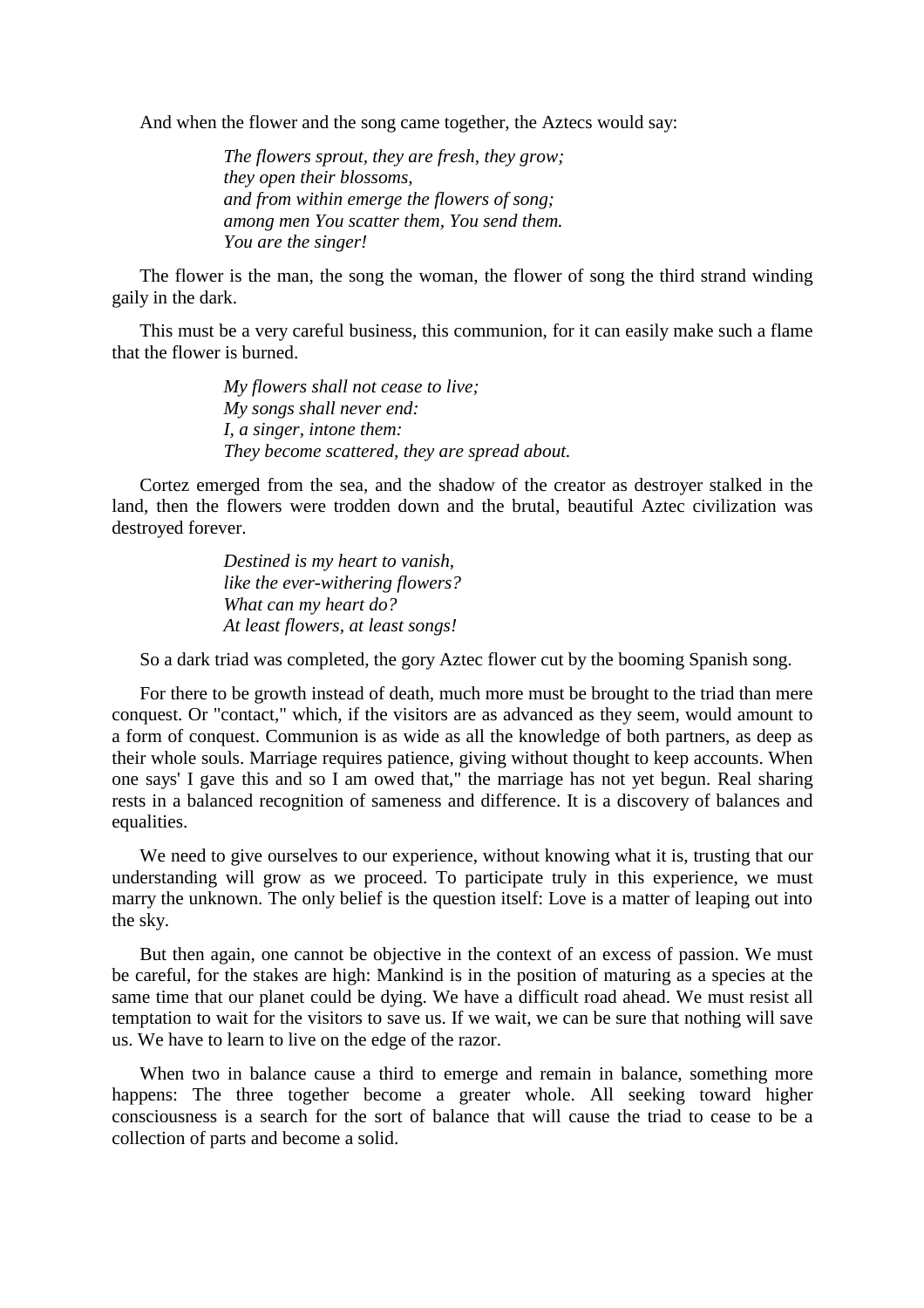Hidden in the Sphinx, one of our most ancient objects, is a great idea, simple and extremely powerful. To understand the riddle of the Sphinx is to know how to begin one's walk along the ancient way, the "pathless path" of old.

The most powerful moment I experienced in my search through the modern literature about the visitors took place when I was reading *The Andreasson Affair*. Few of the accounts I have read contain as much symbolism. But this one contained a great deal, and it was quite remarkable. What interested me most about it was that Mrs. Andreasson obviously had no idea at all what it meant. But it has great meaning, and is entirely coherent in context with all I have been discussing here.

"I'm standing before a large bird," Mrs. Andreasson reported. "It's very warm .... And that bird looks like an eagle to me. And it's living! It has a white head and there is light in back of it — real, white light .... The light seems so bright in back of it. It's beautiful, bright light ... The light just keeps sending out rays. They keep on getting bigger and bigger. Oh, the heat is so strong!

The great symbol of transformation, the fourth beast of the Sphinx, is the eagle. It is ever associated with heat, the energy of the sun that at once sheds the light of wisdom and the heat that burns the self away.

The riddle of the Sphinx: What has the strength of a bull, the courage of a lion, and the intelligence of a man? The answer is the Sphinx itself, who then takes wind like an eagle and looks down over life from outside of time, with true objectivity.

The flying Sphinx is a triad rendered in yet a fourth dimension of reality: a triangular solid, a pyramid, known in esoteric thought as the living eternal. The pyramids may or may not have been tombs; they were certainly symbols of the immortality of the pharaohs who built them.

Betty Andreasson had no idea what her vision was about. They asked her, "Do you understand?"

"No, I don't understand what this is all about, why I'm even here."

The central effort of my life has been the fulfillment of the triad, the creation of the eagle within me. And now I find the key myth of this transformational effort embedded in the innocent literature of the abductees, in a passage of immense power and force. Later in her transcript, Mrs. Andreasson reports being told like so many of us that she has been "chosen." This confused her, because she did not see the significance of what she had been shown. Since this image was so powerful, and so much at the center of her testimony, it seems logical that whatever it was that chose her did so to convey it.

My day alone at the cabin drew to an end. The dark came slipping out of the woods, and at length I went inside and had a. meal. I did not turn on the lights, but rather chose to let the night in.

Sitting in my silent living room on the couch where the visitors left me on the night of December 26, reading through the late night hours, I reflected on the relationship between the innocent and the sublime, the new and the ancient. How is it that Mrs. Andreasson — a middle-aged American housewife with probably no access to the texts that concern themselves with this deep secret-hit upon the very symbol of the complete triad?

What old beast is shuffling toward the surface of human experience — surely not the very eagle, the Phoenix of transformation whose shadow has made me sweat with longing?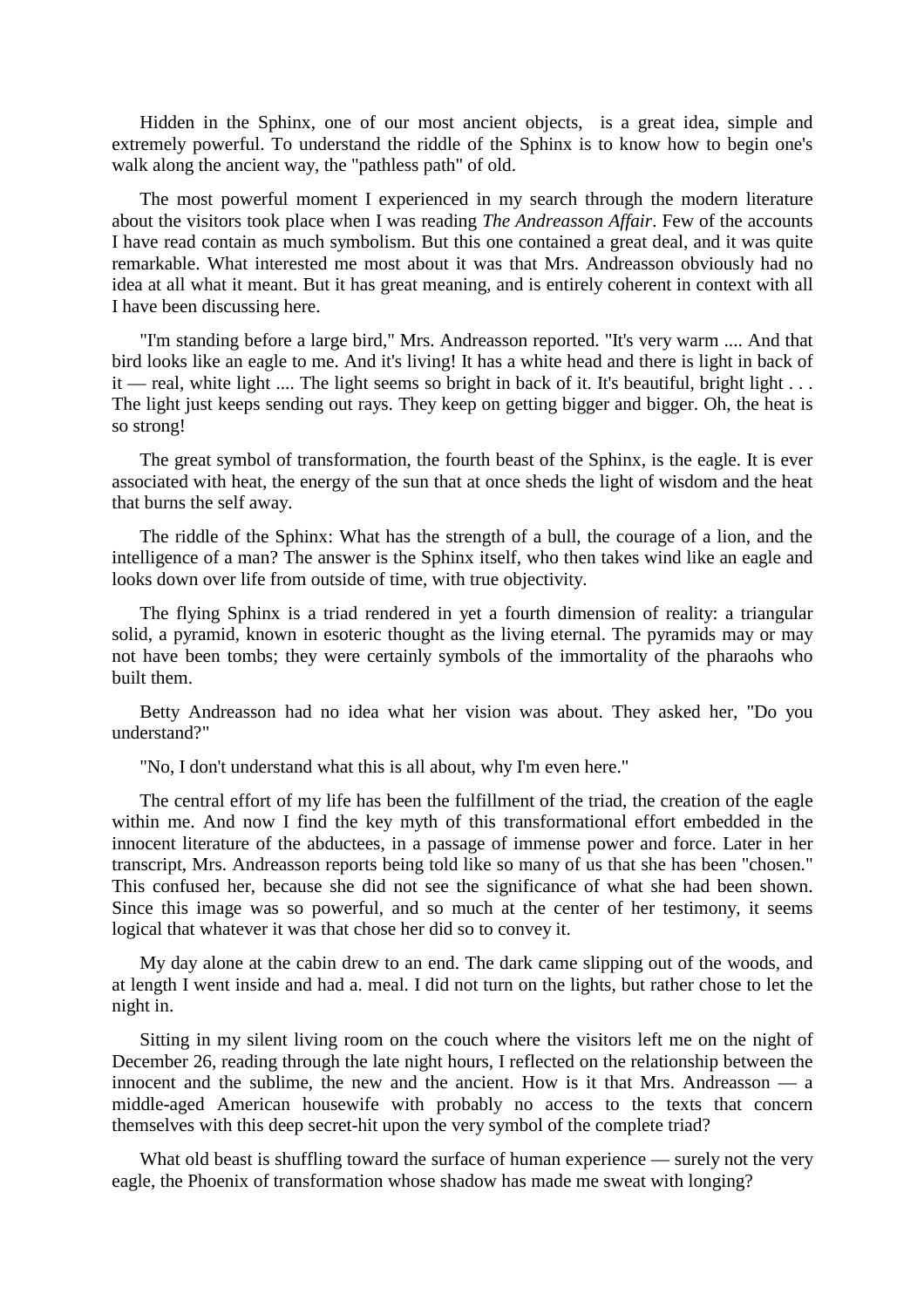Let us turn now toward the rigorous objectivity that might allow a human spirit to take wing, to soar beyond the attractions of life that the Hindu sages have given the wonderful name maya, which P. D. Ouspensky in his more utilitarian interpretation described simply as "identification" with the illusionary importance of everyday affairs. It seems important to cleave to the things of life, the details of every day, but it is not very important. With care, our obsession with these things can be put aside even while our responsibility for them remains.

We do not even know if there are visitors. We do not know what we are, or why this is happening, or exactly what is happening. The real center of the experience lies not m some facile explanation, it lies in opening. oneself to the question as it really exists, with all its mystery and danger.

To get that particular flower to open a little more, it may be helpful to turn to another enigma: the tarot. First, please set aside any notion of fortune-telling. I suggest that the Major Arcana reveal a hidden symbolic coherence of great purity that has more to do with order than chance. About fifteen years ago I became interested in the tarot when I was studying the rise of monasticism in Europe for a historical novel I never actually wrote. I came to realize that the tarot is much more than a deck of fortune-telling cards; it is a sort philosophical machine that presents its ideas in the form of pictures rather than words.

The story it tells is an interesting one: The face cards of the tarot — the Major Arcana can be arranged in such a manner that they work as signposts toward spiritual evolution. Card twenty-one, the final card in this arrangement, is called the World. There is in this card as deep a representation of the spirit and force of the triad as exists on earth: It consists of the four beasts of the Sphinx, one at each corner, surrounding an enigmatic and powerful figure who stands within a wreath.

This figure's genitals are hidden by a cloth; it has breasts and also the suggestion of a male form. It is intended, I think, to represent a potential in all human beings. In the hands are carried tools from the table of the card of the Magician, most specifically, his wand. The figure may represent humankind transformed, the beast reborn, man or woman, half human and half god.

Out of communion there emerges transformation. The strong body, the brave heart, and the intelligence of a human being.

What is the true aim of mind? Does it seek knowledge only for the sake of constructing the intricate pleasures and poisons of technology, or just to know, or is there another dancer in the shadows?

The mind can bring understanding to body and heart. It can direct the body toward healthy ways and the heart toward the balm of insight.

Then, when a being comes into harmony, body, mind, and heart reconciled, there is a chance to look up from the plodding and the toil, and there to encounter the whole tremendous ecstasy that made the phoebes scream in the morning light.

It is then that the struggling worm turns from clay into fire and the soul takes wing, sweeping out of time and chance, going higher and higher, daring like the eagle the relentless, revealing fire of the sun.

In all of us there is an unaddressed urgency which we cannot really name, which seems to lie at the heart of our hope for ourselves. It is the flight of the eagle that we seek, the walk of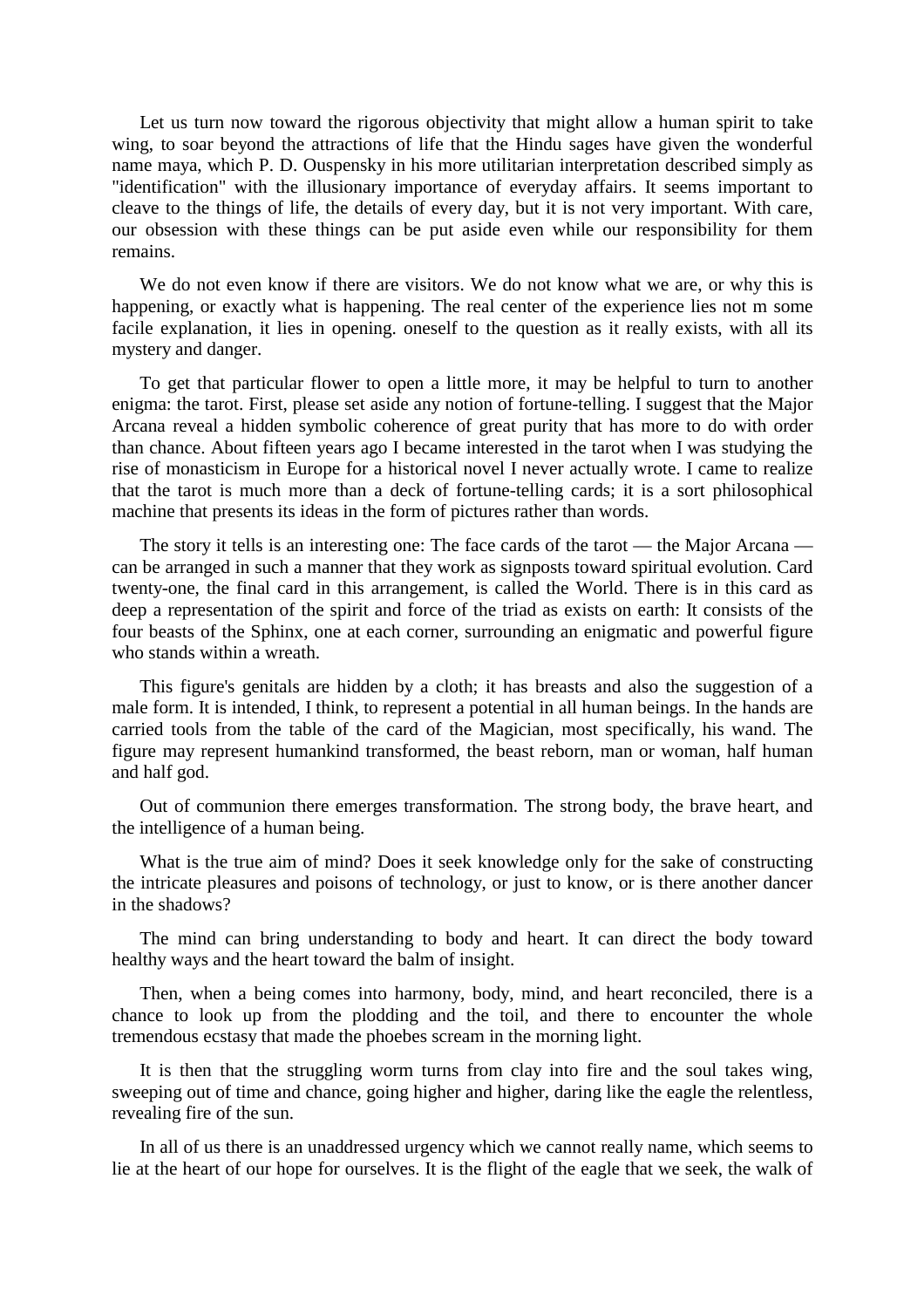the monk down the nirvana road, the faith of the old priest whose mass in his humble little church last Sunday was really said between the worlds of body and soul.

We go from the endless battle of duality to the harmony of the triad, and then to the mystery of the eagle. Each of us is potentially a transfigure being, the friend of God, the Phoenix gliding free.

Are the visitors asking us to form a triad with them? Is that the purpose of all the triangular and pyramidal imagery? Maybe, but there may be another truth here. Maybe I have located these symbols in the visitor material simply because they are so central to my own life. My whole soul and breath are devoted to the groping toward transformation. Maybe it is inevitable that I would extract relevant material from any enigma that I encounter.

And yet, I cannot think that Betty Andreasson chose to present the fiery drama of the risen eagle with such force in her testimony entirely on her own.

Life is expressed in Christian cosmology as having emerged from the unity of the Trinity. And this is nothing mystical, it is very simply true: We could not exist without all three of the dimensions that sustain us. Solids depend on breadth, depth, and height, and we cannot construct a perceptual reality sufficiently reflective of all potential with fewer dimensions. The advantage of three dimensions is that they allow parallel movement through space and time, which is essential to experience.

Everybody is afraid of giving up themselves and just being. The fire behind the eagle felt so hot that it terrified Betty Andreasson, for it was the fire that consumes the self. It was the apocalypse of the soul.

Our agony is to stand before the utter blackness of the unknown with full knowledge that there is something there, and it is alive, and if one is to remain on the path of inner search, one must trust it even though it may very certainly be dangerous. Strength is needed to endure the fire; courage to enter it, intelligence to come out alive.

There has ever been in the life of man this idea of the triad as the primary force of growth. The Sphinx is a very old construction, and the sacred graphic known as the Kali yantra or Primordial Image in the Indian Tantras may be older still. This ancient symbol, a triangle with the *bindu*, or spark of life, at the center, is associated with the Trip Goddess who rules past, present, and future (length, breadth, and depth), and the trimesters of pregnancy, and the three seasons of life: childhood, maturity, and age.

Out in my woods the hemlocks are sighing with the long breath of the night.

Three Ways was one name of the Roman goddess Hecate, whose three-faced image at crossroads traditionally received offerings of cake, fruit, and money. Money is still offered at one of her ancient shrines, the Trevi Fountain, and the traditional idea of being blessed by throwing three coins in the fountain has persisted into our era.

The Irish god Trefuilngid is the patron of the trefoil, or three leaf, the shamrock. Trefuilngid is known as the Triple Bearer of the Triple Key, which is the same appellation given Shiva, Astarte, and Ishtar, three ancient manifestations of the Triune Goddess. Of course, the shamrock is also the symbol of St. Patrick. Among the ancient Arabs the trefoil was called the *shamrakh*, which was a symbol of the male trident of fertility. Did the Irish once know the Arabs? What dark seas flowed before we learned how to write our history down, and what triumphs have been swallowed by their waters?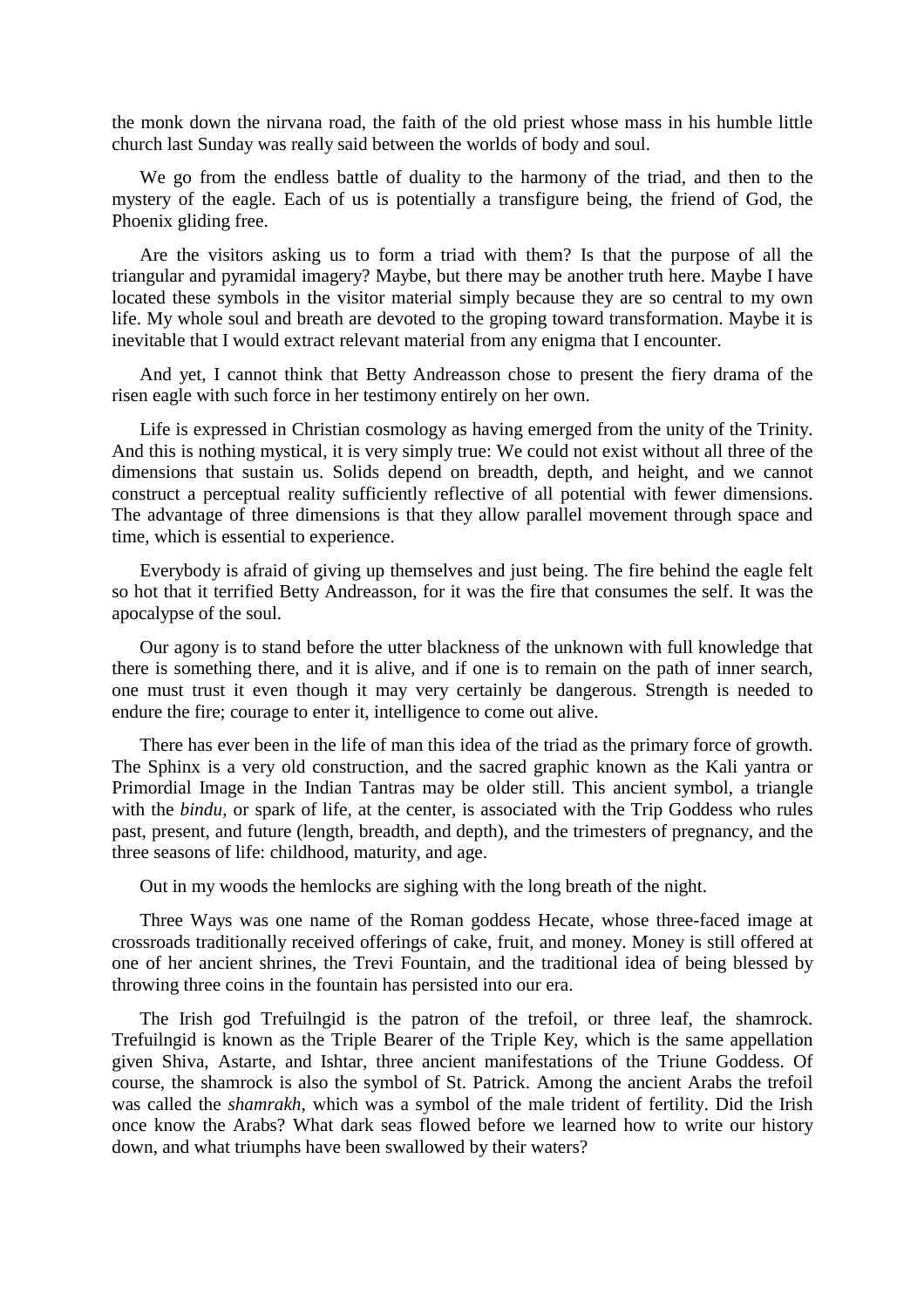In the Greek alphabet the fourth letter, delta, is the symbol of the Holy Door, and among the Egyptians the triangle was the symbol of Men-Nefer, the very ancient goddess of the mother city Memphis, as identified in the Egyptian Book of the Dead. The object of the worship of the Yantra is to attain unity with the Mother of the Universe in Her forms as Mind, Life, and Matter ... preparator to Yoga union with Her as She is in herself as Pure Consciousness.

To the Gnostics of the later Roman Empire, the triangle signified creative intellect, the balancing coolness of mind, the persistent reconciliation that proceeds in the souls of the ones who seek Christ within.

Among the ancient Sumerians Ishtar was the Triune Goddess, as among modern Christians the Trinity is the central figure of the creative force, God the Father, God the Son, and God the Holy Spirit.

The Way to Christ is lit by the Star of Bethlehem, as also the word *Ishtar* means "Star." Babylonian scriptures call Ishtar the Light of the World, Opener of the Womb, Leader of Armies, Lawgiver, Forgiver of Sins. It is from the legend of Ishtar that the story of the descent into the underworld enters so many of man's traditions: The giver of life overcomes the taker of life, and rebirth emerges.

Shadrach, Meshach, and Abednigo traveled the bath of transformation, and were not consumed in its fires. They symbolically sat astride the shoulders of the eagle, as did the medicine men of Native America, the shamans of the Siberian plains, the witches of old Europe when the ice king strode half the continent.

Transformation: Among the Apache, when someone was called in his heart to be a shaman, it meant that he had to go into the world of the dead, he had to dare the fire. The Apache would find a cliff and jump off. If he lived, he became a man of medicine. If he died, he died.

Length and breadth, when they merge, make the solid, which the Pythagoreans thought of as mind emerging into reality. "Know thyself," was ever the refrain of the old Greek mystical philosophers, the admonition of Apollo and of the visitors who took Betty Andreasson.

Could it be that we are about to rediscover the actual, physical truth of the ancient idea that to know the mind is to know the universe? A child reported: "The unconscious mind is like the universe beyond the quasars. It's a place we want to go to find out what's there."

What is there? Could there be in the tinkling caves of the soul a door that leads beyond the edge of reality? Is that where the eagle will go when it takes flight? Is that where the visitors came from?

No matter what factual reality attaches to the experience of the visitors, the presence of the triangle as a frequently observed symbol by many people who have no idea at all of its rich heritage suggests that there is much here that is worth exploring, and not only with the tools of science but also with the tools of myth and philosophy, with the heart as well as the intellect.

At the least, we are dealing with a grand flight of our own mind, in some mysterious way collecting itself against thunder from the future, seeking in this time of world danger toward its oldest truth.

It could be that the triangle performs a similar symbolic function wherever the threedimensional universe prevails. In speaking to us through that particular form — if that is what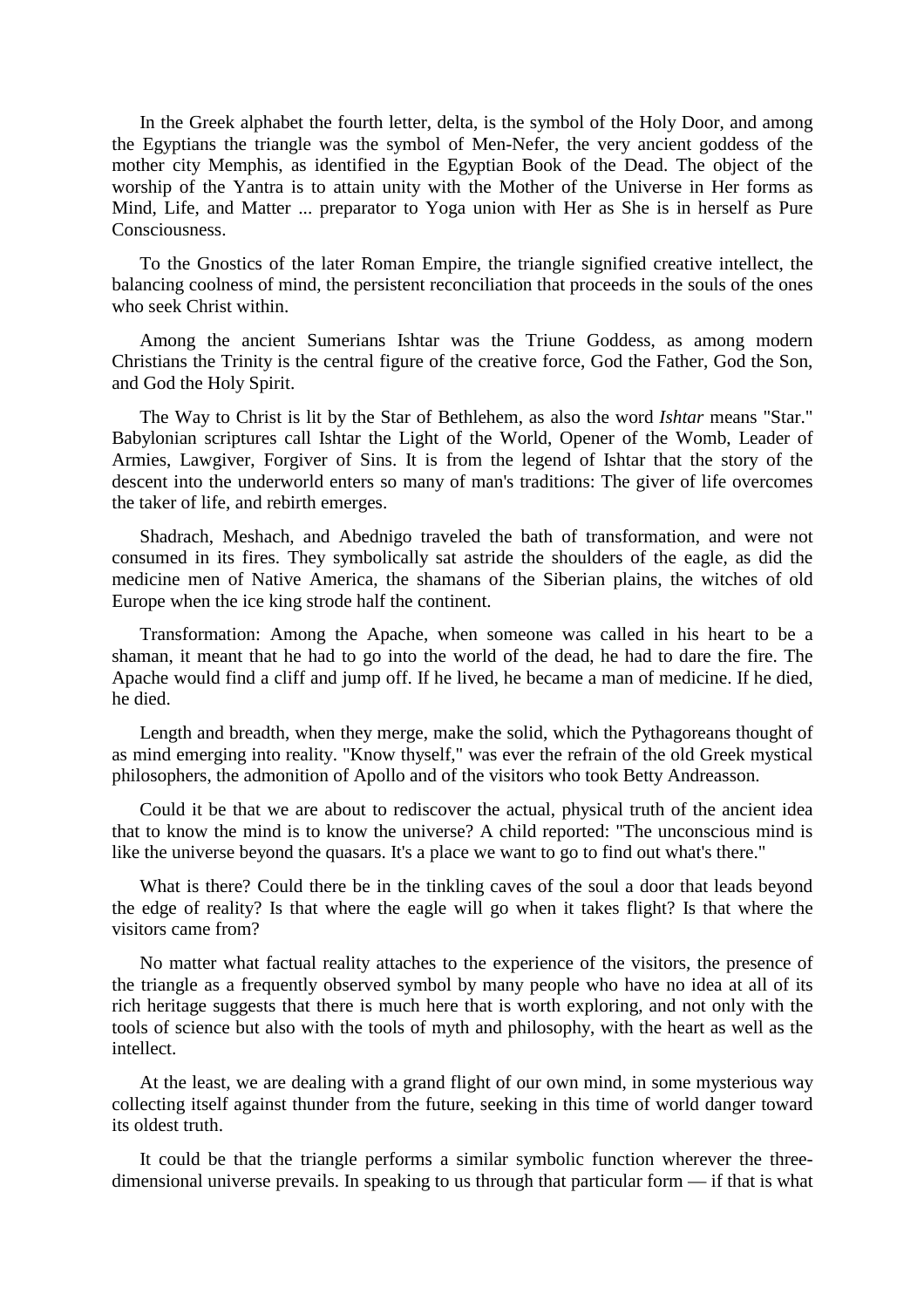they are doing — the visitors may be announcing themselves as belonging to the same laws that inscribe our beings, and identifying their presence with the everlasting ideology of transformation. It could be a symbol not only of mutuality of structure but of shared aim, which is the continuation of life and the search for wisdom. The additional presence of the eagle in this symbology confirms its sense and direction and makes it difficult to assert that it is all just an accident, as anchored in chance as a remarkable thing I once saw during a terrible stone at sea.

I was in a small cabin cruiser and a squall had come up out of nowhere on the Gulf of Mexico. The wind was gusting terrifically and twenty-foot waves were threatening to swamp the boat. Should the engine get flooded by water coming in over the transom, we had very little chance of survival..

Slowly, painfully, the boat climbed the wall of a wave. As we teetered over, I saw across the sweep of whitecaps an amazing sight: In the middle of a shaft of bright sunlight stood a tall pyramidal wave. Its sides were glassy smooth, its peak streaming white spray into the wind. For a moment it seemed perfect, solid, and eternal. Then it sank slowly down, the victim of the same random forces that had created it. As we limped back into Port Aransas after the storm the captain commented, "You see some strange things out there."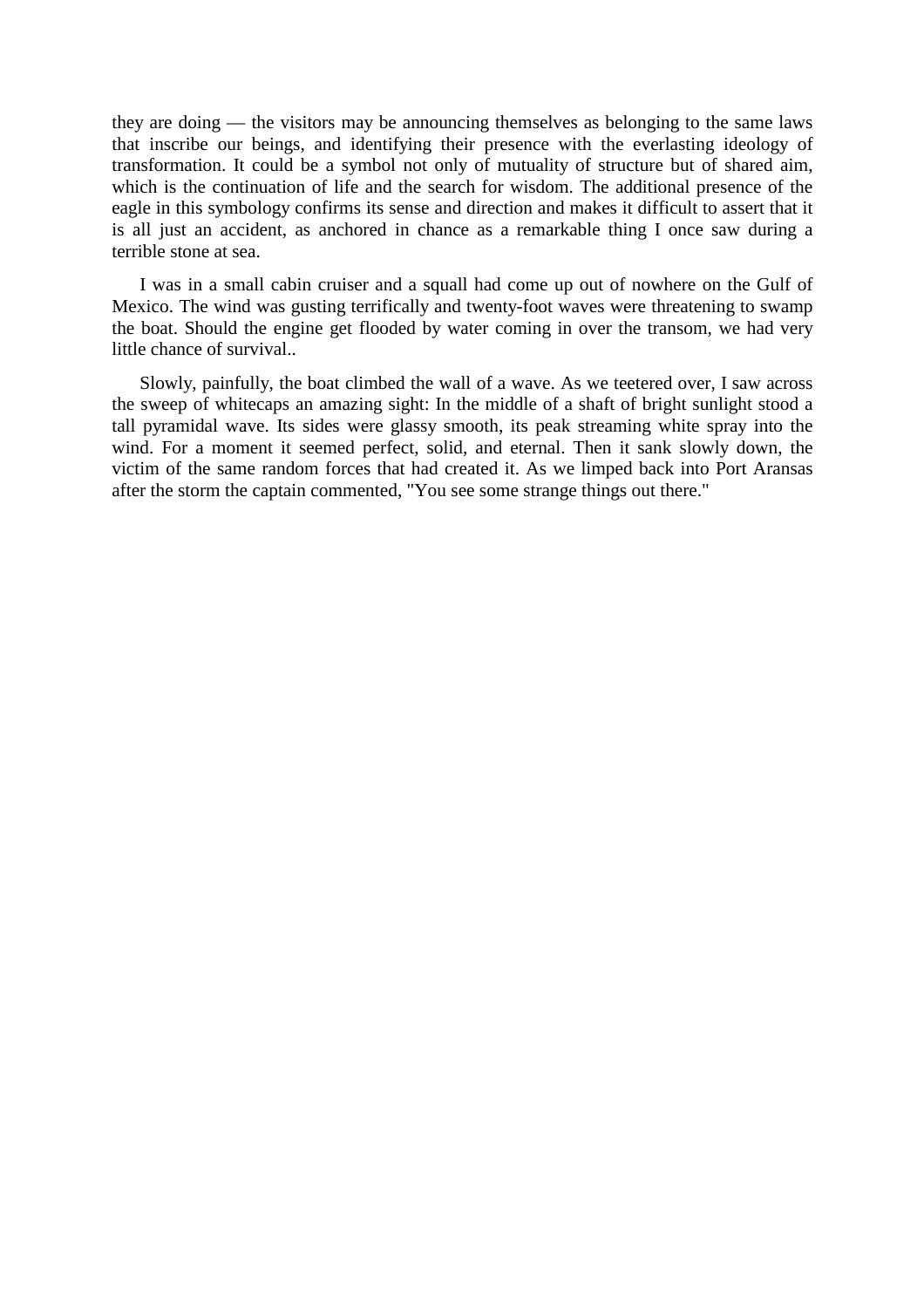## **EPILOGUE**

Where can such a journey as this end? Swaying in the wind with the stars, or along the dark strand of faith? For me it must be in the human dimension, for that is the only place where we can hope to make progress toward a fuller understanding.

I do not have it in me to be a believer. Nor can I be a true skeptic, for I loathe the narrow and love the broad. I cannot say, in all truth, that I am certain the visitors are present as entities entirely independent of their observers. Nor can I say that I do not think they are here at all.

It is not enough for us to ascribe the visitor experience to some unusual manifestation of known phenomena and then ignore it. Science has not explained the visitors; indeed, it has not even begun to explore them. Nor is it sufficient to say that "higher" beings are studying us, and remain passively waiting for what tidbits of knowledge they may toss us.

A striking fact of the colloquy was the general expectation of catastrophe, a possibility that I also fear. Throughout the literature of abduction, there is a frequent message of apocalypse. This is also the message of Fundamentalism — and of some parts of both the peace and environmental movements.

Presently in the Soviet Union there is so much fear regarding the "end of days" that Premier Gorbachev has taken to wearing makeup on Soviet television to obscure a birthmark on his forehead because people have called it "the mark of the 294 beast." And there has been an undertone of fear in relation to the fact that the word *chernobyl* in Ukranian means "wormwood," the name of the star in the Book of Revelation that is poison to a third of the waters.

As the ninth century closed toward the first millennium, the Western world was also swept by wave after wave of millennial hysteria. The end of days was expected momentarily. Of course, they did not have nuclear weapons and an expanding hole in the ozone layer.

The Celtic tradition held that the veil between the worlds of man and spirit could grow thin at certain seasons of the year. Maybe there are seasons of ages, and the veil between matter and mind is note growing, thin. It could be that thought is beginning to cross into the concrete world, or even that mind is learning how to manipulate reality to its own secret ends.

Why did an actor report that a UFO was the source of the great New York City blackout, considering that the first "UFO-induced" blackout took place in a play? And the first recorded instance of a UFO killing a car's engine seems to have been in a work of fiction.

Understand, I am not dismissing the phenomenon with yet another version of the "wind making the stars sway" explanation. No, the visitors may very well be real. Quite real. But what are they, and what in their context does the word real actually mean? I do not think that this is a question that will in the end admit itself to a linear and mechanistic answer.

The visitor experience drives us to extremes. Those who have seen the devices or their occupants are often convinced that they are extraterrestrial m origin. And science debunks that, just as the clergy debunked the fairies in centuries past, and for the same reason: These outrageous enigmatics so threaten the established order of belief that they must at all costs be rejected. There was no room in seventeenth-century Christian theology for fairies, and there is scarcely more in twentieth-century scientific theory for visitors as peculiar as these.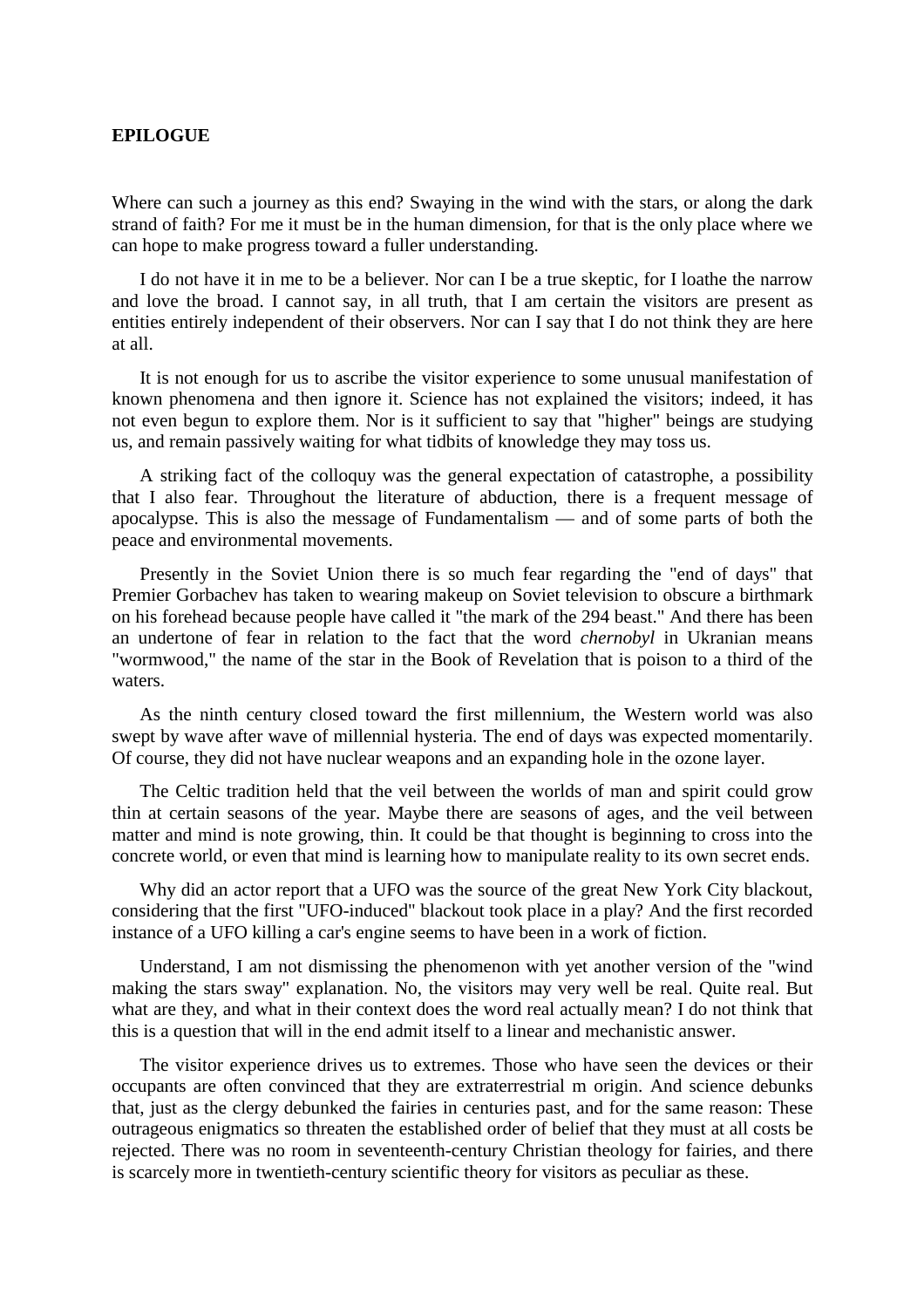But the difference between science and theology is that science can make room .for new things. In 1932 Dr. Albert Einstein stated, "There is not the slightest indication that nuclear energy will ever be obtainable. It would mean that the atom would have to be shattered at will." Within the decade, he would write President Roosevelt the letter that started the United States on the road to splitting the atom and creating the atomic bomb.

"I know in my heart that they might possibly be here," one skeptic said to me, "but if they are, and they're acting like this, it's just so damned disappointing that I prefer not to believe it."

Why disappointing? Why not leave the question open for now? True, the visitors have not come down from their spaceships and given us a holographic atlas of their "home planet" . . . or the secret of their interstellar drive. They are very strange. But that could be a two-way street. We may also be very strange.

Looking back over my experiences with the visitors, I cannot say that I felt inferior to them. On the contrary, the people I encountered did not seem superior so much as wiser, but also more simple and unformed as individuals. And they not only feared me, they seemed in awe of me. When they asked me what they could do to help me stop screaming, there was an edge of panic among them.

They are not all-powerful superbeings. They are frail, limited individuals far from home — if indeed this world is not their home.

I can discern a visible agenda of contact in what is happening. Over the past forty or so years their involvement with us has not only been deepening, it has been spreading rapidly through the society. At least, this is how things appear. The truth may be that it is not their involvement that is increasing, but our perception that is becoming sharper.

The evolution of this increase in perception may have a very definite design. We initially noticed objects from afar, then closer, then we remembered seeing the visitors, and now we are beginning to remember being with them. More than one of those taken were told that he or she would remember nothing "for five years," or "until 1984," or "in a few years." Will the visitors emerge into our world on a hood of memory?

And if so, then why? Why not simply land, open the hatch and come out? It could be that they wish to avoid what Cortez did with such eagerness. It is not difficult to crush the flower of a culture's spontaneity. A friend of mine sat in a Native American medicine circle within hearing distance of a hissing interstate highway — and he heard the emptiness in the old chants, the sadness where conviction once rang. And no new stories are being woven in Papua, New Guinea. The streets are becoming a ramshackle version of Lansing, Michigan. It's all turning into rock 'n' roll, the scepters of the kings are being broken up for firewood and the old, rich truths of that culture now seem to its inheritors an embarrassment.

Would we not all risk being lost in nonmeaning if an apparently superior visitor culture emerged suddenly into the open? Science, religion, even the arts might be shattered by the appearance of a culture that already knew everything we want to know about the universe.

Unless, of course, it were to emerge not into blinded awe, but into our understanding of its truth, its strengths as well as its weaknesses.

Maybe that is why two triangles were inscribed on my arm: to symbolize that we are each a tiny, complete universe, a small but valid version of the whole; that the smaller is not less perfect than the greater, but only less mature.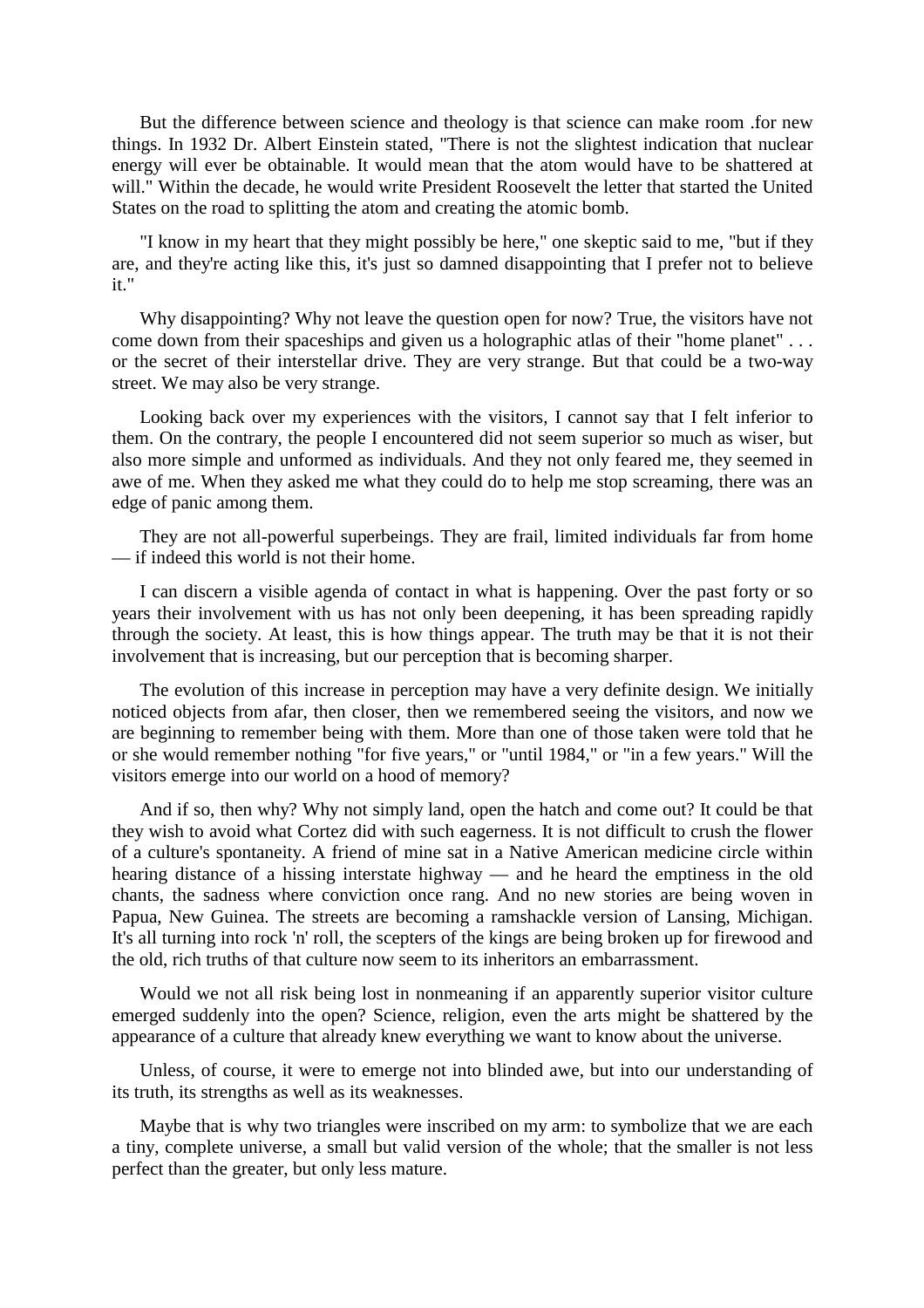Beyond the present level, what awaits? What will happen in ten years, in twenty years? As we begin to admit that the visitor phenomenon has some sort of extrapersonal reality, perhaps it will begin to come into clearer focus.

A visitor once said to an abductee, "On is off and of is on. We confuse the language." There is something of the mirror image in all this, and in the visitors more than a little of the prankster which has so much significance in our own mystical literature. From Till Eulenspiegel to Mullah Nasir Eddin, we have always accepted pranks as one output of true understanding. "God laughs and plays," said Meister Eckhart.

Dr. David M. Jacobs of Temple University recounts a fascinating story of a woman in Philadelphia who once saw a flying disk across the street from her house. As soon as she looked at it, it came closer. She beheld a row of nine windows. In one window stood a man with a cigar in his mouth, staring out. He was as motionless as a statue. The next window revealed a woman in a flowered dress sitting in a chair, also in some sort of trance. Three of the small gray beings then came past the other windows and conducted the entranced woman from the chair and off down a corridor.

The woman who saw this was not a "saucer nut," not a psychotic, but rather an ordinary person. She neither sought nor received fame or money. She simply told what she saw, all innocent to the fascinating combination of absurdity and far-reaching implication in her story. At the moment of highest absurdity and intensity in my experience, when I was called their chosen one, I had a distinct memory of seeing them getting a woman in a flowered dress very excited with a similar speech.

How can something so profound and even dangerous as the visitor experience also be so ludicrous? It would seem to me to be possible to say that the mind, also, laughs and plays.

In August 1986 a man had a remarkable experience while driving toward Great Neck, Long Island, on the Grand Central Parkway. It was 9:30 P.m., and the sky was overcast, with a three-thousand-foot ceiling. The man suddenly saw an enormous airplane coming toward him so low that it looked like it was about to land on the parkway. It had two bright lights in the nose, lights that seemed to shine beams directly into his eyes. There was a red light at the tip of one wing and a green one at the tip of the other As he passed under the plane he looked up and saw that there were rivets in the undersurface, which was streaked as if it had scraped along the ground. He saw four engine pods with whirling propellers. The nose of the plane was flat and there was no horizontal stabilizer. The man slowed down and leaned his head out the window, looking up at the bizarre Craft. It seemed almost to be standing still, and the propellers made no noise at all. Soon he was past it and taking the Great Neck exit, which makes a horseshoe around a small hill. Above this hill he saw what appeared to be an advertising sign made of many small lightbulbs. It had an angle in it, suggesting that it was attached to two sides of a building. It was flashing, but the symbols were incomprehensible. As he rounded the horseshoe and saw the sign from another angle, he realized that there was no building there. Then he concluded that it must be a plane. But it suddenly shot off to the southwest, rising into the overcast with blinding speed.

What happened to this man? What did he see? It would be easy to dismiss his experiences as a pair of hallucinations. Easy to debunk this one.

There is, however, a problem. The problem is the man himself, and his extraordinarily apt qualifications. He is a leading perceptual psychologist with encyclopedic knowledge of just exactly how the brain perceives things, and what misperceptions mean. What's more, he has a near-photographic memory and eyes so superb that he can see the moons of Jupiter unaided.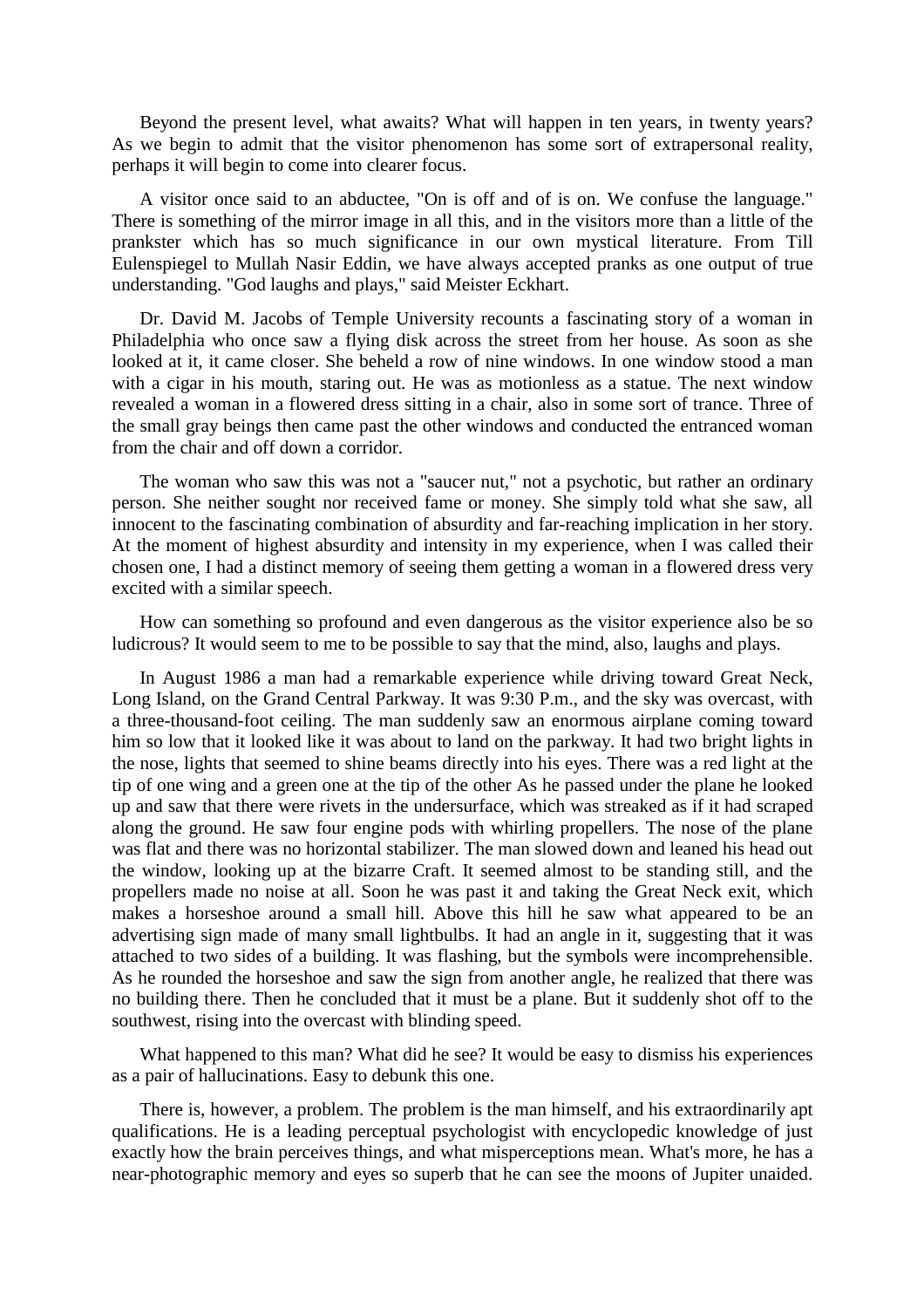He is also highly intelligent and exceptionally emotionally stable, having had many hundreds of hours of psychoanalysis as part of his clinical training.

Anybody can have a hallucination or a misperception. But this highly qualified man feels certain that what he saw was actually there. Interestingly, other drivers did not react to it at all. I wonder if that might not be because they believed an illusion that this man's mind was too highly trained to mistake. Most people saw a plane and, an advertising sign. But this acute, trained mind saw beyond the camouflage to what was really there — a device of unknown origin and purpose.

How interesting that such an outrageous perceptual joke would be played on a skilled perceptual scientist — who himself has superb perceptual equipment. Or perhaps the visitors were indifferent, and chance played the joke. Then again, maybe it wasn't a joke at all. What about the light shining in his eyes — did they use it to learn something from him, or induce him to act in some drama of importance to their enigmatic designs?

I would not be at all surprised if the visitors are real and are slowly coming into contact with us according to an agenda of their own devising, which proceeds as human understanding increases. If they are not from our universe it could be necessary for us to understand them before they can emerge into our reality. In our universe, their reality may depend on our belief. Thus the corridor into our world could in a very true sense be through our own minds.

The idea of parallel universes is neither proven nor new. It has a distinguished history in physics. Of course, the conditions under which movement between universes might be possible are not known.

We have seen that the visitors are not fairies, and that their ships are not figments of the wind. Now that we know this, what more will we learn?

Humanity could be clutching the frail barque of an outmoded world view while the wind of the mind is swaying the stars into very real craft, and out of them is coming . . . a faint call for help from a lady in a flowered dress.

This is not a "mere" matter, to be explained away by one facile dodge or another. It is an immense human reality, vast in its impact and complexity. It has coherence, strange but undeniable, and thus there is certainly a process of thought that will draw it into our understanding. Presently it is lacking effective definition. To leave it this way when it seems so rich with potential would be a shame. But has science the wit to study such an elusive and multidimensional enigma?

I say yes. Resoundingly so. Even a brilliant but arrogant curmudgeon of my acquaintance, who denounced it all as "Preposterous," is important to an understanding of it. Blind denial is as empty a response as blind acceptance, and operates on the same level of validity. There is no real intellectual difference between the haughty psychiatrist or physicist and his refusal to accept the truth, and the nervous "contactee" eager to see the phenomenon as a dimensionless cartoon of space friends. We must break through both distortions — and we certainly can.

The visitor experience may be our first true quantum discovery in the large-scale world: The very act of observing it may be creating it as a concrete actuality, with sense, definition, and a consciousness of its own. And perhaps, in their world, the visitors are working as hard to create us.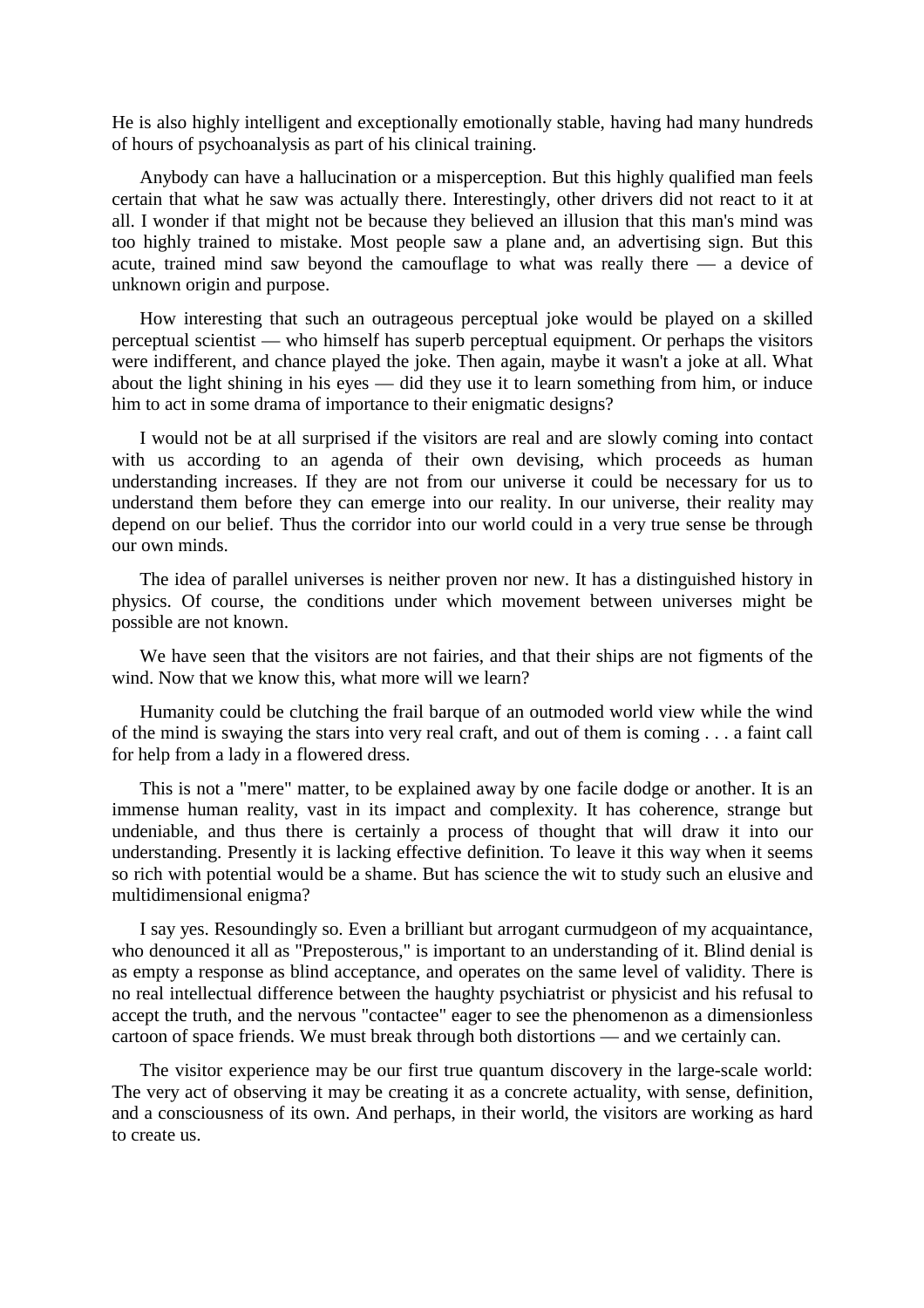Truly, such an act of mutual insight and courage would be communion . . . two universes spinning each other together . . . the old weaver of reality rethreading creation's loom. Who knows, maybe really skilled observation and genuine insight will cause the visitors to come bursting to the surface shaking like coelacanths in a net.

Something is here, be it a message from the stars or from the booming labyrinth of the mind . . . or from both. It must have left a signature somewhere, a thread in the snow, the scratch of a strange nail upon a wall. And we can certainly find that thread, if we bring humor and honesty and courage — and great care — to the effort. In taking the thread we might find ourselves in possession of a very real key to the universe. In any case accepting that, the visitor experience is not a false unknown will relieve a lot of suffering.

Once the thread is in hand, our own mythology will tell us where it leads. for it will be the same thread that the maiden Ariadne handed to Theseus when he stood before the maze of the Minotaur, voting and strong and mad with courage.

And we will all o down the labyrinth, to meet whatever awaits us here.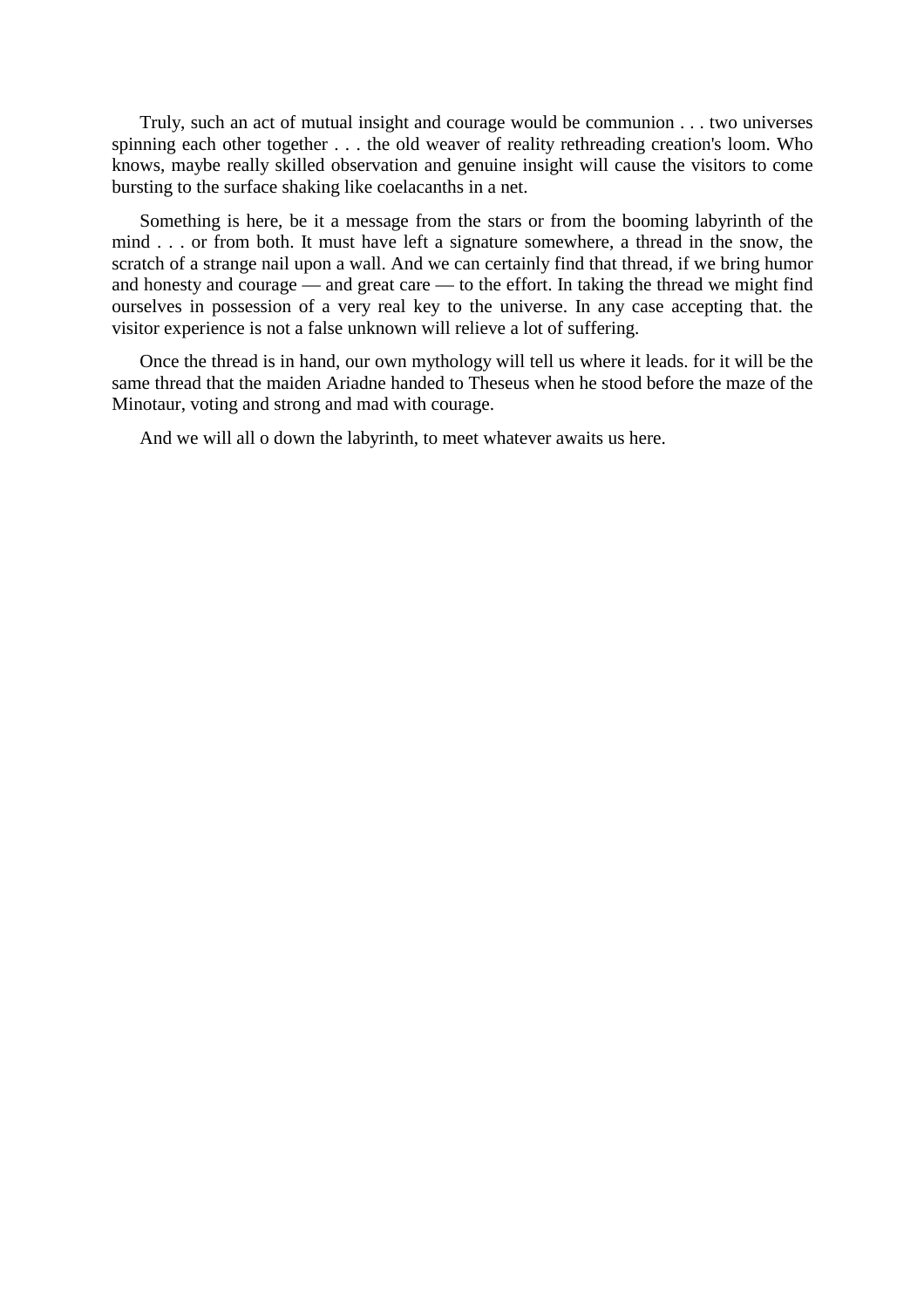## **APPENDIX I**

*A Statement from Donald F. Klein, MD* 

I have examined Whitley Strieber and found that he is not suffering from a psychosis. He is not hallucinating in a manner characteristic of psychosis. I also see no evidence of an anxiety state, mood disorder, or personality disorder. He is an excellent hypnotic subject, who appeared to make an honest attempt while under hypnosis to describe what he remembered. He has approached the dilemma of what is happening to him in a careful and forthright way and has pursued his investigation with diligence. After an initial period of stress, he became much more calm about his situation and soon learned to deal with it in a psychologically healthy way. He appears to me to have adapted very well to life at a high level of uncertainty.

> — DONALD F. KLEIN, MD Director of Research New York State Psychiatric Institute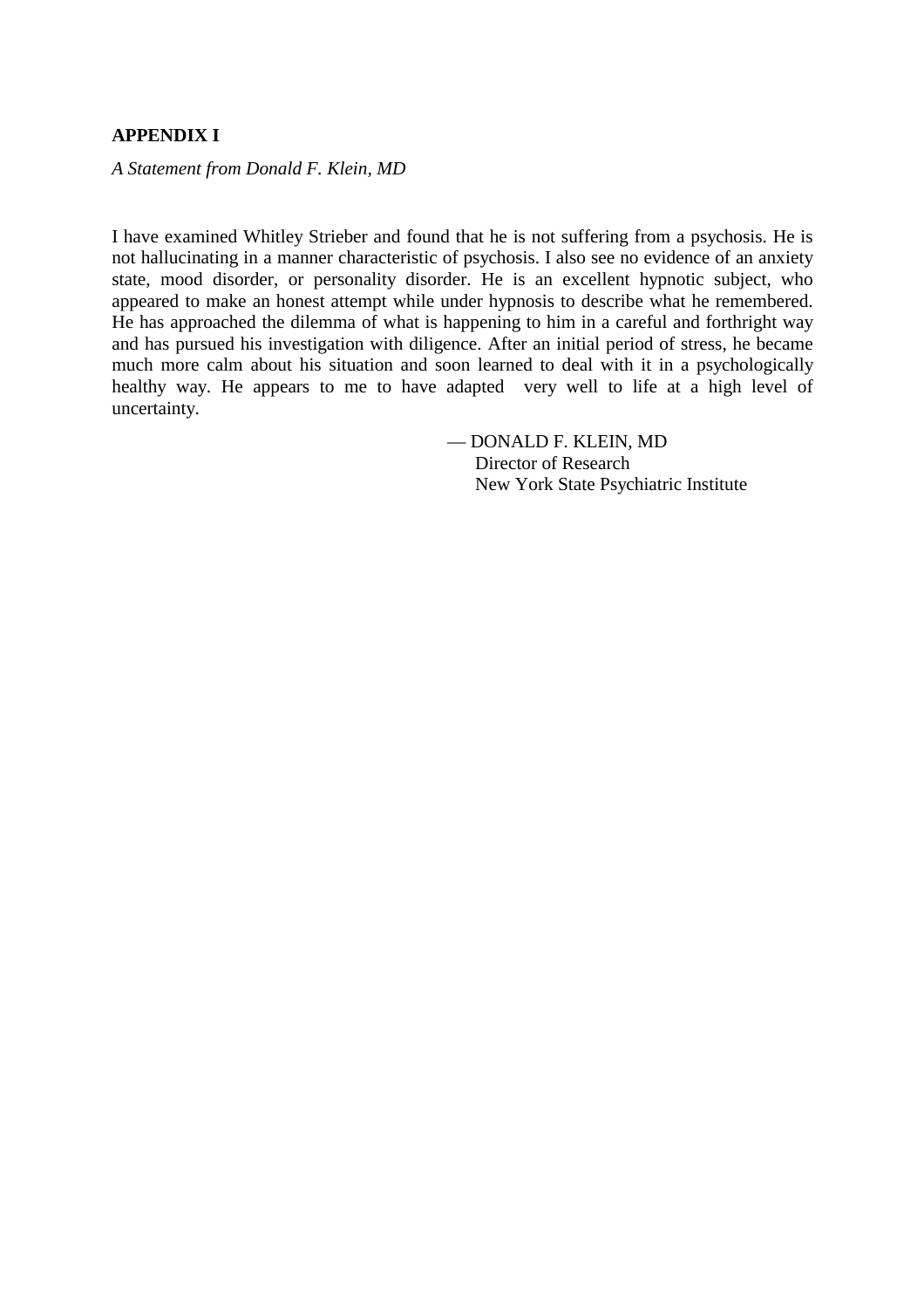## **APPENDIX II**

*Polygraph Results* 

On October 31. 1986, I was polygraphed by Ned Laurendi, president of the Society of Professional investigators and vice-president of the Empire State Polygraph Society. He has been a polygraph operator for twenty-five years. He was paid in the normal course of business before the polygraph was undertaken, and was not familiar with me before the test.

I was aware of the controversial nature of polygraphic results, and so determined to add a test of Mr. Laurendi's effectiveness to the process. Without telling him, I lied in my answers to control questions thirteen and sixteen. In both cases, he detected the lie correctly. His ability to do this — along with his leading position in his field — has convinced me that, despite the controversies surrounding lie detection in general, he is very skilled indeed.

The letter referred to in the test results was written to Mr. Laurendi on October 17, 1986, and outlined the part of my experiences that I remembered before hypnosis.

The reason I carried out the polygraph was to reassure readers that I honestly think that I perceived the things reported in this book. It is not fiction, and does not contain a word of fiction. My successful completion of this test in no way proves that my recollection of my experiences is correct, but it does confirm that I have described what I saw to the best of my ability.

## *Test Results*

1. Are you known as Whitley Strieber?

Yes. (Evaluated true.)

2. Do you intend to answer truthfully?

Yes. (Evaluated true.)

3. Did you intentionally plan to be given a lie detector test on this Halloween day? (Note: Mr. Laurendi suspected that he might be the victim of a practical joke, an understandable response in view of the coincidence of date and the nature of my experience.)

No. (Evaluated true.)

4. Do you belong to any cults?

No. (Evaluated true.)

5. Do you think that those things happened to you on October 4, 1985, that were outlined in your letter dated October 17, 1986?

Yes. (Evaluated true.)

6. Did you ever fraudulently conceal any information prior to 1984?

No. (Evaluated true.)